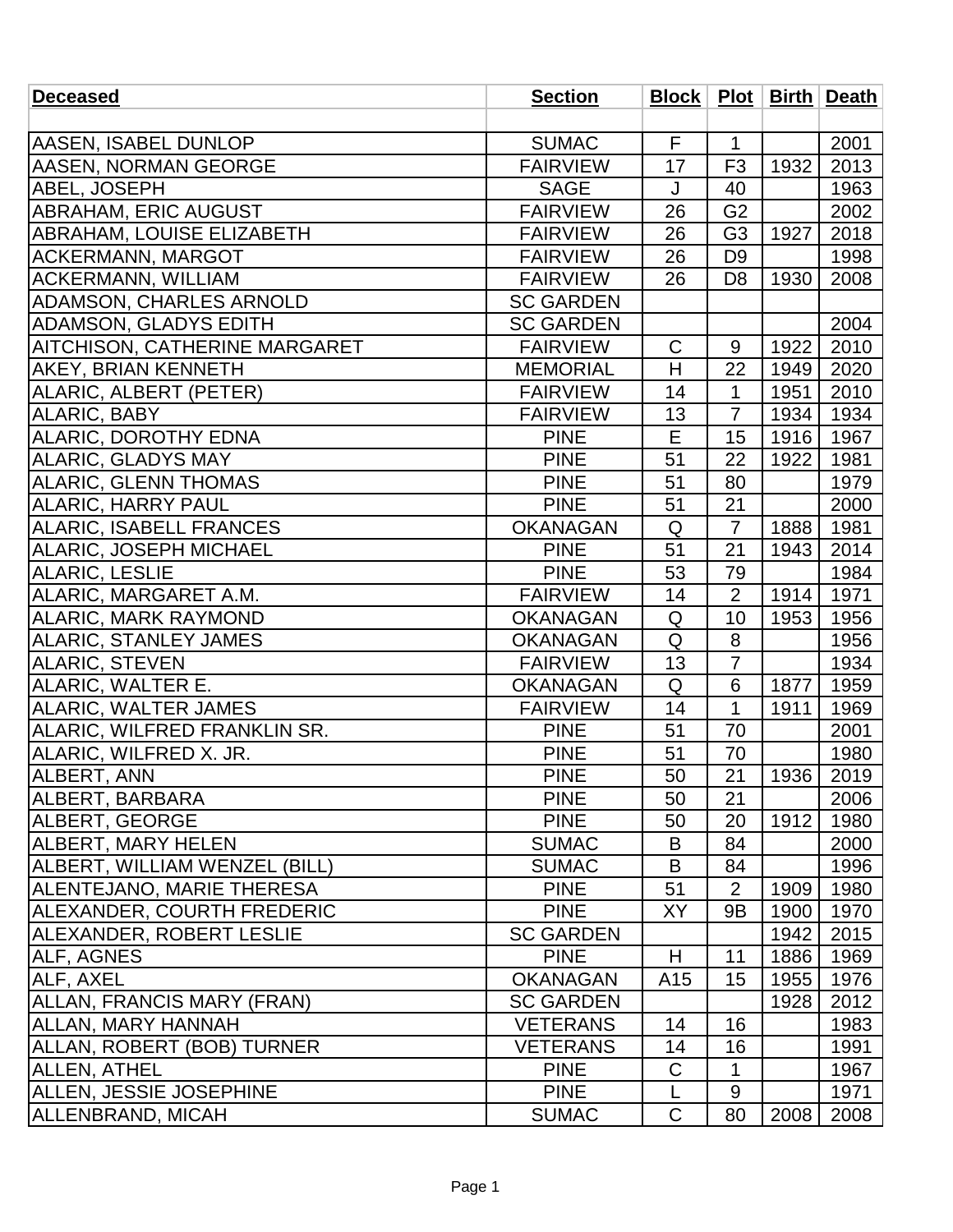| <b>Deceased</b>                        | <b>Section</b>   |                 |                |            | Block   Plot   Birth   Death |
|----------------------------------------|------------------|-----------------|----------------|------------|------------------------------|
|                                        |                  |                 |                |            |                              |
| <b>ALVES, ANTONIO ROSA</b>             | <b>SUMAC</b>     | $\mathsf{F}$    | 23             |            | 2001                         |
| <b>AMOR, DOROTHY MARION CONSTANCE</b>  | <b>OKANAGAN</b>  | A2              | $\overline{4}$ |            | 2006                         |
| <b>AMOR, LESLIE</b>                    | <b>OKANAGAN</b>  | A2              | $\overline{4}$ | 1907       | 1963                         |
| <b>ANAST, JAMES STEVEN</b>             | <b>PINE</b>      | 53              | 43             | 1942       | 2013                         |
| ANAST, JIM                             | <b>PINE</b>      | 53              | 42             |            | 1962                         |
| ANAST, URSULA BRIDGETTE                | <b>PINE</b>      | 53              | 43             |            | 1985                         |
| ANDERBERG, EDMUND ALBERT               | <b>PINE</b>      | C53             | 15             |            | 1996                         |
| ANDERBERG, MABLE DOROTHY               | <b>PINE</b>      | C53             | 14             |            | 1986                         |
| <b>ANDERSON, ARTHUR PALMER</b>         | <b>PINE</b>      | 51              | 44             | 1905       | 1981                         |
| <b>ANDERSON, CHARLES HAROLD</b>        | <b>PINE</b>      | U               | 6              | 1906       | 1975                         |
| <b>ANDERSON, ELLEN (DOREEN)</b>        | <b>PINE</b>      | W               | 6              | 1932       | 2020                         |
| ANDERSON, J. K.                        | <b>FAIRVIEW</b>  | 30              | 16             |            | 1935                         |
| <b>ANDERSON, JAMES KINNEAR</b>         | <b>FAIRVIEW</b>  | 30              | 15             | 1876       | 1949                         |
| <b>ANDERSON, LIONEL (KYLE)</b>         | <b>SC GARDEN</b> |                 |                | 1951       | 2019                         |
| <b>ANDERSON, MAILA MIRJAN</b>          | <b>PINE</b>      | U               | 6              | 1934       | 2017                         |
| <b>ANDERSON, MARGARET ELAINE</b>       | <b>OKANAGAN</b>  | $\vee$          | 11             |            | 1948                         |
| ANDERSON, MURRAY F.                    | <b>SC GARDEN</b> |                 |                | 1923       | 2003                         |
| <b>ANDERSON, RAYMOND ALBERT</b>        | <b>PINE</b>      | $\cup$          | 6              |            |                              |
| <b>ANDERSON, ROBERT GLEN</b>           | <b>PINE</b>      | W               | 6              |            | 1976                         |
| ANDERSON, HENRY (WILLIAM)              | <b>OKANAGAN</b>  | $\vee$          | 11             |            |                              |
| <b>ANDRASSY, ELIZABETH</b>             | <b>OKANAGAN</b>  | A12             | $\overline{2}$ | 1903       | 1975                         |
| <b>ANDRE, JOSE ALETEJANO</b>           | <b>MEMORIAL</b>  | H               | 10             | 1933       | 2018                         |
| <b>ANDRE, MARIA HERMINIA FAIA ROSE</b> | <b>MEMORIAL</b>  | H               | 10             | 1934       | 2013                         |
| <b>ANDREWS, DAVID JOHN</b>             | <b>PINE</b>      | C <sub>53</sub> | 9              |            | 1986                         |
| <b>ANDREWS, ELIZABETH ALICE</b>        | <b>PINE</b>      | Q               | 10             | 1893       | 1974                         |
| <b>ANDREWS, ERNA</b>                   | <b>VETERANS</b>  | 16              | 5              |            | 2007                         |
| <b>ANDREWS, WILLIAM ARTHUR</b>         | <b>PINE</b>      | Q               | 11             | 1901       | 1975                         |
| <b>ANDREWS, WILLIAM ARTHUR</b>         | <b>VETERANS</b>  | 16              | 5              |            | 2000                         |
| <b>ANSTEY, BETTY MAY</b>               | <b>FAIRVIEW</b>  | 17              | F11            | $  1941  $ | 2014                         |
| <b>ANTUNES, AVELINO</b>                | <b>MEMORIAL</b>  | G               | 36             | 1940       | 2020                         |
| <b>ANTUNES, JOSE GERALDES</b>          | <b>FAIRVIEW</b>  | 8               | 4              | 1928       | 2010                         |
| ANTUNES, MARIA DELFINA                 | <b>FAIRVIEW</b>  | 8               | 5              |            | 2005                         |
| <b>ANTUNES, ORLANDO FERNANDES</b>      | <b>MEMORIAL</b>  | G               | 30             | 1936       | 2020                         |
| <b>ANTYPOWICH, ANNIE</b>               | <b>SUMAC</b>     | B               | 45             |            | 1997                         |
| <b>ANTYPOWICH, CLIFFORD ALVIN</b>      | <b>MEMORIAL</b>  | J               | 10             | 1945       | 2017                         |
| <b>ANTYPOWICH, FRANK</b>               | <b>SUMAC</b>     | B               | 46             |            | 1989                         |
| <b>ARBEIDER, GEERT</b>                 | <b>SAGE</b>      | A               | 23             | 1889       | 1981                         |
| <b>ARBEIDER, HARM</b>                  | <b>SC GARDEN</b> |                 |                |            | 2006                         |
| <b>ARBEIDER, JUNE FLORENCE</b>         | <b>VETERANS</b>  | 14              | 5              |            | 1994                         |
| ARBEIDER, VROUWKI                      | <b>SAGE</b>      | A               | 24             | 1891       | 1960                         |
| <b>ARCHAMBAULT, PHYLLIS EDITH</b>      | <b>OKANAGAN</b>  | A6              | 3              |            | 1990                         |
| <b>ARCHER, KATHERINE</b>               | <b>SUMAC</b>     | B               | 36             | 1921       | 2014                         |
| <b>ARCHER, LLOYD GEORGE</b>            | <b>SUMAC</b>     | B               | 37             |            | 1989                         |
| <b>ARCHIBALD, BABY</b>                 | <b>FAIRVIEW</b>  | 29              | 9              |            |                              |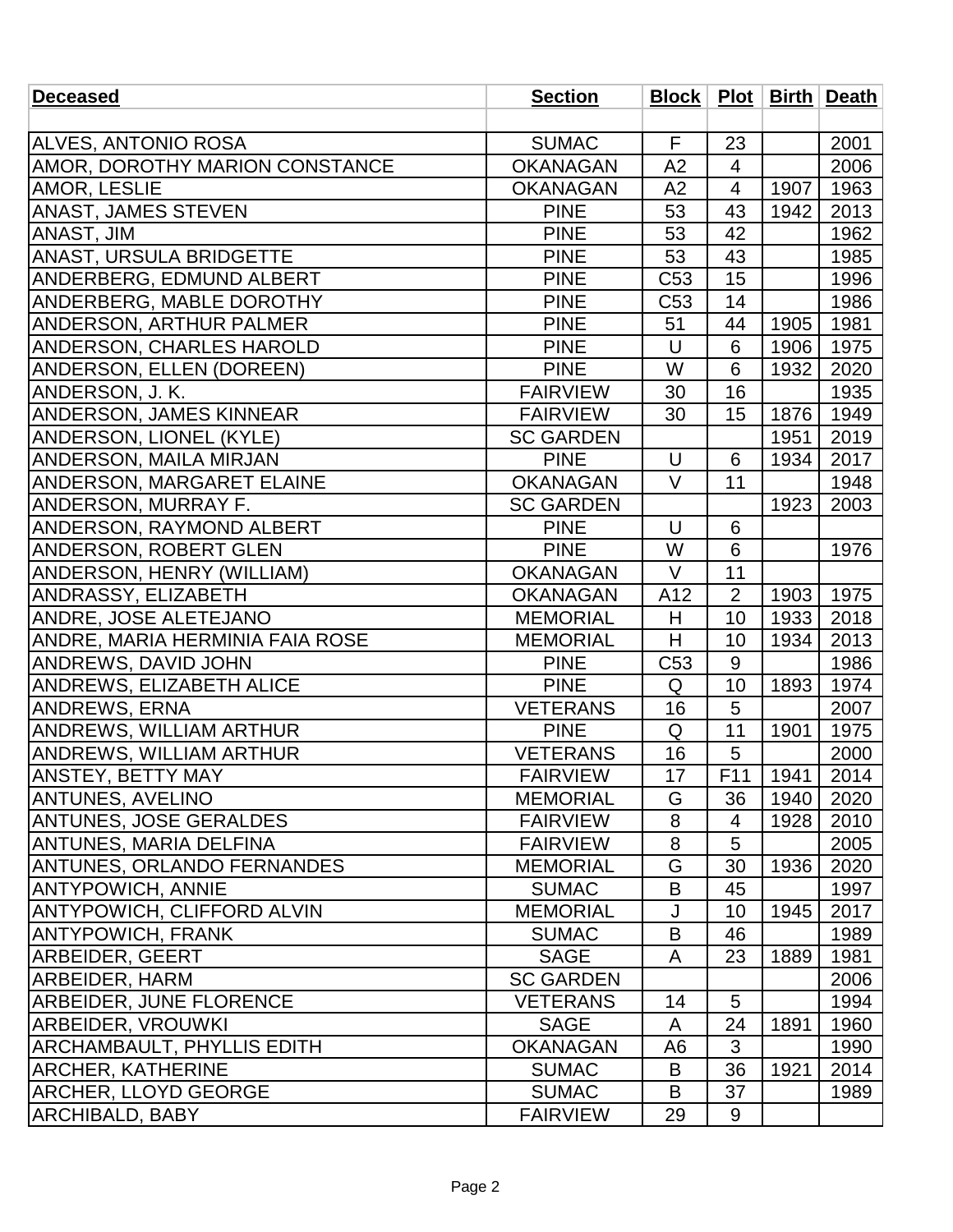| <b>Deceased</b>                           | <b>Section</b>   |                |                 |      | Block   Plot   Birth   Death |
|-------------------------------------------|------------------|----------------|-----------------|------|------------------------------|
|                                           |                  |                |                 |      |                              |
| <b>ARGUE, FLORENCE ELFREDA</b>            | <b>OKANAGAN</b>  | A <sub>9</sub> | 12              |      | 1990                         |
| <b>ARGUE, GORDON MCKINLEY (MICKEY)</b>    | <b>OKANAGAN</b>  | A <sub>9</sub> | 13              | 1901 | 1963                         |
| <b>ARGUE, JAMES HARVEY</b>                | <b>OKANAGAN</b>  | A <sub>9</sub> | 15              |      | 1978                         |
| <b>ARGUE, LOIS</b>                        | <b>OKANAGAN</b>  | A9             | 14              |      | 2008                         |
| <b>ARMAS, MARIA DEFREITAS</b>             | <b>PINE</b>      | G              | 8               | 1898 | 1968                         |
| <b>ARMSTRONG, HAZEL</b>                   | <b>VETERANS</b>  | 11             | 11              |      | 1972                         |
| ARMSTRONG, LEMUEL R.                      | <b>OKANAGAN</b>  | P              | 11              | 1895 | 1954                         |
| <b>ARMSTRONG, MARIE ANTOINETTE (TONA)</b> | <b>SC GARDEN</b> |                |                 | 1918 | 2012                         |
| <b>ARMSTRONG, ROBERT (BOB)</b>            | <b>SC GARDEN</b> |                |                 |      |                              |
| <b>ARMSTRONG, ROBERT GEORGE</b>           | <b>VETERANS</b>  | 11             | 12              | 1886 | 1968                         |
| <b>ARMSTRONG, VIOLET</b>                  | <b>OKANAGAN</b>  | P              | 11              |      | 1987                         |
| ARNOLD, GWENDOLYN M.                      | <b>OKANAGAN</b>  | A2             | 5               | 1936 | 1977                         |
| <b>ARROWSMITH, WILLIAM HARRY</b>          | <b>PINE</b>      | 53             | 69              |      | 1984                         |
| <b>ARSENAULT, WILLIAM JOSEPH</b>          | <b>PINE</b>      | XY             | 32              | 1932 | 1980                         |
| <b>ARTHUR, HAROLD</b>                     | <b>PINE</b>      | S              | 11              | 1888 | 1974                         |
| ARTHUR, RACHEL V.C.                       | <b>PINE</b>      | $\overline{S}$ | 10              | 1899 | 1984                         |
| ASHE, BABY GIRL                           | <b>SAGE</b>      | J              | 32              |      | 1951                         |
| ASHTON, ADA E.                            | <b>OKANAGAN</b>  | N              | $\overline{7}$  |      | 1983                         |
| ASLING, RANDOLPH WILLIAM (RANDY)          | <b>FAIRVIEW</b>  | 17             | A14             | 1954 | 2007                         |
| <b>AUCLAIR, JOSEPH</b>                    | <b>OKANAGAN</b>  | S              | 14              |      | 1950                         |
| <b>AUGUST, KEVIN JAMES</b>                | <b>PINE</b>      | ZΖ             | $\overline{11}$ |      | 1975                         |
| <b>AUSTAD, PHYLLIS LUCILLE</b>            | <b>VETERANS</b>  | 14             | $\overline{7}$  |      |                              |
| <b>AUSTAD, ROBERT LLOYD</b>               | <b>VETERANS</b>  | 14             | $\overline{7}$  |      | 1988                         |
| <b>AVILA, ELVINO FERREIRA</b>             | <b>MEMORIAL</b>  | G              | 26              | 1932 | 20109                        |
| <b>AVILA, ISABEL</b>                      | <b>SUMAC</b>     | C              | 78              |      | 2003                         |
| <b>AVILA, JOSE MACHADO (JOE)</b>          | <b>SUMAC</b>     | E              | 86              |      | 1997                         |
| AVILA, JOSE M.                            | <b>SUMAC</b>     | $\mathsf C$    | 79              |      | 1992                         |
| <b>AYERS, ELMER JACKSON</b>               | <b>SAGE</b>      | Κ              | 16              | 1871 | 1946                         |
| BABITS, K. (SR.)                          | <b>PINE</b>      | 50             | 13              |      |                              |
| <b>BABITS, LASLO SANDOR</b>               | <b>PINE</b>      | 50             | 14              | 1958 | 2013                         |
| BABITS, SUSAN ILONA                       | <b>PINE</b>      | 50             | 14              | 1936 | 1979                         |
| <b>BAGG, ARTHUR VERNON</b>                | <b>SC GARDEN</b> |                |                 |      | 2004                         |
| <b>BAGG, MARIE MAGDALENA</b>              | <b>SC GARDEN</b> |                |                 | 1923 | 2016                         |
| <b>BAHNSEN, BARRY JOSEPH ARTHUR</b>       | <b>SC GARDEN</b> |                |                 | 1939 | 2016                         |
| BAILLIE, DAVID ALEXANDER                  | <b>FAIRVIEW</b>  | 26             | H1              | 1937 | 2013                         |
| BAILLIE, DEBORAH GALE (DEBBIE)            | <b>FAIRVIEW</b>  | 26             | H <sub>2</sub>  |      |                              |
| <b>BAINES, SCARTH</b>                     | <b>OKANAGAN</b>  | W              | 6               |      | 1950                         |
| <b>BAK, JACOB</b>                         | <b>OKANAGAN</b>  | A <sub>3</sub> | 7               | 1911 | 1965                         |
| <b>BAKER, ALFRED EDWARD</b>               | <b>OKANAGAN</b>  | $\top$         | 13              | 1875 | 1931                         |
| <b>BAKER, ALFRED LOUIS</b>                | <b>OKANAGAN</b>  | X              | $\overline{4}$  |      | 1992                         |
| <b>BAKER, FLORENTINE M.</b>               | <b>OKANAGAN</b>  | T              | 14              | 1887 | 1952                         |
| BAKER, GARNETT NORBERT                    | <b>OKANAGAN</b>  | X              | 4               |      | 1953                         |
| <b>BAKER, JACK SYDNEY</b>                 | <b>SUMAC</b>     | B              | 66              |      | 1989                         |
| <b>BAKER, JOYCE</b>                       | <b>SUMAC</b>     | B              | 65              |      | 2008                         |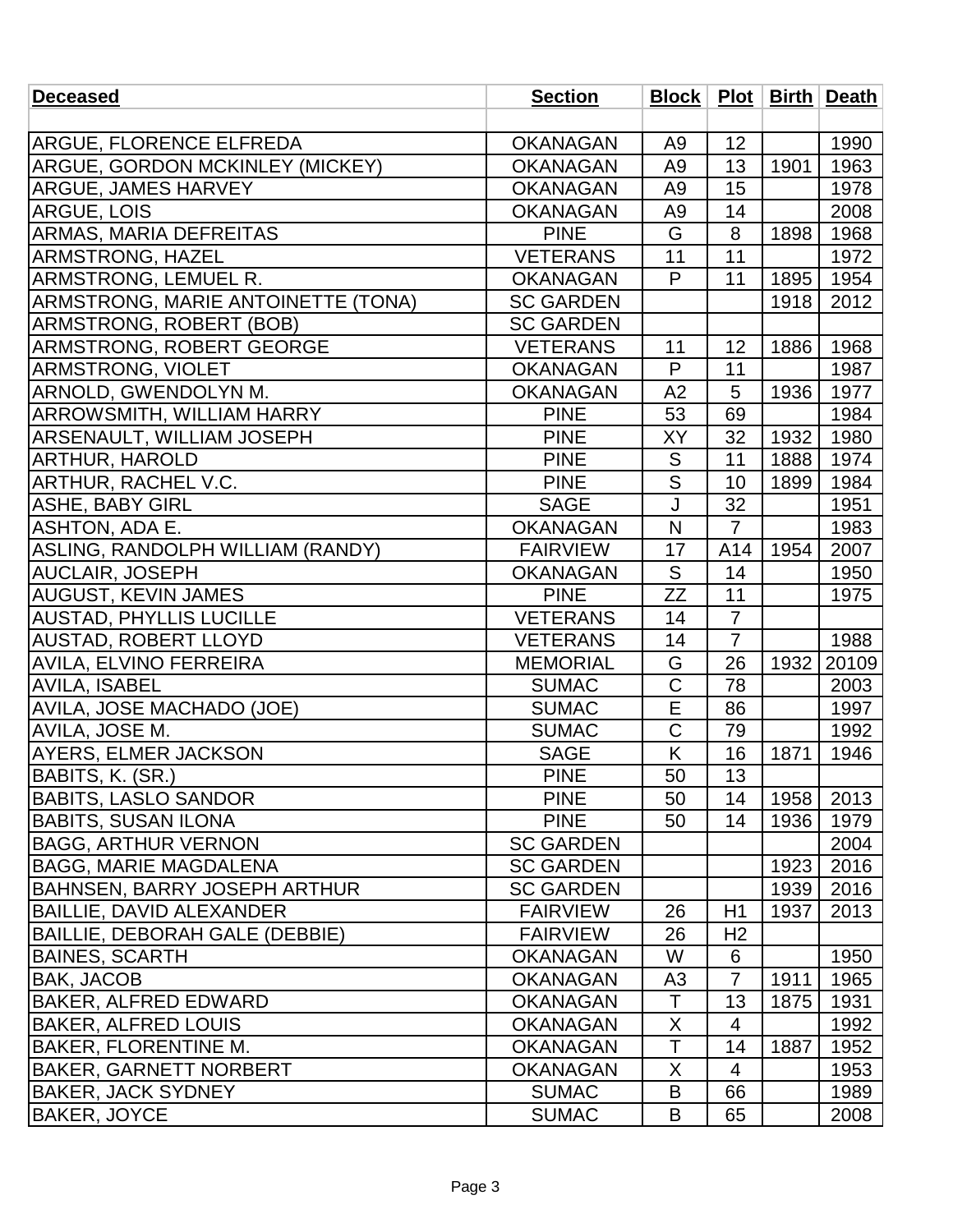| <b>Deceased</b>                     | <b>Section</b>  |                         |                 |      | Block   Plot   Birth   Death |
|-------------------------------------|-----------------|-------------------------|-----------------|------|------------------------------|
|                                     |                 |                         |                 |      |                              |
| <b>BAKER, PENNY LOUIS</b>           | <b>SAGE</b>     | J <sub>1</sub>          | 1               |      | 1952                         |
| <b>BAKICH, JOHN</b>                 | <b>PINE</b>     | T                       | 8               | 1889 | 1975                         |
| <b>BAKICH, ROSE</b>                 | <b>PINE</b>     | Y                       | $\mathbf 1$     |      | 1986                         |
| <b>BALAS, BARBARA</b>               | <b>SUMAC</b>    | D                       | 21              | 1925 | 2011                         |
| <b>BALAS, WILLIAM WALTER (BILL)</b> | <b>SUMAC</b>    | D                       | 21              |      | 1993                         |
| <b>BALDWIN, EDWARD</b>              | <b>SAGE</b>     | $\overline{4}$          | 13              |      | 1960                         |
| <b>BALL, LOUIS JOHN</b>             | <b>OKANAGAN</b> | $\overline{\top}$       | 10              | 1875 | 1956                         |
| <b>BALL, MARY</b>                   | <b>OKANAGAN</b> | T                       | 9               | 1877 | 1968                         |
| <b>BALL, MARY ISABEL</b>            | <b>PINE</b>     | G                       | 11              | 1915 | 1968                         |
| BALL, NORBERT JOHN (DR.)            | <b>PINE</b>     | G                       | 12              | 1904 | 1975                         |
| <b>BALL, RITA MARY</b>              | <b>OKANAGAN</b> | $\overline{\mathsf{T}}$ | 11              |      | 1991                         |
| <b>BALOGH, JOHN</b>                 | <b>PINE</b>     | U                       | 9               | 1895 | 1975                         |
| <b>BARAN, HARRY</b>                 | <b>FAIRVIEW</b> | 17                      | F <sub>12</sub> | 1922 | 2015                         |
| <b>BARAN, LILLY</b>                 | <b>FAIRVIEW</b> | 17                      | H <sub>18</sub> | 1939 | 2017                         |
| <b>BARATA, JOSE LUIS (JOE)</b>      | <b>FAIRVIEW</b> | 17                      | H <sub>2</sub>  | 1950 | 2018                         |
| <b>BARATA, PEDRO CARVALHO</b>       | <b>MEMORIAL</b> | F                       | 12              | 1949 | 2012                         |
| <b>BARBER, RICHARD LLOYD</b>        | <b>SUMAC</b>    | F                       | 24              |      |                              |
| <b>BARBIN, EDWARD JOHN</b>          | <b>VETERANS</b> | B                       | <b>B1</b>       | 1932 | 2013                         |
| <b>BARCLAY, DAVID JOHN</b>          | <b>MEMORIAL</b> | C                       | 18              |      | 2006                         |
| <b>BARILLARO, HELEN ANN</b>         | <b>FAIRVIEW</b> | 26                      | F14             |      | 2004                         |
| <b>BARILLARO, JOSEPH SAMUEL</b>     | <b>FAIRVIEW</b> | 26                      | F <sub>13</sub> |      | 2001                         |
| <b>BARKER, WILLIAM DALE</b>         | <b>PINE</b>     | 51                      | 65              | 1964 | 1981                         |
| <b>BARKER, WILLIAM OWEN</b>         | <b>PINE</b>     | 51                      | 65              | 1935 | 2020                         |
| <b>BARLOW, KENNETH LEO</b>          | <b>VETERANS</b> | 13A                     | H <sub>2</sub>  | 1920 | 2017                         |
| <b>BARLOW, THELMA ELVA MARIAN</b>   | <b>VETERANS</b> | 13A                     | H <sub>3</sub>  | 1924 | 2017                         |
| <b>BARNAY, ELIZABETH</b>            | <b>OKANAGAN</b> | A4                      | 15              | 1920 | 1961                         |
| <b>BARNAY, JOHN SR.</b>             | <b>OKANAGAN</b> | A4                      | 16              |      | 1998                         |
| BARNES, JAMES E. (REV.)             | <b>FAIRVIEW</b> | 12                      | 8               |      | 1937                         |
| <b>BARNETT, WALTER</b>              | <b>SUMAC</b>    | A                       | 48              |      | 1987                         |
| BARNHOUSE, DEBRA                    | <b>MEMORIAL</b> | A                       | 26              | 1955 | 2015                         |
| BARNHOUSE, KENNETH MAYNARD          | <b>MEMORIAL</b> | A                       | 12              | 1930 | 2007                         |
| <b>BARREIRA, DENNIS MANUEL</b>      | <b>MEMORIAL</b> | F                       | 18              | 1968 | 2014                         |
| BARREIRA, DOMINGOS DA RESSURREICAO  | <b>MEMORIAL</b> | F                       | 17              | 1927 | 2011                         |
| BARREIRA, JASON FERNANDO            | <b>PINE</b>     | 52                      | 76              | 1978 | 1982                         |
| BARRETT, BETSY ANN                  | <b>SAGE</b>     | D                       | $\overline{7}$  | 1881 | 1963                         |
| <b>BARRETT, OLIVE DEVINA</b>        | <b>SAGE</b>     | B                       | 17              | 1928 | 2018                         |
| <b>BARRETT, STEPHEN</b>             | <b>SAGE</b>     | D                       | 8               | 1880 | 1944                         |
| BARRISKILL, JOHN HAROLD             | <b>FAIRVIEW</b> | 17                      | 15              | 1929 | 2020                         |
| BARRISKILL, MILDRED EDLA (MILLIE)   | <b>FAIRVIEW</b> | 26                      | B <sub>6</sub>  |      | 1996                         |
| BARRS, AUDREY MAE                   | <b>FAIRVIEW</b> | 17                      | H <sub>5</sub>  | 1930 | 2018                         |
| <b>BARRY, JOHN LAWRENCE</b>         | <b>VETERANS</b> | 12                      | 20              | 1898 | 1968                         |
| BARRY, SELENA                       | <b>VETERANS</b> | 12                      | 19              |      | 1984                         |
| BARRY, THOMAS EDWARD (ED)           | <b>VETERANS</b> | 12                      | 20              |      |                              |
| <b>BARTON, ALLAN M.</b>             | <b>FAIRVIEW</b> | 20                      | 15              | 1915 | 1962                         |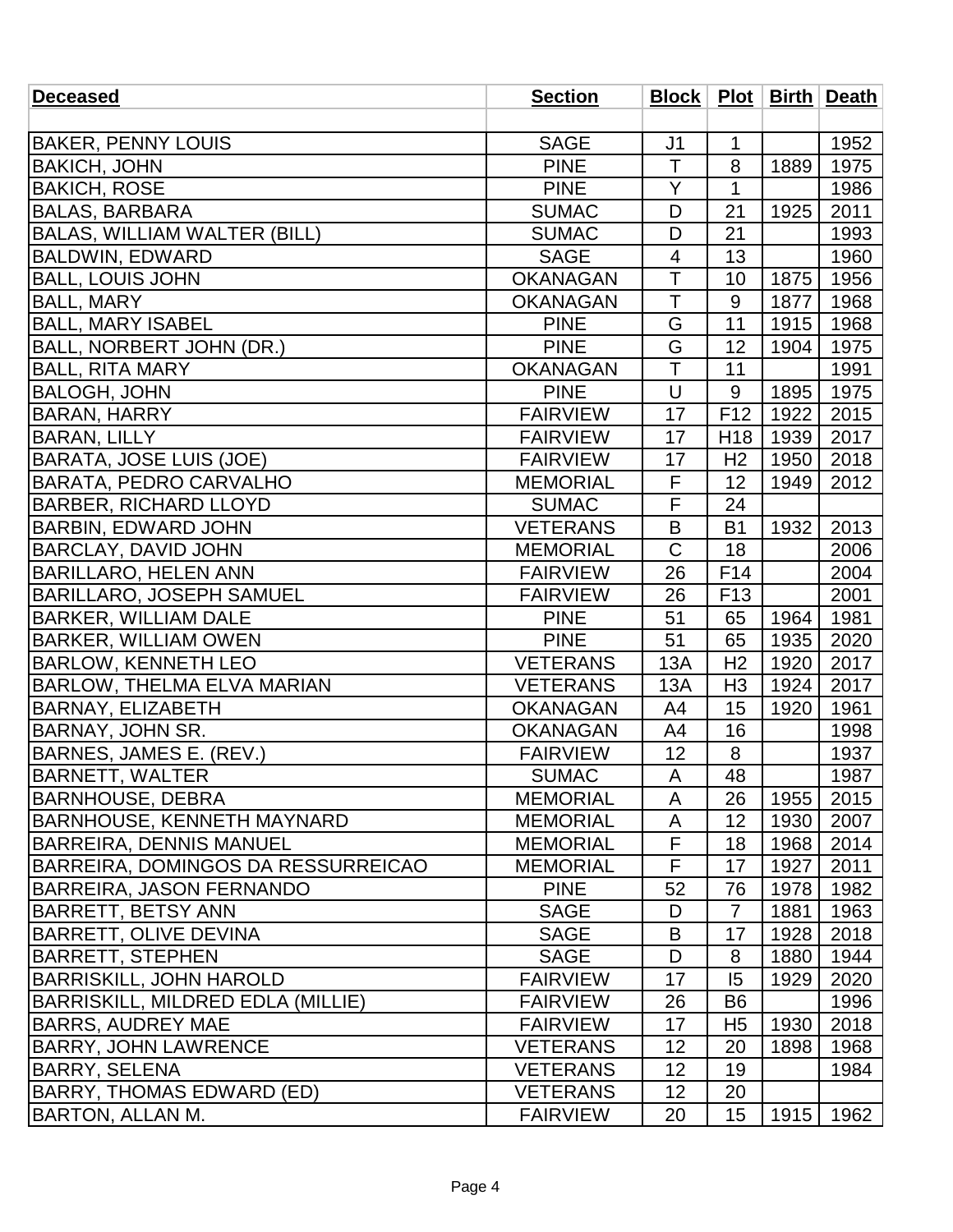| <b>Deceased</b>                     | <b>Section</b>  |                         |                 |      | Block   Plot   Birth   Death |
|-------------------------------------|-----------------|-------------------------|-----------------|------|------------------------------|
|                                     |                 |                         |                 |      |                              |
| <b>BARTON, JESSIE AGNES</b>         | <b>FAIRVIEW</b> | 20                      | 15              | 1919 | 1981                         |
| <b>BARTON, LEMUEL GORDON</b>        | <b>FAIRVIEW</b> | 20                      | 1               | 1880 | 1938                         |
| <b>BARTON, MARGARET</b>             | <b>SAGE</b>     | $\overline{4}$          | 4               | 1897 | 1960                         |
| <b>BARTON, MARJORIE</b>             | <b>FAIRVIEW</b> | 20                      | $\overline{2}$  | 1891 | 1953                         |
| <b>BARTON, SAM</b>                  | <b>SAGE</b>     | $\overline{4}$          | 3               | 1890 | 1962                         |
| <b>BARYLUK, JOYCE ADRIETTA</b>      | <b>FAIRVIEW</b> | 26                      | G14             |      | 2002                         |
| <b>BARYLUK, PAUL</b>                | <b>FAIRVIEW</b> | 26                      | G <sub>13</sub> | 1919 | 2016                         |
| <b>BASTIAN, ANNA</b>                | <b>OKANAGAN</b> | Y                       | 20              | 1885 | 1975                         |
| <b>BASTIAN, DANNY EDWARD</b>        | <b>FAIRVIEW</b> | 26                      | $\vert$ 1       |      | 2008                         |
| <b>BASTIAN, ERIC THOMAS</b>         | <b>VETERANS</b> | 14                      | 20              |      |                              |
| <b>BASTIAN, HELEN EVA</b>           | <b>VETERANS</b> | 14                      | 20              |      | 2002                         |
| <b>BASTIAN, REINHOLD (REINY)</b>    | <b>SUMAC</b>    | A                       | 58              |      | 1987                         |
| <b>BASTIAN, THEODORE</b>            | <b>OKANAGAN</b> | Y                       | 21              | 1881 | 1953                         |
| BASTIN, FRANK JOSEPH                | <b>MEMORIAL</b> | D                       | 20              |      |                              |
| <b>BATE, BABY</b>                   | <b>FAIRVIEW</b> | 21                      | 3               |      |                              |
| BATE, BABY BECKY                    | <b>FAIRVIEW</b> | 31                      | $\overline{1}$  |      |                              |
| <b>BATE, DOREEN IRIS</b>            | <b>FAIRVIEW</b> | 31                      | 3               |      | 1939                         |
| <b>BATE, MARGARET CORNWALLIS</b>    | <b>FAIRVIEW</b> | 31                      | 12              |      | 1964                         |
| <b>BATE, VINCENT CORNWALLIS</b>     | <b>FAIRVIEW</b> | 31                      | 13              |      | 1938                         |
| <b>BATE, W. CORNWALLIS</b>          | <b>FAIRVIEW</b> | 31                      | 15              |      | 1935                         |
| <b>BAUDER, GUS JOHN</b>             | <b>SUMAC</b>    | $\overline{\mathsf{F}}$ | 68              |      | 2003                         |
| <b>BAUDER, MATHILDA</b>             | <b>OKANAGAN</b> | Q                       | 15              | 1880 | 1971                         |
| BAUDER, SAMUEL                      | <b>OKANAGAN</b> | Q                       | 16              | 1880 | 1954                         |
| <b>BAUDER, VICTORIA</b>             | <b>SAGE</b>     | A                       | 12              | 1925 | 1940                         |
| <b>BAUER, BERNHARD</b>              | <b>MEMORIAL</b> | A                       | $\overline{2}$  |      | 2004                         |
| <b>BAUER, CHARLES</b>               | <b>PINE</b>     | W                       | 11              |      |                              |
| <b>BAUML, DONALD DENNIS</b>         | <b>FAIRVIEW</b> | 26                      | H7              |      |                              |
| <b>BEACH, GLADYS LUCILLE</b>        | <b>OKANAGAN</b> | Q                       | 5               | 1893 | 1957                         |
| <b>BEACH, JEAN FLORENCE</b>         | <b>PINE</b>     | T                       | 15              | 1921 | 1975                         |
| <b>BEACH, MILTON</b>                | <b>PINE</b>     | T                       | 16              |      | 2006                         |
| BEAM, HAROLD DAVIDSON (LEFTY)       | <b>PINE</b>     | P                       | 6               | 1926 | 1973                         |
| BEAMISH, FREDERICK RICHARD          | <b>MEMORIAL</b> | G                       | $\overline{2}$  | 1918 | 2010                         |
| BEAUCHAMP, JOSEPH ALBERT            | <b>FAIRVIEW</b> | 26                      | F11             |      |                              |
| BEAUCHAMP, PATRICIA THOMASENA       | <b>FAIRVIEW</b> | 26                      | F <sub>12</sub> | 1928 | 2014                         |
| BEAUDREAU, ALEXANDER CHARLES        | <b>VETERANS</b> | 13                      | 12              | 1912 | 1976                         |
| BEAUDREAU, JESSIE GWENDOLYN (BETTY) | <b>VETERANS</b> | 13                      | 11              |      | 1988                         |
| BEAUDRY, DOUGLAS FRANK              | <b>OKANAGAN</b> | X                       | 14              | 1968 | 2018                         |
| BEAUDRY, LIEZE LOTTE (LOTTIE)       | <b>OKANAGAN</b> | X                       | 14              |      |                              |
| <b>BEAULIEU, CAMILLE</b>            | <b>SUMAC</b>    | CA                      | D <sub>5</sub>  |      | 1989                         |
| BEAYSEJOUR, ALFRED                  | <b>PINE</b>     | 51                      | 56              |      | 1980                         |
| BECHDOLDT, DOROTHY FLORENCE         | <b>SUMAC</b>    | CA                      | B <sub>4</sub>  |      | 1991                         |
| <b>BECKER, AUGUST JOHN</b>          | <b>PINE</b>     | ΧY                      | 2A              | 1883 | 1965                         |
| <b>BECKER, CEVILLA ANNIE</b>        | <b>SUMAC</b>    | B                       | 14              | 1928 | 2015                         |
| <b>BECKER, DONALD ERNEST</b>        | <b>SUMAC</b>    | B                       | 14              |      | 1988                         |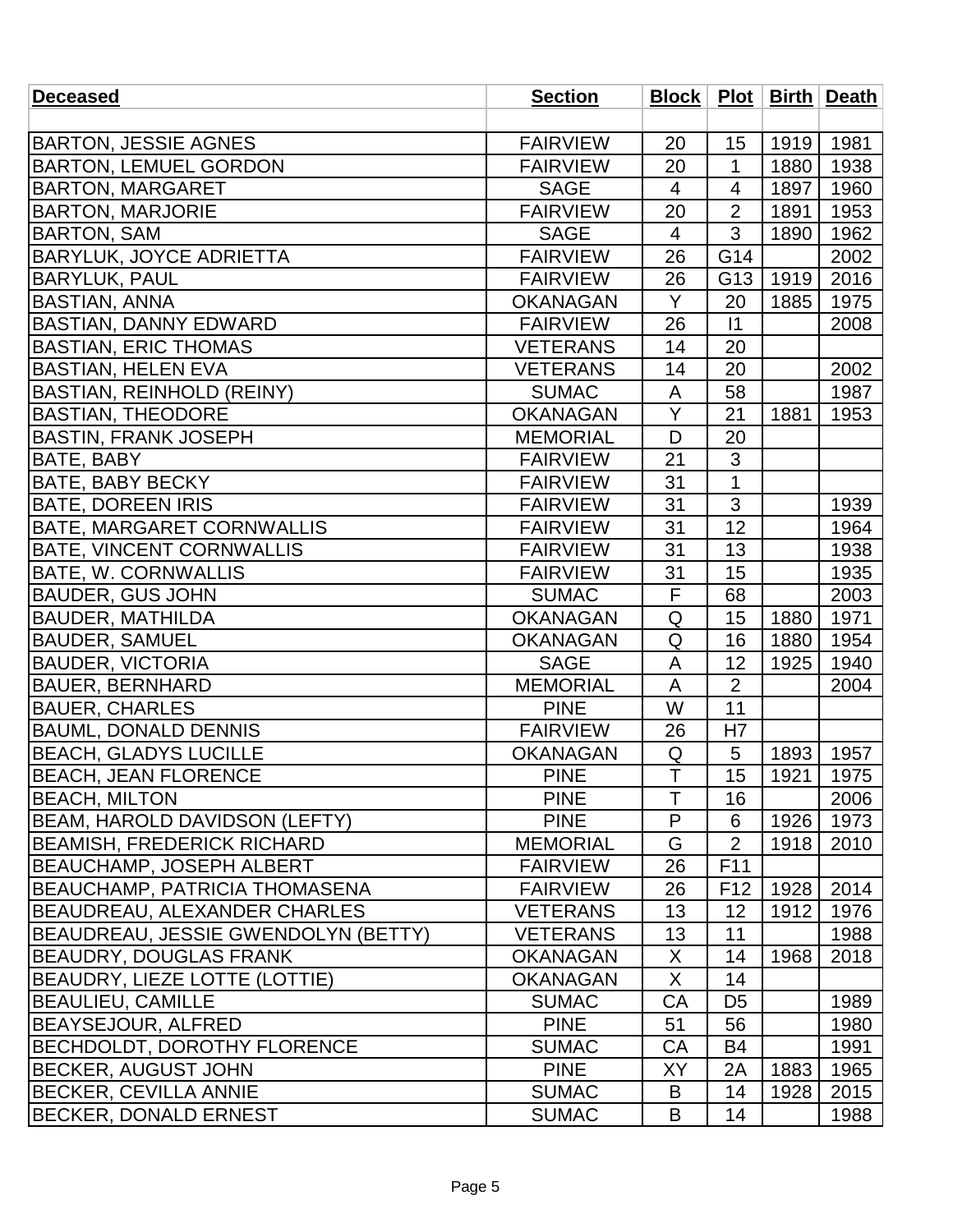| <b>Deceased</b>                        | <b>Section</b>   |              |                |      | Block   Plot   Birth   Death |
|----------------------------------------|------------------|--------------|----------------|------|------------------------------|
|                                        |                  |              |                |      |                              |
| <b>BECKER, EDWARD JOHN</b>             | <b>FAIRVIEW</b>  | 26           | <b>B11</b>     |      | 1996                         |
| <b>BECKER, ELSIE ADELLA</b>            | <b>PINE</b>      | XY           | 1A             |      | 1984                         |
| <b>BECKER, ERICA ANN</b>               | <b>PINE</b>      | <b>XY</b>    | 1A             | 1927 | 2015                         |
| <b>BECKER, IRMA ELLA</b>               | <b>FAIRVIEW</b>  | 26           | <b>B12</b>     |      |                              |
| <b>BECKER, JACOB</b>                   | <b>PINE</b>      | J            | 4              | 1892 | 1972                         |
| BECKER, JESSIE MORGAN R.               | <b>PINE</b>      | <b>ZZ</b>    | 35             |      | 1982                         |
| <b>BECKER, LARRY ROY</b>               | <b>PINE</b>      | XΥ           | 1A             |      |                              |
| <b>BECKER, LLOYD</b>                   | <b>SUMAC</b>     | A            | 5              |      | 1989                         |
| <b>BECKER, LOUISE</b>                  | <b>SUMAC</b>     | A            | $\overline{4}$ |      | 1989                         |
| <b>BECKER, ROY ADDISON</b>             | <b>PINE</b>      | XY           | 2A             | 1927 | 2013                         |
| <b>BECKER, WILHELMINA</b>              | <b>PINE</b>      | J            | 3              | 1895 | 1970                         |
| <b>BECKSTROM, LESLIE DIANE</b>         | <b>SC GARDEN</b> |              |                | 1945 | 2013                         |
| <b>BEDFORD, VALERIE</b>                | <b>FAIRVIEW</b>  | 26           | J15            |      | 2004                         |
| <b>BEESTON, LORNE ALLAN</b>            | <b>SUMAC</b>     | D            | 55             |      | 1995                         |
| <b>BEHAN, JAMES CHARLES</b>            | <b>PINE</b>      | Y            | 11             | 1911 | 1976                         |
| <b>BELL, ANDREW</b>                    | <b>FAIRVIEW</b>  | 29           | 1              |      | 1987                         |
| <b>BELL, ARTHUR A.</b>                 | <b>FAIRVIEW</b>  | 29           | 4              | 1919 | 1940                         |
| <b>BELL, ARTHUR JAMES (JIM)</b>        | <b>SUMAC</b>     | CA           | C <sub>6</sub> |      | 1990                         |
| <b>BELL, DAISY FLORENCE</b>            | <b>FAIRVIEW</b>  | 29           | $\overline{2}$ |      | 1986                         |
| <b>BELL, HARRIETTE (MABEL)</b>         | <b>SUMAC</b>     | CA           | C <sub>6</sub> |      | 2002                         |
| <b>BELL, WILLIAM</b>                   | <b>VETERANS</b>  | 10           | 12             |      | 1965                         |
| <b>BELLIVEAU, YVON GERARD</b>          | <b>FAIRVIEW</b>  | 26           | 110            |      | 2004                         |
| <b>BENEDICK, ANDREW</b>                | <b>MEMORIAL</b>  | $\mathsf{J}$ | 5              | 1936 | 2017                         |
| <b>BENKO, JOSEPH</b>                   | <b>VETERANS</b>  | 17           | 10             |      | 1999                         |
| <b>BENKO, LINDA</b>                    | <b>VETERANS</b>  | 17           | 9              | 1926 | 2019                         |
| <b>BENNETT, DONALD K.</b>              | <b>SC GARDEN</b> |              |                | 1928 | 2012                         |
| <b>BENNETT, IONA LILY</b>              | <b>SC GARDEN</b> |              |                | 1929 | 2009                         |
| <b>BENSLER, OTTO</b>                   | <b>MEMORIAL</b>  | G            | 5              | 1924 | 2010                         |
| BENTLEY, ANNIE T. (NANCY)              | <b>PINE</b>      | Κ            | 13             | 1896 | 1974                         |
| <b>BENTLEY, CYRIL (JIM)</b>            | <b>PINE</b>      | K            | 14             | 1899 | 1970                         |
| <b>BENTLEY, DOROTHY ELEANOR</b>        | <b>OKANAGAN</b>  | M            | 16             | 1922 | 2008                         |
| <b>BENTLEY, KENNETH</b>                | <b>OKANAGAN</b>  | M            | 16             | 1922 | 2004                         |
| BENY (Renz), MARTHA                    | <b>SAGE</b>      | A            | 11             |      | 1941                         |
| <b>BERCHTOLD, FRANK</b>                | <b>SC GARDEN</b> |              |                | 1940 | 2008                         |
| <b>BERCHTOLD, MILDRED MAY (MILLIE)</b> | <b>SC GARDEN</b> |              |                | 1940 | 2008                         |
| <b>BERCHTOLD, WALTER</b>               | <b>PINE</b>      | X            | 8              | 1909 | 1976                         |
| BERDINE, ELIZABETH REGINA              | <b>SUMAC</b>     | $\mathsf C$  | 48             |      | 1991                         |
| <b>IBERDINE, JESSA EVELYN</b>          | <b>SUMAC</b>     | CA           | <b>B14</b>     |      | 1993                         |
| <b>BERGER, LEONIE</b>                  | <b>OKANAGAN</b>  | S            | 13             |      | 1949                         |
| BERGLAND, LILLIAN A.                   | <b>SUMAC</b>     | CA           | E7             |      | 1990                         |
| BERGLAND, WALTER E. (EDWARD)           | <b>SUMAC</b>     | CA           | E7             |      | 1994                         |
| <b>BERGMANS, AALTJE</b>                | <b>PINE</b>      | R            | $\overline{7}$ | 1895 | 1980                         |
| <b>BERGMANS, ANTONIUS JOSPHUS</b>      | <b>PINE</b>      | R            | 8              | 1897 | 1974                         |
| <b>BERRY, ALFRED EDWARD</b>            | <b>PINE</b>      | <b>XY</b>    | 30             | 1912 | 1979                         |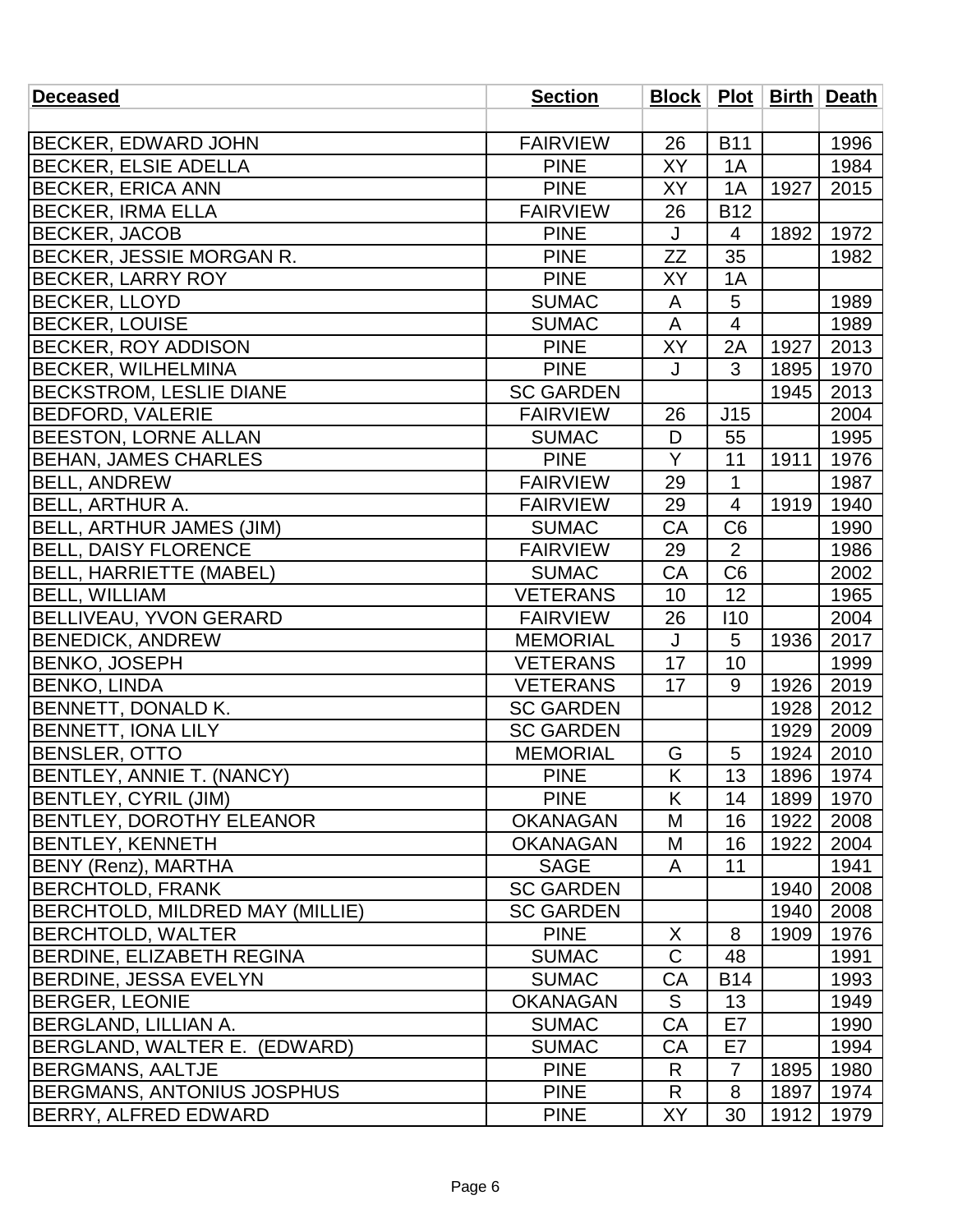| <b>Deceased</b>                        | <b>Section</b>   |                 |                 |      | Block   Plot   Birth   Death |
|----------------------------------------|------------------|-----------------|-----------------|------|------------------------------|
|                                        |                  |                 |                 |      |                              |
| <b>BERRY, JANET</b>                    | <b>PINE</b>      | XY              | 30              | 1919 | 2016                         |
| BERRY, LESLIE DENTON                   | <b>PINE</b>      | W               | 15              | 1903 | 1976                         |
| <b>BERRYMAN, ALICE</b>                 | <b>SAGE</b>      | $\mathsf C$     | $\overline{2}$  | 1879 | 1954                         |
| BERRYMAN, HERBERT (BERT)               | <b>SAGE</b>      | $\mathsf C$     | 26              | 1888 | 1955                         |
| <b>BERRYMAN, THOMAS HENRY</b>          | <b>SAGE</b>      | $\mathsf C$     | 1               | 1881 | 1944                         |
| <b>BERT, CHRISTA ELISABETH</b>         | <b>FAIRVIEW</b>  | 17              | E <sub>3</sub>  | 1933 | 2018                         |
| <b>BERT, WILLIAM</b>                   | <b>FAIRVIEW</b>  | 17              | E <sub>2</sub>  | 1929 | 2012                         |
| BERTRAM, GLENDA JOAN                   | <b>SAGE</b>      | J               | 29              |      | 1951                         |
| <b>BESLER, HARVEY</b>                  | <b>SC GARDEN</b> |                 |                 | 1929 | 2010                         |
| <b>BESLER, OLGA</b>                    | <b>OKANAGAN</b>  | A14             | 9               | 1903 | 1958                         |
| <b>BESLER, RANDY STEWART</b>           | <b>PINE</b>      | 51              | 41              |      | 1981                         |
| <b>BESLER, RUDOLPH</b>                 | <b>OKANAGAN</b>  | A14             | 10              | 1895 | 1956                         |
| <b>BEST, HEINO</b>                     | <b>SC GARDEN</b> |                 |                 | 1932 | 2013                         |
| <b>BETTERRIDGE, AMANDA</b>             | <b>PINE</b>      | ZΖ              | 8               |      | 1974                         |
| <b>BEVINS, LEO FOREST</b>              | <b>PINE</b>      | $\mathsf{O}$    | 11              |      | 1972                         |
| <b>BIBERON, ROGER PAUL GEORGE</b>      | <b>SUMAC</b>     | E               | 46              |      | 1999                         |
| <b>BICKNELL, IVA GERTRUDE</b>          | <b>FAIRVIEW</b>  | 26              | A7              |      | 1995                         |
| <b>BICZO, VALENTINE</b>                | <b>OKANAGAN</b>  | $\overline{O}$  | 5               | 1887 | 1951                         |
| <b>BIDWELL, JESSIE MAY</b>             | <b>VETERANS</b>  | 14              | $\overline{2}$  |      |                              |
| <b>BIECH, ALFRED THEADORE</b>          | <b>SUMAC</b>     | D               | 76              |      | 1996                         |
| <b>BIECH, ANNA</b>                     | <b>SAGE</b>      | 6               | 15              | 1898 | 1960                         |
| <b>BIECH, ELMER</b>                    | <b>SAGE</b>      | F               | 3               | 1918 | 1942                         |
| <b>BIECH, RUDOLPH</b>                  | <b>SAGE</b>      | $6\phantom{1}6$ | 14              | 1887 | 1972                         |
| <b>BILINSKI, AGNES</b>                 | <b>SAGE</b>      | H               | 8               |      | 1977                         |
| <b>BILLUPS, ERWIN LUMAN WILLIAM</b>    | <b>SAGE</b>      | $\overline{C}$  | 13              | 1942 | 2018                         |
| <b>BILLUPS, PERRY</b>                  | <b>SAGE</b>      | $\mathsf C$     | 13              | 1943 | 1944                         |
| <b>BIRD, GERD LILLY</b>                | <b>PINE</b>      | 52              | 34              |      | 1989                         |
| <b>BIRD, RICHARD HARLAND (DICK)</b>    | <b>VETERANS</b>  | 14A             | <b>B4</b>       | 1929 | 2012                         |
| <b>BIRD, ROMAN</b>                     | <b>PINE</b>      | 52              | 33              |      | 1983                         |
| <b>BIRK, EMILE</b>                     | <b>PINE</b>      | 52              | 50              | 1894 | 1982                         |
| <b>BIRWERT, DONNA IRENE</b>            | <b>SUMAC</b>     | D               | 4               | 1940 | 2020                         |
| <b>BIRWERT, EMMANUEL PETER (MONTS)</b> | <b>SUMAC</b>     | D               | 5               |      | 1992                         |
| <b>BISHOP, BEULAH</b>                  | <b>PINE</b>      | 53              | 41              |      | 1994                         |
| <b>BISHOP, GEORGE ARTHUR</b>           | <b>PINE</b>      | 53              | 41              |      | 1985                         |
| <b>BISHOP, LAURENE L.</b>              | <b>PINE</b>      | 53              | 41              |      | 1996                         |
| <b>BITTERMAN, CHRISTINE</b>            | <b>OKANAGAN</b>  | A <sub>10</sub> | 3               | 1895 | 1971                         |
| <b>BITTERMAN, JACOB</b>                | <b>OKANAGAN</b>  | A10             | $\overline{2}$  | 1890 | 1965                         |
| <b>BLACK, JOHN</b>                     | <b>FAIRVIEW</b>  | 26              | H14             |      | 1997                         |
| <b>BLACK, LOTTIE ADA MAY</b>           | <b>FAIRVIEW</b>  | 26              | H <sub>14</sub> |      | 2003                         |
| <b>BLACK, NORMAN ANGUS</b>             | <b>VETERANS</b>  | 14              | $\overline{2}$  |      | 1992                         |
| <b>BLAIR, NINA RICHMOND</b>            | <b>FAIRVIEW</b>  | 30              | 1               | 1852 | 1936                         |
| <b>BLAKIS, WILLIAM JAMES</b>           | <b>MEMORIAL</b>  | A               | 20              |      | 2005                         |
| <b>BLANCHET, HELEN</b>                 | <b>OKANAGAN</b>  | A1              | $\overline{2}$  |      |                              |
| <b>BLIDOOK, ESTHER JEAN</b>            | <b>VETERANS</b>  | 14              | 39              | 1922 | 2017                         |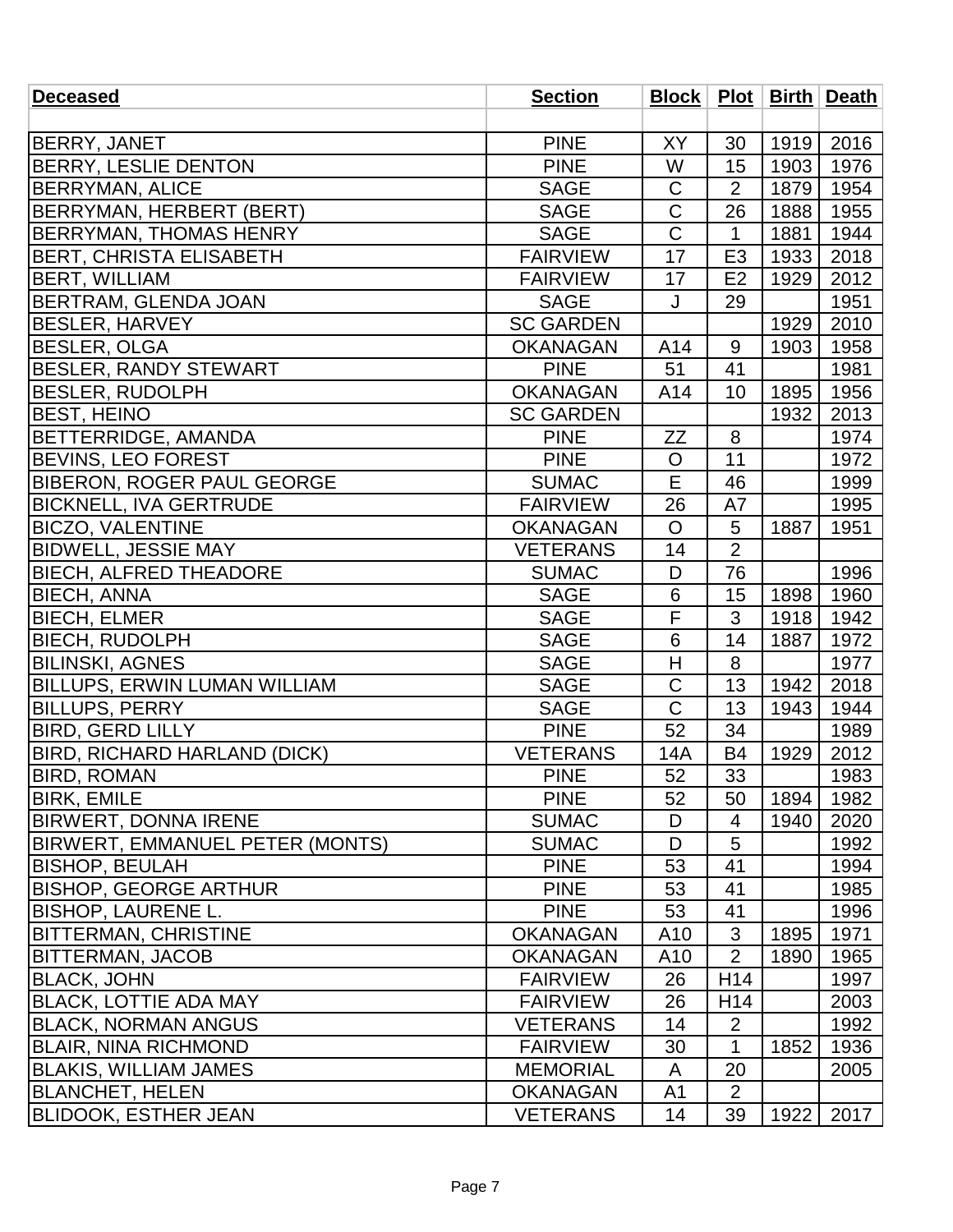| <b>Deceased</b>                            | <b>Section</b>   |                 |                 |      | Block   Plot   Birth   Death |
|--------------------------------------------|------------------|-----------------|-----------------|------|------------------------------|
|                                            |                  |                 |                 |      |                              |
| <b>BLIDOOK, GEORGE METRO</b>               | <b>VETERANS</b>  | 14              | 40              |      | 1983                         |
| <b>BLIDOOK, PETER</b>                      | <b>OKANAGAN</b>  | Y               | 9               |      | 1954                         |
| <b>BLIDOOK, RICHARD</b>                    | <b>VETERANS</b>  | 14              | 40              |      | 1999                         |
| <b>BLOCK, MICHAEL</b>                      | <b>SAGE</b>      | 8               | 16              | 1915 | 1962                         |
| <b>BLUMHAGON, JOHN</b>                     | <b>PINE</b>      | R               | 14              | 1882 | 1974                         |
| <b>BLUMHAGON, SOPHIA</b>                   | <b>PINE</b>      | $\mathsf{R}$    | 13              |      | 1986                         |
| <b>BOCHUM, HENRY GUSTAV</b>                | <b>SUMAC</b>     | B               | 75              |      | 1989                         |
| <b>BOEPPLE, GEORGE</b>                     | <b>SAGE</b>      | $\overline{7}$  | 5               |      | 1965                         |
| <b>BOEPPLE, REGINA</b>                     | <b>PINE</b>      | L               | 15              |      | 1971                         |
| <b>BOGART, JAMES EDGAR</b>                 | <b>PINE</b>      | C <sub>52</sub> | 10              |      | 1985                         |
| <b>BOGOVIC, JOHN MICHAEL</b>               | <b>SUMAC</b>     | F               | 43              |      | 2003                         |
| <b>BOGOVIC, MARJORY SUZANNE (JODI)</b>     | <b>SUMAC</b>     | F               | 43              | 1964 | 2018                         |
| <b>BOISCLAIR, ALSID OCTAVE</b>             | <b>SUMAC</b>     | B               | 15              |      | 2012                         |
| <b>BOISCLAIR, JANET</b>                    | <b>OKANAGAN</b>  | A12             | 14              | 1956 | 1961                         |
| <b>BOISCLAIR, JOSEPH CHARLES (CHARLIE)</b> | <b>SC GARDEN</b> |                 |                 | 1938 | 2011                         |
| <b>BOISCLAIR, LEO JOSEPH</b>               | <b>FAIRVIEW</b>  | 17              | D <sub>13</sub> | 1935 | 2010                         |
| <b>BOISCLAIR, OBELINE MARIE</b>            | <b>SUMAC</b>     | B               | 15              |      | 1991                         |
| <b>BOISCLAIR, OLIVER DELIVA</b>            | <b>SUMAC</b>     | B               | 16              |      | 1988                         |
| <b>BOISCLAIR, TINA LORAINE</b>             | <b>PINE</b>      | ZΖ              | 3               | 1967 | 1970                         |
| <b>BOLDT, THOMAS</b>                       | <b>SUMAC</b>     | A               | 68              |      | 1987                         |
| <b>BOLENBACH, ANTONIA</b>                  | <b>SAGE</b>      | $\mathsf C$     | 15              |      | 2009                         |
| <b>BOLENBACH, M. WILLIAM</b>               | <b>SAGE</b>      | $\mathsf C$     | 16              |      | 1944                         |
| <b>BOLENBACK, AMY DOREEN</b>               | <b>PINE</b>      | $\vee$          | 9               | 1925 | 1975                         |
| <b>BOLENBACK, KATHERINE</b>                | <b>PINE</b>      | V               | 10              | 1941 | 2017                         |
| <b>BOLENBACK, VERNON LOUIS</b>             | <b>PINE</b>      | $\vee$          | 10              | 1923 | 1994                         |
| <b>BOND, FREDERICK EDWARD</b>              | <b>PINE</b>      | 51              | 62              | 1915 | 1981                         |
| <b>BONNETT, DOROTHY ANN</b>                | <b>SUMAC</b>     | CA              | A <sub>3</sub>  |      | 2006                         |
| <b>BONNETT, RONALD VICTOR</b>              | <b>SUMAC</b>     | CA              | A <sub>3</sub>  |      | 1994                         |
| <b>BONTHOUX, MARIE LAURA</b>               | <b>FAIRVIEW</b>  | 26              | A15             |      | 1995                         |
| <b>BOOMHOWER, EMELIA A.</b>                | <b>SUMAC</b>     | F               | 6               |      |                              |
| <b>BOONE, ELSIE</b>                        | <b>FAIRVIEW</b>  | 26              | A8              |      | 1994                         |
| <b>BOONE, HARVEY</b>                       | <b>FAIRVIEW</b>  | 26              | A <sub>8</sub>  | 1892 | 1969                         |
| BOONE, MARGARET                            | <b>FAIRVIEW</b>  | 26              | A9              |      |                              |
| BOOTHMAN, ARTHUR                           | <b>SAGE</b>      | L               | 11              | 1912 | 1946                         |
| <b>BOOTHMAN, ELIZABETH MARY</b>            | <b>SAGE</b>      | L               | 12              |      | 1988                         |
| <b>BORBA, JOHN FREITAS</b>                 | <b>MEMORIAL</b>  |                 | 1               |      | 2011                         |
| <b>BORBA, MANUEL FAUSTINO</b>              | <b>MEMORIAL</b>  |                 | $\overline{2}$  | 1929 | 2018                         |
| BORBA, MARIA ELVIRA                        | <b>MEMORIAL</b>  | J               | 1               | 1937 | 2018                         |
| <b>BORK, CONRAD WILLIAM</b>                | <b>FAIRVIEW</b>  | 22              | 9               |      | 1993                         |
| <b>BORK, FRANCES</b>                       | <b>FAIRVIEW</b>  | 22              | 8               |      | 2007                         |
| <b>BORK, GERTRUDE ELIZABETH</b>            | <b>FAIRVIEW</b>  | 22              | $9\,$           | 1931 | 1934                         |
| <b>BORK, JOHANNES (JOHN)</b>               | <b>FAIRVIEW</b>  | 22              | $\overline{7}$  | 1895 | 1965                         |
| BORK, MARY                                 | <b>FAIRVIEW</b>  | 22              | 7               | 1940 | 2015                         |
| <b>BORK, WALTER HENRY</b>                  | <b>FAIRVIEW</b>  | 22              | 11              | 1936 | 2011                         |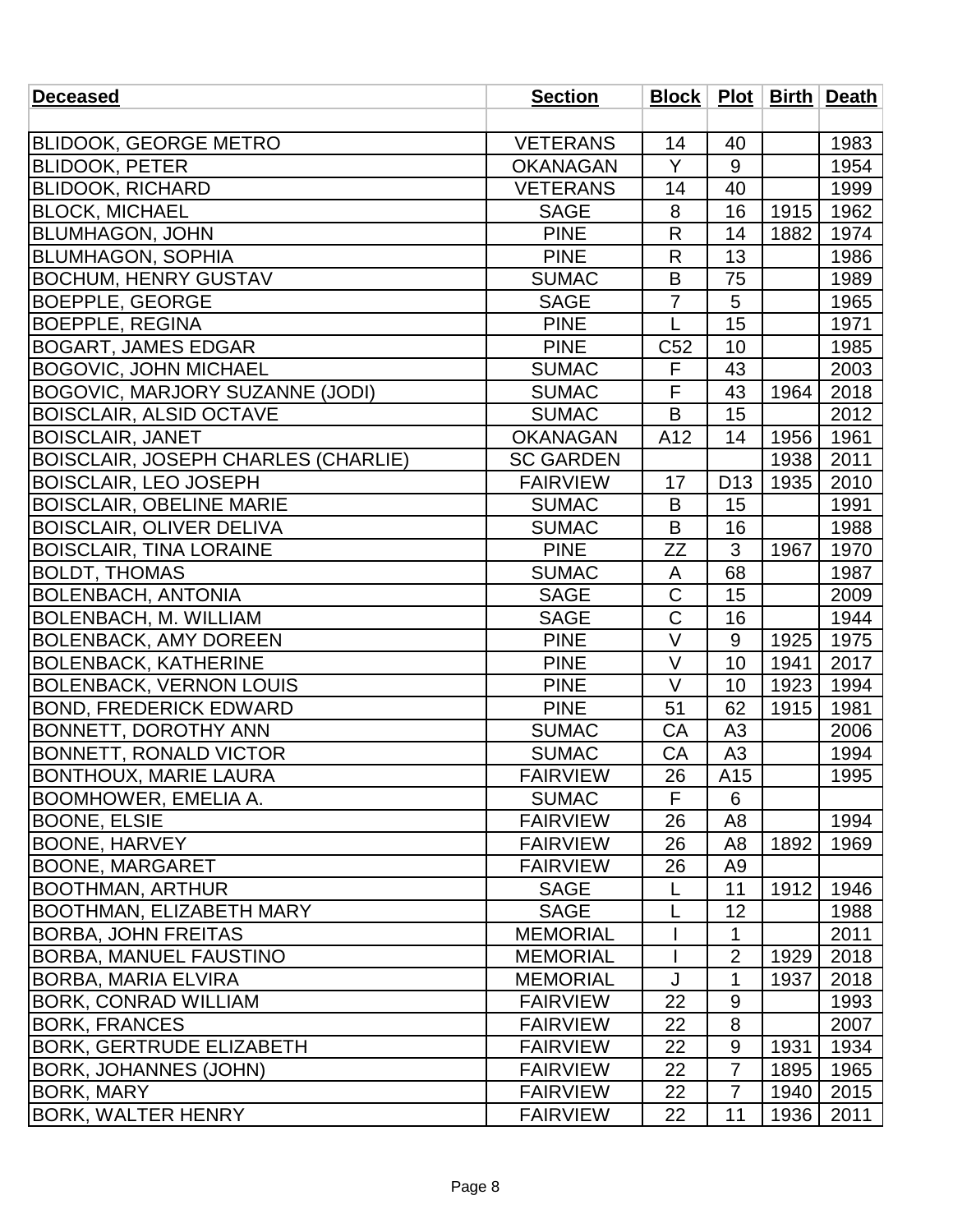| <b>Deceased</b>                    | <b>Section</b>   | Block   Plot   Birth   Death |                          |      |      |
|------------------------------------|------------------|------------------------------|--------------------------|------|------|
|                                    |                  |                              |                          |      |      |
| <b>BORLINHA, JOSE VINCENT</b>      | <b>SUMAC</b>     | $\mathsf C$                  | 84                       |      | 1997 |
| <b>BOROWIEC, CONRAD</b>            | <b>SUMAC</b>     | $\overline{\text{C}}$        | 17                       |      | 1990 |
| <b>BORS, NICHOLAS (NICK)</b>       | <b>SUMAC</b>     | B                            | 11                       |      | 1988 |
| <b>BOSNJAK, STIPO</b>              | <b>MEMORIAL</b>  | F                            | 29                       | 1936 | 2020 |
| <b>BOTT, GRANT FRANCIS</b>         | <b>SC GARDEN</b> |                              |                          | 1937 | 2017 |
| <b>BOTT, KATHLEEN VERA</b>         | <b>SC GARDEN</b> |                              |                          | 1915 | 1992 |
| <b>BOTTCHER, RUDOLPH ENGLEHART</b> | <b>PINE</b>      | $\vee$                       | 8                        | 1907 | 1975 |
| <b>BOTTCHER, SOFIA</b>             | <b>PINE</b>      | $\vee$                       | $\overline{7}$           | 1909 | 1982 |
| <b>BOULT, GWENDOLINE MAY</b>       | <b>FAIRVIEW</b>  | 23                           | $\overline{7}$           |      | 1990 |
| <b>BOULT, THOMAS</b>               | <b>SUMAC</b>     | A                            | 68                       |      | 1979 |
| <b>BOUSFIELD, ANNA MARIE</b>       | <b>VETERANS</b>  | 13A                          | F <sub>3</sub>           | 1926 | 2004 |
| <b>BOUSFIELD, DALE JOHN</b>        | <b>VETERANS</b>  | 13A                          | F <sub>2</sub>           | 1969 | 2012 |
| <b>BOUSFIELD, ELSIE NORA</b>       | <b>OKANAGAN</b>  | A11                          | 3                        | 1910 | 1963 |
| <b>BOUSFIELD, JOHN (JACK)</b>      | <b>VETERANS</b>  | 13A                          | D <sub>1</sub>           | 1924 | 2016 |
| <b>BOUSFIELD, KENNETH THOMAS</b>   | <b>SC GARDEN</b> |                              |                          | 1952 | 2017 |
| <b>BOUSFIELD, MARGARET</b>         | <b>OKANAGAN</b>  | A11                          | 15                       | 1884 | 1981 |
| <b>BOUSFIELD, PATRICIA</b>         | <b>SUMAC</b>     | A                            | 19                       |      | 1986 |
| <b>BOUSFIELD, THOMAS WILFRED</b>   | <b>OKANAGAN</b>  | A11                          | $\overline{2}$           |      |      |
| <b>BOUSFIELD, WILFRED SR.</b>      | <b>OKANAGAN</b>  | A11                          | 16                       | 1909 | 1968 |
| <b>BOUTIN, TAMARA ELAINE</b>       | <b>PINE</b>      | B                            | 9                        | 1965 | 2021 |
| <b>BOUVIER, LOUIS ALBERT</b>       | <b>PINE</b>      | W                            | 8                        | 1909 | 1976 |
| <b>BOUVIER, RITA</b>               | <b>PINE</b>      | W                            | 8                        |      | 1999 |
| <b>BOWEN, STANLEY EVAN</b>         | <b>SAGE</b>      | $\overline{2}$               | $\overline{4}$           |      | 1956 |
| <b>BOWERING, EWART HARRY</b>       | <b>PINE</b>      | P                            | 4                        | 1907 | 1974 |
| <b>BOWERING, PEARL PATRICIA</b>    | <b>PINE</b>      | P                            | $\overline{4}$           | 1916 | 2016 |
| <b>BOWERING, ROGER DENNIS</b>      | <b>PINE</b>      | P                            | 4                        | 1948 | 2017 |
| <b>BOYCE, DANIEL STANLEY</b>       | <b>PINE</b>      | O                            | 1                        |      | 1972 |
| <b>BRADSHAW, EDITH</b>             | <b>OKANAGAN</b>  | A10                          | 16                       |      | 1962 |
| BRAITHWAITE, D.                    | <b>FAIRVIEW</b>  | 4                            | $\overline{\mathcal{A}}$ |      | 1929 |
| BRAITHWAITE, JOHN C.               | <b>PINE</b>      | 53                           | 12                       |      | 1986 |
| <b>BRAITHWAITE, MARY BEATRICE</b>  | <b>PINE</b>      | 53                           | 12                       |      |      |
| BRAUN, HARRY N.                    | <b>OKANAGAN</b>  | A7                           | 12                       | 1890 | 1965 |
| <b>BRAUN, PETER JACOB</b>          | <b>OKANAGAN</b>  | A14                          | 8                        | 1908 | 1957 |
| <b>BRAUTIGAM, CONNIE</b>           | <b>PINE</b>      | 53                           | 67                       |      | 1964 |
| BRAUTIGAM, JACOBUS K.O.            | <b>PINE</b>      | 53                           | 67                       |      | 1984 |
| BRAUTIGAM, JOHANNA                 | <b>PINE</b>      | 53                           | 68                       |      |      |
| <b>BRAY, CLAYTON</b>               | <b>PINE</b>      | ZΖ                           | 15                       | 1978 | 1979 |
| BRAY, HARRY (STIFFY) EDWARD        | <b>SUMAC</b>     | Е                            | $\overline{7}$           |      | 1982 |
| <b>BRAY, NORMA NELLIE</b>          | <b>SUMAC</b>     | E                            | $\overline{7}$           |      | 1998 |
| <b>BRAZ, CARLOS GERALDES</b>       | <b>PINE</b>      | 52                           | 16                       | 1960 | 1983 |
| <b>BREEN, BABY</b>                 | <b>SAGE</b>      | B                            | 13                       |      | 1944 |
| <b>BRESLIN, EDWARD JAMES</b>       | <b>OKANAGAN</b>  | A4                           | 10                       | 1877 | 1964 |
| <b>BRESLIN, MARY GERTRUDE</b>      | <b>OKANAGAN</b>  | A4                           | 9                        | 1882 | 1964 |
| <b>BRETT, EVELYN</b>               | <b>OKANAGAN</b>  | A11                          | 8                        |      | 1962 |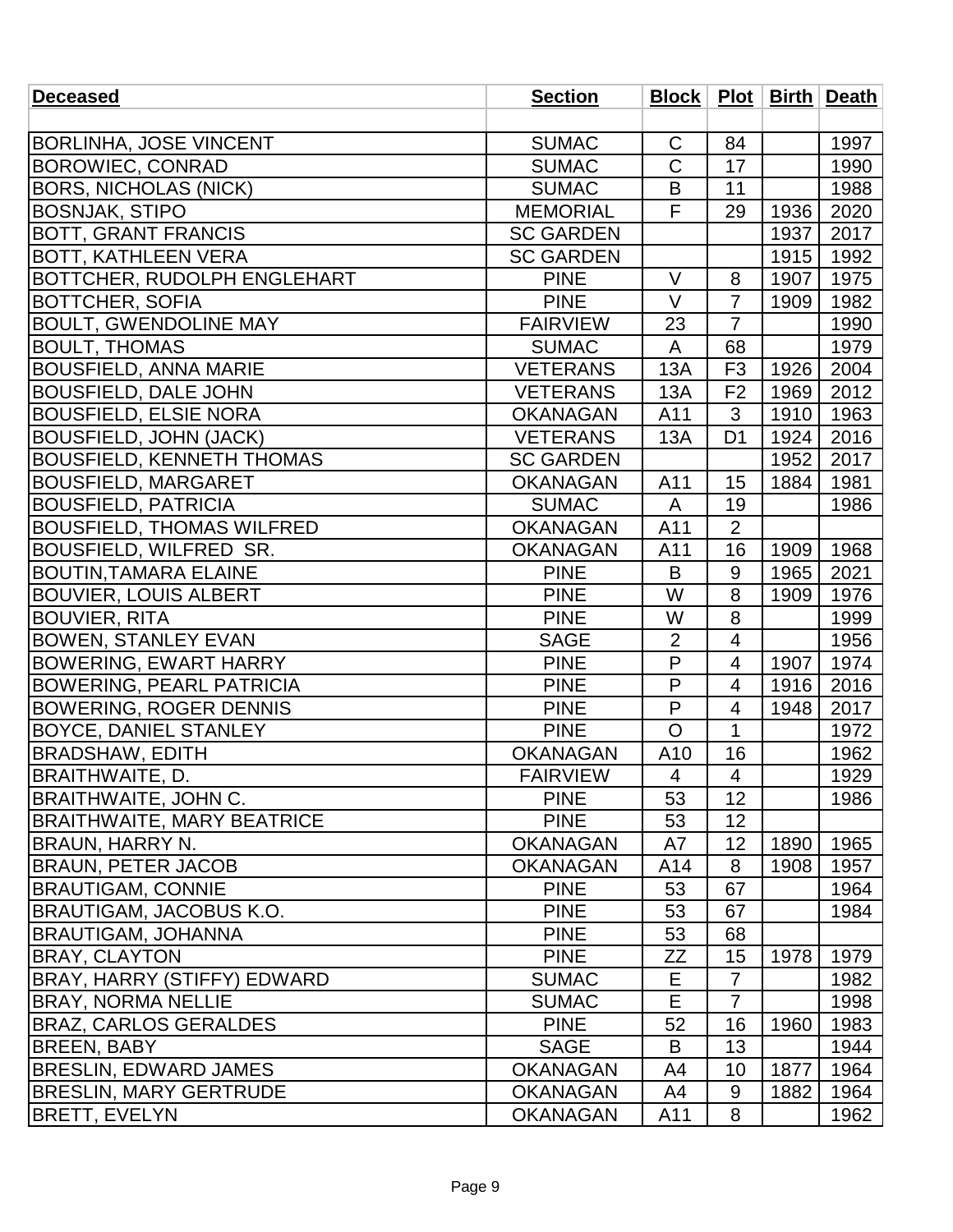| <b>Deceased</b>                       | <b>Section</b>  |                |                         |      | Block   Plot   Birth   Death |
|---------------------------------------|-----------------|----------------|-------------------------|------|------------------------------|
|                                       |                 |                |                         |      |                              |
| <b>BRIDGEMAN, JEAN TURNBULL</b>       | <b>OKANAGAN</b> | A7             | $\overline{7}$          | 1892 | 1976                         |
| <b>BRIDGEMAN, MORLEY COUNSELLOR</b>   | <b>OKANAGAN</b> | A7             | 6                       | 1884 | 1968                         |
| <b>BRIMACOMBE, RONALD COURTNEY</b>    | <b>SUMAC</b>    | $\mathsf C$    | 39                      |      | 1990                         |
| <b>BRISCALL, FREDERICK CLIFTON</b>    | <b>OKANAGAN</b> | N              | 1                       | 1906 | 1948                         |
| <b>BRISCALL, KATHLEEN MARY</b>        | <b>OKANAGAN</b> | N              | 1                       |      | 1995                         |
| <b>BRISCOE, BURNADETTE S.A.</b>       | <b>SUMAC</b>    | F              | 33                      |      |                              |
| <b>BRISCOE, DANIEL</b>                | <b>OKANAGAN</b> | Z              | 1                       | 1877 | 1952                         |
| <b>BRISCOE, GRACE FAIRIE</b>          | <b>OKANAGAN</b> | $\overline{Z}$ | $\overline{2}$          | 1887 | 1977                         |
| <b>BRISCOE, JOHN</b>                  | <b>SAGE</b>     | J <sub>1</sub> | 5                       |      | 2001                         |
| <b>BRISCOE, MARGARET MARY (PEGGY)</b> | <b>SAGE</b>     | J <sub>1</sub> | 5                       | 1923 | 2010                         |
| <b>BRISCOE, MICHAEL ALFRED</b>        | <b>SAGE</b>     | J <sub>1</sub> | 5                       |      | 1995                         |
| <b>BRISCOE, STEVEN THOMAS</b>         | <b>SAGE</b>     | J <sub>1</sub> | 5                       |      | 1954                         |
| <b>BRITO, GEORGINA GASPAR</b>         | <b>SUMAC</b>    | B              | 29                      |      | 1989                         |
| <b>BROADFOOT, BESSIE VICTORIA</b>     | <b>SAGE</b>     | $\mathsf C$    | 6                       |      | 1944                         |
| <b>BROCK, GILBERT</b>                 | <b>FAIRVIEW</b> | 17             | 15/16                   |      | 1998                         |
| <b>BROCK, HELEN</b>                   | <b>FAIRVIEW</b> | 17             | 15/16 1930              |      | 2007                         |
| <b>BROMLEY, JEREMY JOSEPH</b>         | <b>PINE</b>     | ZΖ             | 34                      |      | 1975                         |
| <b>BROMLEY, JOSEPH HENRY (HARRY)</b>  | <b>PINE</b>     | ZZ             | 34                      | 1928 | 2017                         |
| <b>BROMLEY, MARY LOUISA</b>           | <b>PINE</b>     | ZΖ             | 34                      |      | 2001                         |
| <b>BROOK, ADAM JOSEPH</b>             | <b>OKANAGAN</b> | Z              | 3                       |      | 1974                         |
| <b>BROOK, DOROTHY HAZEL</b>           | <b>OKANAGAN</b> | $\overline{Z}$ | $\overline{\mathbf{4}}$ |      | 1982                         |
| <b>BROOK, GEORGE STANLEY</b>          | <b>PINE</b>     | F              | 9                       | 1890 | 1965                         |
| <b>BROOK, MINETTA E.</b>              | <b>OKANAGAN</b> | Z              | 13                      | 1964 | 1952                         |
| <b>BROOKS, COLTON DUSTIN</b>          | <b>FAIRVIEW</b> | 17             | B <sub>3</sub>          | 1990 | 2008                         |
| <b>BROOKS, HANK</b>                   | <b>FAIRVIEW</b> | 26             | J16                     |      | 2005                         |
| <b>BROOKS, STELLA</b>                 | <b>SUMAC</b>    | F              | 35                      |      |                              |
| <b>BROUWER, CORA (PAULINE)</b>        | <b>SUMAC</b>    | E              | 12                      | 1928 | 2015                         |
| <b>BROUWER, JOHN PETER</b>            | <b>SUMAC</b>    | E              | 11                      |      | 1997                         |
| BROUWER, THEODORUS JOHANNES (TED)     | <b>SUMAC</b>    | $\overline{E}$ | 12                      | 1925 | 2014                         |
| BROWN, ANNIE ESTHER                   | <b>OKANAGAN</b> | A6             | $\overline{2}$          |      | 1995                         |
| <b>BROWN, ARTHUR EDWARD</b>           | <b>SUMAC</b>    | D              | 31                      |      | 2004                         |
| <b>BROWN, BABY</b>                    | <b>SAGE</b>     | J              | 17                      |      | 1947                         |
| <b>BROWN, CONSTANCE SARA</b>          | <b>FAIRVIEW</b> | 19             | 11                      | 1898 | 1969                         |
| <b>BROWN, DORETTE ELIZABETH</b>       | <b>VETERANS</b> | 13A            | 13                      | 1944 | 2018                         |
| <b>BROWN, ELIZABETH JANE</b>          | <b>OKANAGAN</b> | Y              | 24                      | 1889 | 1977                         |
| <b>BROWN, ERIC RONALD</b>             | <b>SUMAC</b>    | CA             | C <sub>9</sub>          |      | 1990                         |
| <b>BROWN, FRANK L.</b>                | <b>OKANAGAN</b> | Y              | 23                      | 1877 | 1957                         |
| <b>BROWN, GEORGE LAWRENCE</b>         | <b>SAGE</b>     | B              | 26                      | 1910 | 1955                         |
| BROWN, GERALD ARTHUR                  | <b>FAIRVIEW</b> | 26             | J11                     |      | 2002                         |
| <b>BROWN, IAN RICHARD (DICK)</b>      | <b>OKANAGAN</b> | A6             | 1                       | 1895 | 1963                         |
| <b>BROWN, IRA GEORGE</b>              | <b>SAGE</b>     | $\mathsf{C}$   | 20                      | 1882 | 1957                         |
| BROWN, JAMES R.                       | <b>FAIRVIEW</b> | 19             | 10                      | 1854 | 1928                         |
| <b>BROWN, JANE ADAMS</b>              | <b>SAGE</b>     | C              | 19                      | 1883 | 1965                         |
| <b>BROWN, LILY ELEANOR</b>            | <b>SUMAC</b>    | D              | 30                      |      | 1993                         |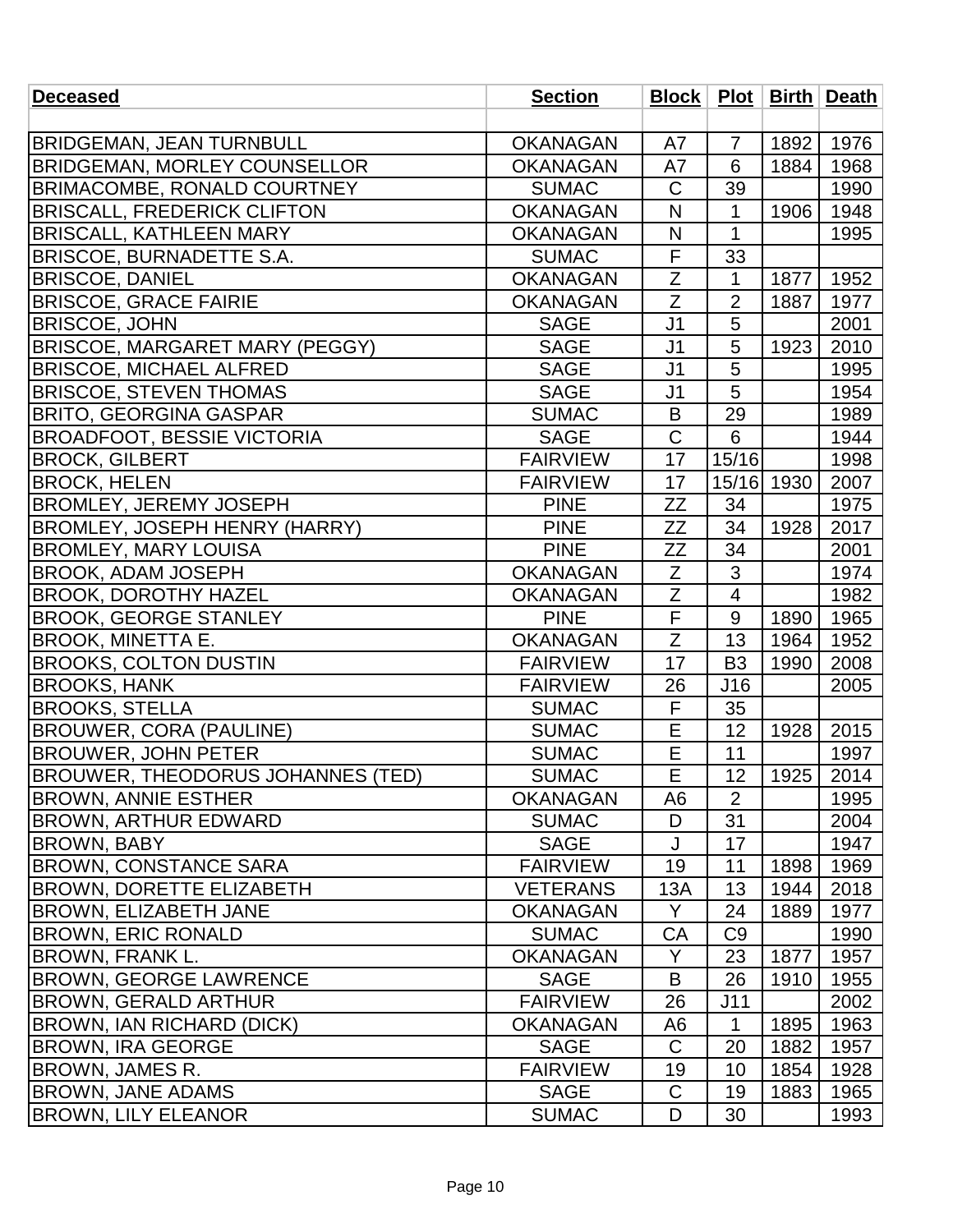| <b>Deceased</b>                       | <b>Section</b>   |                 |                |      | Block   Plot   Birth   Death |
|---------------------------------------|------------------|-----------------|----------------|------|------------------------------|
|                                       |                  |                 |                |      |                              |
| <b>BROWN, MARGARETE MARTHA</b>        | <b>OKANAGAN</b>  | A <sub>6</sub>  | 1              | 1925 | 2020                         |
| <b>BROWN, MARTHA ELIZABETH</b>        | <b>FAIRVIEW</b>  | 19              | 9              | 1864 | 1950                         |
| <b>BROWN, MAY</b>                     | <b>SUMAC</b>     | <b>CA</b>       | C <sub>9</sub> |      |                              |
| <b>BROWN, RUTH ANN</b>                | <b>SAGE</b>      | H               | 6              |      | 1942                         |
| <b>BROWNJOHN, CAROLINE ANN</b>        | <b>OKANAGAN</b>  | A <sub>1</sub>  | 15             | 1887 | 1968                         |
| <b>BROWNJOHN, NEVILLE SCOTT LEWIS</b> | <b>OKANAGAN</b>  | A <sub>1</sub>  | 16             | 1867 | 1954                         |
| <b>BROWNLEE, DONALD</b>               | <b>PINE</b>      | 52              | 22             |      | 2009                         |
| <b>BRUCE, ALMA ALICE</b>              | <b>PINE</b>      | L               | 3              |      | 2001                         |
| <b>BRUCE, CORA VIOLA</b>              | <b>PINE</b>      | X               | 12             |      | 2005                         |
| <b>BRUCE, ROBERT</b>                  | <b>PINE</b>      | X               | 12             | 1928 | 2017                         |
| <b>BRUCE, HENRY FREEMAN</b>           | <b>PINE</b>      | X               | 13             | 1892 | 1976                         |
| <b>BRUCE, RUTH MARY</b>               | <b>PINE</b>      | X               | 13             |      | 1998                         |
| <b>BRUDER, CORNELIA (NELL)</b>        | <b>FAIRVIEW</b>  | 17              | <b>B16</b>     | 1933 | 2008                         |
| <b>BRUESCH, JOHANNES</b>              | <b>SAGE</b>      | 1               | 16             | 1887 | 1948                         |
| <b>BRUNELLE, DEBRA LYNN</b>           | <b>SC GARDEN</b> |                 |                | 1957 | 2016                         |
| <b>BRUNELLE, HAROLD SIDNEY</b>        | <b>SC GARDEN</b> |                 |                | 1947 | 2013                         |
| <b>BRUNTON, DAVID RAMSAY</b>          | <b>VETERANS</b>  | 14              | 29             |      | 1992                         |
| <b>BRUNTON, IRENE LUCILLE</b>         | <b>VETERANS</b>  | 14              | 29             |      | 1996                         |
| <b>BRYDON, LORNE HAMILTON</b>         | <b>OKANAGAN</b>  | M               | $\overline{2}$ | 1910 | 1952                         |
| <b>BRYDON, MARY</b>                   | <b>SUMAC</b>     | A               | 32             |      | 1987                         |
| BRYNLUND, JUDITH (JUDY) KAY           | <b>FAIRVIEW</b>  | H               | H7             | 1944 | 2018                         |
| <b>BUCHANAN, MARGARET YOUNG</b>       | <b>OKANAGAN</b>  | A15             | 18             |      | 2000                         |
| <b>BUCHANAN, MARY MARGARET (RITA)</b> | <b>OKANAGAN</b>  | A15             | 18             |      |                              |
| <b>BUCKENDAHL, JOACHIM</b>            | <b>SUMAC</b>     | D               | 62             |      | 2000                         |
| <b>BUCKENDAHL, RUTH</b>               | <b>SUMAC</b>     | D               | 61             | 1921 | 2009                         |
| <b>BUCSEK, JOHN</b>                   | <b>MEMORIAL</b>  |                 | 13             | 1938 | 2017                         |
| <b>BUHLER, JUSTINA JESSIE</b>         | <b>MEMORIAL</b>  | H               | 23             | 1931 | 2020                         |
| <b>BUILDER, KATHARINE MARY</b>        | <b>PINE</b>      | C <sub>51</sub> | 16             |      | 1984                         |
| <b>BULL, SHEILA JOHANNA</b>           | <b>FAIRVIEW</b>  | 26              | J5             |      |                              |
| <b>BURCHBY, JOHN EDWARD</b>           | <b>VETERANS</b>  | 13              | 16             | 1920 | 1976                         |
| <b>BURCHBY, ROSE CECILE</b>           | <b>VETERANS</b>  | 13              | 16             |      | 2006                         |
| <b>BURDETT, HELEN WATT</b>            | <b>SC GARDEN</b> |                 |                | 1929 | 2016                         |
| <b>BURGESS, ARTHUR FREDERICK</b>      | <b>FAIRVIEW</b>  | 30              | 9              | 1925 | 2013                         |
| BURGESS, ELIZABETH MARGARET (BETTY)   | <b>FAIRVIEW</b>  | 30              | 9&10           |      | 2006                         |
| <b>BURGESS, JANE ANNA</b>             | <b>FAIRVIEW</b>  | 30              | 9              | 1885 | 1946                         |
| <b>BURGESS, PERCY CHARLES</b>         | <b>FAIRVIEW</b>  | 30              | 10             | 1880 | 1926                         |
| <b>BURGEY, SANDRA LEE</b>             | <b>VETERANS</b>  | 18              | 14             |      | 2003                         |
| <b>BURGHARDT, SAM</b>                 | <b>SAGE</b>      | 1               | 11             |      | 1957                         |
| <b>BURKE, RAYMOND JOSEPH</b>          | <b>FAIRVIEW</b>  | 26              | C <sub>1</sub> |      | 1997                         |
| <b>BURNS, VERNA W.</b>                | <b>VETERANS</b>  | 12              | 16             | 1900 | 1970                         |
| <b>BURTON, JAMES THEODORE</b>         | <b>PINE</b>      | 52              | 58             |      | 1990                         |
| BURTON, MARY                          | <b>PINE</b>      | 52              | 59             | 1903 | 1982                         |
| BUSH, EDWARD C.                       | <b>OKANAGAN</b>  | S               | 15             | 1894 | 1953                         |
| <b>BUTCHER, NICK</b>                  | <b>OKANAGAN</b>  | R               | 13             | 1904 | 1951                         |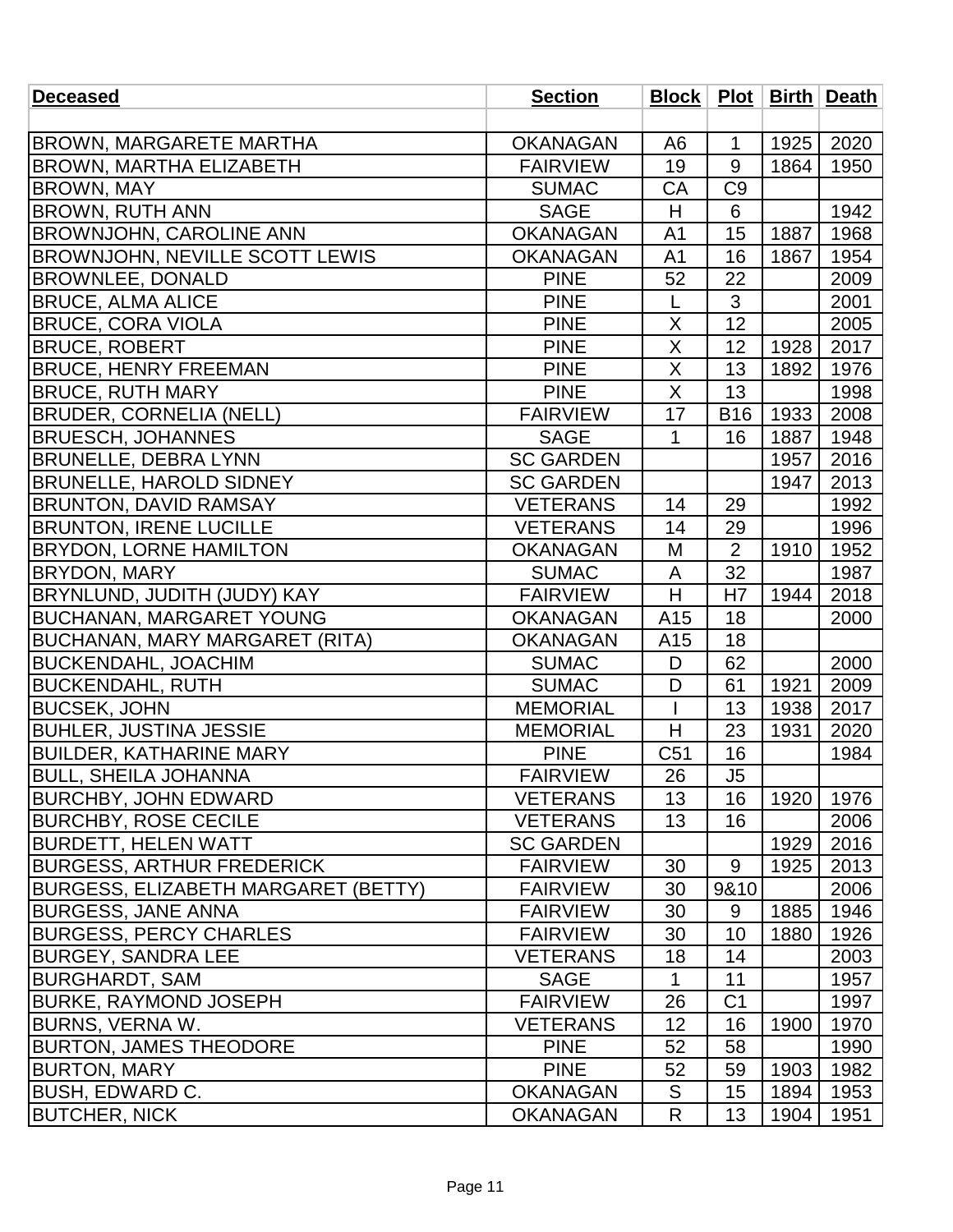| <b>Deceased</b>                  | <b>Section</b>   |                 |                 |      | Block   Plot   Birth   Death |
|----------------------------------|------------------|-----------------|-----------------|------|------------------------------|
|                                  |                  |                 |                 |      |                              |
| <b>BYER, BERYL IRENE</b>         | <b>VETERANS</b>  | 12A             | A <sub>5</sub>  | 1928 | 2021                         |
| <b>BYER, CECIL ALBERT</b>        | <b>VETERANS</b>  | 12A             | A <sub>4</sub>  |      | 2000                         |
| <b>BYER, DOROTHY MARIE</b>       | <b>OKANAGAN</b>  | A10             | 13              | 1928 | 1965                         |
| <b>BYERS, BABIES</b>             | <b>OKANAGAN</b>  | W               | 14              |      | 1950                         |
| <b>CABEL, ROY REINHARD</b>       | <b>MEMORIAL</b>  | A               | 15              |      |                              |
| <b>CABRAL, ANTONIO VIEIRA</b>    | <b>MEMORIAL</b>  | F               | 23              | 1933 | 2014                         |
| CABRITA, BABY GIRL               | <b>PINE</b>      | 1               | 5               |      | 1968                         |
| CALADO, MARIA DO CARMO (CARMEN)  | <b>MEMORIAL</b>  | G               | 23              | 1952 | 2019                         |
| CALAO, AIDA MARIA                | <b>SUMAC</b>     | $\overline{F}$  | $\overline{7}$  |      |                              |
| <b>CALDWELL, JAMES ARTHUR</b>    | <b>SC GARDEN</b> |                 |                 | 1938 | 2014                         |
| <b>CALEY, HUGH JOHN</b>          | <b>FAIRVIEW</b>  | 18              | 12              |      | 1999                         |
| CALEY, J.                        | <b>SAGE</b>      | A               | 16              |      | 1937                         |
| CALEY, MICHAEL ARTHUR            | <b>FAIRVIEW</b>  | 18              | 12              | 1940 | 2011                         |
| <b>CALEY, RUTH TAIMI</b>         | <b>FAIRVIEW</b>  | 18              | 12              | 1916 | 2012                         |
| <b>CALHOUN, BERTHA</b>           | <b>PINE</b>      | Z               | 9               | 1897 | 1977                         |
| CAMERON, ANGUS C.                | <b>OKANAGAN</b>  | S               | $\mathbf 1$     | 1893 | 1950                         |
| <b>CAMERON, MORTON STEWART</b>   | <b>SC GARDEN</b> |                 |                 |      | 2009                         |
| CAMPBELL (Smith), MARY           | <b>PINE</b>      | A               | 13              |      | 1991                         |
| <b>CAMPBELL, ANN</b>             | <b>PINE</b>      | H               | 14              |      |                              |
| <b>CAMPBELL, ANNIE MARIE</b>     | <b>OKANAGAN</b>  | A15             | 4               |      | 1981                         |
| CAMPBELL, AUSTIN MELVIN          | <b>VETERANS</b>  | 11              | 13              | 1882 | 1967                         |
| CAMPBELL, CHARLOTTE HALDANE      | <b>PINE</b>      | 52              | 18              |      | 1996                         |
| CAMPBELL, DONALD DENOON          | <b>SUMAC</b>     | D               | 70              |      | 1995                         |
| <b>CAMPBELL, ELEANOR</b>         | <b>FAIRVIEW</b>  | 26              | C <sub>11</sub> |      | 1998                         |
| CAMPBELL, ELIZABETH              | <b>FAIRVIEW</b>  | $\overline{2}$  | 16              | 1873 | 1969                         |
| CAMPBELL, GEORGE DONALD          | <b>PINE</b>      | 52              | 17              |      | 1989                         |
| <b>CAMPBELL, JOHN ANDREW</b>     | <b>MEMORIAL</b>  | D               | $\overline{4}$  |      | 2008                         |
| <b>CAMPBELL, MABEL FLORENCE</b>  | <b>MEMORIAL</b>  | D               | 3               | 1917 | 2015                         |
| CAMPBELL, ROBERT FRANK           | <b>OKANAGAN</b>  | A15             | к               |      | 1992                         |
| CAMPBELL, ROBERT J.              | <b>OKANAGAN</b>  | A <sub>15</sub> | 4               | 1883 | 1956                         |
| CAMPBELL, ROBERT JAMES           | <b>PINE</b>      | H               | 13              | 1951 | 1969                         |
| CAMPBELL, WILLIAM A.             | <b>FAIRVIEW</b>  | 11              | 16              |      |                              |
| CAMPBELL, WILLIAM ALDRIDGE       | <b>FAIRVIEW</b>  | 11              | 1               | 1876 | 1934                         |
| CAMPBELL, WILLIAM GAVIN          | <b>PINE</b>      | H               | 15              |      | 2004                         |
| <b>CANCELA, JULIA AMARAL</b>     | <b>MEMORIAL</b>  | A               | 32              |      | 2007                         |
| <b>CANCELA, LUIS DAPONTE</b>     | <b>FAIRVIEW</b>  | 8               | 9               | 1930 | 2012                         |
| CANCELA, MANUEL                  | <b>SUMAC</b>     | F               | 37              |      | 2007                         |
| <b>CANCELA, MARIA EUGENIA G.</b> | <b>FAIRVIEW</b>  | 8               | 10              | 1938 | 1998                         |
| <b>CANCELA, SOFIA</b>            | <b>SUMAC</b>     | F               | 36              |      | 2002                         |
| CAPYK, MARY                      | <b>FAIRVIEW</b>  | 17              | C <sub>17</sub> |      | 2009                         |
| CAPYK, STEPHAN                   | <b>FAIRVIEW</b>  | 17              | C <sub>17</sub> |      | 1999                         |
| <b>CARDEN, MONICA LUCIENNE</b>   | <b>FAIRVIEW</b>  | 26              | E <sub>13</sub> |      | 1997                         |
| CARDEN, WALTER STANLEY (WALLY)   | <b>FAIRVIEW</b>  | 26              | E <sub>12</sub> |      | 1999                         |
| CARDOZA, MARY                    | <b>PINE</b>      | H               | 5               | 1888 | 1969                         |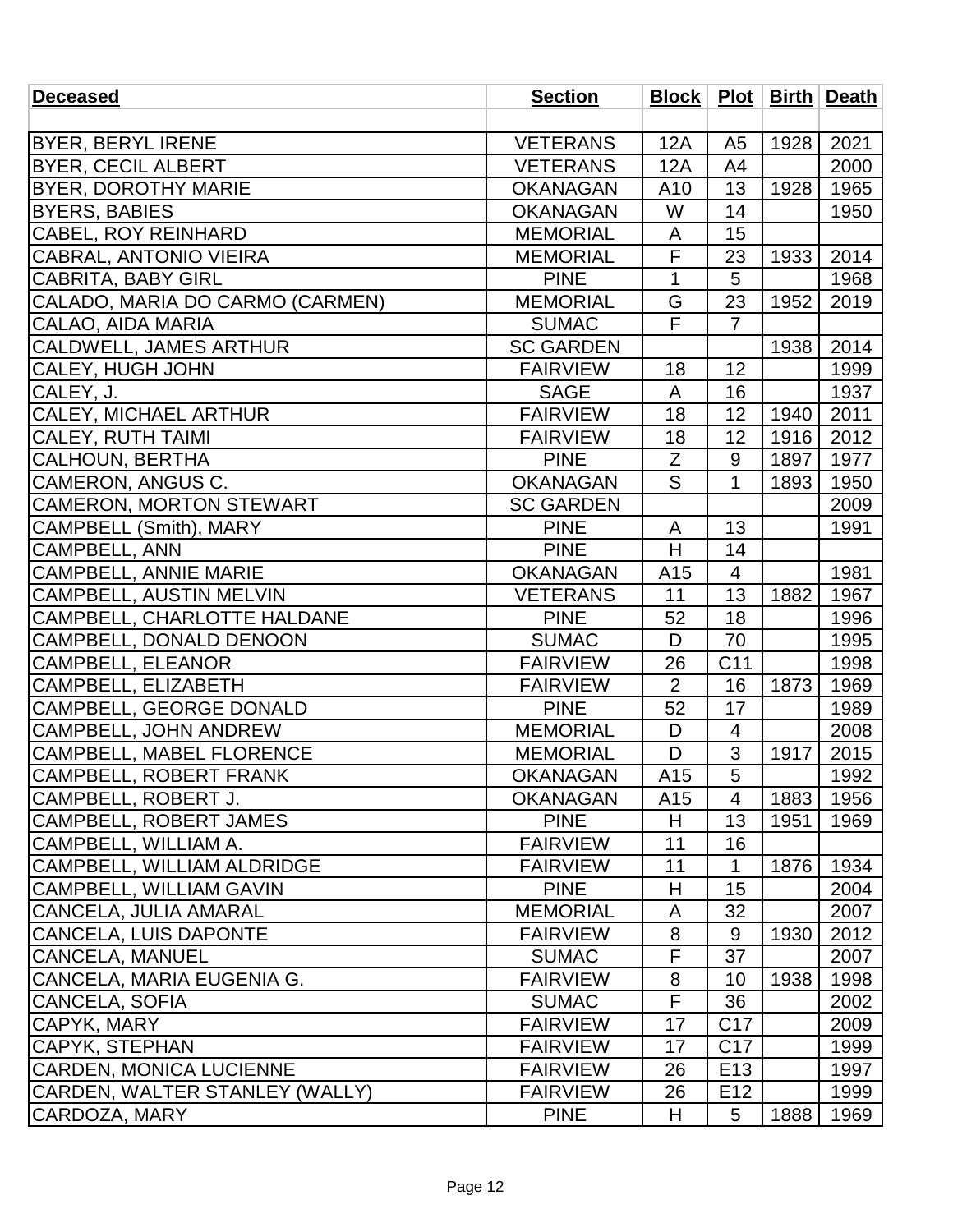| <b>Deceased</b>                    | <b>Section</b>   |                |                 |      | Block   Plot   Birth   Death |
|------------------------------------|------------------|----------------|-----------------|------|------------------------------|
|                                    |                  |                |                 |      |                              |
| <b>CARE, RAYMOND LESTER (LES)</b>  | <b>SUMAC</b>     | B              | 3               |      | 1988                         |
| <b>CAREY, PATRICK JOSEPH</b>       | <b>SUMAC</b>     | B              | 28              |      | 1989                         |
| <b>CAREY, VIVIENNE MONIQUE</b>     | <b>FAIRVIEW</b>  | 26             | J3              |      | 2004                         |
| <b>CARITEY, ANDRE HILAIRE</b>      | <b>PINE</b>      | R              | 1               | 1904 | 1974                         |
| <b>CARLSON, HAROLD CLARENCE</b>    | <b>PINE</b>      | A              | 5               | 1925 | 1971                         |
| <b>CARLSON, LILLY ELEANOR</b>      | <b>OKANAGAN</b>  | A <sub>8</sub> | 12              | 1898 | 1970                         |
| <b>CARLSON, LORI NADINE</b>        | <b>PINE</b>      | A              | 4               | 1955 | 1966                         |
| CARLSON, NEOMIN.                   | <b>PINE</b>      | XY             | 31              | 1900 | 1980                         |
| CARLSON, OLE                       | <b>OKANAGAN</b>  | A8             | 13              | 1891 | 1965                         |
| <b>CARLSON, PHYLLIS INEZ</b>       | <b>PINE</b>      | A              | 3               |      | 1991                         |
| <b>CARMICHAEL, ALBERT</b>          | <b>OKANAGAN</b>  | N              | 11              | 1906 | 1949                         |
| <b>CARR, GORDON PETER</b>          | <b>SC GARDEN</b> |                |                 |      | 2008                         |
| <b>CARREL, MARGARET</b>            | <b>PINE</b>      | C52            | 9               |      | 1984                         |
| <b>CARTER, CORRIE</b>              | <b>OKANAGAN</b>  | A7             | 3               |      | 1996                         |
| CARTER, DALZIEL JOHN (DAL)         | <b>OKANAGAN</b>  | A7             | $\overline{2}$  | 1939 | 2017                         |
| <b>CARTER, IDA</b>                 | <b>PINE</b>      | 53             | 50              |      | 1985                         |
| <b>CARTER, MORLEY FRANK</b>        | <b>OKANAGAN</b>  | A7             | 3               | 1938 | 2015                         |
| <b>CARTER, RONALD JOHN</b>         | <b>FAIRVIEW</b>  | 26             | 114             | 1944 | 2018                         |
| <b>CARTER, THOMAS HARRY</b>        | <b>OKANAGAN</b>  | A7             | 4               | 1891 | 1970                         |
| CARTER, WINNIFRED DIANA            | <b>OKANAGAN</b>  | A7             | 5               | 1906 | 1963                         |
| <b>CARTWRIGHT, CHARLES RICHARD</b> | <b>OKANAGAN</b>  | $\overline{O}$ | $\overline{2}$  | 1869 | 1949                         |
| <b>CARTWRIGHT, FRANCIS</b>         | <b>FAIRVIEW</b>  | 26             | J7/J8           |      | 2002                         |
| CARTWRIGHT, WILLIAM JAMES          | <b>FAIRVIEW</b>  | 26             | J7/J8           |      |                              |
| CARVALHO, GABRIEL LIMA             | <b>MEMORIAL</b>  | F              | 9               | 1933 | 2010                         |
| CARVALHO, MARIA DIONILDE           | <b>MEMORIAL</b>  | F              | 9               |      | 2013                         |
| CASORSO, JOAN                      | <b>VETERANS</b>  | 18             | 12              | 1928 | 2014                         |
| <b>CASORSO, VICTOR RAYMOND</b>     | <b>VETERANS</b>  | 18             | 13              |      | 2004                         |
| <b>CASSELMAN, TRACEY LYN</b>       | <b>SUMAC</b>     | D              | 36              |      | 1994                         |
| CATRANO, MILDRED E                 | <b>OKANAGAN</b>  | $\overline{Z}$ | 14              |      | 1879 1953                    |
| <b>CAUGHLIN, CHARLOTTE</b>         | <b>PINE</b>      | H              | 8               | 1880 | 1969                         |
| CAUGHLIN, DOROTHY HELEN            | <b>OKANAGAN</b>  | A4             | $\overline{2}$  |      | 1999                         |
| CAUGHLIN, DOROTHY (JEAN)           | <b>OKANAGAN</b>  | A4             | 1               | 1945 | 2013                         |
| CAUGHLIN, FRED NELSON (NELSON)     | <b>VETERANS</b>  | 12A            | JЗ              |      | 2008                         |
| <b>CAUGHLIN, GLADYS</b>            | <b>VETERANS</b>  | 12A            | J4              | 1922 | 2013                         |
| <b>CAVALIER, MARY</b>              | <b>SUMAC</b>     | A              | 21              |      | 2008                         |
| <b>CAVALIER, WILLIAM</b>           | <b>SUMAC</b>     | A              | 22              |      | 1986                         |
| <b>CAVEN, REGINALD ARTHUR</b>      | <b>PINE</b>      | XY             | 24              |      | 1977                         |
| CAVERLY, MARILYN JANE              | <b>BLOSSOM</b>   | J              | 1               |      | 1946                         |
| CHABOT, BABY                       | <b>SAGE</b>      | B              | 5               |      |                              |
| CHAMBERLAND, JOSEPH DONALD         | <b>SUMAC</b>     | CA             | A <sub>8</sub>  |      | 1979                         |
| <b>CHAMBERLAND, SUSAN ANNE</b>     | <b>SUMAC</b>     | CA             | A <sub>8</sub>  |      | 1994                         |
| CHAMBERS, JAMES AUSTIN (JIM)       | <b>SC GARDEN</b> |                |                 | 1932 | 2016                         |
| <b>CHAMBRE, ADELINE SOPHIA</b>     | <b>SAGE</b>      | F              | 15              |      | 1942                         |
| CHAMBRE, JOHN BRETT JOHNSON        | <b>OKANAGAN</b>  | AB             | 12 <sub>2</sub> |      | 1949                         |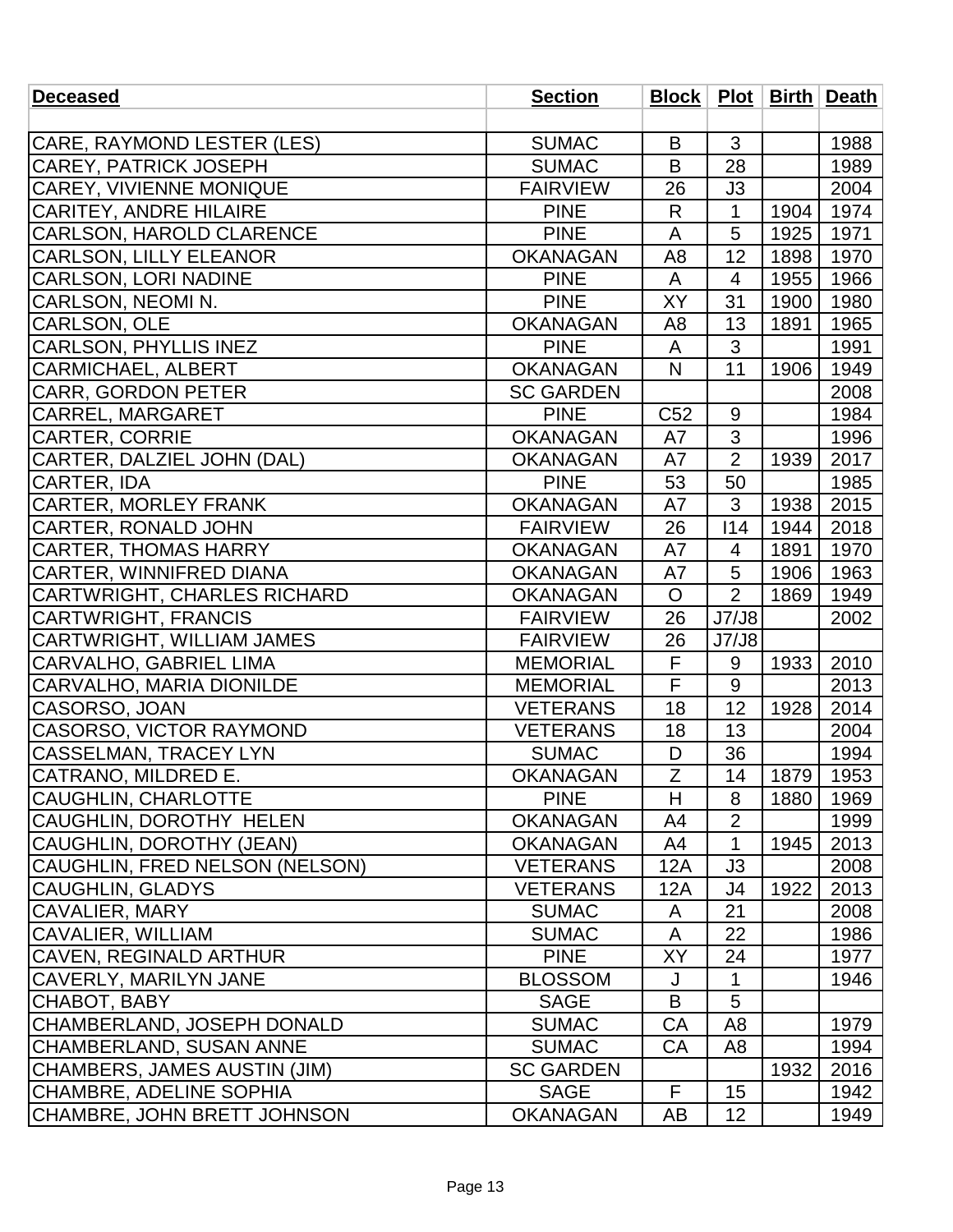| <b>Deceased</b>                      | <b>Section</b>   | Block   Plot   Birth   Death |                 |      |      |
|--------------------------------------|------------------|------------------------------|-----------------|------|------|
|                                      |                  |                              |                 |      |      |
| CHARLES, BARNEY                      | <b>VETERANS</b>  | 18                           | 4               | 1919 | 2011 |
| CHARLISH, BERTIE LIONEL              | <b>PINE</b>      | <b>XY</b>                    | 53              |      | 1986 |
| CHARLISH, LEONARD LIONEL             | <b>SUMAC</b>     | CA                           | D <sub>13</sub> |      |      |
| CHARLISH, WINNIFRED BERYL            | <b>PINE</b>      | XY                           | 52              | 1906 | 1980 |
| CHARLTON, CLIFFORD ATLEY             | <b>FAIRVIEW</b>  | 30                           | $\overline{2}$  | 1893 | 1981 |
| <b>CHARLTON, MABEL FRANCES</b>       | <b>FAIRVIEW</b>  | 30                           | 3               |      | 1970 |
| <b>CHARTRES, JAMES C.</b>            | <b>OKANAGAN</b>  | A2                           | 9               | 1916 | 1973 |
| <b>CHARTRES, NORMA EILEEN</b>        | <b>OKANAGAN</b>  | A2                           | 9               |      | 1992 |
| CHASE, LEALAND REGINALD              | <b>SAGE</b>      | $\mathsf C$                  | 25              | 1885 | 1955 |
| CHERNOFF, JOHN NICK                  | <b>SUMAC</b>     | $\overline{E}$               | 61              |      |      |
| CHERNOFF, PEGGY ANASTASIA            | <b>SUMAC</b>     | E                            | 61              |      | 1999 |
| CHILD, REGINALD FREDERICK            | <b>VETERANS</b>  | 12                           | 3               |      | 1971 |
| <b>CHOBOTAR, JOHN</b>                | <b>PINE</b>      | R                            | $\overline{4}$  | 1891 | 1974 |
| <b>CHOBOTAR, KATHERINE</b>           | <b>PINE</b>      | 50                           | 15              | 1919 | 2017 |
| <b>CHOBOTAR, MARIA</b>               | <b>PINE</b>      | $\mathsf{R}$                 | 3               |      | 1983 |
| CHOBOTAR, MICHAEL                    | <b>OKANAGAN</b>  | A10                          | $\mathbf 1$     | 1927 | 1964 |
| <b>CHOBOTAR, WILLIAM</b>             | <b>PINE</b>      | 50                           | 15              | 1921 | 2013 |
| CHORA, JOE PAIVA<br>(JR.)            | <b>PINE</b>      | 51                           | 69              | 1965 | 1981 |
| CHORA, JOSE FRANCISCO                | <b>PINE</b>      | 51                           | 69              | 1932 | 2015 |
| <b>CHORA, MARIA ISABELLE</b>         | <b>PINE</b>      | 52                           | 39              |      | 1982 |
| <b>CHRISTENSEN, MARK</b>             | <b>PINE</b>      | P                            | $\overline{2}$  |      |      |
| CHRISTIE, RALPH M.                   | <b>PINE</b>      | C <sub>53</sub>              | $\overline{7}$  |      | 1986 |
| CHRISTIE, THEODORE SAMUEL (TED)      | <b>VETERANS</b>  | 15                           | 6               |      | 1992 |
| <b>CHRITCHLEY, GORDON</b>            | <b>SAGE</b>      | $\mathsf C$                  | 11              | 1913 | 1944 |
| <b>CLARE, IRENE MARGARET</b>         | <b>SUMAC</b>     | D                            | 71              |      |      |
| CLARK, FREDERICK SR.                 | <b>VETERANS</b>  | 10                           | 18              | 1903 | 1965 |
| <b>CLARK, FREDERICK WILLIAM</b>      | <b>VETERANS</b>  | 11                           | $\overline{4}$  | 1905 | 1968 |
| <b>CLARK, GLADYS MARY RACHEL</b>     | <b>VETERANS</b>  | 10                           | 18              |      | 1991 |
| CLARK, HAROLD ERNEST (BUD)           | <b>VETERANS</b>  | 14                           | 6               |      | 1996 |
| CLARK, LOIS MYRA                     | <b>SC GARDEN</b> |                              |                 | 1931 | 2015 |
| <b>CLARK, NORMAN SIMPSON</b>         | <b>SC GARDEN</b> |                              |                 | 1923 | 2013 |
| <b>CLARK, VIOLET DOROTHY</b>         | <b>SAGE</b>      | D                            | 13              | 1912 | 2013 |
| <b>CLARKE, BESSIE HENBRAY</b>        | <b>PINE</b>      | V                            | 3               |      | 1975 |
| <b>CLARKE, EDITH IRENE</b>           | <b>FAIRVIEW</b>  | 26                           | 112             |      |      |
| <b>CLARKE, EMILY ELIZABETH</b>       | <b>VETERANS</b>  | 14                           | 4               |      | 1988 |
| CLARKE, FREDERICK SYDNEY             | <b>VETERANS</b>  | 14                           | 4               | 1939 | 2019 |
| <b>CLARKE, GEORGE EDWIN BENJAMIN</b> | <b>VETERANS</b>  | 14                           | 4               |      | 1994 |
| CLARE, GLORIA LORRAINE               | <b>OKANAGAN</b>  | A15                          | 5               | 1940 | 2019 |
| CLARKE, HARRY V.                     | <b>PINE</b>      | V                            | 4               | 1894 | 1980 |
| CLARKE, HERBERT (GARRY)              | <b>VETERANS</b>  | 14                           | 4               | 1946 | 2012 |
| CLARKE, JAMES JOSEPH                 | <b>PINE</b>      | M                            | 6               | 1879 | 1971 |
| <b>CLARKE, MAUDE AVIS</b>            | <b>PINE</b>      | M                            | 5               | 1881 | 1971 |
| <b>CLAYTON, FREDERICK J.</b>         | <b>VETERANS</b>  | 10                           | 4               | 1895 | 1966 |
| <b>CLAYTON, MARY ANN</b>             | <b>FAIRVIEW</b>  | 18                           | 16              | 1856 | 1941 |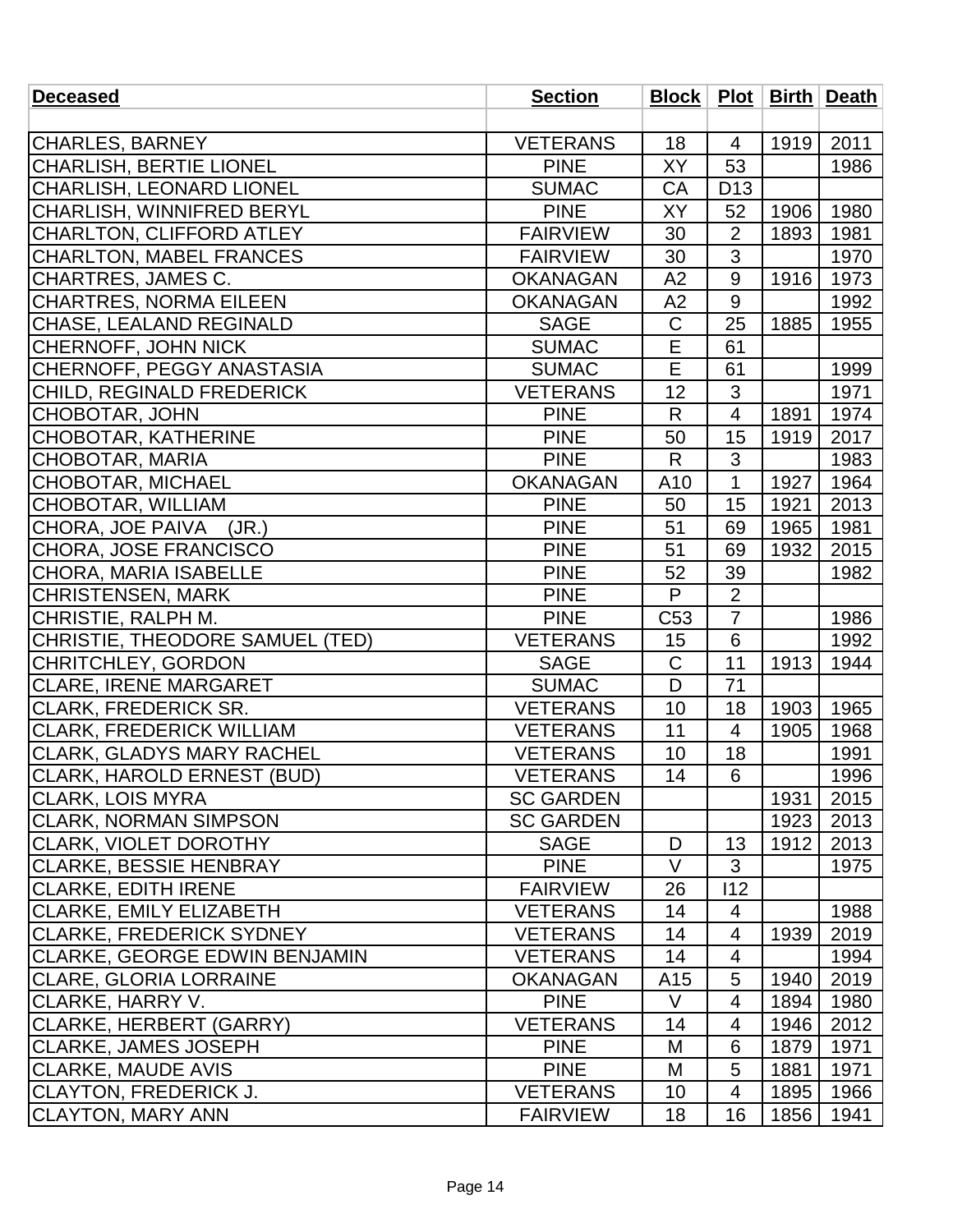| <b>Deceased</b>                          | <b>Section</b>   |                 |                 |      | Block   Plot   Birth   Death |
|------------------------------------------|------------------|-----------------|-----------------|------|------------------------------|
|                                          |                  |                 |                 |      |                              |
| CLIFFORD, JESSIE FINDLAY                 | <b>SC GARDEN</b> |                 |                 | 1913 | 2010                         |
| <b>CLIFFORD, WILFRED</b>                 | <b>SC GARDEN</b> |                 |                 |      | 2002                         |
| <b>CLIPPERTON, ADELE</b>                 | <b>SUMAC</b>     | <b>CA</b>       | D <sub>4</sub>  |      | 2007                         |
| CLIPPERTON, JUDITH LANE (JUDY)           | <b>SUMAC</b>     | CA              | D <sub>4</sub>  | 1944 | 2021                         |
| <b>CLIPPERTON, RAYMOND JAMES</b>         | <b>SUMAC</b>     | CA              | D4              |      | 1996                         |
| <b>CLOSE, BENJAMIN</b>                   | <b>OKANAGAN</b>  | Y               | 6               | 1896 | 1955                         |
| <b>CLOSE, BRUCE WILFRED</b>              | <b>OKANAGAN</b>  | Y               | 5               |      |                              |
| CLOSE, LYDIA REBECCA                     | <b>OKANAGAN</b>  | Y               | 5               |      | 1991                         |
| <b>CLOSNER, TILLIAN ALLEN</b>            | <b>PINE</b>      | <b>XY</b>       | 26              |      | 1979                         |
| <b>COATES, CHARLES PRESTON</b>           | <b>PINE</b>      | C <sub>52</sub> | 6               | 1991 | 1991                         |
| <b>COATES, EDITH KATE</b>                | <b>OKANAGAN</b>  | A <sub>6</sub>  | 15              | 1872 | 1963                         |
| <b>COATES, JOHN (JACK) ROPER</b>         | <b>OKANAGAN</b>  | A <sub>6</sub>  | 16              | 1909 | 2013                         |
| <b>COATES, LILYAN PATRICIA</b>           | <b>PINE</b>      | C52             | 6               | 1912 | 2002                         |
| <b>COATES, MARGARET</b>                  | <b>OKANAGAN</b>  | A6              | 16              | 1912 | 2005                         |
| <b>COATES, PRESTON CHARLES</b>           | <b>OKANAGAN</b>  | A <sub>6</sub>  | 16              | 1881 | 1969                         |
| <b>COATES, PRESTON GEORGE</b>            | <b>PINE</b>      | C52             | 6               | 1911 | 1991                         |
| COCHET, BABY BOY                         | <b>SAGE</b>      | J               | 23              |      | 1949                         |
| <b>COCHET, FRANCOIS ALPHONSE (FRANK)</b> | <b>PINE</b>      | 50              | 60              |      | 1988                         |
| COCHET, JOSEPH M.                        | <b>PINE</b>      | 50              | 60              | 1887 | 1976                         |
| COCHET, RAYMOND                          | <b>PINE</b>      | 50              | 60              |      | 1995                         |
| COCHET, VICTORIA JOSEPHINE               | <b>PINE</b>      | 50              | 60              | 1887 | 1978                         |
| COCHRANE, W. (MR.)                       | <b>FAIRVIEW</b>  | 23              | 8               | 1867 | 1925                         |
| CODE, ALICE                              | <b>SC GARDEN</b> |                 |                 | 1928 | 2013                         |
| COELHO, ALBERTO BRITO                    | <b>MEMORIAL</b>  | F               | $\overline{2}$  | 1929 | 2012                         |
| COELHO, CELESTE GONCALVES                | <b>MEMORIAL</b>  | F               | $\mathbf{1}$    |      | 2007                         |
| <b>COLE, QUINTON JUNIOR</b>              | <b>FAIRVIEW</b>  | 26              | 8               |      |                              |
| <b>COLES, DESMOND AUBREY</b>             | <b>FAIRVIEW</b>  | 5               | $\mathbf{1}$    | 1925 | 2020                         |
| <b>COLES, NORMA ANITA</b>                | <b>FAIRVIEW</b>  | 5               | 1               | 1932 | 2013                         |
| <b>COLLEN, BEATRICE DUTHIE</b>           | <b>FAIRVIEW</b>  | 24              | $\overline{2}$  |      | 1992                         |
| <b>COLLEN, BRUCE STEVEN</b>              | <b>FAIRVIEW</b>  | 24              | 13              | 1914 | 1972                         |
| <b>COLLEN, CARL DANIEL</b>               | <b>FAIRVIEW</b>  | 24              | 1               |      | 1972                         |
| <b>COLLEN, DANIEL</b>                    | <b>FAIRVIEW</b>  | 24              | 15              | 1864 | 1937                         |
| <b>COLLEN, GERALD GEORGE</b>             | <b>PINE</b>      | M               | 10              | 1911 | 1979                         |
| <b>COLLEN, MARGARET</b>                  | <b>PINE</b>      | M               | 9               | 1917 | 1971                         |
| <b>COLLEN, MARGARET JANE</b>             | <b>FAIRVIEW</b>  | 24              | 14              | 1874 | 1962                         |
| <b>COLLEN, PHYLLIS ELAINE</b>            | <b>FAIRVIEW</b>  | 24              | 3               | 1925 | 2017                         |
| <b>COLLEN, THOMAS CARL</b>               | <b>SAGE</b>      | BB <sub>2</sub> | 12              |      | 1960                         |
| <b>COLLEN, WILLIAM DANIEL</b>            | <b>FAIRVIEW</b>  | 24              | 3               | 1925 | 2008                         |
| COLLIN, NICHOLAS J. J.                   | <b>VETERANS</b>  | 15              | 11              | 1929 | 1980                         |
| <b>COLLINGS, THOMAS AUGUSTUS</b>         | <b>FAIRVIEW</b>  | 26              | E <sub>15</sub> |      | 1997                         |
| <b>COLLINS, MELODY TERRY LEE</b>         | <b>SC GARDEN</b> |                 |                 | 1961 | 2014                         |
| <b>COLLISON, ALICE</b>                   | <b>PINE</b>      | L               | 3               | 1887 | 1973                         |
| <b>COLLISON, CLIFFORD (CLIFF)</b>        | <b>FAIRVIEW</b>  | 24              | 8               |      | 2004                         |
| COLLISON, HAZEL EVELYN                   | <b>FAIRVIEW</b>  | 24              | 12              |      | 1999                         |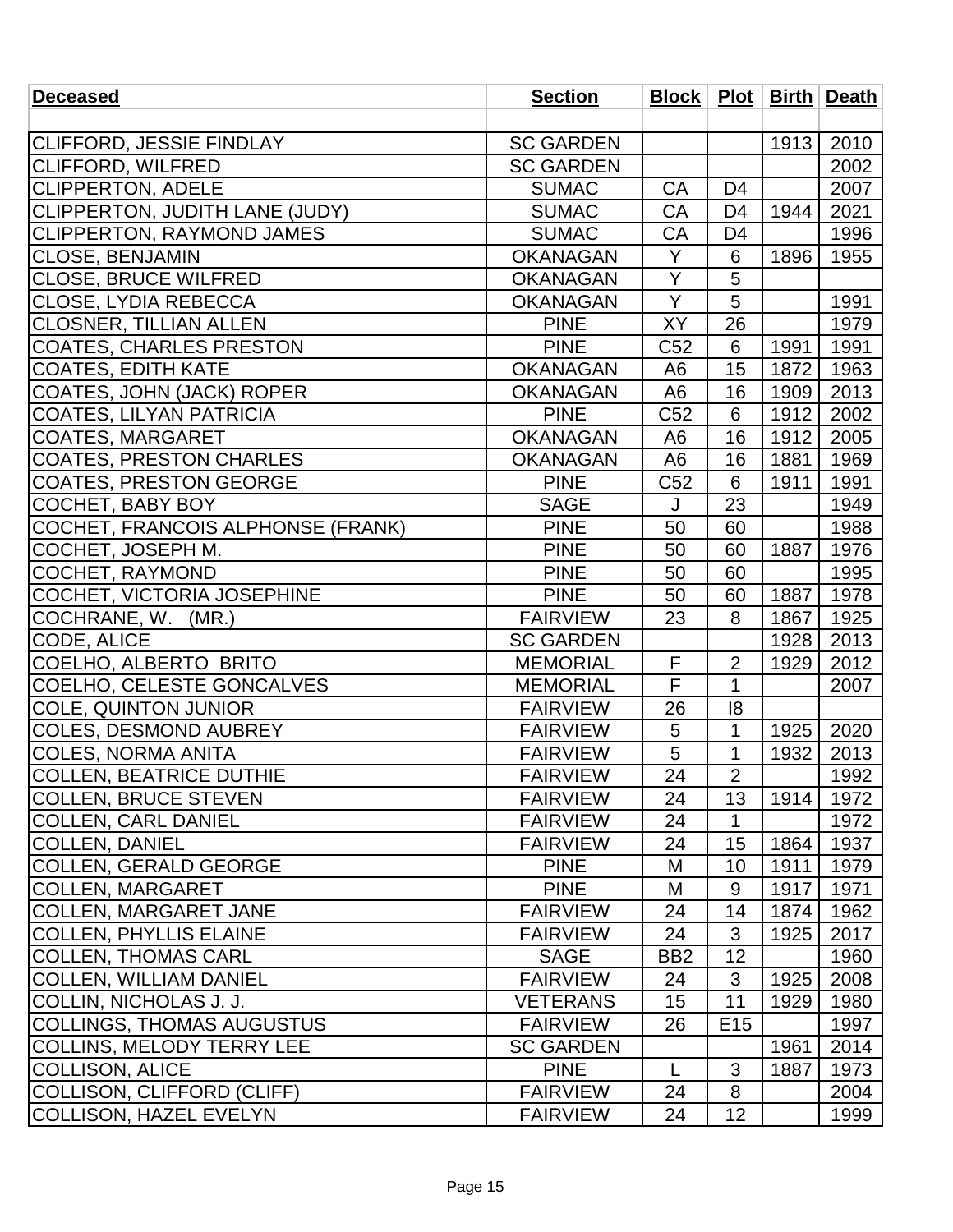| <b>Deceased</b>                   | <b>Section</b>  |                |                 |      | Block   Plot   Birth   Death |
|-----------------------------------|-----------------|----------------|-----------------|------|------------------------------|
|                                   |                 |                |                 |      |                              |
| COLLISON, JONATHAN                | <b>PINE</b>     | L              | 4               | 1876 | 1970                         |
| CONIFREE, MR.                     | <b>SAGE</b>     | D              | 9               |      | 1944                         |
| CONKEY, ESTHER                    | <b>MEMORIAL</b> | A              | 9               |      | 2004                         |
| <b>CONKEY, EVERETT JOHN</b>       | <b>SUMAC</b>    | F              | 34              |      |                              |
| <b>CONNELL, WESLEY</b>            | <b>SAGE</b>     | 7              | 16              |      | 1961                         |
| <b>CONNIFF, ARTHUR</b>            | <b>PINE</b>     | A              | 12              | 1886 | 1966                         |
| CONNIFF, FRED                     | <b>SUMAC</b>    | CA             | C <sub>3</sub>  |      | 1990                         |
| CONNIFF, GEORGE STEPHEN           | <b>SAGE</b>     | F              | 9               | 1912 | 1941                         |
| <b>CONNIFF, MARY ANN</b>          | <b>PINE</b>     | A              | 11              | 1883 | 1968                         |
| CONNIFF, MRS. F.                  | <b>SAGE</b>     | F              | 12              | 1918 | 1944                         |
| <b>CONWAY, NELSON</b>             | <b>SUMAC</b>    | C              | 83              |      | 1997                         |
| COOK, A.                          | <b>OKANAGAN</b> | Z              | 5               |      | 1953                         |
| COOK, ADAM                        | <b>SAGE</b>     | 9              | 13              | 1881 | 1966                         |
| COOK, ALBERTINA                   | <b>PINE</b>     | D              | 6               |      | 1969                         |
| COOK, ANDREW                      | <b>PINE</b>     | D              | $\overline{7}$  | 1922 | 1952                         |
| COOK, BABY BOY                    | <b>PINE</b>     | <b>ZZ</b>      | 40              | 2018 | 2018                         |
| <b>COOK, BETTY LORNA</b>          | <b>SUMAC</b>    | Е              | 1               |      | 1998                         |
| COOK, EVELYN                      | <b>PINE</b>     | 50             | 31              |      | 2004                         |
| COOK, HAROLD WILLIAM              | <b>PINE</b>     | 50             | 1               | 1925 | 1979                         |
| COOK, JOHN                        | <b>PINE</b>     | 50             | 31              | 1900 | 1979                         |
| COOK, JONATHAN KENNETH ALLAN      | <b>PINE</b>     | ZΖ             | 36              |      | 1986                         |
| COOK, LENA                        | <b>PINE</b>     | J              | 13              | 1900 | 1970                         |
| COOK, LEONARD                     | <b>SAGE</b>     | D              | 10              |      | 1945                         |
| COOK, PHILIP                      | <b>SUMAC</b>    | A              | 70              |      | 1987                         |
| <b>COOKE, GERALDINE VIOLET</b>    | <b>PINE</b>     | Y              | 10              |      | 1991                         |
| <b>COOPER, BRUCE EDWARD</b>       | <b>SUMAC</b>    | F              | 13              |      | 2001                         |
| <b>COOPER, CAROLINE MARIE</b>     | <b>SUMAC</b>    | F              | 12              |      |                              |
| COPE, ADA                         | <b>OKANAGAN</b> | O              | 11              | 1867 | 1953                         |
| COPELAND, HAROLD EDWARD           | <b>OKANAGAN</b> | $\overline{Y}$ | 18              | 1912 | 1956                         |
| COPELAND, JACQUES RUDOLF (JACK)   | <b>FAIRVIEW</b> | 26             | G <sub>10</sub> |      |                              |
| COPELAND, MARGARET                | <b>FAIRVIEW</b> | 26             | G11             |      | 2002                         |
| COPP, ARTHUR                      | <b>FAIRVIEW</b> | 17             | A11             | 1917 | 2006                         |
| <b>COPP, EDITH OLIVE</b>          | <b>FAIRVIEW</b> | 17             | A12             | 1918 | 2017                         |
| CORBETT, OLGA MARGARET            | <b>SUMAC</b>    | A              | 61              |      | 2004                         |
| CORBIN, JOSEPH                    | <b>SUMAC</b>    | $\mathsf C$    | 69              |      | 1991                         |
| CORBISHLEY, DONALD                | <b>SUMAC</b>    | CA             | E <sub>9</sub>  |      | 1999                         |
| CORBISHLEY, ELSIE M.              | <b>SUMAC</b>    | CA             | E <sub>9</sub>  |      | 1986                         |
| CORDEIRO, CAMILO MACHADO          | <b>MEMORIAL</b> | $\mathsf C$    | 10              | 1922 | 2011                         |
| CORDEIRO, IDALINA MARIA           | <b>MEMORIAL</b> | B              | $\mathbf{1}$    |      | 2005                         |
| CORNISH, CLAYTON W.               | <b>PINE</b>     | XY             | 23              | 1901 | 1981                         |
| CORNWALLIS-BATE, ALFRED BEAUCHAMP | <b>FAIRVIEW</b> | 31             | 14              |      | 1938                         |
| CORNWALLIS-BATE, W.               | <b>FAIRVIEW</b> | 31             | 15              |      | 1935                         |
| CORREIA, AMADEU                   | <b>MEMORIAL</b> | C              | $\overline{2}$  |      |                              |
| CORREIA, LIDIA MARQUES CRESPO     | <b>MEMORIAL</b> | $\mathsf{C}$   | $\overline{2}$  | 1926 | 2020                         |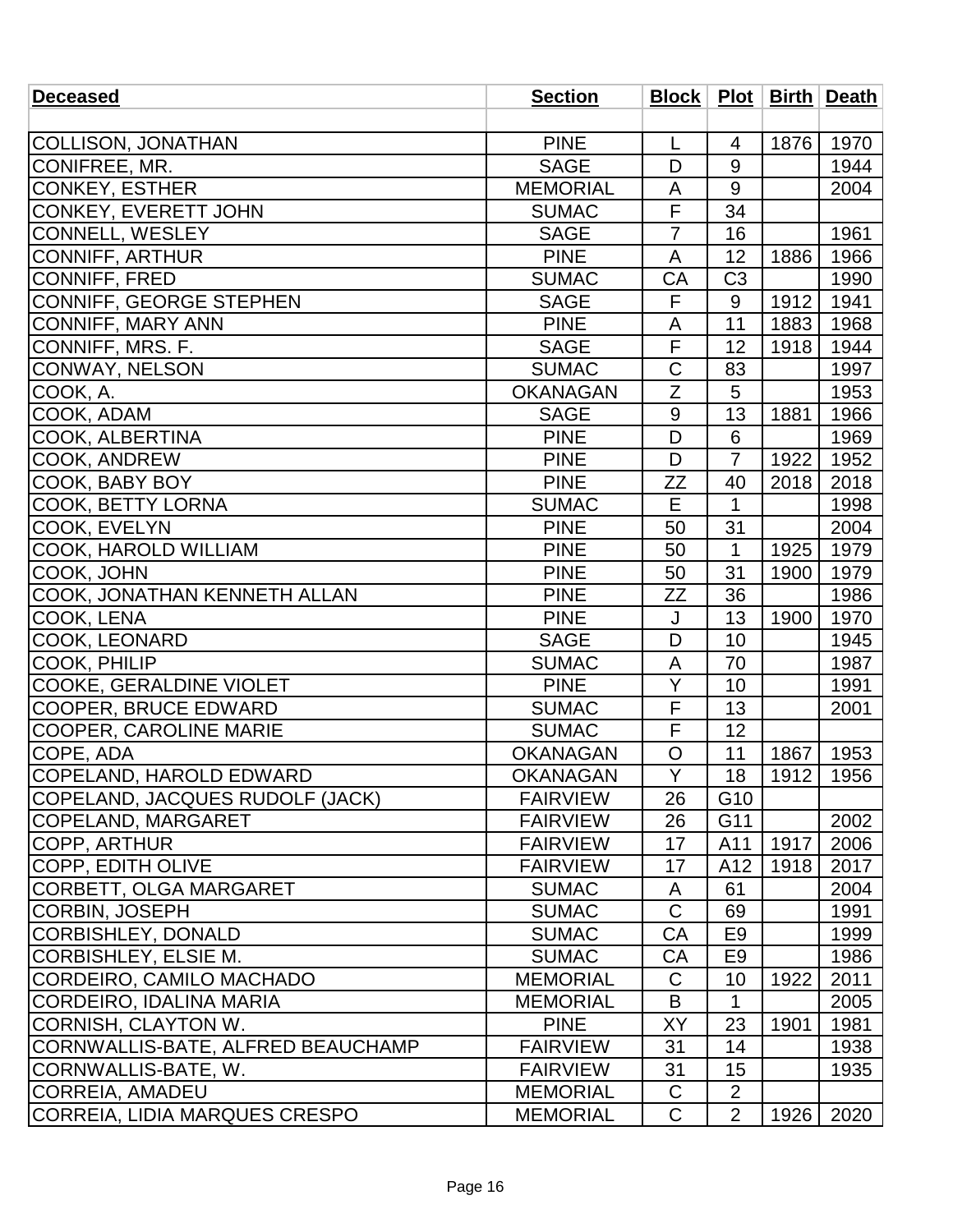| <b>Deceased</b>                     | <b>Section</b>   |                 |                |      | Block   Plot   Birth   Death |
|-------------------------------------|------------------|-----------------|----------------|------|------------------------------|
|                                     |                  |                 |                |      |                              |
| <b>COSENS, GEORGE WESLEY</b>        | <b>PINE</b>      | B               | 2              |      | 1966                         |
| <b>COSSETTE, ARTHUR JOSEPH</b>      | <b>PINE</b>      | S               | 16             | 1899 | 1975                         |
| <b>COTE, BENTLEY DALLAS</b>         | <b>MEMORIAL</b>  | $\overline{F}$  | 10             |      |                              |
| COTE, ELLEN ALVINA                  | <b>PINE</b>      | C <sub>52</sub> | 15             | 1925 | 2013                         |
| <b>COTE, ROBERT GEORGE</b>          | <b>MEMORIAL</b>  | $\mathsf C$     | 16             |      | 2006                         |
| COUGHLAN, JOHANNA                   | <b>PINE</b>      | $\overline{O}$  | 13             |      | 1991                         |
| COUGHLAN, MORTIMER STANLEY          | <b>PINE</b>      | $\mathsf{O}$    | 14             | 1887 | 1973                         |
| <b>COUPER, ARCHIE BROWN</b>         | <b>OKANAGAN</b>  | AB              | 10             |      | 1949                         |
| <b>COURT, RONALD HUBERT</b>         | <b>SUMAC</b>     | CA              | <b>B1</b>      |      | 1991                         |
| <b>COVERT, GEORGE ELLSWORTH</b>     | <b>SUMAC</b>     | D               | 88             |      | 1996                         |
| <b>COVERT, MICHAEL DUNHAM</b>       | <b>FAIRVIEW</b>  | 6               | 12             |      | 2004                         |
| <b>COVERT, WINNIFRED GAYE</b>       | <b>SUMAC</b>     | D               | 87             | 1910 | 2009                         |
| COVEY, H. A. (BERT)                 | <b>SC GARDEN</b> |                 |                |      | 2008                         |
| COWAN, WILMA JULIA                  | <b>OKANAGAN</b>  | A7              | 13             |      |                              |
| COX, ALEXANDER                      | <b>OKANAGAN</b>  | A11             | 10             | 1876 | 1967                         |
| <b>COX, ARCHIBALD</b>               | <b>OKANAGAN</b>  | A15             | 22             | 1872 | 1956                         |
| COX, ARTHUR VALENTINE               | <b>SUMAC</b>     | B               | 49             |      | 1989                         |
| <b>COX, GEORGINA</b>                | <b>OKANAGAN</b>  | A15             | 23             | 1884 | 1977                         |
| <b>COX, HELEN MARY</b>              | <b>OKANAGAN</b>  | A11             | 9              | 1879 | 1961                         |
| COY, BETTY ANN                      | <b>SUMAC</b>     | CA              | C <sub>5</sub> | 1941 | 2021                         |
| COY, LYLE DOUGLAS                   | <b>SUMAC</b>     | CA              | C <sub>5</sub> | 1939 | 2019                         |
| <b>CRAGG, DONALD</b>                | <b>VETERANS</b>  | 18              | 9              |      | 2007                         |
| CRAIG, MRS.                         | <b>FAIRVIEW</b>  | 19              | 16             |      |                              |
| <b>CRAIGIE, JANET</b>               | <b>SAGE</b>      | 1               | 14             |      | 1948                         |
| <b>CRAIGIE, NORMAN</b>              | <b>SAGE</b>      | $\mathbf{1}$    | 13             |      | 1956                         |
| <b>CRAIGIE, ROLF STEWART</b>        | <b>PINE</b>      | G               | 10             | 1929 | 1968                         |
| <b>CRANE, BERNARD DANIEL</b>        | <b>OKANAGAN</b>  | A <sub>8</sub>  | 10             | 1902 | 1968                         |
| CRANE, HILDA M.                     | <b>OKANAGAN</b>  | A <sub>8</sub>  | 11             | 1914 | 1963                         |
| <b>CRANE, CALEY EILEEN</b>          | <b>FAIRVIEW</b>  | 18              | $\mathbf 1$    | 1885 | 1976                         |
| <b>CRANK, SYLVIA VERNA</b>          | <b>SUMAC</b>     | B               | 22             |      | 1988                         |
| CRANSTON, CHARLES EDWARD            | <b>VETERANS</b>  | 12A             | C <sub>3</sub> |      |                              |
| <b>CRANSTON, ELLA EVELYN "DOT"</b>  | <b>VETERANS</b>  | 12A             | C <sub>4</sub> | 1925 | 2021                         |
| CRAWFORD, ALBERT ROY                | <b>OKANAGAN</b>  | U               | $\overline{7}$ |      | 1951                         |
| <b>CRAWFORD, DENNIS ALAN</b>        | <b>OKANAGAN</b>  | V               | 12             |      | 1949                         |
| CRAWFORD, JOHN ALBERT (JACK)        | <b>OKANAGAN</b>  | A8              | $\mathfrak{S}$ |      | 1975                         |
| <b>CRAWLEY, ALFRED JOSEPH</b>       | <b>OKANAGAN</b>  | A <sub>1</sub>  | 5              |      | 1957                         |
| <b>CRAWLEY, BEATRICE</b>            | <b>SAGE</b>      | G               | 9              | 1874 | 1946                         |
| <b>CRAWLEY, GERTRUDE EVELYN</b>     | <b>OKANAGAN</b>  | A <sub>1</sub>  | 6              |      | 1965                         |
| CROCKFORD, IRENE GEORGINA           | <b>VETERANS</b>  | 13A             | A3             | 1915 | 2011                         |
| <b>CROCKFORD, ROBERT KING</b>       | <b>VETERANS</b>  | 13A             | A2             | 1917 | 2014                         |
| <b>CROMWELL, DANIEL JAMES (JIM)</b> | <b>FAIRVIEW</b>  | 17              | G10            | 1944 | 2016                         |
| <b>CROOK, MARY ELIZABETH</b>        | <b>OKANAGAN</b>  | A6              | 13             | 1897 | 1967                         |
| CROOK, WILLIAM HENRY                | <b>OKANAGAN</b>  | A <sub>6</sub>  | 14             | 1879 | 1961                         |
| <b>CROWDER, ERNEST EUGENE</b>       | <b>OKANAGAN</b>  | M               | 16             | 1887 | 1951                         |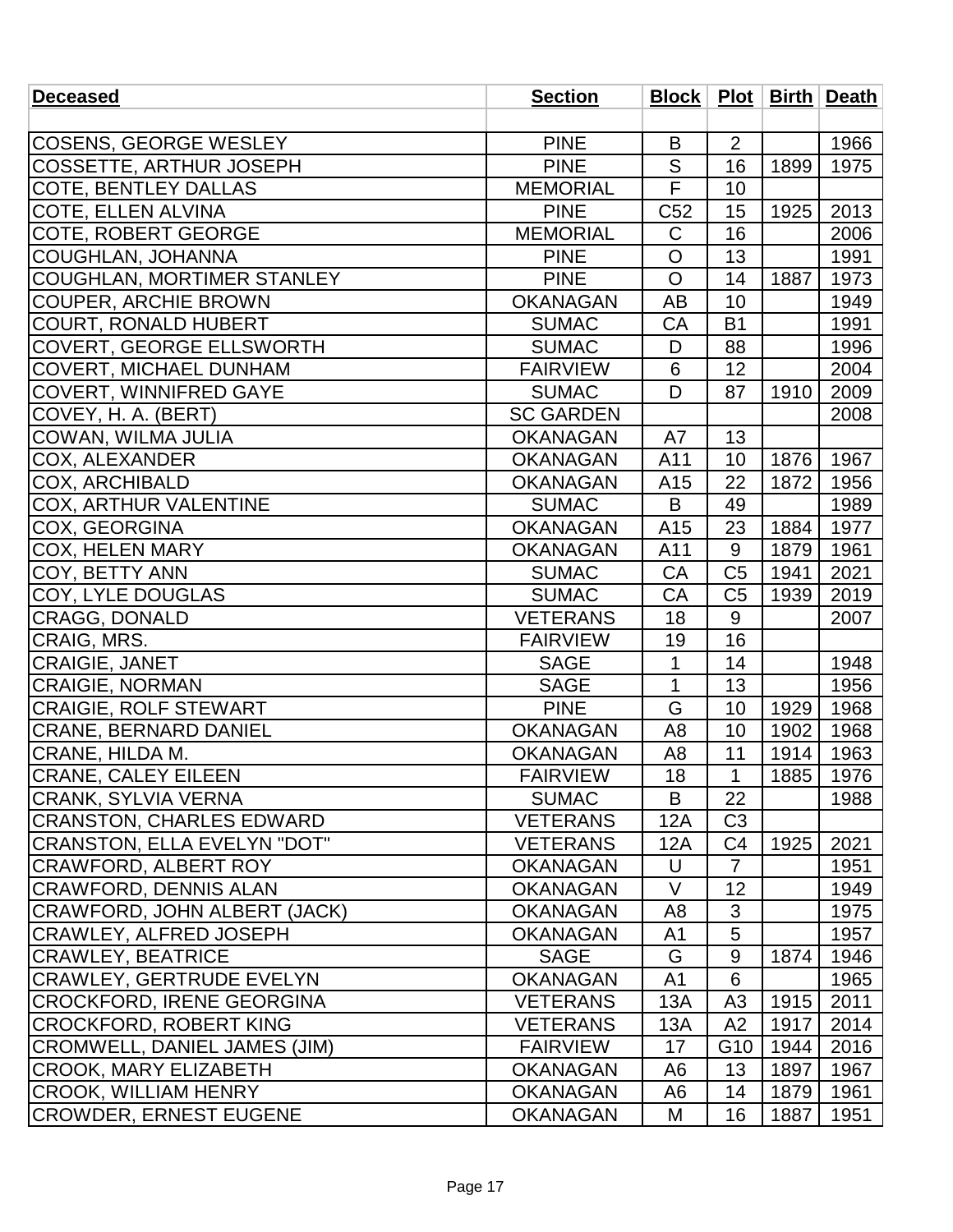| <b>Deceased</b>                    | <b>Section</b>  |                 |                 |      | Block   Plot   Birth   Death |
|------------------------------------|-----------------|-----------------|-----------------|------|------------------------------|
|                                    |                 |                 |                 |      |                              |
| <b>CROWDER, GLADYS WINIFRED</b>    | <b>OKANAGAN</b> | M               | 15              | 1900 | 1979                         |
| <b>CROWER, ALFRED HARVEY</b>       | <b>SUMAC</b>    | D               | 43              |      | 1993                         |
| <b>CROWER, FREDERICK</b>           | <b>SUMAC</b>    | D               | 43              |      | 2009                         |
| <b>CROWLEY, BEATRICE</b>           | <b>SAGE</b>     | G               | $9\,$           |      | 1946                         |
| <b>CRUCETTI, FIORITO T.</b>        | <b>PINE</b>     | $\overline{O}$  | 3               | 1885 | 1972                         |
| <b>CRUCETTI, GEORGE DOMENICO</b>   | <b>SUMAC</b>    | E               | 75              |      | 2000                         |
| <b>CRUCETTI, ROSINA MARIE</b>      | <b>PINE</b>     | $\circ$         | $\overline{2}$  | 1909 | 1974                         |
| <b>CSERVENYAK, MARIA</b>           | <b>SUMAC</b>    | E               | 5               |      | 1998                         |
| <b>CULBERTSON, MARION THELMA</b>   | <b>OKANAGAN</b> | <b>CD</b>       | 4               | 1926 | 1953                         |
| <b>CUMINE, ADAM</b>                | <b>VETERANS</b> | 14              | 11              | 1895 | 1982                         |
| <b>CURBISHLEY, GEORGE</b>          | <b>OKANAGAN</b> | A2              | 13              |      | 1960                         |
| <b>CURBISHLEY, NORMAN GEORGE</b>   | <b>OKANAGAN</b> | A2              | 12              | 1930 | 2009                         |
| <b>CURBISHLEY, PHYLLIS MARY</b>    | <b>OKANAGAN</b> | A2              | 12              |      | 1972                         |
| <b>CURRY, JOHN FRANCIS</b>         | <b>SAGE</b>     | 5               | $\mathbf{1}$    | 1872 | 1958                         |
| <b>CUTHBERTSON, GEORGE WILLIAM</b> | <b>MEMORIAL</b> | A               | 22              | 1920 | 2009                         |
| CUTHBERTSON, MATILDA ELIZABETH     | <b>MEMORIAL</b> | A               | 21              |      | 2005                         |
| CZOBOTAR, ALEXANDER                | <b>PINE</b>     | 50              | 9               |      | 1979                         |
| DA COSTA, ALFONSO                  | <b>SUMAC</b>    | E               | 79              |      | 2007                         |
| DA COSTA, ANTONIO LOPES            | <b>FAIRVIEW</b> | 5               | 12              | 1928 | 2021                         |
| DA COSTA, BERNADETTE               | <b>SAGE</b>     | J <sub>1</sub>  | 11              |      | 1960                         |
| DA COSTA, GLORIA                   | <b>FAIRVIEW</b> | 5               | 13              |      | 2004                         |
| da COSTA, Jose Henriques do Pedro  | <b>SUMAC</b>    | E               | 20              | 1930 | 2021                         |
| DA COSTA, MARIA ROSARIO ALMEIDA    | <b>SUMAC</b>    | E               | 78              |      | 2000                         |
| DA SILVA, JOSE CLEMENTE            | <b>SUMAC</b>    | $\mathsf F$     | 85              |      | 2000                         |
| DA SILVA, MARIA CONCEICAO          | <b>SUMAC</b>    | F               | 84              | 1928 | 2015                         |
| <b>DAEHN, EDITH OLGA</b>           | <b>MEMORIAL</b> | J               | $\overline{7}$  | 1933 | 2017                         |
| DAHLSEIDE, ALBERT MARTIN           | <b>PINE</b>     | 52              | 9               | 1902 | 1983                         |
| DAHLSEIDE, EVA VALERIA             | <b>PINE</b>     | 52              | 10              | 1904 | 1990                         |
| DAILEY, ELSIE MARY                 | <b>SUMAC</b>    | $\mathsf C$     | 65              |      | 1991                         |
| DALLOS, SANDOR                     | <b>FAIRVIEW</b> | 26              | <b>B13</b>      |      | 1996                         |
| DALRYMPLE, ALBERT                  | <b>FAIRVIEW</b> | 21              | 5&6             |      | 1934                         |
| DALRYMPLE, BABY                    | <b>FAIRVIEW</b> | 21              | $\overline{2}$  |      | 1922                         |
| DALRYMPLE, HERBERT ALEXANDER       | <b>OKANAGAN</b> | Q               | 3               | 1898 | 1957                         |
| DALRYMPLE, MATILDA                 | <b>OKANAGAN</b> | Q               | $\overline{4}$  | 1873 | 1962                         |
| <b>DALTON, BASIL ELLARD</b>        | <b>SUMAC</b>    | D               | 86              |      | 1996                         |
| DALTON, EVELYN ADA                 | <b>MEMORIAL</b> | B               | 17              |      | 2006                         |
| DANBY, ARTHUR EDWARD               | <b>PINE</b>     | G               | 6               |      | 1991                         |
| <b> DANBY, FRANCES ELIZABETH</b>   | <b>PINE</b>     | G               | 5               |      | 1999                         |
| DANBY, JOANNE                      | <b>SAGE</b>     | BB <sub>2</sub> | 1               |      | 1955                         |
| DANIELS, HERMAN                    | <b>PINE</b>     | L               | 16              |      | 1994                         |
| DAPP, FREDERICK ARNOLD             | <b>SUMAC</b>    | CA              | C <sub>12</sub> | 1925 | 2013                         |
| DAPP, JOYCE LILIAN                 | <b>SUMAC</b>    | CA              | C <sub>12</sub> |      | 1991                         |
| DARK, DOROTHY                      | <b>PINE</b>     | F.              | 10              | 1893 | 1969                         |
| DARNBROUGH, ELIZABETH JEAN         | <b>FAIRVIEW</b> | 17              | 118             | 1937 | 2019                         |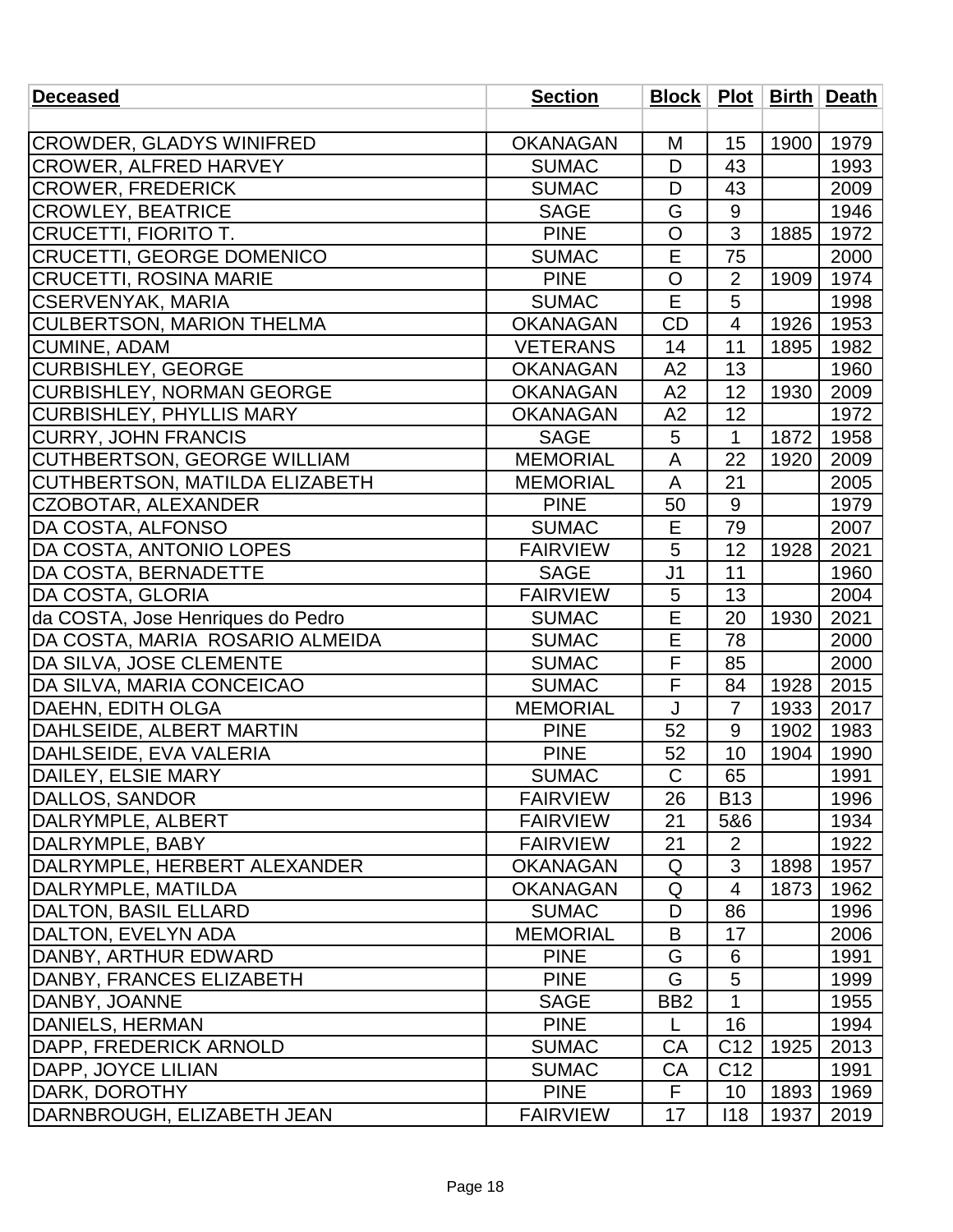| <b>Deceased</b>                     | <b>Section</b>  |                         |                 |      | Block   Plot   Birth   Death |
|-------------------------------------|-----------------|-------------------------|-----------------|------|------------------------------|
|                                     |                 |                         |                 |      |                              |
| DAVIDSON, ELIZABETH                 | <b>PINE</b>     | A                       | 1               | 1881 | 1966                         |
| DAVIDSON, JOHN                      | <b>PINE</b>     | A                       | $\overline{2}$  | 1882 | 1966                         |
| <b>DAVIES, ANNA KATHERINE</b>       | <b>SUMAC</b>    | D                       | 84              | 1906 | 2011                         |
| DAVIES, J.                          | <b>FAIRVIEW</b> | 4                       | 6               |      | 1935                         |
| DAVIES, JAMES (JIM) RICHARD         | <b>SUMAC</b>    | D                       | 85              |      | 1997                         |
| DAVIES, KEITH WALTER                | <b>SAGE</b>     | BB1                     | $\overline{2}$  |      | 1965                         |
| DAVIES, KEVIN JOHN                  | <b>SAGE</b>     | BB1                     | 3               |      | 1965                         |
| DAVIES, SUSAN ANN                   | <b>OKANAGAN</b> | Y                       | 8               | 1869 | 1962                         |
| <b>DAVIES, THOMAS RICHARD</b>       | <b>OKANAGAN</b> | Y                       | 7               | 1871 | 1954                         |
| DAVIS, CARL WALTER                  | <b>PINE</b>     | 51                      | 8               | 1898 | 1979                         |
| DAVIS, CHRISTOPHER MAYNARD          | <b>OKANAGAN</b> | $\vee$                  | 3               |      | 1957                         |
| DAVIS, ELIZABETH MARY               | <b>OKANAGAN</b> | V                       | 3               | 1926 | 2018                         |
| DAVIS, JAMES WILLIAM                | <b>OKANAGAN</b> | $\vee$                  | 5               | 1927 | 1948                         |
| DAVIS, JOHN CURRY                   | <b>CENTER</b>   | $\vee$                  | 3               | 1925 | 2010                         |
| DAVIS, JOHN LYLE                    | <b>SAGE</b>     | C                       | 5               | 1958 | 1958                         |
| DAVIS, RUTH CORA                    | <b>OKANAGAN</b> | $\vee$                  | $\overline{4}$  |      | 1999                         |
| DAVISON, AGNES                      | <b>FAIRVIEW</b> | 13                      | 13              |      | 1980                         |
| DAVISON, ALBERT JOSEPH              | <b>FAIRVIEW</b> | 13                      | 12              |      | 1984                         |
| DAVISON, ISA M.                     | <b>OKANAGAN</b> | Q                       | 13              | 1883 | 1954                         |
| DAVISON, OSCAR                      | <b>OKANAGAN</b> | Q                       | 14              | 1876 | 1958                         |
| DAWSON, MARJORIE JANE (SALLY)       | <b>SUMAC</b>    | $\overline{\mathsf{E}}$ | 33              |      | 1999                         |
| DAWSON, RUSSELL ERNEST              | <b>FAIRVIEW</b> | 9                       | $\overline{7}$  |      | 1951                         |
| DAY, GERALD WILLIAM                 | <b>SUMAC</b>    | CA                      | D <sub>15</sub> |      | 1990                         |
| De BORBA, JOHN                      | <b>PINE</b>     | U                       | 8               |      | 1975                         |
| De BORBA, MARIA                     | <b>PINE</b>     | U                       | $\overline{7}$  |      | 1979                         |
| <b>IDE MELO, BARTOLOMEU (BART)</b>  | <b>PINE</b>     | ΖZ                      | 6               | 1920 | 2015                         |
| <b>DE MELO, LEONOR SERPA</b>        | <b>PINE</b>     | <b>ZZ</b>               | 6               | 1942 | 2012                         |
| <b>DE MELO, TERESA</b>              | <b>PINE</b>     | ZΖ                      | 6               |      | 1973                         |
| <b>DEACON, WILLIAM</b>              | <b>SAGE</b>     | $\mathsf{A}$            | $\overline{2}$  | 1872 | 1941                         |
| <b>IDECK, ROY JONATHAN</b>          | <b>PINE</b>     | 52                      | 19              |      | 1983                         |
| DECK, W. PEARL                      | <b>PINE</b>     | 52                      | 20              |      | 1998                         |
| DEDE, EDWARD EUGENE JOSEPH          | <b>SUMAC</b>    | CA                      | C <sub>15</sub> | 1927 | 2020                         |
| DEDE, MONA MARY                     | <b>SUMAC</b>    | CA                      | C <sub>15</sub> | 1922 | 2013                         |
| <b>DEIGHTON, FREDERICK ALFRED</b>   | <b>FAIRVIEW</b> | 23                      | 16              | 1930 | 1934                         |
| <b>DEIGHTON, LOUIS</b>              | <b>FAIRVIEW</b> | 23                      | 16              |      | 1976                         |
| <b>DEIGHTON, MOLLY EMELIA</b>       | <b>FAIRVIEW</b> | 23                      | 16              |      | 1990                         |
| <b>IDEKLEVA, ALOJZ (LOUIE)</b>      | <b>SAGE</b>     | BB1                     | $\overline{7}$  | 1933 | 2010                         |
| <b>DEKLEVA, BABY GIRL</b>           | <b>SAGE</b>     | BB1                     | $\overline{7}$  |      | 1969                         |
| DEKLEVA, MARIA                      | <b>SUMAC</b>    | D                       | $\overline{2}$  |      | 1992                         |
| DEMARCO, ROBERT (BOB)               | <b>SUMAC</b>    | D                       | 8               |      | 1992                         |
| DEMETRICK, JACK OSCAR               | <b>SUMAC</b>    | A                       | 74              |      | 1996                         |
| <b>DEMETRICK, STEFANIA (STELLA)</b> | <b>SUMAC</b>    | A                       | 73              |      |                              |
| <b>DEMOSKOFF, MABEL</b>             | <b>PINE</b>     | 53                      | 22              |      |                              |
| DEMOSKOFF, SHIRLEY BEVERLY          | <b>PINE</b>     | 53                      | $\overline{7}$  |      | 1986                         |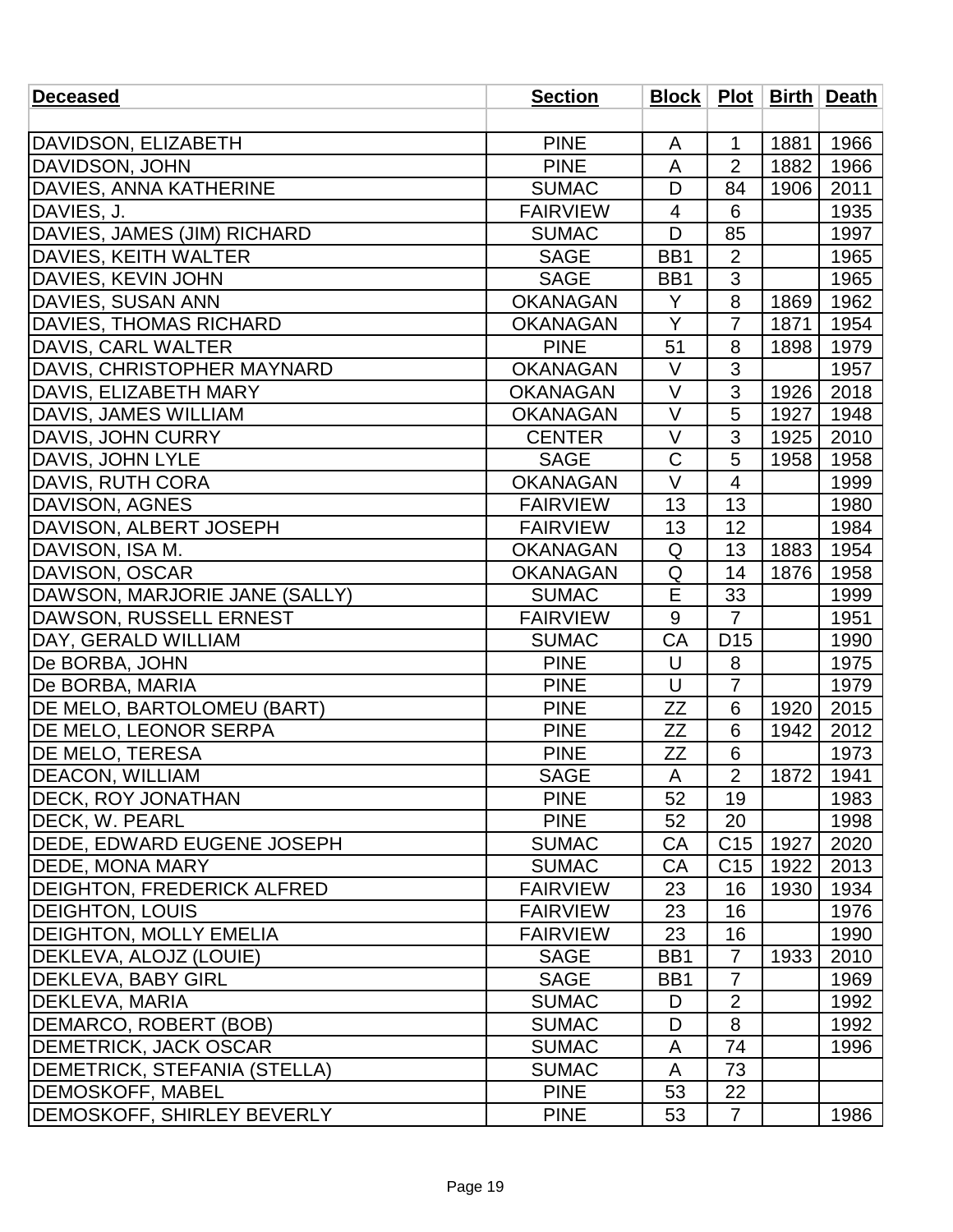| <b>Deceased</b>                   | <b>Section</b>     |                         |                |      | Block   Plot   Birth   Death |
|-----------------------------------|--------------------|-------------------------|----------------|------|------------------------------|
|                                   |                    |                         |                |      |                              |
| <b>DEMOSKY, MARY WILLENA</b>      | <b>MEMORIAL</b>    | H                       | $\overline{7}$ | 1918 | 2012                         |
| <b>DENNILL, DOREEN MAY</b>        | <b>PINE</b>        | C <sub>53</sub>         | $\overline{2}$ |      |                              |
| DENNILL, ERNEST                   | <b>PINE</b>        | C <sub>53</sub>         | $\overline{2}$ |      | 1985                         |
| DENNIS-BONTHOUX, MARIE LAURA      | <b>FAIRVIEW</b>    | 26                      | A15            |      | 1995                         |
| <b>DENSMORE, ROSS HARMON</b>      | <b>PINE</b>        | Q                       | $\overline{7}$ |      | 1974                         |
| <b>DES MAZES, 2 BABIES</b>        | <b>SAGE</b>        | BB <sub>2</sub>         | 11             |      | 1963                         |
| <b>DES MAZES, ANDREW GEORGE</b>   | <b>PINE</b>        | 50                      | 73             | 1913 | 1977                         |
| <b>DES MAZES, RUTH MARY</b>       | <b>PINE</b>        | 50                      | 73             |      | 2004                         |
| <b>DESIMONE, CESAR</b>            | <b>SUMAC</b>       | A                       | 34             |      | 1986                         |
| DETTERBECK, JOHN JR.              | <b>OKANAGAN</b>    | X                       | 16             | 1922 | 1952                         |
| DETTERBECK, JOHN SR.              | <b>OKANAGAN</b>    | $\overline{\mathsf{x}}$ | 15             | 1898 | 1972                         |
| <b>DETTERBECK, KATHERINA</b>      | <b>OKANAGAN</b>    | X                       | 14             |      | 1986                         |
| <b>DETTMAN, IVAN</b>              | <b>SC GARDEN</b>   |                         |                | 1936 | 2016                         |
| DETTMAN, PATRICIA A.              | <b>SC GARDEN</b>   |                         |                | 1937 | 2020                         |
| DETWILLER, WILLIAM HERBERT (HERB) | <b>FAIRVIEW</b>    | 26                      | E <sub>8</sub> |      | 1999                         |
| <b>DEVAULD, ANNA</b>              | <b>OKANAGAN</b>    | R                       | 6              | 1886 | 1955                         |
| <b>DEVAULD, JOSEPH</b>            | <b>OKANAGAN</b>    | R                       | 5              | 1883 | 1957                         |
| <b>DEVAULD, MARY</b>              | <b>OKANAGAN</b>    | Z                       | 10             | 1880 | 1965                         |
| <b>DEVINE, HARVEY JAMES</b>       | <b>FAIRVIEW</b>    | C <sub>9</sub>          | 26             | 1934 | 2018                         |
| DIAS, ANTONIO                     | <b>MEMORIAL</b>    | A                       | 17             |      | 2004                         |
| <b>DIAS, JOSE ANTONIO</b>         | <b>MEMORIAL</b>    | $\overline{\mathsf{F}}$ | 11             |      | 2011                         |
| DIAS, LUCINDA LARANJO             | <b>MEMORIAL</b>    | A                       | 16             |      |                              |
| DICK, EDWARD JAMES                | <b>SAGE</b>        | BB <sub>2</sub>         | 5              |      | 1957                         |
| <b>DICKEN, ARTHUR</b>             | <b>SAGE</b>        | $\overline{7}$          | 15             |      | 1962                         |
| <b>DICKSON, JAMES LESLIE</b>      | <b>OKANAGAN</b>    | AB                      | 15             |      | 1950                         |
| <b>DICKSON, MARY HELEN</b>        | <b>OKANAGAN</b>    | A12                     | 10             |      | 1959                         |
| <b>DICKSON, ROBERT KEITH</b>      | <b>OKANAGAN</b>    | Z                       | 15             |      | 1951                         |
| <b>DIEDERICK, FAUSTINE GLADYS</b> | <b>VETERANS</b>    | 10                      | 15             | 1919 | 2010                         |
| DIEHL, STEVE                      | <b>FAIRVIEW</b>    | 13                      | 6              |      | 1936                         |
| <b>DIENO, ALBERT EMIL</b>         | <b>SAGE</b>        | $\overline{4}$          | 16             | 1928 | 2003                         |
| <b>DIENO, BERNICE ELIZABETH</b>   | <b>SUMAC</b>       | B                       | 27             | 1926 | 2019                         |
| DIENO, DAVID RALPH                | <b>SUMAC</b>       | B                       | 27             | 1956 | 2016                         |
| <b>DIENO, EDGAR</b>               | <b>COLUMBARIUM</b> | D                       | D1             | 1932 | 2021                         |
| <b>DIENO, EMIL</b>                | <b>SAGE</b>        | $\overline{4}$          | 16             | 1886 | 1959                         |
| DIENO, EMILIA                     | <b>OKANAGAN</b>    | A15                     | 9              | 1900 | 1955                         |
| <b>DIENO, ERNEST</b>              | <b>OKANAGAN</b>    | A15                     | 10             | 1892 | 1961                         |
| DIENO, ERNEST (RALPH)             | <b>SUMAC</b>       | B                       | 27             |      | 1988                         |
| <b>DIENO, EUGENIA</b>             | <b>SAGE</b>        | 4                       | 15             | 1893 | 1978                         |
| DILCHER, HEINZ KARL               | <b>SUMAC</b>       | D                       | 52             |      | 1994                         |
| DILCHER, HEMMA                    | <b>SUMAC</b>       | D                       | 51             |      | 1994                         |
| DIXON, SILVANUS NOBLE (REV)       | <b>FAIRVIEW</b>    | 13                      | $\overline{2}$ |      | 1940                         |
| DOBSON, HUGH JAMES                | <b>MEMORIAL</b>    | E                       | $\overline{2}$ |      | 2008                         |
| DOCKRAY, HIRAM JEFFERSON, SR      | <b>VETERANS</b>    | 18                      | 18             |      |                              |
| DOCZA, BELA                       | <b>PINE</b>        | 52                      | 48             |      | 2005                         |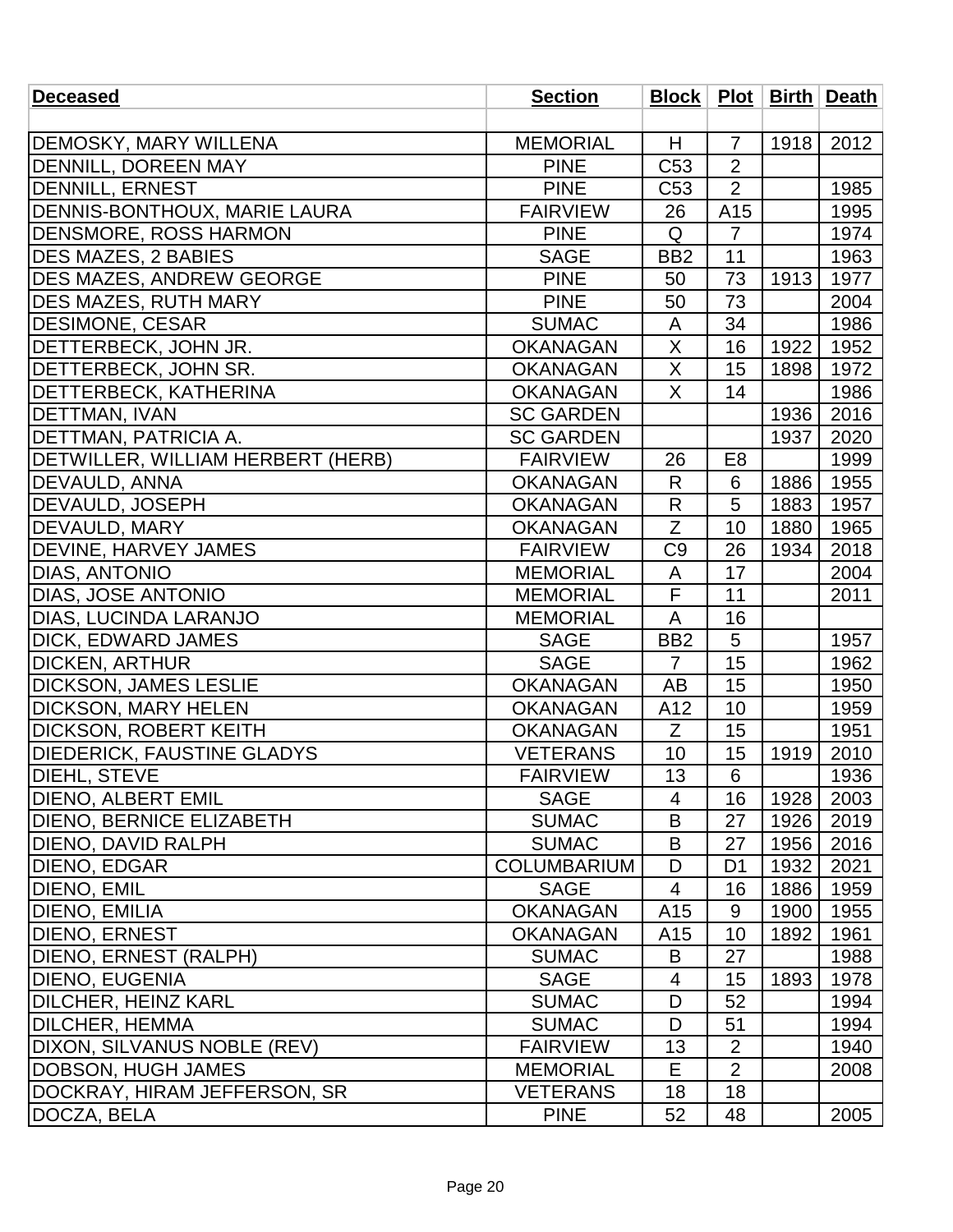| <b>Deceased</b>                            | <b>Section</b>   |                |                 |      | Block   Plot   Birth   Death |
|--------------------------------------------|------------------|----------------|-----------------|------|------------------------------|
|                                            |                  |                |                 |      |                              |
| DOCZA, ELIZABETH                           | <b>MEMORIAL</b>  | $\mathsf{C}$   | 20              |      |                              |
| DOCZA, JULIA                               | <b>PINE</b>      | 52             | 48              | 1902 | 1982                         |
| DOCZA, NANDOR CHARLES (FRED)               | <b>PINE</b>      | 52             | 48              |      |                              |
| DOEPKER, KENNETH BERNARD                   | <b>SC GARDEN</b> |                |                 |      | 2009                         |
| DOERING, ADELINE M.                        | <b>FAIRVIEW</b>  | 9              | $\overline{2}$  | 1871 | 1940                         |
| DOERING, IRWIN THEODORE                    | <b>FAIRVIEW</b>  | 9              | $\mathbf{1}$    | 1900 | 1966                         |
| DOERING, MARY                              | <b>FAIRVIEW</b>  | $9\,$          | 1               | 1915 | 2010                         |
| DOLDER, GEORGE FRANK                       | <b>PINE</b>      | F              | $\overline{7}$  | 1908 | 1999                         |
| DOLDER, RUTH BARGOLET                      | <b>PINE</b>      | F              | $\overline{7}$  |      | 2010                         |
| DOMAN, LORNA PEARL                         | <b>SAGE</b>      | 1              | 4               | 1939 | 2013                         |
| DOMS, EWALD                                | <b>SUMAC</b>     | CA             | E16             |      | 1988                         |
| DOMS, PEARL                                | <b>SUMAC</b>     | CA             | E <sub>16</sub> |      | 2006                         |
| DONDALE, ANNIE A.                          | <b>OKANAGAN</b>  | Z              | 21              | 1863 | 1953                         |
| DONELLY, JAMES                             | <b>OKANAGAN</b>  | W              | 5               |      | 1950                         |
| DOOLEY, GAYLENE                            | <b>FAIRVIEW</b>  | 26             | 12              |      | 2002                         |
| DOOLEY, JOHN (JACK)                        | <b>SUMAC</b>     | B              | $\overline{7}$  |      | 1988                         |
| DOOLEY, LUVA MYRTLE                        | <b>SC GARDEN</b> |                |                 | 1915 | 2013                         |
| <b>DORAN, JOHN PATRICK</b>                 | <b>PINE</b>      | R              | 12              |      | 1974                         |
| <b>DORES, MANUEL MACHADO</b>               | <b>SUMAC</b>     | E              | 88              | 1927 | 2021                         |
| <b>DORES, MARIA CLARA</b>                  | <b>SUMAC</b>     | E              | 87              |      |                              |
| DORNER, JOSEPH                             | <b>SC GARDEN</b> |                |                 |      |                              |
| DORSEY, AGNES                              | <b>FAIRVIEW</b>  | 18             | 15              | 1895 | 1976                         |
| <b>DOSS, ROSE MAE</b>                      | <b>SUMAC</b>     | B              | 4               |      | 1988                         |
| DOUCET, SERGE                              | <b>SC GARDEN</b> |                |                 | 1963 | 2010                         |
| DOUGLAS, CHRISTINE CLAUDIA                 | <b>PINE</b>      | U              | 12              | 1897 | 1975                         |
| DOUGLAS, CLEMENT LAWLOR                    | <b>PINE</b>      | U              | 12              |      | 2002                         |
| DOWD, MARIAN ROSE                          | <b>PINE</b>      | W              | 3               | 1936 | 2008                         |
| DOWLE, HOWARD CLIFTON                      | <b>VETERANS</b>  | 14             | 28              |      | 2000                         |
| DOWLE, THELMA JEAN                         | <b>VETERANS</b>  | 14             | 28              | 1928 | 2010                         |
| <b>IDOWNEY, COLUMBA WILLIAM, REV.</b>      | <b>FAIRVIEW</b>  | 10             | 12              |      | 1980                         |
| <b>DOWNEY, DOREEN SYLVIA</b>               | <b>PINE</b>      | 52             | 44              |      | 1983                         |
| DOWNEY, FRANKLIN TALMADGE                  | <b>PINE</b>      | 52             | 43              | 1907 | 1982                         |
| DOWNEY, THOMAS                             | <b>SAGE</b>      | 4              | 10              |      | 1960                         |
| <b>IDREW, CLARENCE</b>                     | <b>OKANAGAN</b>  | U              | 9               |      | 1950                         |
| DUARTE, JOSE (JOE) PEREIRA                 | <b>MEMORIAL</b>  | A              | 35              |      |                              |
| <b>DUARTE, MARIA JOSE</b>                  | <b>MEMORIAL</b>  | A              | 34              | 1931 | 2017                         |
| <b>DUFOUR, EUTICHAN</b>                    | <b>FAIRVIEW</b>  | 18             | 3               | 1853 | 1939                         |
| <b>DUFOUR, JOE EPHIPHANE</b>               | <b>FAIRVIEW</b>  | 15             | 15              |      | 1953                         |
| <b>DUGALO, JOHN LEON ALLAN</b>             | <b>MEMORIAL</b>  | G              | 28              | 1933 | 2019                         |
| <b>DUGGAN, JAMES STANLEY</b>               | <b>SAGE</b>      | $\overline{7}$ | 12              |      | 1963                         |
| <b>DULEWICH, BEATRICE</b>                  | <b>MEMORIAL</b>  | H              | 29              | 1930 | 2021                         |
| DUMORET, HAYDEN STEWART                    | <b>SUMAC</b>     | C              | 71              |      | 2001                         |
| <b>JDUMORET, VERONICA CECELIA (BONNIE)</b> | <b>SUMAC</b>     | C              | 70              |      | 1991                         |
| <b>DUNCAN, AGNES DUNLOP</b>                | <b>SAGE</b>      | E              | 3               | 1876 | 1941                         |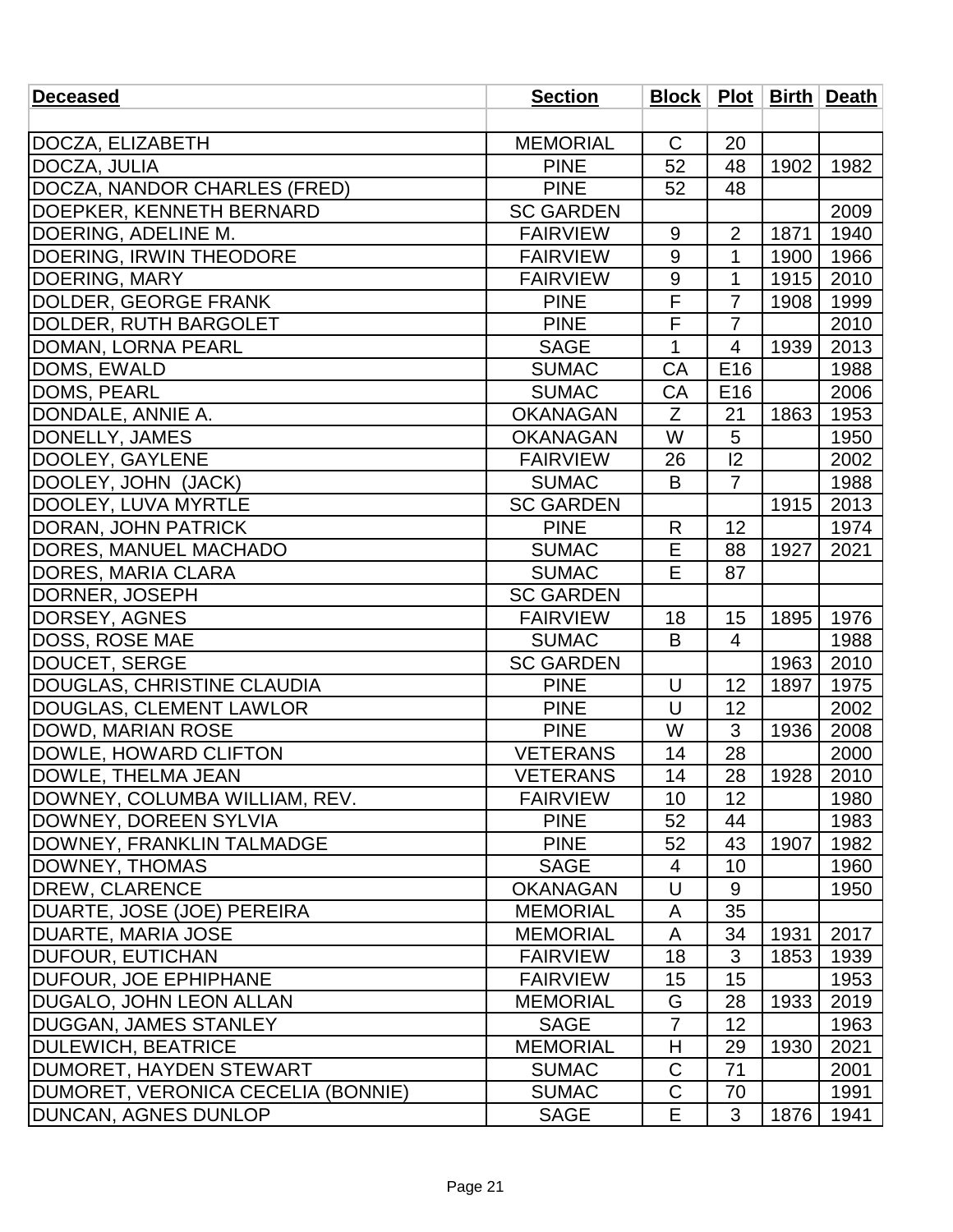| <b>Deceased</b>               | <b>Section</b>   |                 |                 |      | Block   Plot   Birth   Death |
|-------------------------------|------------------|-----------------|-----------------|------|------------------------------|
|                               |                  |                 |                 |      |                              |
| DUNCAN, ALEXANDER SCOTT       | <b>SAGE</b>      | E               | $\overline{4}$  | 1967 | 1951                         |
| <b>DUNCAN, ARTHUR SCOTT</b>   | <b>FAIRVIEW</b>  | 13              | 13              | 1910 | 1976                         |
| <b>DUNCAN, CONSTANCE MARY</b> | <b>SAGE</b>      | B               | 12              |      | 1941                         |
| DUNCAN, LAUREN ARTHUR         | <b>FAIRVIEW</b>  | 13              | 10              |      | 1936                         |
| DUNCAN, LLOYD A.              | <b>SAGE</b>      | J               | 37              |      | 1959                         |
| DUNCAN, LYLE J.               | <b>SAGE</b>      | J               | 37              |      | 1959                         |
| <b>DUNCAN, MARIE</b>          | <b>FAIRVIEW</b>  | 13              | 10              | 1935 | 1936                         |
| <b>DUNCAN, ROSE LENOR</b>     | <b>FAIRVIEW</b>  | 13              | 12              | 1919 | 1983                         |
| DUNN, MARGARET                | <b>PINE</b>      | L               | 10              |      | 1971                         |
| <b>DURBIN, EDITH LEONA</b>    | <b>OKANAGAN</b>  | AB              | 17              | 1890 | 1964                         |
| <b>DURBIN, GLENDON VERNON</b> | <b>OKANAGAN</b>  | AB              | 18              | 1887 | 1966                         |
| <b>DURBIN, ROBERT LEEDOM</b>  | <b>OKANAGAN</b>  | Z               | 16              | 1910 | 1952                         |
| <b>DUROT, SUZANNE</b>         | <b>PINE</b>      | Y               | 15              |      | 1990                         |
| DURRANT, FLORA KATE           | <b>PINE</b>      | B               | 12              |      | 1967                         |
| <b>DURRANT, IVOR STANLEY</b>  | <b>PINE</b>      | B               | 12              |      |                              |
| <b>DUTHIE, JOHN</b>           | <b>PINE</b>      | 52              | 27              |      | 1986                         |
| <b>DUTHIE, VERA LEITA</b>     | <b>PINE</b>      | 52              | 28              | 1907 | 1983                         |
| <b>DUTRA, DAVID MANUEL</b>    | <b>PINE</b>      | $\mathsf{R}$    | 11              | 1966 | 1974                         |
| <b>DUTTON, KEMMEL VICTOR</b>  | <b>FAIRVIEW</b>  | 26              | F <sub>4</sub>  |      | 1999                         |
| <b>DUTTON, MARGARET MAY</b>   | <b>FAIRVIEW</b>  | 26              | F <sub>5</sub>  |      | 2003                         |
| DYCK, ABRAHAM                 | <b>SC GARDEN</b> |                 |                 | 1937 | 2013                         |
| DYCK, ALBERTA ELIZABETH       | <b>SUMAC</b>     | F               | 31              |      |                              |
| DYCK, ELIZABETH               | <b>PINE</b>      | J               | $\overline{7}$  |      | 1992                         |
| <b>DYCK, JACOB</b>            | <b>PINE</b>      | J               | 8               | 1903 | 1970                         |
| DYCK, JOHN                    | <b>SUMAC</b>     | E               | 21              |      | 1998                         |
| DYCK, JOHN HENRY              | <b>PINE</b>      | G               | 14              | 1917 | 1968                         |
| <b>DYCK, JOHN JACOB</b>       | <b>PINE</b>      | M               | 8               | 1884 | 1971                         |
| <b>DYCK, MARIA</b>            | <b>PINE</b>      | M               | $\overline{7}$  |      | 1991                         |
| DYCK, MARY                    | <b>PINE</b>      | G               | 13              | 1924 | 2016                         |
| <b>EADY, BYRON WILLIAM</b>    | <b>FAIRVIEW</b>  | 17              | C <sub>15</sub> |      | 2009                         |
| <b>EARLE, ELSIE</b>           | <b>OKANAGAN</b>  | M               | 9               |      | 1976                         |
| EARLE, HARRY (MAJOR)          | <b>OKANAGAN</b>  | M               | 10              | 1882 | 1951                         |
| <b>EBERLE, A. WOLDEMAR</b>    | <b>PINE</b>      | ΧY              | 5A              |      | 1966                         |
| EBERLE, FRANK W. (FRED)       | <b>PINE</b>      | K               | 6               | 1914 | 1983                         |
| <b>IEBERLE, OLGA LYDIA</b>    | <b>PINE</b>      | K               | 5               | 1916 | 1970                         |
| <b>EBERLE, OLGA ROSETTA</b>   | <b>SUMAC</b>     | D               | $\overline{7}$  |      | 1992                         |
| ECHLIN, ELIZABETH (BETTY)     | <b>FAIRVIEW</b>  | 17              | A <sub>6</sub>  | 1925 | 2012                         |
| <b>ECHLIN, HERBERT BRUCE</b>  | <b>FAIRVIEW</b>  | 17              | A <sub>5</sub>  | 1925 | 2006                         |
| <b>ECHLIN, LOLA CHRISTINA</b> | <b>OKANAGAN</b>  | A <sub>5</sub>  | 11              | 1882 | 1964                         |
| <b>ECHLIN, RUEBEN</b>         | <b>OKANAGAN</b>  | A <sub>5</sub>  | 12              | 1878 | 1966                         |
| <b>EDE, HAROLD ALBERT</b>     | <b>FAIRVIEW</b>  | 23              | 11              | 1893 | 1944                         |
| <b>EDWARDS, CHRISTINA</b>     | <b>SAGE</b>      | BB <sub>2</sub> | 9               |      | 1958                         |
| <b>EDWARDS, ERIC JOSEPH</b>   | <b>SUMAC</b>     | Е               | 68              |      |                              |
| <b>EGERTON, EDA MARGARET</b>  | <b>SUMAC</b>     | B               | 35              | 1940 | 2018                         |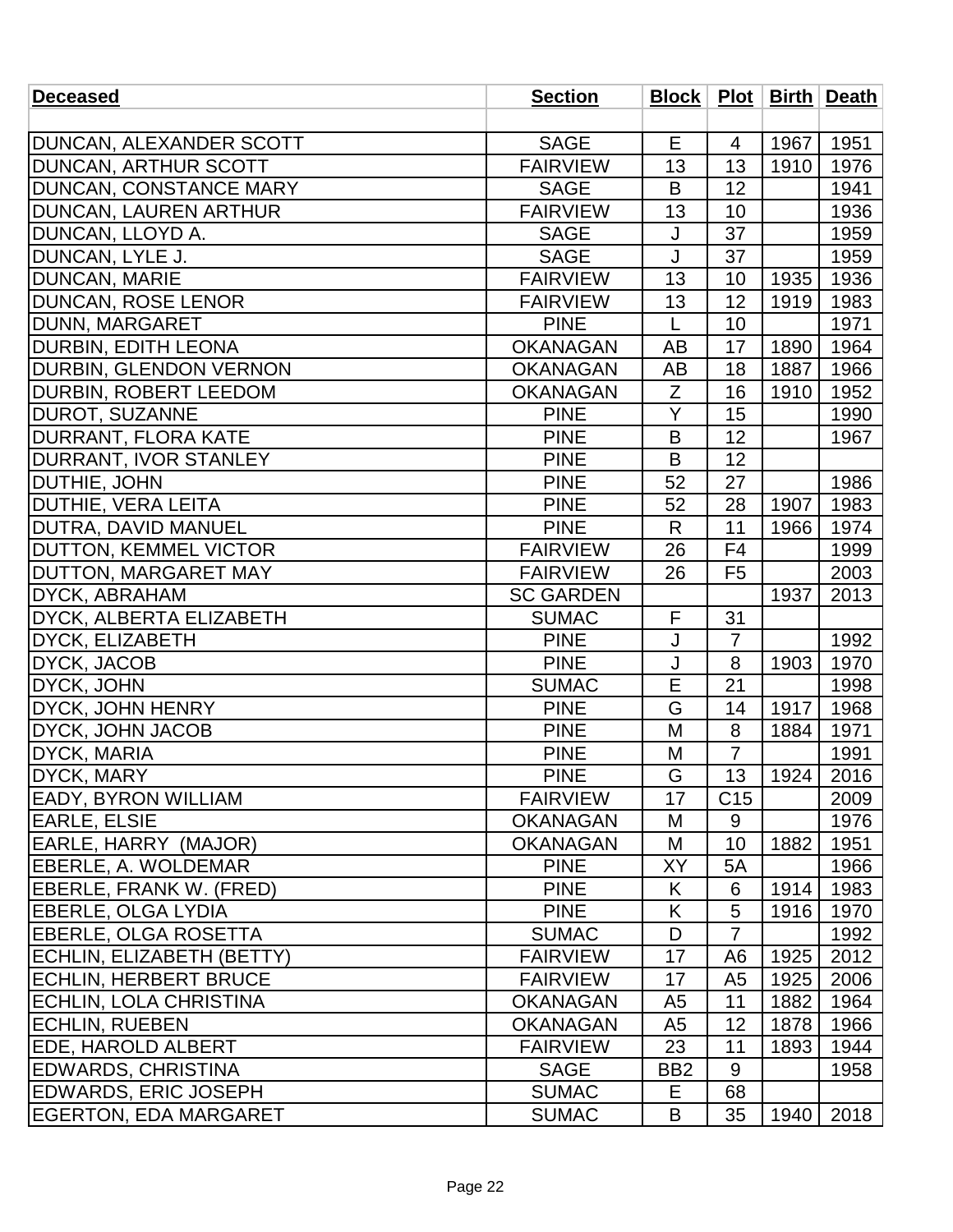| <b>Deceased</b>                    | <b>Section</b>  |                 |                          |      | Block   Plot   Birth   Death |
|------------------------------------|-----------------|-----------------|--------------------------|------|------------------------------|
|                                    |                 |                 |                          |      |                              |
| <b>EGERTON, MINNIE ANNIE</b>       | <b>SUMAC</b>    | B               | 34                       |      | 2007                         |
| <b>EGGLESTONE, JOHN LAWRENCE</b>   | <b>SUMAC</b>    | CA              | E14                      | 1912 | 2014                         |
| <b>EGGLESTONE, MABLE IRENE</b>     | <b>SUMAC</b>    | <b>CA</b>       | E14                      |      | 1988                         |
| <b>EHLERS, DOROTHEA LEES</b>       | <b>SAGE</b>     |                 | $\overline{7}$           |      | 1967                         |
| <b>EHLERS, ERNEST RICHARD</b>      | <b>SAGE</b>     |                 | $6\phantom{1}6$          | 1873 | 1945                         |
| <b>EISENHUT, HELEN</b>             | <b>SUMAC</b>    | D               | 37                       |      | 1971                         |
| EISENHUT, MARION PATRICIA          | <b>SUMAC</b>    | D               | 37                       |      |                              |
| EISENHUT, PAUL R.                  | <b>OKANAGAN</b> | A12             | $\mathbf{1}$             |      | 1961                         |
| <b>EISENHUT, STEPHEN FREDERICK</b> | <b>SUMAC</b>    | D               | 37                       |      | 1993                         |
| <b>EKDAHL, GARY</b>                | <b>MEMORIAL</b> | H               | 13                       | 1958 | 2015                         |
| ELEMS, GEORGE (JACK)               | <b>PINE</b>     | W               | 16                       | 1902 | 1976                         |
| ELLIOTT, E. GEORGE STANLEY         | <b>FAIRVIEW</b> | 29              | 10                       |      | 1967                         |
| <b>ELLIOTT, FRANCIS EDWIN</b>      | <b>FAIRVIEW</b> | 29              | 11                       |      | 1948                         |
| <b>ELLIS, AMY</b>                  | <b>VETERANS</b> | 12A             | J <sub>1</sub>           |      |                              |
| ELLIS, DALEN ROBERT BRISCOE        | <b>SUMAC</b>    | Е               | $\overline{2}$           |      | 1997                         |
| ELLIS, GEORGE ARTHUR CHARLES       | <b>VETERANS</b> | 12A             | D <sub>5</sub>           |      | 2006                         |
| <b>ELLIS, KENNETH</b>              | <b>VETERANS</b> | 12A             | J <sub>2</sub>           |      | 2008                         |
| <b>ELSNER, HUBERT</b>              | <b>FAIRVIEW</b> | 26              | D <sub>3</sub>           |      | 1995                         |
| <b>EMANS, GERALDINE</b>            | <b>PINE</b>     | Q               | 8                        |      | 1974                         |
| <b>EMERY, CHARLES FERN</b>         | <b>SUMAC</b>    | CA              | E12                      |      | 1993                         |
| <b>EMERY, CHARLOTTE REID</b>       | <b>SUMAC</b>    | CA              | E <sub>12</sub>          |      | 1998                         |
| <b>EMRICK, HAROLD</b>              | <b>SAGE</b>     | L               | 16                       |      | 1946                         |
| <b>EMSLAND, MARIE</b>              | <b>PINE</b>     | F               | $\overline{7}$           |      | 1975                         |
| <b>ENDRENY, ANDREW FRANCIS</b>     | <b>OKANAGAN</b> | A <sub>1</sub>  | 13                       |      |                              |
| ENDRENY, VALFRIDA (FRIDA)          | <b>OKANAGAN</b> | A <sub>1</sub>  | 13                       |      | 1997                         |
| <b>ENDRENY, HOWARD DOMINIC</b>     | <b>OKANAGAN</b> | A1              | 13                       |      |                              |
| <b>ENDRENY, SHANE FRANKLIN</b>     | <b>PINE</b>     | 53              | $\overline{\mathcal{A}}$ |      | 1986                         |
| <b>ENGELHART, KARL</b>             | <b>PINE</b>     | 53              | $\overline{9}$           |      | 1985                         |
| <b>ENGLAND, ROBERT</b>             | <b>VETERANS</b> | 13A             | E4                       |      | 2007                         |
| <b>ENGLISH, PAT ANNE</b>           | <b>SAGE</b>     | J               | 16                       |      | 1947                         |
| <b>EPP, DIETRICH</b>               | <b>PINE</b>     | 53              | 14                       |      | 1997                         |
| <b>IEPP, GLADYS E.</b>             | <b>PINE</b>     | 53              | 15                       |      | 1985                         |
| <b>ERAUT, BERNARD HENRY</b>        | <b>PINE</b>     | W               | $\overline{4}$           |      |                              |
| <b>ERAUT, MARY ANN</b>             | <b>PINE</b>     | W               | 3                        |      | 1975                         |
| <b>ERICKSON, ARTHUR HERMAN</b>     | <b>FAIRVIEW</b> | 26              | C <sub>3</sub>           |      |                              |
| <b>ERICKSON, CATHERINE MARY</b>    | <b>PINE</b>     | C <sub>52</sub> | 11                       |      | 2009                         |
| <b>ERICKSON, EVELYN MARIE</b>      | <b>FAIRVIEW</b> | 26              | C <sub>4</sub>           |      |                              |
| <b>ERICKSON, JOHN EMO</b>          | <b>PINE</b>     | C <sub>52</sub> | 2                        |      | 1985                         |
| <b>ERICKSON, JULIUS</b>            | <b>SUMAC</b>    | A               | 3                        |      |                              |
| <b>ESPINOZA, EDUARDO ENRICKE</b>   | <b>SUMAC</b>    | D               | 82                       |      | 1997                         |
| <b>ESPINOZA, JUAN SIXTO</b>        | <b>SUMAC</b>    | D               | 50                       |      | 2004                         |
| <b>IESPINOZA, TEODOLINDA</b>       | <b>SUMAC</b>    | D               | 49                       |      | 1994                         |
| <b>ESTACAILLE, FRANCES EVELYN</b>  | <b>SUMAC</b>    | D               | 32                       |      | 2005                         |
| <b>ESTACAILLE, IVAN</b>            | <b>SUMAC</b>    | D               | 32                       |      | 1993                         |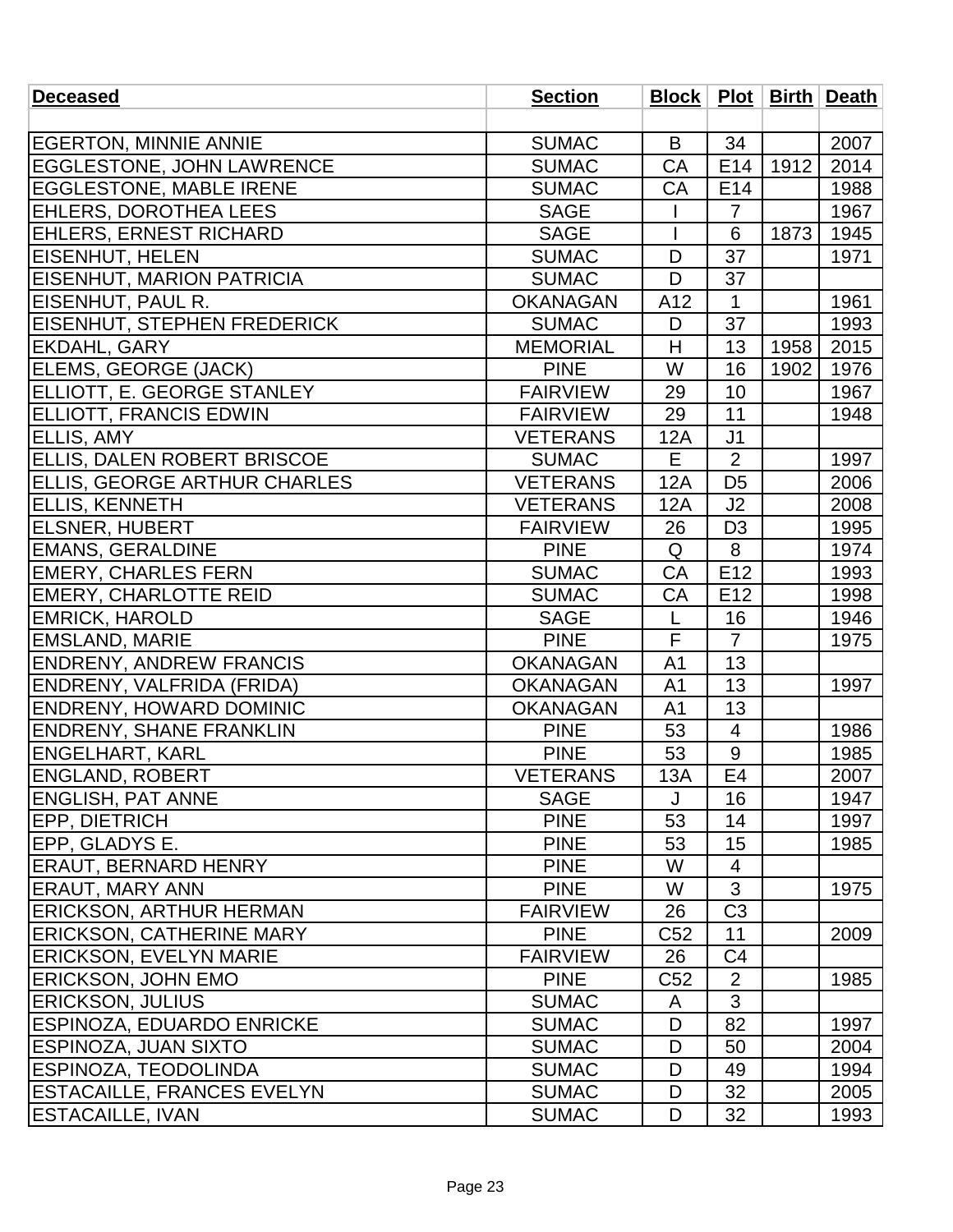| <b>Deceased</b>                    | <b>Section</b>   |                |                |      | <b>Block   Plot   Birth   Death  </b> |
|------------------------------------|------------------|----------------|----------------|------|---------------------------------------|
|                                    |                  |                |                |      |                                       |
| <b>ESTACAILLE, NORMAN CHARLES</b>  | <b>SUMAC</b>     | D              | 32             |      | 2001                                  |
| ETTEL, ADAM                        | <b>SAGE</b>      | $\mathbf{1}$   | 15             | 1876 | 1948                                  |
| <b>ETTEL, CHRISTINA</b>            | <b>SAGE</b>      | $\mathbf{1}$   | $\overline{7}$ |      | 1955                                  |
| ETTEL, EDWARD                      | <b>PINE</b>      | 50             | 41             |      | 1978                                  |
| ETTEL, JULIUS                      | <b>OKANAGAN</b>  | A10            | 6              |      | 1966                                  |
| ETTEL, REINHOLD (RON)              | <b>PINE</b>      | 53             | 58             |      | 1987                                  |
| <b>ETTEL, THEODORE</b>             | <b>SAGE</b>      | $\overline{7}$ | 11             |      | 1964                                  |
| EVANS, ALMA                        | <b>FAIRVIEW</b>  | 24             | 11             |      | 1938                                  |
| EVANS, D. A. (BABY)                | <b>FAIRVIEW</b>  | 10             | 9              | 1939 | 1940                                  |
| EVANS, DAVID ALEXANDER             | <b>SAGE</b>      | B              | 17             |      | 1955                                  |
| <b>EVANS, DORIS ANGELA</b>         | <b>FAIRVIEW</b>  | 26             | 4              |      | 1989                                  |
| <b>EVANS, ELEANOR ANN</b>          | <b>VETERANS</b>  | 12             | $\overline{7}$ | 1923 | 2012                                  |
| EVANS, EVELYN PATRICIA (PAT)       | <b>FAIRVIEW</b>  | 26             | 4              |      | 2003                                  |
| EVANS, FRANK W. H.                 | <b>PINE</b>      | $\mathsf{N}$   | $\overline{5}$ |      | 1972                                  |
| <b>EVANS, GEORGE THOMAS</b>        | <b>VETERANS</b>  | 12             | $\overline{7}$ | 1894 | 1975                                  |
| <b>EVANS, GEORGEANNA MARIE</b>     | <b>SAGE</b>      | B              | 18             |      | 1960                                  |
| <b>EVANS, JEAN LORRAINE</b>        | <b>FAIRVIEW</b>  | 14             | $\overline{7}$ | 1935 | 2017                                  |
| <b>EVANS, KATHLEEN LOUISE</b>      | <b>PINE</b>      | N              | $\overline{4}$ |      | 1992                                  |
| <b>EVANS, THOMAS FIRMAN</b>        | <b>FAIRVIEW</b>  | 26             | 13             | 1920 | 2011                                  |
| EVANSON, OLIVE M. V.               | <b>SC GARDEN</b> |                |                | 1909 | 2012                                  |
| <b>EVENSON, CAROLINA DORIS</b>     | <b>PINE</b>      | Y              | 5              |      | 1977                                  |
| <b>EVENSON, ROY IVAN</b>           | <b>PINE</b>      | Y              | 6              |      | 1981                                  |
| <b>EVINS, ERNEST SAMUEL</b>        | <b>SUMAC</b>     | CA             | C <sub>9</sub> |      | 2005                                  |
| EYKELENBOOM, GRADINA G.            | <b>FAIRVIEW</b>  | 26             | A <sub>3</sub> |      | 1993                                  |
| EYKELENBOOM, JOCHEM (JOHN)         | <b>FAIRVIEW</b>  | 26             | A4             |      | 2006                                  |
| <b>FABBRO, ALBERT</b>              | <b>PINE</b>      | 51             | 48             |      | 1980                                  |
| <b>FABBRO, JOHN</b>                | <b>SUMAC</b>     | D              | 39             |      | 1994                                  |
| <b>FABBRO, RITA MARIA</b>          | <b>SUMAC</b>     | D              | 38             | 1929 | 2019                                  |
| <b>FAIRBANKS, CHARLES</b>          | OKANAGAN         | $\mathsf X$    | 13             |      | 1953                                  |
| <b>FAIRBANKS, DOROTHY BEATRICE</b> | <b>PINE</b>      | 50             | 80             |      | 1977                                  |
| FAIRBANKS, JOHANNA                 | <b>OKANAGAN</b>  | X              | 12             |      | 1972                                  |
| <b>FAIRBANKS, JONAS</b>            | <b>PINE</b>      | 50             | 79             |      | 1987                                  |
| <b>FAIRHURST, HELEN</b>            | <b>FAIRVIEW</b>  | 26             | G <sub>1</sub> |      | 2003                                  |
| FAIRWEATHER, BARBARA LESLEY        | <b>FAIRVIEW</b>  | 4              | 13             |      | 1991                                  |
| <b>FAIRWEATHER, BERTHA PAULINE</b> | <b>FAIRVIEW</b>  | 5              | 3              |      | 1982                                  |
| <b>FAIRWEATHER, HAROLD ERNEST</b>  | <b>FAIRVIEW</b>  | 5              | 16             |      | 1957                                  |
| FAIRWEATHER, HETTIE                | <b>FAIRVIEW</b>  | 5              | 16             |      | 1985                                  |
| FAIRWEATHER, MAUDE LYDIA           | <b>FAIRVIEW</b>  | 4              | 13             |      | 1942                                  |
| <b>FAIRWEATHER, PAUL</b>           | <b>FAIRVIEW</b>  | 5              | 5              |      | 1950                                  |
| FAIRWEATHER, TED                   | <b>FAIRVIEW</b>  | 4              | 13             |      | 1979                                  |
| FAIRWEATHER, THELMA                | <b>FAIRVIEW</b>  | 5              | 1              |      | 1949                                  |
| <b>FAIRWEATHER, VICTOR</b>         | <b>FAIRVIEW</b>  | 5              | $\overline{2}$ |      | 1988                                  |
| FALESNIK, LIBBY                    | <b>SAGE</b>      | B              | 8              |      | 1939                                  |
| <b>FARKAS, (JULIUS)</b>            | <b>MEMORIAL</b>  | E.             | 19             |      | 2014                                  |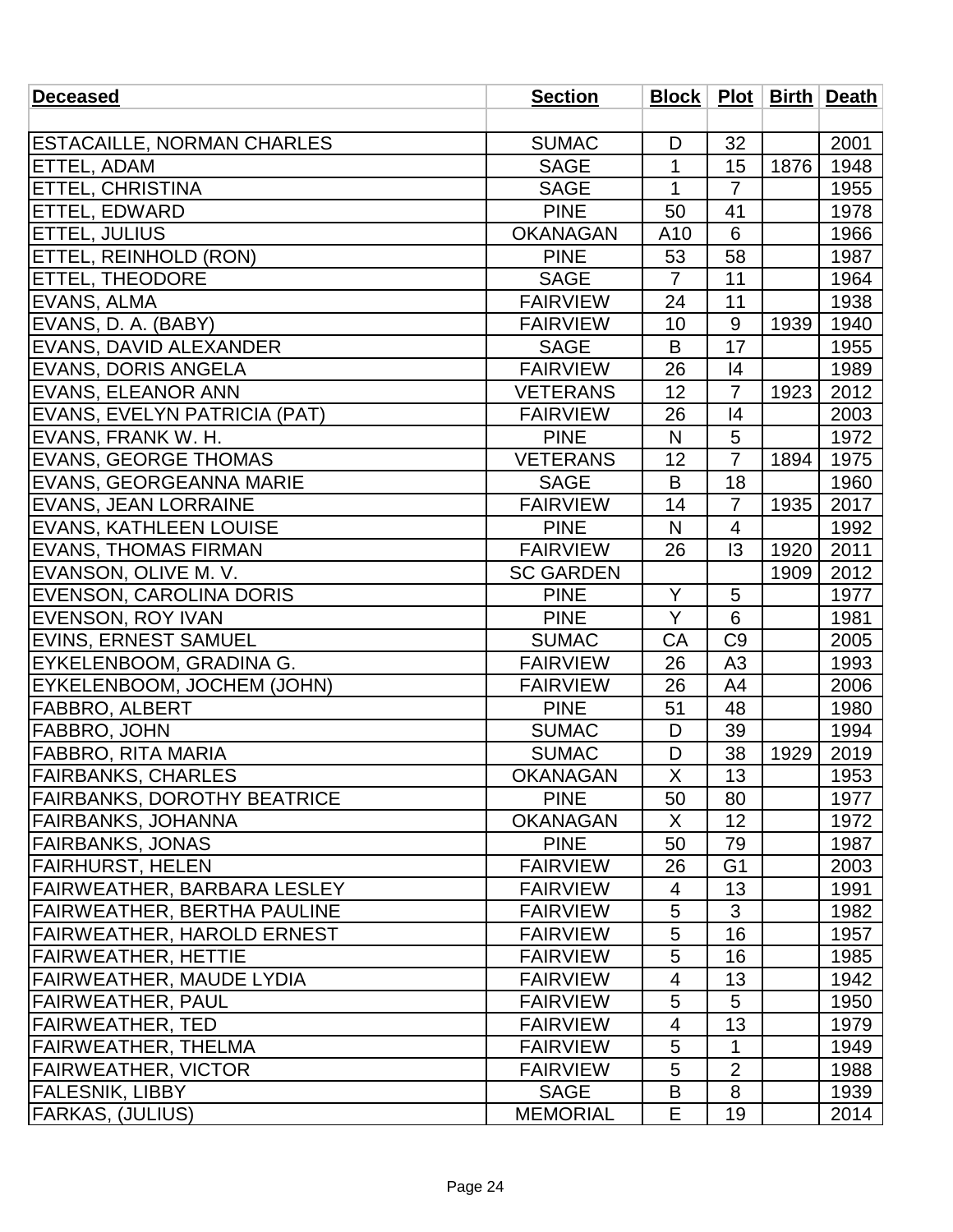| <b>Deceased</b>                            | <b>Section</b>   | <b>Block   Plot  </b> |                |      | <b>Birth Death</b> |
|--------------------------------------------|------------------|-----------------------|----------------|------|--------------------|
|                                            |                  |                       |                |      |                    |
| FARKAS, WANDA JEAN                         | <b>MEMORIAL</b>  | Е                     | 18             | 1939 | 2009               |
| FARKASH, GEORGE                            | <b>SAGE</b>      | D                     | 16             |      | 1944               |
| <b>FARKASH, ROSE</b>                       | <b>SAGE</b>      | D                     | 15             |      | 1962               |
| <b>FARMER, JANET ANN</b>                   | <b>SC GARDEN</b> |                       |                | 1938 | 2015               |
| <b>FARMER, MICHAEL</b>                     | <b>SC GARDEN</b> |                       |                | 1938 | 2014               |
| FARNHAM, ADA                               | <b>SUMAC</b>     | A                     | 23             |      | 1986               |
| <b>FARNHAM, WILLIAM</b>                    | <b>SUMAC</b>     | $\overline{A}$        | 24             |      | 1994               |
| FARRELL, FLOYD T.                          | <b>SC GARDEN</b> |                       |                |      | 2009               |
| <b>FARREN, THOMAS</b>                      | <b>OKANAGAN</b>  | $\mathsf{O}$          | $\mathbf{1}$   |      | 1949               |
| <b>FARRIMOND, JOSEPH</b>                   | <b>PINE</b>      | Z                     | 6              |      | 1977               |
| <b>FARRIMOND, MINNIE</b>                   | <b>PINE</b>      | Z                     | 5              |      | 1991               |
| <b>FAST, ARTHUR JACOB</b>                  | <b>OKANAGAN</b>  | Y                     | 3              |      | 2005               |
| <b>FAST, HELEN</b>                         | <b>VETERANS</b>  | 17                    | $\overline{4}$ | 1921 | 2010               |
| <b>FAST, JOHN</b>                          | <b>VETERANS</b>  | 17                    | 3              |      | 1998               |
| <b>FATUR, JOSEPH PAUL</b>                  | <b>PINE</b>      | 53                    | 17             | 1928 | 2010               |
| <b>FAULDS, ALEXANDER SCOTT</b>             | <b>SUMAC</b>     | E                     | 83             |      | 1994               |
| <b>FAULDS, ALMA AMELIA</b>                 | <b>SUMAC</b>     | E                     | 83             |      | 1999               |
| <b>FAULDS, DEBORAH ANNE</b>                | <b>SUMAC</b>     | E                     | 83             |      | 1997               |
| <b>FAWCETT, EVELYN JEAN (COOK)</b>         | <b>VETERANS</b>  | 14                    | 18             |      | 1996               |
| <b>FAWCETT, JOHN LAIRD</b>                 | <b>VETERANS</b>  | 14                    | 18             |      | 1992               |
| <b> FEHR, EDWARD HERBERT</b>               | <b>MEMORIAL</b>  | H                     | 9              | 1949 | 2014               |
| FEHR, JACOB                                | <b>FAIRVIEW</b>  | 8                     | 3              |      | 2005               |
| FEHR, PETER RON                            | <b>MEMORIAL</b>  | H                     | 9              | 1926 | 2013               |
| <b>FEHR, URSULA</b>                        | <b>SUMAC</b>     | D                     | 79             |      | 1996               |
| <b>FELDMAN, SAMUEL AARON</b>               | <b>SUMAC</b>     | F                     | 50             |      |                    |
| <b>FELLMAN, Darlene Yvonne</b>             | <b>MEMORIAL</b>  | G                     | 37             | 1950 | 2020               |
| <b>FENNELL, HATTIE HAZEL</b>               | <b>PINE</b>      | 50                    | 58             |      | 2007               |
| <b>FENNELL, HERMAN WILLIAM</b>             | <b>PINE</b>      | 50                    | 59             |      | 1978               |
| <b>FENWICK, GEORGE ROBERT</b>              | <b>PINE</b>      | 52                    | 73             |      | 1982               |
| <b>FENWICK, MARGARET IRENE</b>             | <b>PINE</b>      | 52                    | 74             |      | 1982               |
| <b> FERGUSON, FLORENCE AUGUSTA</b>         | <b>SUMAC</b>     | D                     | 81             |      | 1997               |
| <b>FERGUSON, GABRIEL JOHN</b>              | <b>SAGE</b>      | J <sub>1</sub>        | 14             |      | 1961               |
| <b>FERGUSON, GRACE EDITH</b>               | <b>OKANAGAN</b>  | W                     | 12             |      | 1949               |
| <b>FERGUSON, JAMES WILLIAM</b>             | <b>PINE</b>      | 50                    | 34             |      | 1979               |
| <b>FERGUSON, MABLE JANE</b>                | <b>PINE</b>      | K                     | 10             |      | 1970               |
| <b>FERGUSON, MURIEL JOYCE</b>              | <b>PINE</b>      | 50                    | 35             |      | 1979               |
| FERGUSON, ROBERT S.                        | <b>PINE</b>      | 51                    | 72             |      | 1979               |
| <b>FERREIRA, CLOTILDE</b>                  | <b>SUMAC</b>     | Е                     | 14             |      |                    |
| <b>FERREIRA, JOAO D. (JOHN)</b>            | <b>SUMAC</b>     | E                     | 13             |      | 1997               |
| <b>FERREIRA, MARIA ALICE CRAVEIRO TOME</b> | <b>FAIRVIEW</b>  | 28                    | $\overline{4}$ | 1955 | 2019               |
| FERREIRA, MARIA DEDEUS A.                  | <b>PINE</b>      | 50                    | 67             |      | 1977               |
| FERREIRA, NARCISO DOS SANTO                | <b>PINE</b>      | 53                    | 23             |      | 1985               |
| <b>FIELDING, MYRTLE</b>                    | <b>SUMAC</b>     | Е                     | 17             |      | 1997               |
| <b>FINCH, BABY</b>                         | <b>SAGE</b>      | J                     | 4              |      | 1946               |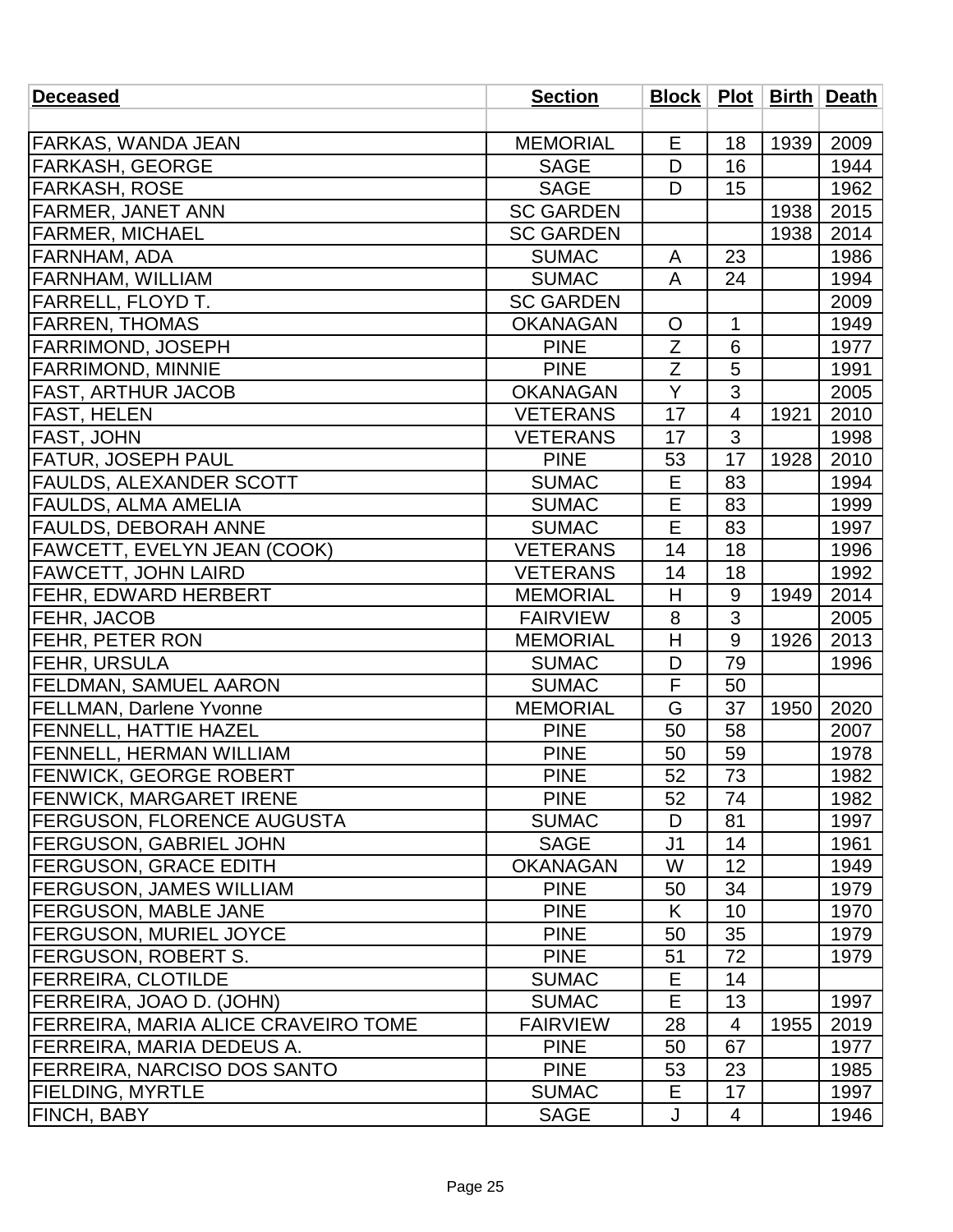| <b>Deceased</b>                        | <b>Section</b>  |                 |                  |      | Block   Plot   Birth   Death |
|----------------------------------------|-----------------|-----------------|------------------|------|------------------------------|
|                                        |                 |                 |                  |      |                              |
| <b>FISHER, OLIVE A.</b>                | <b>PINE</b>     | X               | 6                |      | 1979                         |
| <b>FISHER, ROBERT ALEXANDER</b>        | <b>PINE</b>     | X               | $\overline{7}$   |      | 1976                         |
| <b>FITZPATRICK, ALICE FRANCES</b>      | <b>OKANAGAN</b> | Z               | 25               |      | 1986                         |
| <b>FITZPATRICK, RAYMOND ERNEST</b>     | <b>OKANAGAN</b> | Z               | 26               |      | 1955                         |
| <b>FLEECE, GEORGE RONALD</b>           | <b>SAGE</b>     | 4               | 8                |      | 1959                         |
| FLEMING, ALEX E. (SAM)                 | <b>SUMAC</b>    | CA              | E <sub>5</sub>   |      |                              |
| <b>FLEMING, ALEXANDER SR.</b>          | <b>SAGE</b>     | Е               | 16               |      | 1940                         |
| <b>FLEMING, ALEXANDRIA CLAIRE</b>      | <b>PINE</b>     | ZZ              | 38               |      | 1994                         |
| <b>FLEMING, ARCHIE</b>                 | <b>SAGE</b>     | $\mathsf{C}$    | 8                |      | 1944                         |
| <b>FLEMING, BETTY EILEEN</b>           | <b>SUMAC</b>    | CA              | E <sub>5</sub>   |      |                              |
| <b>FLEMING, ELISA JANE</b>             | <b>SAGE</b>     | $\mathsf C$     | $\overline{7}$   |      | 1982                         |
| <b>FLEMING, ISLA FLORENCE</b>          | <b>PINE</b>     | T               | 1                |      | 1974                         |
| <b>FLEMING, JOHN ARCHIE (JACK)</b>     | <b>SUMAC</b>    | D               | 14               |      | 1993                         |
| <b>FLEMING, MARGARET SARILEE</b>       | <b>SAGE</b>     | J               | 3                |      | 1946                         |
| <b>FLEMING, MARTHA</b>                 | <b>SUMAC</b>    | D               | 14               |      | 2005                         |
| <b>FLEMING, NANCY</b>                  | <b>SAGE</b>     | E               | 15               |      | 1944                         |
| <b>FLEMING, ROBERT ELMAN</b>           | <b>PINE</b>     | T               | $\overline{2}$   |      | 1999                         |
| <b>FLETCHER, AGNES STRONG</b>          | <b>OKANAGAN</b> | N               | 9                |      | 1970                         |
| <b>FLETCHER, ELI HENRY</b>             | <b>OKANAGAN</b> | Υ               | 25               |      | 1957                         |
| <b>FLETCHER, KATHLEEN</b>              | <b>OKANAGAN</b> | $\overline{Z}$  | 22               | 1897 | 1953                         |
| <b>FLETCHER, LAURA MAY</b>             | <b>OKANAGAN</b> | Y               | 26               |      | 1963                         |
| <b>FLETCHER, MRS. K.</b>               | <b>SAGE</b>     | H               | 1                |      | 1943                         |
| <b>FLETCHER, PETER ARCHIBALD</b>       | <b>VETERANS</b> | 12              | $\overline{2}$   |      | 1971                         |
| <b>FLETCHER, THOMAS</b>                | <b>OKANAGAN</b> | P               | $\overline{7}$   |      | 1957                         |
| <b>FLICK, JACQUELINE MILLWARD</b>      | <b>SAGE</b>     | J               | $\overline{7}$   |      | 1947                         |
| <b>FODEY, JACOB (JACK)</b>             | <b>SUMAC</b>    | B               | 79               |      | 2008                         |
| FOFONOFF, FRED                         | <b>FAIRVIEW</b> | 17              | <b>9&amp;A10</b> |      | 2006                         |
| <b>FOFONOFF, JEAN</b>                  | <b>FAIRVIEW</b> | 17              | <b>9&amp;A10</b> |      | 1988                         |
| <b>FOLK, LABERTA BRUCELLA</b>          | <b>SUMAC</b>    | E               | 47               |      |                              |
| FOLK, LOUIS_                           | <b>SUMAC</b>    | E               | 48               |      | 1999                         |
| FONTINHA, JOAQUIM (JACK)               | <b>MEMORIAL</b> | F               | 25               | 1933 | 2016                         |
| FORBES, KATHLEEN NORMA                 | <b>VETERANS</b> | 13A             | C <sub>3</sub>   | 1919 | 1999                         |
| FORBES, KENNETH GORDON                 | <b>VETERANS</b> | 13A             | C <sub>2</sub>   | 1923 | 2012                         |
| <b>FORBES, LESLEY</b>                  | <b>SAGE</b>     | BB <sub>2</sub> | 8                |      | 1960                         |
| FORCIER, ANTHONY ARMAND (PAT)          | <b>MEMORIAL</b> | H               | $\overline{2}$   | 1924 | 2018                         |
| <b>FORCIER, DEBORAH MARIE</b>          | <b>MEMORIAL</b> | H               | $\overline{2}$   | 1966 | 2020                         |
| <b>FORCIER, FERNANDE MARIE (FERDY)</b> | <b>MEMORIAL</b> | Н               | $\overline{2}$   | 1923 | 2012                         |
| FORD, DOROTHEA                         | <b>MEMORIAL</b> | C               | 8                | 1922 | 2015                         |
| <b>FORD, HENRY ARTHUR</b>              | <b>MEMORIAL</b> | $\mathsf{C}$    | 9                |      | 2006                         |
| <b>FORDYCE, CLARENCE MCARTHUR</b>      | <b>VETERANS</b> | 14A             | A4               | 1920 | 2010                         |
| <b>FORDYCE, MARGARET</b>               | <b>VETERANS</b> | 14A             | A5               | 1926 | 2009                         |
| FORREST, CHAD ROBERT                   | <b>PINE</b>     | L               | 14               |      | 1975                         |
| FORREST, DARWIN KENNETH                | <b>SUMAC</b>    | F               | 21               |      |                              |
| <b>FORREST, FLORENCE</b>               | <b>VETERANS</b> | 17              | $\overline{2}$   | 1920 | 2015                         |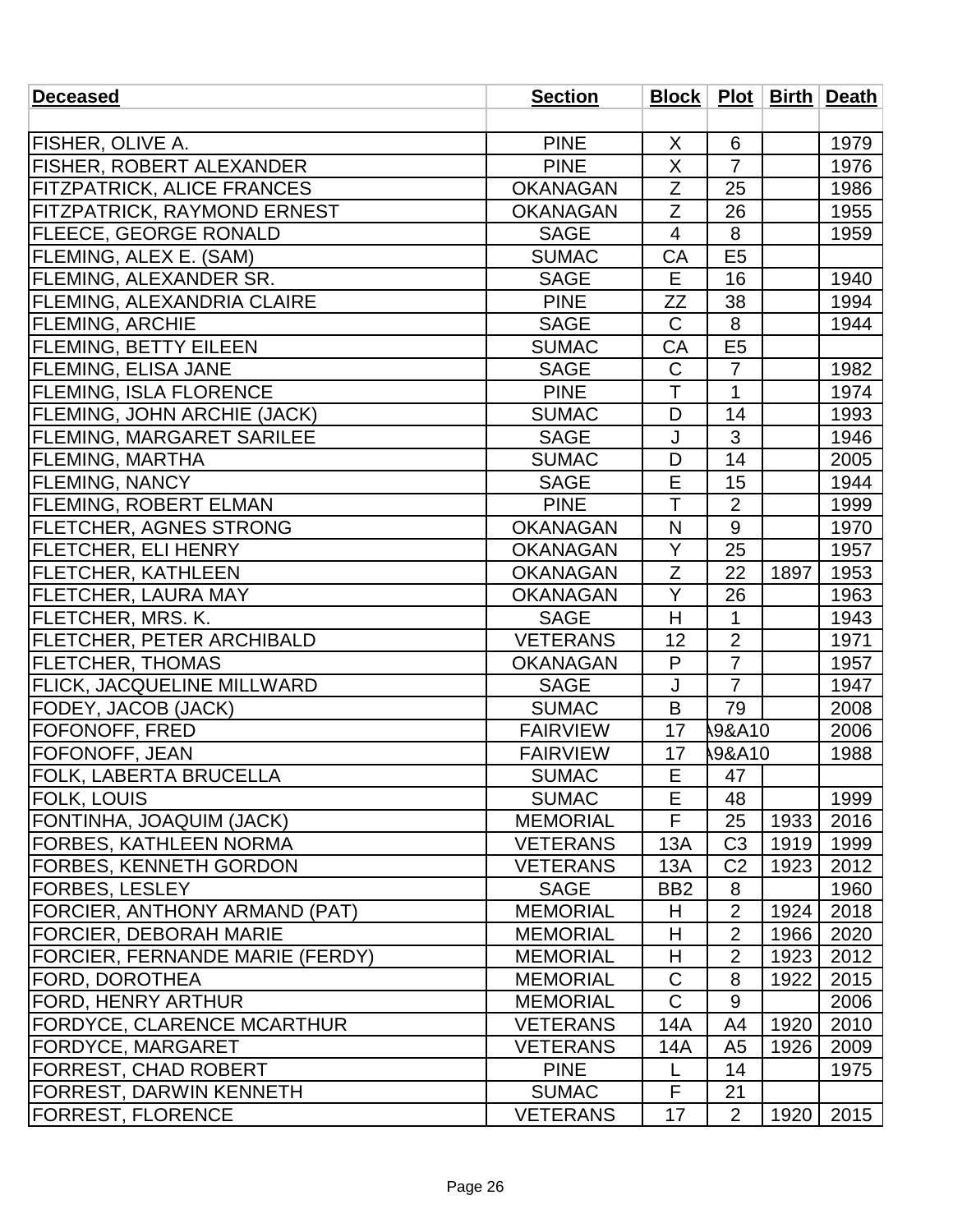| <b>Deceased</b>                   | <b>Section</b>   |                |                 |      | Block   Plot   Birth   Death |
|-----------------------------------|------------------|----------------|-----------------|------|------------------------------|
|                                   |                  |                |                 |      |                              |
| <b>FORREST, WILLIAM</b>           | <b>VETERANS</b>  | 17             | $\mathbf{1}$    |      | 1998                         |
| <b>FORRESTER, GEORGE MORRIS</b>   | <b>SUMAC</b>     | F              | 16              |      | 2001                         |
| <b>FORSYTH, SHELDON BATES</b>     | <b>VETERANS</b>  | 14             | $\mathbf{1}$    |      | 1997                         |
| <b>FORSYTH, SHIRLEY ANN</b>       | <b>VETERANS</b>  | 14             | $\overline{1}$  |      |                              |
| FORTIN, DEANNA MARIE              | <b>OKANAGAN</b>  | R              | 4               |      | 1955                         |
| <b>FORTUNE, GERTRUDE CAROLINE</b> | <b>SUMAC</b>     | CA             | D <sub>2</sub>  |      | 1989                         |
| <b>FORTUNE, JOHN ARCHIBALD</b>    | <b>SUMAC</b>     | CA             | D <sub>2</sub>  | 1926 | 2011                         |
| FOSTER, ARNOLD HENRY VINCENT      | <b>FAIRVIEW</b>  | 17             | H <sub>3</sub>  | 1930 | 2018                         |
| <b>FOSTER, MARY JANE</b>          | <b>SAGE</b>      | G              | 15              |      | 1977                         |
| <b>FOUTY, ESTHER MAY</b>          | <b>PINE</b>      | L              | 4               | 1933 | 2009                         |
| <b>FOUTY, ROBERT NOEL</b>         | <b>PINE</b>      | L              | $\overline{4}$  | 927  | 2014                         |
| <b>FRAME, CAROLE ELIZABETH</b>    | <b>FAIRVIEW</b>  | 17             | G10             | 1950 | 2007                         |
| <b>FRANCIS, ALICE</b>             | <b>VETERANS</b>  | 18             | 16              |      |                              |
| <b>FRANCIS, BLAINE CLARENCE</b>   | <b>VETERANS</b>  | 18             | 17              |      |                              |
| <b>FRANCIS, DAVID</b>             | <b>VETERANS</b>  | 12A            | C <sub>1</sub>  |      |                              |
| <b>FRANCIS, IRIS</b>              | <b>VETERANS</b>  | 12A            | C <sub>2</sub>  |      |                              |
| FRANCOEUR, ALLEGONDA              | <b>SUMAC</b>     | D              | 34              |      | 1993                         |
| <b>FRANCOEUR, OSCAR</b>           | <b>SUMAC</b>     | D              | 34              |      | 1995                         |
| <b>FRANCSICS, STEPHEN</b>         | <b>SC GARDEN</b> |                |                 | 1939 | 2021                         |
| <b>FRANK, ADAM GEORGE</b>         | <b>SUMAC</b>     | $\mathsf{C}$   | 77              |      | 1992                         |
| FRANK, ERNA VICTORIA              | <b>SUMAC</b>     | $\overline{C}$ | 76              | 1915 | 2009                         |
| <b>FRANK, GEORGE</b>              | <b>SC GARDEN</b> |                |                 |      | 2006                         |
| <b>FRANK, MYRTLE MAY BELL</b>     | <b>SUMAC</b>     | B              | 12              |      | 1991                         |
| <b>FRANK, ROY GUS</b>             | <b>SUMAC</b>     | B              | 13              |      | 1988                         |
| <b>FRANZ, HENRY WILLIAM</b>       | <b>SAGE</b>      | $\mathsf C$    | 9               |      | 1945                         |
| <b>FRASER, DANIEL ALLAN</b>       | <b>PINE</b>      | ZΖ             | 17B             |      | 1979                         |
| <b>FREDERICKSON, GAIL</b>         | <b>FAIRVIEW</b>  | 13             | 16              |      | 2002                         |
| <b>FRENCH, EFFIE EDITH</b>        | <b>OKANAGAN</b>  | A2             | 10              |      | 1972                         |
| <b>FRENCH, EVERETT FORBES</b>     | <b>OKANAGAN</b>  | A2             | 6               |      | 1963                         |
| <b>FRENCH, GEORGE EVERETT</b>     | <b>OKANAGAN</b>  | A2             | 11              |      | 1966                         |
| <b>FRENCH, OLAVE LILLIAN</b>      | <b>OKANAGAN</b>  | A2             | 7               |      | 1999                         |
| <b>FRIAS, ROBERT SHAWN ROY</b>    | <b>PINE</b>      | 51             | 5               |      | 1982                         |
| <b>FRIESEN, ADAM GEORGE</b>       | <b>PINE</b>      | L              | 11              |      | 1971                         |
| <b>FRIESEN, RUTH</b>              | <b>MEMORIAL</b>  | H              | $6\phantom{1}6$ | 1922 | 2012                         |
| <b>FRITZ, FREDRICK</b>            | <b>OKANAGAN</b>  | R              | 9               | 1931 | 2011                         |
| <b>FRITZ, JOHN</b>                | <b>SUMAC</b>     | A              | 16              |      | 1986                         |
| <b>FRITZ, JOSEPH</b>              | <b>OKANAGAN</b>  | R              | 10              |      | 1954                         |
| <b>FRITZ, MARIA</b>               | <b>OKANAGAN</b>  | R              | 9               | 1899 | 1981                         |
| <b>FRITZ, RICHARD</b>             | <b>SC GARDEN</b> |                |                 | 1953 | 2016                         |
| <b>FROMENT, ALICE MARIE</b>       | <b>SUMAC</b>     | F              | 33              |      |                              |
| <b>FRY, BETTY M.</b>              | <b>SC GARDEN</b> |                |                 | 1916 | 2010                         |
| <b>FRY, BRUCE EUGENE</b>          | <b>SUMAC</b>     | A              | 40              |      | 1987                         |
| <b>FRY, FIONA MURILL</b>          | <b>SUMAC</b>     | A              | 39              |      |                              |
| <b>FULMORE, DAVIS SHANK</b>       | <b>SAGE</b>      |                | 3               |      | 1944                         |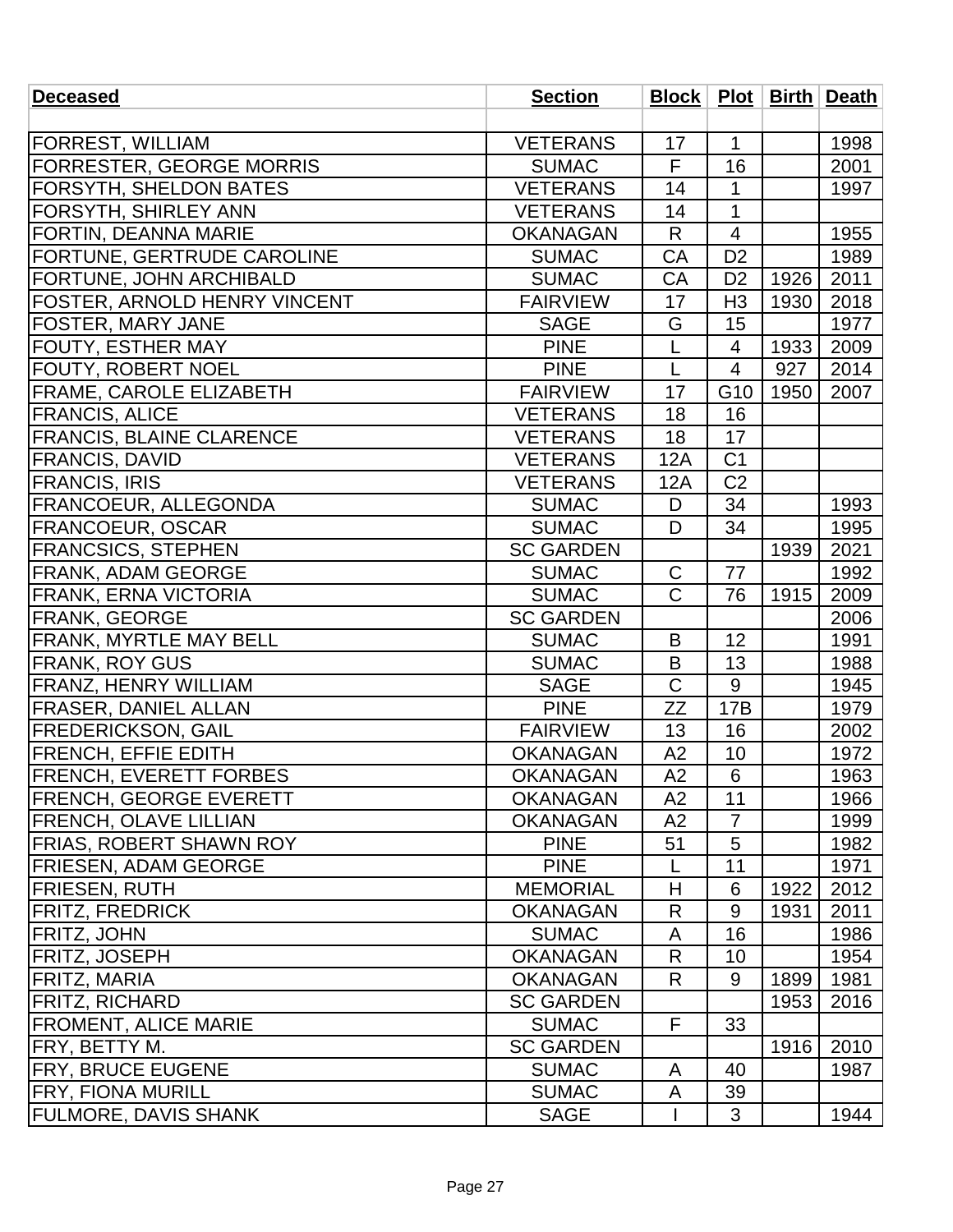| <b>Deceased</b>                       | <b>Section</b>   | Block   Plot   Birth   Death |                          |      |      |
|---------------------------------------|------------------|------------------------------|--------------------------|------|------|
|                                       |                  |                              |                          |      |      |
| <b>FURLAN, SARGIO PAOLA</b>           | <b>PINE</b>      | ZZ                           | $\overline{7}$           |      | 1973 |
| <b>FURLAN, VITTORIO ARNOLDO</b>       | <b>MEMORIAL</b>  | G                            | 8                        | 1933 | 2010 |
| <b>FURLOK, JOHN PAUL</b>              | <b>SAGE</b>      |                              | $\overline{\mathcal{A}}$ |      | 1945 |
| <b>FURNISH, ERIE CAROLINE</b>         | <b>PINE</b>      | XY                           | 49                       |      | 1982 |
| <b>GABRIELSON, PHYLLIS (MARY)</b>     | <b>VETERANS</b>  | 18                           | 19                       | 1919 | 2014 |
| <b>GABRIELSON, ROBERT ALLEN (BOB)</b> | <b>VETERANS</b>  | 18                           | 19                       |      |      |
| <b>GAERTNER, FREDRICK C.</b>          | <b>SAGE</b>      | B                            | 22                       |      | 1957 |
| <b>GAERTNER, IAN WILHELM</b>          | <b>PINE</b>      | $\mathsf{O}$                 | $\overline{\mathcal{A}}$ |      | 1972 |
| GAERTNER, MARTHA H.                   | <b>SAGE</b>      | B                            | 23                       |      | 1974 |
| <b>GAERTNER, ROSEANNE</b>             | <b>PINE</b>      | $\overline{O}$               | 4                        | 1942 | 2009 |
| <b>GAETZ, FLORENCE</b>                | <b>PINE</b>      | 50                           | 39                       |      | 1978 |
| <b>GAETZ, FREDERICK</b>               | <b>PINE</b>      | 50                           | 38                       |      | 1987 |
| <b>GAGNER, STEVEN J</b>               | <b>SC GARDEN</b> |                              |                          | 1956 | 2012 |
| <b>GALE, CHARLES HENRY</b>            | <b>PINE</b>      | 50                           | $\overline{7}$           |      | 1978 |
| <b>GALE, MARTHA JESSIE</b>            | <b>PINE</b>      | 53                           | 24                       |      | 1985 |
| <b>GALISKY, ARTHUR (DALE)</b>         | <b>FAIRVIEW</b>  | 17                           | E10                      | 1938 | 2012 |
| <b>GALLEY, KATHLEEN MARGARET</b>      | <b>OKANAGAN</b>  | A4                           | 1                        |      | 1987 |
| <b>GALLEY, KATHLEEN MARY</b>          | <b>OKANAGAN</b>  | S                            | 8                        |      | 1947 |
| <b>GALLEY, LOUIS CLEMENTS</b>         | <b>VETERANS</b>  | 10                           | 10                       |      | 1964 |
| GALLEY, LOUIS JOSEPH                  | <b>VETERANS</b>  | 10                           | 1                        |      | 1977 |
| <b>GALLEY, PATRICK JAMES</b>          | <b>OKANAGAN</b>  | A4                           | 1                        |      |      |
| <b>GALLICANO, TERRANCE</b>            | <b>FAIRVIEW</b>  | 17                           | <b>B11</b>               | 1939 | 2008 |
| GANHAO, JOAO (JOHN)                   | <b>FAIRVIEW</b>  | 25                           | 5                        | 1935 | 2016 |
| <b>GANHAO, MARCO TAVARES</b>          | <b>SUMAC</b>     | F                            | 56                       |      | 2003 |
| <b>GARRETT, LESLIE ERNEST</b>         | <b>SUMAC</b>     | B                            | 88                       |      | 1996 |
| <b>GARRETT, STANLEY ALEXANDER</b>     | <b>PINE</b>      | 50                           | 65                       |      | 1977 |
| <b>GARRETT, VERA IRENE</b>            | <b>PINE</b>      | 50                           | 66                       |      | 1988 |
| <b>GARTMAN, ELAINE BETTY</b>          | <b>PINE</b>      | 53                           | 49                       |      | 1984 |
| <b>GATTER, JOHN WARREN</b>            | <b>SAGE</b>      |                              | 14                       |      | 1947 |
| <b>GAVEL, LETTIE MAY</b>              | <b>SAGE</b>      | $\overline{4}$               | $\overline{7}$           |      | 1961 |
| <b>GAVRILOFF, BETTY</b>               | <b>VETERANS</b>  | 12A                          | G4                       |      | 2006 |
| <b>GAVRILOFF, WILLIAM</b>             | <b>VETERANS</b>  | 12A                          | G <sub>3</sub>           |      | 2005 |
| <b>GEAR, ALBERT GEORGE</b>            | <b>OKANAGAN</b>  | AB                           | 8                        |      | 1949 |
| <b>GEDDES, ALMA</b>                   | <b>SUMAC</b>     | CA                           | E <sub>6</sub>           |      | 1987 |
| <b>GEDDES, ROY DAVID</b>              | <b>SUMAC</b>     | CA                           | E <sub>6</sub>           |      | 1988 |
| <b>GEHRINGER, LIANA MARIE</b>         | <b>MEMORIAL</b>  |                              | 5                        | 1991 | 2015 |
| GEIB, BETTY A.                        | <b>SC GARDEN</b> |                              |                          | 1950 | 2012 |
| <b>GEINGER, MARTIN</b>                | <b>PINE</b>      | 52                           | 63                       |      | 1982 |
| <b>GEINGER, ROSE</b>                  | <b>PINE</b>      | 52                           | 64                       |      | 1982 |
| <b>GEISZT, GASPAR</b>                 | <b>SUMAC</b>     | A                            | 30                       |      | 1986 |
| <b>GEISZT, JOHN</b>                   | <b>SUMAC</b>     | A                            | 31                       |      | 2002 |
| <b>GEISZT, MAGDOLNA (MAGGIE)</b>      | <b>SUMAC</b>     | A                            | 29                       |      | 1998 |
| <b>GEORGE, ANDREW</b>                 | <b>PINE</b>      | V                            | 12                       |      | 1975 |
| <b>GEORGE, MARY</b>                   | <b>PINE</b>      | $\vee$                       | 11                       |      | 2004 |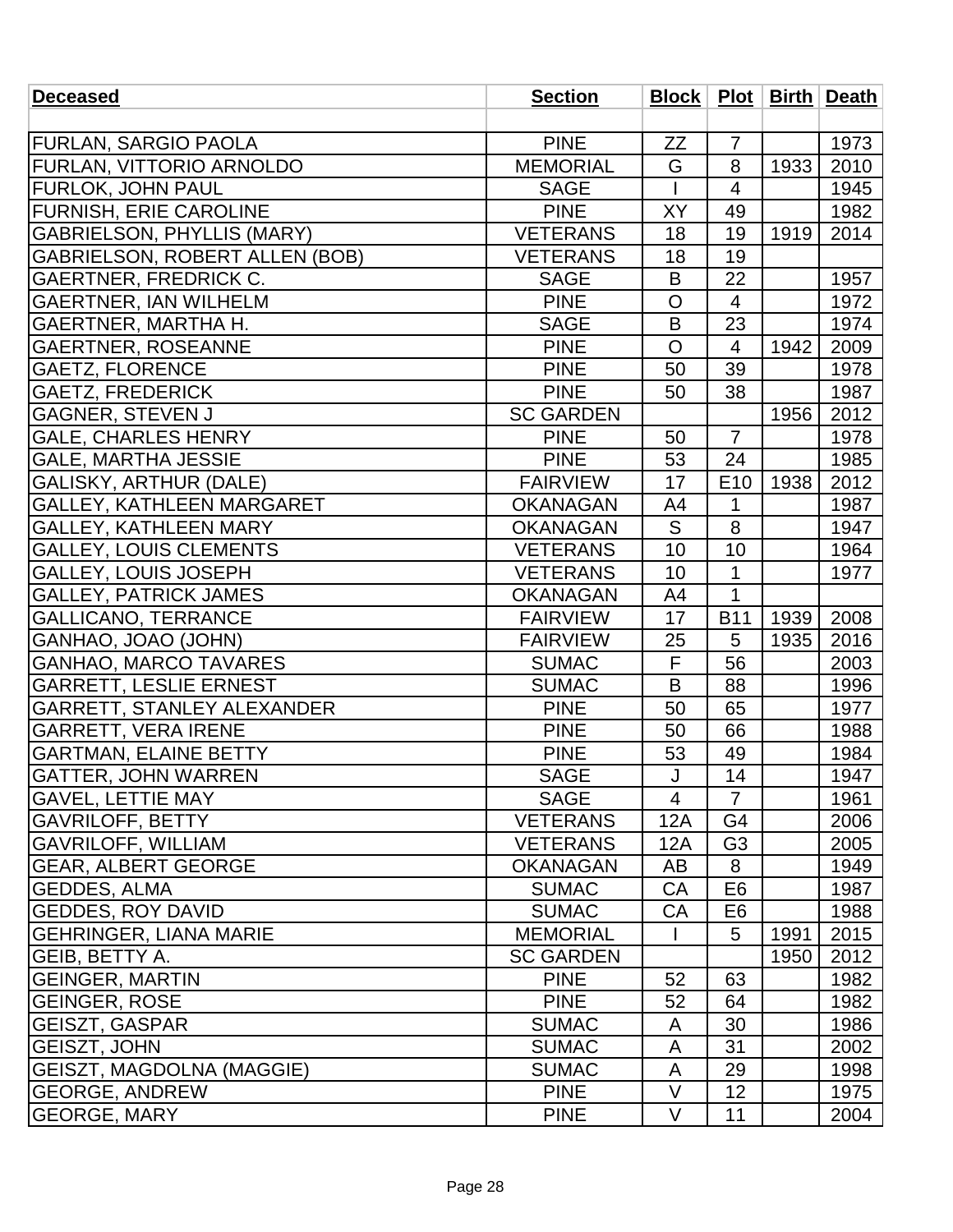| <b>Deceased</b>                          | <b>Section</b>   |                |                |      | Block   Plot   Birth   Death |
|------------------------------------------|------------------|----------------|----------------|------|------------------------------|
|                                          |                  |                |                |      |                              |
| <b>GERES, ELEANORE</b>                   | <b>SUMAC</b>     | B              | 60             |      | 1998                         |
| <b>GERES, JOHN</b>                       | <b>SUMAC</b>     | B              | 61             |      | 1989                         |
| <b>GERES, RICHARD MICHAEL</b>            | <b>SUMAC</b>     | B              | 60             | 1946 | 2005                         |
| <b>GERSTEL, JACOB</b>                    | <b>PINE</b>      | N              | 10             |      | 1972                         |
| <b>GERSTEL, ROSE</b>                     | <b>PINE</b>      | N              | $9\,$          |      | 1992                         |
| <b>GERSTMEYER, ALBERT</b>                | <b>SAGE</b>      | H              | $\overline{4}$ |      | 1943                         |
| <b>GERVAIS, ANNA</b>                     | <b>OKANAGAN</b>  | T              | 15             |      | 1958                         |
| <b>GERVAIS, ARTHUR</b>                   | <b>OKANAGAN</b>  | T              | 16             |      | 1952                         |
| <b>GERVAIS, COMB</b>                     | <b>PINE</b>      | 50             | 40             |      | 1978                         |
| <b>GEVATKOFF, NORA</b>                   | <b>SUMAC</b>     | F              | 29             |      |                              |
| <b>GEVATKOFF, PETER</b>                  | <b>SUMAC</b>     | F              | 30             |      | 2013                         |
| <b>GEVJICK, CLARA ELIZABETH</b>          | <b>SUMAC</b>     | E              | 53             |      | 1999                         |
| GIAUQUE, FRANK LESLIE                    | <b>SAGE</b>      | $\overline{7}$ | $\overline{2}$ |      | 1963                         |
| <b>GIAUQUE, GERTRUDE</b>                 | <b>SAGE</b>      | $\overline{7}$ | 3              |      | 1979                         |
| <b>GIBBS, FREDERICK JOHN</b>             | <b>PINE</b>      | 51             | 47             |      | 1980                         |
| GIBSON, JOSEPH CHARLES                   | <b>PINE</b>      | 52             | 79             |      | 1982                         |
| <b>GIBSON, LEONA PHYLLIS</b>             | <b>SC GARDEN</b> |                |                | 1919 | 2013                         |
| GIESBRECHT, JOHN (JACK)                  | <b>FAIRVIEW</b>  | 26             | E2             |      |                              |
| <b>GIESBRECHT, MARY</b>                  | <b>MEMORIAL</b>  | E              | 11             | 1923 | 2015                         |
| GIESBRECHT, STANLEY                      | <b>MEMORIAL</b>  | E              | 12             |      | 2008                         |
| GIESBRECHT, YOLANDE KATHLEEN             | <b>FAIRVIEW</b>  | 26             | E <sub>3</sub> |      | 1999                         |
| GIESEN, MARTINA J. (TINA)                | <b>MEMORIAL</b>  | A              | 1              |      | 2004                         |
| GIL, JOAQUIM (JACK)                      | <b>MEMORIAL</b>  | A              | 8              |      | 2004                         |
| <b>GIL, MARIA PIRES</b>                  | <b>MEMORIAL</b>  | A              | $\overline{7}$ | 1921 | 2015                         |
| GILCHRIST, FLORENCE CATHERINE            | <b>VETERANS</b>  | 16             | 8              |      |                              |
| GILCHRIST, GLEN ARNOLD                   | <b>VETERANS</b>  | 16             | $\overline{7}$ |      | 2001                         |
| <b>GILES, FRANCES HELEN</b>              | <b>MEMORIAL</b>  | B              | 16             |      | 2006                         |
| <b>GILLIS, DANIEL JOSEPH</b>             | <b>FAIRVIEW</b>  | 17             | G <sub>4</sub> | 1968 | 2016                         |
| <b>GILLIS, EVELYN ELIZABETH</b>          | <b>FAIRVIEW</b>  | 17             | G4             | 1945 | 2018                         |
| <b>GILLIS, JAMES DOUGALD ARTHUR</b>      | <b>FAIRVIEW</b>  | 17             | G4             | 1968 | 2016                         |
| <b>GILMOUR, CATHERINE MARGARET</b>       | <b>OKANAGAN</b>  | O              | 12             |      | 1951                         |
| <b>GILROY, MARY CHARLOTTE</b>            | <b>PINE</b>      | $\cup$         | $\overline{2}$ | 1894 | 1975                         |
| GILROY, PAUL                             | <b>PINE</b>      | R              | 10             |      | 1974                         |
| <b>GIRARD, DONALD KENNETH</b>            | <b>SAGE</b>      | G              | 13             |      | 1946                         |
| <b>GIRARD, PHYLLIS MAY</b>               | <b>MEMORIAL</b>  | G              | 15             | 1928 | 2011                         |
| GIRARD, ROBERT A.                        | <b>SUMAC</b>     | A              | 42             |      | 1987                         |
| GIROU, IVY M.                            | <b>OKANAGAN</b>  | $\circ$        | 15             |      | 1955                         |
| <b>GIROUX, GEORGES</b>                   | <b>MEMORIAL</b>  |                | 11             | 1944 | 2015                         |
| <b>GLAISTER, WILIAM ALLEN</b>            | <b>SAGE</b>      | K              | 9              |      | 1947                         |
| <b>GLASER, ALBERT</b>                    | <b>PINE</b>      | E              | 14             |      | 1967                         |
| GLASER, OLGA                             | <b>PINE</b>      | E              | 13             |      | 2005                         |
| <b>GLEIS, LENA ANNA</b>                  | <b>SC GARDEN</b> |                |                | 1931 | 2017                         |
| <b>GLEIS, THEODORUS CHRISTIAAN (TED)</b> | <b>SC GARDEN</b> |                |                | 1928 | 2017                         |
| <b>GLENDALE, MARGARET</b>                | <b>SUMAC</b>     | F              | 51             |      |                              |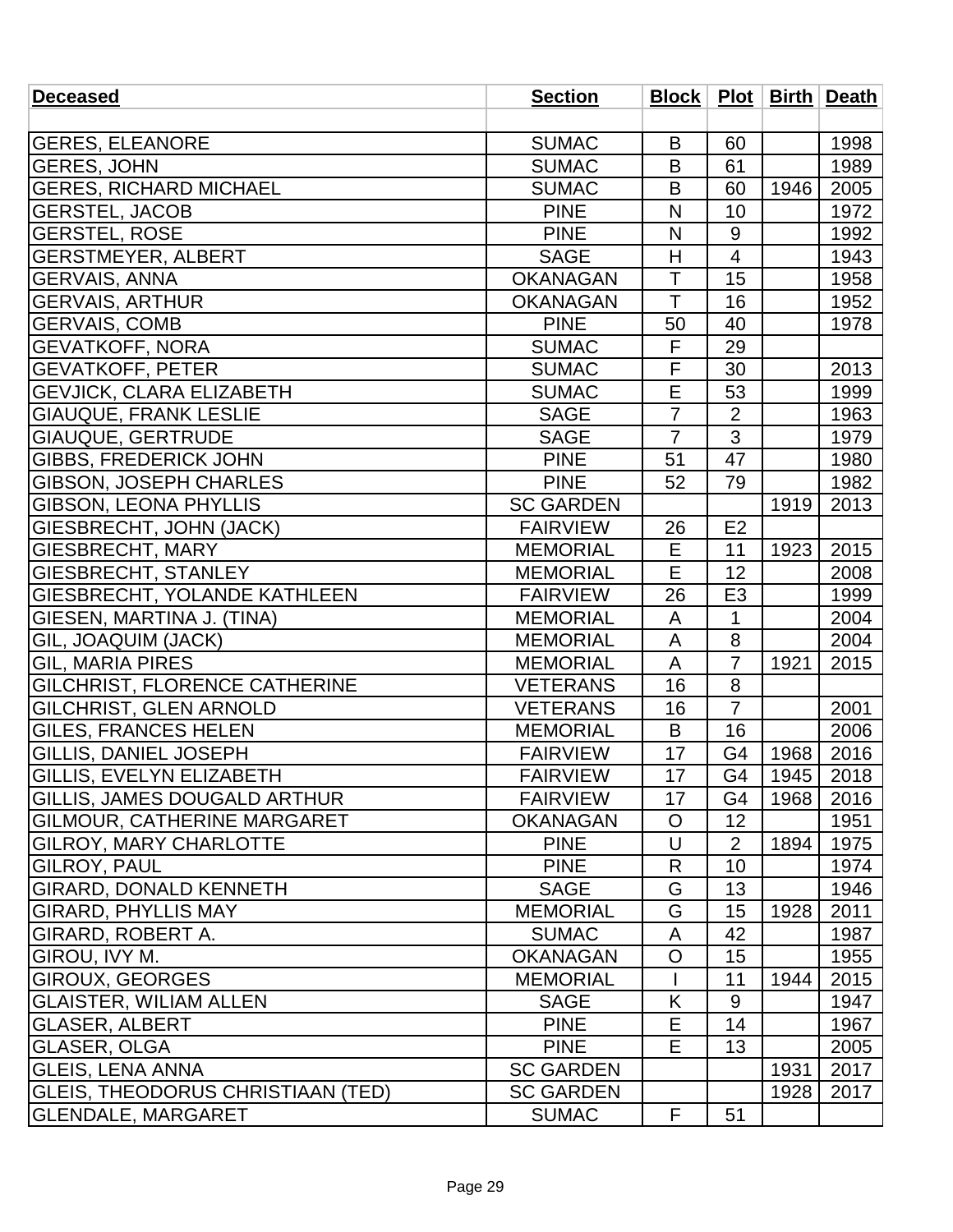| <b>Deceased</b>                        | <b>Section</b>   |                         |                |      | Block   Plot   Birth   Death |
|----------------------------------------|------------------|-------------------------|----------------|------|------------------------------|
|                                        |                  |                         |                |      |                              |
| <b>GLIEGE, CHARLES WILLIAM</b>         | <b>VETERANS</b>  | 13A                     | E1             | 1933 | 2016                         |
| <b>GLOVER, FRANK JAMES</b>             | <b>VETERANS</b>  | 12A                     | <b>B1</b>      |      | 2000                         |
| <b>GLOVER, THELMA</b>                  | <b>SC GARDEN</b> |                         |                |      | 2010                         |
| <b>GLUDOVATZ, ELIZABETH</b>            | <b>OKANAGAN</b>  | R                       | 8              |      | 1974                         |
| <b>GLUDOVATZ, JOHN</b>                 | <b>OKANAGAN</b>  | R                       | $\overline{7}$ |      | 1954                         |
| <b>GLUDOVATZ, JOHN</b>                 | <b>OKANAGAN</b>  | $\mathsf{R}$            | 8              |      |                              |
| <b>GOBEIL, EMILE</b>                   | <b>PINE</b>      | R                       | 15             |      | 2005                         |
| <b>GOBEIL, MARIANNE</b>                | <b>PINE</b>      | $\mathsf{R}$            | 15             |      | 1974                         |
| <b>GOBEIL, ODILA EVA</b>               | <b>PINE</b>      | R                       | 15             |      |                              |
| <b>GOBEIL, URBAIN</b>                  | <b>PINE</b>      | $\mathsf{R}$            | 15             |      | 1996                         |
| <b>GOBLE, BRIAN MURRAY</b>             | <b>VETERANS</b>  | 11                      | 15             |      | 2017                         |
| <b>GOBLE, IVAN ALFRED</b>              | <b>VETERANS</b>  | 11                      | 15             | 1945 | 1967                         |
| <b>GOBLE, PATRICK IVEN</b>             | <b>VETERANS</b>  | 11                      | 15             |      | 2018                         |
| <b>GOBLE, WINNIFRED BEATRICE</b>       | <b>VETERANS</b>  | 11                      | 15             | 1918 | 2012                         |
| GODIN, JOSEPH RONALD (RON)             | <b>VETERANS</b>  | 14A                     | J <sub>5</sub> |      | 2008                         |
| <b>GOERTZ, DOROTHY ALICE</b>           | <b>MEMORIAL</b>  | G                       | 17             | 1931 | 2020                         |
| <b>GOERTZ, ORVAL WILFRED</b>           | <b>MEMORIAL</b>  | G                       | 18             | 1927 | 2011                         |
| <b>GOERTZEN, ANNE</b>                  | <b>OKANAGAN</b>  | Y                       | $\overline{2}$ |      | 2009                         |
| <b>GOERTZEN, BABY</b>                  | <b>SAGE</b>      |                         | 9              |      | 1947                         |
| <b>GOERTZEN, CORNELIUS (CHARLIE)</b>   | <b>MEMORIAL</b>  | H                       | 26             | 1929 | 2021                         |
| <b>GOERTZEN, EDNA IRMA</b>             | <b>MEMORIAL</b>  | Η                       | 26             | 1940 | 2021                         |
| GOERTZEN-GASPAR, ANGEL                 | <b>PINE</b>      | ZΖ                      | 39             |      | 1998                         |
| <b>GOLTZ, ADOLF</b>                    | <b>PINE</b>      | T                       | 6              |      | 1991                         |
| <b>GOLTZ, EDWARD</b>                   | <b>PINE</b>      | $\mathsf T$             | 4              |      | 1975                         |
| <b>GOLTZ, EMILIE</b>                   | <b>PINE</b>      | T                       | $\overline{7}$ |      | 1990                         |
| <b>GOLTZ, KEVIN WAYNE</b>              | <b>PINE</b>      | T                       | 4              | 1965 | 2020                         |
| <b>GOLTZ, MARTHA DORES</b>             | <b>PINE</b>      | T                       | $\overline{4}$ | 1935 | 2020                         |
| GONCALVES, ANTONIO L.                  | <b>SUMAC</b>     | E                       | 56             |      | 1999                         |
| <b>GONCALVES, SALETE GERALDES</b>      | <b>SUMAC</b>     | $\overline{\mathsf{E}}$ | 55             | 1930 | 2019                         |
| GOODALL, JOAN                          | <b>FAIRVIEW</b>  | 26                      | C <sub>8</sub> |      | 2008                         |
| GOODDALL, RICHARD ANDREW (DICK)        | <b>FAIRVIEW</b>  | 26                      | C7             |      | 1997                         |
| GOODRIDGE, EVELYN MARJORIE             | <b>FAIRVIEW</b>  |                         | 116            | 1930 | 2019                         |
| <b>GOODRIDGE, GRANT REGINALD</b>       | <b>FAIRVIEW</b>  | 17                      | J16            | 1957 | 2020                         |
| <b>GOODMAN, CHRISTIAN</b>              | <b>VETERANS</b>  | 15                      | 19             |      | 1981                         |
| <b>GOODMAN, JOHN THOMAS</b>            | <b>SUMAC</b>     | Е                       | 28             |      | 1998                         |
| GOODMAN, KATHRYN A.                    | <b>SC GARDEN</b> |                         |                | 1931 | 2018                         |
| <b>GOODMAN, MARGARET JEAN</b>          | <b>VETERANS</b>  | 15                      | 18             |      | 1992                         |
| <b>GOODMAN, RAYMOND CHRISTIAN</b>      | <b>SC GARDEN</b> |                         |                | 1923 | 2013                         |
| <b>GORANACE, FREDERICK GEORGE</b>      | <b>PINE</b>      | F                       | 6              |      | 1968                         |
| <b>GORANCE, MARY</b>                   | <b>PINE</b>      | F                       | 5              |      | 1988                         |
| GORDEY, JOHN                           | <b>PINE</b>      | C <sub>52</sub>         | 11             |      | 1985                         |
| GORDO, AURORA DE JESUS CRAVEIRO BRANCO | <b>SUMAC</b>     | F                       | 3              | 1931 | 2018                         |
| <b>GORDO, FORTUNATO NUNES</b>          | <b>SUMAC</b>     | F                       | 4              |      |                              |
| <b>GORRIE, HELEN JANE</b>              | <b>VETERANS</b>  | 18                      | 11             |      | 2009                         |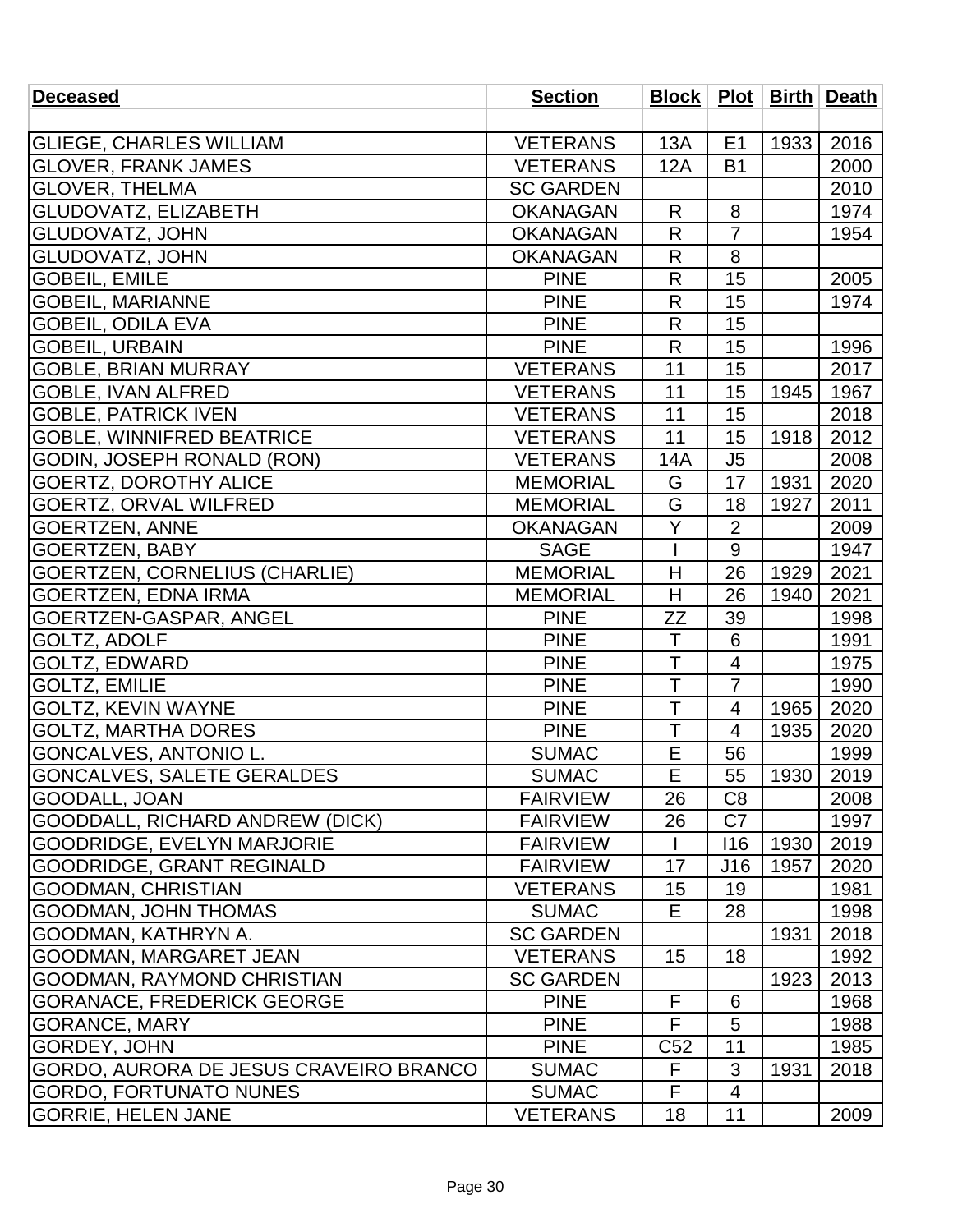| <b>Deceased</b>                       | <b>Section</b>   |                 |                         |      | Block   Plot   Birth   Death |
|---------------------------------------|------------------|-----------------|-------------------------|------|------------------------------|
|                                       |                  |                 |                         |      |                              |
| <b>GORRIE, NORMAN AUGUST</b>          | <b>VETERANS</b>  | 18              | 11                      |      | 2001                         |
| <b>GOULET, LEO JOSEPH</b>             | <b>SUMAC</b>     | E               | 50                      |      |                              |
| <b>GOULET, MADELEINE BEATRICE</b>     | <b>SUMAC</b>     | E               | 49                      |      | 1999                         |
| <b>GOURLIE, FRANCIS JAMES</b>         | <b>PINE</b>      | X               | 1                       |      | 1980                         |
| GOWER, NORMAN HENRY                   | <b>PINE</b>      | C <sub>52</sub> | $\overline{\mathbf{4}}$ |      | 1992                         |
| <b>GOWER, ROSABEL</b>                 | <b>PINE</b>      | C <sub>52</sub> | 3                       |      | 1985                         |
| <b>GOWER, NORMA ROSALIE</b>           | <b>PINE</b>      | C <sub>52</sub> | 5                       | 1943 | 2020                         |
| <b>GRACE, ETHEL MINNIE</b>            | <b>SC GARDEN</b> |                 |                         | 1927 | 2014                         |
| <b>GRACE, JOHN DOUGLAS</b>            | <b>SC GARDEN</b> |                 |                         | 1924 | 2015                         |
| <b>GRAHAM, BRIGITTA URSULA</b>        | <b>PINE</b>      | 50              | 6                       |      | 1978                         |
| <b>GRAHAM, DOROTHY NORMA E.</b>       | <b>OKANAGAN</b>  | A <sub>9</sub>  | 11                      |      | 1983                         |
| <b>GRAHAM, GARRY</b>                  | <b>SAGE</b>      | B               | $\overline{4}$          |      | 1940                         |
| <b>GRAHAM, GARY MALCOLM</b>           | <b>OKANAGAN</b>  | A <sub>9</sub>  | 11                      |      | 1940                         |
| <b>GRAHAM, GEORGE GLENNIE (GLENN)</b> | <b>OKANAGAN</b>  | A9              | $\overline{11}$         |      | 1998                         |
| <b>GRAHAM, JOSEPH PETER</b>           | <b>PINE</b>      | $\mathsf C$     | 9                       |      | 1968                         |
| <b>GRAHAM, LESTER (BILL)</b>          | <b>PINE</b>      | D               | 14                      |      | 1969                         |
| <b>GRAHAM, LILLIAN BETSY</b>          | <b>SUMAC</b>     | $\mathsf F$     | 9                       |      |                              |
| <b>GRAHAM, MARGARET JANE</b>          | <b>PINE</b>      | $\mathsf C$     | 8                       |      | 1972                         |
| <b>GRAHAM, MELVILLE ALLAN</b>         | <b>PINE</b>      | 50              | 47                      |      | 1978                         |
| <b>GRAHAM, VIOLET D.</b>              | <b>OKANAGAN</b>  | A <sub>9</sub>  | 11                      |      | 1995                         |
| <b>GRAINGER, GEORGE ALFRED P.</b>     | <b>VETERANS</b>  | 12A             | A2                      |      | 2000                         |
| <b>GRANDI, ELSA ELIZABETH</b>         | <b>SUMAC</b>     | CA              | B <sub>3</sub>          |      | 2005                         |
| <b>GRANDI, GEORGE FRANK</b>           | <b>SUMAC</b>     | CA              | B <sub>3</sub>          |      | 1991                         |
| <b>GRANGER, BARLOW C.</b>             | <b>PINE</b>      | B               | $\overline{7}$          |      | 1966                         |
| <b>GRANGER, HELEN MARIE</b>           | <b>PINE</b>      | B               | 6                       |      | 1973                         |
| <b>GRANGER, JOSEPHINE</b>             | <b>SUMAC</b>     | A               | $\overline{2}$          |      | 1999                         |
| <b>GRANGER, OSCAR BARLOW</b>          | <b>SUMAC</b>     | A               | $\overline{2}$          |      | 1999                         |
| <b>GRANT, CAROLINE ELIZABETH</b>      | <b>FAIRVIEW</b>  | 19              | $\overline{2}$          |      | 1944                         |
| GRANT, FENWICK W.                     | <b>FAIRVIEW</b>  | 19              | 1                       |      | 1954                         |
| <b>GRANT, JOSEPH ELMER</b>            | <b>MEMORIAL</b>  | E               | 3                       |      | 2008                         |
| <b>GRASSICK, DELORES ANN</b>          | <b>PINE</b>      | ZΖ              | 4                       |      | 1972                         |
| <b>GRAY, FREDERICK JASPER</b>         | <b>OKANAGAN</b>  | Z               | 9                       |      | 1951                         |
| <b>GREEN, DYLLON AUSTIN</b>           | <b>FAIRVIEW</b>  | 17              | C <sub>18</sub>         |      | 2009                         |
| <b>GREEN, JEANNETTE PATRICIA</b>      | <b>MEMORIAL</b>  |                 | 16                      | 1942 | 2017                         |
| <b>GREEN, RICHARD WAYNE</b>           | <b>MEMORIAL</b>  |                 | 17                      | 1941 | 2016                         |
| <b>GREENALL, CLIFFORD LEE</b>         | <b>SAGE</b>      | J <sub>1</sub>  | $\overline{7}$          |      | 1959                         |
| GREENLEES, W.J.                       | <b>VETERANS</b>  | 14              | 31                      |      | 1972                         |
| <b>GREENWOOD, JOHN ERIC</b>           | <b>PINE</b>      | XY              | 28                      |      | 1980                         |
| <b>GREENWOOD, NORA JUNE</b>           | <b>PINE</b>      | XY              | 27                      | 1924 | 2017                         |
| <b>GREKUL, IRENE</b>                  | <b>SUMAC</b>     | A               | 13                      |      | 1986                         |
| <b>GRIFFIN, ANNIE LOUISE</b>          | <b>FAIRVIEW</b>  | 29              | 5&6                     |      | 1945                         |
| <b>GRIFFIN, JOAN HELEN</b>            | <b>FAIRVIEW</b>  | 26              | E <sub>18</sub>         |      | 1999                         |
| <b>GRIFFIN, WILLIAM BEN</b>           | <b>FAIRVIEW</b>  | 29              | 6&7                     |      | 1944                         |
| <b>GRIFFITH, WILLIAM</b>              | <b>VETERANS</b>  | 11              | 6                       |      | 1968                         |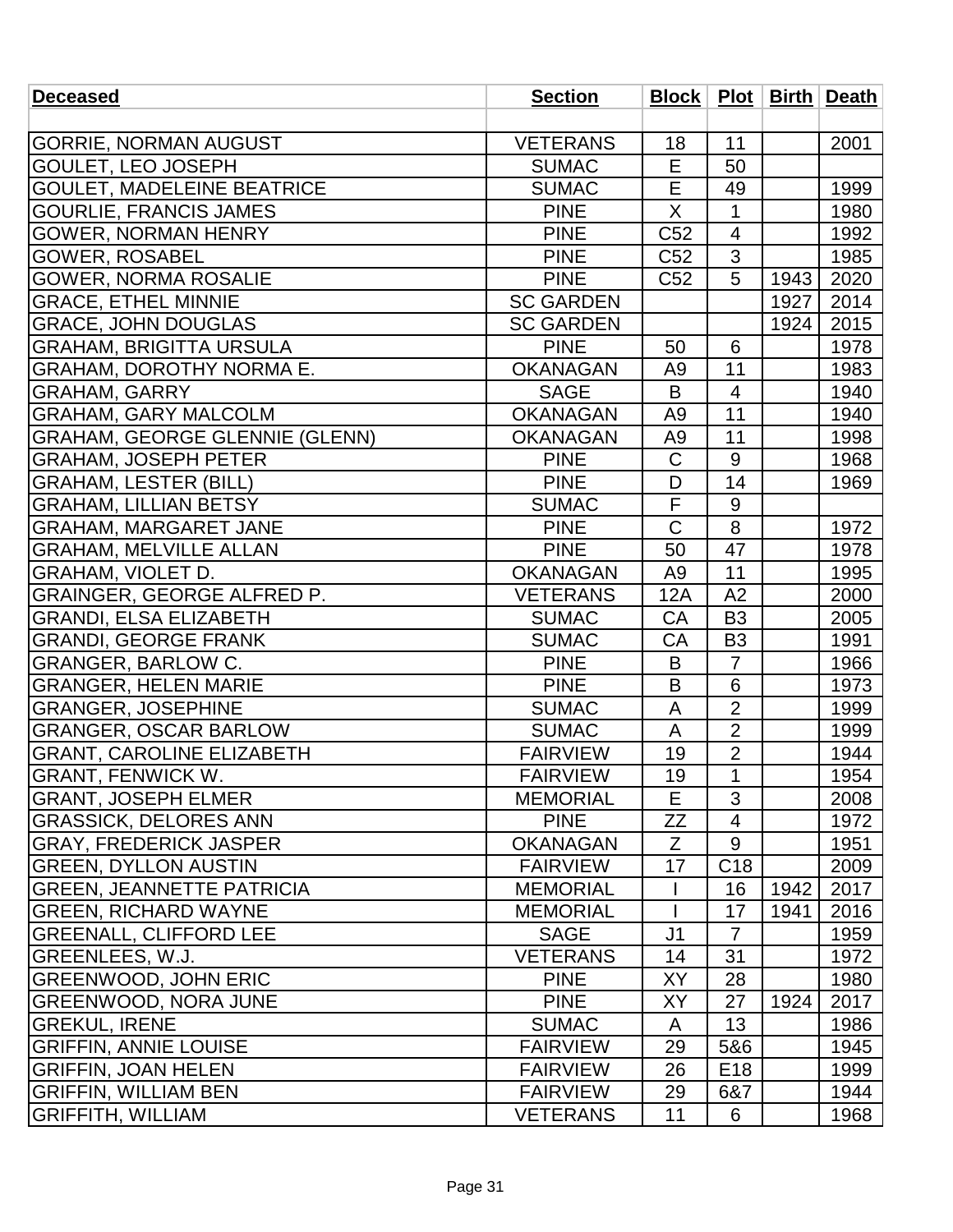| <b>Deceased</b>                  | <b>Section</b>  | <b>Block   Plot  </b> |                |      | <b>Birth Death</b> |
|----------------------------------|-----------------|-----------------------|----------------|------|--------------------|
|                                  |                 |                       |                |      |                    |
| GRIFFITH-COCHRANE, DONALD        | <b>SUMAC</b>    | A                     | $\overline{7}$ |      | 1987               |
| <b>GRIFFITH-COCHRANE, JOAN</b>   | <b>SUMAC</b>    | A                     | $\overline{7}$ |      | 2009               |
| <b>GRINDE, HENRY ALBERT</b>      | <b>OKANAGAN</b> | AB                    | $\mathbf{1}$   |      | 1951               |
| <b>GRUBISIC, LILY ALICE</b>      | <b>PINE</b>     | N                     | 16             |      | 1990               |
| <b>GRUBISIC, WALTER T.</b>       | <b>PINE</b>     | N                     | 16             |      | 1972               |
| <b>GUENTHER, EVA BERGEN</b>      | <b>MEMORIAL</b> | B                     | 11             |      | 2005               |
| <b>GUENTHER, HENRY</b>           | <b>PINE</b>     | 51                    | 71             |      | 1980               |
| <b>GUENTHER, PETER PENNER</b>    | <b>MEMORIAL</b> | B                     | 11             | 1921 | 2013               |
| <b>GUIDI, MAE MARGARET</b>       | <b>PINE</b>     | Ζ                     | $\overline{7}$ |      | 1990               |
| GUIDI, RUDOLPH PETER (RUDI)      | <b>PINE</b>     | $\overline{Z}$        | 8              |      | 1993               |
| <b>GUMMEL, ANNE GESA (ANNA)</b>  | <b>SUMAC</b>    | B                     | 73             |      |                    |
| <b>GUMMEL, FRANZ</b>             | <b>SUMAC</b>    | B                     | 74             |      | 1988               |
| <b>GURALIUK, GARY EDWARD</b>     | <b>MEMORIAL</b> | H                     | 14             | 1939 | 2017               |
| <b>GURALIUK, MARILYN JOYCE</b>   | <b>MEMORIAL</b> | H                     | 13             | 1937 | 2013               |
| HABERSTOCK, CHRISTINE            | <b>PINE</b>     | Q                     | 3              |      | 1982               |
| HABERSTOCK, FREDA VIOLA          | <b>MEMORIAL</b> | B                     | 10             |      | 2005               |
| HABERSTOCK, HARRY GEORGE         | <b>MEMORIAL</b> | B                     | 3              |      | 2005               |
| <b>HABERSTOCK, JOHN</b>          | <b>PINE</b>     | Q                     | $\overline{4}$ |      | 1973               |
| HABERSTOCK, ROBERT WAYNE         | <b>PINE</b>     | X                     | $\overline{2}$ |      | 1975               |
| HABERSTOCK, RONALD               | <b>PINE</b>     | $\sf X$               | $\overline{2}$ |      | 2005               |
| HABERSTOCK, SHIRLEY VERONICA     | <b>MEMORIAL</b> | B                     | $\overline{2}$ | 1937 | 2011               |
| <b>HABERSTOCK, WILLIAM EDWIN</b> | <b>MEMORIAL</b> | E                     | 20             | 1922 | 2009               |
| <b>HACCOU, ELISABETH</b>         | <b>SUMAC</b>    | D                     | 48             |      | 1995               |
| HACK, DOREEN ELIZABETH           | <b>SAGE</b>     | 6                     | 11             |      | 1960               |
| HACK, ELIZABETH                  | <b>SAGE</b>     | D                     | $\overline{2}$ |      | 1943               |
| <b>HACK, ELLEN MARY</b>          | <b>SAGE</b>     | H                     | $\overline{9}$ |      | 1943               |
| HACK, FREDERICK WILLIAM          | <b>VETERANS</b> | 14                    | 8              | 1914 | 2010               |
| <b>HACK, GEORGE IRWIN</b>        | <b>SAGE</b>     | 6                     | 11             |      | 2005               |
| HACK, JACOB                      | <b>SAGE</b>     | $\overline{D}$        | $\mathbf{1}$   |      | 1962               |
| <b>HACK, MARY EVELYN</b>         | <b>VETERANS</b> | 14                    | 8              |      | 1997               |
| HACK, WILLIAM HENRY SR.          | <b>SAGE</b>     | H                     | 10             |      | 1942               |
| HADDRELL, DONNA MARIE            | <b>SAGE</b>     | D                     | 14             |      | 1943               |
| HADDRELL, EDWARD FRANCIS         | <b>FAIRVIEW</b> | 26                    | D <sub>1</sub> |      | 1997               |
| HADDRELL, MAGDALENA VIVIAN       | <b>FAIRVIEW</b> | 26                    | D <sub>2</sub> |      | 2008               |
| HAGEN, ELLA HAAKEN               | <b>PINE</b>     | 51                    | 46             |      | 1980               |
| HAGEN, O. MELVIN                 | <b>PINE</b>     | 51                    | 45             |      | 1991               |
| HAHN, WILLIAM                    | <b>SAGE</b>     | J <sub>1</sub>        | $\overline{4}$ |      | 1953               |
| <b>HALCOMBE, GROVE JOHN</b>      | <b>PINE</b>     | N                     | 15             |      | 1972               |
| <b>HALL, EMMA SELINA</b>         | <b>SAGE</b>     | K                     | 6              |      | 1949               |
| <b>HALL, THOMAS W.</b>           | <b>SAGE</b>     | K                     | $\overline{7}$ |      | 1958               |
| HALLETT, EVELYN (SPARKY)         | <b>SAGE</b>     | L                     | 5              |      | 1990               |
| HALLMAN, ABNER                   | <b>SAGE</b>     | F                     | 4              |      | 1945               |
| HALLMAN, ODA B.                  | <b>SAGE</b>     | F                     | 5              |      | 1990               |
| <b>HALMAI, TIBOR JOHN</b>        | <b>FAIRVIEW</b> | 26                    | H11            |      |                    |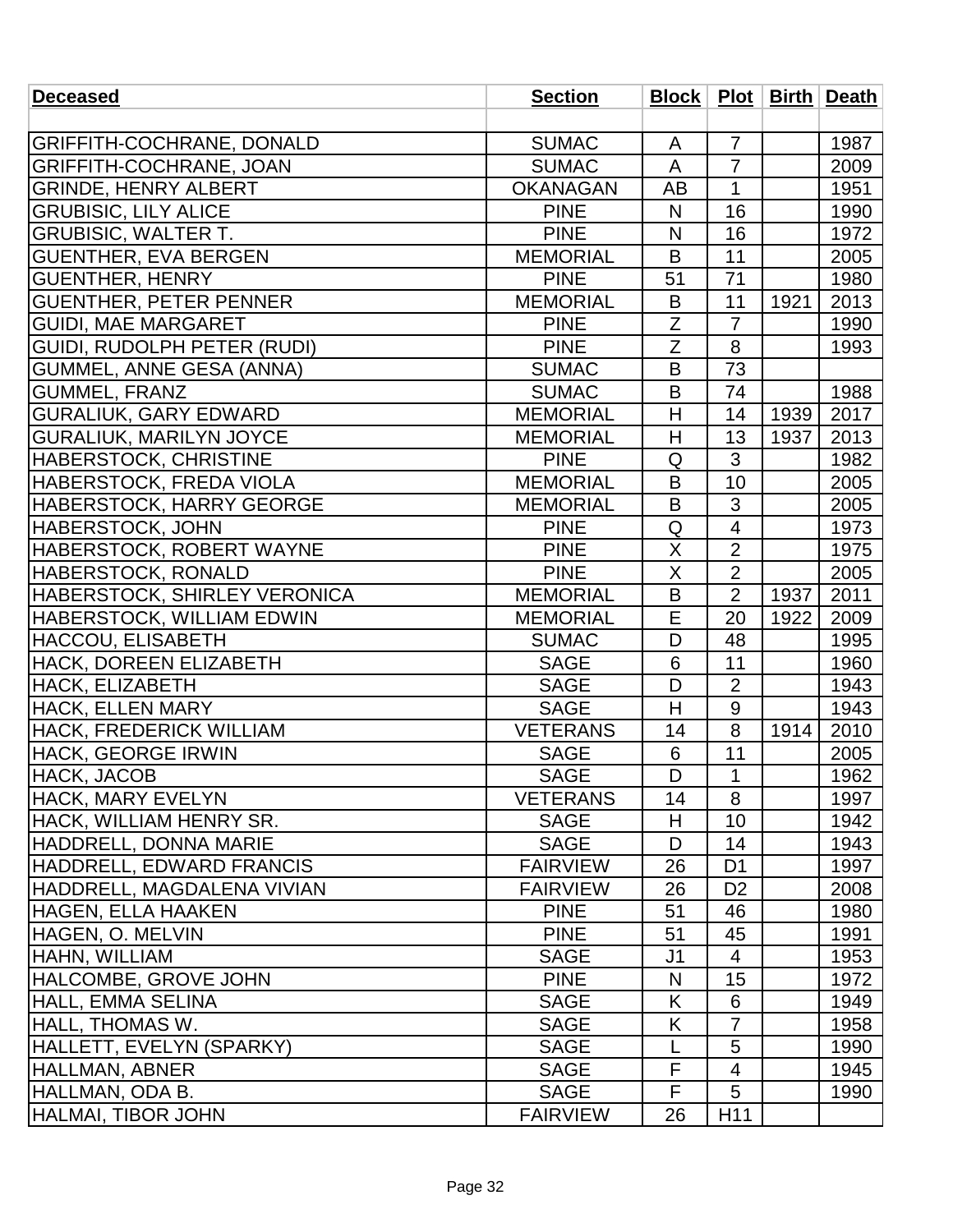| HALTER, GEORGE VINCENT<br><b>VETERANS</b><br>17<br>$\overline{7}$<br>1926<br>2021<br>$\vee$<br>15<br>HALVERSON, BERTHILDA OLALIA<br><b>OKANAGAN</b><br>1949<br><b>HALVORSON, MARY MARIE</b><br><b>PINE</b><br>1970<br>$\overline{7}$<br>8<br>HALVORSON, WILLIAM OSWALD<br><b>PINE</b><br>1969<br><b>HAMILTON, EDWIN</b><br>G <sub>6</sub><br><b>FAIRVIEW</b><br>26<br>HAMILTON, ELIZABETH MARY (BETTY)<br>XY<br><b>PINE</b><br>8A<br>1998<br><b>HAMILTON, JAMES SEGGIE</b><br><b>PINE</b><br>1969<br>XY<br>8A<br>HAMILTON, LUCY LILLIAN (LIL)<br><b>SUMAC</b><br>Е<br>61<br>1950<br>2010<br><b>HAMILTON, MARY YOUNG</b><br>18<br><b>OKANAGAN</b><br>A15<br>1960<br>HAMILTON, ROBERT<br>21<br>1963<br><b>OKANAGAN</b><br>A <sub>15</sub><br>HAMILTON, ROBERTA<br>G <sub>6</sub><br><b>FAIRVIEW</b><br>26<br>2002<br><b>HAMILTON, THOMAS</b><br><b>OKANAGAN</b><br>A15<br>19<br>1964<br>HAMILTON, WINNIFRED<br>20<br>1957<br><b>OKANAGAN</b><br>A15 |
|---------------------------------------------------------------------------------------------------------------------------------------------------------------------------------------------------------------------------------------------------------------------------------------------------------------------------------------------------------------------------------------------------------------------------------------------------------------------------------------------------------------------------------------------------------------------------------------------------------------------------------------------------------------------------------------------------------------------------------------------------------------------------------------------------------------------------------------------------------------------------------------------------------------------------------------------------|
|                                                                                                                                                                                                                                                                                                                                                                                                                                                                                                                                                                                                                                                                                                                                                                                                                                                                                                                                                   |
|                                                                                                                                                                                                                                                                                                                                                                                                                                                                                                                                                                                                                                                                                                                                                                                                                                                                                                                                                   |
|                                                                                                                                                                                                                                                                                                                                                                                                                                                                                                                                                                                                                                                                                                                                                                                                                                                                                                                                                   |
|                                                                                                                                                                                                                                                                                                                                                                                                                                                                                                                                                                                                                                                                                                                                                                                                                                                                                                                                                   |
|                                                                                                                                                                                                                                                                                                                                                                                                                                                                                                                                                                                                                                                                                                                                                                                                                                                                                                                                                   |
|                                                                                                                                                                                                                                                                                                                                                                                                                                                                                                                                                                                                                                                                                                                                                                                                                                                                                                                                                   |
|                                                                                                                                                                                                                                                                                                                                                                                                                                                                                                                                                                                                                                                                                                                                                                                                                                                                                                                                                   |
|                                                                                                                                                                                                                                                                                                                                                                                                                                                                                                                                                                                                                                                                                                                                                                                                                                                                                                                                                   |
|                                                                                                                                                                                                                                                                                                                                                                                                                                                                                                                                                                                                                                                                                                                                                                                                                                                                                                                                                   |
|                                                                                                                                                                                                                                                                                                                                                                                                                                                                                                                                                                                                                                                                                                                                                                                                                                                                                                                                                   |
|                                                                                                                                                                                                                                                                                                                                                                                                                                                                                                                                                                                                                                                                                                                                                                                                                                                                                                                                                   |
|                                                                                                                                                                                                                                                                                                                                                                                                                                                                                                                                                                                                                                                                                                                                                                                                                                                                                                                                                   |
|                                                                                                                                                                                                                                                                                                                                                                                                                                                                                                                                                                                                                                                                                                                                                                                                                                                                                                                                                   |
|                                                                                                                                                                                                                                                                                                                                                                                                                                                                                                                                                                                                                                                                                                                                                                                                                                                                                                                                                   |
| 12<br>HAMM, CHARLESTINE (JUNE)<br>2012<br><b>OKANAGAN</b><br>Q<br>1933                                                                                                                                                                                                                                                                                                                                                                                                                                                                                                                                                                                                                                                                                                                                                                                                                                                                            |
| HAMM, ERNEST (ERNIE)<br>2018<br><b>SC GARDEN</b><br>1938                                                                                                                                                                                                                                                                                                                                                                                                                                                                                                                                                                                                                                                                                                                                                                                                                                                                                          |
| HAMM, GEORGE HENRY<br>12<br>1954<br><b>OKANAGAN</b><br>Q                                                                                                                                                                                                                                                                                                                                                                                                                                                                                                                                                                                                                                                                                                                                                                                                                                                                                          |
| Q<br>HAMM, WILLIAM OSCAR<br>12<br>2008<br><b>OKANAGAN</b>                                                                                                                                                                                                                                                                                                                                                                                                                                                                                                                                                                                                                                                                                                                                                                                                                                                                                         |
| HAMMEL, B. L.<br>K<br><b>SAGE</b><br>14<br>1947                                                                                                                                                                                                                                                                                                                                                                                                                                                                                                                                                                                                                                                                                                                                                                                                                                                                                                   |
| HAMPTON, JOAN<br><b>SC GARDEN</b><br>2006                                                                                                                                                                                                                                                                                                                                                                                                                                                                                                                                                                                                                                                                                                                                                                                                                                                                                                         |
| HAMPTON, THOMAS GEORGE (TOM)<br><b>SC GARDEN</b><br>2007                                                                                                                                                                                                                                                                                                                                                                                                                                                                                                                                                                                                                                                                                                                                                                                                                                                                                          |
| <b>HANCHEROFF, HELEN</b><br><b>PINE</b><br>S<br>1<br>1973                                                                                                                                                                                                                                                                                                                                                                                                                                                                                                                                                                                                                                                                                                                                                                                                                                                                                         |
| F<br>HANKEY, JOHN MYLES ERWIN<br>5<br>2001<br><b>SUMAC</b>                                                                                                                                                                                                                                                                                                                                                                                                                                                                                                                                                                                                                                                                                                                                                                                                                                                                                        |
| <b>HANLEY, ARTHUR BYRON</b><br>H <sub>5</sub><br><b>VETERANS</b><br>13A<br>1931<br>2010                                                                                                                                                                                                                                                                                                                                                                                                                                                                                                                                                                                                                                                                                                                                                                                                                                                           |
| HANNAS, THEODORE (TED)<br>XY<br>2013<br><b>PINE</b><br>63<br>1937                                                                                                                                                                                                                                                                                                                                                                                                                                                                                                                                                                                                                                                                                                                                                                                                                                                                                 |
| HANSEN, ASGER VILLIAM<br><b>PINE</b><br>X<br>9                                                                                                                                                                                                                                                                                                                                                                                                                                                                                                                                                                                                                                                                                                                                                                                                                                                                                                    |
| X<br>$9\,$<br>HANSEN, INGRID JOHANNE<br><b>PINE</b>                                                                                                                                                                                                                                                                                                                                                                                                                                                                                                                                                                                                                                                                                                                                                                                                                                                                                               |
| 9<br><b>HAPKE, AUGUSTA</b><br><b>OKANAGAN</b><br>A10<br>1965                                                                                                                                                                                                                                                                                                                                                                                                                                                                                                                                                                                                                                                                                                                                                                                                                                                                                      |
| F<br>15<br>HAPKE, EWALD<br>1922<br>2013<br><b>MEMORIAL</b>                                                                                                                                                                                                                                                                                                                                                                                                                                                                                                                                                                                                                                                                                                                                                                                                                                                                                        |
| 10<br>1987<br>HAPKE, FRANZ THEOPHIL<br>OKANAGAN<br>A10                                                                                                                                                                                                                                                                                                                                                                                                                                                                                                                                                                                                                                                                                                                                                                                                                                                                                            |
| <b>HARBOTTLE, KEVIN PHILLIP</b><br>X<br>10<br><b>PINE</b><br>1976                                                                                                                                                                                                                                                                                                                                                                                                                                                                                                                                                                                                                                                                                                                                                                                                                                                                                 |
| HARBOTTLE, LYDIA MARTHA ERMA (LYNN)<br><b>PINE</b><br>10<br>2011<br>X                                                                                                                                                                                                                                                                                                                                                                                                                                                                                                                                                                                                                                                                                                                                                                                                                                                                             |
| <b>HARDIE, ARTHUR DOUGLAS</b><br><b>OKANAGAN</b><br>N<br>16<br>1949                                                                                                                                                                                                                                                                                                                                                                                                                                                                                                                                                                                                                                                                                                                                                                                                                                                                               |
| <b>HARDIE, CONSTANCE ANNE</b><br><b>OKANAGAN</b><br>N<br>15<br>1969                                                                                                                                                                                                                                                                                                                                                                                                                                                                                                                                                                                                                                                                                                                                                                                                                                                                               |
| <b>HARDIE, FREDERICK HERBERT</b><br><b>OKANAGAN</b><br>N<br>15<br>1990                                                                                                                                                                                                                                                                                                                                                                                                                                                                                                                                                                                                                                                                                                                                                                                                                                                                            |
| 11<br><b>HARDING, BERNARD</b><br><b>PINE</b><br>C <sub>53</sub><br>1988                                                                                                                                                                                                                                                                                                                                                                                                                                                                                                                                                                                                                                                                                                                                                                                                                                                                           |
| <b>HARDING, CHARLES</b><br><b>PINE</b><br>11<br>2016<br>C <sub>53</sub><br>1937                                                                                                                                                                                                                                                                                                                                                                                                                                                                                                                                                                                                                                                                                                                                                                                                                                                                   |
| HARDING, JESSICA FRANCES (WALTON)<br>C <sub>53</sub><br>11<br><b>PINE</b><br>1997                                                                                                                                                                                                                                                                                                                                                                                                                                                                                                                                                                                                                                                                                                                                                                                                                                                                 |
| <b>HARDY, DOUGLAS WAYNE</b><br><b>SC GARDEN</b><br>1947<br>2006                                                                                                                                                                                                                                                                                                                                                                                                                                                                                                                                                                                                                                                                                                                                                                                                                                                                                   |
| <b>PINE</b><br><b>HARKNESS, IRENE</b><br>B<br>1<br>1966                                                                                                                                                                                                                                                                                                                                                                                                                                                                                                                                                                                                                                                                                                                                                                                                                                                                                           |
| E<br>5<br><b>HARMS, BABY</b><br><b>SAGE</b><br>1942                                                                                                                                                                                                                                                                                                                                                                                                                                                                                                                                                                                                                                                                                                                                                                                                                                                                                               |
| $\overline{2}$<br>$\overline{7}$<br><b>HARMS, ELIZABETH</b><br><b>SAGE</b>                                                                                                                                                                                                                                                                                                                                                                                                                                                                                                                                                                                                                                                                                                                                                                                                                                                                        |
| $\overline{2}$<br><b>HARMS, JACOB</b><br>8<br><b>SAGE</b><br>1957                                                                                                                                                                                                                                                                                                                                                                                                                                                                                                                                                                                                                                                                                                                                                                                                                                                                                 |
| <b>OKANAGAN</b><br><b>HARMS, MARGARETHE</b><br>Y<br>4<br>1955                                                                                                                                                                                                                                                                                                                                                                                                                                                                                                                                                                                                                                                                                                                                                                                                                                                                                     |
| <b>SAGE</b><br>19<br><b>HARRIS, GERTRUDE</b><br>1958<br>A                                                                                                                                                                                                                                                                                                                                                                                                                                                                                                                                                                                                                                                                                                                                                                                                                                                                                         |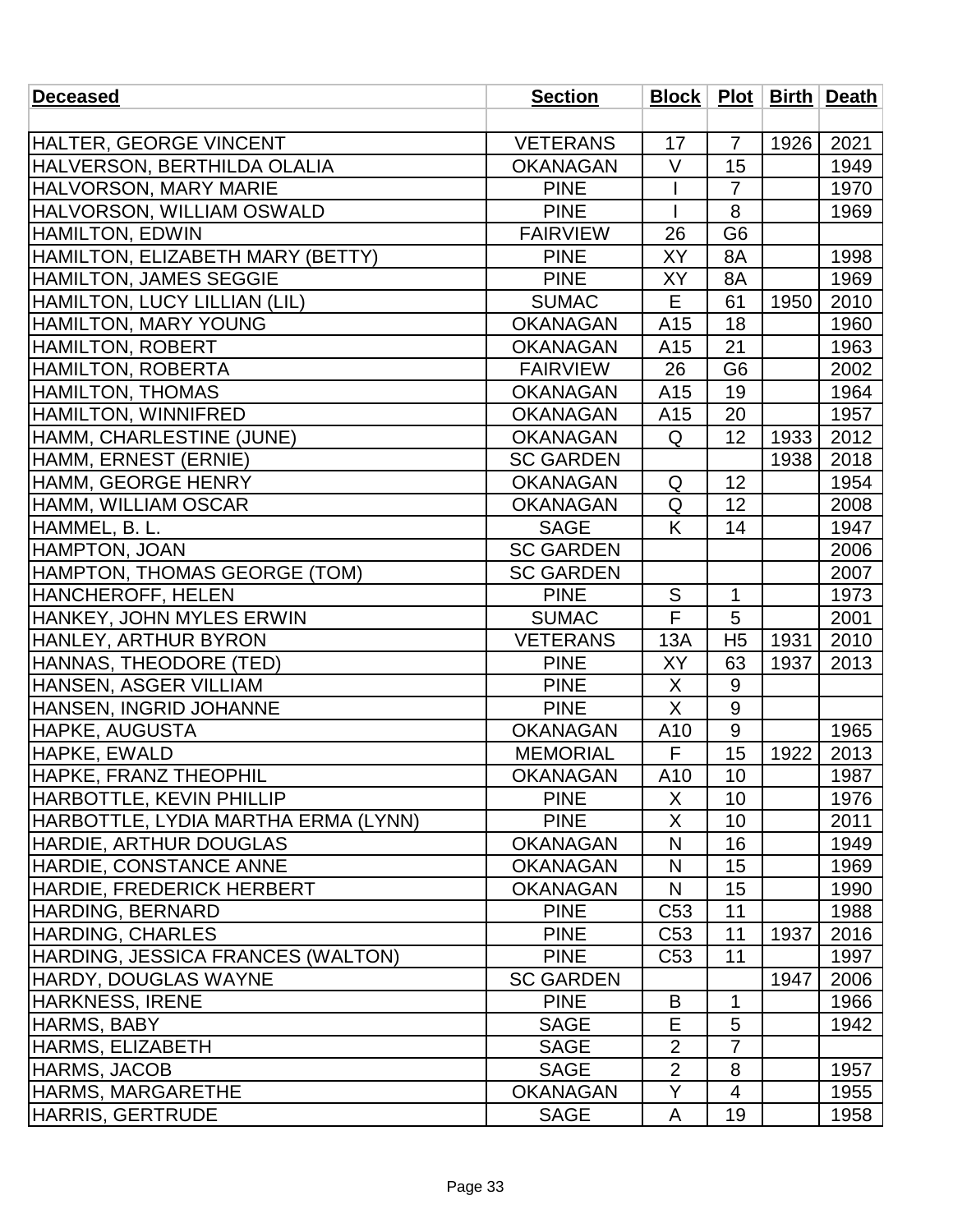| <b>Deceased</b>                    | <b>Section</b>   |                 |                 |      | Block   Plot   Birth   Death |
|------------------------------------|------------------|-----------------|-----------------|------|------------------------------|
|                                    |                  |                 |                 |      |                              |
| HARRISON, CHARLES W.               | <b>FAIRVIEW</b>  | 14              | 10              |      | 1951                         |
| HARRISON, CHARLES W.               | <b>FAIRVIEW</b>  | 14              | 9               |      | 1932                         |
| <b>HARRISON, DEBRA</b>             | <b>SC GARDEN</b> |                 |                 |      | 2008                         |
| HARRISON, ERNEST                   | <b>VETERANS</b>  | 14              | 32              |      | 1973                         |
| <b>HARRISON, GEORGE LYALL</b>      | <b>VETERANS</b>  | 13A             | J <sub>5</sub>  | 1919 | 2010                         |
| <b>HARRISON, HENRY CHARLES</b>     | <b>FAIRVIEW</b>  | 14              | 12              |      | 1978                         |
| HARRISON, LILLA JANET              | <b>FAIRVIEW</b>  | 14              | 11              |      | 1975                         |
| <b>HARSHMIN, BABY</b>              | <b>SAGE</b>      |                 | 9               |      |                              |
| <b>HARTLEY, MICHAEL</b>            | <b>PINE</b>      | 51              | 40              |      | 1980                         |
| HARTLEY, WILLIAM ROBERT (BOB)      | <b>PINE</b>      | 50              | $\overline{2}$  |      | 1990                         |
| HARTMANN, BEVERLEY ANN             | <b>PINE</b>      | XY              | 8B              |      | 1967                         |
| HARVEY, CHARLES (CHUCK)            | <b>SUMAC</b>     | CA              | C <sub>15</sub> |      | 1990                         |
| HARVEY-ABNEY, DOREEN ISOBEL        | <b>SUMAC</b>     | CA              | C <sub>15</sub> |      | 2005                         |
| <b>HASS, HELENE</b>                | <b>SAGE</b>      | 5               | 13              |      | 1961                         |
| <b>HASS, JOHANNES</b>              | <b>SAGE</b>      | 5               | 12              |      | 1981                         |
| <b>HATCHARD, ASTA</b>              | <b>FAIRVIEW</b>  | 26              | 9               |      | 2004                         |
| <b>HAUGHTON, CORA EDITH</b>        | <b>OKANAGAN</b>  | V               | 6               |      | 1956                         |
| <b>HAUGHTON, HAROLD EMERSON</b>    | <b>OKANAGAN</b>  | $\vee$          | $\overline{7}$  |      | 1948                         |
| <b>HAUGHTON, THERESA MAY</b>       | <b>OKANAGAN</b>  | $\vee$          | 8               |      | 1987                         |
| HAWTHORNE, ROGER                   | <b>SC GARDEN</b> |                 |                 |      | 2006                         |
| HAYDEN, H. M. SMOKEY               | <b>SC GARDEN</b> |                 |                 |      | 1986                         |
| HAYDEN, W. A. WILLIE               | <b>SC GARDEN</b> |                 |                 |      | 2000                         |
| <b>HAYWARD, ANNETTE NORAH</b>      | <b>MEMORIAL</b>  | J               | 13              | 1942 | 2018                         |
| HAYWARD, ANNIE V.                  | <b>SUMAC</b>     | A               | 37              |      | 1998                         |
| HAYWARD, JAMES OLIVER              | <b>SUMAC</b>     | A               | 38              |      |                              |
| HAYWARD, PARKER (CHARLES)          | <b>SUMAC</b>     | A               | 38              |      | 1987                         |
| <b>HEAL, FYVIE</b>                 | <b>FAIRVIEW</b>  | 6               | $\overline{2}$  |      | 1986                         |
| <b>HEAL, HAROLD HARCOURT (DR)</b>  | <b>FAIRVIEW</b>  | 6               | $\mathbf{1}$    |      | 1984                         |
| <b>HEAL, MARIA BARSS</b>           | <b>FAIRVIEW</b>  | $6\phantom{1}6$ | 3               |      | 1955                         |
| <b>HEAL, REV JAMES BARNES</b>      | <b>FAIRVIEW</b>  | 6               | 3               |      | 1924                         |
| <b>HEATHERINGTON, STEPHEN JOHN</b> | <b>SC GARDEN</b> |                 |                 | 1942 | 2012                         |
| HEED, DOROTHY VICTORIA J.          | <b>OKANAGAN</b>  | $\vee$          | 10              |      | 1986                         |
| <b>HEED, EDWARD</b>                | <b>OKANAGAN</b>  | $\vee$          | 10              |      | 1975                         |
| <b>HEED, MAY</b>                   | <b>OKANAGAN</b>  | $\vee$          | 9               |      | 1948                         |
| <b>HEINRICH, ALBERT MILLER</b>     | <b>SAGE</b>      | 1               | 10              |      | 1950                         |
| <b>HEINRICH, EMILIE</b>            | <b>SUMAC</b>     | $\mathsf C$     | 29              |      | 1998                         |
| <b>HEINRICH, FREDERICK</b>         | <b>SAGE</b>      | 1               | 12              |      | 1949                         |
| <b>HEINRICH, JAMES</b>             | <b>SAGE</b>      | 1               | 9               |      | 1951                         |
| <b>HEINRICH, JOHN</b>              | <b>SUMAC</b>     | $\mathsf C$     | 30              |      | 1996                         |
| <b>HEITH, RICHARD</b>              | <b>SUMAC</b>     | B               | 85              |      | 1996                         |
| HEITT, MARK BALZER (BABY)          | <b>FAIRVIEW</b>  | 25              | 9               |      | 1958                         |
| <b>HEITT, PATRICK</b>              | <b>FAIRVIEW</b>  | 25              | 9               | 1968 | 2005                         |
| <b>HEITT, WILBERT</b>              | <b>FAIRVIEW</b>  | 18              | 9               | 1928 | 2014                         |
| <b>HELD, ADOLF</b>                 | <b>PINE</b>      | H               | $\overline{7}$  |      | 1969                         |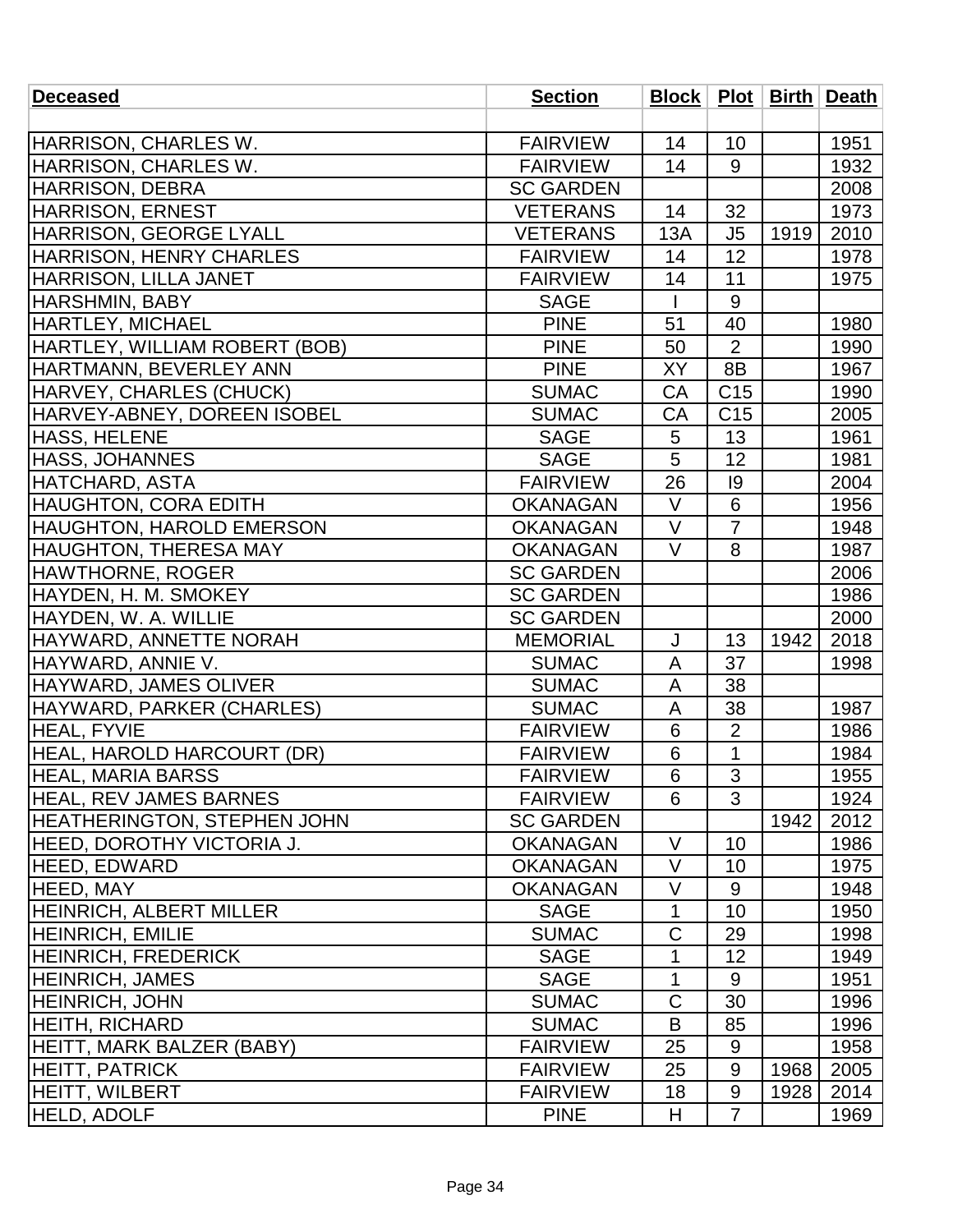| <b>Deceased</b>                         | <b>Section</b>   |                 |                 |      | Block   Plot   Birth   Death |
|-----------------------------------------|------------------|-----------------|-----------------|------|------------------------------|
|                                         |                  |                 |                 |      |                              |
| <b>HELD, DANIEL JOHN</b>                | <b>SC GARDEN</b> |                 |                 | 1961 | 2015                         |
| <b>HELD, HILDEGARD</b>                  | <b>PINE</b>      | H               | 6               | 1926 | 2015                         |
| <b>HELD, LOTHAR HORST</b>               | <b>PINE</b>      | H               | $\overline{7}$  |      | 2004                         |
| <b>HELD, MARGARETE</b>                  | <b>PINE</b>      | H               | 6               |      | 1994                         |
| <b>HELM, IRVIN HARVEY</b>               | <b>SUMAC</b>     | A               | 35              |      | 1994                         |
| <b>HEMEYER, CHARLES WILLIAM</b>         | <b>VETERANS</b>  | 12              | 8               | 1885 | 1975                         |
| HEMEYER, EMMA                           | <b>VETERANS</b>  | 12              | 9               |      | 1995                         |
| HENDERSON, JOHN (JACK)                  | <b>SUMAC</b>     | D               | 11              |      | 1995                         |
| HENDERSON, LEROY (ROY) THOMAS           | <b>SUMAC</b>     | <b>CA</b>       | D <sub>16</sub> |      | 1990                         |
| <b>HENDERSON, LILLIAN BERTHA</b>        | <b>SUMAC</b>     | D               | 11              |      |                              |
| <b>HENDRIE, ROBERT BOWIE</b>            | <b>SC GARDEN</b> |                 |                 | 1935 | 2013                         |
| HENNING, REYNOLDS WILFRED               | <b>VETERANS</b>  | 15              | 13              |      | 1990                         |
| <b>HENRY, JEAN DARLENE</b>              | <b>FAIRVIEW</b>  | 17              | <b>B13</b>      |      | 2008                         |
| HENTSCHEL, HANS GEORGE                  | <b>PINE</b>      | 50              | 29              |      |                              |
| HEPPNER, LEOPOLD (LEO)                  | <b>VETERANS</b>  | 16              | 6               |      |                              |
| <b>HERBST, FRANK WILLIAM</b>            | <b>SC GARDEN</b> |                 |                 |      | 2010                         |
| HERMAN, EDWARD F.                       | <b>SUMAC</b>     | CA              | <b>B15</b>      |      | 1993                         |
| <b>HERMAN, EDWIN</b>                    | <b>SUMAC</b>     | CA              | <b>B15</b>      |      | 1999                         |
| <b>HERMANSON, MERAL LAURAL</b>          | <b>FAIRVIEW</b>  | 17              | D <sub>8</sub>  | 1919 | 2010                         |
| <b>HERMANSON, WALTER</b>                | <b>FAIRVIEW</b>  | 17              | D <sub>7</sub>  | 1914 | 2015                         |
| <b>HERRINGTON, LORNA</b>                | <b>FAIRVIEW</b>  | 26              | E <sub>5</sub>  |      | 1998                         |
| <b>HERRINGTON, WESLEY (GORDON)</b>      | <b>FAIRVIEW</b>  | 26              | E4              | 1924 | 2014                         |
| <b>HESS, GAILEEN RACHEL</b>             | <b>PINE</b>      | S               | $\overline{7}$  |      | 1975                         |
| <b>HESS, OTTO</b>                       | <b>MEMORIAL</b>  | A               | 31              | 1919 | 2014                         |
| HESS, YVONNE DANBY                      | <b>MEMORIAL</b>  | $\overline{A}$  | 10              |      | 2004                         |
| <b>HETHERINGTON, STEPHEN JOHN</b>       | <b>SC GARDEN</b> |                 |                 | 1942 | 2012                         |
| HETMAN, ANNA                            | <b>SUMAC</b>     | $\mathsf C$     | 24              |      | 1990                         |
| <b>HEWITT, ALBERT TRAVIS</b>            | <b>PINE</b>      | XY              | 14B             | 1923 | 2012                         |
| HEWITT, BEVERLY (JUNE)                  | <b>VETERANS</b>  | 13A             | F <sub>5</sub>  |      | 1932 2019                    |
| HEWITT, IRENE MAY                       | <b>PINE</b>      | XY              | 14B             | 1924 | 1988                         |
| <b>HEWITT, NOEL KENNETH</b>             | <b>VETERANS</b>  | 13A             | F4              |      | 2009                         |
| <b>HEWITT, PAUL KENNETH</b>             | <b>PINE</b>      | XY              | 14B             |      | 1975                         |
| HEWITT, RUTH MALINDA                    | <b>PINE</b>      | W               | 9               |      | 1982                         |
| <b>HEWLETT, GEORGE ALFRED</b>           | <b>OKANAGAN</b>  | P               | 13              | 1874 | 1954                         |
| <b>HEWLETT, LILLY KATE</b>              | <b>OKANAGAN</b>  | P               | 12              | 1880 | 1960                         |
| <b>HICKS, CLARENCE</b>                  | <b>PINE</b>      | C <sub>53</sub> | 14              |      | 1996                         |
| HICKS, GERALDINE ELIZABETH              | <b>PINE</b>      | C <sub>53</sub> | 14              |      | 1996                         |
| HIGGINBOTTOM, CHARLES HAIG              | <b>OKANAGAN</b>  | W               | 8               |      | 1900                         |
| HIGGINBOTTOM, GEORGE H.                 | <b>OKANAGAN</b>  | W               | $\overline{7}$  |      | 1953                         |
| <b>HIGGINBOTTOM, HENRY</b>              | <b>OKANAGAN</b>  | W               | 7               |      | 1900                         |
| <b>HIGGINBOTTOM, MARGARET ELIZABETH</b> | <b>OKANAGAN</b>  | W               | 8               | 1916 | 2018                         |
| <b>HIGGINBOTTOM, MARY</b>               | <b>OKANAGAN</b>  | W               | 8               |      | 1950                         |
| <b>HIGHCOCK, MINNIE</b>                 | <b>PINE</b>      | C <sub>53</sub> | 3               |      |                              |
| <b>HIGHCOCK, RICHARD</b>                | <b>PINE</b>      | C <sub>53</sub> | 3               |      | 1986                         |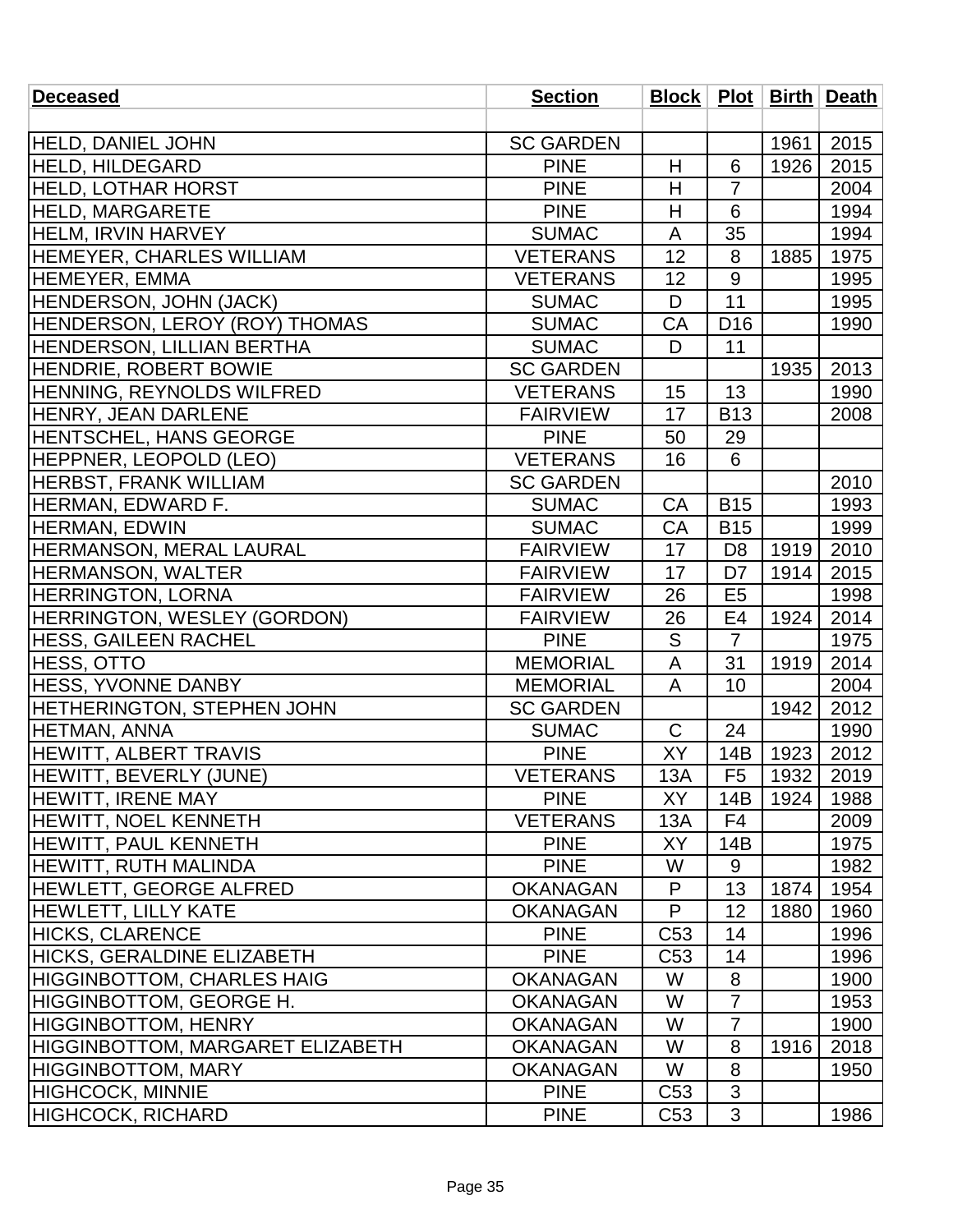| <b>Deceased</b>                   | <b>Section</b>   |                 |                 |      | Block   Plot   Birth   Death |
|-----------------------------------|------------------|-----------------|-----------------|------|------------------------------|
|                                   |                  |                 |                 |      |                              |
| <b>HILARIO, AMELIA</b>            | <b>SUMAC</b>     | C               | 8               |      | 1990                         |
| HILARIO, MARIA SEZALTINA          | <b>FAIRVIEW</b>  | 25              | 16              | 1934 | 1978                         |
| <b>HILARIO, SERAFIM</b>           | <b>FAIRVIEW</b>  | 25              | 15              | 1933 | 2013                         |
| HILL, ALBERT ERNEST               | <b>PINE</b>      | C <sub>52</sub> | 13              |      | 1985                         |
| HILL, ETHELWYN MARION             | <b>PINE</b>      | C <sub>52</sub> | 12              |      | 1989                         |
| <b>HILL, JESSE JEROME</b>         | <b>PINE</b>      | X               | 5               |      | 1976                         |
| <b>HILL, LAWRENCE EDWIN</b>       | <b>OKANAGAN</b>  | <b>CD</b>       | $\overline{5}$  |      | 1997                         |
| <b>HILL, RACHEL WILLAMETTE</b>    | <b>OKANAGAN</b>  | <b>CD</b>       | 5               |      | 1952                         |
| HILL, SYLVIA ROSE                 | <b>OKANAGAN</b>  | CD              | 5               |      | 1997                         |
| HILL, W. WILLIAM JR.              | <b>OKANAGAN</b>  | <b>CD</b>       | $\overline{3}$  |      | 1954                         |
| <b>HILTON, JAMES</b>              | <b>OKANAGAN</b>  | M               | 12              |      | 1951                         |
| <b>HILTON, JANE</b>               | <b>OKANAGAN</b>  | M               | 11              |      | 1983                         |
| <b>HILTON, WILLIAM GEORGE</b>     | <b>SUMAC</b>     | A               | 62              |      | 1987                         |
| HINDE, ARTHUR                     | <b>SUMAC</b>     | $\mathsf C$     | 58              |      | 1991                         |
| HINDE, JOSEPHINE                  | <b>SUMAC</b>     | C               | 57              |      |                              |
| HINTZ, ANTON FREDRICK             | <b>SUMAC</b>     | B               | 10              |      | 1988                         |
| HINTZ, G.                         | <b>FAIRVIEW</b>  | $\overline{2}$  | 1               |      | 1935                         |
| HINTZ, MARY                       | <b>SUMAC</b>     | B               | 9               |      | 2001                         |
| <b>HIRTLE, OLIVIA NAOMI</b>       | <b>FAIRVIEW</b>  | 6               | 13              | 1897 | 1996                         |
| <b>HIRTLE, STUART</b>             | <b>FAIRVIEW</b>  | 6               | 14              | 1898 | 1985                         |
| <b>HITCH, VICKIE LYNN</b>         | <b>PINE</b>      | 51              | 53              | 1957 | 2021                         |
| <b>HITCHCOCK, BERTHA</b>          | <b>SAGE</b>      | A               | 1               |      | 1940                         |
| HLADUN, KATHLEEN JEANNETTE (KAYE) | <b>PINE</b>      |                 | $\overline{2}$  |      |                              |
| <b>HOARD, GORDON</b>              | <b>OKANAGAN</b>  | P               | 14              |      | 1954                         |
| <b>HOATH, LEONARD</b>             | <b>VETERANS</b>  | 12A             | H <sub>4</sub>  |      | 2007                         |
| <b>HOATH, WINIFRED MARY</b>       | <b>VETERANS</b>  | 12A             | H <sub>5</sub>  |      | 2006                         |
| <b>HOBSON, BABY</b>               | <b>FAIRVIEW</b>  | 13              | 9               |      | 1936                         |
| HODGES, GORDON F.                 | <b>VETERANS</b>  | 12              | 13              |      | 1971                         |
| <b>HODGSON, DONALD LESLIE</b>     | <b>FAIRVIEW</b>  | 26              | F <sub>15</sub> |      | 2001                         |
| <b>HODGSON, JEAN DOROTHY</b>      | <b>FAIRVIEW</b>  | 26              | F <sub>15</sub> |      | 2002                         |
| <b>HODSON, D.W.</b>               | <b>FAIRVIEW</b>  | 12              | 1               |      | 1970                         |
| <b>HODSON, DONALD</b>             | <b>VETERANS</b>  | 11              | 9               |      | 1970                         |
| <b>HOF, ALEXANDER HERMAN</b>      | <b>FAIRVIEW</b>  | 17              | E <sub>16</sub> | 1957 | 2011                         |
| <b>HOFFART, FRANK</b>             | <b>OKANAGAN</b>  | A10             | 14              |      | 1971                         |
| HOFFMAN, D. E. RED                | <b>VETERANS</b>  | 14              | 37              |      | 1979                         |
| <b>HOFFMAN, GLEN MURRAY</b>       | <b>SUMAC</b>     | C               | 82              |      | 1996                         |
| <b>HOFMAN, ANTHONY JACOB</b>      | <b>PINE</b>      | 53              | 10              |      | 1986                         |
| <b>HOFMAN, FRED</b>               | <b>SC GARDEN</b> |                 |                 | 1938 | 2009                         |
| <b>HOFMAN, HAROLD JACOB</b>       | <b>SUMAC</b>     | E.              | 60              | 1957 | 2016                         |
| <b>HOFMAN, LILA SUE</b>           | <b>SC GARDEN</b> |                 |                 | 1959 | 2010                         |
| <b>HOFMAN, MARY-ANNE</b>          | <b>PINE</b>      | 53              | 11              |      | 2007                         |
| HOFMAN, SAM                       | <b>SUMAC</b>     | E               | 60              |      | 1999                         |
| <b>HOGAN, ELENA PEARL</b>         | <b>PINE</b>      | 52              | 8               |      | 1980                         |
| HOGG, OSCAR G.                    | <b>PINE</b>      | N               | $\overline{2}$  |      | 1972                         |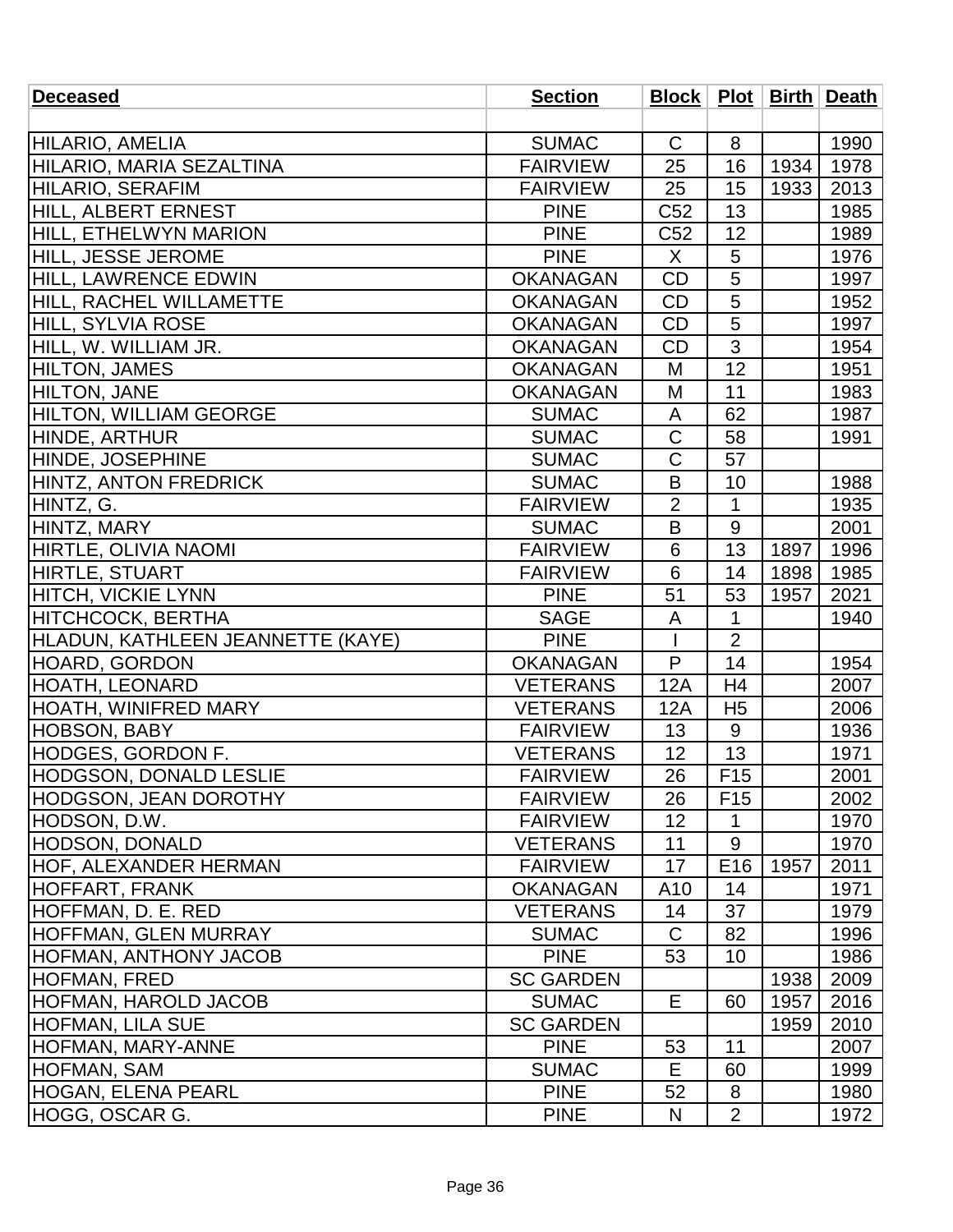| <b>Deceased</b>                      | <b>Section</b>   |                 |                |      | Block   Plot   Birth   Death |
|--------------------------------------|------------------|-----------------|----------------|------|------------------------------|
|                                      |                  |                 |                |      |                              |
| <b>HOHM, DANIEL</b>                  | <b>PINE</b>      | F.              | 11             |      | 1968                         |
| <b>HOHM, JUSTINE</b>                 | <b>PINE</b>      | XY              | 12A            |      | 1981                         |
| <b>HOLCOMBE, GROVE JOHN</b>          | <b>PINE</b>      | N               | 15             |      |                              |
| <b>HOLCOMBE, LEO</b>                 | <b>SUMAC</b>     | B               | 25             |      | 1988                         |
| <b>HOLLAND, RANDALL LEE</b>          | <b>FAIRVIEW</b>  | 17              | <b>B4</b>      |      |                              |
| <b>HOLM, DANIEL</b>                  | <b>PINE</b>      | F               | 11             |      | 1968                         |
| <b>HOLMES, GEORGE HOWARD</b>         | <b>FAIRVIEW</b>  | 22              | 14             |      | 1947                         |
| <b>HOLMES, JULIA</b>                 | <b>FAIRVIEW</b>  | 22              | 13             |      | 1968                         |
| <b>HOLMES, MARGARET MABEL</b>        | <b>OKANAGAN</b>  | V               | 1              |      |                              |
| HOLMES, MURRAY L.                    | <b>OKANAGAN</b>  | Z               | 11             |      | 1987                         |
| <b>HOLMES, VERNA CATHERINE</b>       | <b>OKANAGAN</b>  | $\overline{Z}$  | 11             |      | 1952                         |
| <b>HOLWELL, NORMAN ALBERT</b>        | <b>MEMORIAL</b>  | J               | 18             | 1928 | 2020                         |
| HOOGE, ALWINE                        | <b>SUMAC</b>     | D               | 65             | 1927 | 2019                         |
| <b>HOOGE, PETER</b>                  | <b>SUMAC</b>     | D               | 65             | 1927 | 2018                         |
| <b>HOPF, LEONARD ARTHUR</b>          | <b>MEMORIAL</b>  | A               | 6              |      |                              |
| <b>HOPKINS, JOYCE IRENE</b>          | <b>FAIRVIEW</b>  | 23              | $\overline{2}$ |      | 2005                         |
| <b>HOPKINS, WILLIAM DAVID</b>        | <b>SAGE</b>      | 6               | 13             |      | 1961                         |
| <b>HOPPE, EWALD FREDRICK</b>         | <b>SUMAC</b>     | $\overline{C}$  | 37             |      | 1990                         |
| <b>HORKOFF, ALFRED JAMES (AJ)</b>    | <b>SUMAC</b>     | A               | 25             | 1956 | 2014                         |
| <b>HORKOFF, PAULINE</b>              | <b>SUMAC</b>     | A               | 25             |      | 2002                         |
| <b>HORKOFF, PETER</b>                | <b>SUMAC</b>     | A               | 26             |      | 1986                         |
| HORN, CARSON VERA                    | <b>SUMAC</b>     | D               | 19             | 1929 | 2018                         |
| HORVATH, ISTVAN (STEVE)              | <b>FAIRVIEW</b>  | 17              | C <sub>2</sub> | 1935 | 2010                         |
| <b>HOSTA, BABY</b>                   | <b>SAGE</b>      | BB <sub>2</sub> | 14             |      | 1963                         |
| HOSTLER, JOHN HENRY (JACK)           | <b>SC GARDEN</b> |                 |                |      | 2006                         |
| HOUGHTON-BROWN, KENNETH H.           | <b>OKANAGAN</b>  | P               | 6              |      | 1957                         |
| <b>HOUGHTON-BROWN, RACHEL</b>        | <b>OKANAGAN</b>  | P               | 6              |      | 1988                         |
| <b>HOULE, ELIZABETH</b>              | <b>PINE</b>      | <b>ZZ</b>       | 5              |      | 1973                         |
| <b>HOULE, MARCELLE DENICE</b>        | <b>PINE</b>      | 53              | 16             |      | 1985                         |
| <b>HOULE, ROGER JOSEPH</b>           | <b>FAIRVIEW</b>  | 28              | $\overline{7}$ |      | 2013                         |
| <b>HOUSTON, MATILDA ELLA (TILLY)</b> | <b>PINE</b>      | B               | 4              | 1942 | 2004                         |
| <b>HOVANES, JOHN</b>                 | <b>PINE</b>      | Z               | 16             | 1929 | 2010                         |
| <b>HOVANES, LORRAINE MARIE</b>       | <b>PINE</b>      | Z               | 15             |      | 1976                         |
| <b>HOWE, FREDERICK</b>               | <b>PINE</b>      | P               | 14             |      | 1973                         |
| HOWELL, HELEN G.                     | <b>PINE</b>      | 52              | 26             |      | 1985                         |
| <b>HOWELL, LAWRENCE</b>              | <b>PINE</b>      | 52              | 25             | 1923 | 2016                         |
| HOWELL, REV. FRED C.                 | <b>PINE</b>      | 52              | 25             |      | 1983                         |
| <b>HOWLETT, CLARA</b>                | <b>PINE</b>      | 50              | 64             |      | 1998                         |
| <b>HOWLETT, ELIZABETH</b>            | <b>OKANAGAN</b>  | M               | $\overline{7}$ |      | 1965                         |
| <b>HOWLETT, FRANK</b>                | <b>OKANAGAN</b>  | M               | 8              |      | 1950                         |
| <b>HOWLETT, LORNE</b>                | <b>PINE</b>      | 50              | 64             |      | 1977                         |
| <b>HOWSE, KEITHA B.</b>              | <b>FAIRVIEW</b>  | 10              | 16             |      | 1936                         |
| <b>HOZIER, LEONARD HENRY</b>         | <b>OKANAGAN</b>  | A11             | 1              |      | 1962                         |
| <b>HUBBERS, JOHN</b>                 | <b>PINE</b>      | C <sub>53</sub> | 13             |      | 1986                         |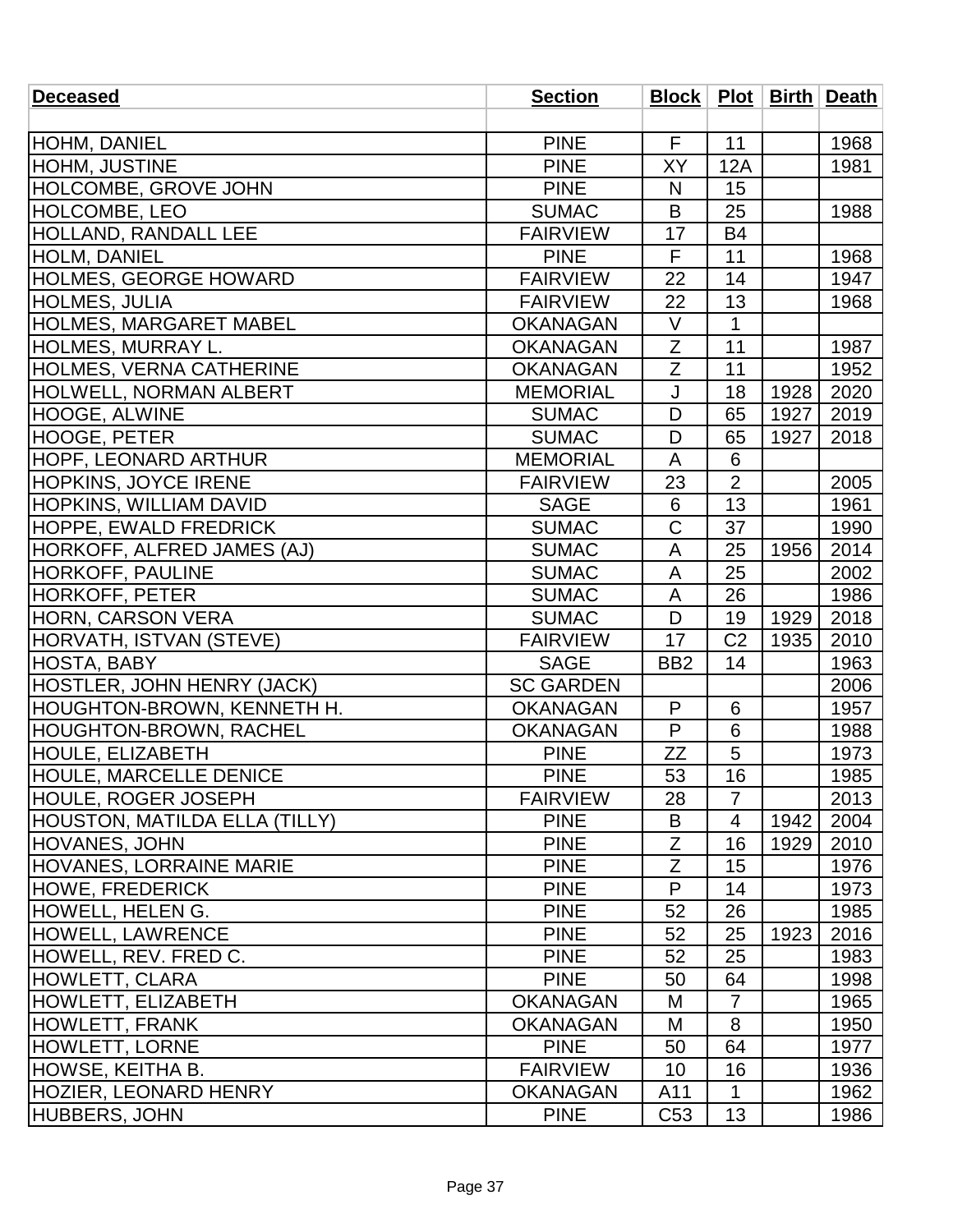| <b>Deceased</b>                 | <b>Section</b>   |                 |                 |      | Block   Plot   Birth   Death |
|---------------------------------|------------------|-----------------|-----------------|------|------------------------------|
|                                 |                  |                 |                 |      |                              |
| <b>HUDDLESTONE, BABY</b>        | <b>SAGE</b>      | J               | 10              |      | 1928                         |
| HUFFMAN, EDWIN LAWRENCE         | <b>MEMORIAL</b>  | G               | 34              | 1959 | 2020                         |
| <b>HUGHES, EMILY ANNIE</b>      | <b>OKANAGAN</b>  | A15             | $\overline{2}$  |      | 1957                         |
| <b>HUGHES, THOMAS JOHN</b>      | <b>OKANAGAN</b>  | A15             | $\mathbf{1}$    |      | 1976                         |
| HUGHSTON, DAVID CRESSWELL       | <b>PINE</b>      | 51              | 29              |      | 1981                         |
| <b>HUGHSTON, VERA</b>           | <b>PINE</b>      | 51              | 30              |      |                              |
| HULL, BERYL MARGUERITE          | <b>SC GARDEN</b> |                 |                 | 1931 | 2010                         |
| HULL, DAVID CLAYTON             | <b>SC GARDEN</b> |                 |                 | 1963 | 1987                         |
| HUMPHRIES, CLEMENTINA           | <b>PINE</b>      | M               | 14              |      | 1971                         |
| HUNT, HJORDIS JOHANNA           | <b>SUMAC</b>     | CA              | A <sub>1</sub>  |      | 1993                         |
| HUNT, SIDNEY FREDERICK          | <b>SUMAC</b>     | CA              | A <sub>1</sub>  |      | 1993                         |
| HUNTER, DOUGLAS STEWART         | <b>PINE</b>      | 51              | 1               |      | 1982                         |
| HUNTER, FRANCIS GRAEME          | <b>VETERANS</b>  | 14              | 33              |      | 1976                         |
| HUNTER, JAMES                   | <b>VETERANS</b>  | 14              | 17              |      | 1988                         |
| HUNTER, JAMES ARTHUR            | <b>PINE</b>      | X               | 3               | 1937 | 2017                         |
| HUNTER, JOHN ETHRIDGE           | <b>OKANAGAN</b>  | Y               | 12              |      | 1956                         |
| HUNTER, MYRLAND BURRELL         | <b>SUMAC</b>     | B               | 44              |      | 1993                         |
| HUNTER, NORMAN ALEXANDER        | <b>VETERANS</b>  | 18              | 5               | 1918 | 2021                         |
| HUNTER, THELMA IRENE            | <b>SUMAC</b>     | B               | 43              |      | 1989                         |
| HUNTER, VIVIAN MELBA            | <b>VETERANS</b>  | 18              | 6               | 1916 | 2011                         |
| HUNTLEY, CYRIL ERNEST           | <b>FAIRVIEW</b>  | 11              | $\overline{2}$  | 1893 | 1975                         |
| HUNTELY, SIDNEY VERNE           | <b>FAIRIVIEW</b> | 11              | $\overline{2}$  | 1928 | 2020                         |
| HUNTLEY, URIEL BETH             | <b>FAIRVIEW</b>  | 11              | $\overline{2}$  |      | 1952                         |
| HUTCHINSON, ALBERT HEWITSON     | <b>VETERANS</b>  | 15              | $\overline{7}$  |      | 1981                         |
| HUTCHINSON, CYBIL               | <b>VETERANS</b>  | 15              | $\overline{7}$  |      | 1994                         |
| HUTTON, CHESTER JOHN            | <b>VETERANS</b>  | 13A             | D4              |      | 2008                         |
| <b>HUTTON, FRIEDA</b>           | <b>VETERANS</b>  | 13A             | D <sub>5</sub>  | 1917 | 2011                         |
| HYSLOP, MARGARET E.             | <b>SC GARDEN</b> |                 |                 | 1934 | 2011                         |
| <b>ICETON, EDITH ERMYNTRUDE</b> | <b>PINE</b>      | X               | 16              |      | 2005                         |
| <b>ICETON, WILLIAM</b>          | <b>PINE</b>      | X               | 16              |      | 1976                         |
| <b>INGALLS, SYLVIA</b>          | <b>FAIRVIEW</b>  | 23              | 4               | 1935 | 2016                         |
| <b>INGLIS, JAS.</b>             | <b>SAGE</b>      | A               | 9               |      | 1940                         |
| <b>INKSTER, ANDREW</b>          | <b>SUMAC</b>     | B               | 40              |      | 1991                         |
| IRMEN, FELIX HENRY              | <b>SUMAC</b>     | Е               | 16              |      | 2007                         |
| <b>IRMEN, LORETTA AGNES</b>     | <b>SUMAC</b>     | Е               | 15              |      |                              |
| <b>ISAAC, GLEN DAVID</b>        | <b>FAIRVIEW</b>  | 26              | D <sub>10</sub> |      | 1997                         |
| <b>ISCHE, ILA COREEN</b>        | <b>VETERANS</b>  | 12A             | E4              | 1926 | 2009                         |
| ISCHE, KENNETH FRANKLIN         | <b>VETERANS</b>  | 12A             | E <sub>3</sub>  |      |                              |
| <b>ITTERMAN, EMMA</b>           | <b>PINE</b>      | C <sub>53</sub> | 8               |      | 1994                         |
| ITTERMAN, REINHOLD              | <b>PINE</b>      | C <sub>53</sub> | 8               |      | 1985                         |
| <b>IVERSON, BABY</b>            | <b>OKANAGAN</b>  | Z               | 24              |      | 1956                         |
| <b>IVERSON, IVER BJORN</b>      | <b>OKANAGAN</b>  | Z               | 18              |      | 1952                         |
| <b>IIVERSON, LLOYD EVAN</b>     | <b>FAIRVIEW</b>  | 10              | 15              |      |                              |
| <b>IVERSON, MARIE</b>           | <b>OKANAGAN</b>  | Z               | 17              |      | 1959                         |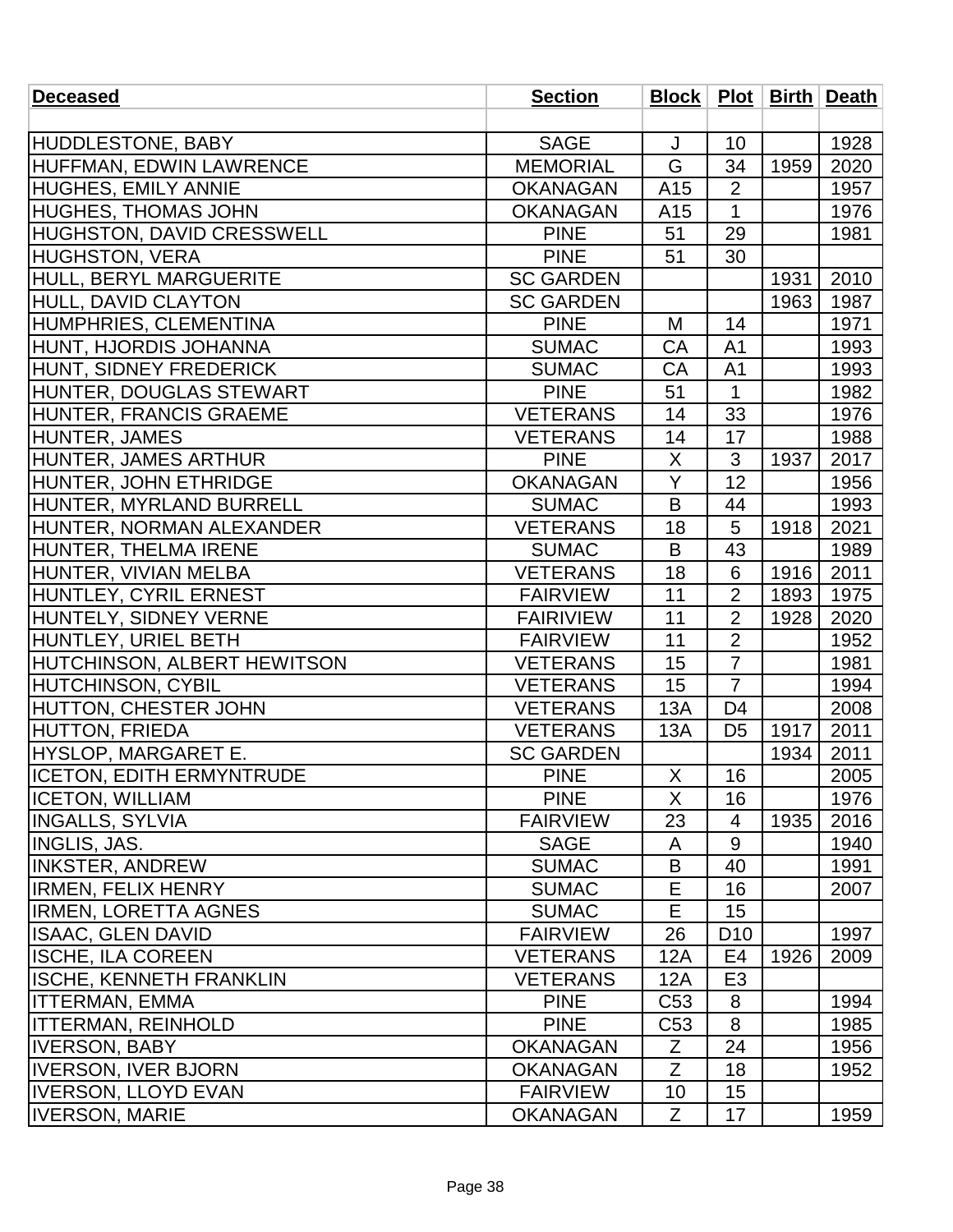| <b>Deceased</b>                       | <b>Section</b>   |                |                 |      | Block   Plot   Birth   Death |
|---------------------------------------|------------------|----------------|-----------------|------|------------------------------|
|                                       |                  |                |                 |      |                              |
| <b>IVERSON, ROBERT MANLEY</b>         | <b>SUMAC</b>     | <b>CA</b>      | E <sub>11</sub> |      | 1988                         |
| <b>JACKSON, CATHERINE</b>             | <b>PINE</b>      | T              | 13              |      | 1975                         |
| JACKSON, HOPE NADEZDA                 | <b>SUMAC</b>     | D              | 83              |      | 1996                         |
| JACKSON, JOHN (JACK)                  | <b>PINE</b>      | T              | 14              |      | 1991                         |
| JACKSON, LUELLA NAIRN                 | <b>FAIRVIEW</b>  | 26             | A11             |      |                              |
| JACKSON, MARGARET                     | <b>SUMAC</b>     | D              | 71              |      | 1995                         |
| JACKSON, MARY ALICE (JACKIE)          | <b>SUMAC</b>     | A              | 80              |      | 2001                         |
| JACKSON, THELMA ELAINE                | <b>SC GARDEN</b> |                |                 | 1920 | 2009                         |
| <b>JACKSTEIT, SIEGFRIEDT KURT</b>     | <b>SUMAC</b>     | D              | 20              | 1920 | 2012                         |
| JACOBI, MAX                           | <b>PINE</b>      | 52             | 62              |      | 1982                         |
| JACOBS, DELLA JOY MARY                | <b>SUMAC</b>     | $\mathsf C$    | 56              |      | 1991                         |
| <b>JACOBS, MARTIN</b>                 | <b>PINE</b>      | C51            | 5               |      | 1984                         |
| <b>JACOBS, MATILDA LYDIA</b>          | <b>PINE</b>      | C51            | 5               |      | 1999                         |
| JAHNKE, ADOLF HENRY                   | <b>SUMAC</b>     | $\mathsf C$    | $\overline{1}$  |      | 1989                         |
| JAHNKE, AUGUST                        | <b>PINE</b>      | M              | 13              |      | 1971                         |
| JAHNKE, MINA                          | <b>PINE</b>      | M              | 12              |      | 1979                         |
| <b>JAHNKE, NORMAN EDGAR</b>           | <b>MEMORIAL</b>  |                | 12              | 1935 | 2017                         |
| <b>JAMES, CLIFFORD GEORGE</b>         | <b>FAIRVIEW</b>  | 26             | H <sub>15</sub> |      |                              |
| <b>JAMES, ROY WILLIAM</b>             | <b>SC GARDEN</b> |                |                 | 1931 | 2016                         |
| JANSMA, AUKE (ARTHUR)                 | <b>PINE</b>      | 51             | 13              |      | 1982                         |
| JANSMA, SYLVIA                        | <b>SUMAC</b>     | F              | 80              |      | 2004                         |
| <b>JANZEN, ALICE ANNETTE</b>          | <b>FAIRVIEW</b>  | 26             | H <sub>6</sub>  | 1941 | 2021                         |
| JANZEN, BETTY (ELIZABETH)             | <b>PINE</b>      | 53             | 6               |      | 1986                         |
| JANZEN, GERTRUDE                      | <b>SAGE</b>      | J              | 26              |      | 1949                         |
| JANZEN, HENRY                         | <b>PINE</b>      | 53             | 5               |      | 1986                         |
| JANZEN, JOHN                          | <b>FAIRVIEW</b>  | 26             | H <sub>5</sub>  |      | 1999                         |
| JARDINE, ANNIE (NAN)                  | <b>OKANAGAN</b>  | A <sub>1</sub> | 11              |      | 1994                         |
| JARDINE, CHARLES MCGREGOR             | <b>OKANAGAN</b>  | A <sub>1</sub> | 12              | 1932 | 2010                         |
| <b>JARDINE, DOROTHY ELLEN</b>         | <b>SC GARDEN</b> |                |                 | 1937 | 2016                         |
| JARDINE, ROY ALAN                     | <b>OKANAGAN</b>  | A <sub>1</sub> | 12              |      | 1956                         |
| <b>JJARTUS, HARRY OVE</b>             | <b>VETERANS</b>  | 13             | 3               |      | 1979                         |
| <b>JAYCOX, CLEMENT (CLEM) SHIRLEY</b> | <b>FAIRVIEW</b>  | 26             | E1              |      | 1998                         |
| <b>IJEKEL. ALWINE</b>                 | <b>PINE</b>      | 50             | 26              |      | 2002                         |
| <b>JEKEL, BERNHARD</b>                | <b>PINE</b>      | 50             | 25              |      |                              |
| JEKEL, HERBERT HARRY                  | <b>PINE</b>      | 50             | 25              |      | 2003                         |
| JELLARD, ELAINA FAIRWEATHER           | <b>FAIRVIEW</b>  | 4              | 13              |      | 1997                         |
| <b>JENKINS, DENNIS DANIEL</b>         | <b>SUMAC</b>     | E              | 26              |      | 2000                         |
| <b>JENNINGS, ROBERT GEORGE (BOB)</b>  | <b>MEMORIAL</b>  | A              | 14              |      | 2004                         |
| <b>JENSEN, BESSIE MAY</b>             | <b>OKANAGAN</b>  | M              | 6               |      | 1950                         |
| <b>JENSEN, JENS PETER</b>             | <b>OKANAGAN</b>  | M              | 5               |      | 1951                         |
| <b>JENSEN, MARTIN BARNHEART</b>       | <b>VETERANS</b>  | 13             | 6               |      | 1977                         |
| JENTSCH, CHRISTOPHER CARL (CHRIS)     | <b>MEMORIAL</b>  | H              | 25              | 1963 | 2021                         |
| <b>JERVIS, ROBERT</b>                 | <b>VETERANS</b>  | 17             | 5               |      | 2001                         |
| <b>JESUS, JOHN MANUEL</b>             | <b>FAIRVIEW</b>  | 25             | 3               | 1939 | 2015                         |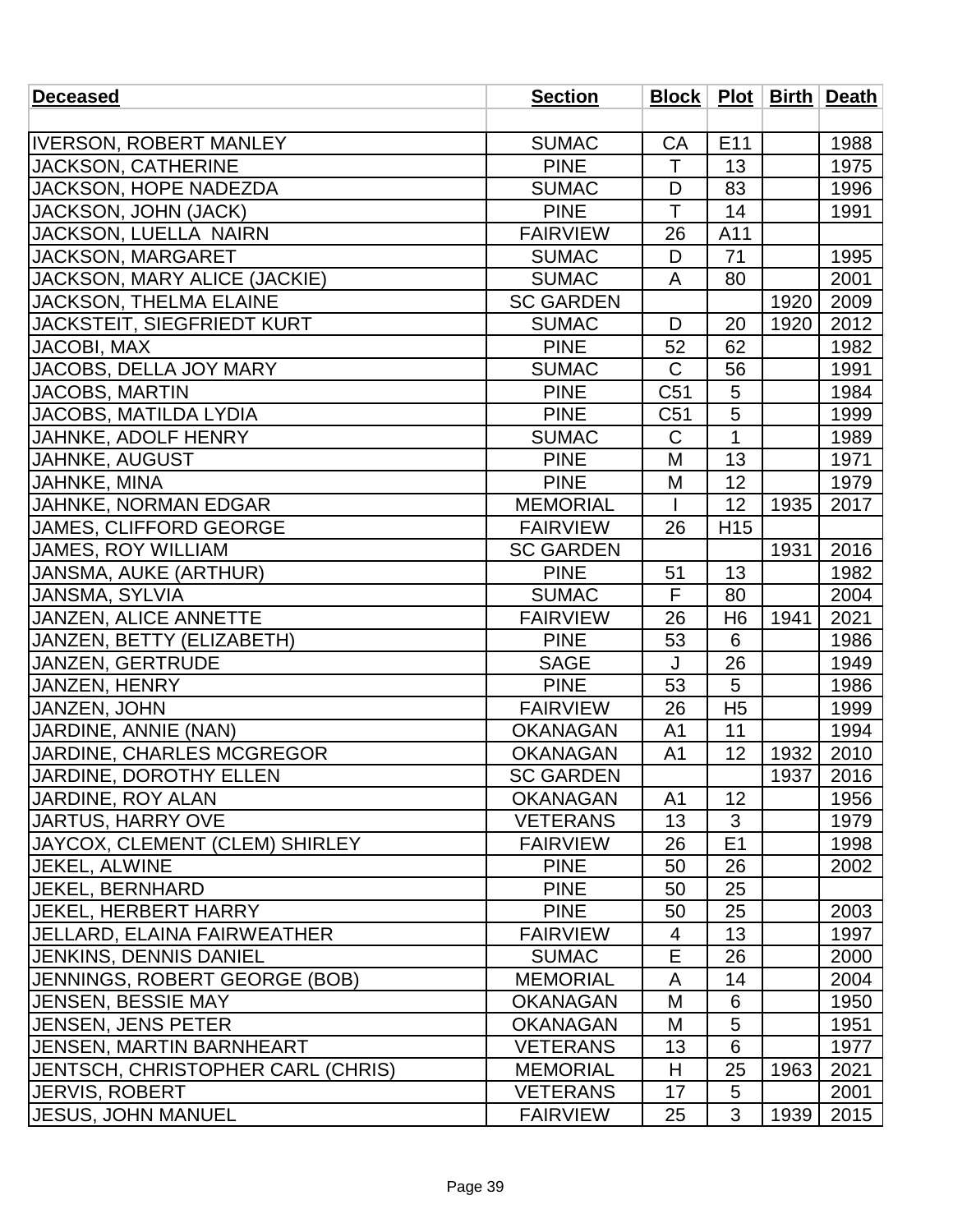| <b>Deceased</b>                   | <b>Section</b>   |                 |                |      | Block   Plot   Birth   Death |
|-----------------------------------|------------------|-----------------|----------------|------|------------------------------|
|                                   |                  |                 |                |      |                              |
| JEVNE, EVAN T.                    | <b>VETERANS</b>  | 11              | $\overline{2}$ |      | 1968                         |
| JOHANNSSON, MAGNUS                | <b>PINE</b>      | N               | 1              |      | 1972                         |
| JOHANSEN, HANNAH KRISTINE         | <b>PINE</b>      | 50              | 11             |      | 2005                         |
| <b>JOHANSEN, HOLGER</b>           | <b>PINE</b>      | 50              | 10             |      | 1979                         |
| JOHANSON, MRS.                    | <b>SAGE</b>      | B               | 11             |      | 1900                         |
| <b>JOHNSON, ALICE</b>             | <b>PINE</b>      | 53              | 62             |      | 1984                         |
| JOHNSON, AMY DOROTHY              | <b>PINE</b>      | $\mathsf C$     | 4              |      | 1968                         |
| JOHNSON, CATHERINE ANN            | <b>OKANAGAN</b>  | W               | $\overline{2}$ |      | 1965                         |
| <b>JOHNSON, CHARLIE</b>           | <b>OKANAGAN</b>  | W               | 1              |      | 1949                         |
| JOHNSON, FRANK                    | <b>SUMAC</b>     | CA              | A <sub>9</sub> |      | 1994                         |
| JOHNSON, IRVIN ARDELL             | <b>FAIRVIEW</b>  | 17              | 4              | 1956 | 2021                         |
| JOHNSON, JENNIE                   | <b>PINE</b>      | 51              | 12             |      | 1993                         |
| <b>JOHNSON, JOAN</b>              | <b>VETERANS</b>  | 14              | 27             | 1923 | 2017                         |
| JOHNSON, JOHN FULLER              | <b>PINE</b>      | $\overline{H}$  | $\overline{2}$ |      | 1969                         |
| JOHNSON, JOSEPHINE MAGDALENA      | <b>PINE</b>      | 51              | 11             | 1936 | 2018                         |
| JOHNSON, K.C.                     | <b>PINE</b>      |                 | $\overline{2}$ |      | 1982                         |
| <b>JOHNSON, KARLEEN DANETTE</b>   | <b>SAGE</b>      | BB1             | 4              |      | 1968                         |
| JOHNSON, LILY ALICE               | <b>PINE</b>      | N               | 16             |      | 1990                         |
| JOHNSON, MABEL LYDIA              | <b>MEMORIAL</b>  | A               | 3              |      | 2004                         |
| JOHNSON, MAX                      | <b>PINE</b>      | 53              | 61             |      | 1984                         |
| <b>JOHNSON, MICHAEL</b>           | <b>PINE</b>      | 51              | 11             |      | 1982                         |
| JOHNSON, MRS. PETE                | <b>SAGE</b>      | G               | 12             |      | 1946                         |
| <b>JOHNSON, NANNIE</b>            | <b>PINE</b>      |                 | 1              |      | 1969                         |
| JOHNSON, OLE                      | <b>OKANAGAN</b>  | W               | 3              |      | 1953                         |
| JOHNSON, RENA ESTHER              | <b>SC GARDEN</b> |                 |                | 1928 | 2018                         |
| JOHNSON, SHIRLEY ANNE             | <b>SUMAC</b>     | D               | 12             |      | 2004                         |
| JOHNSON, SVEN REINHOLD            | <b>PINE</b>      | $\mathsf C$     | 5              | 1905 | 1975                         |
| <b>JOHNSON, TERENCE MICHAEL</b>   | <b>PINE</b>      | 51              | 11             |      | 2007                         |
| JOHNSON, VERNON CARL              | <b>VETERANS</b>  | 14              | 27             |      | 2000                         |
| <b>JOHNSON, WADE DENNIS</b>       | <b>SAGE</b>      | B <sub>B2</sub> | 3              |      | 1955                         |
| JOHNSTON, ALBERT JOHN             | <b>PINE</b>      | 51              | 35             |      | 1981                         |
| <b>JOHNSTON, BLANCHE HARRISON</b> | <b>VETERANS</b>  | 14              | 32             |      | 1992                         |
| <b>JOHNSTON, CHARLES</b>          | <b>SAGE</b>      | $\overline{7}$  | $\overline{7}$ |      | 1965                         |
| JOHNSTON, EDGAR JAMES             | <b>PINE</b>      | Q               | 9              | 1914 | 1974                         |
| JOHNSTON, GEORGE                  | <b>OKANAGAN</b>  | A <sub>10</sub> | 4              |      | 1969                         |
| JOHNSTON, GEORGE                  | <b>SAGE</b>      | $\overline{7}$  | 9              |      | 1959                         |
| JOHNSTON, HUGO DENNISON           | <b>OKANAGAN</b>  | A2              | 16             |      | 1992                         |
| <b>JOHNSTON, JAMES HOWARD</b>     | <b>OKANAGAN</b>  | A11             | 6              |      | 1978                         |
| JOHNSTON, JULIA MARTHA            | <b>OKANAGAN</b>  | A10             | 5              |      | 1965                         |
| JOHNSTON, KATHERINE EMILY         | <b>OKANAGAN</b>  | A <sub>2</sub>  | 14             |      | 1993                         |
| JOHNSTON, MARGARET                | <b>PINE</b>      | 51              | 36             |      | 2004                         |
| <b>JOHNSTON, MARGARET MARY</b>    | <b>OKANAGAN</b>  | A11             | $\overline{7}$ |      | 2003                         |
| JOHNSTON, NANCY                   | <b>SAGE</b>      | 7               | 10             |      | 1961                         |
| JOHNSTON, NORA CAROLINE           | <b>OKANAGAN</b>  | A2              | 15             |      | 1957                         |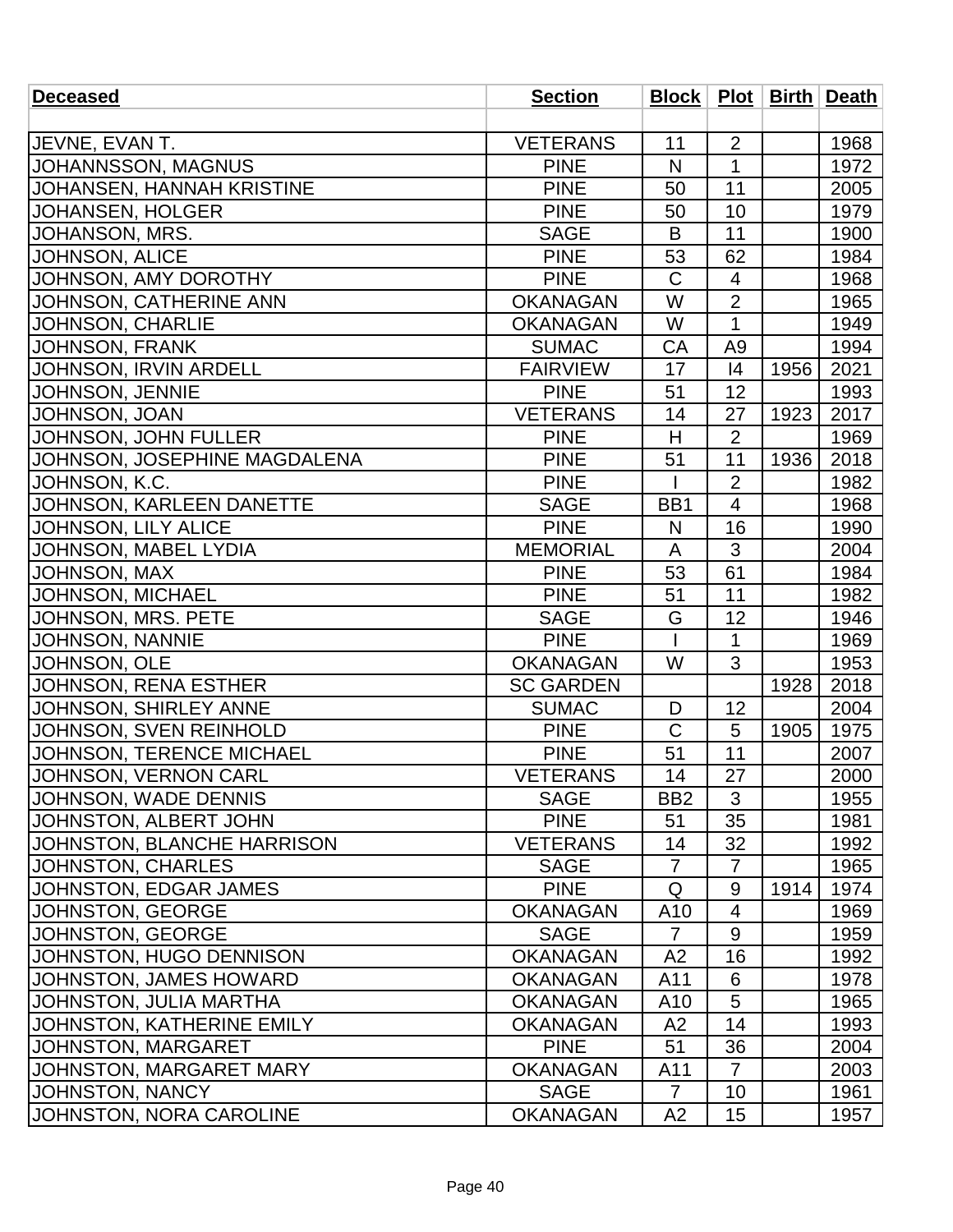| <b>Deceased</b>                   | <b>Section</b>   |                |                 |      | Block   Plot   Birth   Death |
|-----------------------------------|------------------|----------------|-----------------|------|------------------------------|
|                                   |                  |                |                 |      |                              |
| JOHNSTON, PATRICIA (PASTY) JOAN   | <b>SUMAC</b>     | B              | 82              |      | 1996                         |
| JOHNSTON, SARAH VIRGINIA          | <b>SAGE</b>      | $\overline{7}$ | 8               |      | 1976                         |
| JOHNSTON, SOPHIE                  | <b>SUMAC</b>     | B              | 81              | 1918 | 2011                         |
| JOHNSTON, STEVEN                  | <b>OKANAGAN</b>  | W              | 13              |      | 1950                         |
| JOHNSTON, THOMAS GEORGE           | <b>MEMORIAL</b>  | $\mathsf C$    | 5               |      |                              |
| JOHNSTON, THOMAS HARRY            | <b>PINE</b>      | Z              | $\overline{2}$  |      | 1976                         |
| JOHNSTON, VERNON P.               | <b>OKANAGAN</b>  | Y              | 10              |      | 1954                         |
| JONES, ALBERT ERNEST (NICK)       | <b>FAIRVIEW</b>  | 26             | <b>B2</b>       |      | 1996                         |
| <b>JONES, CHARLIE</b>             | <b>SAGE</b>      | B              | 24              |      | 1958                         |
| JONES, ISABELLA                   | <b>SAGE</b>      | B              | 25              |      | 1977                         |
| JONES, MARY (PAT)                 | <b>FAIRVIEW</b>  | 26             | B <sub>3</sub>  | 1932 | 2014                         |
| JONES, OPAL MURIEL                | <b>MEMORIAL</b>  | G              | 14              | 1911 | 2011                         |
| JONES, PERCY GLADSTONE            | <b>VETERANS</b>  | 10             | 9               |      | 1963                         |
| <b>JONES, PHYLLIS</b>             | <b>SAGE</b>      | B              | 24              |      | 1985                         |
| JONES, ROBERT WILLIAM             | <b>SAGE</b>      | H              | 3               |      | 1988                         |
| <b>JONES, ROY WILLIAM</b>         | <b>SC GARDEN</b> |                |                 | 1931 | 2016                         |
| <b>JONES, WILLIAM FRANK</b>       | <b>SAGE</b>      | H              | 3               |      | 1942                         |
| JORY, ALMIRA                      | <b>SAGE</b>      | B              | 15              |      | 1937                         |
| JORY, ALVEA                       | <b>SAGE</b>      | A              | 4               |      | 1940                         |
| JORY, DONALD DELWIN               | <b>SAGE</b>      | A              | 6               |      | 2006                         |
| JORY, HAROLD LEROY                | <b>SAGE</b>      | A              | $\overline{3}$  |      | 1933                         |
| JORY, HENRY DOUGLAS               | <b>SAGE</b>      | B              | 16              |      | 1945                         |
| JOYCE, GLORIA FAY                 | <b>PINE</b>      | G              | 5               | 1941 | 2009                         |
| <b>JOYCE, MARGARET LILLIAN</b>    | <b>FAIRVIEW</b>  | $\overline{2}$ | 6               |      | 1946                         |
| JOYCE, WILLIAM BENJAMIN           | <b>FAIRVIEW</b>  | $\overline{2}$ | 5               |      | 1973                         |
| <b>JUDKINS, HAROLD CHESTER</b>    | <b>SUMAC</b>     | $\mathsf C$    | 26              |      | 1994                         |
| <b>JUDKINS, RETA VICTORIA</b>     | <b>SUMAC</b>     | $\overline{C}$ | 25              |      | 2000                         |
| <b>JUKES, ELIZABETH CHARLOTTE</b> | <b>SUMAC</b>     | D              | 22              |      | 1991                         |
| <b>JUKES, LESLIE (LES) HICKS</b>  | <b>SUMAC</b>     | D              | 23              |      | 1998                         |
| KALEWICZ, JOHN                    | <b>FAIRVIEW</b>  | 26             | H <sub>16</sub> |      | 2003                         |
| KALOCSAI, JENO (EUGENE)           | <b>PINE</b>      | 51             | 27              |      | 1981                         |
| KANGYAL, JOHN                     | <b>FAIRVIEW</b>  | 18             | 6               |      | 1991                         |
| KANNELIN, AUNI MARY               | <b>MEMORIAL</b>  | D              | 5               |      | 2007                         |
| KANNELIN, EMIL JORLE              | <b>MEMORIAL</b>  | E              | 10              |      | 2008                         |
| KAPALKA, DOUGLAS                  | <b>SUMAC</b>     | B              | 68              |      | 2016                         |
| KARHOFFER, ELSIE                  | <b>SC GARDEN</b> |                |                 | 1922 | 2016                         |
| KARPINSKY, HILGA MATILDA (TILLIE) | <b>SUMAC</b>     | C              | 31              |      | 2001                         |
| KARPINSKY, JOHNATHON DWIGHT       | <b>MEMORIAL</b>  | $\mathsf C$    | 13              |      | 2007                         |
| KARPINSKY, WILLIAM RUDOLF         | <b>SUMAC</b>     | C              | 32              |      | 2006                         |
| KASK, BERYL (SUZETTE)             | <b>FAIRVIEW</b>  | 9              | 6               |      | 2003                         |
| KASTRUKOFF, (JASON) HARRY PETER   | <b>PINE</b>      | 50             | 12              |      | 1997                         |
| KASTRUKOFF, NORA NADIA            | <b>PINE</b>      | 50             | 12              |      | 1979                         |
| KASTRUKOFF, PETER CECIL           | <b>PINE</b>      | 50             | 12              |      | 1994                         |
| KATHLER, ABRAHAM                  | <b>SAGE</b>      | 8              | 6               |      | 1964                         |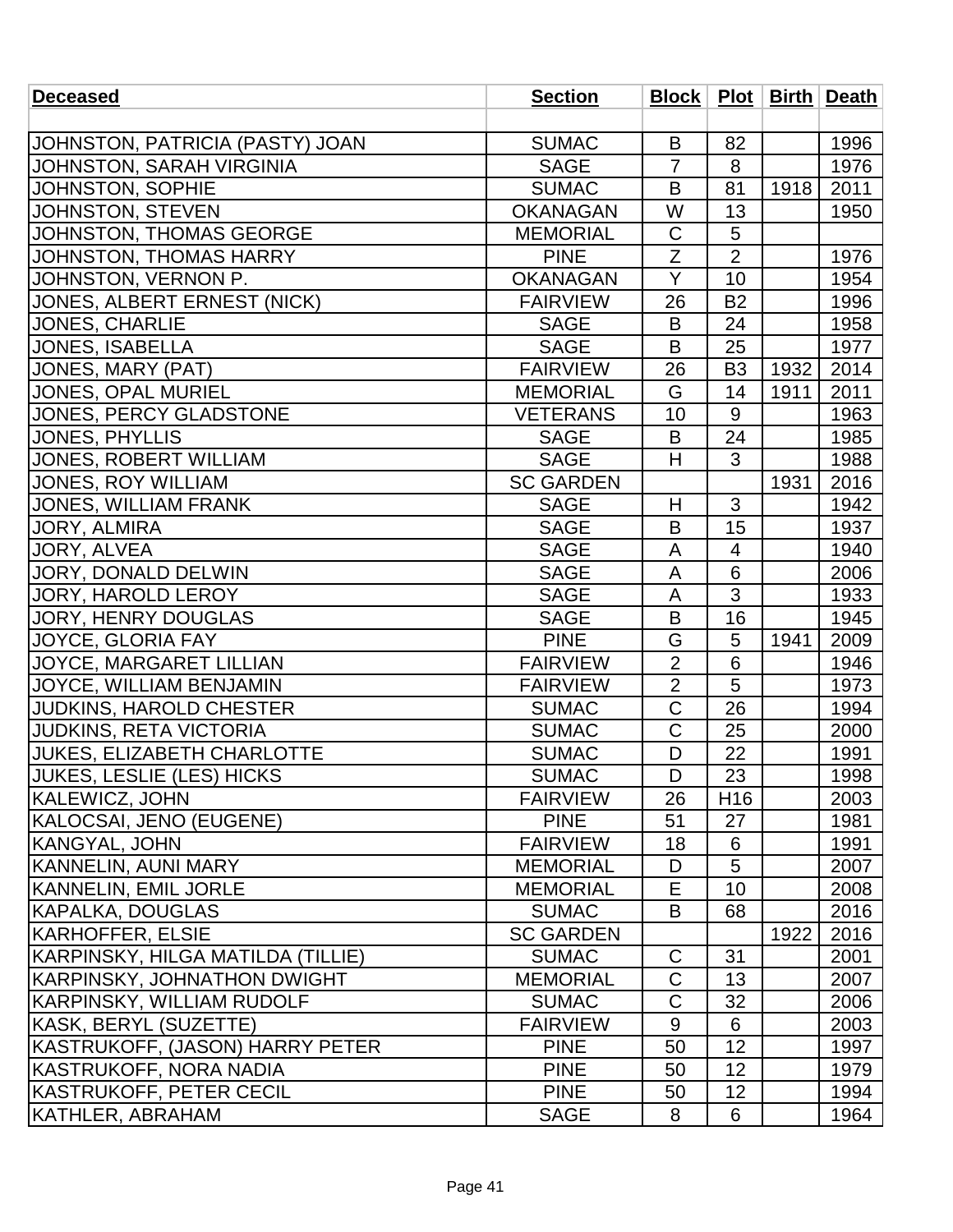| <b>Deceased</b>                  | <b>Section</b>   |                |                |      | Block   Plot   Birth   Death |
|----------------------------------|------------------|----------------|----------------|------|------------------------------|
|                                  |                  |                |                |      |                              |
| <b>KATHLER, KATHARINE</b>        | <b>SAGE</b>      | 8              | 5              |      | 1966                         |
| KAUFFELDT, HAROLD                | <b>PINE</b>      | 53             | 43             |      | 1988                         |
| KAUFFELDT, RUTH                  | <b>PINE</b>      | 53             | 43             |      | 1989                         |
| <b>KAZAKOFF, NICK PHILLIP</b>    | <b>SUMAC</b>     | F              | 87             |      | 2001                         |
| KAZAKOFF, POLLY                  | <b>SUMAC</b>     | F              | 86             | 1921 | 2012                         |
| <b>KEANE, THOMAS</b>             | <b>PINE</b>      | G              | 4              |      | 1968                         |
| <b>KEAST, GORDON BILLY</b>       | <b>SC GARDEN</b> |                |                |      | 2007                         |
| <b>KEAST, GRANT LEE</b>          | <b>PINE</b>      | Z              | 11             |      | 1977                         |
| KEELER, THOMAS ALFRED (AUBREY)   | <b>FAIRVIEW</b>  | 26             | D <sub>4</sub> |      | 1998                         |
| KEELER, WINNIFRED (PEARL)        | <b>FAIRVIEW</b>  | 26             | D <sub>5</sub> |      | 1999                         |
| <b>KEENE, ALLAN HOWARD</b>       | <b>SC GARDEN</b> |                |                | 1927 | 2011                         |
| <b>KEFUL, DOUGLAS JAMES</b>      | <b>MEMORIAL</b>  | G              | 3              |      | 2011                         |
| <b>KEFUL, JOHN JOSEPH</b>        | <b>SUMAC</b>     | B              | 48             |      | 1989                         |
| <b>KEFUL, PHOEBE GRACE</b>       | <b>MEMORIAL</b>  | G              | 3              | 1921 | 2010                         |
| <b>KEIM, JOSEPHINE</b>           | <b>OKANAGAN</b>  | A10            | 8              |      | 1964                         |
| <b>KEITHMAN, ROSE</b>            | <b>PINE</b>      | 52             | $\overline{4}$ |      | 1983                         |
| <b>KELLER, ADAM</b>              | <b>OKANAGAN</b>  | A <sub>8</sub> | 6              |      | 1963                         |
| KELLER, BERTHA                   | <b>OKANAGAN</b>  | A <sub>8</sub> | $\overline{7}$ |      | 1986                         |
| <b>KELLER, CHRISTIAN</b>         | <b>OKANAGAN</b>  | Z              | 6              |      | 1952                         |
| <b>KELLER, DANIEL</b>            | <b>SUMAC</b>     | A              | 57             |      | 1987                         |
| KELLER, DAVID E.                 | <b>MEMORIAL</b>  | B              | 20             |      |                              |
| <b>KELLER, ELEANOR</b>           | <b>FAIRVIEW</b>  | $\overline{2}$ | $\overline{4}$ |      | 1948                         |
| KELLER, ELIZABETH                | <b>OKANAGAN</b>  | Ζ              | $\overline{7}$ |      | 1960                         |
| KELLER, ELIZABETH                | <b>SUMAC</b>     | $\mathsf C$    | $\overline{2}$ |      | 1992                         |
| KELLER, IGNACZ                   | <b>OKANAGAN</b>  | A <sub>9</sub> | 4              |      | 1967                         |
| KELLER, KATRINA (KATIE)          | <b>PINE</b>      | T              | 9              |      | 2006                         |
| KELLER, LUCILLE ARTIMISE (LUCY)  | <b>MEMORIAL</b>  | B              | 19             | 1918 | 2010                         |
| KELLER, MATHILDA (TILLIE)        | <b>SUMAC</b>     | A              | 57             |      | 2006                         |
| KELLER, PHILLIP                  | <b>PINE</b>      | $\top$         | 10             | 1909 | 1975                         |
| KELLER, ROZALIA                  | <b>OKANAGAN</b>  | A <sub>9</sub> | 5              |      | 1990                         |
| KELLER, VALENTINE                | <b>FAIRVIEW</b>  | 2              | 3              |      | 1936                         |
| KELLER, VALENTINE                | <b>SUMAC</b>     | $\overline{C}$ | 3              |      | 1990                         |
| KELLEY, ELSIE ELIZABETH          | <b>FAIRVIEW</b>  | 26             | B5             |      | 2010                         |
| <b>KELLEY, ETHEL MARY</b>        | <b>PINE</b>      | $\overline{O}$ | 5              |      | 1989                         |
| KELLEY, GEORGE CLIFFORD          | <b>FAIRVIEW</b>  | 26             | <b>B4</b>      |      | 1996                         |
| <b>KELLEY, JANE</b>              | <b>OKANAGAN</b>  | $\circ$        | 15             |      | 1949                         |
| <b>KELLEY, JOHN GEORGE</b>       | <b>OKANAGAN</b>  | O              | 16             |      | 1965                         |
| <b>KELLEY, JOHN JOSEPH</b>       | <b>PINE</b>      | $\overline{O}$ | 6              |      | 1972                         |
| <b>KELLY, JOHN FRANCIS</b>       | <b>SC GARDEN</b> |                |                |      |                              |
| <b>KELLY, MARY ELIZABETH</b>     | <b>PINE</b>      | O              | 9              |      | 1972                         |
| <b>KELLY, WILLIAM JOHN</b>       | <b>PINE</b>      | $\circ$        | 10             |      | 1977                         |
| <b>KELM, EUNICE</b>              | <b>SAGE</b>      | 6              | 15             |      | 2008                         |
| <b>KELM, HENRY</b>               | <b>SAGE</b>      | 6              | 15             |      | 2008                         |
| <b>KEMES, JOSEPH JAMES (JIM)</b> | <b>PINE</b>      | 51             | 16             | 1934 | 2019                         |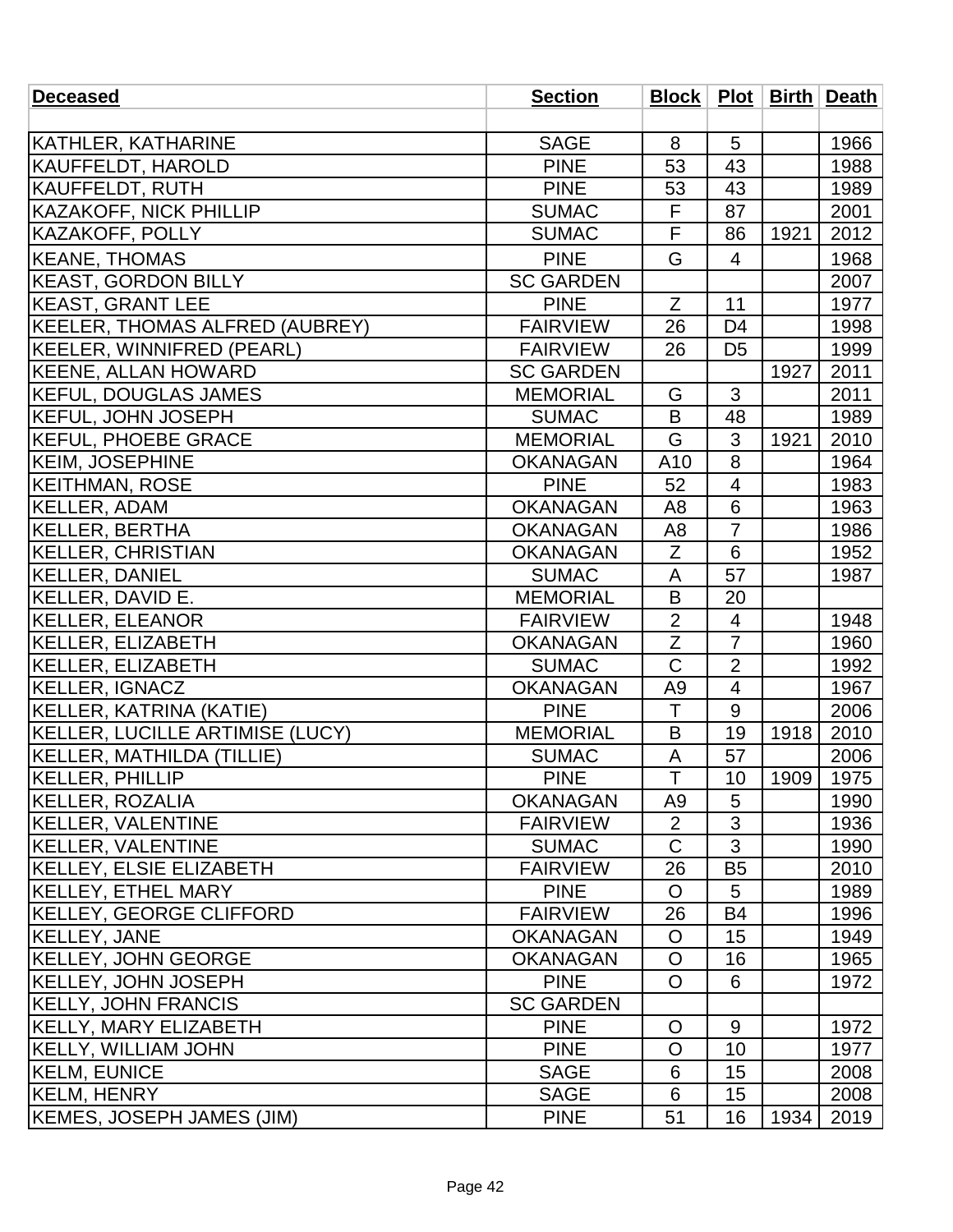| <b>PINE</b><br>51<br>38<br>1981<br>KEMPF, ANNA KATHERINE<br>17<br>2016<br><b>KENHERVE, ESTHER</b><br><b>FAIRVIEW</b><br><b>B15</b><br>1928<br>KENHERVE, JEAN-RENE (JOHN)<br>17<br><b>FAIRVIEW</b><br><b>B14</b><br>1921<br>2008<br><b>KENNEDY, GLORIA JEAN</b><br>$\overline{2}$<br>1946<br>J<br><b>SAGE</b><br><b>KENNEDY, LORRAINE DIANE</b><br>17<br>1955<br><b>SAGE</b><br>A<br><b>KENNEY, JAMES BRUCE</b><br><b>MEMORIAL</b><br>10<br>1936<br>2015<br>E<br>13<br>KERNAGHAN, JANE<br>1943<br><b>SAGE</b><br><b>KERNAGHAN, JOHN</b><br>E<br>12<br>1942<br><b>SAGE</b><br>T<br>KESSELRING, ANNA MAGDALENA<br>12<br>2004<br><b>PINE</b><br>T<br><b>KESSELRING, KARL NIKOLAUS</b><br>1975<br><b>PINE</b><br>12<br><b>KETTLEWELL, BRIAN</b><br><b>FAIRVIEW</b><br>17<br>G <sub>5</sub><br>2017<br>1936<br><b>KEYS, MARY G.</b><br><b>PINE</b><br>52<br>66<br>2006<br><b>KEYS, STUART ALEXANDER</b><br><b>PINE</b><br>52<br>1982<br>65<br>9<br><b>PINE</b><br>KIDD, BABY<br>ZΖ<br>KIENAS, J. A.<br>K<br>13<br><b>SAGE</b><br>1946<br><b>KILBACK, ABLONA</b><br>14<br><b>OKANAGAN</b><br>A <sub>5</sub><br>1994<br><b>KILBACK, EDWARD</b><br><b>OKANAGAN</b><br>16<br>1957<br>A <sub>5</sub><br><b>KILBACK, GEORGE</b><br>15<br>1963<br><b>OKANAGAN</b><br>A <sub>5</sub><br>F<br>11<br>KILBACK, J.<br><b>SAGE</b><br>1942 |
|-------------------------------------------------------------------------------------------------------------------------------------------------------------------------------------------------------------------------------------------------------------------------------------------------------------------------------------------------------------------------------------------------------------------------------------------------------------------------------------------------------------------------------------------------------------------------------------------------------------------------------------------------------------------------------------------------------------------------------------------------------------------------------------------------------------------------------------------------------------------------------------------------------------------------------------------------------------------------------------------------------------------------------------------------------------------------------------------------------------------------------------------------------------------------------------------------------------------------------------------------------------------------------------------------------------------------|
|                                                                                                                                                                                                                                                                                                                                                                                                                                                                                                                                                                                                                                                                                                                                                                                                                                                                                                                                                                                                                                                                                                                                                                                                                                                                                                                         |
|                                                                                                                                                                                                                                                                                                                                                                                                                                                                                                                                                                                                                                                                                                                                                                                                                                                                                                                                                                                                                                                                                                                                                                                                                                                                                                                         |
|                                                                                                                                                                                                                                                                                                                                                                                                                                                                                                                                                                                                                                                                                                                                                                                                                                                                                                                                                                                                                                                                                                                                                                                                                                                                                                                         |
|                                                                                                                                                                                                                                                                                                                                                                                                                                                                                                                                                                                                                                                                                                                                                                                                                                                                                                                                                                                                                                                                                                                                                                                                                                                                                                                         |
|                                                                                                                                                                                                                                                                                                                                                                                                                                                                                                                                                                                                                                                                                                                                                                                                                                                                                                                                                                                                                                                                                                                                                                                                                                                                                                                         |
|                                                                                                                                                                                                                                                                                                                                                                                                                                                                                                                                                                                                                                                                                                                                                                                                                                                                                                                                                                                                                                                                                                                                                                                                                                                                                                                         |
|                                                                                                                                                                                                                                                                                                                                                                                                                                                                                                                                                                                                                                                                                                                                                                                                                                                                                                                                                                                                                                                                                                                                                                                                                                                                                                                         |
|                                                                                                                                                                                                                                                                                                                                                                                                                                                                                                                                                                                                                                                                                                                                                                                                                                                                                                                                                                                                                                                                                                                                                                                                                                                                                                                         |
|                                                                                                                                                                                                                                                                                                                                                                                                                                                                                                                                                                                                                                                                                                                                                                                                                                                                                                                                                                                                                                                                                                                                                                                                                                                                                                                         |
|                                                                                                                                                                                                                                                                                                                                                                                                                                                                                                                                                                                                                                                                                                                                                                                                                                                                                                                                                                                                                                                                                                                                                                                                                                                                                                                         |
|                                                                                                                                                                                                                                                                                                                                                                                                                                                                                                                                                                                                                                                                                                                                                                                                                                                                                                                                                                                                                                                                                                                                                                                                                                                                                                                         |
|                                                                                                                                                                                                                                                                                                                                                                                                                                                                                                                                                                                                                                                                                                                                                                                                                                                                                                                                                                                                                                                                                                                                                                                                                                                                                                                         |
|                                                                                                                                                                                                                                                                                                                                                                                                                                                                                                                                                                                                                                                                                                                                                                                                                                                                                                                                                                                                                                                                                                                                                                                                                                                                                                                         |
|                                                                                                                                                                                                                                                                                                                                                                                                                                                                                                                                                                                                                                                                                                                                                                                                                                                                                                                                                                                                                                                                                                                                                                                                                                                                                                                         |
|                                                                                                                                                                                                                                                                                                                                                                                                                                                                                                                                                                                                                                                                                                                                                                                                                                                                                                                                                                                                                                                                                                                                                                                                                                                                                                                         |
|                                                                                                                                                                                                                                                                                                                                                                                                                                                                                                                                                                                                                                                                                                                                                                                                                                                                                                                                                                                                                                                                                                                                                                                                                                                                                                                         |
|                                                                                                                                                                                                                                                                                                                                                                                                                                                                                                                                                                                                                                                                                                                                                                                                                                                                                                                                                                                                                                                                                                                                                                                                                                                                                                                         |
|                                                                                                                                                                                                                                                                                                                                                                                                                                                                                                                                                                                                                                                                                                                                                                                                                                                                                                                                                                                                                                                                                                                                                                                                                                                                                                                         |
|                                                                                                                                                                                                                                                                                                                                                                                                                                                                                                                                                                                                                                                                                                                                                                                                                                                                                                                                                                                                                                                                                                                                                                                                                                                                                                                         |
|                                                                                                                                                                                                                                                                                                                                                                                                                                                                                                                                                                                                                                                                                                                                                                                                                                                                                                                                                                                                                                                                                                                                                                                                                                                                                                                         |
| KILBACK, LYLA FRANCIS<br><b>SC GARDEN</b><br>2017<br>1917                                                                                                                                                                                                                                                                                                                                                                                                                                                                                                                                                                                                                                                                                                                                                                                                                                                                                                                                                                                                                                                                                                                                                                                                                                                               |
| <b>PINE</b><br>6<br>1986<br><b>KILBACK, PHILIP</b><br>C <sub>53</sub>                                                                                                                                                                                                                                                                                                                                                                                                                                                                                                                                                                                                                                                                                                                                                                                                                                                                                                                                                                                                                                                                                                                                                                                                                                                   |
| KILBY-HARVEY, SHIRLEY<br>2020<br><b>PINE</b><br>50<br>44<br>1944                                                                                                                                                                                                                                                                                                                                                                                                                                                                                                                                                                                                                                                                                                                                                                                                                                                                                                                                                                                                                                                                                                                                                                                                                                                        |
| KILGOUR, JOHN JOSEPH PATRICK<br><b>PINE</b><br>51<br>54<br>1980                                                                                                                                                                                                                                                                                                                                                                                                                                                                                                                                                                                                                                                                                                                                                                                                                                                                                                                                                                                                                                                                                                                                                                                                                                                         |
| KILGOUR, POLLYANNA MINILLA<br>51<br><b>PINE</b><br>55<br>2009                                                                                                                                                                                                                                                                                                                                                                                                                                                                                                                                                                                                                                                                                                                                                                                                                                                                                                                                                                                                                                                                                                                                                                                                                                                           |
| KINCH, EDWARD JAMES<br><b>SAGE</b><br>$\overline{7}$<br>6<br>1964                                                                                                                                                                                                                                                                                                                                                                                                                                                                                                                                                                                                                                                                                                                                                                                                                                                                                                                                                                                                                                                                                                                                                                                                                                                       |
| 1<br>$\overline{7}$<br>KINCH, LEAH<br>1916<br>2011<br><b>SAGE</b>                                                                                                                                                                                                                                                                                                                                                                                                                                                                                                                                                                                                                                                                                                                                                                                                                                                                                                                                                                                                                                                                                                                                                                                                                                                       |
| KING, GEORGE<br>$\overline{2}$<br><b>SAGE</b><br>H<br>1942                                                                                                                                                                                                                                                                                                                                                                                                                                                                                                                                                                                                                                                                                                                                                                                                                                                                                                                                                                                                                                                                                                                                                                                                                                                              |
| G7<br><b>KINNEWESS, IRMA</b><br><b>FAIRVIEW</b><br>G<br>1930<br>2016                                                                                                                                                                                                                                                                                                                                                                                                                                                                                                                                                                                                                                                                                                                                                                                                                                                                                                                                                                                                                                                                                                                                                                                                                                                    |
| $\overline{\text{C}}$<br>$\mathbf{1}$<br>KIRALY, LASZLO<br><b>MEMORIAL</b><br>2007                                                                                                                                                                                                                                                                                                                                                                                                                                                                                                                                                                                                                                                                                                                                                                                                                                                                                                                                                                                                                                                                                                                                                                                                                                      |
| $\mathsf{C}$<br>14<br> KIRBY, EDNA PATRICIA<br><b>MEMORIAL</b><br>1926<br>2021                                                                                                                                                                                                                                                                                                                                                                                                                                                                                                                                                                                                                                                                                                                                                                                                                                                                                                                                                                                                                                                                                                                                                                                                                                          |
| C<br> KIRBY, FRANK JOSEPH<br><b>SAGE</b><br>17<br>1956                                                                                                                                                                                                                                                                                                                                                                                                                                                                                                                                                                                                                                                                                                                                                                                                                                                                                                                                                                                                                                                                                                                                                                                                                                                                  |
| $\mathsf{C}$<br>KIRBY, GEORGE DAMON<br><b>MEMORIAL</b><br>15<br>2007                                                                                                                                                                                                                                                                                                                                                                                                                                                                                                                                                                                                                                                                                                                                                                                                                                                                                                                                                                                                                                                                                                                                                                                                                                                    |
| $\mathsf{C}$<br>18<br>KIRBY, MARION STEWART<br><b>SAGE</b><br>1988                                                                                                                                                                                                                                                                                                                                                                                                                                                                                                                                                                                                                                                                                                                                                                                                                                                                                                                                                                                                                                                                                                                                                                                                                                                      |
| KIRK, CHARLES MACDONALD<br><b>OKANAGAN</b><br>A15<br>12<br>1965                                                                                                                                                                                                                                                                                                                                                                                                                                                                                                                                                                                                                                                                                                                                                                                                                                                                                                                                                                                                                                                                                                                                                                                                                                                         |
| 11<br>KIRK, JESSIE RANKIN<br><b>OKANAGAN</b><br>A15<br>1955                                                                                                                                                                                                                                                                                                                                                                                                                                                                                                                                                                                                                                                                                                                                                                                                                                                                                                                                                                                                                                                                                                                                                                                                                                                             |
| KIRK, MARGARET<br><b>FAIRVIEW</b><br>22<br>$\overline{7}$                                                                                                                                                                                                                                                                                                                                                                                                                                                                                                                                                                                                                                                                                                                                                                                                                                                                                                                                                                                                                                                                                                                                                                                                                                                               |
| H<br>18<br>2014<br> KIRS, JOSEPH<br><b>MEMORIAL</b><br>1943                                                                                                                                                                                                                                                                                                                                                                                                                                                                                                                                                                                                                                                                                                                                                                                                                                                                                                                                                                                                                                                                                                                                                                                                                                                             |
| <b>PINE</b><br>KIRS, JOSEPH<br>53<br>53<br>1900<br>1984                                                                                                                                                                                                                                                                                                                                                                                                                                                                                                                                                                                                                                                                                                                                                                                                                                                                                                                                                                                                                                                                                                                                                                                                                                                                 |
| E<br>KIRS, PAUL JOHN<br><b>SUMAC</b><br>25<br>1998                                                                                                                                                                                                                                                                                                                                                                                                                                                                                                                                                                                                                                                                                                                                                                                                                                                                                                                                                                                                                                                                                                                                                                                                                                                                      |
| KIRS, ROSE MARGARET<br><b>PINE</b><br>53<br>54<br>1992                                                                                                                                                                                                                                                                                                                                                                                                                                                                                                                                                                                                                                                                                                                                                                                                                                                                                                                                                                                                                                                                                                                                                                                                                                                                  |
| KISSANE, EMMA<br><b>PINE</b><br>XY<br>12A<br>1975                                                                                                                                                                                                                                                                                                                                                                                                                                                                                                                                                                                                                                                                                                                                                                                                                                                                                                                                                                                                                                                                                                                                                                                                                                                                       |
| KLASSEN, BARBARA<br><b>OKANAGAN</b><br>Y<br>$\overline{2}$<br>1968                                                                                                                                                                                                                                                                                                                                                                                                                                                                                                                                                                                                                                                                                                                                                                                                                                                                                                                                                                                                                                                                                                                                                                                                                                                      |
| KLASSEN, HELMUT<br><b>SUMAC</b><br>Е<br>52<br>1999                                                                                                                                                                                                                                                                                                                                                                                                                                                                                                                                                                                                                                                                                                                                                                                                                                                                                                                                                                                                                                                                                                                                                                                                                                                                      |
| <b>KLASSEN, JOHN</b><br>11<br><b>PINE</b><br>B<br>1967                                                                                                                                                                                                                                                                                                                                                                                                                                                                                                                                                                                                                                                                                                                                                                                                                                                                                                                                                                                                                                                                                                                                                                                                                                                                  |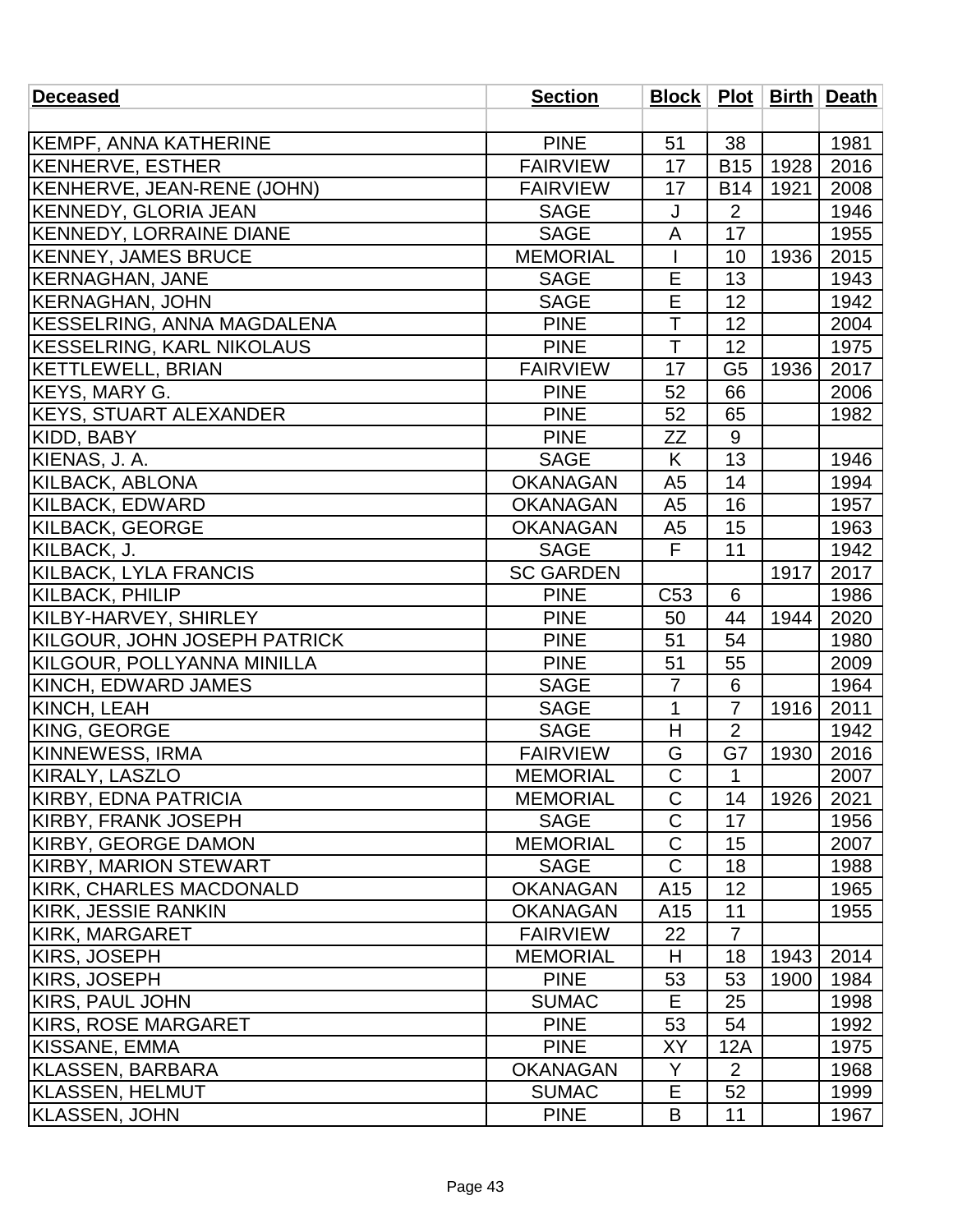| <b>Deceased</b>               | <b>Section</b>  |                |                 |      | Block   Plot   Birth   Death |
|-------------------------------|-----------------|----------------|-----------------|------|------------------------------|
|                               |                 |                |                 |      |                              |
| <b>KLASSEN, JOHN JACOB</b>    | <b>OKANAGAN</b> | Y              | $\mathbf 1$     |      | 1955                         |
| KLASSEN, KATHARINA            | <b>PINE</b>     | E              | $\overline{7}$  |      | 2005                         |
| <b>KLASSEN, MARTIN FRANK</b>  | <b>PINE</b>     | E              | 8               | 1900 | 1967                         |
| KLATT, ARTHUR WEAVER          | <b>SAGE</b>     | $\overline{2}$ | 3               |      | 1958                         |
| <b>KLATT, DOLORES MAE</b>     | <b>MEMORIAL</b> | D              | 6               |      | 2007                         |
| <b>KLATT, EDWARD</b>          | <b>PINE</b>     | W              | 13              |      | 1976                         |
| <b>KLATT, EMILGA</b>          | <b>SAGE</b>     | 2              | $\overline{2}$  |      | 1977                         |
| KLATT, HERMAN REINHART        | <b>SUMAC</b>    | E              | 6               |      | 1998                         |
| <b>KLATT, NETTIE</b>          | <b>PINE</b>     | W              | 12              |      | 1997                         |
| KLATT, SAMUEL W.              | <b>SAGE</b>     | $\overline{2}$ | $\mathbf{1}$    |      | 1957                         |
| KLATT, WILLIAM DANIEL         | <b>MEMORIAL</b> | D              | $\overline{7}$  | 1929 | 2014                         |
| KLEIN, BABY                   | <b>SAGE</b>     | B              | 3               |      | 1900                         |
| <b>KLEIN, MARIE</b>           | <b>PINE</b>     | 52             | 67              |      | 2006                         |
| <b>KLEIN, TOBIAS</b>          | <b>PINE</b>     | 52             | 68              |      | 1982                         |
| <b>KLEIVEN, OTTO</b>          | <b>SUMAC</b>    | $\mathsf C$    | 68              |      | 1991                         |
| KLYNE, LEONARD WALTER         | <b>SUMAC</b>    | F              | $\overline{2}$  |      |                              |
| KLYNE, THERESA BARBARA        | <b>SUMAC</b>    | D              | $6\phantom{1}6$ |      | 1992                         |
| <b>KNECHTEL, ANGELA RANAE</b> | <b>SUMAC</b>    | $\mathsf C$    | 80              |      | 1992                         |
| <b>KNECHTEL, DENNIS PAUL</b>  | <b>MEMORIAL</b> | J              | 30              | 1955 | 2021                         |
| <b>KNELSEN, DOUGLAS ALLAN</b> | <b>MEMORIAL</b> | E              | 13              | 1960 | 2009                         |
| KNIPPELBERG, ADAM             | <b>PINE</b>     | J              | 16              |      | 1970                         |
| KNIPPELBERG, ROSINA           | <b>PINE</b>     | J              | 15              |      | 1976                         |
| KNIPPELBERG, RUDOLF (RUDY)    | <b>SUMAC</b>    | F              | 53              |      | 2003                         |
| KNISPEL, EDWARD               | <b>SUMAC</b>    | $\mathsf C$    | 40              |      | 1992                         |
| <b>KNOBLAUCH, JOSEPH</b>      | <b>OKANAGAN</b> | A14            | 5               |      | 1964                         |
| KNOBLAUCH, THERESIA           | <b>OKANAGAN</b> | A14            | 4               |      | 1957                         |
| KNODEL, JACOB (JACK)          | <b>PINE</b>     | K              | 8               |      | 1980                         |
| <b>KNODEL, JOHN WILLIAM</b>   | <b>SUMAC</b>    | <b>CA</b>      | B <sub>9</sub>  |      | 2004                         |
| KNODEL, OLGA JOAN             | <b>SUMAC</b>    | CA             | <b>B</b> 9      |      | 1991                         |
| <b>KNODEL, SARAH MARIE</b>    | <b>PINE</b>     | K              | $\overline{7}$  | 1916 | 2009                         |
| <b>KNODEL, WILLIAM</b>        | <b>SUMAC</b>    | СA             | B <sub>9</sub>  |      | 1984                         |
| KNOTT, HENRY AUGUSTUS         | <b>PINE</b>     | Q              | 14              |      | 1974                         |
| KNOTT, LETITIA                | <b>PINE</b>     | Q              | 13              |      | 1983                         |
| KNOX, ELLEN M.                | <b>PINE</b>     | XY             | 10A             |      | 1974                         |
| KNOX, JOHN PALMER             | <b>PINE</b>     | XY             | 11A             |      |                              |
| KNOX, TERENCE W.              | <b>SAGE</b>     | C              | 14              |      | 1956                         |
| <b>KNUTSON, INGABORG</b>      | <b>SAGE</b>     | 5              | $\overline{7}$  |      | 1968                         |
| KNUTSON, JOSEPH E.            | <b>SAGE</b>     | 5              | 8               |      | 1960                         |
| KOCH, MARY                    | <b>OKANAGAN</b> | A12            | 11              |      | 1959                         |
| <b>KOCSIS, FRANK STEVE</b>    | <b>SUMAC</b>    | CA             | E <sub>1</sub>  |      | 1991                         |
| KOENIG, EDWARD ALFRED         | <b>SUMAC</b>    | C              | 19              |      | 1990                         |
| KOENIG, ELIZABETH ANN (BETTY) | <b>PINE</b>     | 52             | 45              | 1927 | 2011                         |
| <b>KOENIG, MARY ELIZABETH</b> | <b>SUMAC</b>    | C              | 18              |      | 1991                         |
| <b>KOENIG, STEVE HERBERT</b>  | <b>PINE</b>     | 52             | 45              |      | 1982                         |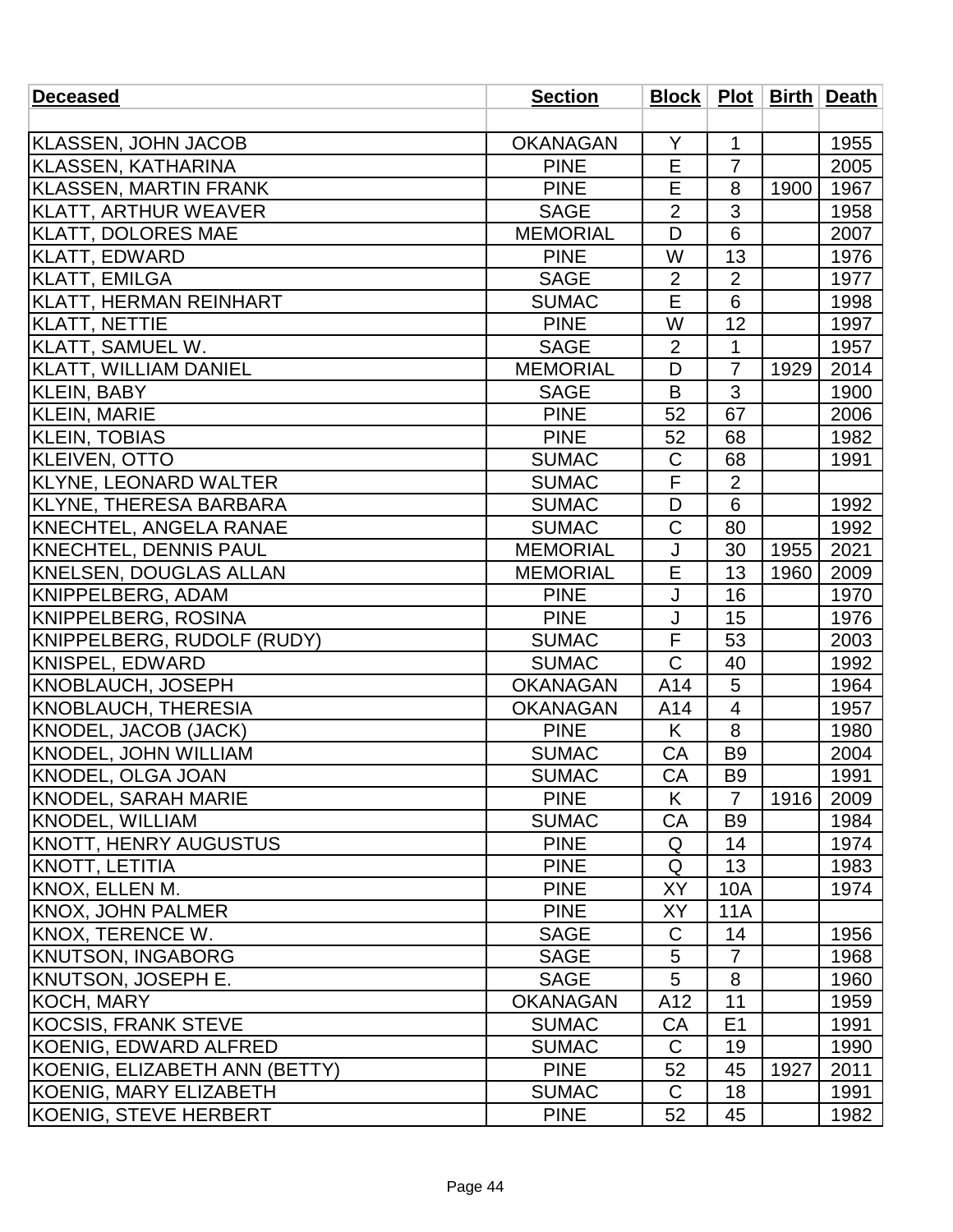| <b>Deceased</b>                      | <b>Section</b>  |                         |                 |      | Block   Plot   Birth   Death |
|--------------------------------------|-----------------|-------------------------|-----------------|------|------------------------------|
|                                      |                 |                         |                 |      |                              |
| KOHL, PETER                          | <b>OKANAGAN</b> | A12                     | 9               |      | 1957                         |
| KOHNKE, BABY                         | <b>SAGE</b>     | B                       | 3               |      | 1900                         |
| KOHNKE, HENRY FREDERICK              | <b>SAGE</b>     | 3                       | 16              |      | 1958                         |
| KOHNKE, NELLIE GRANT                 | <b>SAGE</b>     | 3                       | 15              |      | 1966                         |
| KOLT, MARTIN VICTOR                  | <b>PINE</b>     | 51                      | 19              |      | 1982                         |
| KONKIN, ORESTES JOSEPH (JOE)         | <b>PINE</b>     | $\mathsf{N}$            | $\overline{7}$  |      | 2008                         |
| KONRAD, FRANCIS MARY                 | <b>OKANAGAN</b> | <b>CD</b>               | 11              |      | 2008                         |
| KOOYMAN, WILLIAM JACOB               | <b>FAIRVIEW</b> | 17                      | D11             | 1928 | 2009                         |
| KOROL, FRANCES                       | <b>PINE</b>     | D                       | $\overline{2}$  |      | 1997                         |
| KOROL, WILLIAM                       | <b>PINE</b>     | D                       | 3               |      | 1969                         |
| KOSIC, JOHN (SR)                     | <b>SUMAC</b>    | F                       | 45              |      | 2003                         |
| KOTELES, JOHN STEVE (JACK)           | <b>MEMORIAL</b> | D                       | 17              |      |                              |
| KOTELES, JOZSEF                      | <b>PINE</b>     | 50                      | 16              |      | 1981                         |
| KOTELES, MARY PATRICIA (PAT)         | <b>SUMAC</b>    | $\overline{\mathsf{F}}$ | $\overline{75}$ |      | 2004                         |
| KOVACS, JOSEPH                       | <b>FAIRVIEW</b> | 17                      | E7              | 1925 | 1995                         |
| <b>KOVACS, TERESA</b>                | <b>FAIRVIEW</b> | 17                      | E <sub>8</sub>  | 1920 | 2012                         |
| KOZMENKO, MATIJA                     | <b>FAIRVIEW</b> | 26                      | A <sub>1</sub>  |      | 1994                         |
| KRAHENBIL, ALBERT (REVEREND)         | <b>PINE</b>     | 53                      | 76              |      | 2001                         |
| <b>KRAHENBIL, EUNICE JANE</b>        | <b>PINE</b>     | 53                      | 75              |      | 2009                         |
| KRAHENBIL, MATILDA CLARA             | <b>PINE</b>     | 53                      | 75              |      | 1999                         |
| <b>KRAUSE, ANNA MATHILDA</b>         | <b>SUMAC</b>    | A                       | 75              |      | 1987                         |
| KRAUSE, EMANUEL (MANNY)              | <b>FAIRVIEW</b> | 26                      | F <sub>8</sub>  |      | 2001                         |
| KRAUSE, ISABELL MARY (BELLE)         | <b>FAIRVIEW</b> | 26                      | F <sub>9</sub>  |      | 2003                         |
| <b>KRAUSE, KATHERINE (KAY)</b>       | <b>OKANAGAN</b> | A3                      | 11              |      | 1964                         |
| <b>KRAUSE, MARTIN</b>                | <b>OKANAGAN</b> | A14                     | 16              |      | 1956                         |
| <b>KRAUSE, MOLLY</b>                 | <b>OKANAGAN</b> | A14                     | 15              |      | 1985                         |
| <b>KRAUSE, REDVERS VICTOR MARTIN</b> | <b>FAIRVIEW</b> | 17                      | E1              | 1943 | 2014                         |
| <b>KRAUSE, WALTER</b>                | <b>SUMAC</b>    | A                       | 76              | 1922 | 2019                         |
| <b>KRAUSE, WILLIAM THEODORE</b>      | <b>OKANAGAN</b> | A <sub>3</sub>          | 12              |      | 1988                         |
| <b>KREBS, GEORGE</b>                 | <b>FAIRVIEW</b> | 17                      | F9              | 1937 | 2016                         |
| <b>KREBS, ORLEEN</b>                 | <b>FAIRVIEW</b> | 17                      | F <sub>10</sub> | 1940 | 2013                         |
| <b>KRELLER, WILLIAM BERNHARDT</b>    | <b>MEMORIAL</b> | G                       | 6               | 1912 | 2010                         |
| <b>KRENBRINK, LENA</b>               | <b>PINE</b>     | 50                      | 19              |      | 1979                         |
| <b>KREPPS, BRENT DOUGLAS</b>         | <b>SAGE</b>     | 2                       | 16              |      | 1995                         |
| <b>KRIESEL, ARTHUR</b>               | <b>SUMAC</b>    | C                       | 60              |      | 2004                         |
| <b>KRIESEL, ERNA</b>                 | <b>SUMAC</b>    | C                       | 60              |      | 1991                         |
| KRIPS, EDWARD (ED)                   | <b>VETERANS</b> | 18                      | 20              |      | 2001                         |
| KRISCHKE, DELIA (DELLA)              | <b>SUMAC</b>    | CA                      | C7              |      | 1994                         |
| KRISCHKE, ELIZABETH LOUISE MARGERY   | <b>SUMAC</b>    | CA                      | C <sub>7</sub>  |      | 1989                         |
| <b>KRISCHKE, FRANCIS NORMAN</b>      | <b>SUMAC</b>    | CA                      | C7              |      | 2004                         |
| <b>KRISTIANSEN, JOHANNES A.</b>      | <b>OKANAGAN</b> | A4                      | 5               |      | 1966                         |
| <b>KROLL, FRIEDRICH</b>              | <b>SUMAC</b>    | $\mathsf C$             | 62              |      | 2005                         |
| KROLL, JOHANNA                       | <b>SUMAC</b>    | C                       | 61              |      | 1991                         |
| <b>KROLL, JOHN FRANK</b>             | <b>PINE</b>     | 51                      | 74              |      | 1995                         |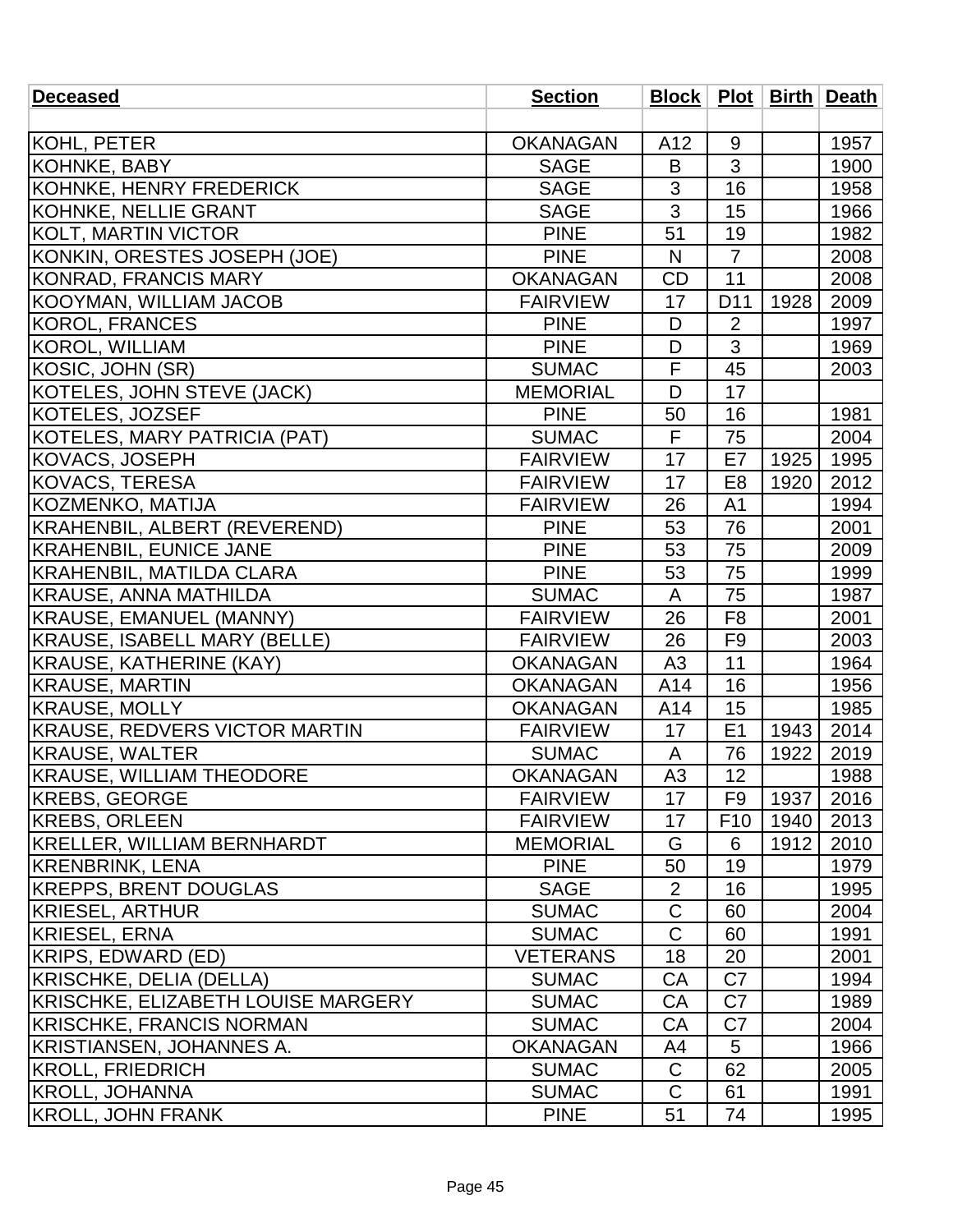| <b>Deceased</b>               | <b>Section</b>   |                 |                 |      | Block   Plot   Birth   Death |
|-------------------------------|------------------|-----------------|-----------------|------|------------------------------|
|                               |                  |                 |                 |      |                              |
| <b>KROLL, MARIE</b>           | <b>PINE</b>      | 51              | 73              |      | 1981                         |
| KROSS, DONALD GLEN            | <b>FAIRVIEW</b>  | 17              | D <sub>15</sub> | 1929 | 2010                         |
| KUEHN, EMANUEL                | <b>SAGE</b>      | 5               | 10              |      | 1977                         |
| <b>KUEHN, HILDA LOUISE</b>    | <b>SAGE</b>      | 5               | 9               |      | 1960                         |
| KUHN, HELEN MARIAN            | <b>PINE</b>      | 50              | 63              |      |                              |
| <b>KUHN, JACKIE STUART</b>    | <b>PINE</b>      | 51              | 63              |      | 1980                         |
| <b>KUIPER, CINDY DANIELLE</b> | <b>SC GARDEN</b> |                 |                 | 1962 | 2010                         |
| <b>KUIPER, MENNO</b>          | <b>OKANAGAN</b>  | X               | 11              |      | 1953                         |
| <b>KUMP, ANTON "TONY"</b>     | <b>FAIRVIEW</b>  | 17              | G12             | 1941 | 2016                         |
| <b>KUN, JOHN</b>              | <b>PINE</b>      | B               | 3               | 1894 | 1966                         |
| <b>KUNKEL, BABY</b>           | <b>SAGE</b>      | J               | 5               |      | 1947                         |
| KUNKEL, WILFRED               | <b>SAGE</b>      | 5               | 16              |      | 1958                         |
| <b>KUZMUK, WILLIAM (BILL)</b> | <b>VETERANS</b>  | <b>12A</b>      | D <sub>1</sub>  |      | 2003                         |
| <b>KWASNICA, HARRY</b>        | <b>PINE</b>      | 51              | 23              |      | 1979                         |
| <b>KWASNICA, IRENE MAY</b>    | <b>SUMAC</b>     | A               | 59              | 1924 | 2009                         |
| <b>KWASNICA, MARY</b>         | <b>PINE</b>      | 51              | 24              |      | 1980                         |
| <b>KWASNICA, STEPHEN</b>      | <b>SUMAC</b>     | A               | 60              | 1923 | 2018                         |
| KWITKOSKI, LILLIAN ELVIRA     | <b>MEMORIAL</b>  | G               | 13              | 1925 | 2011                         |
| KWITKOSKI, NICK               | <b>MEMORIAL</b>  | G               | 13              | 1925 | 2011                         |
| LaBOUNTY, AUDREY WOOLACOTT    | <b>VETERANS</b>  | 15              | 16              |      | 1995                         |
| LaBOUNTY, BRENDA LEE          | <b>SUMAC</b>     | E               | 30              |      | 2010                         |
| LaBOUNTY, CLARENCE            | <b>VETERANS</b>  | 15              | 16              |      | 1988                         |
| LABOUNTY, DOROTHY             | <b>SUMAC</b>     | E               | 29              |      | 2000                         |
| LABOUNTY, FRANK JOSEPH        | <b>SUMAC</b>     | E               | 30              |      | 1998                         |
| <b>LACASSE, DONALD</b>        | <b>FAIRVIEW</b>  | 17              | <b>B17</b>      |      |                              |
| LACASSE, GLORIA-JEAN          | <b>FAIRVIEW</b>  | 17              | <b>B18</b>      | 1942 | 2016                         |
| LACHOWSKI, EDMUND (ED)        | <b>FAIRVIEW</b>  | 26              | A10             |      | 1995                         |
| <b>LACROIX, RENE JOSEPH</b>   | <b>FAIRVIEW</b>  | D               | D <sub>6</sub>  | 1938 | 2008                         |
| LaFLAMME, DOLORES (DELL)      | <b>SUMAC</b>     | $\mathsf B$     | 79              |      |                              |
| LaFLAMME, LUCIEN HILAIRE      | <b>SUMAC</b>     | B               | 80              |      | 1989                         |
| LAFOND, PHILLIPE ISADORE      | <b>PINE</b>      | 52              | 14              |      | 1983                         |
| LAFRAMBOISE, ALICE E.         | <b>PINE</b>      | C <sub>52</sub> | $\overline{7}$  |      | 1998                         |
| LAFRAMBOISE, SARTO YVAN       | <b>PINE</b>      | C <sub>52</sub> | 8               |      | 1985                         |
| LAFRANCE, EMILE FRANCOIS      | <b>SC GARDEN</b> |                 |                 |      |                              |
| LAFRANCE, JENNET ANNIE        | <b>SC GARDEN</b> |                 |                 |      |                              |
| LAHAISE, ASTE                 | <b>PINE</b>      |                 | 14              |      | 1969                         |
| LAHAISE, CORNELIA (CONNIE)    | <b>PINE</b>      |                 | 13              |      | 1992                         |
| LAING, HUGH M.                | <b>OKANAGAN</b>  | P               | 15              |      | 1955                         |
| LAKEVOLD, CLARA GLADYS        | <b>MEMORIAL</b>  | F               | 6               | 1918 | 2010                         |
| LAKEVOLD, OSBORNE             | <b>MEMORIAL</b>  | F               | $\overline{7}$  |      |                              |
| LALONDE, ARTHUR TELISFORE     | <b>FAIRVIEW</b>  | 17              | F <sub>17</sub> | 1944 | 2015                         |
| LALONDE, CRYSTAL JADE         | <b>SUMAC</b>     | D               | 24              |      | 1993                         |
| LAMB, VIOLET ETHEL ALICE      | <b>OKANAGAN</b>  | O               | $\overline{7}$  |      | 1951                         |
| LAMBERT, BEN MORRISON         | <b>SUMAC</b>     | CA              | C <sub>10</sub> |      | 1999                         |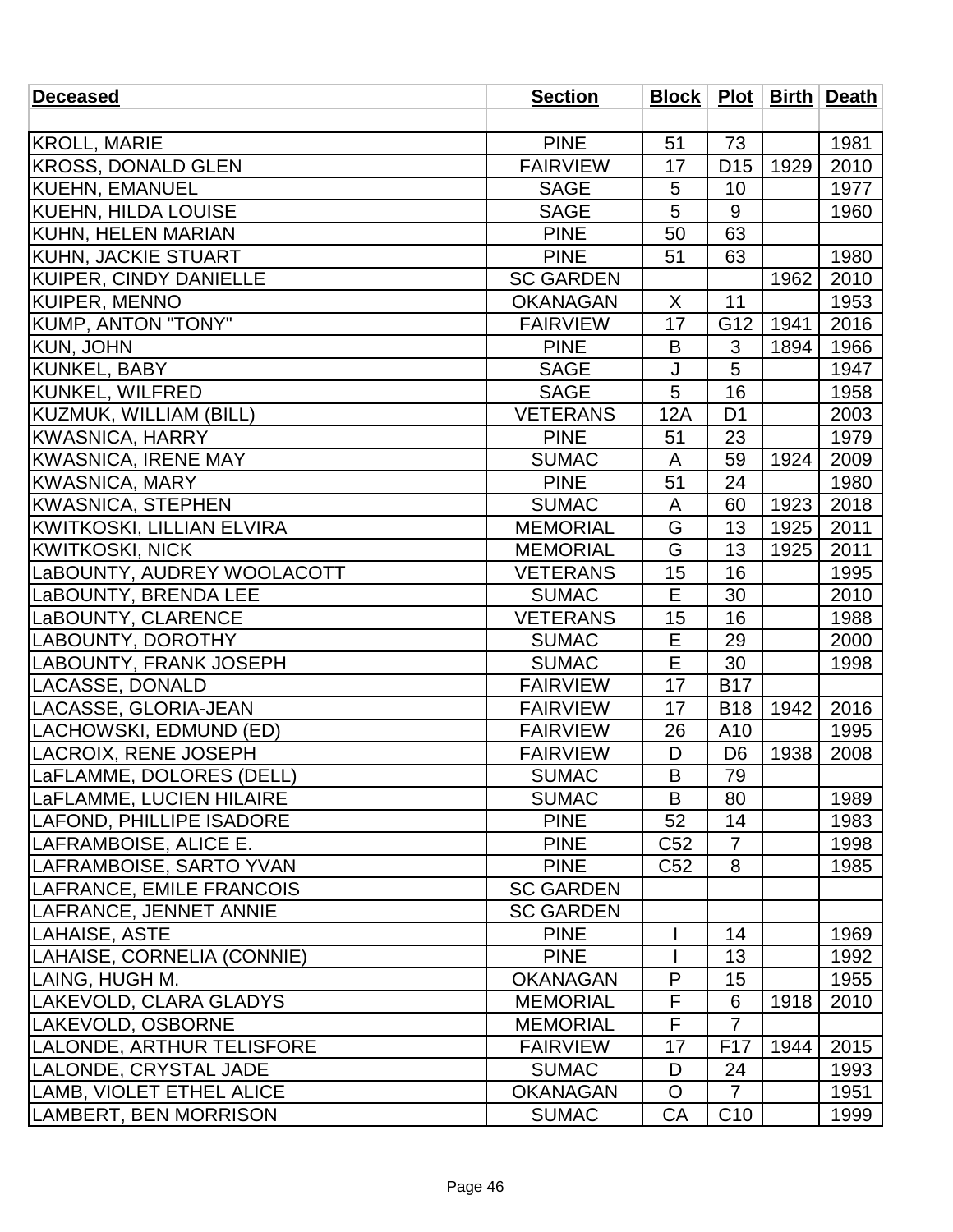| <b>Deceased</b>                       | <b>Section</b>   |                |                 |      | Block   Plot   Birth   Death |
|---------------------------------------|------------------|----------------|-----------------|------|------------------------------|
|                                       |                  |                |                 |      |                              |
| LAMBERT, MARGARET WILHELMINA          | <b>SUMAC</b>     | <b>CA</b>      | C <sub>10</sub> |      | 1990                         |
| LAMOUREUX, URGEL                      | <b>PINE</b>      | 52             | 75              |      | 1982                         |
| LANG, EDNA PEARL                      | <b>SC GARDEN</b> |                |                 |      | 2002                         |
| LANG, GERTRUDE                        | <b>FAIRVIEW</b>  | 24             | 5               |      | 1967                         |
| LANG, MELBOURNE MCINTYRE              | <b>FAIRVIEW</b>  | 24             | 6               |      | 1971                         |
| LANG, MR.                             | <b>FAIRVIEW</b>  | 24             | 4               |      |                              |
| <b>LANG, NORMA MABLE</b>              | <b>FAIRVIEW</b>  | 24             | 4               |      | 1944                         |
| LANGE, ALICE MARY                     | <b>PINE</b>      | B              | $\overline{4}$  | 1911 | 1988                         |
| LANGE, CONRAD MAX HUGO                | <b>SUMAC</b>     | CA             | A15             |      |                              |
| LANGE, MARYAN ELIZABETH               | <b>SUMAC</b>     | CA             | A15             |      | 1994                         |
| LAPOSA, JOHN                          | <b>FAIRVIEW</b>  | 17             | C <sub>7</sub>  | 1909 | 2009                         |
| LARANJA, CONCEICAO                    | <b>PINE</b>      | 53             | 18              |      | 1986                         |
| LARSON, DONALD BERNARD (DON)          | <b>VETERANS</b>  | 15             | 8               |      | 1994                         |
| LARSON, HAZEL EDITH                   | <b>VETERANS</b>  | 15             | 8               |      |                              |
| LAUF, AUGUST                          | <b>OKANAGAN</b>  | T              | $\overline{2}$  |      | 1964                         |
| LAUF, MARTHA                          | <b>OKANAGAN</b>  | T              | 3               |      | 1951                         |
| <b>LAURENSON, DIANE YVONNE</b>        | <b>MEMORIAL</b>  | D              | 1               | 1956 | 2020                         |
| LAVIK, CATHERINE                      | <b>SUMAC</b>     | CA             | E <sub>15</sub> |      | 1988                         |
| LAVIK, NICK                           | <b>SUMAC</b>     | CA             | E <sub>15</sub> |      | 1990                         |
| <b>LAVIK, OLAF JOHAN</b>              | <b>SAGE</b>      | 3              | 13              |      | 1958                         |
| LAVIK, SELEDA                         | <b>SAGE</b>      | $\overline{3}$ | 12              |      | 1979                         |
| LAWLEY, BESSIE PEARL                  | <b>PINE</b>      | Ζ              | 12              |      | 1985                         |
| LAWLEY, ERNEST                        | <b>SAGE</b>      | $\mathsf{L}$   | $\overline{7}$  |      | 1957                         |
| LAWLEY, EUNICE CECILIA                | <b>SAGE</b>      | L              | 8               |      | 1947                         |
| <b>LEACH, ARTHUR LORNE</b>            | <b>SC GARDEN</b> |                |                 | 1933 | 2016                         |
| <b>LEAKE, DOUGLAS ROBERT</b>          | <b>OKANAGAN</b>  | <b>CD</b>      | 22              | 1924 | 2014                         |
| LEAKE, EDITH SARAH                    | <b>OKANAGAN</b>  | <b>CD</b>      | 23              |      | 1984                         |
| <b>LEAKE, EILEEN</b>                  | <b>OKANAGAN</b>  | <b>CD</b>      | 22              |      |                              |
| LEAKE, RUDOLPH HENRY                  | <b>OKANAGAN</b>  | CD             | 24              |      | 1966                         |
| <b>ILEAL, HELEN MARGARET</b>          | <b>FAIRVIEW</b>  | 5              | 9               | 1959 | 2021                         |
| <b>LECLERC, MAURICE ARMAND JOSEPH</b> | <b>SUMAC</b>     | Е              | 24              |      | 1998                         |
| <b>LECOMTE, ROBERT HENRY</b>          | <b>PINE</b>      | 51             | 75              |      | 1980                         |
| <b>LEDRAY, NELLIE</b>                 | <b>OKANAGAN</b>  | A <sub>5</sub> | $\overline{7}$  |      | 1961                         |
| <b>LEE, ARTHUR JUNE</b>               | <b>SUMAC</b>     | CA             | C <sub>4</sub>  |      | 1990                         |
| <b>LEE, ISABEL</b>                    | <b>SUMAC</b>     | CA             | C <sub>4</sub>  | 1926 | 2011                         |
| LEE, NOAH                             | <b>FAIRVIEW</b>  | 29             | 8               |      | 1933                         |
| LEES, DORATHEA C. M.                  | <b>SAGE</b>      |                | $\overline{7}$  |      | 1967                         |
| <b>LEES, ROBERT (BERT)</b>            | <b>OKANAGAN</b>  | Y              | 15              |      | 1954                         |
| LEFAVOUR, OROVILLE G.                 | <b>OKANAGAN</b>  | X              | 3               |      | 1954                         |
| <b>LEGG BAGG, ARTHUR JOHN</b>         | <b>FAIRVIEW</b>  | 11             | 9               |      | 1937                         |
| <b>LEGG BAGG, ETHEL</b>               | <b>SC GARDEN</b> |                |                 | 1921 | 2013                         |
| <b>LEGG BAGG, MARIE DIANA</b>         | <b>FAIRVIEW</b>  | 11             | 10              |      | 1941                         |
| <b>LEHMAN, ANNIE</b>                  | <b>SUMAC</b>     | A              | 45              |      | 1987                         |
| LEHMAN, LARRY                         | <b>SUMAC</b>     | A              | 47              |      |                              |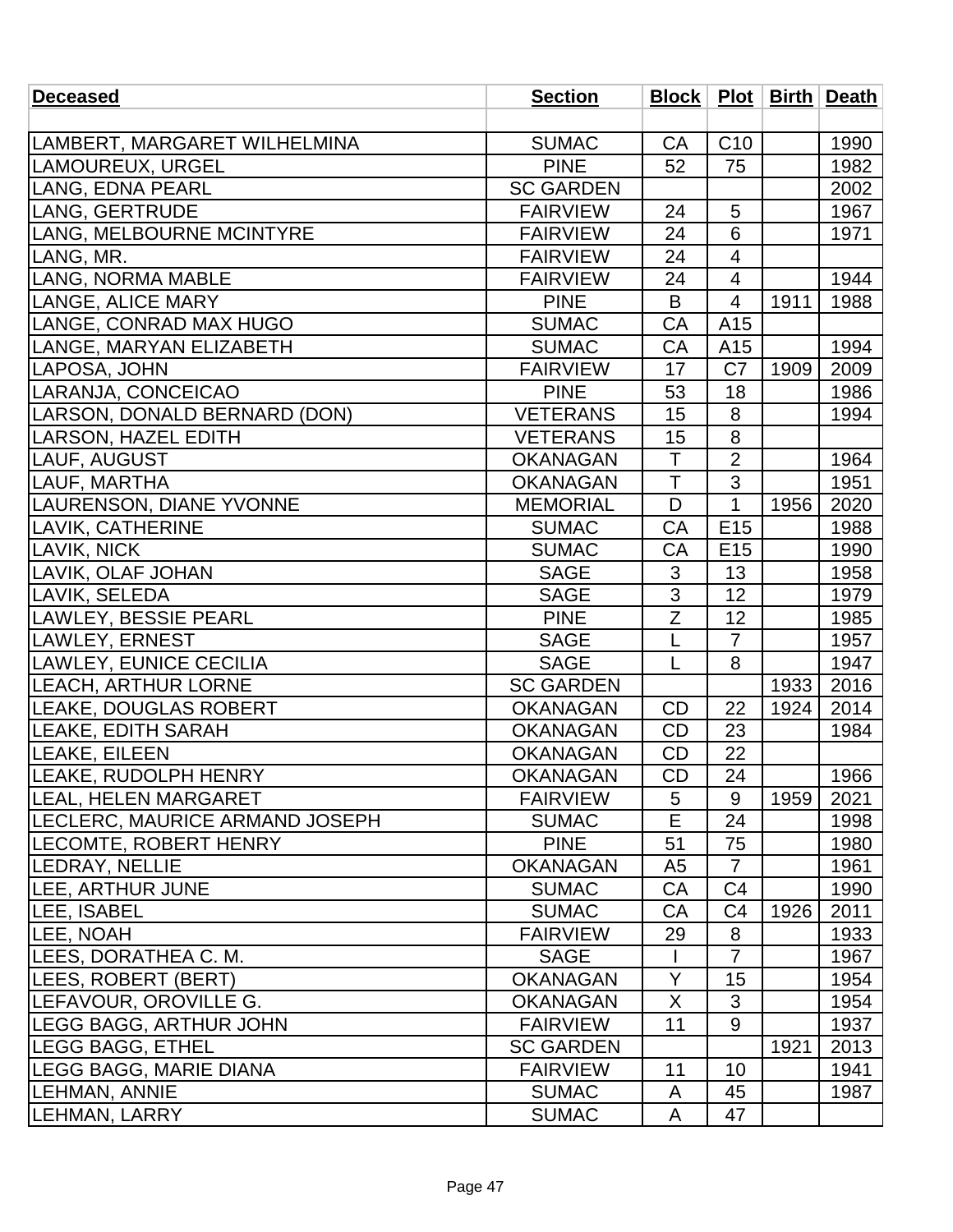| <b>Deceased</b>                  | <b>Section</b>   |             |                 |      | Block   Plot   Birth   Death |
|----------------------------------|------------------|-------------|-----------------|------|------------------------------|
|                                  |                  |             |                 |      |                              |
| LEHMANN, ROBERT (BOB)            | <b>SUMAC</b>     | A           | 46              |      | 1994                         |
| LEIBEL, HANNAH FRIEDA            | <b>SAGE</b>      | B           | 23              |      | 1992                         |
| <b>LEIBEL, JOHN JACOB</b>        | <b>VETERANS</b>  | 12A         | H1              |      | 2007                         |
| <b>LEIBEL, ROY BERNARD</b>       | <b>VETERANS</b>  | 12A         | H <sub>2</sub>  |      | 2006                         |
| <b>LEIGHTON, ALICE</b>           | <b>VETERANS</b>  | 13          | 10              |      | 1973                         |
| LEIGHTON, CLYFFORD               | <b>VETERANS</b>  | 13          | 10              |      | 1976                         |
| <b>LEIGHTON, HAZEL VIOLA</b>     | <b>FAIRVIEW</b>  | 20          | 5               |      | 1939                         |
| LEMAIRE, JEANNE ROSALMA          | <b>SUMAC</b>     | B           | 15              | 1934 | 2009                         |
| LEMAIRE, ROSARIO                 | <b>SUMAC</b>     | B           | 15              | 1926 | 2015                         |
| <b>LEMOEL, MARIE</b>             | <b>OKANAGAN</b>  | A4          | 14              |      | 1962                         |
| <b>LEMON, LAWRENCE LLOYD</b>     | <b>OKANAGAN</b>  | U           | 8               |      | 1950                         |
| <b>LENIUK, JAMES</b>             | <b>FAIRVIEW</b>  | 17          | F <sub>18</sub> | 1958 | 2015                         |
| <b>LENNOX, JAMES DOUGLAS</b>     | <b>SC GARDEN</b> |             |                 | 1956 | 2011                         |
| <b>LESELL, EDITH</b>             | <b>SUMAC</b>     | CA          | A7              |      | 1994                         |
| <b>LESELL, EINO JOHN</b>         | <b>SUMAC</b>     | CA          | A7              |      | 1983                         |
| <b>LESLIE, DONALD ROBERT</b>     | <b>PINE</b>      | 52          | 23              | 1944 | 2016                         |
| <b>LESLIE, DOROTHY WINGATE</b>   | <b>PINE</b>      | 52          | 22              |      | 1998                         |
| LESLIE, LLOYD                    | <b>PINE</b>      | 52          | 23              |      | 1983                         |
| <b>LESLIE, ROBERT</b>            | <b>PINE</b>      | 52          | 22              |      | 1989                         |
| LESMEISTER, ANGELA AGNES         | <b>FAIRVIEW</b>  | 17          | C <sub>12</sub> | 1928 | 2010                         |
| <b>LESMEISTER, LUCAS GEORGE</b>  | <b>FAIRVIEW</b>  | 17          | C <sub>11</sub> | 1922 | 2009                         |
| <b>LESSARD, VICTOR JOSEPH</b>    | <b>FAIRVIEW</b>  | 17          | H <sub>17</sub> | 1934 | 2017                         |
| LETOURNEAU, RENE JOSEPH ERNEST   | <b>MEMORIAL</b>  | E           | 4               | 1935 | 2009                         |
| <b>LEVERETT, WILLIAM ANTHONY</b> | <b>SC GARDEN</b> |             |                 | 1926 | 2015                         |
| <b>LEVESQUE, MARC ASHLEY</b>     | <b>FAIRVIEW</b>  | 26          | <b>B1</b>       |      | 1996                         |
| <b>LEVIGNE, FRANK ROBERT</b>     | <b>OKANAGAN</b>  | S           | 4               |      | 1947                         |
| LEVINE, BABY GIRL                | <b>SAGE</b>      | BB1         | 13              |      | 1965                         |
| <b>LEWIS, BRENDA LEE</b>         | <b>SUMAC</b>     | E           | 30              | 1965 | 2010                         |
| LEWIS, ETHEL JEANNE              | <b>SC GARDEN</b> |             |                 | 1920 | 2013                         |
| LIBBY, GEORGE HENRY              | <b>SUMAC</b>     | $\mathsf C$ | 5               |      | 1990                         |
| LIBBY, JEAN RUTH                 | <b>SUMAC</b>     | C           | 4               | 1916 | 2009                         |
| LIBOTON, RENE PIERRE JOSEPH      | <b>FAIRVIEW</b>  | 26          | 117             |      | 2003                         |
| LIEPERT, CATHERINE ELIZABETH     | <b>PINE</b>      | D           | 4               |      | 1969                         |
| LIEPERT, WILLIAM ALBERT          | <b>PINE</b>      | D           | 5               |      | 1985                         |
| <b>LILLY, STEPHANIE</b>          | <b>PINE</b>      | Q           | 15              |      | 1974                         |
| LIMA, JOSE M.                    | <b>SUMAC</b>     | B           | 87              |      | 2001                         |
| LIMA, MARIA MARGARIDA            | <b>SUMAC</b>     | B           | 86              |      | 1996                         |
| LINDBERG, STEEN HENNING          | <b>SUMAC</b>     | CA          | C <sub>1</sub>  |      | 1990                         |
| LINDENBERGER, NETTIE IZORA       | <b>SUMAC</b>     | CA          | E <sub>2</sub>  |      | 2000                         |
| LINDENBERGER, VICTOR CHARLES E.  | <b>SUMAC</b>     | CA          | E <sub>2</sub>  |      | 1987                         |
| <b>LINDQUIST, GRACE MARION</b>   | <b>FAIRVIEW</b>  | 31          | 6               |      | 1988                         |
| LINDQUIST, HUGO ANDREAS          | <b>FAIRVIEW</b>  | 31          | 6               |      | 1980                         |
| LINDSAY, LLOYD RUSSELL           | <b>VETERANS</b>  | 13A         | B <sub>2</sub>  | 1921 | 2012                         |
| LINDSAY, NELLIE PEARL            | <b>VETERANS</b>  | 13A         | B <sub>3</sub>  | 1923 | 2013                         |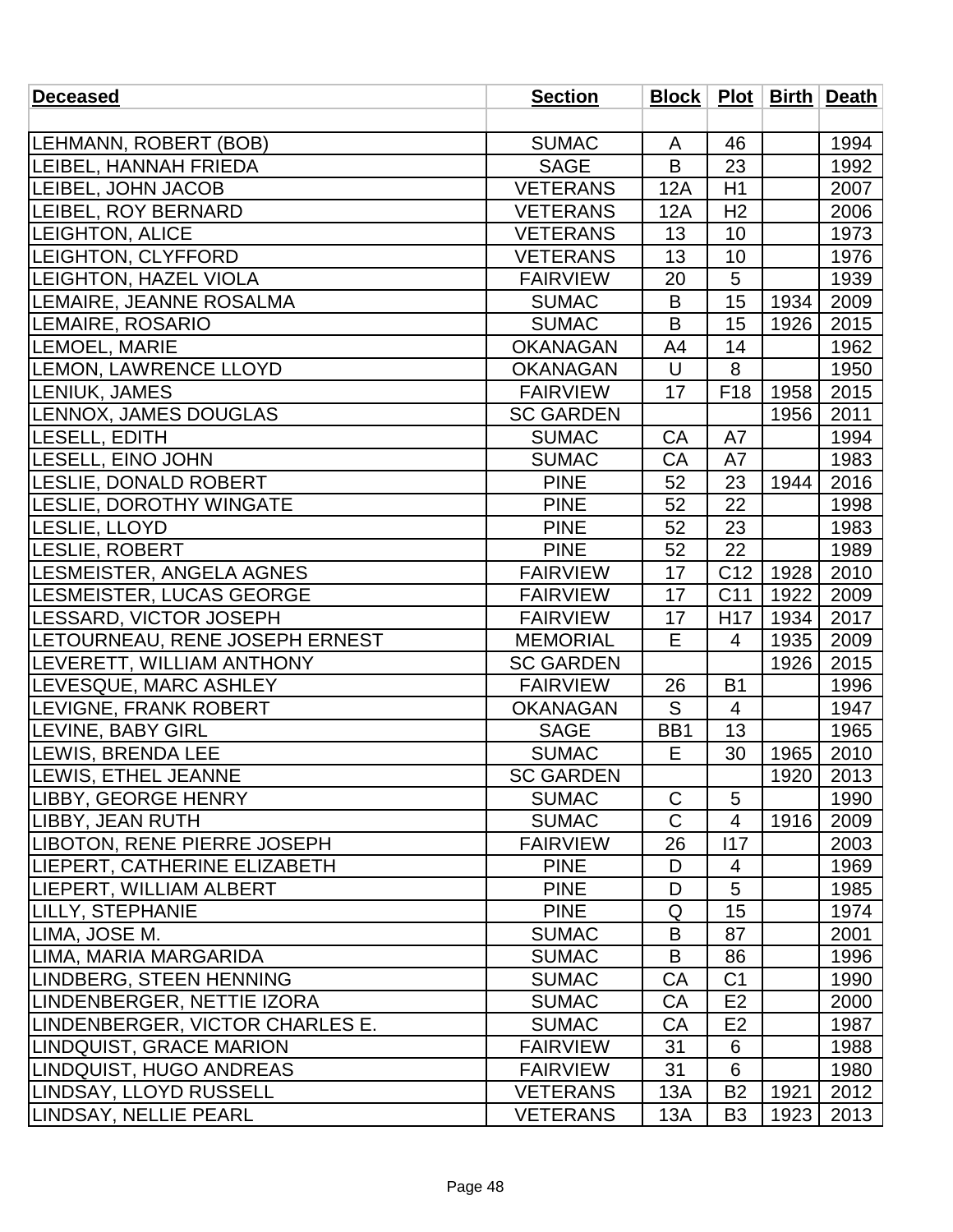| <b>Deceased</b>                | <b>Section</b>  |                       |                 |      | Block   Plot   Birth   Death |
|--------------------------------|-----------------|-----------------------|-----------------|------|------------------------------|
|                                |                 |                       |                 |      |                              |
| <b>LINDSTROM, ISRAEL OSCAR</b> | <b>SAGE</b>     | 3                     | 14              |      | 1958                         |
| LINLEY, SARAH EDITH            | <b>PINE</b>     | $\overline{\text{C}}$ | 10              |      | 1968                         |
| LIPKOVITS, AMELIA              | <b>OKANAGAN</b> | A12                   | 8               |      | 1958                         |
| LIPKOVITS, ANTHONY (TONY)      | <b>PINE</b>     | Q                     | $\,6$           |      | 1996                         |
| LIPKOVITS, ANTOINETTE G.       | <b>PINE</b>     | Q                     | 5               |      | 1974                         |
| <b>LIPKOVITS, ELFRIEDE</b>     | <b>PINE</b>     | 52                    | 78              |      | 1996                         |
| LIPKOVITS, JOHN                | <b>OKANAGAN</b> | A12                   | $\overline{7}$  |      | 1964                         |
| LISTUG, ELSIE                  | <b>SUMAC</b>    | D                     | 68              |      | 1998                         |
| LISTUG, ELSIE (JANET)          | <b>SUMAC</b>    | D                     | 69              |      | 1995                         |
| LISTUG, JORGEN                 | <b>SUMAC</b>    | D                     | 67              |      | 1998                         |
| LITTLE, JEAN ANN               | <b>OKANAGAN</b> | AB                    | 16              |      | 1951                         |
| <b>LITTLE, JOHN GORBY</b>      | <b>SUMAC</b>    | Е                     | 38              |      | 1998                         |
| LITTLE, LILY                   | <b>SUMAC</b>    | E                     | 38              | 1922 | 2010                         |
| LIVINGSTON, MAUD AMELIA        | <b>FAIRVIEW</b> | 13                    | $\overline{11}$ |      | 1937                         |
| LIVINGSTONE, LEOPOLD           | <b>FAIRVIEW</b> | 12                    | 6               |      | 1955                         |
| <b>LIZEE, RAYMOND EMILE</b>    | <b>FAIRVIEW</b> | 26                    | D <sub>15</sub> |      | 1998                         |
| LLOYD, DOREEN MARGARET ROSE    | <b>MEMORIAL</b> | H                     | 19              | 1934 | 2015                         |
| LLOYD, EDWARD ROY              | <b>MEMORIAL</b> | H                     | 20              | 1924 | 2016                         |
| LOBB, JOSEPH                   | <b>VETERANS</b> | 11                    | 19              |      | 1967                         |
| LOBB, PEARL                    | <b>VETERANS</b> | 11                    | 18              |      | 1979                         |
| LOCKE, LOUISA RUTH             | <b>SUMAC</b>    | C                     | 72              |      | 1992                         |
| LOCKHART, FRED                 | <b>SAGE</b>     | 8                     | 8               |      | 1963                         |
| LOCKHART, MARY AURELIA         | <b>FAIRVIEW</b> | 17                    | B <sub>8</sub>  |      | 2008                         |
| <b>LOCKIE, DENNIS ANTONY</b>   | <b>PINE</b>     | F                     | 14              | 1943 | 2016                         |
| LOCKIE, HELEN JOYCE            | <b>SUMAC</b>    | D                     | 44              |      | 2003                         |
| <b>LOCKIE, ROBERT JAMES</b>    | <b>SUMAC</b>    | D                     | 45              |      | 1993                         |
| LOCKIE, THOMAS ALFRED          | <b>PINE</b>     | F                     | 15              |      | 2006                         |
| <b>LOCKIE, THOMAS ANTHONY</b>  | <b>PINE</b>     | F                     | 15              |      | 1968                         |
| LOCKIE, VIOLET ELIZABETH       | <b>PINE</b>     | $\overline{F}$        | 14              | 1915 | 2015                         |
| LODE, PETER                    | <b>OKANAGAN</b> | Y                     | 17              |      | 1954                         |
| LODZINSKI, LESLAW STANISLAW    | <b>PINE</b>     | F                     | $\overline{2}$  |      | 1967                         |
| LODZINSKI, PATRICIA            | <b>PINE</b>     | F                     | 1               |      | 1979                         |
| LOEWEN, AGANETA                | <b>PINE</b>     | G                     | $\overline{2}$  |      | 1968                         |
| <b>LOEWEN, JACK GEORGE</b>     | <b>VETERANS</b> | 15                    | 20              |      | 1979                         |
| <b>LOEWEN, JOHN WILLIAM</b>    | <b>PINE</b>     | G                     | 3               |      | 1985                         |
| LOGAN, BABY                    | <b>SAGE</b>     | J                     | 28              |      | 1951                         |
| <b>LOGAN, MALCOLM</b>          | <b>OKANAGAN</b> | R                     | 1               |      | 1957                         |
| LOGAN, MARY                    | <b>OKANAGAN</b> | R                     | 1               |      |                              |
| LOGAN, WILLIAM HENRY (BILLY)   | <b>SAGE</b>     | K                     | 8               |      | 1951                         |
| LONG, BERT                     | <b>SUMAC</b>    | CA                    | A4              |      | 1993                         |
| LONG, CLARENCE PERCY           | <b>PINE</b>     | 52                    | 60              |      | 1991                         |
| LONG, EDNA THERESA             | <b>PINE</b>     | 52                    | 61              |      | 1982                         |
| LOOMER, DORA                   | <b>PINE</b>     | Ζ                     | 14              |      | 1977                         |
| LOOMER, JACK                   | <b>PINE</b>     | Z                     | 14              |      | 2004                         |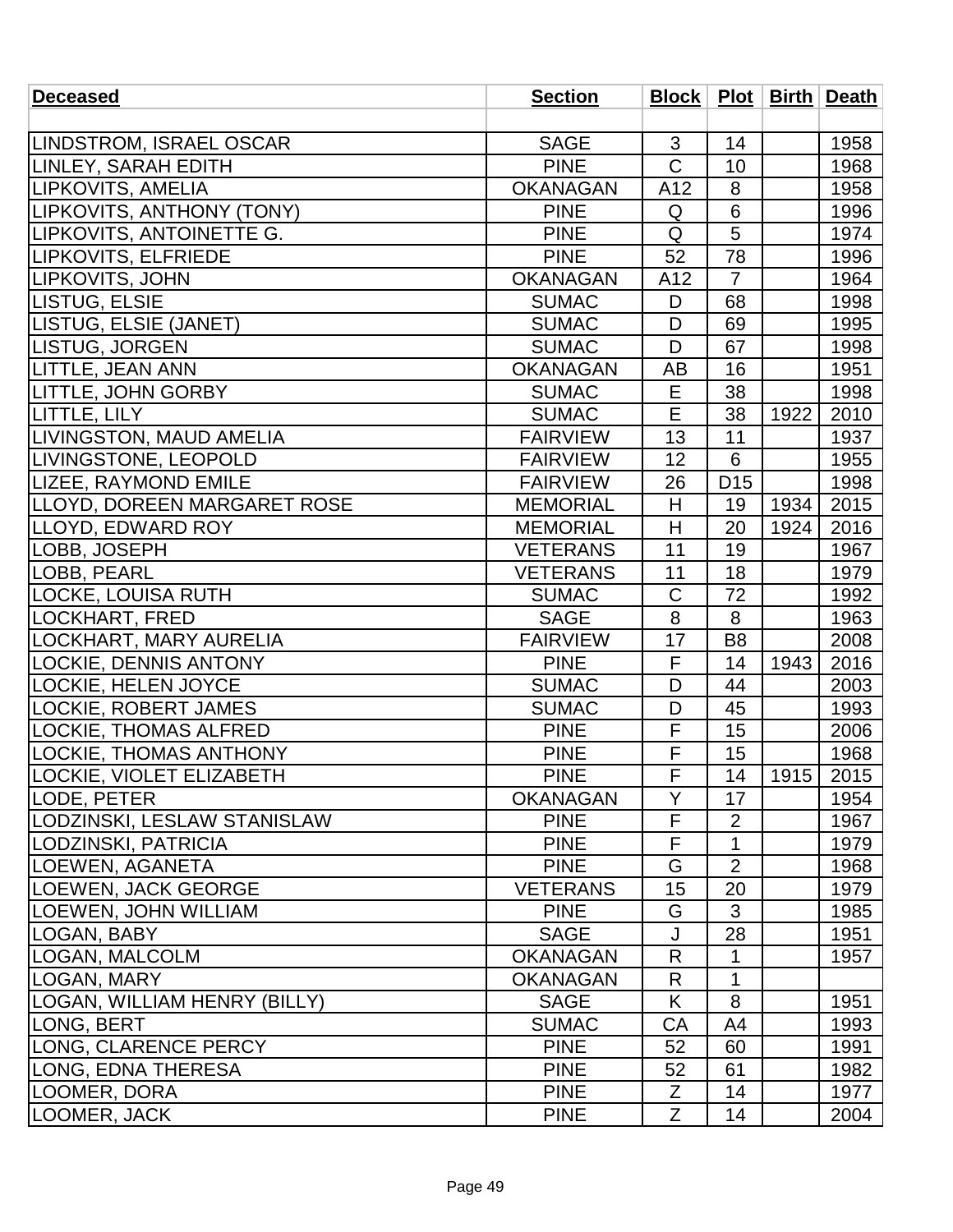| <b>Deceased</b>                     | <b>Section</b>   |                 |                 |      | <b>Block   Plot   Birth   Death</b> |
|-------------------------------------|------------------|-----------------|-----------------|------|-------------------------------------|
|                                     |                  |                 |                 |      |                                     |
| LOUREIRO, AURILIA GERALDES          | <b>FAIRVIEW</b>  | 28              | 11              | 1925 | 2012                                |
| LOUREIRO, JOSE DIAS                 | <b>FAIRVIEW</b>  | 28              | 12              | 1918 | 2015                                |
| LOVE, EDMUND ROGERS                 | <b>VETERANS</b>  | 10              | $\overline{7}$  |      | 1977                                |
| LOVE, JOHN STANLEY                  | <b>OKANAGAN</b>  | <b>CD</b>       | 6               |      | 1952                                |
| LOVE, RENE ANNE                     | <b>VETERANS</b>  | 10              | 8               |      | 1967                                |
| LOWENBERG, ARTHUR                   | <b>FAIRVIEW</b>  | 17              | B <sub>9</sub>  |      | 2008                                |
| LOWES, FLORENCE GERTRUDE            | <b>PINE</b>      | E               | 1               |      | 1967                                |
| LOWES, SONEA                        | <b>FAIRVIEW</b>  | 17              | F7              | 1929 | 2008                                |
| <b>LUCAS, ALEXANDER JULIUS</b>      | <b>PINE</b>      | 50              | 29              |      | 1979                                |
| <b>LUCAS, CATHERINE ANNE</b>        | <b>SAGE</b>      | BB1             | 14              |      | 1965                                |
| <b>LUCAS, CHRISTOPH PETER</b>       | <b>PINE</b>      | 50              | 29              |      | 1994                                |
| <b>LUCAS, ELKE SUSAN</b>            | <b>PINE</b>      | H               | 16              |      | 1970                                |
| <b>LUCAS, KATHERINE</b>             | <b>PINE</b>      | 50              | 30              |      | 1982                                |
| <b>LUCAS, ROSEMARY</b>              | <b>PINE</b>      | H               | 16              |      | 1970                                |
| LUNDY, JOHN LAWRENCE (DR.)          | <b>OKANAGAN</b>  | AB              | 20              |      | 1953                                |
| LUNDY, MARTHA (MARTY)               | <b>OKANAGAN</b>  | AB              | 20              |      |                                     |
| LUTHY, JOHN                         | <b>PINE</b>      | G               | 16              |      | 1968                                |
| LUTHY, MARY MAGDELENA               | <b>PINE</b>      | G               | 15              |      | 1992                                |
| LUTZ, ELIZABETH ROSINA              | <b>SUMAC</b>     | D               | 59              |      | 1994                                |
| LUTZ, EMMA LAURA                    | <b>PINE</b>      | 52              | 32              |      | 2006                                |
| <b>LUTZ, JOHN</b>                   | <b>SAGE</b>      | D               | 11              |      | 1943                                |
| LUTZ, LOUIE                         | <b>PINE</b>      | S               | 8               |      | 1974                                |
| LUTZ, LUDWIG                        | <b>OKANAGAN</b>  | <b>CD</b>       | 8               |      | 1951                                |
| LUTZ, MATTHIAS                      | <b>PINE</b>      | 52              | 31              |      | 1983                                |
| LUTZ, OTTO CARL                     | <b>SUMAC</b>     | A               | 52              |      | 1987                                |
| LUTZ, WERNER ALEXANDER              | <b>SUMAC</b>     | D               | 60              | 1915 | 2011                                |
| LYDIATT, JEFF SR.                   | <b>FAIRVIEW</b>  | 26              | E <sub>10</sub> |      | 2007                                |
| LYDIATT, MYRTLE LOUISE              | <b>FAIRVIEW</b>  | 26              | E11             |      | 1999                                |
| LYNDON, HARRY                       | <b>VETERANS</b>  | 12              | 15              |      | 1970                                |
| <b>LYONS, EILEEN JOYCE</b>          | <b>FAIRVIEW</b>  | 15              | 1               | 1948 | 2011                                |
| <b>LYONS, WILLIAM JOSEPH</b>        | <b>SAGE</b>      | 4               | 9               |      | 1960                                |
| LYTHGOE, ELDA AILEEN                | <b>OKANAGAN</b>  | A <sub>8</sub>  | 1               |      | 1986                                |
| LYTHGOE, JAMES                      | <b>OKANAGAN</b>  | A8              | 1               |      | 1963                                |
| MABEE, GERALDINE                    | <b>MEMORIAL</b>  | D               | 14              |      | 2008                                |
| MACDONALD, ALLAN                    | <b>FAIRVIEW</b>  | 20              | 3               |      | 1948                                |
| <b>MACDONALD, BARBARA MARION</b>    | <b>OKANAGAN</b>  | A <sub>10</sub> | 15              |      | 2006                                |
| MACDONALD, HELEN BELL               | <b>SUMAC</b>     | B               | $\overline{2}$  |      | 2000                                |
| MACDONALD, JEAN TERESA MARIA        | <b>FAIRVIEW</b>  | 17              | J15             | 1934 | 2021                                |
| MACDONALD, JOHN A. (JACK)           | <b>SUMAC</b>     | B               | $\overline{2}$  |      | 1988                                |
| <b>MACDONALD, KENNETH BRUCE</b>     | <b>SC GARDEN</b> |                 |                 | 1921 | 2012                                |
| <b>MACGILLIVRAY, ARCHIE</b>         | <b>SUMAC</b>     | A               | 66              |      | 1991                                |
| <b>MACGILLIVRAY, PHYLLIS</b>        | <b>SUMAC</b>     | A               | 65              |      | 1987                                |
| <b>MACGILLIVRAY, THERA EVELYN</b>   | <b>PINE</b>      | 52              | 52              |      | 1999                                |
| <b>MACHADO, DURVALINA VACIMENTO</b> | <b>MEMORIAL</b>  |                 | 8               | 1933 | 2018                                |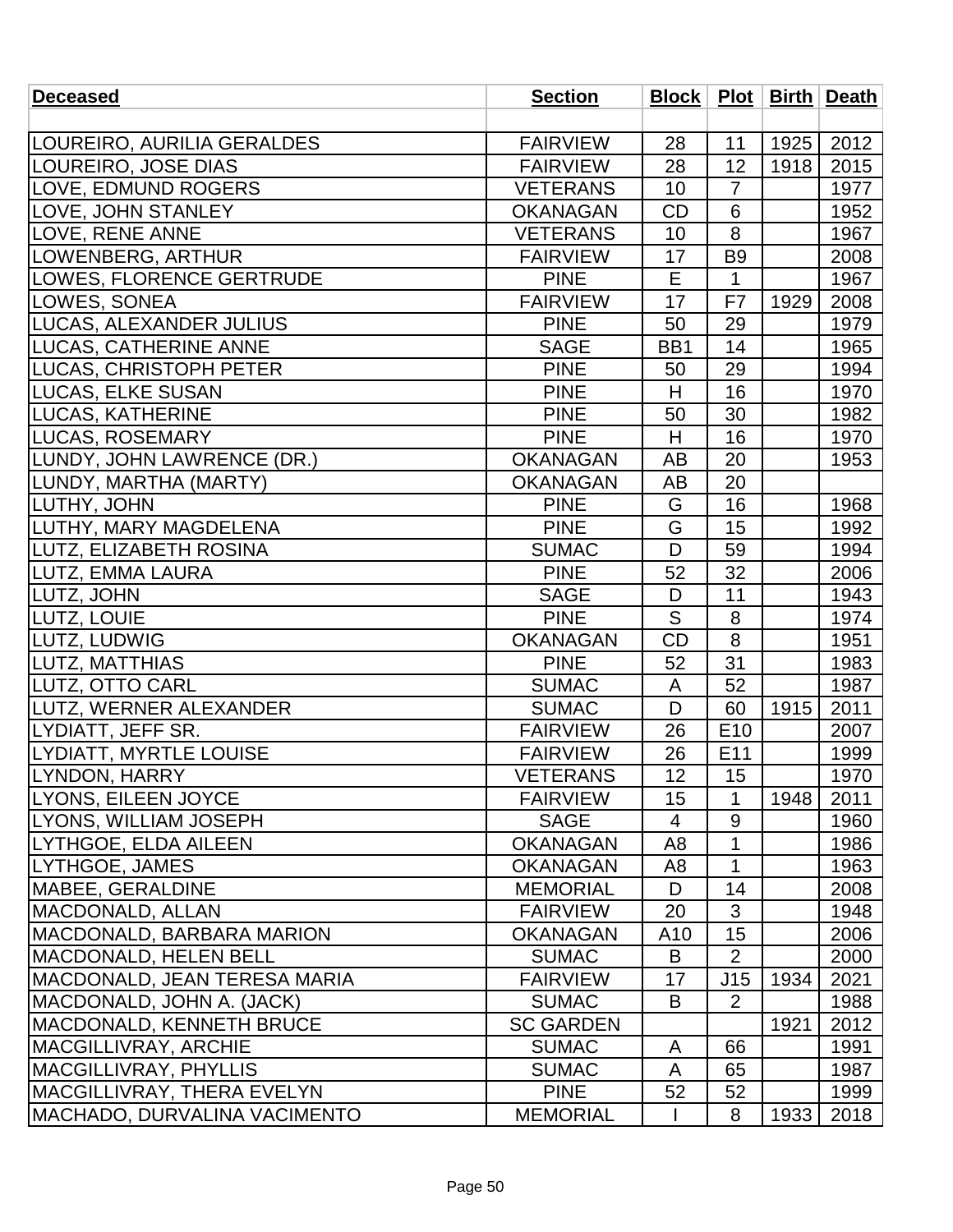| <b>Deceased</b>                        | <b>Section</b>  |              |                |      | Block   Plot   Birth   Death |
|----------------------------------------|-----------------|--------------|----------------|------|------------------------------|
|                                        |                 |              |                |      |                              |
| MACHADO, GEORGINA JESUS                | <b>SUMAC</b>    | E            | 31             | 1935 | 2020                         |
| MACHADO, JOAO SILVEIRA (JOHN)          | <b>MEMORIAL</b> |              | 9              | 1932 | 2015                         |
| MACHADO, ZACARIAS                      | <b>PINE</b>     | Ζ            | 10             |      |                              |
| MACHADO, ZACARIAS                      | <b>SUMAC</b>    | E            | 32             |      | 1998                         |
| <b>MACHIAL, ABILIO CARVALHO</b>        | <b>SUMAC</b>    | E            | 64             |      | 1999                         |
| MACHIAL, MARIA B.                      | <b>SUMAC</b>    | E            | 63             | 1928 | 2009                         |
| <b>MACINTOSH, CARLTON MILLARD</b>      | <b>FAIRVIEW</b> | 23           | 3              |      | 1966                         |
| MACINTOSH, DOUGLAS ARTHUR              | <b>FAIRVIEW</b> | 23           | $\mathbf{1}$   |      | 1998                         |
| MACINTOSH, FREIDA ERIKA                | <b>FAIRVIEW</b> | 23           | $\overline{2}$ |      | 1977                         |
| <b>MACINTOSH, GEORGE CLAYFIELD</b>     | <b>FAIRVIEW</b> | 23           | $\mathbf{1}$   | 1856 | 1939                         |
| <b>MACKENZIE, ALLAN GEORGE</b>         | <b>VETERANS</b> | 14           | 30             |      | 1993                         |
| MACKENZIE, HUGH KENNETH                | <b>FAIRVIEW</b> | 15           | 16             |      | 1930                         |
| <b>IMACKENZIE, MARJORIE AGNES</b>      | <b>VETERANS</b> | 14           | 30             |      |                              |
| MACKNIE, HELEN ELIZABETH               | <b>PINE</b>     | $\mathsf{O}$ | $\overline{7}$ |      |                              |
| <b>MACNAUGHTON, ADRIANNA MUSGROVE</b>  | <b>FAIRVIEW</b> | 22           | 15             |      | 1947                         |
| <b>MACNAUGHTON, CATHERINE</b>          | <b>FAIRVIEW</b> | 22           | $\overline{2}$ |      | 1947                         |
| <b>MACNAUGHTON, DOROTHY IRENE</b>      | <b>PINE</b>     | S            | 5              |      |                              |
| MACNAUGHTON, DUNCAN                    | <b>FAIRVIEW</b> | 22           | $\mathbf{1}$   |      | 1948                         |
| <b>MACNAUGHTON, ELLEN HANNAM</b>       | <b>FAIRVIEW</b> | 22           | 15             |      | 1991                         |
| MACNAUGHTON, ESABEL CHRISTIE (BUDDIE)  | <b>FAIRVIEW</b> | 22           | 16             |      |                              |
| <b>MACNAUGHTON, EWART REDSTONE</b>     | <b>FAIRVIEW</b> | 22           | 15             |      | 1986                         |
| <b>MACNAUGHTON, FREDERICK CARLETON</b> | <b>FAIRVIEW</b> | 22           | 16             |      | 1999                         |
| <b>IMACNAUGHTON, GORDON M.</b>         | <b>OKANAGAN</b> | $\vee$       | 1              |      | 1948                         |
| <b>MACNAUGHTON, HAROLD</b>             | <b>PINE</b>     | S            | 6              |      | 1974                         |
| MACNAUGHTON, JOHN BEVERLY              | <b>FAIRVIEW</b> | 22           | 16             |      | 1947                         |
| MACNAUGHTON-ZAKALL, AIDAN MARCUS       | <b>FAIRVIEW</b> | 22           | 1              |      |                              |
| MACNAUGHTON-ZAKALL, SARAH ELIZABETH    | <b>FAIRVIEW</b> | 22           | $\mathbf{1}$   |      |                              |
| <b>MACNEIL, ETHEL</b>                  | <b>SUMAC</b>    | CA           | 14             |      | 1991                         |
| MACPHERSON, ALEXANDER ERNEST           | <b>PINE</b>     | 53           | 63             |      | 1984                         |
| MACPHERSON, ALEXANDER J.               | <b>FAIRVIEW</b> | 29           | 16             |      | 1948                         |
| MACPHERSON, ALEXANDER JOHN (SANDY)     | <b>VETERANS</b> | 14           | 38             |      | 1995                         |
| <b>MACPHERSON, ANNIE</b>               | <b>PINE</b>     | 51           | 10             |      | 1982                         |
| MACPHERSON, BEATRICE M.                | <b>FAIRVIEW</b> | 29           | 15             |      | 1960                         |
| <b>IMACPHERSON, DOROTHY</b>            | <b>VETERANS</b> | 14           | 38             |      | 1997                         |
| <b>IMACPHERSON, FLORA</b>              | <b>FAIRVIEW</b> | 14           | $\overline{7}$ |      | 1964                         |
| <b>MACPHERSON, MARJORIE CONSTANCE</b>  | <b>PINE</b>     | 53           | 64             |      | 1994                         |
| MACPHERSON, ROBERT C.                  | <b>FAIRVIEW</b> | 14           | 8              |      | 1943                         |
| MADDEN, J.                             | <b>FAIRVIEW</b> | 4            | 1              |      | 1928                         |
| <b>MADDEN, PATRICIA ANN</b>            | <b>PINE</b>     | C51          | 4              |      | 2008                         |
| <b>MADEIRA, JOSE (JOE)</b>             | <b>SUMAC</b>    | B            | 29             |      | 2013                         |
| <b>MADEIRA, VIRIATO DOS SANTOS</b>     | <b>MEMORIAL</b> | F            | 20             | 1941 | 2014                         |
| <b>MADSEN, ERIK LYNGE</b>              | <b>FAIRVIEW</b> | 17           | 8              | 1948 | 2020                         |
| <b>IMAGNUS, ARTHUR HERBERT</b>         | <b>SAGE</b>     | 2            | 16             | 1926 | 2020                         |
| <b>MAGNUS, CARL HERMAN</b>             | <b>SUMAC</b>    | $\mathsf C$  | 86             |      | 1996                         |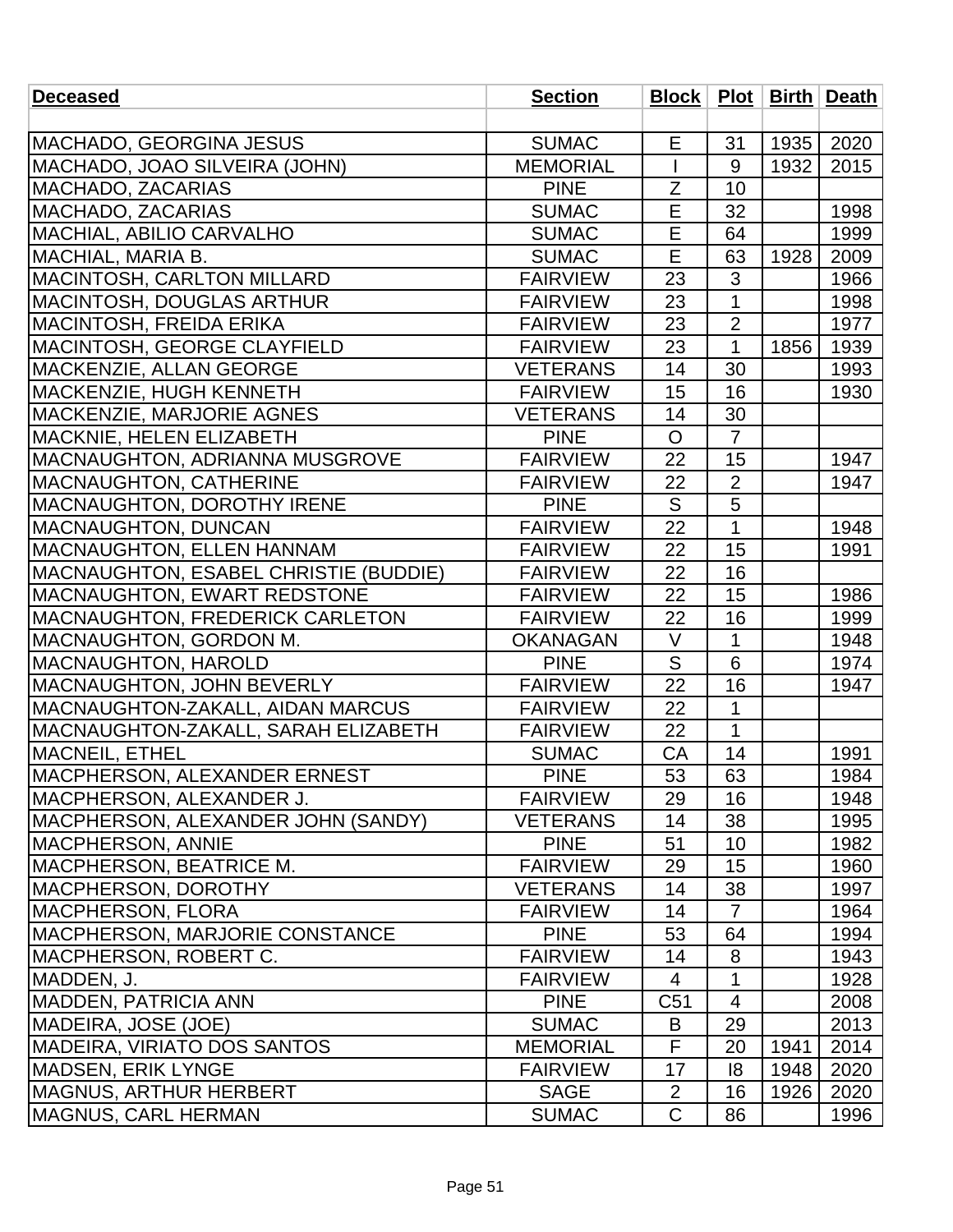| <b>Deceased</b>                          | <b>Section</b>   |                          |                 |      | Block   Plot   Birth   Death |
|------------------------------------------|------------------|--------------------------|-----------------|------|------------------------------|
|                                          |                  |                          |                 |      |                              |
| <b>MAGNUS, CAROLINE</b>                  | <b>SAGE</b>      | $\overline{2}$           | 15              |      | 1964                         |
| MAGNUS, KARL C.                          | <b>SAGE</b>      | $\overline{2}$           | 16              |      | 1957                         |
| MAGNUS, MARGARET CAROLINE                | <b>MEMORIAL</b>  | $\overline{\text{C}}$    | $\overline{7}$  | 1935 | 2016                         |
| <b>IMAGNUS, MAXINE ELLEN</b>             | <b>MEMORIAL</b>  | $\overline{C}$           | $\overline{7}$  |      | 2006                         |
| <b>MAGNUS, VICTOR EDWARD</b>             | <b>SC GARDEN</b> |                          |                 | 1932 | 2019                         |
| <b>MAKAR, OLGA MAGDALINE</b>             | <b>OKANAGAN</b>  | A10                      | $\overline{7}$  |      | 2007                         |
| MAKASEFF, MARY GEORGE                    | <b>PINE</b>      | S                        | 3               |      | 2005                         |
| MAKASEFF, PETER DANIEL JR                | <b>PINE</b>      | S                        | $\overline{4}$  |      | 1992                         |
| <b>MAKASEFF, PETER NICK</b>              | <b>PINE</b>      | S                        | 3               |      | 1973                         |
| MALINS, DAPHNE MARGARET LYTTON           | <b>VETERANS</b>  | 12A                      | F <sub>5</sub>  |      | 2007                         |
| MALINS, S.E. (TED)                       | <b>VETERANS</b>  | 14                       | 25              |      | 1979                         |
| MALKINSON, JOSEPH WALTER                 | <b>MEMORIAL</b>  | E                        | 9               |      | 2008                         |
| <b>MALKINSON, SHARON LOUISE</b>          | <b>MEMORIAL</b>  | E                        | 9               |      | 2008                         |
| <b>MALLICK, DENA</b>                     | <b>PINE</b>      | C <sub>53</sub>          | $\overline{13}$ |      | 2006                         |
| MALMBERG, CLARENCE                       | <b>SUMAC</b>     | A                        | 56              |      | 1996                         |
| MALMBERG, DOROTHY GERTRUDE               | <b>SUMAC</b>     | A                        | 55              |      | 1987                         |
| MANDAU, EDMUND                           | <b>SUMAC</b>     | E                        | 27              |      | 1998                         |
| MANDAU, ERIC ALBERT                      | <b>FAIRVIEW</b>  | 26                       | G <sub>4</sub>  | 1920 | 2016                         |
| MANDAU, MARIE WANDA                      | <b>FAIRVIEW</b>  | 26                       | G <sub>5</sub>  |      |                              |
| MANDAU, W.                               | <b>PINE</b>      | XY                       | <b>9A</b>       |      | 1960                         |
| MANDAU, WILLIAM ERNEST                   | <b>SUMAC</b>     | CA                       | E <sub>6</sub>  |      | 1992                         |
| MANDZIUK, LEONARD HARRIS JOHN            | <b>SC GARDEN</b> |                          |                 | 1938 | 2016                         |
| MANDZIUK, MARY                           | <b>SC GARDEN</b> |                          |                 | 1915 | 2008                         |
| MANDZIUK, WILLIAM                        | <b>SC GARDEN</b> |                          |                 | 1911 | 2007                         |
| MANGER, THOMAS (MARTIN)                  | <b>FAIRVIEW</b>  | 17                       | A4              |      | 2006                         |
| MANN, ELIZABETH VINA                     | <b>SC GARDEN</b> |                          |                 | 1929 | 2013                         |
| MANOLA, VICTOR                           | <b>FAIRVIEW</b>  | 6                        | $\overline{4}$  |      | 2002                         |
| MANTEIN, ELIZABETH                       | <b>FAIRVIEW</b>  | $\overline{\mathcal{A}}$ | 11              |      | 1944                         |
| MANUCK, DONALD JOSEPH                    | <b>MEMORIAL</b>  |                          | $6\,$           | 1948 | 2018                         |
| <b>MAPPLEBECK, JANE KAREN (PRACTICE)</b> | <b>PINE</b>      | 53                       | 33              | 1955 | 2021                         |
| <b>MAPPLEBECK, JENNIFER</b>              | <b>PINE</b>      | 53                       | 33              | 1938 | 2015                         |
| <b>MARCELINO, ANTONIO JOAQUIM</b>        | <b>SUMAC</b>     | F                        | 14              |      |                              |
| <b>IMARCHANT, ALLAN LANCELOT</b>         | <b>OKANAGAN</b>  | A <sub>3</sub>           | 16              |      | 1964                         |
| <b>IMARCHANT, GRACE</b>                  | <b>OKANAGAN</b>  | A <sub>3</sub>           | 15              |      | 1967                         |
| MARLAIS, BABY                            | <b>SAGE</b>      | J <sub>1</sub>           | $\overline{2}$  |      |                              |
| <b>MARLAIS, MICHAEL</b>                  | <b>MEMORIAL</b>  | B                        | 12              |      | 2006                         |
| MARLAIS, VERA                            | <b>MEMORIAL</b>  | B                        | 12              | 1925 | 2013                         |
| <b>IMARQUIS, JOSEPH LUCIEN</b>           | <b>PINE</b>      | 51                       | 33              |      | 1982                         |
| <b>MARQUIS, LAURIE ANNE</b>              | <b>PINE</b>      | 51                       | 34              |      | 1992                         |
| <b>MARRS, STEPHEN</b>                    | <b>PINE</b>      | 53                       | 35              |      | 1991                         |
| MARS, HELEN B.                           | <b>OKANAGAN</b>  | A <sub>1</sub>           | $\overline{2}$  |      | 1960                         |
| MARS, JOHN                               | <b>OKANAGAN</b>  | A <sub>1</sub>           | $\mathbf{1}$    |      | 1955                         |
| <b>MARSH, GERALD</b>                     | <b>SUMAC</b>     | A                        | 54              |      | 1987                         |
| MARSH, LILLIAN ROSINA (ROSIE)            | <b>SUMAC</b>     | A                        | 53              |      | 1997                         |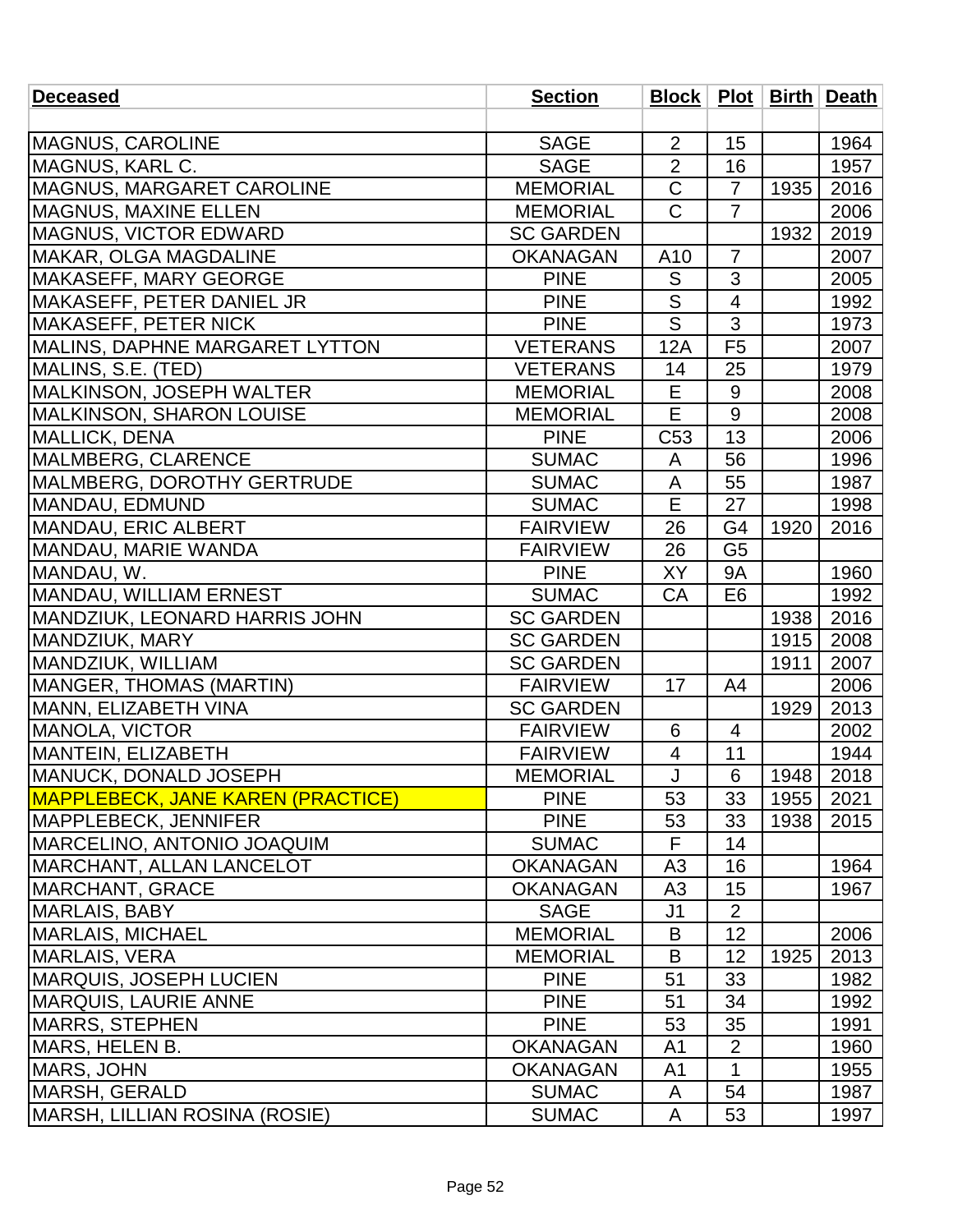| <b>Deceased</b>                   | <b>Section</b>  |                |                          |      | Block   Plot   Birth   Death |
|-----------------------------------|-----------------|----------------|--------------------------|------|------------------------------|
|                                   |                 |                |                          |      |                              |
| MARSHALL, RUSSELL GEORGE          | <b>MEMORIAL</b> | H              | 16                       | 1931 | 2013                         |
| <b>MARSLAND, BABY</b>             | <b>SAGE</b>     | J              | 13                       |      | 1900                         |
| <b>MARTA, GEDEON</b>              | <b>PINE</b>     | N              | 12                       |      | 1972                         |
| <b>MARTA, JULIA</b>               | <b>PINE</b>     | N              | 11                       |      | 1976                         |
| <b>MARTEL, JACOB</b>              | <b>OKANAGAN</b> | X              | 10                       |      | 1953                         |
| MARTELL, DOROTHY JULIA (JULIA)    | <b>MEMORIAL</b> | D              | 11                       |      | 2008                         |
| <b>MARTELL, KATIE</b>             | <b>OKANAGAN</b> | Χ              | 9                        |      | 1968                         |
| <b>MARTENS, JACOB EDWARD</b>      | <b>SUMAC</b>    | $\mathsf C$    | 23                       |      | 1990                         |
| <b>MARTENS, PETER</b>             | <b>FAIRVIEW</b> | 17             | F <sub>15</sub>          | 1931 | 2015                         |
| <b>MARTENS, SUSIE</b>             | <b>SUMAC</b>    | C              | 22                       |      | 1996                         |
| MARTINO, CHERYL YVONNE            | <b>PINE</b>     | U              | 4                        | 1955 | 1975                         |
| <b>MARTINO, DOROTHY PATRICIA</b>  | <b>SAGE</b>     | 6              | 5                        |      | 1983                         |
| MARTINO, EDNA                     | <b>PINE</b>     | U              | $\overline{4}$           | 1926 | 2015                         |
| <b>MARTINO, FRED</b>              | <b>SAGE</b>     | B              | 19                       |      | 1959                         |
| MARTINO, G. JOSEPH                | <b>SAGE</b>     | 6              | $\overline{4}$           |      | 1961                         |
| MARTINO, JOSEPH ALBERT            | <b>PINE</b>     | U              | $\overline{\mathcal{A}}$ |      | 2003                         |
| MARTINO-LENNOX, GLADYS ADELINE    | <b>SAGE</b>     | 6              | 5                        |      | 1992                         |
| <b>MAST, EDWIN</b>                | <b>OKANAGAN</b> | Q              | $\overline{9}$           |      | 1955                         |
| <b>MATELICH, MARCO</b>            | <b>SUMAC</b>    | A              | 10                       |      | 1986                         |
| MATHEWS, JOHN KENNETH             | <b>SUMAC</b>    | B              | 54                       |      | 1989                         |
| <b>MATTES, ELEANOR</b>            | <b>FAIRVIEW</b> | 26             | H <sub>9</sub>           |      | 2002                         |
| MATTES, JACOB (JACK)              | <b>FAIRVIEW</b> | 26             | H <sub>10</sub>          |      | 1985                         |
| MATTES, JACOB (JACK SR.)          | <b>PINE</b>     | $\mathsf{O}$   | 8                        |      | 1972                         |
| <b>MATTES, JULIA</b>              | <b>PINE</b>     | $\circ$        | $\overline{7}$           |      | 1987                         |
| <b>MATTHEWS, ARTHUR FREDRICK</b>  | <b>PINE</b>     | J              | 5                        |      | 1970                         |
| MATTHEWS, DONALD W. R.            | <b>PINE</b>     | XY             | 19                       |      | 1980                         |
| MATTHEWS, MAUDE WINNIFRED (MARY)  | <b>PINE</b>     | XY             | 19                       |      | 1994                         |
| <b>MATTHEWS, RAYMOND FRANKLIN</b> | <b>PINE</b>     | D              | 13                       |      | 1969                         |
| <b>MATTICE, MABLE A.</b>          | <b>OKANAGAN</b> | A <sub>1</sub> | 14                       |      | 1982                         |
| <b>MATTICE, WILBURN MELVILLE</b>  | <b>OKANAGAN</b> | A <sub>1</sub> | 14                       |      | 1956                         |
| MAWHINNEY, DAVID CLEVELAND        | <b>PINE</b>     | Q              | 12                       |      | 1974                         |
| MAY, ALBERT                       | <b>OKANAGAN</b> | A <sub>8</sub> | $\overline{2}$           |      | 1965                         |
| MAY, DAVID                        | <b>PINE</b>     | Ζ              | 4                        |      | 1977                         |
| MAY, DOROTHY                      | <b>VETERANS</b> | 14             | 38                       |      | 1997                         |
| MAY, ELIZABETH                    | <b>PINE</b>     | Z              | 3                        |      | 1993                         |
| MAY, EVELYN BERTHA                | <b>OKANAGAN</b> | A8             | $\overline{2}$           |      | 1983                         |
| <b>MAY, TONY ALBERT</b>           | <b>PINE</b>     | Z              | 3                        | 1940 | 2011                         |
| MAYER, ADAM                       | <b>SUMAC</b>    | A              | 1                        |      | 1986                         |
| MAYER, ALVIN                      | <b>SAGE</b>     | B              | $\overline{2}$           |      | 1937                         |
| MAYER, ANNA                       | <b>PINE</b>     | 52             | $\overline{7}$           |      | 1981                         |
| MAYER, CARL                       | <b>SAGE</b>     | 6              | 1                        |      | 1959                         |
| MAYER, ELSIE MARGARET             | <b>MEMORIAL</b> | H              | 4                        | 1924 | 2014                         |
| <b>MAYER, HENRY GEORGE</b>        | <b>PINE</b>     | 50             | 49                       |      | 1978                         |
| <b>MAYER, RICK ERNEST</b>         | <b>SUMAC</b>    | A              | 1                        |      | 2003                         |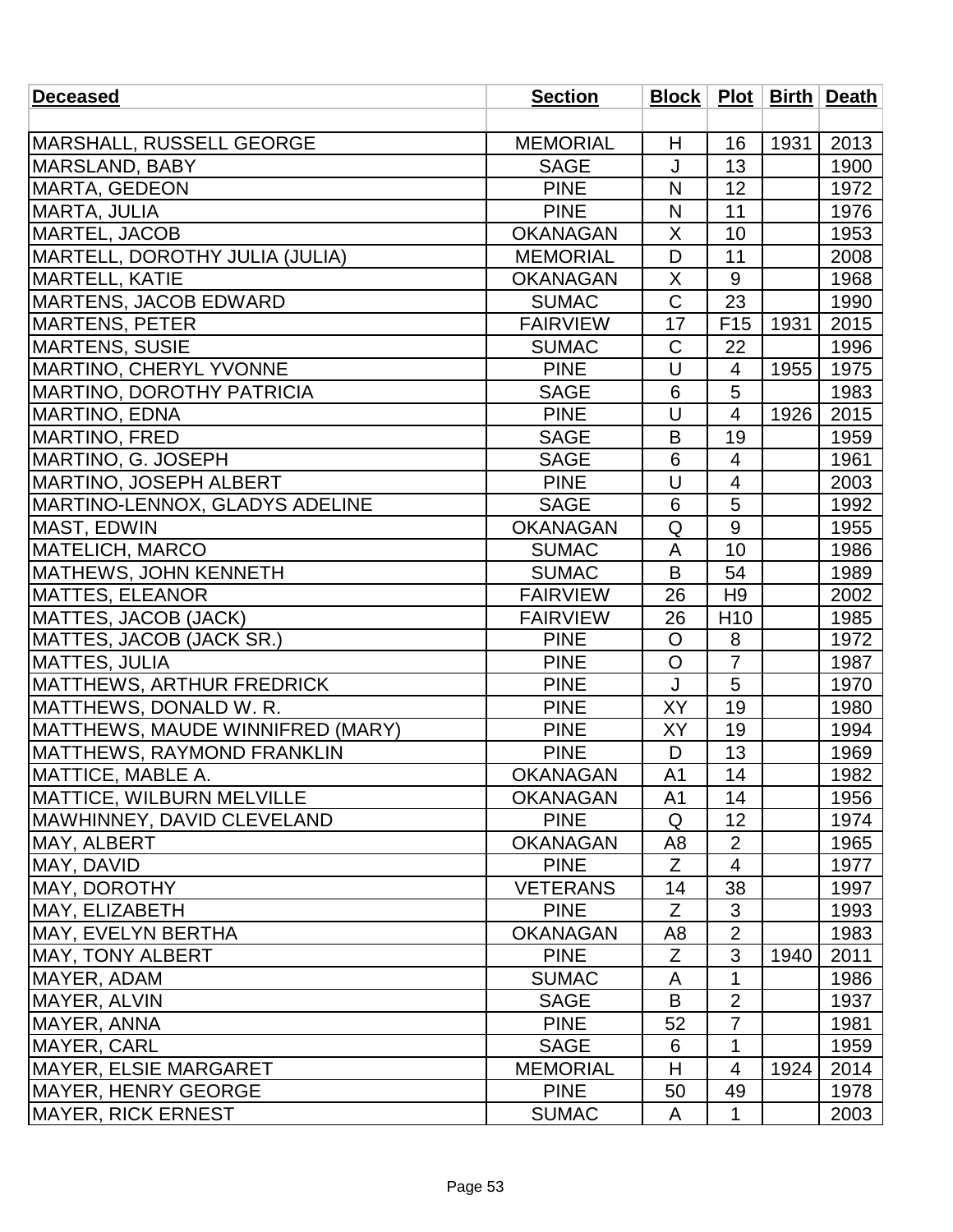| <b>Deceased</b>                    | <b>Section</b>   |                         |                 |      | Block   Plot   Birth   Death |
|------------------------------------|------------------|-------------------------|-----------------|------|------------------------------|
|                                    |                  |                         |                 |      |                              |
| MAYER, WILBERT ERNEST              | <b>MEMORIAL</b>  | H                       | 5               | 1925 | 2012                         |
| MAYFIELD, ELISHA W.                | <b>PINE</b>      | N                       | 6               |      | 1972                         |
| MAYHEW, MARGARET                   | <b>PINE</b>      | B                       | 14              |      | 1967                         |
| <b>MAYNARD, CARMEN (MICKEY)</b>    | <b>SC GARDEN</b> |                         |                 | 1912 | 2012                         |
| <b>IMAYS, ANDREW WINDER</b>        | <b>FAIRVIEW</b>  | 23                      | 16              |      | 1995                         |
| MCADAM, CHARLOTTE ELIZABETH        | <b>OKANAGAN</b>  | P                       | 9               |      | 1953                         |
| MCADAM, JOHN (JACK) EDWARD         | <b>SUMAC</b>     | E                       | 54              |      | 2001                         |
| MCALLISTER, ALFRED FREDERICK       | <b>PINE</b>      | XY                      | 7A              |      |                              |
| McALLISTER, DORA                   | <b>PINE</b>      | XY                      | 7A              |      | 1990                         |
| MCALLISTER, JOHANNA                | <b>PINE</b>      | XY                      | 7A              |      | 1966                         |
| McBRYDE, MYRTLE                    | <b>OKANAGAN</b>  | A <sub>5</sub>          | $\overline{4}$  |      | 1962                         |
| McBRYDE, SIDNEY                    | <b>OKANAGAN</b>  | A <sub>5</sub>          | 3               |      | 1978                         |
| McCABE, GUY RALPH                  | <b>PINE</b>      | 51                      | 78              |      | 1979                         |
| McCALL, CAROLINE JUDITH            | <b>FAIRVIEW</b>  | 26                      | H <sub>18</sub> |      | 2003                         |
| McCALLUM, AURTHER ERROLL           | <b>SC GARDEN</b> |                         |                 |      | 2007                         |
| McCALLUM, CHRISTENA                | <b>PINE</b>      | 52                      | 3               |      | 1983                         |
| McCLEMONT, CLAYTON JAMES           | <b>SC GARDEN</b> |                         |                 | 1922 | 2010                         |
| McCLURE, MARJORIE MADGE            | <b>PINE</b>      | Y                       | 14              |      | 1977                         |
| McCORMACK, CATHERINE               | <b>SAGE</b>      | 9                       | 12              |      | 1965                         |
| McCRAE, DONALD GORDON              | <b>OKANAGAN</b>  | $\cup$                  | $\mathbf{1}$    |      | 1977                         |
| McCRAE, EVA                        | <b>OKANAGAN</b>  | U                       | $\overline{2}$  |      | 1949                         |
| McCRUM, ARCHER                     | <b>PINE</b>      | 50                      | 33              |      | 1979                         |
| McCUDDY, ARTHUR HAROLD             | <b>SAGE</b>      | E                       | 11              |      | 1988                         |
| McCUDDY, JOHN PARSON               | <b>SAGE</b>      | E                       | 9               |      | 1937                         |
| McCUDDY, SARAH JANE                | <b>SAGE</b>      | E                       | 10              |      | 1941                         |
| McCUTCHEON, EDWIN GENE (EDDIE)     | <b>CENTER</b>    | T                       | 4               | 1927 | 1994                         |
| McCUTCHEON, MARY                   | <b>OKANAGAN</b>  | T                       | $\overline{4}$  |      | 1965                         |
| McCUTCHEON, ROBERT J.              | <b>OKANAGAN</b>  | ${\mathsf S}$           | 12              |      | 1949                         |
| McCUTCHEON, ROBERT JR.             | <b>OKANAGAN</b>  | $\overline{\mathsf{T}}$ | 12              |      | 1961                         |
| <b>MCCUTCHEON, RUSSELL WILLIAM</b> | <b>OKANAGAN</b>  | T                       | 5               |      | 1951                         |
| McDARIS, ELIZABETH                 | <b>OKANAGAN</b>  | P                       | 5               | 1888 | 1957                         |
| McDARIS, JAMES                     | <b>OKANAGAN</b>  | P                       | 5               |      | 1937                         |
| McDERMENT, SCOTT GEORGE            | <b>FAIRVIEW</b>  | 17                      | 9               | 1959 | 2020                         |
| McDERMOTT, PAUL                    | <b>OKANAGAN</b>  | R                       | 11              |      | 1954                         |
| McDONALD, ALEC                     | <b>OKANAGAN</b>  | A6                      | 6               |      | 1985                         |
| <b>IMcDONALD, COLIN FARR</b>       | <b>OKANAGAN</b>  | A <sub>6</sub>          | 5               |      | 2004                         |
| McDONALD, DENNIS COLIN             | <b>OKANAGAN</b>  | A <sub>6</sub>          | 12              |      | 1988                         |
| <b>IMcDONALD, DOUGLAS FARR</b>     | <b>OKANAGAN</b>  | A <sub>6</sub>          | 11              |      | 1962                         |
| McDONALD, FLORENCE ETHEL           | <b>OKANAGAN</b>  | A <sub>6</sub>          | $\overline{7}$  |      | 1965                         |
| McDONALD, SHANNON MARIE            | <b>PINE</b>      | O                       | 6               |      | 1999                         |
| McDONALD, VERNON SCOTT             | <b>OKANAGAN</b>  | A <sub>6</sub>          | 10              |      | 1960                         |
| MCDONALD, YVONNE (BONNIE) E.       | <b>OKANAGAN</b>  | A <sub>6</sub>          | 12              |      |                              |
| <b>McDOUGALL, DORIS VAUGHAN</b>    | <b>FAIRVIEW</b>  | 21                      | 8               |      | 1983                         |
| McDOUGALL, GEORGE                  | <b>FAIVIEW</b>   | 21                      | 7               | 1922 | 2013                         |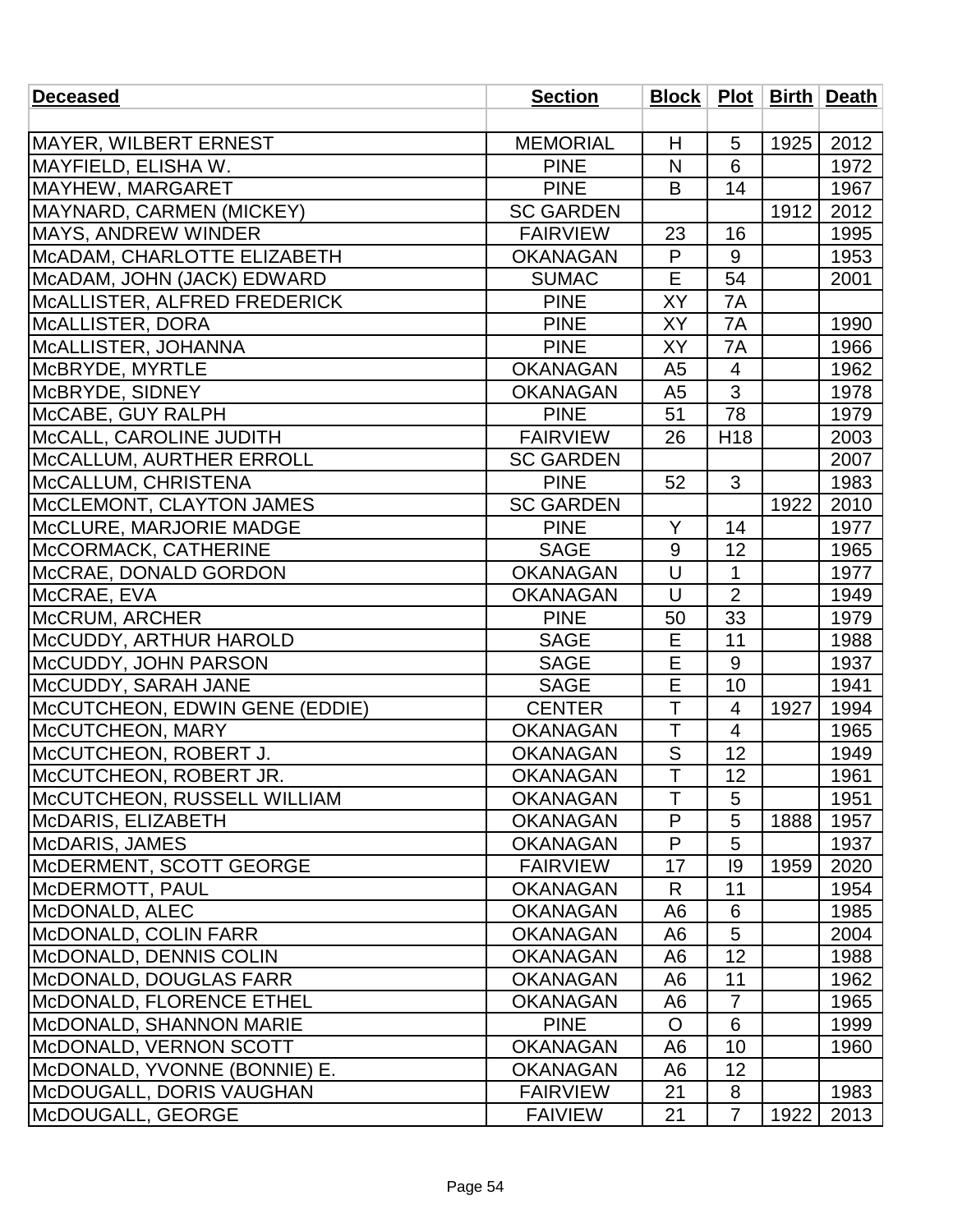| <b>Deceased</b>                   | <b>Section</b>   |        |                |      | <b>Block   Plot   Birth   Death</b> |
|-----------------------------------|------------------|--------|----------------|------|-------------------------------------|
|                                   |                  |        |                |      |                                     |
| McDOUGALL, MARGARET ELLEN         | <b>FAIVIEW</b>   | 21     | $\overline{7}$ |      | 2002                                |
| McDOUGALL, MARY ANNE              | <b>FAIRVIEW</b>  | 21     | $\overline{7}$ |      | 1924                                |
| McDOWELL, DAVID WILLIAM           | <b>VETERANS</b>  | 15     | 10             |      | 1997                                |
| McDOWELL, ELLEN LAURA             | <b>PINE</b>      | G      | 5              |      | 1974                                |
| McDOWELL, GEORGE ROBERT (BOB)     | <b>PINE</b>      | G      | 6              |      |                                     |
| McDOWELL, GEORGE SAMUEL           | <b>PINE</b>      | G      | 6              |      | 1968                                |
| McFARLAND, ADELINE                | <b>PINE</b>      | U      | 13             |      | 1983                                |
| McFARLAND, CHARLES HENRY          | <b>PINE</b>      | $\cup$ | 14             |      | 1975                                |
| McFARLAND, MARTHA EVELYN          | <b>PINE</b>      | C51    | 9              |      | 1984                                |
| MCFARLAND, WALTER                 | <b>PINE</b>      | C51    | 10             |      |                                     |
| MCFEE, JOCELYN WINNIFRED          | <b>MEMORIAL</b>  | G      | 11             | 1934 | 2011                                |
| MCFEE, SHEILA JOAN                | <b>MEMORIAL</b>  | G      | 40             | 1960 | 2020                                |
| <b>McGARVIE, ANDREW MCCRINDLE</b> | <b>PINE</b>      |        | 4              |      | 1969                                |
| McGARVIE, ROSETTA                 | <b>PINE</b>      |        | $\overline{3}$ |      | 1976                                |
| McGIBBON, ALEXANDER JR.           | <b>OKANAGAN</b>  | W      | 10             |      | 1982                                |
| McGIBBON, ALEXANDER SR.           | <b>OKANAGAN</b>  | W      | 10             |      | 1951                                |
| McGIBBON, MARY HELEN              | <b>OKANAGAN</b>  | W      | 9              |      | 1949                                |
| McGIBBON, MAXWELL                 | <b>OKANAGAN</b>  | R      | 16             |      | 1960                                |
| McGIBBON, RODERICK HARVEY         | <b>OKANAGAN</b>  | R      | 15             |      | 1966                                |
| McGOLDRICK, ANDREW                | <b>OKANAGAN</b>  | A12    | $\overline{4}$ |      | 1985                                |
| McGOLDRICK, EVA MAY               | <b>OKANAGAN</b>  | A12    | 5              |      | 2001                                |
| McGOLDRICK, KATHLEEN              | <b>OKANAGAN</b>  | A12    | 12             |      | 1960                                |
| <b>McGOLDRICK, PATRICK</b>        | <b>OKANAGAN</b>  | A12    | 13             |      | 1960                                |
| McHARDY, ELSIE GERTRUDE           | <b>PINE</b>      | W      | 5              |      | 1976                                |
| McINTOSH, ERNEST                  | <b>PINE</b>      | K      | $\overline{2}$ |      | 1970                                |
| McINTOSH, ETHEL                   | <b>OKANAGAN</b>  | X      | $\overline{2}$ |      | 1989                                |
| McINTOSH, MARGARET ETHEL          | <b>PINE</b>      | Κ      | $\mathbf{1}$   |      | 1976                                |
| McKAY, CARRIE LILLIAN             | <b>SAGE</b>      | B      | 20             |      |                                     |
| McKAY, DELORES                    | <b>SC GARDEN</b> |        |                | 1937 | 2020                                |
| McKAY, GEORGE                     | <b>SAGE</b>      | D      | 12             |      | 1944                                |
| <b>IMCKAY, GLEN RICHARD</b>       | <b>MEMORIAL</b>  | B      | 4              |      | 2005                                |
| McKAY, IRMA LAURA MAY             | <b>MEMORIAL</b>  | B      | 4              |      | 2001                                |
| McKAY, JESSIE RUTH                | <b>SUMAC</b>     | B      | 33             |      | 1989                                |
| McKAY, JOHN DONALD                | <b>VETERANS</b>  | 12A    | A <sub>1</sub> |      | 2000                                |
| McKAY, JUNE ELIZABETH             | <b>PINE</b>      | 53     | 56             |      | 1984                                |
| McKAY, LAWRENCE WILFRED           | <b>SUMAC</b>     | A      | 8              |      | 1986                                |
| McKAY, LILLIAN ISABEL             | <b>SUMAC</b>     | B      | 23             |      | 1987                                |
| McKAY, MARGARET ESTHER            | <b>OKANAGAN</b>  | S      | 3              |      | 1954                                |
| McKAY, MERT                       | <b>SC GARDEN</b> |        |                | 1933 | 2017                                |
| McKAY, RICHARD C.                 | <b>SAGE</b>      | B      | 21             |      | 1957                                |
| McKAY, ROY MAXWELL                | <b>PINE</b>      | 53     | 55             |      | 1994                                |
| McKAY, WALTER                     | <b>SAGE</b>      | H      | 16             |      | 1942                                |
| <b>MCKENNEY, NANCY ANN</b>        | <b>SUMAC</b>     | Е      | 71             |      | 1999                                |
| McKILLICAN, FLORA (DOLLY)         | <b>PINE</b>      | $\vee$ | 13             |      | 1990                                |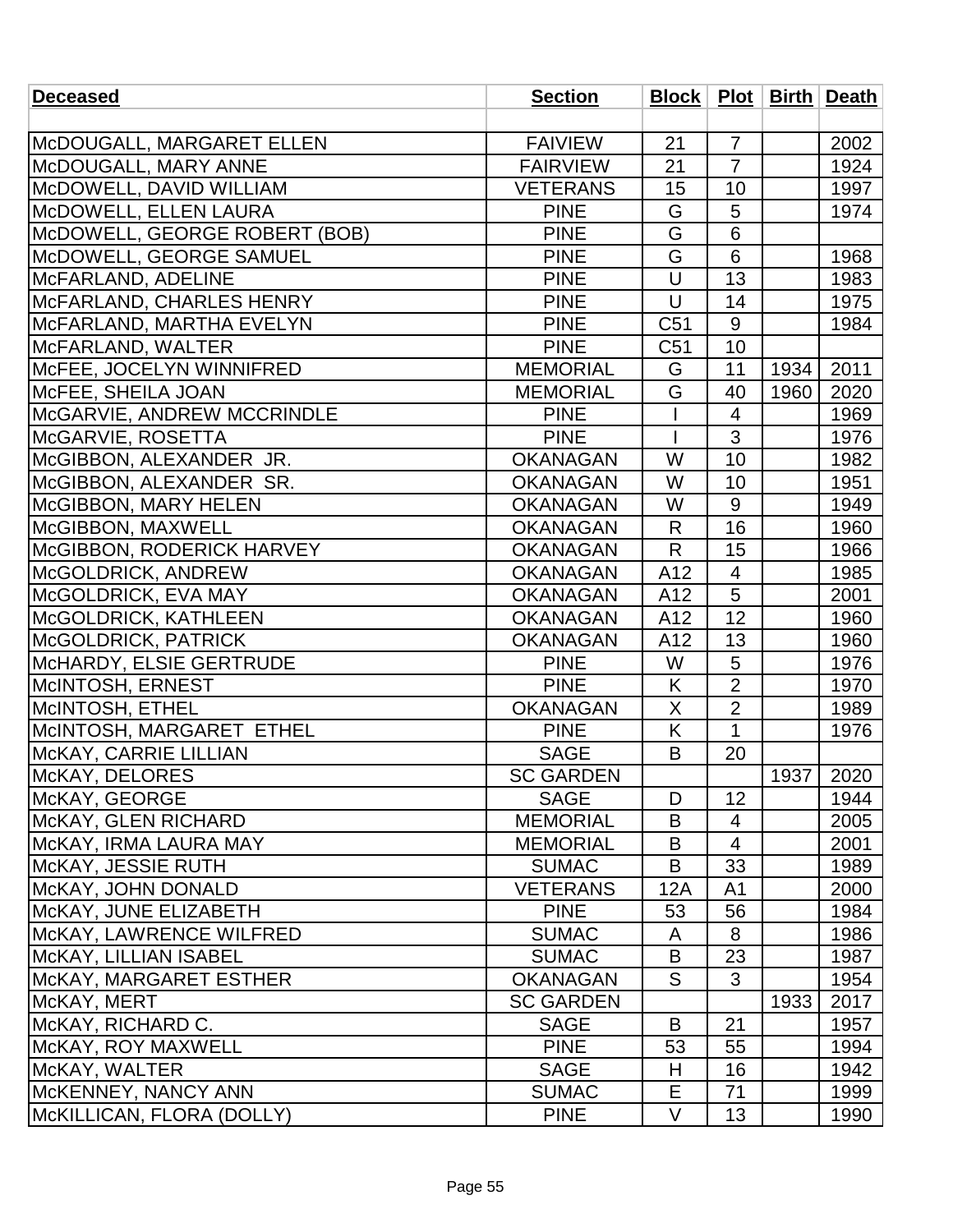| <b>Deceased</b>                    | <b>Section</b>   |                |                |      | Block   Plot   Birth   Death |
|------------------------------------|------------------|----------------|----------------|------|------------------------------|
|                                    |                  |                |                |      |                              |
| McKILLICAN, LEONARD NELSON         | <b>PINE</b>      | $\vee$         | 14             |      | 1975                         |
| McKINNON, CAROL                    | <b>SC GARDEN</b> |                |                | 1947 | 2018                         |
| McKINNON, LEO MURRAY               | <b>VETERANS</b>  | 14             | $\mathbf 1$    |      | 1991                         |
| McKNIGHT, IDA DOROTHY HOPE         | <b>SUMAC</b>     | A              | 49             |      | 1995                         |
| McKNIGHT, ROY                      | <b>SUMAC</b>     | A              | 50             |      | 1997                         |
| McLAUGHLIN, GENEVIEVE ARDEN        | <b>FAIRVIEW</b>  | 9              | 8              |      | 2014                         |
| McLEAN, HILLIARD (MAC)             | <b>VETERANS</b>  | 13A            | C <sub>4</sub> | 1916 | 2011                         |
| McLEAN, JOHN SINCLAIR              | <b>SAGE</b>      |                | 12             |      | 1945                         |
| McLEAN, LOIS PEARL                 | <b>VETERANS</b>  | 13A            | C <sub>5</sub> |      | 2008                         |
| McLEAN, RAE-ANN                    | <b>MEMORIAL</b>  | 9              | G              | 1958 | 2010                         |
| McLENNAN, EMILY M.                 | <b>SAGE</b>      | K              | $\overline{7}$ |      |                              |
| McLENNAN, STANLEY A.               | <b>SAGE</b>      | K              | $\overline{7}$ |      |                              |
| MCMURRAY, ERMA MAGDALINE           | <b>PINE</b>      | XY             | 15B            |      | 1977                         |
| McNAB, DAKOTA ANDREW               | <b>PINE</b>      | ZΖ             | 37             |      | 1993                         |
| McNAUGHTON, GORDON M.              | <b>OKANAGAN</b>  | V              | $\mathbf{1}$   |      | 1948                         |
| MCNEIL, ALAN PETER                 | <b>VETERANS</b>  | 11             | 5              | 1953 | 2012                         |
| MCNEIL, ELSIE B.                   | <b>VETERANS</b>  | 11             | 5              |      | 1980                         |
| McNEIL, HARRIETT                   | <b>SAGE</b>      | A              | 20             |      | 1963                         |
| MCNEIL, JOHN DICKSON               | <b>SAGE</b>      | 6              | 16             |      | 1960                         |
| McNEIL, LORENZO DOW                | <b>SAGE</b>      | A              | 21             |      | 1958                         |
| McNEIL, WILLIAM CLIFFORD           | <b>VETERANS</b>  | 11             | 5              |      | 1973                         |
| MCNEILL, CAROL ANN                 | <b>SAGE</b>      | K              | 4              |      | 1999                         |
| MCNEILL, GLADYS E.                 | <b>SAGE</b>      | K              | 5              |      | 1947                         |
| MCNIELL, ROBERT ALEXANDER SR.      | <b>SAGE</b>      | K              | 3              |      | 1965                         |
| McNEILL, ROBERT J. (BUDDY)         | <b>SAGE</b>      | K              | $\overline{4}$ |      | 1947                         |
| McQUARRIE, JOHN GORDON             | <b>SUMAC</b>     | CA             | C <sub>8</sub> |      | 1990                         |
| McVEAN, KENNETH G.                 | <b>OKANAGAN</b>  | W              | 11             |      | 1949                         |
| MEADE, MARGO                       | <b>SC GARDEN</b> |                |                |      | 2012                         |
| MEEDS, HAZEL A.                    | <b>SAGE</b>      | $\overline{2}$ | 10             |      | 1969                         |
| MEEDS, OLIVER A.                   | <b>SAGE</b>      | $\overline{2}$ | 9              |      | 1958                         |
| <b>IMEHRER, EMMA RUTH</b>          | <b>SUMAC</b>     | B              | 52             | 1927 | 2019                         |
| <b>IMEHRER, FRED WINSTON DALE</b>  | <b>SUMAC</b>     | B              | 53             |      |                              |
| MELLISH, ANNA MAY                  | <b>SUMAC</b>     | C              | 20             |      | 1991                         |
| <b>MELLISH, ARTHUR EDWARD</b>      | <b>SUMAC</b>     | $\mathsf C$    | 21             |      | 1990                         |
| <b>MELNYK, JOHN NICK</b>           | <b>PINE</b>      | Y              | 13             |      | 1989                         |
| MELNYK, NANCY                      | <b>PINE</b>      | Y              | 12             |      |                              |
| <b>IMERCER, DAVID GEORGE</b>       | <b>FAIRVIEW</b>  | 26             | G <sub>8</sub> |      |                              |
| MERCER, MARY                       | <b>FAIRVIEW</b>  | 26             | G9             |      | 2002                         |
| <b>IMEREDITH, LEONARD MELVILLE</b> | <b>VETERANS</b>  | 14             | 26             |      | 1995                         |
| <b>MEREDITH, MONA S</b>            | <b>SC GARDEN</b> |                |                |      | 2009                         |
| MERRYWEATHER, DAVID                | <b>SC GARDEN</b> |                |                | 1934 | 2013                         |
| <b>MESZAROS, ELIZABETH</b>         | <b>SUMAC</b>     | CA             | E <sub>1</sub> |      | 1984                         |
| <b>IMETCALFE, CAROL</b>            | <b>SC GARDEN</b> |                |                | 1947 | 2016                         |
| <b>MEYSEN, EVELYN MARIA</b>        | <b>SUMAC</b>     | B              | 58             |      | 2006                         |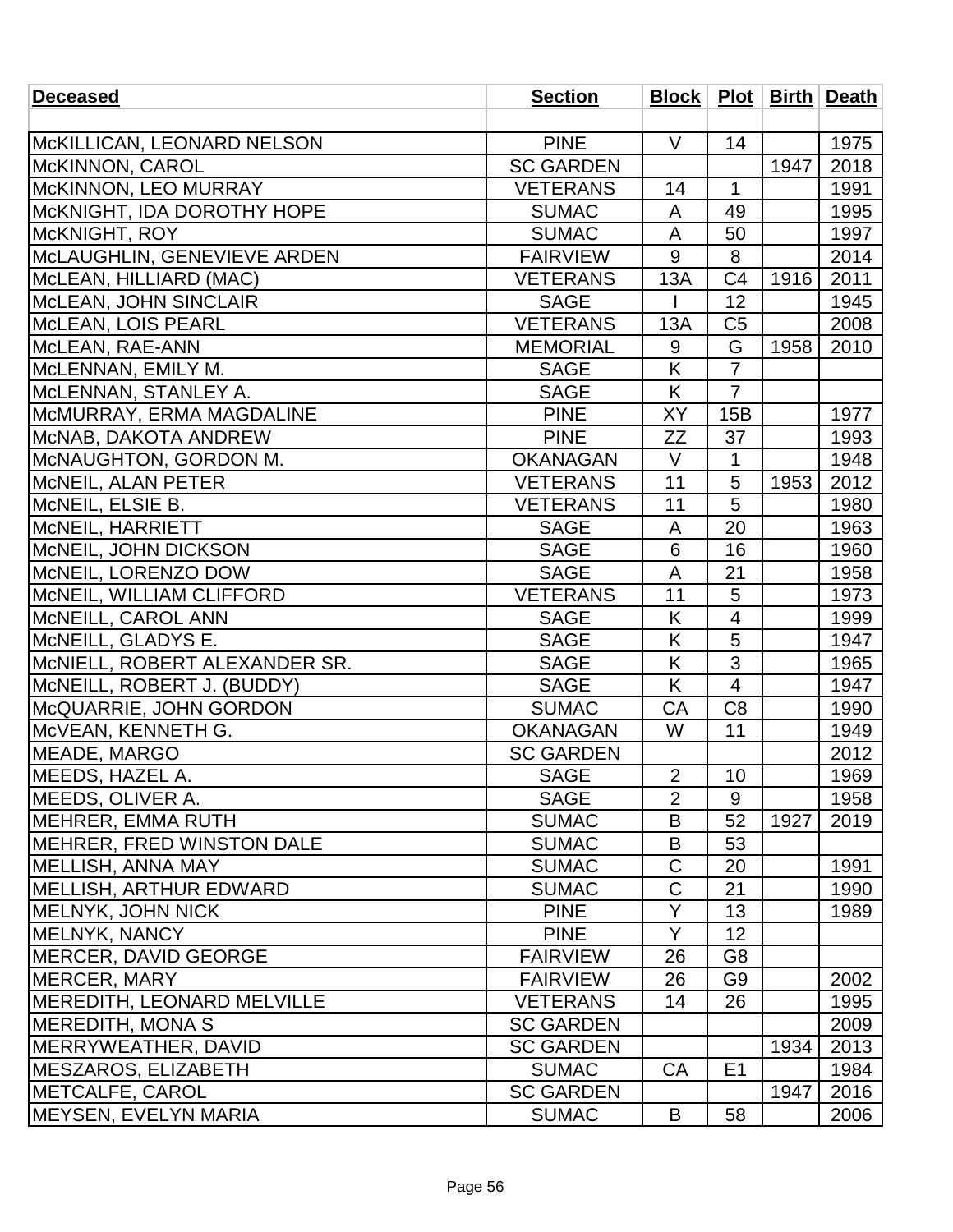| <b>Deceased</b>                    | <b>Section</b>   |                |                 |      | Block   Plot   Birth   Death |
|------------------------------------|------------------|----------------|-----------------|------|------------------------------|
|                                    |                  |                |                 |      |                              |
| <b>MEYSEN, MATTEUS (TED)</b>       | <b>SUMAC</b>     | B              | 59              |      | 1989                         |
| MIDDLETON, CHRISTINE BERTHA        | <b>SUMAC</b>     | F              | 57              |      | 2003                         |
| MIDDLETON, EARL JAMES              | <b>SUMAC</b>     | F              | 57              |      | 2005                         |
| MIDDLETON, JIM                     | <b>SUMAC</b>     | F              | 58              |      | 2005                         |
| MIKOLAS, RUTH ALMA                 | <b>SAGE</b>      | 9              | 8               | 1918 | 2010                         |
| MIKOLAS, THEODORE ANTHONY          | <b>SAGE</b>      | 9              | $\overline{7}$  |      | 1998                         |
| MIKOLESTA, OLGA NETTIE             | <b>SUMAC</b>     | B              | 24              |      | 1988                         |
| MIKOLETSA, PETER                   | <b>SUMAC</b>     | B              | 24              |      | 1988                         |
| MILDE, ERICH                       | <b>PINE</b>      | 51             | $\overline{7}$  |      | 1979                         |
| MILLER, ADA                        | <b>PINE</b>      | 51             | 16              |      | 2001                         |
| MILLER, ADELLA                     | <b>OKANAGAN</b>  | U              | 13              |      | 1961                         |
| MILLER, ALBERT R.                  | <b>OKANAGAN</b>  | N              | 5               |      | 1967                         |
| MILLER, ALBERT STEVE               | <b>SAGE</b>      | 3              | $\overline{2}$  |      | 1962                         |
| MILLER, BABY GIRL                  | <b>PINE</b>      | ZZ             | $\overline{12}$ |      | 1978                         |
| MILLER, BARBARA                    | <b>SAGE</b>      | 3              | 3               |      | 1959                         |
| MILLER, DAISY CLARA                | <b>OKANAGAN</b>  | N              | 5               |      | 1966                         |
| MILLER, DOROTHY                    | <b>OKANAGAN</b>  | U              | 11              |      | 1954                         |
| MILLER, ELIZABETH MAGDALINE        | <b>PINE</b>      | K              | 11              |      | 2006                         |
| <b>MILLER, ERNEST JOCK</b>         | <b>OKANAGAN</b>  | Z              | 23              |      | 1957                         |
| MILLER, GEORGE P.                  | <b>PINE</b>      | N              | 14              |      | 1972                         |
| MILLER, HARRY RAYMOND              | <b>SUMAC</b>     | B              | 42              |      | 1995                         |
| MILLER, HARVEY ROSS                | <b>PINE</b>      | 51             | 15              |      | 1979                         |
| MILLER, HERMAN JOSEPH              | <b>PINE</b>      | K              | 12              |      | 1970                         |
| MILLER, IAN MCDONALD               | <b>SAGE</b>      | $\mathfrak{S}$ | $\overline{2}$  |      | 1962                         |
| <b>MILLER, IRENE CONSTANCE</b>     | <b>MEMORIAL</b>  | G              | 38              | 1947 | 2020                         |
| MILLER, MARY                       | <b>OKANAGAN</b>  | A15            | 16              |      | 1960                         |
| MILLER, MYRTLE ANNE                | <b>SUMAC</b>     | B              | 41              |      | 1989                         |
| MILLER, NASTIA                     | <b>PINE</b>      | Y              | $\overline{2}$  |      | 1976                         |
| MILLER, ROBERT S.                  | <b>FAIRVIEW</b>  | 17             | C <sub>9</sub>  |      | 2009                         |
| MILLER, ROLAND (BILL)              | <b>SUMAC</b>     | CA             | B <sub>8</sub>  |      | 1992                         |
| <b>IMILLER, RUDOLF</b>             | <b>OKANAGAN</b>  | U              | 10              |      | 1967                         |
| <b>MILLER, SOPHIA</b>              | <b>PINE</b>      | N              | 13              |      | 1991                         |
| MILLER, VERNON OSCAR               | <b>SC GARDEN</b> |                |                 | 1930 | 2009                         |
| MILLER, ZULMA                      | <b>SUMAC</b>     | <b>CA</b>      | C <sub>2</sub>  |      | 1990                         |
| <b>IMILLS, MARIQUITA CHRISTINE</b> | <b>SC GARDEN</b> |                |                 | 1929 | 2015                         |
| <b>MILNE, ELAINE AVERIL</b>        | <b>SC GARDEN</b> |                |                 |      |                              |
| <b>IMILTONBERGER, EDNA M.</b>      | <b>OKANAGAN</b>  | V              | 16              |      | 1948                         |
| MINARD, DOREEN MARGERY             | <b>FAIRVIEW</b>  | 17             | E <sub>9</sub>  | 1924 | 2012                         |
| MINER, FRED                        | <b>SUMAC</b>     | F              | 81              |      | 2006                         |
| <b>IMINER, VERONICA ROSE</b>       | <b>SUMAC</b>     | F              | 81              |      | 1998                         |
| MINNS, ELIZABETH ANNE              | <b>FAIRVIEW</b>  | 18             | $\overline{7}$  | 1914 | 2010                         |
| <b>IMINNS, GEORGE WILLIAM</b>      | <b>FAIRVIEW</b>  | 18             | $\overline{7}$  | 1911 | 2010                         |
| MINOR, JOHN ALBERT (JACK)          | <b>FAIRVIEW</b>  | 4              | 5               | 1926 | 2015                         |
| MINTON, HARRY                      | <b>SAGE</b>      | K              | 12              |      | 1947                         |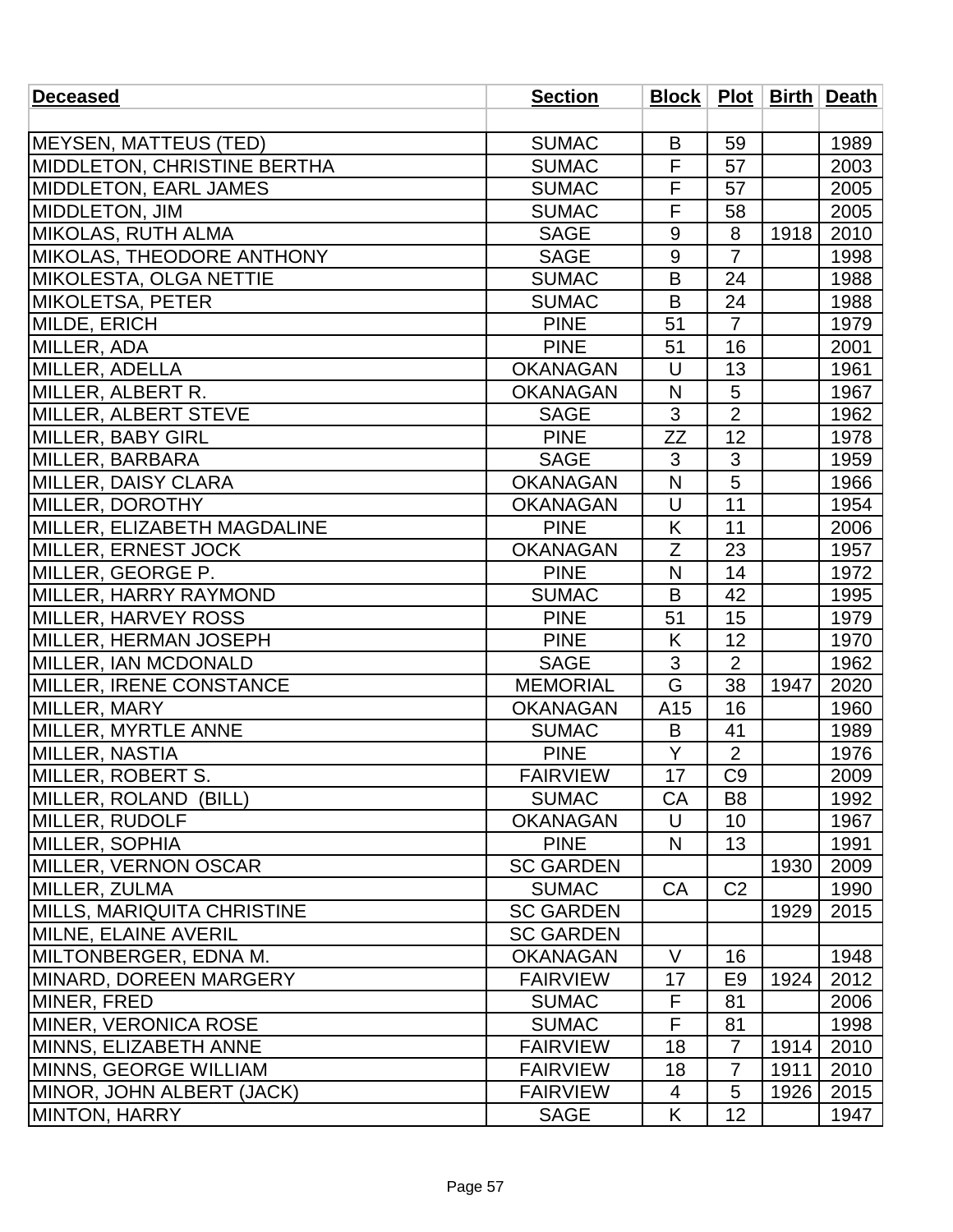| <b>Deceased</b>                      | <b>Section</b>   | Block   Plot   Birth   Death |                 |      |      |
|--------------------------------------|------------------|------------------------------|-----------------|------|------|
|                                      |                  |                              |                 |      |      |
| <b>MISNER, MARK JOHN</b>             | <b>SC GARDEN</b> |                              |                 | 1953 | 2007 |
| MITCHELL, ARCHIBALD                  | <b>FAIRVIEW</b>  | 31                           | $\overline{7}$  |      | 1926 |
| MITCHELL, ARCHIBALD (DAVID)          | <b>VETERANS</b>  | 15                           | 17              |      |      |
| <b>MITCHELL, BERNICE MARIE</b>       | <b>FAIRVIEW</b>  | 31                           | $9\,$           |      | 1926 |
| <b>MITCHELL, CHARLES</b>             | <b>FAIRVIEW</b>  | 31                           | 11              |      | 1974 |
| MITCHELL, EVELYN FRANCES             | <b>VETERANS</b>  | 15                           | 17              |      | 2004 |
| <b>MITCHELL, FRANCES MARION</b>      | <b>FAIRVIEW</b>  | 31                           | 9               |      | 2006 |
| MITCHELL, HAROLD FARRAR              | <b>SUMAC</b>     | F                            | 76              |      |      |
| MITCHELL, HELEN ELIZABETH            | <b>FAIRVIEW</b>  | 31                           | 10              |      | 1944 |
| MITCHELL, JAMES HARPER (JUDGE)       | <b>VETERANS</b>  | 15                           | 17              |      | 1982 |
| MITCHELL, JIM                        | <b>SAGE</b>      | $\mathbf{1}$                 | 8               |      | 1963 |
| <b>MITCHELL, MARION</b>              | <b>FAIRVIEW</b>  | 31                           | 8               |      | 1949 |
| <b>MOHNS, ELDON WILLIAM</b>          | <b>SUMAC</b>     | F                            | 62              |      | 2003 |
| <b>MOLNAR, ANNIE</b>                 | <b>SUMAC</b>     | D                            | 41              |      | 1993 |
| MOLNAR, BERT ALLAN                   | <b>PINE</b>      | Q                            | $\overline{2}$  |      | 1973 |
| MOLNAR, FRANK                        | <b>PINE</b>      | 50                           | 48              |      | 1978 |
| MONCRIEFF, A. EILEEN                 | <b>SC GARDEN</b> |                              |                 | 1921 | 2010 |
| MONCRIEFF, JOHN HARRISON             | <b>SC GARDEN</b> |                              |                 | 1923 | 2010 |
| <b>MOODY, CATHERINE ANN</b>          | <b>SUMAC</b>     | D                            | 1               |      | 1992 |
| <b>MOORE, JOHANNA</b>                | <b>SC GARDEN</b> |                              |                 |      |      |
| <b>MOORE, JOHN RUSSELL</b>           | <b>VETERANS</b>  | 12A                          | $\vert$ 1       |      | 2006 |
| <b>MOORE, PATRICIA NAOMI</b>         | <b>PINE</b>      | ZZ                           | <b>17A</b>      |      | 1979 |
| MOORE, REGINALD                      | <b>SC GARDEN</b> |                              |                 |      |      |
| <b>MOORES, ROBERT ANDREW</b>         | <b>SUMAC</b>     | A                            | 25              | 1973 | 2010 |
| MORCOMBE, BABY EDITH                 | <b>SAGE</b>      | J                            | 20              |      | 1946 |
| <b>MORCOMBE, FRANK</b>               | <b>SAGE</b>      | 9                            | 3               |      | 1963 |
| MORELAND, MARY                       | <b>SUMAC</b>     | CA                           | D <sub>15</sub> |      | 2001 |
| <b>MORGADINHO, SILVY</b>             | <b>PINE</b>      | <b>ZZ</b>                    | 10              |      | 1975 |
| MORGAN, ADENA                        | <b>PINE</b>      | L                            | 5               |      | 1971 |
| <b>IMORGAN, ERNEST LEONARD (DR.)</b> | <b>OKANAGAN</b>  | A4                           | 13              |      | 1963 |
| <b>MORGAN, NELLIE</b>                | <b>OKANAGAN</b>  | A4                           | 12              |      | 1980 |
| <b>MORGAN, RICHARD LLEWELLYN</b>     | <b>PINE</b>      | L                            | 6               |      | 1995 |
| <b>IMORGANTHALER, EUGENE EDWARD</b>  | <b>MEMORIAL</b>  | Е                            | 1               |      | 2007 |
| <b>MORGENTHALER, JOYCE</b>           | <b>MEMORIAL</b>  | Е                            | $\mathbf{1}$    | 1932 | 2014 |
| <b>MORHUN, SHAWNE CATHERINE</b>      | <b>PINE</b>      | 53                           | 25              |      | 1986 |
| <b>MORIARTY, NORMA JEAN</b>          | <b>FAIRVIEW</b>  | 10                           | 14              |      | 1937 |
| <b>IMORRISON, HECTOR JOHN</b>        | <b>SUMAC</b>     | CA                           | E <sub>8</sub>  |      | 1989 |
| <b>IMORRISON, HELEN ANNETTE</b>      | <b>SUMAC</b>     | CA                           | E <sub>8</sub>  |      | 1999 |
| MORRISON, WALTER F.                  | <b>VETERANS</b>  | 12A                          | C <sub>4</sub>  |      | 2004 |
| <b>MORTON, BEN</b>                   | <b>SAGE</b>      | H                            | 11              |      | 1941 |
| <b>MOSS, VIVIAN ARMANDA</b>          | <b>PINE</b>      | 51                           | 62              | 1926 | 2012 |
| MOZAK, ANDY                          | <b>FAIRVIEW</b>  | 13                           | 16              |      | 1966 |
| <b>MOZAK, GAIL FREDERICKSON</b>      | <b>FAIRVIEW</b>  | 13                           | 16              |      |      |
| <b>MOZAK, MICHAEL JR.</b>            | <b>FAIRVIEW</b>  | 13                           | 16              | 1936 | 1937 |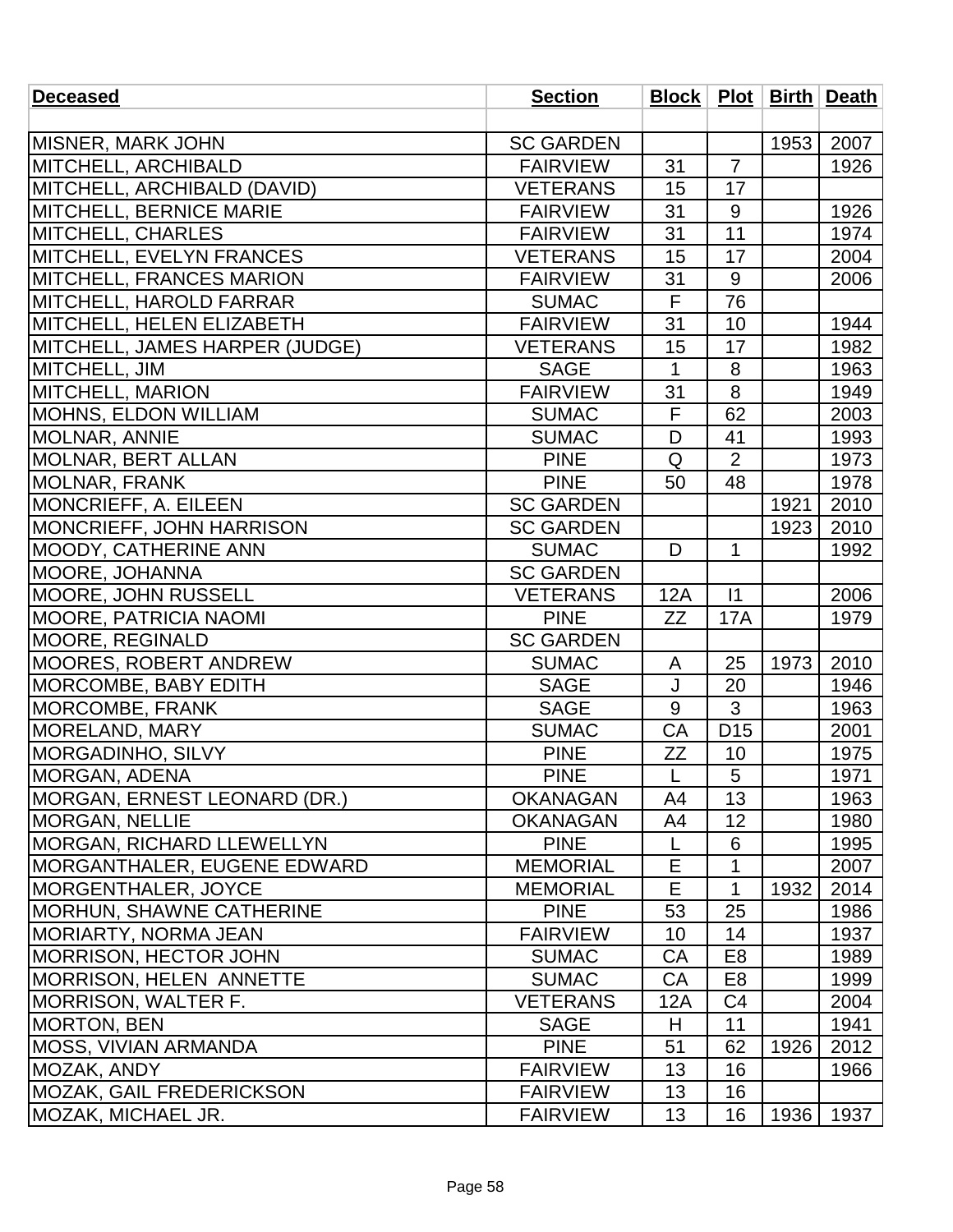| <b>Deceased</b>                      | <b>Section</b>  |                |                 |      | Block   Plot   Birth   Death |
|--------------------------------------|-----------------|----------------|-----------------|------|------------------------------|
|                                      |                 |                |                 |      |                              |
| <b>MOZAK, MICHAEL SR.</b>            | <b>FAIRVIEW</b> | 13             | 15              | 1901 | 1953                         |
| <b>MOZAK, ROSIE</b>                  | <b>FAIRVIEW</b> | 13             | 15              |      | 1999                         |
| <b>MUCENIEKS, OLGA</b>               | <b>PINE</b>     | 50             | 26              |      | 1999                         |
| <b>MUIR, ELSIE BERNICE</b>           | <b>FAIRVIEW</b> | 26             | <b>B10</b>      |      | 1996                         |
| MULLER, ALFRED                       | <b>MEMORIAL</b> | B              | 8               |      | 2005                         |
| MULLER, ELSE                         | <b>MEMORIAL</b> | B              | $\overline{7}$  | 1928 | 2019                         |
| MULLIN, MARGARET ANN MACKENZIE       | <b>VETERANS</b> | 14             | 30              |      | 1988                         |
| MUND, CAROLINE                       | <b>FAIRVIEW</b> | 26             | <b>B18</b>      |      | 1997                         |
| MUND, CATHERINE                      | <b>FAIRVIEW</b> | 26             | G16             |      | 2007                         |
| MUND, GEORGE SIGMUND                 | <b>FAIRVIEW</b> | 26             | G15             |      | 2001                         |
| MUNDEL, GISELA HELENE                | <b>FAIRVIEW</b> | 27             | 6               | 1915 | 2012                         |
| MUNDEL, HANS-ERICH                   | <b>FAIRVIEW</b> | 27             | $\overline{7}$  |      | 2006                         |
| MUNDEL, HANS HOLGER                  | <b>FAIRVIEW</b> | 27             | 5               |      | 1976                         |
| MUNDEL, MARGARET                     | <b>FAIRVIEW</b> | 27             | $\overline{11}$ |      | 1900                         |
| MUNDEL, WILHELM                      | <b>FAIRVIEW</b> | 27             | 10              |      | 1954                         |
| MUNDT, JACOB                         | <b>SAGE</b>     | 8              | 3               |      | 1967                         |
| MUNDT, MARIE                         | <b>SAGE</b>     | 8              | 4               |      | 1964                         |
| <b>MUNK, GEORGE</b>                  | <b>SAGE</b>     | G              | 11              |      | 1966                         |
| MUNK, MARY                           | <b>SAGE</b>     | H              | 5               |      | 1943                         |
| MUNK, WILMA                          | <b>SAGE</b>     | H              | 5               |      | 1945                         |
| MUNKAS, LASZLO                       | <b>SUMAC</b>    | F              | 77              |      | 2004                         |
| MUNRO (Johnson), FLORENCE ANNIE      | <b>SUMAC</b>    | CA             | A <sub>9</sub>  |      | 2012                         |
| MUNRO, DOROTHY E. (DOT)              | <b>VETERANS</b> | 14             | 19              |      | 1998                         |
| MUNRO, ROBERT K. (BOB)               | <b>VETERANS</b> | 14             | 19              |      | 1988                         |
| MURPHY, ELSIE GERTUDE MAY            | <b>PINE</b>     | G              | 6               |      | 2004                         |
| <b>IMURPHY, EUFEMIA ANNA</b>         | <b>MEMORIAL</b> | F              | 26              | 1938 | 2015                         |
| MURRAY, CHARLES HUGH                 | <b>SAGE</b>     | $\overline{4}$ | 14              |      | 1960                         |
| <b>MURRAY, CRYSTAL ANNE</b>          | <b>FAIRVIEW</b> | 17             | G15             | 1987 | 2016                         |
| MURRAY, HARRY CRAIG                  | <b>PINE</b>     | XY             | 4A              |      | 1966                         |
| <b>MURRAY, SHIRLEY JEAN</b>          | <b>SUMAC</b>    | <b>CA</b>      | D <sub>10</sub> | 1932 | 2020                         |
| <b>IMURRAY, SHOFFEEA</b>             | <b>PINE</b>     | XY             | 4A              | 1924 | 2020                         |
| <b>MUTLOW, ALBERT LLOYD</b>          | <b>PINE</b>     | N              | 4               |      | 2006                         |
| <b>MUTLOW, MARIE KATHLEEN LOUISE</b> | <b>PINE</b>     | N              | $\overline{4}$  |      | 2002                         |
| <b>NAGY, JANOS (JOHN)</b>            | <b>MEMORIAL</b> | G              | 20              | 1932 | 2011                         |
| NAGY, MARTA                          | <b>SUMAC</b>    | CA             | <b>B13</b>      |      | 2007                         |
| NAGY, ZOLTAN                         | <b>SUMAC</b>    | CA             | <b>B13</b>      |      | 1992                         |
| NARCISO, JOSE                        | <b>FAIRVIEW</b> | 25             | $\overline{2}$  | 1924 | 2014                         |
| <b>INAUMANN, ARTHUR WILBERT</b>      | <b>PINE</b>     | 51             | 52              |      | 1993                         |
| NAUMANN, IVONA EVELYN                | <b>PINE</b>     | 51             | 53              |      | 1981                         |
| NAVRATIL, FRANK                      | <b>SAGE</b>     | 6              | $\overline{2}$  |      | 1960                         |
| NAVRATIL, MARY ANTONIA               | <b>SAGE</b>     | 6              | 3               |      | 1965                         |
| <b>NEISEN, CHARLES</b>               | <b>PINE</b>     | N              | 3               | 1929 | 2017                         |
| <b>NEISEN, PATRICIA JANET</b>        | <b>PINE</b>     | N              | $\mathfrak{S}$  |      | 1972                         |
| NELMES, BETTY                        | <b>PINE</b>     | Z              | 6               |      | 1982                         |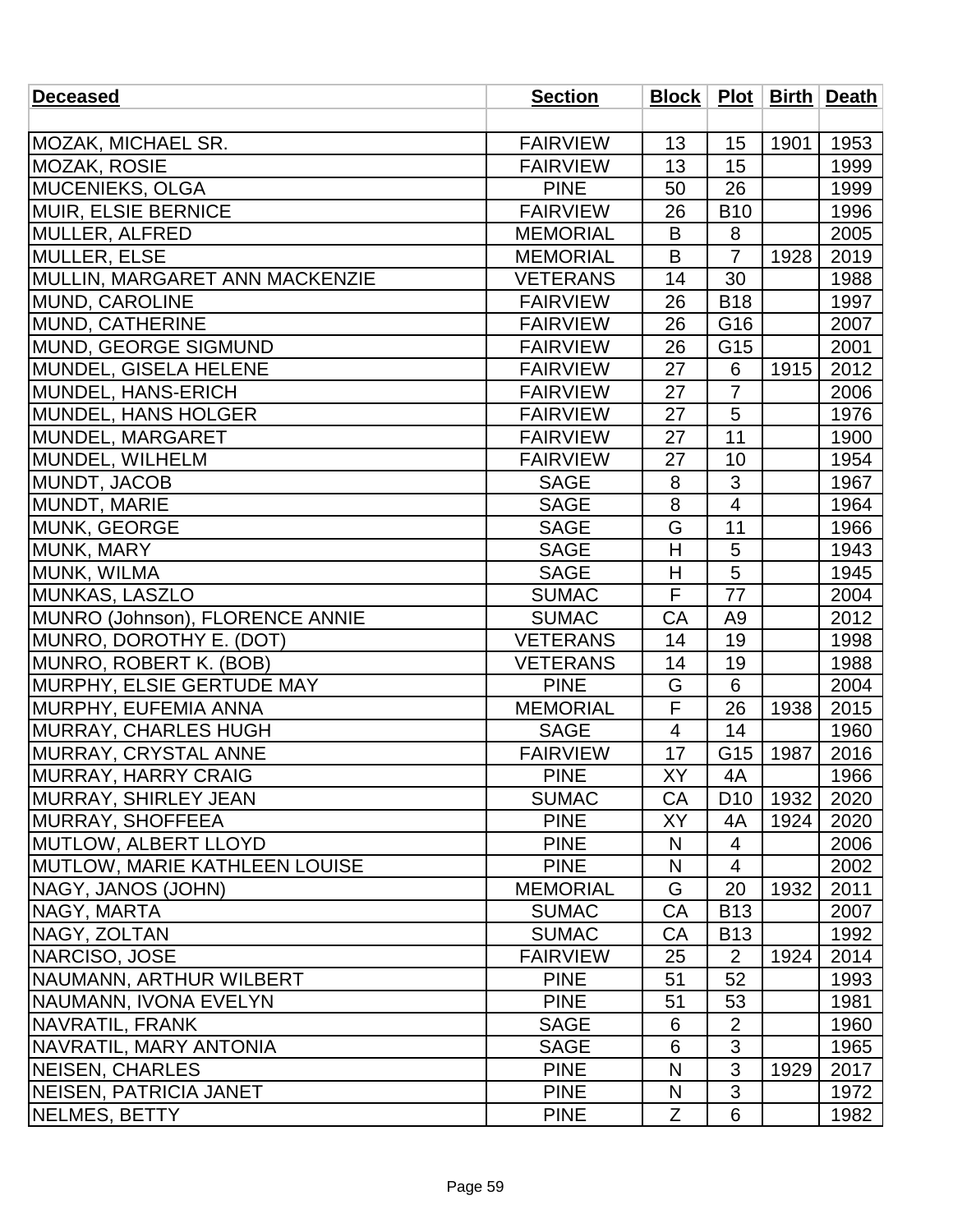| <b>Deceased</b>                    | <b>Section</b>     |                |                 |      | Block   Plot   Birth   Death |
|------------------------------------|--------------------|----------------|-----------------|------|------------------------------|
|                                    |                    |                |                 |      |                              |
| NEMES, FRANK                       | <b>SAGE</b>        | J              | 38              |      | 1959                         |
| <b>INEMETH, FRANK STEVEN</b>       | <b>OKANAGAN</b>    | M              | 14              |      | 2000                         |
| NEMETH, MARIA                      | <b>MEMORIAL</b>    | B              | 18              |      | 2006                         |
| <b>NEMETH, SANDOR</b>              | <b>PINE</b>        | E              | 16              |      | 1967                         |
| NEUFIELD, CORNICLEUS RICHARD       | <b>SUMAC</b>       | E              | 85              |      | 2006                         |
| NEUFIELD, ELLEN ELIZABETH (NELLIE) | <b>SUMAC</b>       | E              | 84              |      | 1997                         |
| NEW, BABY                          | <b>SAGE</b>        | J              | 27              |      | 1949                         |
| NEW, CHARLES WHEELER               | <b>FAIRVIEW</b>    | 17             | E <sub>14</sub> | 1919 | 2011                         |
| NEW, EVIE - MARIE EVELYN           | <b>FAIRVIEW</b>    | 17             | E <sub>15</sub> | 1923 | 2017                         |
| <b>NEWBERRY, STEVEN WAYDE</b>      | <b>SUMAC</b>       | F              | 66              |      | 2003                         |
| NEWBOLD, RALPH                     | <b>OKANAGAN</b>    | A <sub>3</sub> | 14              |      | 1964                         |
| <b>INEWITT, FLORENCE LILIAN</b>    | <b>SAGE</b>        | C              | 22              |      | 1980                         |
| NEWITT, JOHN R.H.                  | <b>SAGE</b>        | $\mathsf{C}$   | 22              |      | 1944                         |
| NEWMAN, ALEXANDER (SCOTTY)         | <b>PINE</b>        | C51            | 11              |      | 2003                         |
| NEWMAN, JANE                       | <b>SAGE</b>        | G              | 16              |      | 1943                         |
| <b>NEWMAN, LORNA</b>               | <b>PINE</b>        | C51            | 11              |      | 1983                         |
| <b>NEWMAN, MICHAEL BLIGH</b>       | <b>FAIRVIEW</b>    | 28             | 8               | 1944 | 2013                         |
| NICHOL, AGNES MITCHELL             | <b>OKANAGAN</b>    | P              | 3               | 1891 | 1975                         |
| NICHOL, ALLAN THOMAS               | <b>PINE</b>        | XY             | 29              | 1938 | 2012                         |
| NICHOL, CLAUD                      | <b>OKANAGAN</b>    | P              | 12              |      |                              |
| NICHOL, DOROTHY JEANNETTE          | <b>VETERANS</b>    | 13A            | G <sub>1</sub>  | 1921 | 2018                         |
| NICHOL, ISABELLA                   | <b>PINE</b>        | XY             | 29              |      | 1980                         |
| NICHOL, KATHLEEN MABEL             | <b>OKANAGAN</b>    | P              | 13              |      | 2005                         |
| NICHOL, MARGARET M.                | <b>OKANAGAN</b>    | P              | 4               | 1886 | 1959                         |
| NICHOL, TOM                        | <b>PINE</b>        | XY             | 29              |      | 1989                         |
| NICHOLLS, JOHN DENNIS              | <b>COLUMBARIUM</b> | $\mathbf{1}$   | C <sub>1</sub>  | 1937 | 2019                         |
| NICKERSON, IVY                     | <b>PINE</b>        | 52             | 36              |      | 1983                         |
| NICKIFORD, DARLENE MARY            | <b>SC GARDEN</b>   |                |                 |      | 2016                         |
| NICKIFORD, GERALD RICHARD          | <b>SC GARDEN</b>   |                |                 |      | 2007                         |
| <b>INIELSEN, PEDER WICKMAN</b>     | <b>PINE</b>        | R              | 6               |      | 1996                         |
| NIELSEN, REGINA                    | <b>PINE</b>        | R              | 5               |      | 1974                         |
| NIELSON, ERIC PHIL                 | <b>FAIRVIEW</b>    | 26             | C <sub>16</sub> |      |                              |
| NIELSON, IDA ANNA                  | <b>SUMAC</b>       | CA             | <b>B15</b>      |      |                              |
| <b>NISCHUK, ROSE</b>               | <b>PINE</b>        | 51             | 26              |      | 1982                         |
| <b>INOBLE, RUTHERFORD DURHAM</b>   | <b>OKANAGAN</b>    | Z              | 19              |      | 1956                         |
| NOEL, AIME (SAM)                   | <b>PINE</b>        | X              | 11              |      | 1976                         |
| NOEL, ROLAND JOSEPH                | <b>FAIRVIEW</b>    | 26             | E <sub>14</sub> |      | 1999                         |
| <b>NOEL, ROSE ANNETTE</b>          | <b>PINE</b>        | X              | 11              | 1943 | 2017                         |
| NORD, FILOMENA (FLO)               | <b>SUMAC</b>       | F.             | 27              |      |                              |
| <b>NORMAN, ERIC</b>                | <b>SUMAC</b>       | $C-A$          | C <sub>13</sub> | 1940 | 2016                         |
| NORMAN, FRANK                      | <b>SUMAC</b>       | CA             | C <sub>13</sub> |      | 1997                         |
| NORMAN, IVY                        | <b>SUMAC</b>       | CA             | C <sub>13</sub> |      | 1991                         |
| NORTON, ADELINE EMMA (BABE)        | <b>OKANAGAN</b>    | M              | 13              | 1923 | 2016                         |
| NORTON, ALICE MAY                  | <b>OKANAGAN</b>    | M              | 13              |      | 2006                         |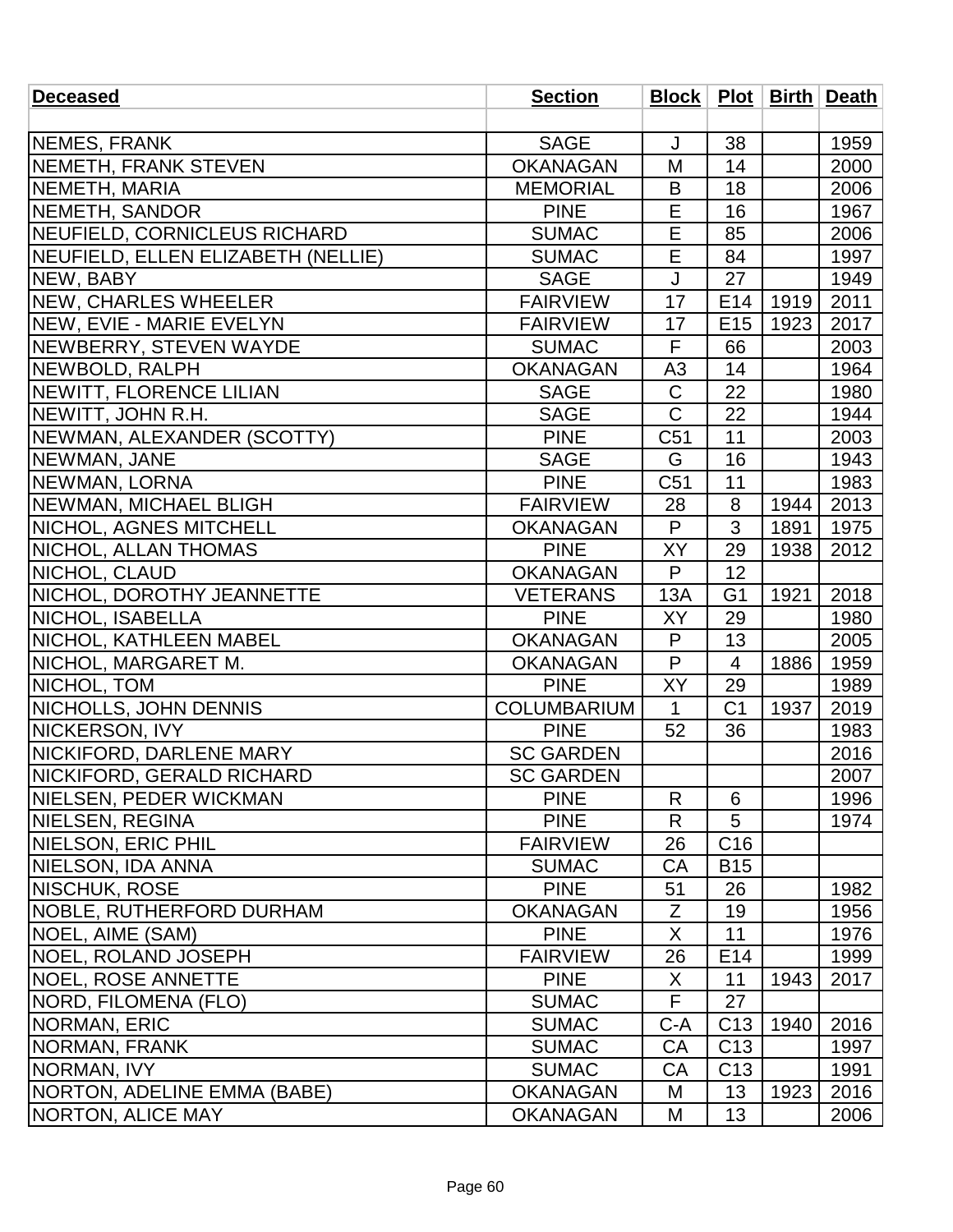| <b>Deceased</b>                  | <b>Section</b>   |                |                 |      | Block   Plot   Birth   Death |
|----------------------------------|------------------|----------------|-----------------|------|------------------------------|
|                                  |                  |                |                 |      |                              |
| NORTON, CHARLES W.               | <b>OKANAGAN</b>  | M              | 14              |      | 1951                         |
| NORTON, ERIC                     | <b>OKANAGAN</b>  | M              | 13              |      | 2002                         |
| NORTON, H.                       | <b>SAGE</b>      | J              | 33              |      | 1950                         |
| NORTON, HAROLD                   | <b>OKANAGAN</b>  | M              | 13              |      | 1999                         |
| NORTON, MARY                     | <b>OKANAGAN</b>  | M              | 13              |      | 1960                         |
| NUNES, EDWINA PEREIRA            | <b>MEMORIAL</b>  | A              | 29              |      | 2006                         |
| NUNES, FERNANDO GIL              | <b>MEMORIAL</b>  | F              | 22              | 1947 | 2012                         |
| NUNWEILER, ADAM                  | <b>PINE</b>      |                | 12              |      | 1986                         |
| NUNWEILER, JOHANN                | <b>SUMAC</b>     | D              | 72              |      | 1988                         |
| NUNWEILER, LUCILLE SARAH         | <b>FAIRVIEW</b>  | 15             | $\mathbf{1}$    |      | 2005                         |
| NUNWEILER, MARGARET              | <b>PINE</b>      |                | 11              |      | 1969                         |
| NUNWEILER, OLGA                  | <b>SUMAC</b>     | D              | 72              |      | 1996                         |
| NUNWEILER, WERNER                | <b>SAGE</b>      | $\overline{7}$ | 4               |      | 1964                         |
| NUNWEILER, WILLIAM               | <b>FAIRVIEW</b>  | 15             | $\mathbf{1}$    |      | 1977                         |
| <b>OATES, PETER ANTHONY</b>      | <b>FAIRVIEW</b>  | 26             | 7               | 1936 | 2012                         |
| <b>OATTES, PETER</b>             | <b>PINE</b>      | K              | 9               |      | 1970                         |
| <b>OBERG, MARY DOROTHY</b>       | <b>MEMORIAL</b>  | G              | 16              | 1942 | 2011                         |
| <b>OBERG, THOMAS ARTHUR</b>      | <b>MEMORIAL</b>  | G              | 16              | 1940 | 2012                         |
| <b>OCONNELL, TWO BABIES</b>      | <b>SAGE</b>      | B              | 6               |      |                              |
| ODEGNAL, JOSEPH                  | <b>PINE</b>      | M              | $\overline{4}$  |      | 1971                         |
| ODOWES, JOHN WILLIAM             | <b>PINE</b>      | 51             | 39              |      | 1980                         |
| OECHSLIN, JOSEPH MICHAEL         | <b>MEMORIAL</b>  | A              | 19              |      | 2005                         |
| <b>OECHSLIN, LEONA MARGARET</b>  | <b>MEMORIAL</b>  | A              | 19              |      | 2005                         |
| <b>OGILVIE, CAMERON</b>          | <b>FAIRVIEW</b>  | 17             | H <sub>15</sub> | 1940 | 2017                         |
| OHARA, JOHN                      | <b>SAGE</b>      | F              | $\mathbf{1}$    |      | 1941                         |
| <b>OHARA, MARY ANNE</b>          | <b>SAGE</b>      | F              | $\overline{2}$  |      | 1949                         |
| <b>OHLHAUSEN, THEODORE LEON</b>  | <b>MEMORIAL</b>  |                | $\overline{2}$  | 1939 | 2013                         |
| <b>OHLUND, ADELE GRACE</b>       | <b>SUMAC</b>     | D              | 80              | 1950 | 2018                         |
| <b>OHLUND, KERRI LYN</b>         | <b>SUMAC</b>     | D              | 80              |      | 1995                         |
| OHLUND, THOR HENNING             | <b>SUMAC</b>     | D              | 80              | 1943 | 2017                         |
| OLAFSON, RAY ARVID               | <b>SUMAC</b>     | Е              | 36              |      | 1998                         |
| <b>OLIVER, LESLIE JAMES</b>      | <b>SUMAC</b>     | D              | 73              |      | 1995                         |
| <b>OLSON, CLARENCE MELVIN</b>    | <b>OKANAGAN</b>  | U              | 14              |      | 1951                         |
| <b>OLSON, EDWIN WILLIAM</b>      | <b>MEMORIAL</b>  | J              | 20              | 1930 | 2018                         |
| OLSON, ERNA G.                   | <b>OKANAGAN</b>  | U              | 15              |      | 1974                         |
| <b>OLSON, LOUIE</b>              | <b>SAGE</b>      | A              | 14              |      | 1940                         |
| OLSON, OLIVER                    | <b>SAGE</b>      | A              | 18              |      | 1955                         |
| <b>OLSON, OSCAR EDSON</b>        | <b>OKANAGAN</b>  | U              | 16              |      | 1967                         |
| <b>OLSON, VELMA MARJORIE-ANN</b> | <b>MEMORIAL</b>  | J              | 19              | 1928 | 2018                         |
| <b>OLUND, GERDA PAULINE</b>      | <b>SAGE</b>      | 8              | 13              |      | 1974                         |
| <b>OLUND, GUSTAV ROLAND</b>      | <b>SAGE</b>      | 9              | 4               | 1932 | 2019                         |
| <b>OLUND, OTTO</b>               | <b>SAGE</b>      | 8              | 14              |      | 1964                         |
| <b>OMILUSIK, EDWARD</b>          | <b>SUMAC</b>     | E              | 8               |      | 1997                         |
| <b>ONEILL, GARY PATRICK</b>      | <b>SC GARDEN</b> |                |                 | 1944 | 2006                         |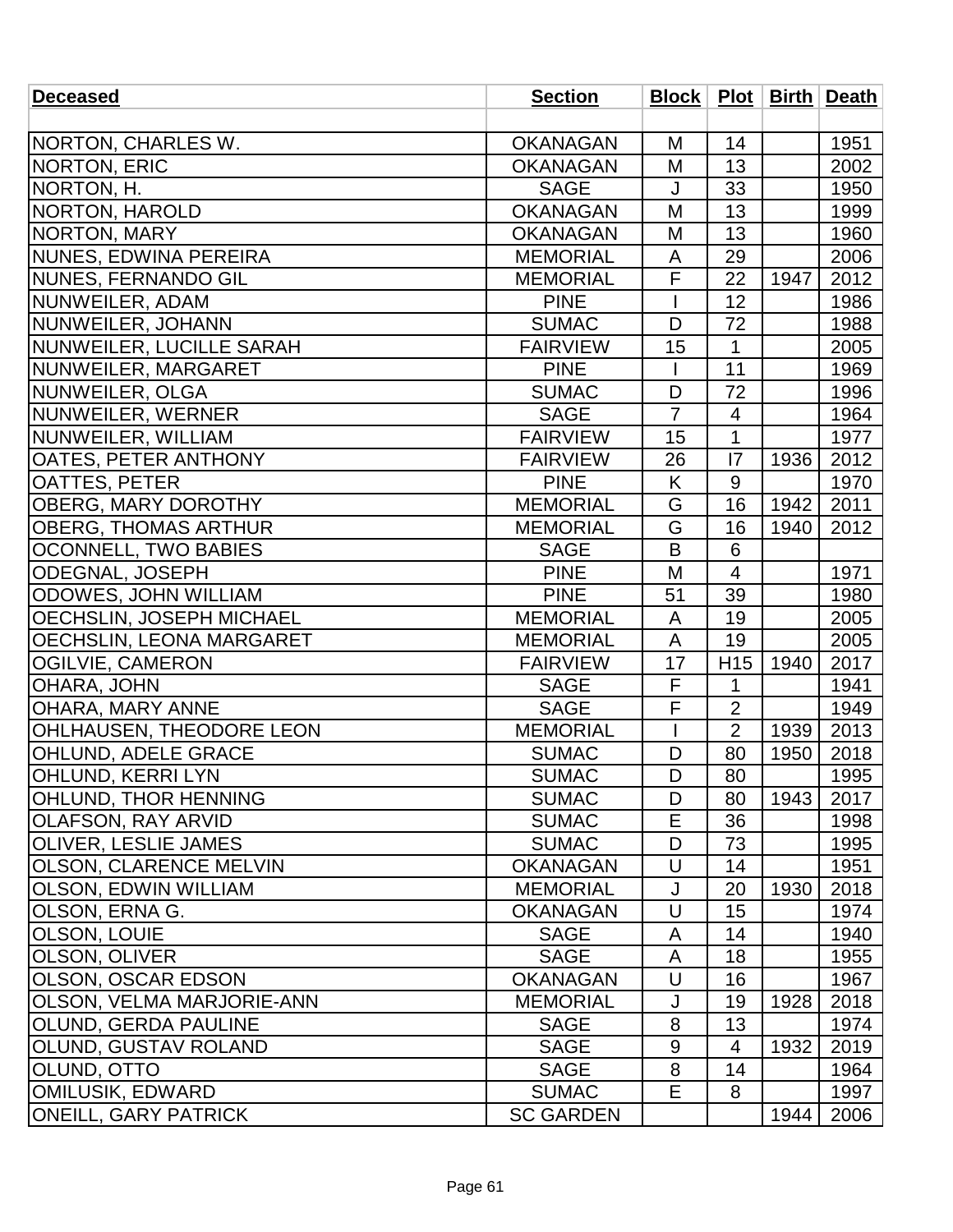| <b>Deceased</b>                   | <b>Section</b>   |                         |                |      | Block   Plot   Birth   Death |
|-----------------------------------|------------------|-------------------------|----------------|------|------------------------------|
|                                   |                  |                         |                |      |                              |
| <b>ONEILL, PHYLLIS</b>            | <b>OKANAGAN</b>  | AB                      | 22             |      | 1996                         |
| OPPENHEIMER, ALEX                 | <b>SAGE</b>      | BB1                     | 16             |      | 1951                         |
| <b>OPPENHEIMER, KATHY</b>         | <b>SAGE</b>      | J                       | 39             |      | 1963                         |
| <b>OREILLY, MARGARET</b>          | <b>SUMAC</b>     | $\mathsf C$             | 75             | 1925 | 2009                         |
| <b>OREILLY, WILLIAM JAMES</b>     | <b>SUMAC</b>     | $\mathsf C$             | 75             |      | 1992                         |
| <b>ORLANDO, ALBERT VICTOR</b>     | <b>PINE</b>      | $\overline{\mathsf{W}}$ | $\overline{2}$ |      | 1986                         |
| <b>ORLANDO, RUTH STANTON</b>      | <b>PINE</b>      | W                       | $\mathbf 1$    |      | 1996                         |
| <b>ORR, ALFRED RICHEY</b>         | <b>SUMAC</b>     | D                       | 12             |      | 1992                         |
| ORR, DAVID                        | <b>OKANAGAN</b>  | P                       | 16             |      | 1956                         |
| <b>ORR, DAVID TYRONE</b>          | <b>SUMAC</b>     | D                       | 12             |      | 1999                         |
| <b>ORR, HILDA WIHELMINE</b>       | <b>SUMAC</b>     | D                       | 12             |      |                              |
| <b>ORSER, ANNIS</b>               | <b>PINE</b>      | L                       | 12             |      | 1977                         |
| <b>ORSER, SAMUEL BAKER</b>        | <b>PINE</b>      | L                       | 13             |      | 1971                         |
| <b>ORTIS, ISABEL VALLE</b>        | <b>SUMAC</b>     | D                       | 56             |      | 1995                         |
| <b>OSBORN, FLORENCE MARIA</b>     | <b>FAIRVIEW</b>  | 26                      | F7             |      | 2005                         |
| <b>OSBORN, WILFRED (WILF)</b>     | <b>FAIRVIEW</b>  | 26                      | F <sub>6</sub> |      |                              |
| <b>OSBORNE, ALBERT</b>            | <b>PINE</b>      | 52                      | 49             |      | 1983                         |
| <b>OSLAND, ARTHUR</b>             | <b>SUMAC</b>     | A                       | 64             |      | 1987                         |
| <b>OSLAND, DAISY</b>              | <b>SUMAC</b>     | A                       | 63             |      | 2005                         |
| <b>OSLAND, DOUGLAS CHARLES</b>    | <b>SAGE</b>      | J                       | 25             |      | 1949                         |
| <b>OSWALD, RUTH CORA</b>          | <b>OKANAGAN</b>  | $\vee$                  | $\overline{4}$ |      | 1999                         |
| OTHMAN, ISMEL                     | <b>SAGE</b>      | J                       | 24             |      | 1949                         |
| <b>OULLETTE, SHANE JAMES</b>      | <b>PINE</b>      | <b>ZZ</b>               | 33             |      | 1975                         |
| <b>OULLETTE, SHELBY JEAN</b>      | <b>OKANAGAN</b>  | A7                      | 6              |      | 1977                         |
| <b>OVERNES, KNUT</b>              | <b>FAIRVIEW</b>  | 17                      | G <sub>1</sub> | 1927 | 2016                         |
| <b>OVERTON, CYRIL GEORGE</b>      | <b>VETERANS</b>  | 10                      | 16             |      | 1977                         |
| <b>OVERTON, JESSIE GRACE</b>      | <b>VETERANS</b>  | 10                      | 15             |      | 1970                         |
| <b>OVERTON, JOYCE MARY (JOY)</b>  | <b>VETERANS</b>  | 10                      | 16             |      | 1999                         |
| <b>OVERTON, WESLEY SIMPSON</b>    | <b>VETERANS</b>  | 10                      | 16             |      | 1977                         |
| OWCHAR, KATHERINE (KAY)           | <b>SUMAC</b>     | <b>CA</b>               | E4             |      | 2002                         |
| OWCHAR, WILLIAM HARRY             | <b>SUMAC</b>     | CA                      | E4             |      | 1987                         |
| <b>OWEN, JOHN MEREDITH</b>        | <b>SUMAC</b>     | Е                       | 80             |      | 2000                         |
| <b>PACHECO, EVANGELINA SANTOS</b> | <b>MEMORIAL</b>  | G                       | 21             | 1934 | 2021                         |
| <b>PACHECO, JAIME DA SILVA</b>    | <b>MEMORIAL</b>  | G                       | 22             | 1931 | 2019                         |
| PACHECO, FERNANDA DIAS            | <b>MEMORIAL</b>  | G                       | 31             | 1929 | 2020                         |
| PACKHAM, CONSTANCE EVELYN         | <b>SAGE</b>      | E                       | 8              |      | 1940                         |
| PACKHAM, GEORGE                   | <b>SAGE</b>      | E                       | $\overline{7}$ |      | 1951                         |
| PADGETT, EDWARD HARRY             | <b>FAIRVIEW</b>  | 18                      | 14             |      | 1956                         |
| PAETKAU, ABRAHAM PETER (ABE)      | <b>SUMAC</b>     | D                       | 16             |      | 1993                         |
| PAETKAU, MARGARET                 | <b>SUMAC</b>     | D                       | 15             | 1917 | 2018                         |
| PAKULA, KATHERINE                 | <b>PINE</b>      | B                       | 13             |      | 1967                         |
| PALMER, IRENE HELEN               | <b>SC GARDEN</b> |                         |                | 1923 | 2018                         |
| PALMER, MARY                      | <b>SAGE</b>      | F                       | 16             |      | 1941                         |
| <b>PALMER, MARY JANE</b>          | <b>OKANAGAN</b>  | U                       | 5              | 1927 | 2018                         |
| PALMER, W. (BILL)                 | <b>OKANAGAN</b>  | AB                      | 4              |      | 1954                         |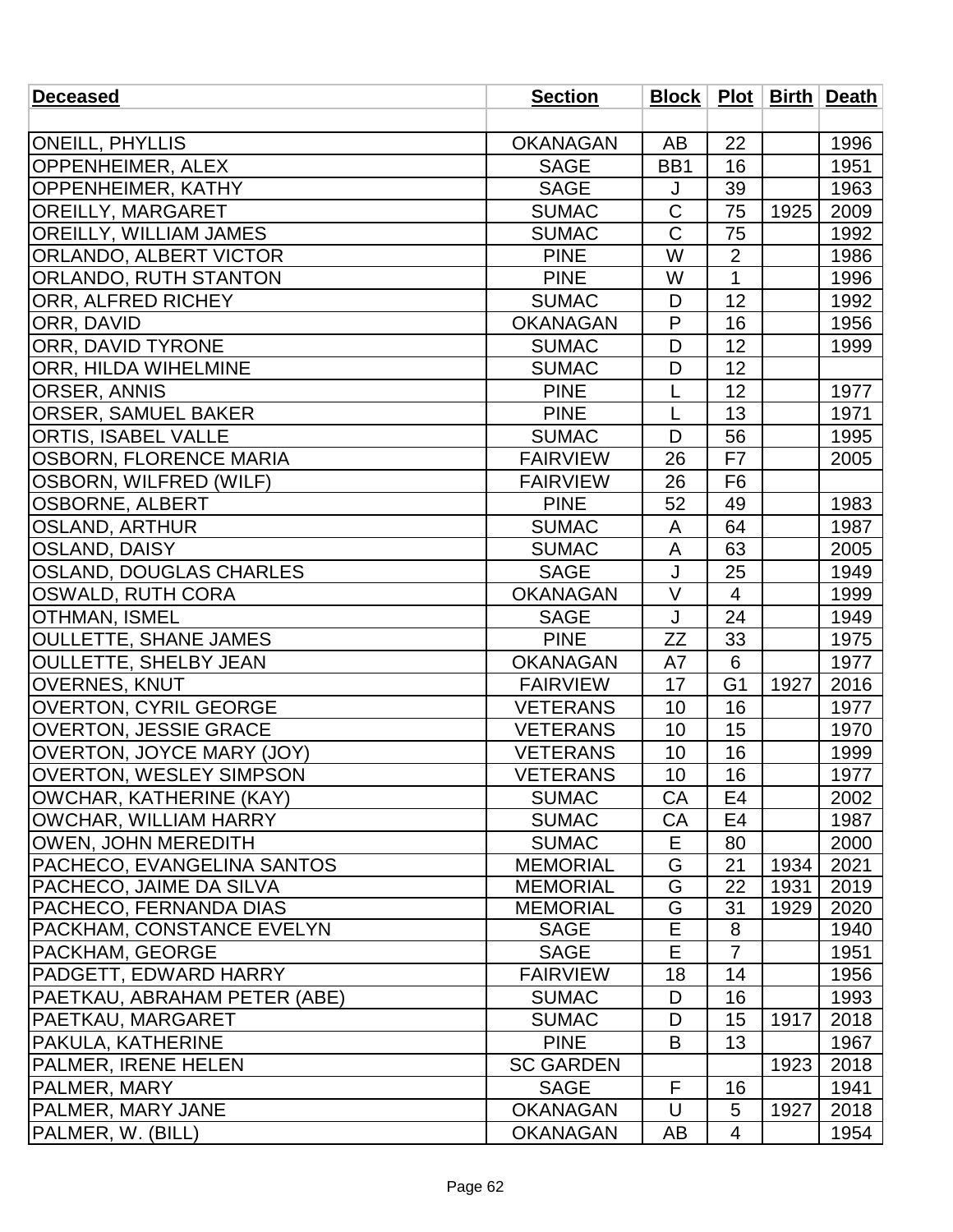| <b>Deceased</b>                 | <b>Section</b>   |                 |                 |      | Block   Plot   Birth   Death |
|---------------------------------|------------------|-----------------|-----------------|------|------------------------------|
|                                 |                  |                 |                 |      |                              |
| PANKRATZ, ELROY ALEXANDER       | <b>MEMORIAL</b>  | D               | 12              | 1936 | 2020                         |
| PARISIEN, ROBERT VICTOR         | <b>SUMAC</b>     | B               | 65              | 1976 | 2008                         |
| PARK, EDITH ALICE               | <b>FAIRVIEW</b>  | 27              | 14              |      | 2003                         |
| PARK, JOHN DOUGLAS (JACK)       | <b>FAIRVIEW</b>  | 27              | 14              |      | 2009                         |
| PARKAM, GEORGE E.               | <b>OKANAGAN</b>  | N               | 3               |      | 1950                         |
| PARKER, BRADLEY LAWRENCE        | <b>FAIRVIEW</b>  | 26              | C <sub>13</sub> | 1959 | 2019                         |
| PARKER, ESTHER BERTHA           | <b>SAGE</b>      | L               | 6               |      | 1981                         |
| PARKER, FLORENCE JULIETTE       | <b>FAIRVIEW</b>  | 26              | c13             |      | 2015                         |
| PARKER, FRANNY PRIEST           | <b>PINE</b>      | 51              | 64              |      | 1980                         |
| PARKER, NELSON (NELS) ASHTON    | <b>FAIRVIEW</b>  | 26              | C <sub>12</sub> |      | 1998                         |
| PARKER, RAY JOSEPH              | <b>VETERANS</b>  | 18              | 10              | 1924 | 2013                         |
| PARKER, ROBERTA (JEAN)          | <b>SAGE</b>      | A               | 5               |      | 1997                         |
| <b>PARKER, SAMUEL</b>           | <b>SAGE</b>      | L               | 6               | 1885 | 1947                         |
| PARKHURST, DONALD ROY           | <b>SAGE</b>      | 9               | 11              |      | 1963                         |
| PARKS, GLENN OSBORNE            | <b>OKANAGAN</b>  | U               | 12              |      | 1951                         |
| PARNALL, GLADYS MYRTLE          | <b>SAGE</b>      | $\mathsf C$     | 13              | 1921 | 2012                         |
| PARNALL, JAMES BOYD             | <b>SAGE</b>      | 8               | $\overline{7}$  |      | 1964                         |
| PARNALL, WILLIAM JOHN           | <b>SAGE</b>      | 8               | $\overline{7}$  | 1916 | 1996                         |
| PARSONS, ELIZABETH MARIE        | <b>SAGE</b>      | L               | 5               |      | 1947                         |
| PARSONS, HENRY                  | <b>SAGE</b>      | L               | $\overline{4}$  |      | 1947                         |
| PASTOR, JOSEPH JOHN (JOE)       | <b>MEMORIAL</b>  | B               | 14              |      | 2006                         |
| PASTOR, MARIE                   | <b>MEMORIAL</b>  | B               | 14              | 1924 | 2014                         |
| PATCHETT, SALLY                 | <b>OKANAGAN</b>  | A7              | 13              | 1917 | 2011                         |
| PATENAUDE, ISADORE JESSIE SR.   | <b>SAGE</b>      | A               | 10              |      | 1940                         |
| PATENAUDE, J.                   | <b>SAGE</b>      | B               | 9               |      | 1937                         |
| <b>PATERSON, ARTHUR CAMERON</b> | <b>SC GARDEN</b> |                 |                 | 1935 | 2013                         |
| PATTERSON, ALEXANDER JOHN (PAT) | <b>PINE</b>      | C <sub>52</sub> | 16              |      | 1999                         |
| PATTERSON, MARTHA JOSEPHINE     | <b>PINE</b>      | C <sub>52</sub> | 16              |      | 1985                         |
| PATTERSON, PATRICIA ANN (PATSY) | <b>FAIRVIEW</b>  | 17              | <b>B2</b>       |      | 2009                         |
| PATTERSON, RONALD FRANCIS       | <b>FAIRVIEW</b>  | 17              | <b>B1</b>       | 1923 | 2013                         |
| PATTON, JESSE                   | <b>FAIRVIEW</b>  | 30              | 11              |      | 1927                         |
| <b>PAUL, MARIA</b>              | <b>OKANAGAN</b>  | A14             | 11              |      | 1956                         |
| <b>PAULICS, MARK ANTHONY</b>    | <b>PINE</b>      | S               | 12              |      | 1974                         |
| <b>PAULOSKI, PEARL NELLIE</b>   | <b>SUMAC</b>     | F               | 46              |      |                              |
| PAULY, ELIZABETH                | <b>PINE</b>      | D               | 9               |      | 1969                         |
| PAWLUK, DIMITRO (JIM)           | <b>SUMAC</b>     | D               | 66              |      | 1995                         |
| PAWLUK, HELENE                  | <b>SUMAC</b>     | D               | 66              | 1922 | 2014                         |
| <b>PEACE, DONALD MATTHEW</b>    | <b>MEMORIAL</b>  | A               | 24              |      | 2006                         |
| PEACE, DOUGLAS ALLAN            | <b>MEMORIAL</b>  | A               | 24              |      | 2009                         |
| <b>PEACE, INGA MARIE</b>        | <b>SAGE</b>      | 8               | 1               |      | 1961                         |
| PEACOCK, GLADYS                 | <b>PINE</b>      | 51              | 50              |      | 1985                         |
| <b>PEACOCK, STANLEY BERNARD</b> | <b>PINE</b>      | 51              | 51              |      | 1981                         |
| PEARCE, SONNY F.                | <b>FAIRVIEW</b>  | 20              | 8               |      | 1933                         |
| <b>PEARSON, BRENDA MAY</b>      | <b>VETERANS</b>  | 13              | 12              | 1951 | 2012                         |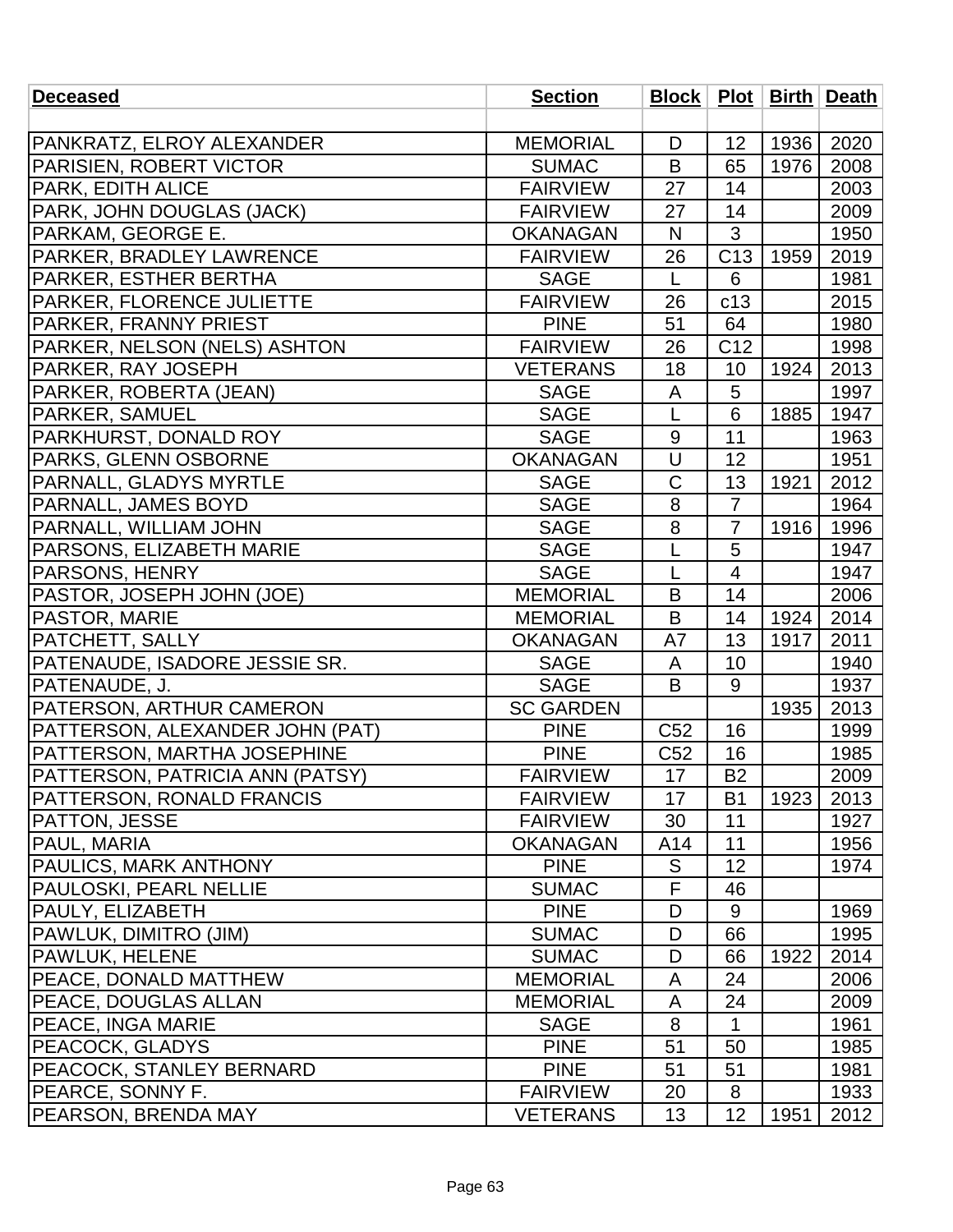| <b>Deceased</b>                  | <b>Section</b>   |                |                 |      | Block   Plot   Birth   Death |
|----------------------------------|------------------|----------------|-----------------|------|------------------------------|
|                                  |                  |                |                 |      |                              |
| <b>PENNER, JAMES (JIM)</b>       | <b>SC GARDEN</b> |                |                 | 1948 | 2007                         |
| <b>PENNER, MARGARET</b>          | <b>OKANAGAN</b>  | A14            | 12              |      | 1956                         |
| <b>PENTNEY, ARTHUR (RICHARD)</b> | <b>SUMAC</b>     | F              | 26              | 1921 | 2015                         |
| <b>PENTNEY, FRIEDA IRENE</b>     | <b>SUMAC</b>     | F              | 25              |      | 2001                         |
| <b>PEREIRA, ALBERTO MARTINS</b>  | <b>SUMAC</b>     | D              | 13              |      | 1992                         |
| PERERIA, MARIA ODETE GIL         | <b>MEMORIAL</b>  | Ē              | 14              | 1938 | 2009                         |
| <b>PERKINS, JOSEPHINE LAVINA</b> | <b>OKANAGAN</b>  | A <sub>5</sub> | $\overline{2}$  | 1924 | 2012                         |
| <b>PERKINS, WILLIAM JOHN</b>     | <b>OKANAGAN</b>  | A <sub>5</sub> | $\overline{2}$  | 1915 | 1992                         |
| <b>PERKINS, WILLIAM SCOTT</b>    | <b>OKANAGAN</b>  | A5             | $\overline{2}$  | 1958 | 1966                         |
| <b>PERRY, BERTHA REGINA</b>      | <b>SUMAC</b>     | D              | 17              |      | 1993                         |
| <b>PERRY, ERNEST JOHN</b>        | <b>OKANAGAN</b>  | U              | $\overline{4}$  |      | 1950                         |
| <b>PERRY, JOHN</b>               | <b>SUMAC</b>     | $\mathsf C$    | 12              |      | 1995                         |
| <b>PERRY, VELMA IRENE</b>        | <b>SUMAC</b>     | $\overline{C}$ | 11              |      | 1990                         |
| PERSAUD, ANTONIA MARIA (TON)     | <b>SC GARDEN</b> |                |                 | 1936 | 2012                         |
| PERSINGER, ELIZABETH ANN (BETTY) | <b>FAIRVIEW</b>  | 17             | E <sub>17</sub> | 1934 | 2011                         |
| <b>PERSINGER, WALTER PRESTON</b> | <b>OKANAGAN</b>  | A <sub>3</sub> | 10              |      | 1964                         |
| <b>PESCADA, CUSTODIA VASCO</b>   | <b>SUMAC</b>     | B              | 76              |      | 1989                         |
| <b>PETERMAN, ANNE EVA</b>        | <b>PINE</b>      | C51            | $\overline{2}$  |      | 2005                         |
| PETERMAN, ARTHUR (SKINNY)        | <b>PINE</b>      | C51            | 3               |      | 1998                         |
| PETERMAN, BERNADINE FLORA        | <b>FAIRVIEW</b>  | 26             | J12             |      |                              |
| <b>PETERMAN, GLENN ARTHUR</b>    | <b>FAIRVIEW</b>  | 26             | J12             |      | 2003                         |
| <b>PETERMAN, GORDON</b>          | <b>PINE</b>      | C51            | $\mathbf{1}$    |      | 1983                         |
| PETERMAN, WESLEY                 | <b>PINE</b>      | 50             | 24              |      | 1979                         |
| <b>PETERSEN, HELEN MARGARET</b>  | <b>FAIRVIEW</b>  | 17             | 114             | 1926 | 2021                         |
| <b>PETERSEN, HENRY EMIL</b>      | <b>SC GARDEN</b> |                |                 | 1925 | 2014                         |
| <b>PETERSEN, PAUL VERNER</b>     | <b>FAIRVIEW</b>  | 17             | 113             | 1929 | 2020                         |
| <b>PETERSON, BEATRICE M.</b>     | <b>PINE</b>      | 50             | 37              |      | 2000                         |
| <b>PETERSON, BERTHA</b>          | <b>VETERANS</b>  | 14             | 14              |      | 1986                         |
| <b>PETERSON, DORIS LORRAINE</b>  | <b>VETERANS</b>  | 13             | 13              | 1941 | 2020                         |
| <b>PETERSON, PETER LAURITZ</b>   | <b>VETERANS</b>  | 14             | 15              |      | 1994                         |
| <b>PETERSON, WILLIAM ALFRED</b>  | <b>PINE</b>      | 50             | 36              |      | 1978                         |
| PETTIE, LILLIAN (LIL)            | <b>VETERANS</b>  | 11             | 8               |      | 1980                         |
| <b>PETTIE, WILLIAM JAMES</b>     | <b>VETERANS</b>  | 11             | $\overline{7}$  |      | 1968                         |
| <b>PETTIS, EDITH LILLIAN</b>     | <b>PINE</b>      | F              | 16              |      | 1968                         |
| <b>PETZEL, ALFRED BERNARD</b>    | <b>PINE</b>      | D              | 8               |      | 1969                         |
| <b>PFINGSTAGG, ALBERT</b>        | <b>FAIRVIEW</b>  | 15             | 9               |      | 1934                         |
| <b>PFINGSTAGG, DANIEL (BABY)</b> | <b>FAIRVIEW</b>  | 15             | $9\,$           |      | 1952                         |
| <b>PHELPS, ALBERT A.</b>         | <b>FAIRVIEW</b>  | 21             | 9               |      | 1941                         |
| <b>PHELPS, ALBERT RICHARD</b>    | <b>FAIRVIEW</b>  | 21             | 11              |      | 1975                         |
| PHELPS, ALBERTA MARY             | <b>FAIRVIEW</b>  | 21             | 10              |      |                              |
| <b>PHELPS, ARLENE LILLIAN</b>    | <b>FAIRVIEW</b>  | 21             | 13              | 1926 | 2017                         |
| <b>PHELPS, FREDERICK THOMAS</b>  | <b>OKANAGAN</b>  | A <sub>8</sub> | 4               |      | 1963                         |
| <b>PHELPS, HENRY ARTHUR</b>      | <b>FAIRVIEW</b>  | 21             | 10              |      | 1973                         |
| <b>PHELPS, MARJORIE BELLE</b>    | <b>OKANAGAN</b>  | A <sub>8</sub> | 5               |      | 2005                         |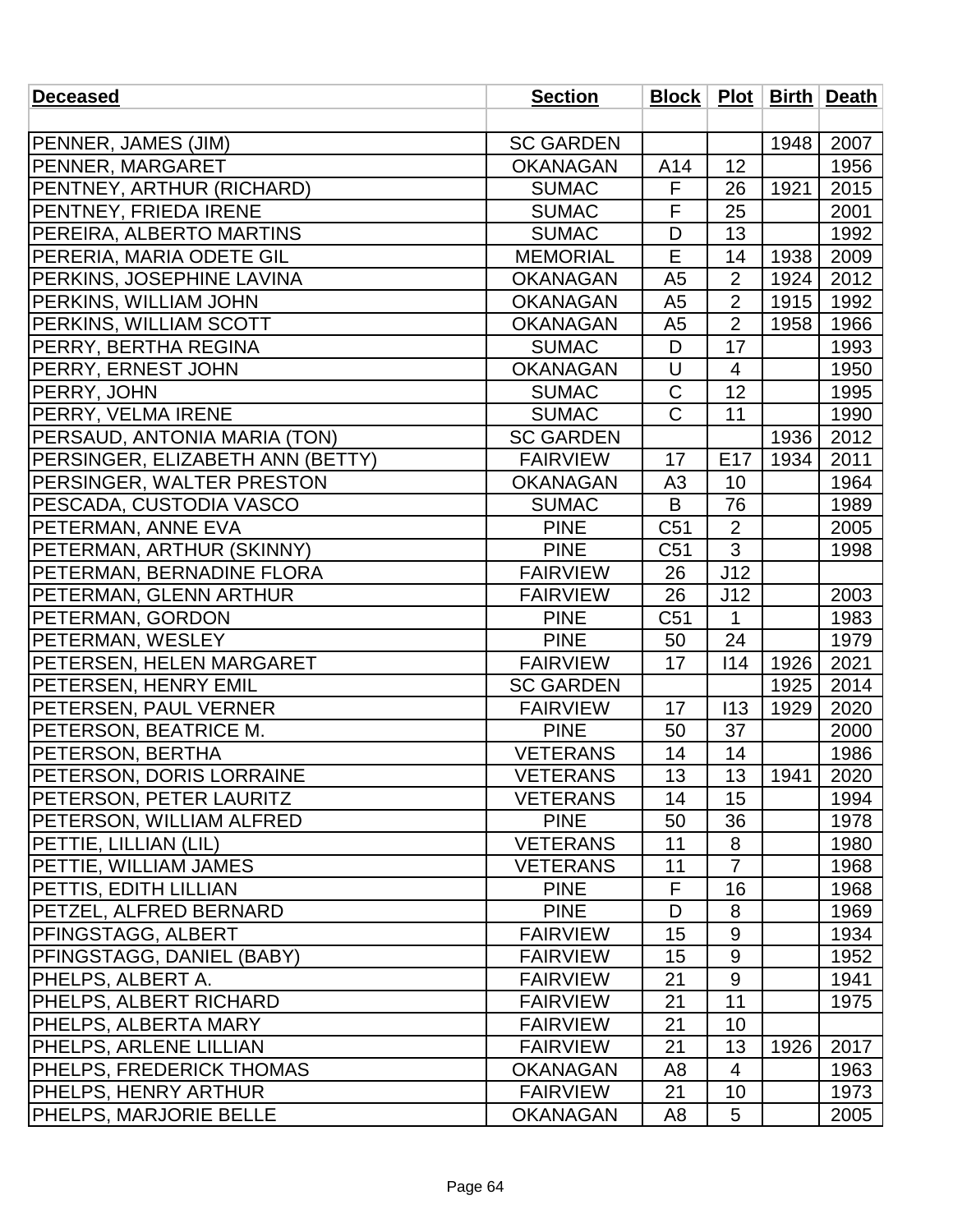| <b>Deceased</b>                 | <b>Section</b>   |                 |                 |      | Block   Plot   Birth   Death |
|---------------------------------|------------------|-----------------|-----------------|------|------------------------------|
|                                 |                  |                 |                 |      |                              |
| PHELPS, MERLIN ALBERT JOSEPH    | <b>FAIRVIEW</b>  | 21              | 13              |      | 1996                         |
| PHELPS, RAYMOND (ELGIN)         | <b>FAIRVIEW</b>  | 21              | 12              |      |                              |
| PHILIPPON, GERMAINE HUGUETTE    | <b>MEMORIAL</b>  | D               | $\mathbf{1}$    | 1936 | 2017                         |
| PHILIPPON, JEAN-MARIE           | <b>MEMORIAL</b>  | D               | $\overline{2}$  | 1924 | 2008                         |
| PHILIPPON, PATRICK GAETAN       | <b>PHILIPPON</b> | D               | $\overline{2}$  | 1958 | 2013                         |
| <b>PHILLIPS, CAROL ELAINE</b>   | <b>VETERANS</b>  | 12A             | G <sub>2</sub>  |      | 2005                         |
| PICCINI, ORLANDO (PIC)          | <b>FAIRVIEW</b>  | 26              | 15              |      |                              |
| PICCINI, RUTH ELIZABETH         | <b>FAIRVIEW</b>  | 26              | 16              | 1928 | 2014                         |
| PICHETTE, JEAN PIERRE           | <b>FAIRVIEW</b>  | 26              | C <sub>18</sub> | 1956 | 2013                         |
| PICKERING, HORACE WALTER        | <b>OKANAGAN</b>  | A14             | 13              |      | 1957                         |
| PICKORSKI, STANLEY              | <b>OKANAGAN</b>  | A12             | 6               |      | 1959                         |
| PIERCE, F.                      | <b>FAIRVIEW</b>  | 20              | 8               |      |                              |
| PIERCE, JIM MITCHELL            | <b>SAGE</b>      | 1               | 8               |      | 1956                         |
| PIERCE, JUDITH LORRAINE (KAREN) | <b>SC GARDEN</b> |                 |                 |      | 2006                         |
| PIHOOJA, JOHN                   | <b>PINE</b>      | <b>XY</b>       | 13B             |      | 1976                         |
| PIHOOJA, WANDA                  | <b>PINE</b>      | XY              | 12B             |      | 1974                         |
| PILE, FREDERICK                 | <b>SAGE</b>      | 5               | 15              |      | 1957                         |
| PINSKE, ALEX G.                 | <b>PINE</b>      | C <sub>53</sub> | 5               |      | 1986                         |
| PINSKE, GLEN GORDON             | <b>PINE</b>      | C <sub>53</sub> | 5               | 1959 | 2021                         |
| PINSKE, JOHN ROBERT             | <b>FAIRVIEW</b>  | 26              | D <sub>13</sub> |      | 1998                         |
| PINSKE, KIRSTEN (LESLEY)        | <b>PINE</b>      | C <sub>53</sub> | 5               | 1939 | 2010                         |
| PINSKE, LEONARD ALEX            | <b>PINE</b>      | C <sub>53</sub> | $\overline{4}$  | 1933 | 2009                         |
| PINSKE, MARGARET ELIZABETH      | <b>PINE</b>      | C <sub>53</sub> | 4               |      | 1996                         |
| PIOLI, ANGELO IPPOLITO          | <b>PINE</b>      | H               | 4               |      | 1981                         |
| PIOLI, ANNUNCIATA MATILDA       | <b>PINE</b>      | H               | 3               |      | 1969                         |
| <b>PLEDGE, ANNIE MARIE</b>      | <b>OKANAGAN</b>  | Y               | 3               |      | 1963                         |
| PLEDGE, REGINALD JOHN           | <b>OKANAGAN</b>  | Y               | 3               |      | 1999                         |
| PLUME, KENNETH EDWARD           | <b>FAIRVIEW</b>  | 17              | F <sub>1</sub>  | 1938 | 2013                         |
| POCHA, VIOLET EDITH             | <b>PINE</b>      | 50              | 3               |      | 1979                         |
| POCSIK, HELEN                   | <b>PINE</b>      | P               | 8               |      | 1974                         |
| POCSIK, JOE                     | <b>PINE</b>      | P               | 8               | 1952 | 2011                         |
| POCSIK, JOSEPH                  | <b>PINE</b>      | P               | $\overline{7}$  |      | 1973                         |
| PODLOWSKI, JOHN                 | <b>SUMAC</b>     | CA              | C <sub>11</sub> |      | 1990                         |
| PODOVINNEKOFF, W.               | <b>PINE</b>      | R               | 9               |      | 1988                         |
| POHL, BENJAMIN                  | <b>SUMAC</b>     | F               | 83              |      | 1999                         |
| POHL, CHARLEY AUGUST            | <b>SUMAC</b>     | $\mathsf C$     | 52              |      | 1990                         |
| POHL, EDNA ELCIE                | <b>SUMAC</b>     | $\overline{C}$  | 51              | 1923 | 2017                         |
| POHL, JACOB                     | <b>OKANAGAN</b>  | Q               | 1               |      | 1956                         |
| POHL, LOUISA                    | <b>OKANAGAN</b>  | Q               | $\overline{2}$  |      | 1956                         |
| POHL, MARIA (MARY)              | <b>SUMAC</b>     | F               | 82              | 1931 | 2017                         |
| POIRIER, HENRY E.               | <b>VETERANS</b>  | 12              | $\overline{4}$  |      | 1973                         |
| POIRIER, RUTH                   | <b>FAIRVIEW</b>  | 17              | F <sub>16</sub> | 1923 | 2017                         |
| POLAND, JAMES DONALD            | <b>SC GARDEN</b> |                 |                 |      | 2005                         |
| POLAND, YVONNE OLIVE            | <b>SC GARDEN</b> |                 |                 |      | 2001                         |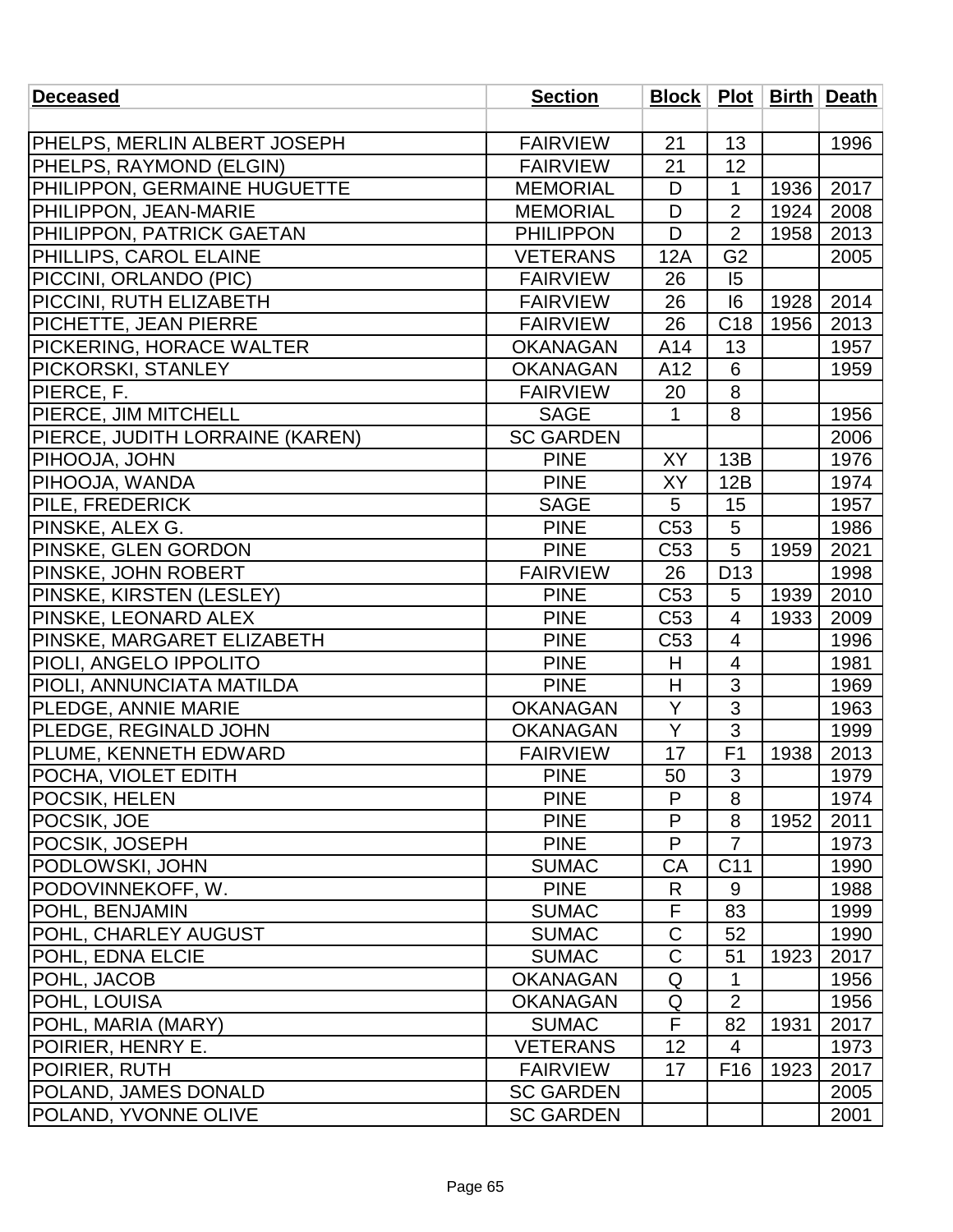| <b>Deceased</b>                     | <b>Section</b>   |                |                 |      | Block   Plot   Birth   Death |
|-------------------------------------|------------------|----------------|-----------------|------|------------------------------|
|                                     |                  |                |                 |      |                              |
| <b>POLANSKI, EMMA</b>               | <b>SUMAC</b>     | CA             | E <sub>10</sub> |      | 1988                         |
| POLANSKI, JOHN PETER                | <b>SUMAC</b>     | CA             | E <sub>10</sub> | 1929 | 2019                         |
| POLLARD, JOHN                       | <b>VETERANS</b>  | 13A            | D <sub>1</sub>  | 1916 | 2016                         |
| POLLARD, LAURA JOYCE                | <b>VETERANS</b>  | 13A            | D <sub>1</sub>  | 1919 | 2010                         |
| <b>POLLOCK, HARVEY JAMES</b>        | <b>OKANAGAN</b>  | X              | 5               |      | 1953                         |
| POLONI, MARIO                       | <b>PINE</b>      | 53             | 21              |      | 1985                         |
| <b>POLONZI, MARIE</b>               | <b>FAIRVIEW</b>  | 18             | 5               |      | 1939                         |
| POND, DAVID GLEN JR.                | <b>SUMAC</b>     | F              | 42              | 1982 | 2016                         |
| POND, LUCY JEANNE (JAN)             | <b>SUMAC</b>     | F              | 41              |      | 2004                         |
| <b>POND, RONALD EUGENE</b>          | <b>SUMAC</b>     | F              | 42              |      | 2002                         |
| PONTO, CHRISTIAN                    | <b>FAIRVIEW</b>  | 11             | 3               |      | 1959                         |
| <b>PONTO, JUSTINA</b>               | <b>FAIRVIEW</b>  | 11             | 4               |      | 1917                         |
| POPATZ, SAM                         | <b>FAIRVIEW</b>  | 9              | 16              |      | 1934                         |
| POPOFF, JOHN                        | <b>PINE</b>      | N              | 8               |      | 1972                         |
| POPOFF, MARY                        | <b>PINE</b>      | N              | $\overline{7}$  |      | 2002                         |
| POPOFF, NICK                        | <b>SC GARDEN</b> |                |                 |      | 1999                         |
| POPOFF, VERA                        | <b>SC GARDEN</b> |                |                 |      | 1999                         |
| <b>PORTEOUS, IDA</b>                | <b>FAIRVIEW</b>  | $\overline{4}$ | 9               |      | 1949                         |
| <b>PORTEOUS, JOHN WARNOCK</b>       | <b>FAIRVIEW</b>  | 4              | 10              |      | 1955                         |
| PORTER, FREDERIC HENRY              | <b>SAGE</b>      | D              | 13              | 1922 | 1942                         |
| PORTER, LEONARD                     | <b>PINE</b>      | H              | 1               |      | 1968                         |
| PORTER, MILLIE MAY                  | <b>PINE</b>      | J              | 10              |      | 1870                         |
| POTOSKY, MARY (MYRNA)               | <b>FAIRVIEW</b>  | 17             | C <sub>16</sub> | 1922 | 2011                         |
| POTTER, ALAN ALFRED                 | <b>VETERANS</b>  | 13A            | D <sub>2</sub>  | 1914 | 1986                         |
| POTTER, ANNIE                       | <b>SAGE</b>      | L              | $\overline{2}$  | 1897 | 1972                         |
| POTTER, CAROLINE ERMA               | <b>SAGE</b>      | 6              | 11              | 1948 | 2010                         |
| POTTER, CATHERINE (JOAN)            | <b>SAGE</b>      | L              | 3               | 1927 | 2019                         |
| <b>POTTER, GERALD FRANCIS</b>       | <b>SC GARDEN</b> |                |                 | 1923 | 2012                         |
| POTTER, HAROLD ROBERT L.            | <b>SAGE</b>      |                | 1               | 1894 | 1978                         |
| POTTER, HATFIELD NELSON GALE        | <b>SAGE</b>      | G              | $\overline{7}$  | 1896 | 1945                         |
| <b>POTTER, LEE WILLARD</b>          | <b>SAGE</b>      |                | 3               | 1955 | 1972                         |
| POTTER, LOUISE EDITH                | <b>SAGE</b>      | G              | 6               | 1913 | 2011                         |
| POTTER, MARGARET JOYCE              | <b>VETERANS</b>  | 13A            | D <sub>3</sub>  | 1930 | 2015                         |
| POTTER, NELSON GALE                 | <b>SAGE</b>      | G              | $\overline{7}$  |      | 2001                         |
| POTTER, PETER LEE                   | <b>SAGE</b>      | G              | 5               | 1861 | 1953                         |
| <b>POTTER, PHOEBE</b>               | <b>SAGE</b>      | G              | 5               | 1866 | 1912                         |
| POTTER, ROBERT LEE                  | <b>SAGE</b>      | L              | 3               | 1926 | 2011                         |
| <b>POUCHER, DEREK</b>               | <b>SC GARDEN</b> |                |                 | 1944 | 2017                         |
| <b>POWELL, RONALD HOWARD</b>        | <b>SUMAC</b>     | D              | 35              |      | 2005                         |
| <b>POWER, YVONNE CLARA</b>          | <b>SUMAC</b>     | A              | 42              | 1923 | 2019                         |
| POWERS, MARGARET                    | <b>FAIRVIEW</b>  | 2              | 15              |      | 1995                         |
| <b>POWERS, WILLIAM JAMES (BILL)</b> | <b>SC GARDEN</b> |                |                 | 1958 | 2011                         |
| <b>PREBOY, ANDREW JOSEPH</b>        | <b>SUMAC</b>     | CA             | C <sub>16</sub> |      | 1991                         |
| <b>PREBOY, EMILIA ANNA</b>          | <b>SUMAC</b>     | <b>CA</b>      | C <sub>16</sub> |      | 2007                         |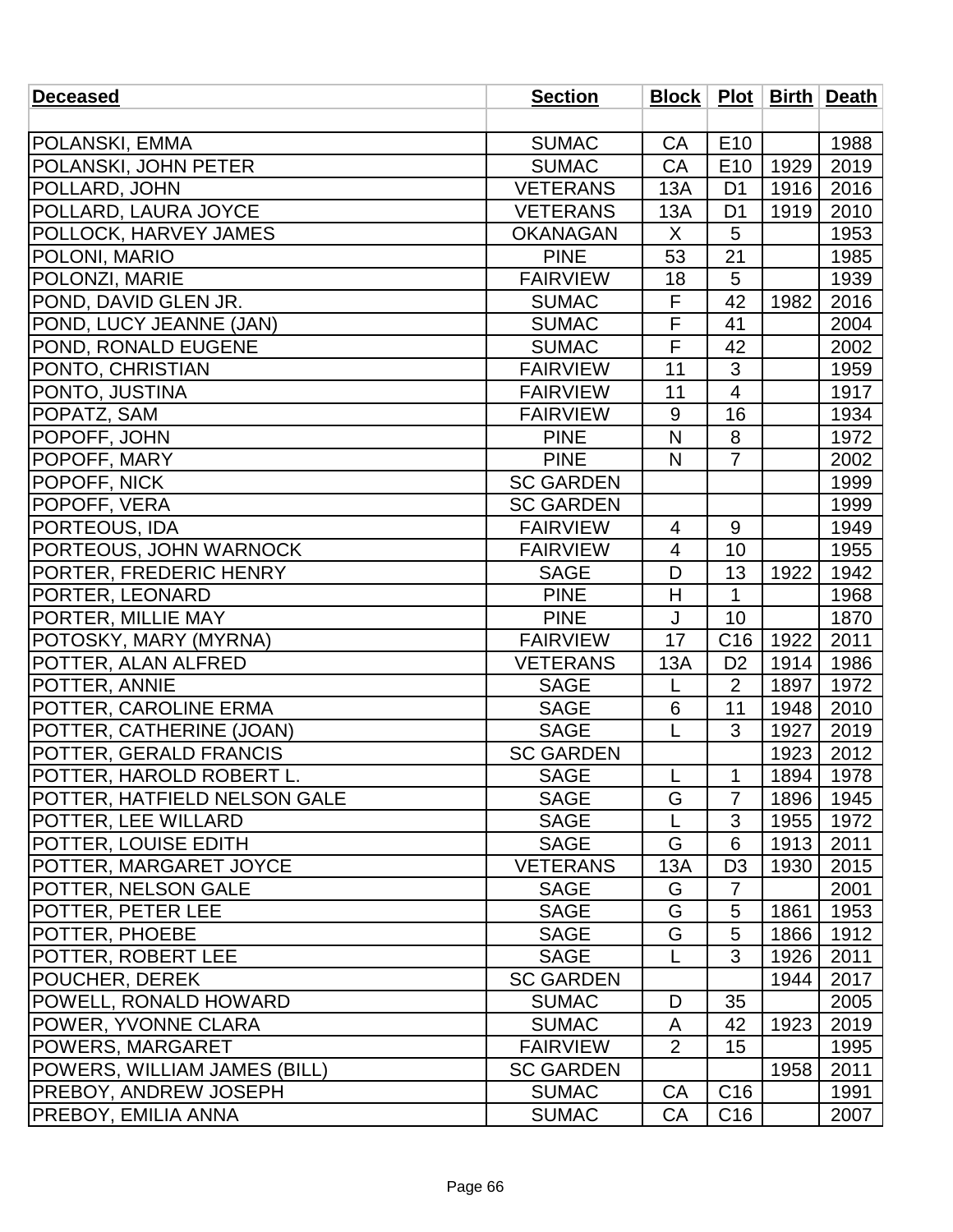| <b>Deceased</b>                        | <b>Section</b>   |                |                  |      | Block   Plot   Birth   Death |
|----------------------------------------|------------------|----------------|------------------|------|------------------------------|
|                                        |                  |                |                  |      |                              |
| <b>PRESTON, EARL BURTON</b>            | <b>PINE</b>      | 50             | 53               |      | 1985                         |
| <b>PRESTON, KATHLEEN ELIZABETH</b>     | <b>PINE</b>      | 50             | 54               |      | 1978                         |
| <b>PREVOST, ROGER JOSEPH MARCELLIN</b> | <b>VETERANS</b>  | 14A            | A3               | 1933 | 2020                         |
| <b>PREZENSZKI, JOHN</b>                | <b>VETERANS</b>  | 13             | 8                | 1931 | 2014                         |
| <b>PREZENSZKI, JOHN CARL</b>           | <b>VETERANS</b>  | 13             | 8                |      | 1976                         |
| <b>PRICE, GEORGE HENRY</b>             | <b>SAGE</b>      | 3              | $\overline{7}$   |      | 1959                         |
| <b>PRICE, JOSEPH ALFRED</b>            | <b>SAGE</b>      | $\overline{3}$ | 8                |      | 1990                         |
| <b>PRICE, NELLIE</b>                   | <b>SAGE</b>      | 3              | 6                |      | 1981                         |
| PRINGLE, DONALD WILLIAM                | <b>SUMAC</b>     | B              | 8                |      | 1988                         |
| <b>PRINGLE, DONNA META</b>             | <b>SUMAC</b>     | B              | 8                | 1929 | 2009                         |
| PRITCHARD, ELIZABETH                   | <b>PINE</b>      | 51             | 59               |      | 1981                         |
| <b>PROCTER, MINNIE BEATRICE</b>        | <b>PINE</b>      | 51             | 49               |      | 1981                         |
| <b>PROULX, FREDERIC EARL</b>           | <b>PINE</b>      | 53             | $\mathbf{1}$     |      | 2002                         |
| PROULX, VERNA                          | <b>PINE</b>      | 53             | $\overline{2}$   |      | 1986                         |
| <b>PROVAN, WILLIAM ARTHUR</b>          | <b>SC GARDEN</b> |                |                  |      | 2010                         |
| <b>PRUDEN, GEORGE</b>                  | <b>OKANAGAN</b>  | R              | 14               |      | 1951                         |
| <b>PRYSTUPA, SHERRY ANNE</b>           | <b>PINE</b>      | D              | 10               |      | 1969                         |
| <b>PRZYBILLA, EMMA</b>                 | <b>PINE</b>      |                | 9                |      | 1969                         |
| <b>PRZYBILLA, REINHOLD</b>             | <b>PINE</b>      |                | 10               |      | 1971                         |
| PUFF, RITA MAE                         | <b>SUMAC</b>     | E              | 4                |      | 1997                         |
| PUGH, C.V.                             | <b>SAGE</b>      | B              | $\mathbf{1}$     |      | 1937                         |
| PUGSLEY, MARION C.                     | <b>FAIRVIEW</b>  | 30             | 8                |      | 1926                         |
| <b>PUSKAS, KAROLY MIKLOS</b>           | <b>FAIRVIEW</b>  | 17             | F <sub>6</sub>   | 1961 | 2014                         |
| <b>QUEVILLON, ARTHUR OSCAR</b>         | <b>VETERANS</b>  | 13A            | 1A               | 1928 | 2013                         |
| QUINNEY, EMMA                          | <b>OKANAGAN</b>  | X              | $\mathbf{1}$     |      | 1954                         |
| <b>QUINNEY, MABEL</b>                  | <b>OKANAGAN</b>  | X              | $\overline{2}$   |      | 1982                         |
| <b>RADECKI, ELLEN</b>                  | <b>FAIRVIEW</b>  | 27             | 13               |      | 1976                         |
| <b>RADECKI, INGEBORG VON</b>           | <b>FAIRVIEW</b>  | 27             | 3                |      | 2000                         |
| RADECKI, MAXIMILIAN AUGUST             | <b>FAIRVIEW</b>  | 27             | 13               |      | 1985                         |
| RADIES, ALVIN THEODORE                 | <b>FAIRVIEW</b>  | 3              | 12               |      | 2007                         |
| <b>RADIES, BERYL</b>                   | <b>SC GARDEN</b> |                |                  |      | 2011                         |
| <b>RADIES, GOTTLEIB</b>                | <b>FAIRVIEW</b>  | 3              | 10               |      | 1942                         |
| <b>RADIES, GUSTAV</b>                  | <b>FAIRVIEW</b>  | 3              | 12               |      | 1970                         |
| RADIES, JOHN G.                        | <b>VETERANS</b>  | 10             | 5                |      | 1966                         |
| <b>RADIES, JULIA</b>                   | <b>FAIRVIEW</b>  | 3              | $\boldsymbol{9}$ |      | 1935                         |
| RADIES, MARTHA                         | <b>FAIRVIEW</b>  | 3              | 11               |      | 1984                         |
| <b>RADIES, MARY</b>                    | <b>VETERANS</b>  | 10             | 6                |      | 1981                         |
| <b>RADOMSKE, EMMA AGNES</b>            | <b>SUMAC</b>     | B              | 19               |      | 1988                         |
| RADOMSKE, GORDON WILLIAM (BILL)        | <b>SUMAC</b>     | B              | 20               |      | 2001                         |
| RAINCOCK, HERBERT ARTHUR               | <b>FAIRVIEW</b>  | 9              | 12               |      | 1937                         |
| RAINCOCK, KENNETH VERNON               | <b>FAIRVIEW</b>  | 9              | 12               |      | 1986                         |
| RAINCOCK, LILLIAN E.                   | <b>FAIRVIEW</b>  | 9              | 13               |      | 1951                         |
| <b>RAINCOCK, WILLIAM BALDWIN</b>       | <b>FAIRVIEW</b>  | 9              | 13               |      | 1951                         |
| <b>RAINVILLE, PETER</b>                | <b>SAGE</b>      | J              | 30               |      | 1952                         |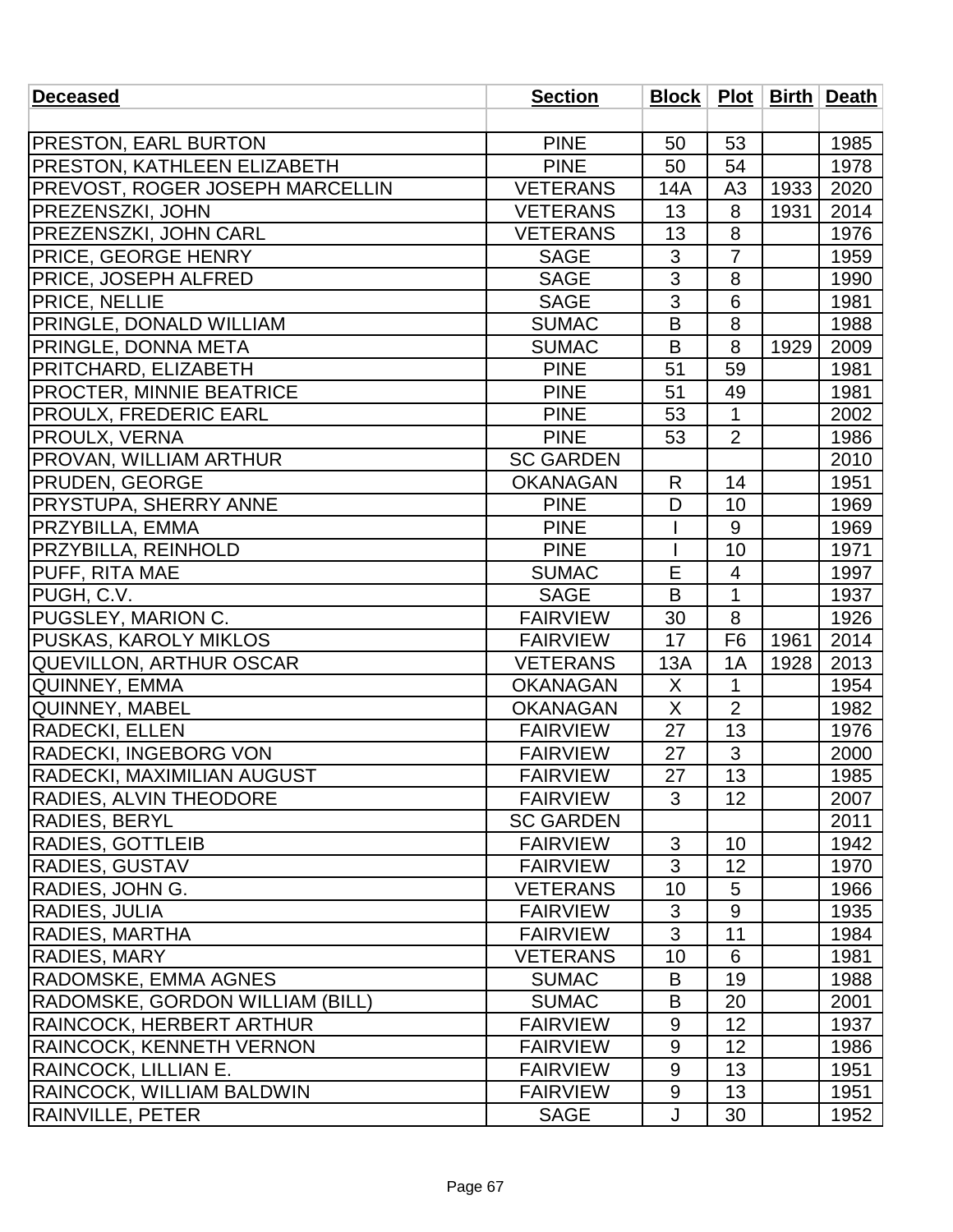| <b>Deceased</b>                 | <b>Section</b>  |                       |                |      | Block   Plot   Birth   Death |
|---------------------------------|-----------------|-----------------------|----------------|------|------------------------------|
|                                 |                 |                       |                |      |                              |
| RAMOS, MARIA AUGUSTA            | <b>SUMAC</b>    | B                     | 32             |      | 1989                         |
| RAPOSO, ANTONIO AVILA           | <b>FAIRVIEW</b> | 12                    | 13             | 1928 | 2020                         |
| RATHBONE, LAURA M.              | <b>OKANAGAN</b> | R                     | 12             |      | 1952                         |
| RAUSER, EMIL                    | <b>SUMAC</b>    | $\mathsf C$           | 14             |      | 1990                         |
| RAUSER, KATHLEEN                | <b>SUMAC</b>    | $\mathsf C$           | 13             |      | 1990                         |
| RAY, FREDDIE LOU                | <b>SAGE</b>     | $\overline{1}$        | 10             |      |                              |
| <b>REAY, BEATRICE MYRA</b>      | <b>PINE</b>     | 51                    | 60             | 1921 | 2011                         |
| <b>REAY, DALE EDWARD</b>        | <b>PINE</b>     | 51                    | 60             |      | 1981                         |
| <b>REAY, KAREN ELAINE</b>       | <b>SUMAC</b>    | $\mathsf C$           | 41             |      | 2004                         |
| <b>REDENBACH, ERNEST</b>        | <b>PINE</b>     | 53                    | 31             |      | 1985                         |
| <b>REDENBACH, JACOB</b>         | <b>SAGE</b>     | 8                     | 10             |      | 1964                         |
| <b>REDENBACH, MATILDA</b>       | <b>SAGE</b>     | 8                     | $9\,$          |      | 1974                         |
| <b>REDENBACH, OLGA FRIEDA</b>   | <b>SUMAC</b>    | $\mathsf C$           | 42             |      | 2006                         |
| <b>REDENBACH, PHILIP</b>        | <b>SUMAC</b>    | $\overline{\text{C}}$ | 43             |      | 2003                         |
| REDENBACH, PHILIP SR.           | <b>SUMAC</b>    | A                     | 44             |      | 1987                         |
| <b>REDENBACH, SOPHIA</b>        | <b>SUMAC</b>    | A                     | 43             |      | 1998                         |
| <b>REDENBACH, WAYNE LARRY</b>   | <b>SUMAC</b>    | $\mathsf C$           | 41             |      | 1990                         |
| <b>REDMAN, DONALD</b>           | <b>OKANAGAN</b> | $\vee$                | $\overline{2}$ |      |                              |
| REED, WILLIAM                   | <b>OKANAGAN</b> | S                     | 5              |      | 1949                         |
| <b>REGNER, CHRISTIAN</b>        | <b>PINE</b>     | 50                    | 27             |      | 1979                         |
| <b>REGNER, FRIEDA</b>           | <b>OKANAGAN</b> | A14                   | 6              |      | 1960                         |
| <b>REGNER, HENRY SAMUEL</b>     | <b>MEMORIAL</b> | Е                     | 8              |      |                              |
| <b>REGNER, JOHN ROBERT</b>      | <b>MEMORIAL</b> | E                     | 8              | 1942 | 2018                         |
| <b>REGNER, ROSE CHRISTINE</b>   | <b>PINE</b>     | 50                    | 28             |      | 1982                         |
| <b>REHBEIN, DENNIS ALLEN</b>    | <b>FAIRVIEW</b> | 17                    | C <sub>5</sub> | 1952 | 2009                         |
| <b>REIM, CHARLES NEAL</b>       | <b>FAIRVIEW</b> | 26                    | <b>B16</b>     |      | 1997                         |
| <b>REIM, IRIS ELIZABETH</b>     | <b>FAIRVIEW</b> | 26                    | <b>B17</b>     | 1916 | 2012                         |
| REINHOLD, ARTHUR (BABY)         | <b>SAGE</b>     | D                     | 5              |      | 1943                         |
| <b>REINITZ, EMILIE ELEONORA</b> | <b>SAGE</b>     | $6\,$                 | 11             |      | 2009                         |
| <b>REITER, HEDWIG (HEDY)</b>    | <b>SUMAC</b>    | A                     | 35             |      |                              |
| <b>REITER, JOHN</b>             | <b>SUMAC</b>    | A                     | 36             |      | 1987                         |
| <b>REMINGTON, AUGUSTUS</b>      | <b>SAGE</b>     | A                     | 13             |      | 1940                         |
| <b>REMPEL, DONALD GEORGE</b>    | <b>SAGE</b>     | H                     | 12             |      | 1942                         |
| <b>REMPLE, MARGARET RUTH</b>    | <b>PINE</b>     | X                     | 3              |      | 1976                         |
| <b>RENDELL, DOROTHY MAY</b>     | <b>VETERANS</b> | 12A                   | F4             |      | 2004                         |
| <b>RENDELL, PETER</b>           | <b>VETERANS</b> | 12A                   | F <sub>3</sub> | 1921 | 2012                         |
| <b>RENFROW, EVELYN VICTORIA</b> | <b>SUMAC</b>    | CA                    | D <sub>1</sub> |      | 1988                         |
| <b>RENYI, JOSEPH</b>            | <b>FAIRVIEW</b> | 18                    | 6              |      | 1944                         |
| <b>RENYI, MARGARET</b>          | <b>FAIRVIEW</b> | 18                    | $\overline{7}$ |      | 1957                         |
| <b>RENZ, MARTHA</b>             | <b>SAGE</b>     | A                     | 11             |      | 1941                         |
| <b>RESCH, LILLIAN</b>           | <b>VETERANS</b> | 13A                   | G <sub>2</sub> | 1926 | 2019                         |
| <b>RESCH, WILLIAM CHARLES</b>   | <b>VETERANS</b> | 13A                   | G <sub>2</sub> | 1925 | 2017                         |
| <b>RESETZ, MARTIN WILLIAM</b>   | <b>PINE</b>     | R                     | $\overline{2}$ |      | 1974                         |
| <b>REXIN, BABY GIRL</b>         | <b>SAGE</b>     | J <sub>1</sub>        | 6              |      |                              |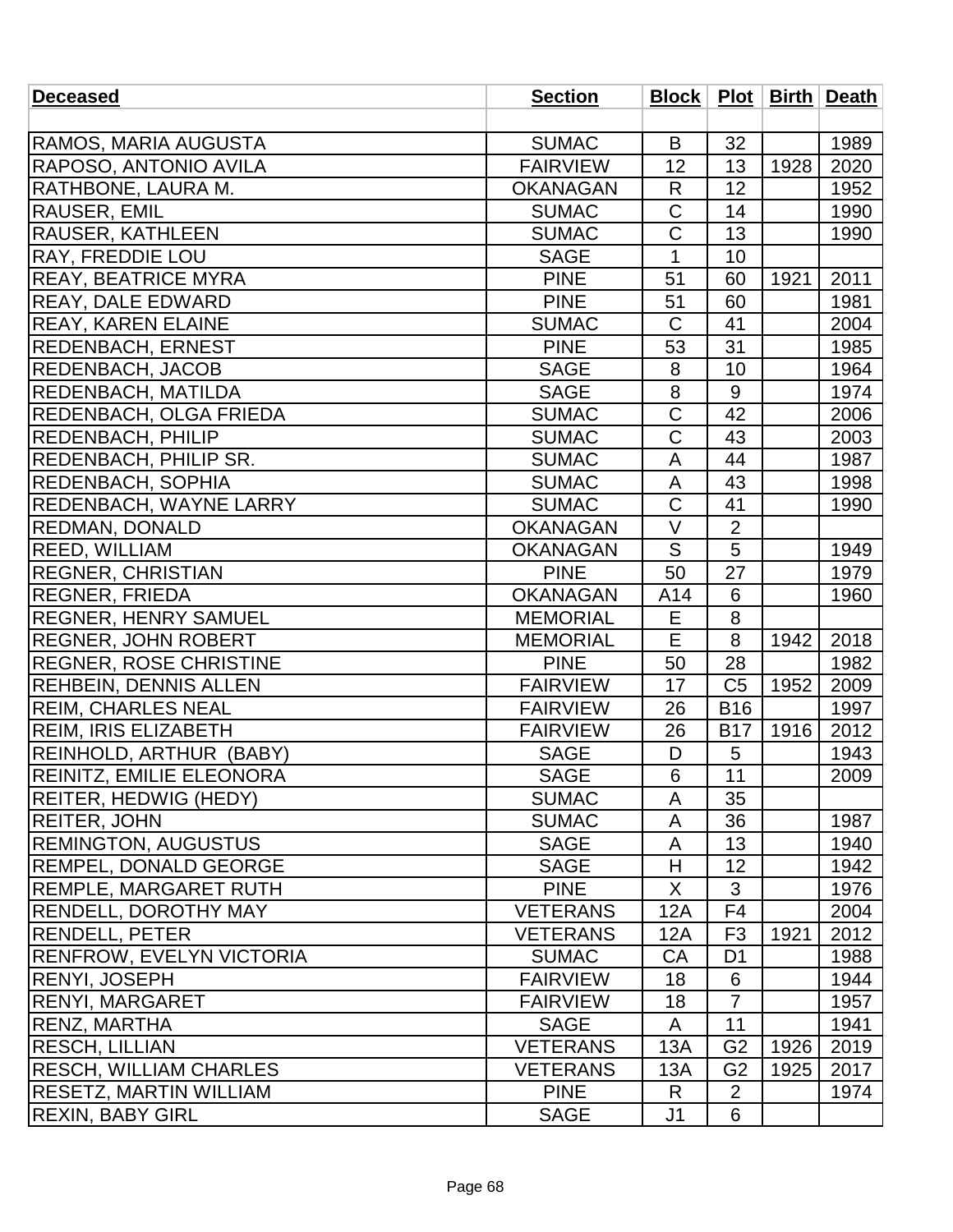| <b>Deceased</b>                    | <b>Section</b>  |                       |                 |      | Block   Plot   Birth   Death |
|------------------------------------|-----------------|-----------------------|-----------------|------|------------------------------|
|                                    |                 |                       |                 |      |                              |
| <b>REYNOLDS, DOUGLAS LANE</b>      | <b>VETERANS</b> | 12A                   | <b>B2</b>       |      |                              |
| <b>REYNOLDS, GEORGE ARTHUR</b>     | <b>VETERANS</b> | 10                    | 14              |      | 1969                         |
| <b>REYNOLDS, HELEN ESTELLE</b>     | <b>VETERANS</b> | 12A                   | B <sub>3</sub>  |      | 2008                         |
| REYNOLDS, PHOEBE ELIZABETH         | <b>VETERANS</b> | 10                    | 13              |      | 1965                         |
| <b>REYSE, CONRAD</b>               | <b>SUMAC</b>    | D                     | 58              |      | 1994                         |
| <b>REYSE, ELLA DOROTHY</b>         | <b>SUMAC</b>    | D                     | 57              | 1917 | 2011                         |
| <b>RHODES, GEORGE WILLIAM</b>      | <b>SUMAC</b>    | CA                    | <b>B16</b>      |      |                              |
| <b>RHODES, IRENE</b>               | <b>SUMAC</b>    | CA                    | <b>B16</b>      |      | 1993                         |
| RHYND, ALEXIS L.                   | <b>FAIRVIEW</b> | 13                    | $\overline{4}$  |      | 1936                         |
| <b>RICE, ROSE ALEXANDRA</b>        | <b>VETERANS</b> | 15                    | $\overline{2}$  |      | 1998                         |
| <b>RICE, WILLIAM LINDSAY</b>       | <b>VETERANS</b> | 15                    | $\mathbf{1}$    |      | 1981                         |
| <b>RICHARDS, DORIS</b>             | <b>PINE</b>     | XY                    | 13A             |      | 1975                         |
| <b>RICHARDS, RUTH</b>              | <b>PINE</b>     | S                     | 13              |      | 1974                         |
| <b>RICHARDSON, EDWARD</b>          | <b>PINE</b>     | $\overline{\text{C}}$ | $\overline{7}$  |      | 1968                         |
| <b>RICHARDSON, KATHERINE PEARL</b> | <b>PINE</b>     | $\mathsf C$           | 6               |      | 1988                         |
| <b>RICHARDSON, MARTHA</b>          | <b>OKANAGAN</b> | A <sub>1</sub>        | $\overline{7}$  |      | 1958                         |
| <b>RICHARDSON, ROY PAUL</b>        | <b>FAIRVIEW</b> | 26                    | F <sub>10</sub> |      |                              |
| <b>RICHARDSON, W.</b>              | <b>FAIRVIEW</b> | 12                    | $\overline{7}$  |      | 1945                         |
| <b>RICHES, BERNICE VIOLA</b>       | <b>SUMAC</b>    | CA                    | D <sub>11</sub> | 1932 | 2014                         |
| RICHES, GEORGE                     | <b>OKANAGAN</b> | A <sub>1</sub>        | 8               |      | 1986                         |
| <b>RICHES, GEORGE JAMES</b>        | <b>SUMAC</b>    | CA                    | D11             |      | 1989                         |
| <b>RICHMOND, HILDA EMILY</b>       | <b>SAGE</b>     | F                     | $\overline{7}$  |      | 1968                         |
| RICHMOND, JOHN (JACK)              | <b>SAGE</b>     | F                     | 8               |      | 1942                         |
| <b>RICHMOND, LORNE</b>             | <b>OKANAGAN</b> | A <sub>5</sub>        | 5               |      | 1962                         |
| <b>RICHMOND, NORA ANN</b>          | <b>OKANAGAN</b> | A <sub>5</sub>        | 6               |      | 1938                         |
| <b>RICKER, BABY BOY</b>            | <b>SAGE</b>     | $\overline{2}$        | 7               |      | 1958                         |
| <b>RICKER, EDITH</b>               | <b>PINE</b>     | J                     | $\mathbf{1}$    |      | 2002                         |
| RICKER, WILLIAM A.                 | <b>PINE</b>     | J                     | $\overline{2}$  |      | 1970                         |
| <b>RICKETTS, ERNEST STANLEY</b>    | <b>SAGE</b>     | $\overline{B}$        | 10              |      | 2002                         |
| <b>RICKETTS, HAROLD CHARLES</b>    | <b>SAGE</b>     | B                     | 10              |      | 1989                         |
| <b>RICKETTS, HELEN MARY</b>        | <b>SAGE</b>     | B                     | 10              |      | 1938                         |
| <b>RICKETTS, LAWRENCE FRANCIS</b>  | <b>SAGE</b>     | B                     | 10              |      | 2002                         |
| RIDDELL, FRANCIS HAROLD            | <b>SAGE</b>     | 9                     | 1               |      | 1961                         |
| <b>RIDDELL, LAURA EVELYN</b>       | <b>OKANAGAN</b> | AB                    | 11              |      | 1949                         |
| RIDDELL, MAUD MARY                 | <b>SAGE</b>     | 9                     | $\overline{2}$  |      | 1971                         |
| <b>RIDDELL, ROBERT JOHN</b>        | <b>OKANAGAN</b> | A <sub>15</sub>       | 3               |      | 1956                         |
| RIENHART, EDITH                    | <b>PINE</b>     | 50                    | 18              | 1919 | 2015                         |
| <b>RIENHART, LEWY</b>              | <b>PINE</b>     | 50                    | 17              |      | 1979                         |
| <b>RILEY, CHESTER</b>              | <b>OKANAGAN</b> | Q                     | 11              |      | 1954                         |
| <b>RILEY, JOHN</b>                 | <b>SAGE</b>     | B                     | $\overline{7}$  |      | 1938                         |
| RILEY, MARGERY LOUISE              | <b>PINE</b>     | $\circ$               | 15              | 1936 | 2012                         |
| <b>RILEY, WILLIAM CLAIR (BILL)</b> | <b>PINE</b>     | $\overline{O}$        | 15              | 1931 | 2019                         |
| <b>RILKOFF, ELSIE</b>              | <b>FAIRVIEW</b> | 26                    | A16             | 1920 | 2020                         |
| <b>RILKOFF, NICK</b>               | <b>FAIRVIEW</b> | 26                    | A17             |      | 1995                         |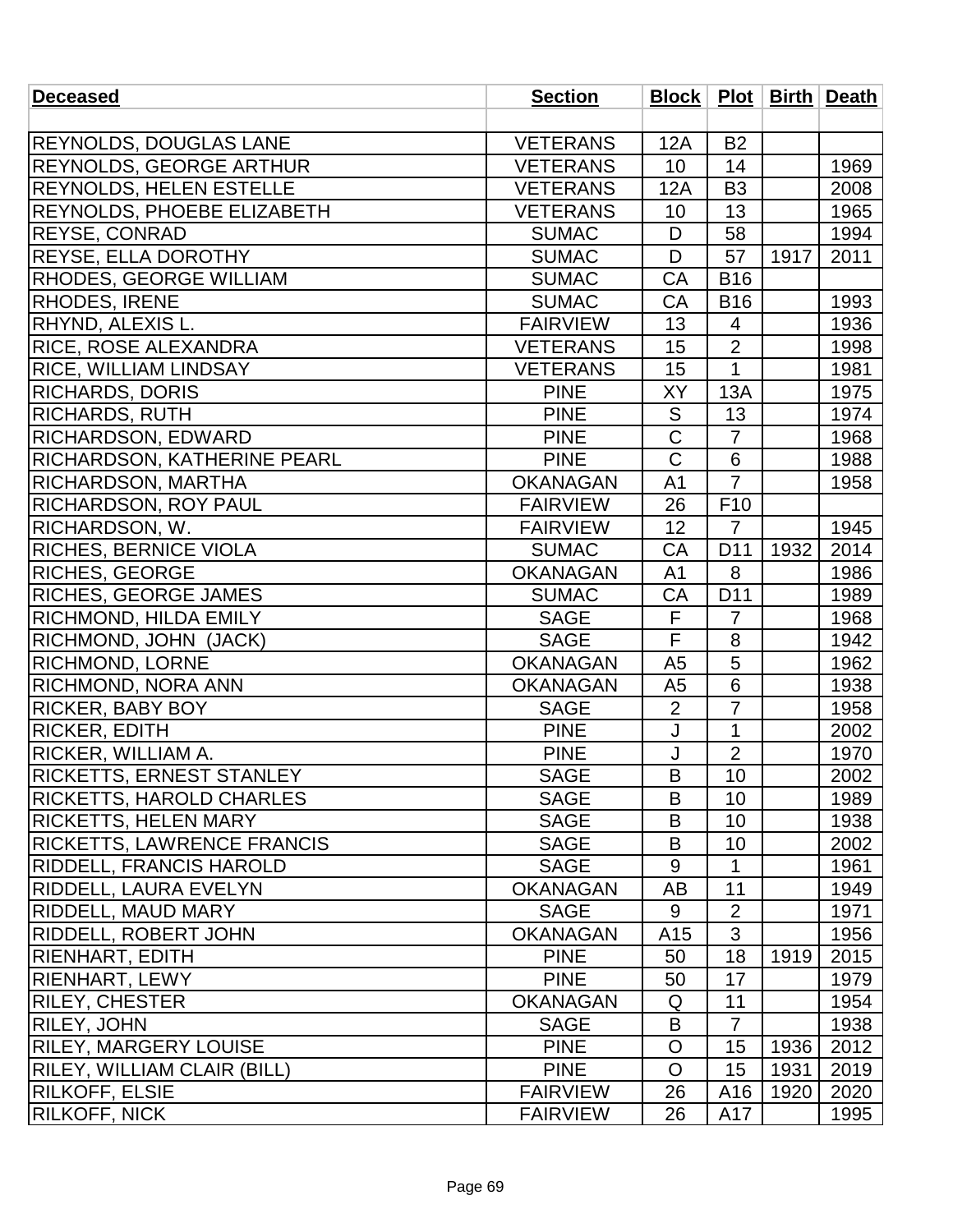| <b>Deceased</b>                   | <b>Section</b>   |                |                |      | Block   Plot   Birth   Death |
|-----------------------------------|------------------|----------------|----------------|------|------------------------------|
|                                   |                  |                |                |      |                              |
| <b>RINTOUL, NORINE ELSIE</b>      | <b>PINE</b>      | 53             | 28             |      | 2004                         |
| <b>RINTOUL, NORMAN</b>            | <b>PINE</b>      | 53             | 27             |      | 1985                         |
| <b>RIPLEY, ANN</b>                | <b>FAIRVIEW</b>  | 24             | 9              |      | 1936                         |
| <b>RIPLEY, ASBURY CLAYTON</b>     | <b>OKANAGAN</b>  | A15            | 6              | 1889 | 1975                         |
| <b>RIPLEY, CLARENCE DAVID</b>     | <b>OKANAGAN</b>  | A15            | 8              |      | 1955                         |
| <b>RIPLEY, JOHN HENRY</b>         | <b>FAIRVIEW</b>  | 24             | 10             |      | 1939                         |
| <b>RIPLEY, KATHERINE</b>          | <b>SUMAC</b>     | B              | 83             |      | 1996                         |
| <b>RIPLEY, MARY ANN</b>           | <b>SAGE</b>      | $\overline{C}$ | 10             |      | 1988                         |
| <b>RIPLEY, ROSE</b>               | <b>OKANAGAN</b>  | A15            | $\overline{7}$ |      | 1970                         |
| <b>RIPLEY, ROY HENRY</b>          | <b>SAGE</b>      | C              | 12             |      | 1985                         |
| <b>RISLING, CODY LLOYD</b>        | <b>SUMAC</b>     | E              | 66             |      | 2000                         |
| <b>RISSLING, GEORGE RAYMOND</b>   | <b>SUMAC</b>     | E              | 58             |      | 1999                         |
| <b>RISSLING, LAVERNE GEORGE</b>   | <b>MEMORIAL</b>  | $\mathsf C$    | 11             |      | 2007                         |
| RISSLING, MARJORIE MARY           | <b>SUMAC</b>     | E              | 57             | 1918 | 2015                         |
| <b>RITCO, DORIS</b>               | <b>PINE</b>      | U              | 10             |      | 2000                         |
| RITCO, RADA (ROSE)                | <b>PINE</b>      | U              | 10             |      | 1975                         |
| <b>RITCO, RICHARD THOMAS</b>      | <b>MEMORIAL</b>  |                | 20             | 1927 | 2016                         |
| <b>RITCO, VIOLA</b>               | <b>MEMORIAL</b>  |                | 19             | 1927 | 2018                         |
| <b>RITHALER, JACOB</b>            | <b>VETERANS</b>  | 13             | 1              |      | 1976                         |
| <b>ROBBINS, ROSE DORA</b>         | <b>FAIRVIEW</b>  | 5              | 6              |      |                              |
| ROBERTON, PALMA E.                | <b>PINE</b>      | 50             | 46             |      | 1978                         |
| <b>ROBERTS, ELWOOD</b>            | <b>FAIRVIEW</b>  | 19             | 13             | 1885 | 1946                         |
| ROBERTS, EVERAL L.                | <b>FAIRVIEW</b>  | 13             | 1              | 1905 | 1991                         |
| ROBERTS, FRANCIS (FRANK)          | <b>VETERANS</b>  | 13             | 14             |      | 1976                         |
| <b>ROBERTS, GLADYS FLORENCE</b>   | <b>FAIRVIEW</b>  | 13             | $\mathbf{1}$   |      |                              |
| <b>ROBERTS, HENRY JAMES (BUD)</b> | <b>SUMAC</b>     | CA             | <b>B5</b>      |      |                              |
| <b>ROBERTS, JAMES</b>             | <b>SUMAC</b>     | CA             | B <sub>5</sub> |      | 1987                         |
| <b>ROBERTS, MABEL INGEBORG</b>    | <b>VETERANS</b>  | 13             | 14             | 1917 | 2009                         |
| <b>ROBERTS, MAY</b>               | <b>SUMAC</b>     | CA             | <b>B5</b>      |      | 1992                         |
| ROBERTS, MYRON LESTER             | <b>FAIRVIEW</b>  | 13             | 1              |      | 1937                         |
| <b>ROBERTS, ROY ROLAND</b>        | <b>VETERANS</b>  | 13             | 14             | 1943 | 2006                         |
| <b>ROBIC, PAUL (MONSIGNER)</b>    | <b>PINE</b>      | 53             | 17             |      | 1985                         |
| <b>ROBINSON, ANNA</b>             | <b>SAGE</b>      | A              | 26             |      | 1979                         |
| ROBINSON, CHARLES D.              | <b>PINE</b>      | XY             | 14A            |      | 1976                         |
| ROBINSON, DONALD BAKER (DR.)      | <b>SUMAC</b>     | Е              | 40             |      | 1998                         |
| <b>ROBINSON, DOUGLAS LINTON</b>   | <b>OKANAGAN</b>  | CD             | 14             |      | 1951                         |
| ROBINSON, EDWARD                  | <b>OKANAGAN</b>  | W              | 4              |      | 1950                         |
| <b>ROBINSON, JEAN CHRISTINA</b>   | <b>SUMAC</b>     | F              | 47             | 1928 | 2016                         |
| ROBINSON, JEANETTE ODINA          | <b>PINE</b>      | XY             | 14A            |      | 2004                         |
| <b>ROBINSON, LESLEY MARIE</b>     | <b>OKANAGAN</b>  | <b>CD</b>      | 14             |      | 1975                         |
| ROBINSON, MARIE DORIA             | <b>PINE</b>      | L              | 14             |      | 1971                         |
| <b>ROBINSON, RALPH JAMES</b>      | <b>SUMAC</b>     | F              | 48             |      | 2003                         |
| <b>ROBINSON, WILLIAM PATTON</b>   | <b>SAGE</b>      | A              | 25             |      | 1959                         |
| <b>ROBSON, REGINALD FREDERICK</b> | <b>SC GARDEN</b> |                |                | 1933 | 2011                         |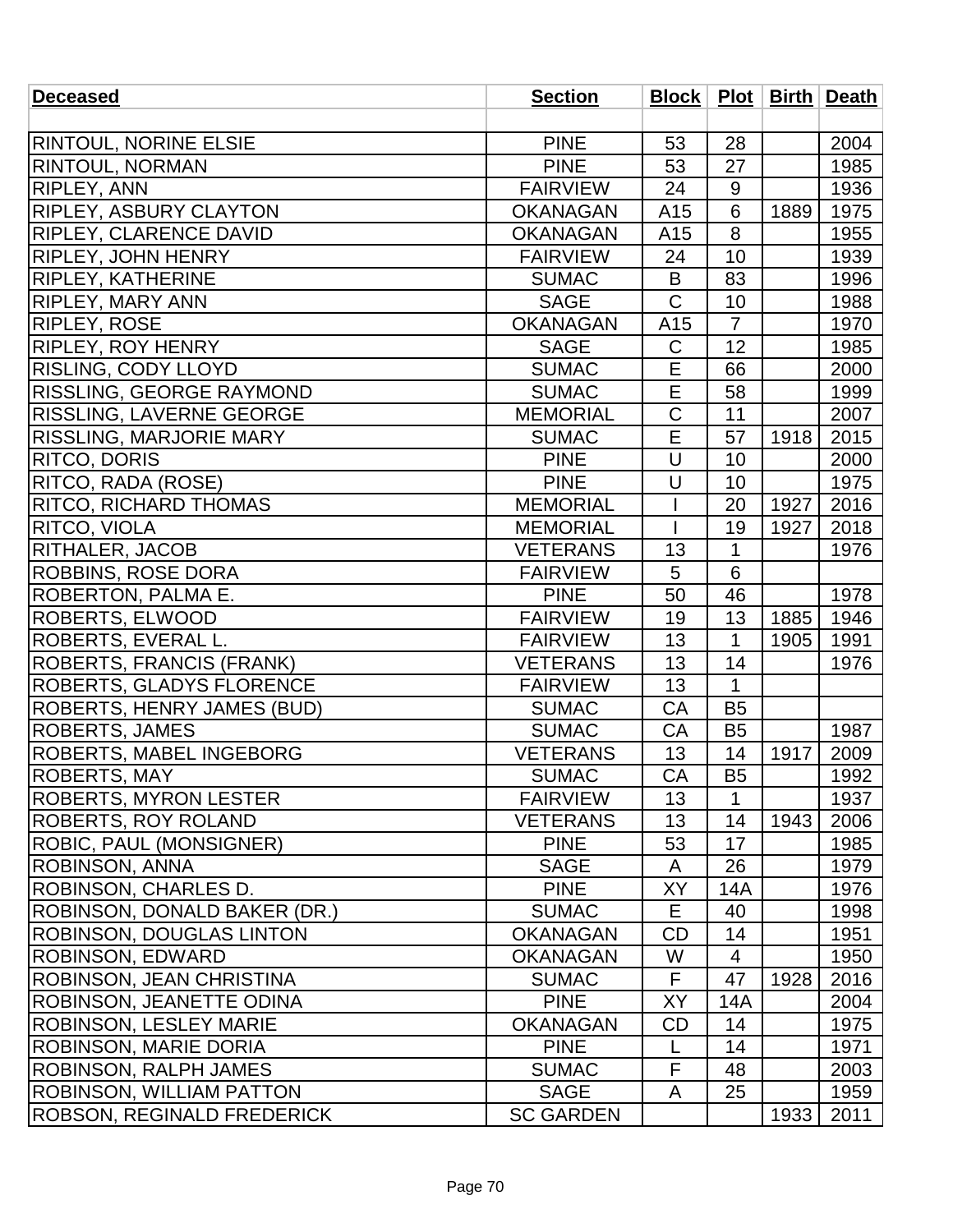| <b>Deceased</b>                  | <b>Section</b>     |                       |                |      | Block   Plot   Birth   Death |
|----------------------------------|--------------------|-----------------------|----------------|------|------------------------------|
|                                  |                    |                       |                |      |                              |
| ROCHE, MATTHEW                   | <b>PINE</b>        | 53                    | 71             |      | 1984                         |
| <b>RODIC, THERESA</b>            | <b>SC GARDEN</b>   |                       |                |      |                              |
| RODRIGUES, JOSE AGOSTINHO        | <b>FAIRVIEW</b>    | 8                     | 6              |      | 2007                         |
| <b>RODRIGUES, LUCINDA</b>        | <b>FAIRVIEW</b>    | 8                     | $\overline{7}$ |      | 2008                         |
| ROE, JOSEPH GEORGE               | <b>SC GARDEN</b>   |                       |                | 1932 | 2011                         |
| ROE, PALMA E. RELETTI            | <b>FAIRVIEW</b>    | 23                    | $\overline{7}$ |      | 1980                         |
| <b>ROE, MINNIE MAUDE</b>         | <b>FAIRVIEW</b>    | 23                    | $\overline{7}$ |      |                              |
| <b>ROE, THOMAS</b>               | <b>FAIRVIEW</b>    | 23                    | $\overline{7}$ |      | 1953                         |
| ROEBUCK, ADA                     | <b>VETERANS</b>    | 13A                   | C <sub>1</sub> | 1922 | 2013                         |
| ROEDEGER, GEORGE                 | <b>SAGE</b>        | 4                     | 5              |      | 1964                         |
| <b>ROEDEGER, WILLETTA</b>        | <b>SAGE</b>        | $\overline{4}$        | 6              |      | 1986                         |
| <b>ROGERS, ANNIE</b>             | <b>SUMAC</b>       | A                     | 79             |      | 1994                         |
| <b>ROGERS, ELIZABETH</b>         | <b>SAGE</b>        | C                     | 4              |      | 1955                         |
| ROGERS, GEORGE T.                | <b>SAGE</b>        | $\overline{\text{C}}$ | $\overline{3}$ |      | 1949                         |
| ROGERS, JOSEPH (JOE)             | <b>SUMAC</b>       | A                     | 80             |      | 1987                         |
| ROHLOFF, CLARA                   | <b>PINE</b>        | 53                    | 78             |      | 1970                         |
| ROLLS, LAWRENCE ELMER (LARRY)    | <b>SUMAC</b>       | CA                    | A2             |      | 1994                         |
| <b>ROLSTON, DOUGLAS</b>          | <b>SAGE</b>        | BB <sub>2</sub>       | $\overline{2}$ |      | 1955                         |
| RONALD, BABY                     | <b>SAGE</b>        | B                     | $\overline{4}$ |      | 1944                         |
| RONALD, GEORGE EDWARD            | <b>PINE</b>        | XY                    | 11B            |      | 1977                         |
| RONALD, ISOBEL FRANCES           | <b>PINE</b>        | XY                    | 10B            |      | 1973                         |
| RONNER, OLGA ISABELLA            | <b>SAGE</b>        | $\mathsf C$           | 23             |      | 1959                         |
| ROSBERG, EDWARD                  | <b>SAGE</b>        | L                     | 9              |      | 1947                         |
| ROSBERG, RAGNA INGA              | <b>SAGE</b>        | L                     | 10             |      | 1963                         |
| <b>ROSLER, KATHERINE</b>         | <b>PINE</b>        | M                     | $\mathbf{1}$   |      | 1971                         |
| ROSLER, ROSA                     | <b>SUMAC</b>       | B                     | 57             |      | 1989                         |
| ROSLER, WILLIAM PAUL             | <b>PINE</b>        | M                     | $\overline{2}$ |      | 1989                         |
| ROSLINOWSKY, FRANK (FRANCIS)     | <b>PINE</b>        | 51                    | 79             |      | 1980                         |
| <b>ROSS, ANNIE PEARSON</b>       | <b>OKANAGAN</b>    | $\mathsf T$           | 8              |      | 1998                         |
| ROSS, BABY (MICHAEL)             | <b>SAGE</b>        | J <sub>1</sub>        | 3              |      | 1953                         |
| ROSS, ELSIE                      | <b>FAIRVIEW</b>    | 13                    | 15             | 1930 | 2019                         |
| <b>ROSS, HARRY EDWARD</b>        | <b>FAIRVIEW</b>    | 13                    | 15             | 1929 | 2003                         |
| <b>ROSS, IRENE MYRTLE</b>        | <b>PINE</b>        | J                     | 6              |      |                              |
| <b>ROSS, JAMES HUBERT</b>        | <b>VETERANS</b>    | 13                    | 17             |      | 1979                         |
| <b>ROSS, JOHN ALBERT</b>         | <b>OKANAGAN</b>    | Τ                     | 8              |      | 1950                         |
| <b>ROSS, ROBERT ALEXANDER</b>    | <b>PINE</b>        | J                     | 6              |      | 1970                         |
| ROSS, WILLIAM (BILL) STEVENS     | <b>COLUMBARIUM</b> | E                     | E1             | 1943 | 2020                         |
| ROSSITER, ADELINE ELEANOR        | <b>SAGE</b>        | G                     | $\overline{2}$ |      | 1988                         |
| <b>ROSSITER, BABY</b>            | <b>SAGE</b>        | J                     | 18             |      | 1947                         |
| <b>ROSSITER, EDWARD</b>          | <b>FAIRVIEW</b>    | 23                    | 10             |      | 1975                         |
| <b>ROSSITER, ETHEL</b>           | <b>FAIRVIEW</b>    | 23                    | 9              |      |                              |
| <b>ROSSITER, WESLEY</b>          | <b>SAGE</b>        | G                     | 1              |      | 1945                         |
| <b>ROTHEISLER, JOHN</b>          | <b>VETERANS</b>    | 18                    | $\mathfrak{S}$ |      | 2004                         |
| <b>ROTHEISLER, KATHRYN BAIRD</b> | <b>SUMAC</b>       | B                     | 5              |      | 1988                         |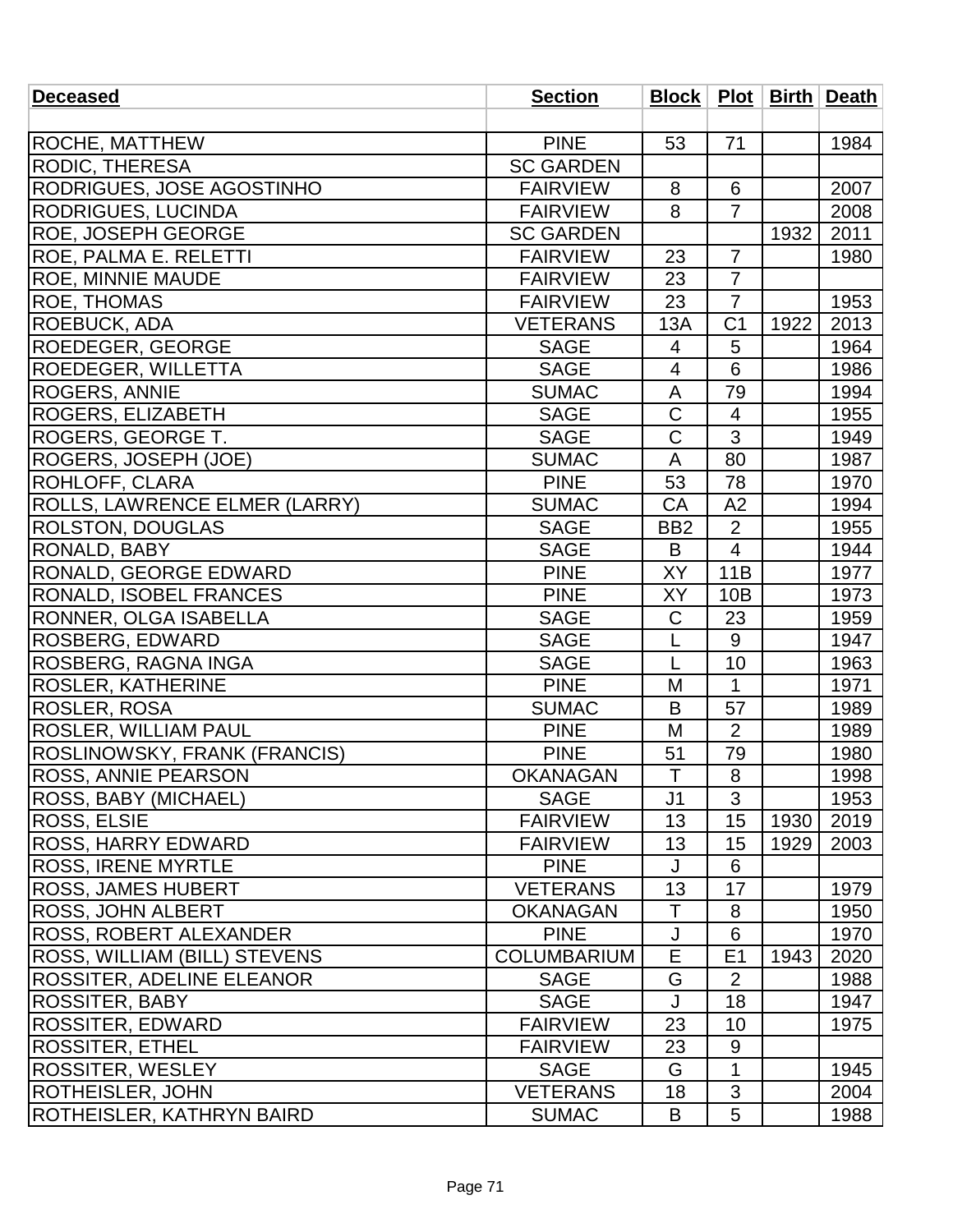| <b>Deceased</b>               | <b>Section</b>  |                |                          |      | Block   Plot   Birth   Death |
|-------------------------------|-----------------|----------------|--------------------------|------|------------------------------|
|                               |                 |                |                          |      |                              |
| <b>ROTHEISLER, MARGUERITE</b> | <b>VETERANS</b> | 18             | 3                        | 1923 | 2013                         |
| ROUX, NORA                    | <b>OKANAGAN</b> | A <sub>3</sub> | 9                        |      | 1965                         |
| <b>ROWE, BERNARD PETER</b>    | <b>PINE</b>     | 53             | 65                       | 1925 | 1984                         |
| ROWE, GRACE GARLAND           | <b>PINE</b>     | 53             | 65                       | 1924 | 2014                         |
| ROWED, ROBERT BAYLY (DR.)     | <b>VETERANS</b> | 14             | 22                       |      | 1988                         |
| ROWLES, JEAN PATRICIA         | <b>PINE</b>     | 52             | 13                       |      | 2006                         |
| ROWLES, JOHN BENCE            | <b>PINE</b>     | 52             | 12                       |      | 1984                         |
| ROWSON, GEORGE                | <b>SUMAC</b>    | E              | 10                       |      |                              |
| ROWSON, LOUISE ADRIAN         | <b>SUMAC</b>    | E              | 9                        |      | 1997                         |
| ROYE, CECILE LAURA            | <b>FAIRVIEW</b> | 28             | 13                       | 1924 | 2011                         |
| ROYE, FRANZ                   | <b>FAIRVIEW</b> | 28             | 14                       |      | 2013                         |
| RUCK, DENNIS EDWARD (ED)      | <b>SUMAC</b>    | A              | 28                       |      | 1995                         |
| RUCK, EDWARD SR.              | <b>PINE</b>     | 50             | 55                       |      | 1978                         |
| RUCK, HAROLD                  | <b>PINE</b>     | 50             | 55                       |      | 2008                         |
| <b>RUCK, HENRY COLIN</b>      | <b>SUMAC</b>    | A              | 28                       |      | 1999                         |
| RUCK, JOHN                    | <b>SUMAC</b>    | A              | 28                       |      | 1986                         |
| <b>RUCK, MARY</b>             | <b>PINE</b>     | 50             | 56                       |      | 1988                         |
| RUHLAND, CARSON WILLIAM       | <b>MEMORIAL</b> |                | $\overline{7}$           | 1992 | 2015                         |
| RUHLAND, HENDRIK ANDREAS      | <b>SUMAC</b>    | B              | 72                       |      | 1989                         |
| RUHLAND, SOFIA TERESA         | <b>PINE</b>     | A              | 10                       |      | 1966                         |
| RUNKEL, BRUNO J.              | <b>PINE</b>     | $\mathsf{O}$   | 12                       |      | 2001                         |
| RUNKEL, LUISE HEDBERG         | <b>PINE</b>     | $\overline{O}$ | 12                       |      | 1972                         |
| RUPERT, EILEEN LORAINE        | <b>FAIRVIEW</b> | 26             | G7                       | 1922 | 2010                         |
| <b>RUPERT, RUSSELL ELMER</b>  | <b>FAIRVIEW</b> | 26             | G7                       |      | 2003                         |
| RUSCH, ANNIE FLORENCE         | <b>SUMAC</b>    | CA             | C <sub>5</sub>           |      | 1998                         |
| RUSCH, CHARLES FERDINAND      | <b>SUMAC</b>    | СA             | C <sub>5</sub>           |      | 1990                         |
| RUSCH, HATTIE                 | <b>PINE</b>     | A              | 6                        |      | 1966                         |
| RUSSELL, ALICE MAUD           | <b>PINE</b>     | 50             | 70                       |      | 1977                         |
| <b>RUSSELL, ELLY</b>          | <b>MEMORIAL</b> | G              | $\overline{\mathcal{A}}$ | 1926 | 2010                         |
| <b>RUSSETT, FLOYD MELVIN</b>  | <b>PINE</b>     | $\mathsf{C}$   | $\overline{2}$           |      | 1967                         |
| <b>IRYAN, ALBERT</b>          | <b>VETERANS</b> | 13A            | A4                       | 1931 | 2009                         |
| <b>RYAN, BEATRICE</b>         | <b>VETERANS</b> | 13A            | A <sub>5</sub>           |      |                              |
| RYLEY, J.                     | <b>SAGE</b>     | B              | $\overline{7}$           |      |                              |
| SABATINI, BRUNO ALDO          | <b>SUMAC</b>    | F              | 64                       |      | 2003                         |
| <b>SABATINI, ROSINA</b>       | <b>SUMAC</b>    | F              | 64                       | 1923 | 2015                         |
| <b>SACHS, EUGENE</b>          | <b>SAGE</b>     |                | 1                        |      | 1944                         |
| <b>SACHS, ROY EUGENE</b>      | <b>SAGE</b>     |                | $\overline{2}$           |      | 1995                         |
| SAKELY, ALEXANDER             | <b>FAIRVIEW</b> | 3              | 1                        |      | 1979                         |
| SAKELY, ROSE (ROSIE)          | <b>FAIRVIEW</b> | 13             | 15                       | 1902 | 1999                         |
| <b>SALLOWS, IVER</b>          | <b>OKANAGAN</b> | Y              | 19                       |      | 1959                         |
| SALLOWS, LORNE                | <b>OKANAGAN</b> | Y              | 19                       |      | 1974                         |
| <b>SALLOWS, SHIRLEY</b>       | <b>OKANAGAN</b> | Ζ              | 20                       |      | 1958                         |
| <b>SALMONSON, EDNA</b>        | <b>SUMAC</b>    | $\mathsf C$    | 9                        |      | 1990                         |
| <b>SALMONSON, KAARLO</b>      | <b>SUMAC</b>    | $\mathsf{C}$   | 10                       |      | 1990                         |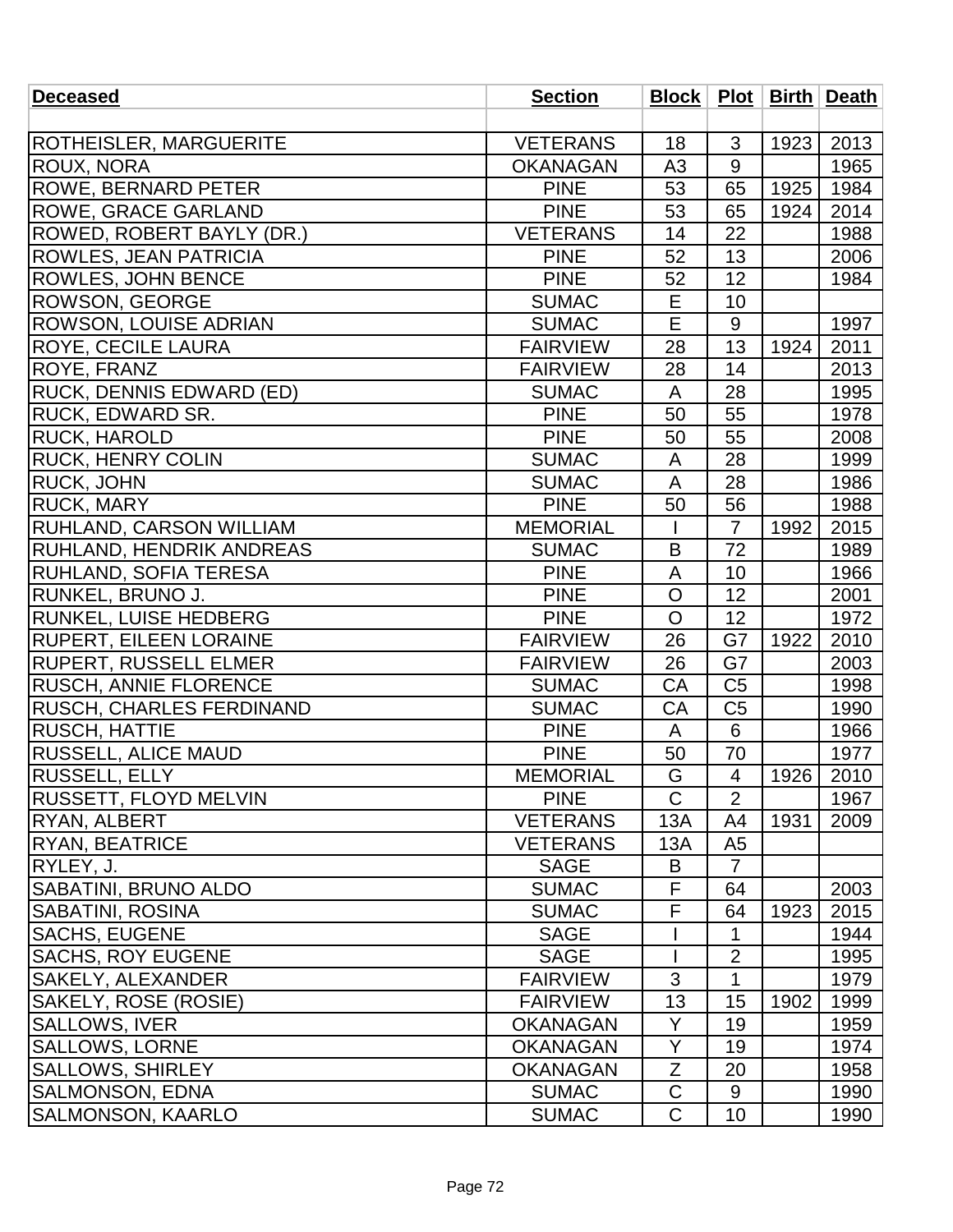| <b>Deceased</b>                         | <b>Section</b>   | Block   Plot   Birth   Death |                |      |      |
|-----------------------------------------|------------------|------------------------------|----------------|------|------|
|                                         |                  |                              |                |      |      |
| <b>SALTER, DANIEL JAMES</b>             | <b>OKANAGAN</b>  | S                            | 10             |      | 1948 |
| SALTER, SABINA                          | <b>PINE</b>      | K                            | 15             |      | 1979 |
| <b>SALTER, SAMUEL JOHN</b>              | <b>PINE</b>      | K                            | 16             |      | 1970 |
| <b>SANDERS, FRANCIS S.</b>              | <b>SC GARDEN</b> |                              |                |      |      |
| <b>SANTOS, SYLVIA TRINDADE</b>          | <b>PINE</b>      | $\mathsf{P}$                 | 5              |      | 1973 |
| SAPRIKEN, WALTER MIKE                   | <b>FAIRVIEW</b>  | 26                           | G17            |      | 2001 |
| <b>SARGENT, AUDREY EILLEEN</b>          | <b>FAIRVIEW</b>  | 17                           | C <sub>1</sub> | 1922 | 2011 |
| SAUL, E. HAZEL                          | <b>SUMAC</b>     | A                            | 3              |      | 1986 |
| <b>SAVAGE, NORMA MARY</b>               | <b>SC GARDEN</b> |                              |                |      | 2008 |
| SCHAAN, MARIAN DORTHY (BABY)            | <b>SAGE</b>      |                              | 8              |      | 1945 |
| <b>SCHAFFRICK, ALICE</b>                | <b>SUMAC</b>     | D                            | 9              |      | 1997 |
| <b>SCHAFFRICK, OTTO</b>                 | <b>SUMAC</b>     | D                            | 10             |      | 1992 |
| <b>SCHAFFRICK, RICHARD</b>              | <b>SUMAC</b>     | D                            | 10             | 1937 | 2019 |
| <b>SCHAIBLE, JOHN</b>                   | <b>OKANAGAN</b>  | W                            | 16             |      | 1970 |
| <b>SCHAIBLE, MAGDELENA</b>              | <b>OKANAGAN</b>  | W                            | 15             |      | 1949 |
| <b>SCHALLER, BABY BOY</b>               | <b>SAGE</b>      | BB1                          | 11             |      | 1966 |
| <b>SCHANUEL, ANTHONY CHARLES</b>        | <b>VETERANS</b>  | 10                           | $\overline{2}$ |      | 1965 |
| SCHAPANSKY, AGATHA CHRISTINE            | <b>SUMAC</b>     | D                            | 35             |      | 2000 |
| <b>SCHAPANSKY, LEAH CHRISTINE</b>       | <b>SUMAC</b>     | D                            | 35             | 1965 | 2012 |
| <b>SCHAPPERT, EVA</b>                   | <b>VETERANS</b>  | 16                           | 10             |      |      |
| <b>SCHAPPERT, FREDERICK HERBERT</b>     | <b>VETERANS</b>  | 16                           | $\overline{2}$ | 1921 | 2014 |
| <b>SCHAPPERT, PETER JOHN</b>            | <b>PINE</b>      | XY                           | 61             |      | 1982 |
| <b>SCHAPPERT, RUDOLF BERNARD (RUDY)</b> | <b>VETERANS</b>  | 16                           | 9              |      | 2001 |
| <b>SCHEIRER, JACOB EDWARD</b>           | <b>SUMAC</b>     | Е                            | 74             |      | 2001 |
| <b>SCHEIRER, MARIE</b>                  | <b>SUMAC</b>     | E                            | 73             |      |      |
| SCHEIRER, RODNEY ERIC (ROD)             | <b>SUMAC</b>     | E                            | 73             |      |      |
| <b>SCHENKEVELD, CAROLYN MARGARET</b>    | <b>VETERANS</b>  | 11                           | 5              |      | 1996 |
| <b>SCHICK, ALMA LUCILLE</b>             | <b>SUMAC</b>     | $\mathsf E$                  | 81             |      | 1999 |
| SCHICK, JOHN FREDERICK                  | <b>SUMAC</b>     | $\overline{\mathsf{E}}$      | 82             |      | 1997 |
| SCHIERHOLTZ, A.H.                       | <b>SAGE</b>      | K                            | 10             |      | 1947 |
| SCHILLINGS, JOHANNES MATHYS GERARDUS    | <b>SC GARDEN</b> |                              |                | 1933 | 2019 |
| <b>SCHIRRSCHMIDT, ELIZABETH</b>         | <b>PINE</b>      | L                            | $\overline{7}$ |      | 1978 |
| SCHIRRSCHMIDT, WALTER PAUL              | <b>PINE</b>      | L                            | 8              |      | 1971 |
| SCHLAHT, ELIZABETH (BETTY)              | <b>VETERANS</b>  | 12A                          | D <sub>4</sub> |      | 2001 |
| <b>SCHLAHT, THEODORE (TED)</b>          | <b>VETERANS</b>  | 12A                          | D <sub>3</sub> |      |      |
| <b>SCHMELZEL, BENNY GARNET</b>          | <b>PINE</b>      | 53                           | 8              |      |      |
| <b>SCHMELZEL, DOUGLAS EARL</b>          | <b>PINE</b>      | 53                           | 8              |      | 1998 |
| SCHMELZEL, EARL FREDRICK                | <b>PINE</b>      | 53                           | 8              |      | 1991 |
| <b>SCHMELZEL, ELSIE MAUD</b>            | <b>PINE</b>      | 53                           | 8              |      | 1985 |
| <b>SCHMELZEL, GARNET</b>                | <b>PINE</b>      | 53                           | 8              |      |      |
| SCHMELZEL, OLIVE (HAZEL)                | <b>PINE</b>      | 53                           | 8              | 1925 | 2009 |
| <b>SCHMIDT, CARL WENDELL</b>            | <b>PINE</b>      | X                            | 15             |      | 1977 |
| SCHMIDT, ELIZABETH                      | <b>SAGE</b>      | 6                            | $\overline{7}$ |      | 1976 |
| <b>SCHMIDT, FRIEDRICK</b>               | <b>SUMAC</b>     | A                            | 14             |      |      |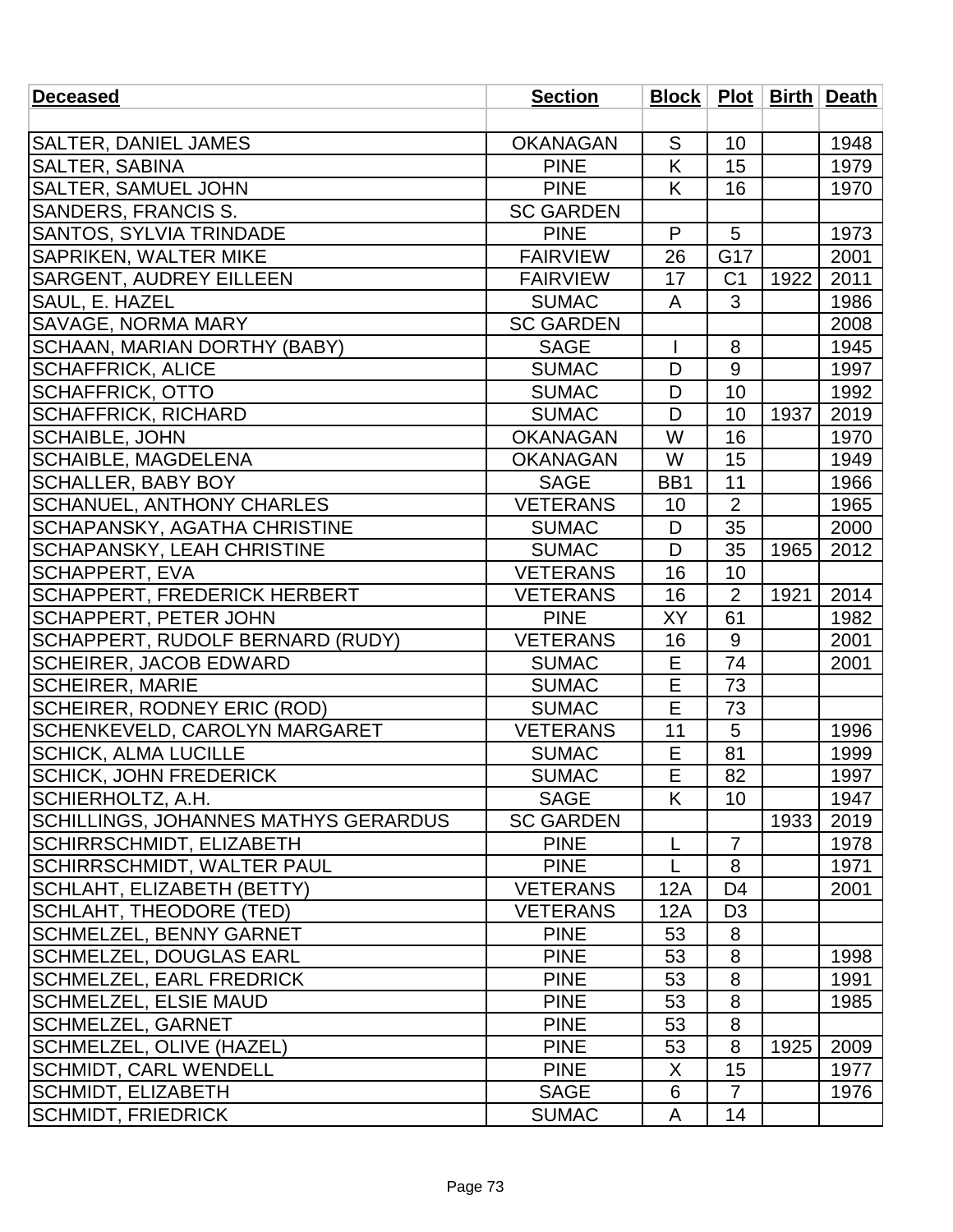| <b>Deceased</b>                     | <b>Section</b>   |                       |                |      | Block   Plot   Birth   Death |
|-------------------------------------|------------------|-----------------------|----------------|------|------------------------------|
|                                     |                  |                       |                |      |                              |
| SCHMIDT, JOHN                       | <b>SAGE</b>      | 6                     | 6              |      | 1962                         |
| <b>SCHMIDT, JOSEPH MATTHIAS</b>     | <b>VETERANS</b>  | 10                    | 17             |      | 1971                         |
| <b>SCHMIDT, LUISE</b>               | <b>SUMAC</b>     | A                     | 14             |      | 1986                         |
| <b>SCHMIDT, MARGARET JOAN</b>       | <b>SAGE</b>      | 6                     | 8A             |      | 1971                         |
| <b>SCHMIDT, MARY MAGDALENA</b>      | <b>PINE</b>      | X                     | 14             |      | 2004                         |
| <b>SCHMIDT, OTTO VALENTINE</b>      | <b>SAGE</b>      | 6                     | 8              |      | 1971                         |
| <b>SCHMIDT, SUSANNE</b>             | <b>OKANAGAN</b>  | A14                   | $\overline{7}$ |      | 1958                         |
| <b>SCHMIDT, SYDNEY</b>              | <b>MEMORIAL</b>  | H                     | 27             | 1981 | 2021                         |
| <b>SCHMUNK, ELIZABETH THERZA</b>    | <b>SUMAC</b>     | F                     | 17             |      | 2006                         |
| <b>SCHMUNK, HARRY</b>               | <b>SUMAC</b>     | D                     | 29             |      | 1993                         |
| <b>SCHMUNK, HENRY JACOB</b>         | <b>PINE</b>      | K                     | 4              |      | 1975                         |
| <b>SCHMUNK, JACOB</b>               | <b>PINE</b>      | 50                    | 43             |      | 1981                         |
| <b>SCHMUNK, MAGDALENA</b>           | <b>PINE</b>      | K                     | 3              |      | 1970                         |
| <b>SCHMUNK, MARY</b>                | <b>SUMAC</b>     | D                     | 29             | 1926 | 2016                         |
| <b>SCHMUNK, RICHARD ROBERT</b>      | <b>SUMAC</b>     | F                     | 17             |      | 2001                         |
| <b>SCHMUNK, SOPHIE</b>              | <b>PINE</b>      | 50                    | 44             |      | 1978                         |
| <b>SCHMUNK, TOMMY</b>               | <b>SUMAC</b>     | A                     | 27             |      | 1986                         |
| <b>SCHONBERGER, LOUIS</b>           | <b>SUMAC</b>     | C                     | 28             |      | 1997                         |
| SCHONBERGER, ROSE THERESA           | <b>SUMAC</b>     | $\overline{\text{C}}$ | 27             | 1927 | 2012                         |
| <b>SCHOOF, HAROLD WILLIAM</b>       | <b>SUMAC</b>     | $\mathsf C$           | 64             |      | 1991                         |
| <b>SCHOPFF, BARBARA</b>             | <b>PINE</b>      | M                     | 11             |      | 1971                         |
| <b>SCHROEDER, HERTA BERTA</b>       | <b>SUMAC</b>     | D                     | 3              |      | 1992                         |
| <b>SCHUBERT, ELIZABETH</b>          | <b>OKANAGAN</b>  | P                     | 8              |      | 1957                         |
| <b>SCHUBERT, LOUIS</b>              | <b>PINE</b>      | 50                    | 5              |      | 1978                         |
| <b>SCHUCK, CLARA</b>                | <b>PINE</b>      | $\vee$                | 15             | 1931 | 2008                         |
| <b>SCHULDT, MAXINE</b>              | <b>SUMAC</b>     | D                     | 33             |      | 1993                         |
| <b>SCHULZ, MARIANNE</b>             | <b>MEMORIAL</b>  | Е                     | 16             | 1923 | 2009                         |
| <b>SCHULZ, ROLF GEORG</b>           | <b>MEMORIAL</b>  | E                     | 17             | 1922 | 2009                         |
| SCHUMANN, FRED AUGUSTUS WILLIAM     | <b>OKANAGAN</b>  | M                     | 1              |      | 1950                         |
| <b>SCHUMANN, WALTER JOSEPH</b>      | <b>OKANAGAN</b>  | A <sub>1</sub>        | 8              |      | 1957                         |
| SCHWAB, JOSEPH                      | <b>VETERANS</b>  | 15                    | 9              |      | 1996                         |
| <b>SCHWAB, RICHARD</b>              | <b>PINE</b>      | 53                    | 13             |      | 1995                         |
| SCHWEITZER, CARL                    | <b>SAGE</b>      | 9                     | 6              |      | 1967                         |
| SCHWEITZER, HANNAH MARGARET (PEGGY) | <b>SUMAC</b>     | D                     | 25             |      | 1993                         |
| <b>SCHWEITZER, JOSEPH KARL</b>      | <b>SUMAC</b>     | D                     | 25             |      | 1996                         |
| <b>SCHWEITZER, THERESIA</b>         | <b>SAGE</b>      | 9                     | 5              |      | 1963                         |
| <b>SCOTT, ALMA MAY</b>              | <b>SC GARDEN</b> |                       |                |      | 2007                         |
| <b>SCOTT, ARTHUR BRUCE</b>          | <b>SC GARDEN</b> |                       |                | 1946 | 2010                         |
| <b>SCOTT, BRUCE RAYMOND</b>         | <b>SUMAC</b>     | F                     | 73             | 1956 | 2018                         |
| SCOTT, CECIL H.                     | <b>SUMAC</b>     | B                     | 64             |      | 2004                         |
| <b>SCOTT, CELIA ANN</b>             | <b>SUMAC</b>     | F                     | 73             | 1920 | 2011                         |
| <b>SCOTT, EDITH JEAN</b>            | <b>OKANAGAN</b>  | U                     | 10             | 1927 | 2012                         |
| <b>SCOTT, GERALD FRANCES</b>        | <b>OKANAGAN</b>  | U                     | 10             | 1918 | 1996                         |
| <b>SCOTT, HAZEL</b>                 | <b>VETERANS</b>  | 14                    | 36             |      | 1994                         |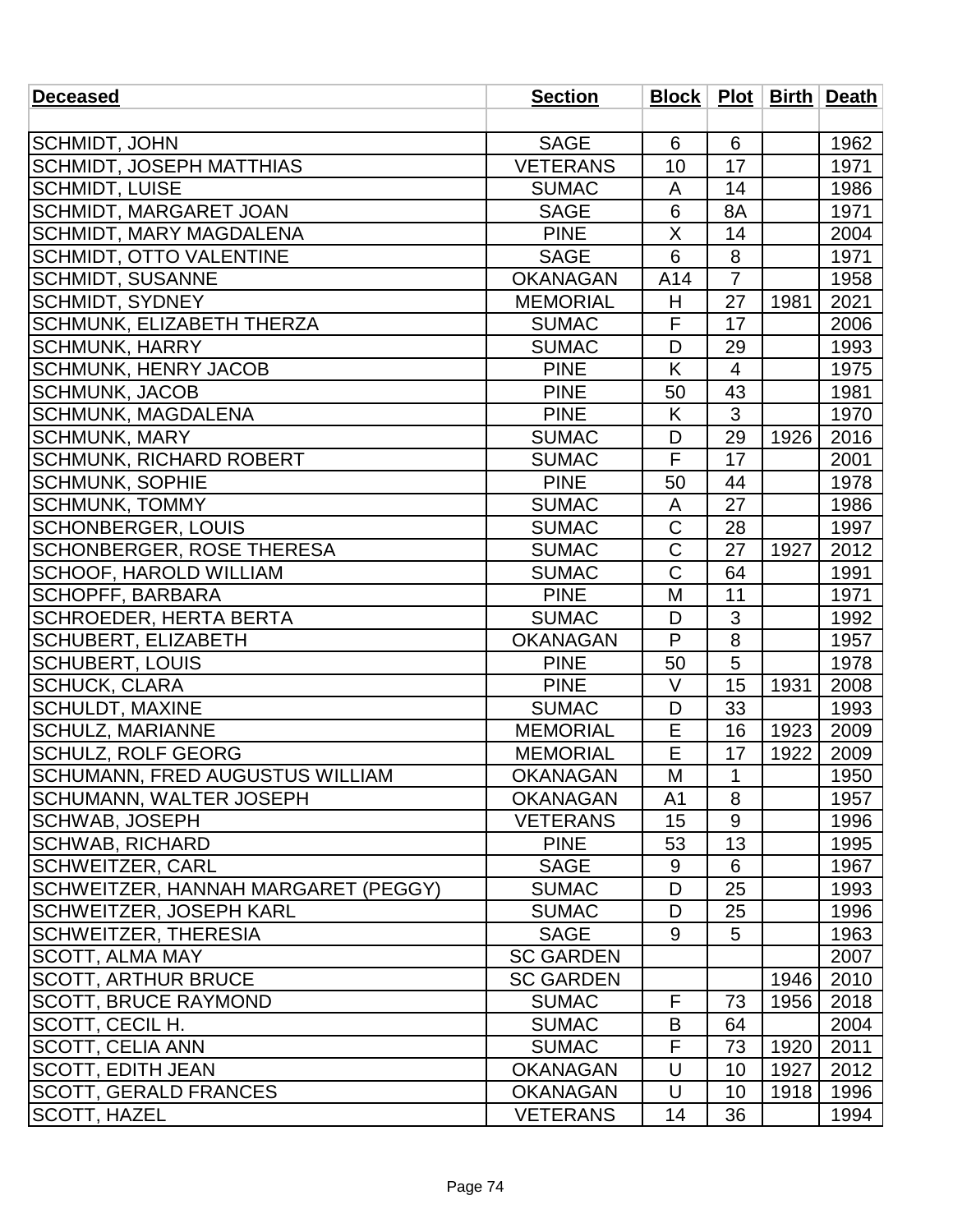| <b>Deceased</b>                  | <b>Section</b>   |                  |                |      | Block   Plot   Birth   Death |
|----------------------------------|------------------|------------------|----------------|------|------------------------------|
|                                  |                  |                  |                |      |                              |
| SCOTT, HECTOR                    | <b>VETERANS</b>  | 14               | 35             |      | 1977                         |
| <b>SCOTT, LORNA MAY</b>          | <b>VETERANS</b>  | 18               | $\overline{2}$ |      | 2007                         |
| <b>SCOTT, RAYMOND DUDLEY</b>     | <b>SUMAC</b>     | F                | 73             |      |                              |
| SCOTT, ROBERT H.                 | <b>FAIRVIEW</b>  | 12               | 10             |      | 1948                         |
| SCOTT, SYDNEY W.O.               | <b>VETERANS</b>  | 18               | 1              |      | 2004                         |
| SCOTT, T.C.                      | <b>SAGE</b>      | J                | 34             |      | 1955                         |
| <b>SCOTT, WALTER CHARLES</b>     | <b>VETERANS</b>  | 11               | 3              |      | 1968                         |
| SEAFOOT, FRED BENJAMIN (BEN)     | <b>MEMORIAL</b>  | G                | $\mathbf{1}$   | 1933 | 2017                         |
| <b>SEAFOOT, MARTHA LUDWINA</b>   | <b>MEMORIAL</b>  | G                | 1              | 1944 | 2010                         |
| SEAFORD, EDWARD E.               | <b>SAGE</b>      | $\mathsf C$      | 21             |      | 1958                         |
| <b>SECORD, DENVER DAVID</b>      | <b>MEMORIAL</b>  |                  | 3              | 1921 | 2015                         |
| <b>SECORD, JOHN FREDERICK</b>    | <b>SC GARDEN</b> |                  |                | 1920 | 2011                         |
| <b>SEELEY, CATHERINE IRENE</b>   | <b>OKANAGAN</b>  | M                | 4              |      | 1973                         |
| <b>SEELEY, HOWARD WILLIAM</b>    | <b>OKANAGAN</b>  | M                | $\overline{3}$ |      | 1950                         |
| <b>SEGGIE, CHARLES</b>           | <b>PINE</b>      | E                | 10             |      | 1967                         |
| <b>SEIBERT, CARL ALBERT</b>      | <b>SUMAC</b>     | $\mathsf C$      | 34             |      | 1990                         |
| <b>SEIBERT, CHRISTIAN</b>        | <b>SUMAC</b>     | $\overline{C}$   | 67             |      | 1993                         |
| SEIBERT, FRIEDA KAROLINE         | <b>SUMAC</b>     | C                | 66             |      | 1991                         |
| <b>SEIBERT, TINA CLEMENTINE</b>  | <b>SUMAC</b>     | C                | 33             |      | 1994                         |
| <b>SEIDEL, CARL WILLIAM</b>      | <b>SUMAC</b>     | $\overline{F}$   | 19             |      | 2001                         |
| SEIDEL, KATHARINA (KATIE)        | <b>SUMAC</b>     | F                | 18             |      | 2006                         |
| <b>SEIDLER, CAROLINE</b>         | <b>PINE</b>      | A                | 9              |      | 1966                         |
| <b>SEIDLER, JACOB</b>            | <b>PINE</b>      | J                | 12             |      | 1970                         |
| SEIDLER, MURIEL LORRAINE (BUNNY) | <b>PINE</b>      | J                | 12             | 1932 | 2020                         |
| SEIDLER, PHILIP (BILL) WILLIAM   | <b>PINE</b>      | J                | 12             | 1930 | 2012                         |
| SEIDLER, SUSANNA (SUSAN)         | <b>PINE</b>      | J                | 11             |      |                              |
| <b>SEILING, DARCY JEFFREY</b>    | <b>FAIRVIEW</b>  | $\overline{1}$   | 110            | 1983 | 2019                         |
| <b>SELIG, SUSAN WENDA</b>        | <b>SAGE</b>      | J                | $9\,$          |      | 1952                         |
| SELLMER, ERNA                    | <b>PINE</b>      | 52               | $\overline{2}$ |      | 1994                         |
| SELLMER, MONIKA GERTRUDE         | <b>PINE</b>      | 52               | $\overline{2}$ | 1954 | 2012                         |
| <b>SELLMER, PETER</b>            | <b>PINE</b>      | 52               | 1              |      | 1983                         |
| <b>SELSING, JAN</b>              | <b>MEMORIAL</b>  | D                | 8              |      |                              |
| <b>SELSING, KIRSTEN</b>          | <b>SC GARDEN</b> |                  |                | 1924 | 2006                         |
| <b>SEMINOFF, MICHAEL WILLIAM</b> | <b>SUMAC</b>     | CA               | <b>B2</b>      |      | 1991                         |
| <b>SERWO, HELGA IDA</b>          | <b>PINE</b>      | 52               | 35             | 1938 | 2018                         |
| <b>SERWO, IRIS</b>               | <b>PINE</b>      | 52               | 35             |      | 1983                         |
| <b>SERWO, PETER</b>              | <b>PINE</b>      | 52               | 35             | 1932 | 2018                         |
| <b>SETTLE, DOUGLAS JOSEPH</b>    | <b>SUMAC</b>     | F                | 11             |      |                              |
| <b>SEVERIN, ANNA SARAH</b>       | <b>SAGE</b>      | 9                | 10             |      | 1983                         |
| <b>SEVERIN, JOHN HERMAN</b>      | <b>SAGE</b>      | $\boldsymbol{9}$ | 9              |      | 1963                         |
| <b>SEWERS, EDWARD JOHN</b>       | <b>PINE</b>      |                  | 16             |      | 1971                         |
| <b>SEWERS, ELIZABETH</b>         | <b>PINE</b>      |                  | 15             |      | 1970                         |
| <b>SHANKS, BOYD A.</b>           | <b>PINE</b>      | 51               | 32             |      | 1984                         |
| SHANKS, MARY E.                  | <b>PINE</b>      | 51               | 31             |      | 1983                         |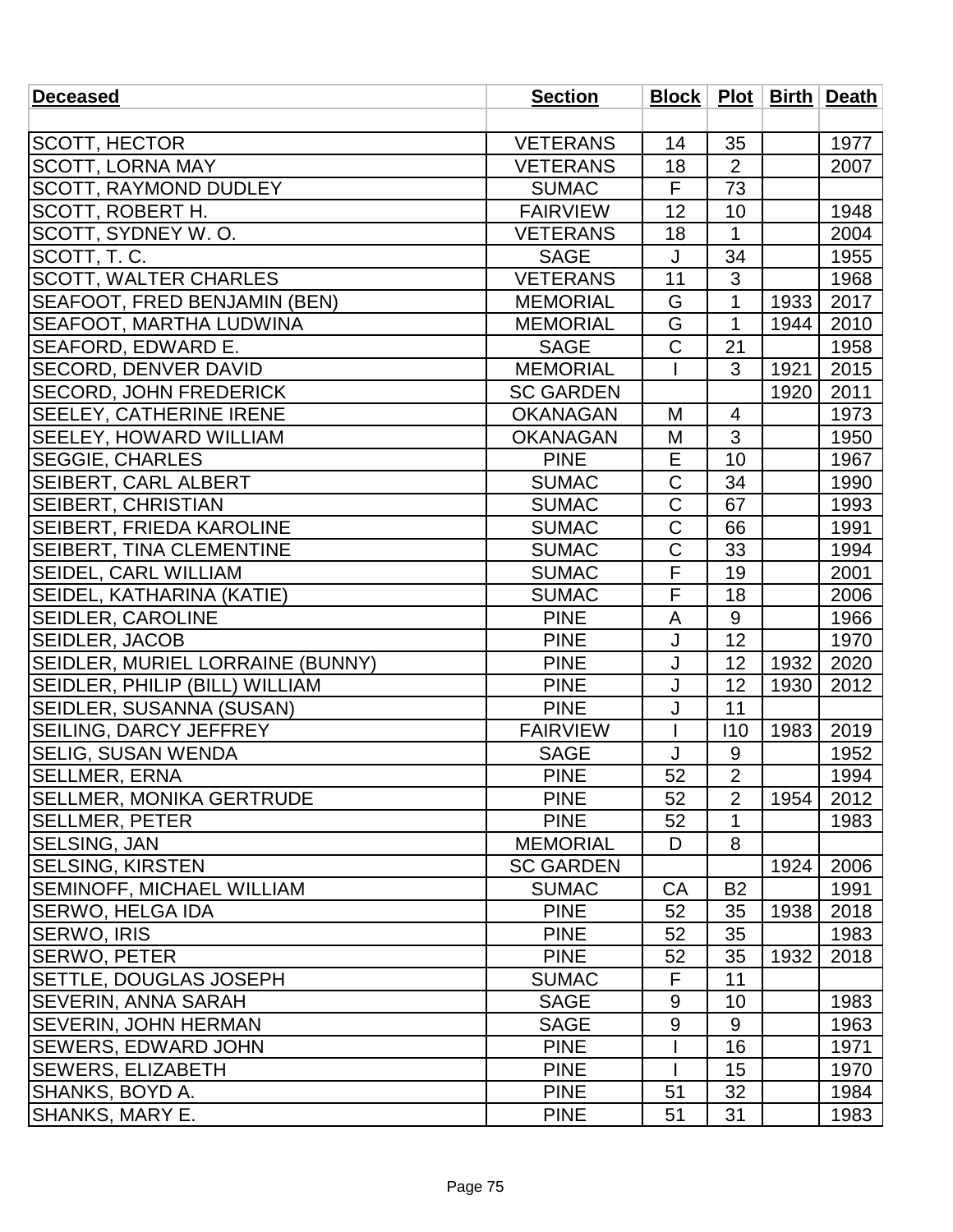| <b>Deceased</b>                  | <b>Section</b>     |                |                 |      | Block   Plot   Birth   Death |
|----------------------------------|--------------------|----------------|-----------------|------|------------------------------|
|                                  |                    |                |                 |      |                              |
| <b>SHANNON, CATHERINE ANN</b>    | <b>VETERANS</b>    | 14             | 10              | 1920 | 2012                         |
| <b>SHANNON, ELAINE PHYLLIS</b>   | <b>OKANAGAN</b>    | A2             | 13              | 1922 | 2018                         |
| <b>SHANNON, ERIC GOWER</b>       | <b>OKANAGAN</b>    | A2             | 13              |      | 1996                         |
| <b>SHANNON, FLORENCE</b>         | <b>SAGE</b>        | K              | 15              |      | 1951                         |
| <b>SHANNON, HILDA</b>            | <b>SUMAC</b>       | F              | 28              |      |                              |
| SHANNON, JOSEPH                  | <b>VETERANS</b>    | 12             | 18              |      | 1969                         |
| SHANNON, ROBERT JAMES (BOB)      | <b>VETERANS</b>    | 14             | 10              |      | 2000                         |
| SHANTZ, BETTY ADOLPHINE          | <b>SUMAC</b>       | A              | 35              |      | 2004                         |
| <b>SHANTZ, TRACY EDWIN</b>       | <b>SUMAC</b>       | A              | 35              |      | 2003                         |
| SHARP, ACA JAMES                 | <b>PINE</b>        | 53             | 73              |      | 2003                         |
| SHARP, OLGA                      | <b>PINE</b>        | 53             | 74              |      | 2005                         |
| SHARPE, JOHN ROBERT              | <b>SAGE</b>        | $\overline{7}$ | 14              |      | 1962                         |
| SHAW, ARNOLD WILLIAM (BILL)      | <b>FAIRVIEW</b>    | 17             | H <sub>13</sub> |      | 1992                         |
| <b>SHAW, BESSIE</b>              | <b>OKANAGAN</b>    | $\mathsf T$    | $6\phantom{1}6$ |      | 1976                         |
| <b>SHAW, BRENDA MARIE</b>        | <b>OKANAGAN</b>    | ${\sf S}$      | $\overline{2}$  | 1946 | 2019                         |
| SHAW, EDNA                       | <b>PINE</b>        | $\overline{P}$ | 10              |      | 2008                         |
| SHAW, ERNEST HENRY               | <b>OKANAGAN</b>    | S              | 9               |      | 1948                         |
| <b>SHAW, EVERETT JAMES</b>       | <b>PINE</b>        | P              | 11              |      | 1971                         |
| SHAW, JAMES E.                   | <b>OKANAGAN</b>    | AB             | 24              |      | 1959                         |
| SHAW, JOHN JOSEPH                | <b>COLUMBARIUM</b> | $\mathsf C$    | C <sub>3</sub>  | 1929 | 2017                         |
| SHAW, JOSIAS                     | <b>OKANAGAN</b>    | T              | $\overline{7}$  |      | 1958                         |
| <b>SHAW, LENA MARY</b>           | <b>MEMORIAL</b>    | B              | 5               | 1914 | 2011                         |
| <b>SHAW, LILLIAN ESTHER</b>      | <b>FAIRVIEW</b>    | 17             | H <sub>12</sub> |      | 1999                         |
| <b>SHAW, LORAINE R.</b>          | <b>OKANAGAN</b>    | S              | $\overline{2}$  |      | 1952                         |
| SHAW, MORA                       | <b>OKANAGAN</b>    | <b>AB</b>      | 23              |      | 1964                         |
| <b>SHAW, NORMA ELIZABETH</b>     | <b>MEMORIAL</b>    | H              | 15              | 1955 | 2013                         |
| <b>SHAW, ROBERT VINCENT</b>      | <b>SAGE</b>        | G              | 3               |      | 1945                         |
| <b>SHAW, RUSSELL JAMES</b>       | <b>MEMORIAL</b>    | B              | 6               |      | 2005                         |
| SHAW, WILLIAM RUSSELL            | <b>FAIRVIEW</b>    | 17             | H11             | 1940 | 2017                         |
| <b>SHAY, BARRY MICHAEL</b>       | <b>SUMAC</b>       | D              | 63              | 1958 | 2019                         |
| SHAY, EARLE PALMER               | <b>SUMAC</b>       | D              | 64              |      | 1995                         |
| <b>SHAY, MARGARET DORIS</b>      | <b>SUMAC</b>       | D              | 63              | 1931 | 2017                         |
| <b>SHAY, STEPHEN ARNOLD</b>      | <b>SUMAC</b>       | D              | 64              |      |                              |
| SHEARS, ANNIE                    | <b>PINE</b>        | C53            | 16              |      | 1986                         |
| <b>SHELDON, ALLAN EGELSTON</b>   | <b>PINE</b>        | 50             | 4               |      | 1978                         |
| SHELDON, ELIZABETH               | <b>PINE</b>        | 53             | 48              |      | 1985                         |
| <b>SHELDRAKE, FRANK</b>          | <b>SUMAC</b>       | CA             | A14             |      | 1994                         |
| <b>SHELRUD, CLAUS</b>            | <b>OKANAGAN</b>    | AB             | 3               |      | 1950                         |
| <b>SHELRUD, VIRGINIA MAY</b>     | <b>OKANAGAN</b>    | AB             | 3               |      | 2001                         |
| SHERRICK, K.J.                   | <b>SAGE</b>        | J              | 6               |      | 1947                         |
| <b>SHERWOOD, DOUGLAS GRAHAM</b>  | <b>SUMAC</b>       | CA             | A11             | 1958 | 2013                         |
| SHERWOOD, GRAHAM HERCHMER ARTHUR | <b>SUMAC</b>       | CA             | A11             |      | 2005                         |
| SHERWOOD, M. ELLEN               | <b>SUMAC</b>       | СA             | A11             |      | 1998                         |
| SHIPPIT, AGNES (BELINSKI)        | <b>SAGE</b>        | H              | 8               |      | 1977                         |
| <b>SHIPPIT, BABY</b>             | <b>SAGE</b>        | J              | 21              |      | 1948                         |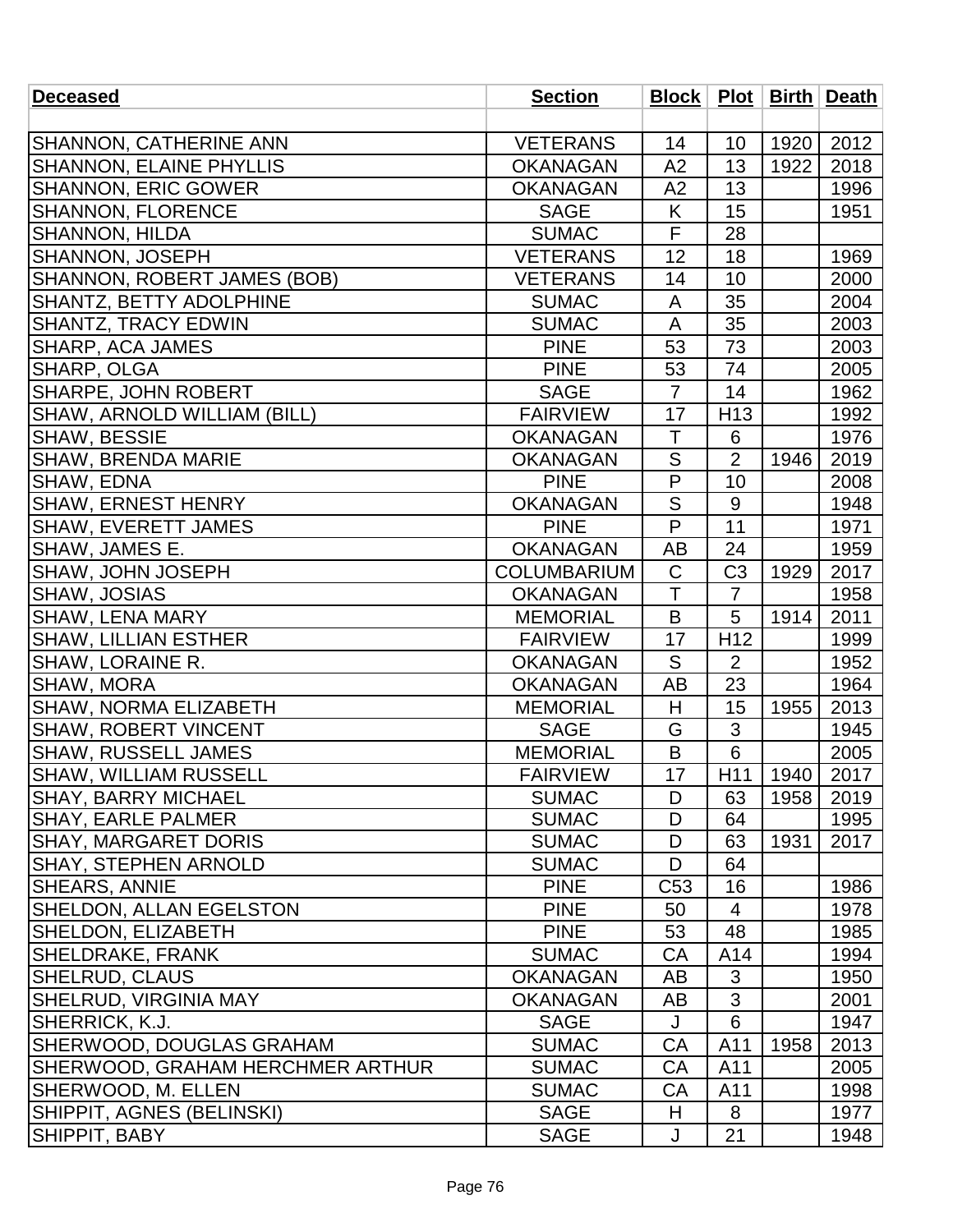| <b>Deceased</b>              | <b>Section</b>   |                |                |      | <b>Block   Plot   Birth   Death  </b> |
|------------------------------|------------------|----------------|----------------|------|---------------------------------------|
|                              |                  |                |                |      |                                       |
| SHIPPIT, BRIGITTE            | <b>PINE</b>      | E              | 11             |      | 1967                                  |
| SHIPPIT, DOMINICA            | <b>OKANAGAN</b>  | A11            | 13             |      | 1970                                  |
| SHIPPIT, GEORGE SAMUEL       | <b>OKANAGAN</b>  | A11            | 14             |      | 1960                                  |
| SHIPPIT, JOHN G.             | <b>SUMAC</b>     | E              | 42             |      | 1998                                  |
| SHIPPIT, LILLIAN CAROL       | <b>SUMAC</b>     | E              | 43             | 1944 | 2018                                  |
| SHIPPIT, MORRIS GEORGE       | <b>PINE</b>      | E              | 12             |      | 1984                                  |
| <b>SHIPPIT, NICHOLAS</b>     | <b>SAGE</b>      | H              | $\overline{7}$ |      | 1943                                  |
| SHIPPIT, VIOLET              | <b>SUMAC</b>     | E              | 41             |      | 2007                                  |
| SHIPPIT, WILLIAM JOHN        | <b>OKANAGAN</b>  | A11            | 12             |      | 1963                                  |
| SHKURATOFF, PAULINE          | <b>PINE</b>      | 52             | 15             | 1933 | 2016                                  |
| SHKURATOFF, WILLIAM          | <b>PINE</b>      | 52             | 15             | 1928 | 1983                                  |
| <b>SHOLLDES, BABY</b>        | <b>SAGE</b>      | J              | 12             |      |                                       |
| SHOMODI, JOSEPH T.           | <b>OKANAGAN</b>  | AB             | 6              |      | 1949                                  |
| SHOMODI, SUSZANNA            | <b>OKANAGAN</b>  | AB             | $\overline{7}$ |      | 1963                                  |
| SHOWALTER, NELLIE RUTH       | <b>OKANAGAN</b>  | Y              | 11             |      | 1951                                  |
| SHUGALO, OLGA                | <b>SUMAC</b>     | D              | 19             |      | 1993                                  |
| SHUTTLEWORTH, WILLIAM (BILL) | <b>VETERANS</b>  | 16             | $\mathbf 1$    |      | 2000                                  |
| SILBERNAGEL, ANDREW          | <b>PINE</b>      | 50             | 75             | 1922 | 1977                                  |
| SILBERNAGEL, ANGELA          | <b>PINE</b>      | 50             | 76             | 1923 | 2014                                  |
| SILTALA, MARILYN             | <b>FAIRVIEW</b>  | 17             | A9/10          |      | 2002                                  |
| SILVA, ANTONIO               | <b>MEMORIAL</b>  | F              | 3              |      | 2008                                  |
| SILVA, MARIA DELFINA         | <b>MEMORIAL</b>  | F              | 30             | 1948 | 2020                                  |
| SILVA, MARIA MADALENA        | <b>MEMORIAL</b>  | A              | 27             |      | 2007                                  |
| <b>SILVA, MANUEL INACIO</b>  | <b>PINE</b>      | 52             | 29             |      | 1983                                  |
| SILVA, MARIA CARMO           | <b>PINE</b>      | 52             | 30             |      | 1995                                  |
| SIMENOFF, VERA               | <b>MEMORIAL</b>  |                | 18             | 1928 | 2016                                  |
| SIMMONS, DUDLEY D.           | <b>OKANAGAN</b>  | A12            | 16             |      | 1961                                  |
| SIMMONS, MINIE ESTHER        | <b>OKANAGAN</b>  | A12            | 15             |      | 1979                                  |
| SIMONS, HARVIE               | <b>SUMAC</b>     | $\mathsf C$    | 88             |      | 1997                                  |
| <b>SIMONS, TINCIE ILETA</b>  | <b>SUMAC</b>     | $\mathsf{C}$   | 87             | 1919 | 2012                                  |
| SIMPSON, DOROTHY RUTH        | <b>SUMAC</b>     | B              | 38             |      | 1995                                  |
| <b>SIMPSON, FRANK</b>        | <b>SC GARDEN</b> |                |                |      | 1984                                  |
| SIMPSON, GENIEVA A.          | <b>SC GARDEN</b> |                |                |      | 1988                                  |
| SIMPSON, NATHANIEL VERNON    | <b>SUMAC</b>     | B              | 39             |      | 1989                                  |
| <b>SIMPSON, RICHARD</b>      | <b>FAIRVIEW</b>  | 30             | 4              |      | 1940                                  |
| <b>SIMPSON, RUTH ALICE</b>   | <b>SC GARDEN</b> |                |                |      | 2008                                  |
| SIMPSON, VIOLET              | <b>FAIRVIEW</b>  | 30             | 5              |      | 1954                                  |
| SIMPSON, WALTER GORDON       | <b>SC GARDEN</b> |                |                |      | 2008                                  |
| SIMSON, ADOLPH W.            | <b>OKANAGAN</b>  | $\overline{O}$ | 8              |      | 1952                                  |
| <b>SINCLAIR, CHARLES</b>     | <b>MEMORIAL</b>  | A              | 20             |      | 2005                                  |
| SINCLAIR, DAVENA             | <b>FAIRVIEW</b>  | 8              | $\overline{2}$ |      | 2001                                  |
| SINCLAIR, J.                 | <b>SAGE</b>      | F              | 14             |      | 1944                                  |
| SINCLAIR, JAMES D.           | <b>FAIRVIEW</b>  | 8              | 1              |      | 1978                                  |
| SINCLAIR, JAMES R.           | <b>SAGE</b>      | 3              | $\mathbf{1}$   |      | 1959                                  |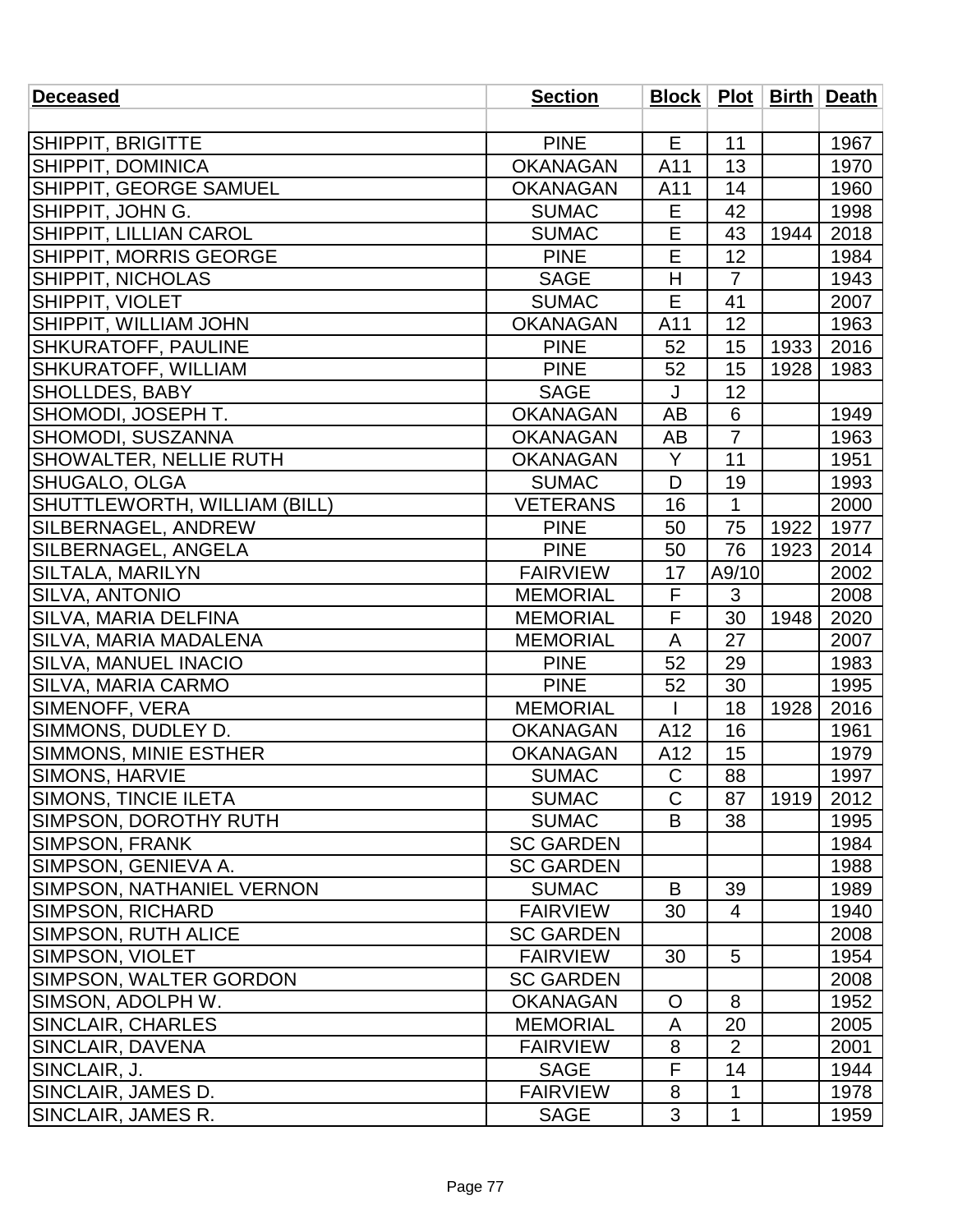| <b>Deceased</b>                 | <b>Section</b>   |                |                 |      | Block   Plot   Birth   Death |
|---------------------------------|------------------|----------------|-----------------|------|------------------------------|
|                                 |                  |                |                 |      |                              |
| SINCLAIR, JESSIE                | <b>SAGE</b>      | 3              | 2               |      | 1962                         |
| SINCLAIR, S.                    | <b>MEMORIAL</b>  | A              | 20              |      | 2005                         |
| SINCLAIR, SARA VIOLET           | <b>MEMORIAL</b>  | A              | 25              |      |                              |
| <b>SISSONS, CLARENCE FRANK</b>  | <b>VETERANS</b>  | 14             | 34              |      | 1976                         |
| SITAR, EDWARD                   | <b>SUMAC</b>     | CA             | <b>B10</b>      |      | 1992                         |
| SITAR, LILLIE MARGERET          | <b>SUMAC</b>     | CA             | <b>B10</b>      |      | 1983                         |
| <b>SKAROS, JOSEPH</b>           | <b>FAIRVIEW</b>  | 26             | E <sub>6</sub>  |      | 1994                         |
| <b>SKAROS, MELVIN RAY</b>       | <b>FAIRVIEW</b>  | 17             | A2              |      | 2006                         |
| <b>SKAROS, MARY MARTHA</b>      | <b>FAIRVIEW</b>  | 17             | A3              | 1929 | 2017                         |
| SKAROS, WILHELMINA HELEN (MINA) | <b>FAIRVIEW</b>  | 26             | E7              |      | 1998                         |
| <b>SKELTON, AMELIA MILDRED</b>  | <b>SAGE</b>      | K              | $\overline{2}$  |      | 1991                         |
| <b>SKELTON, ARNOLD S.</b>       | <b>OKANAGAN</b>  | A <sub>6</sub> | 3               |      | 1963                         |
| <b>SKELTON, BRUCE</b>           | <b>SAGE</b>      | K              | $\mathbf{1}$    |      | 1947                         |
| <b>SKELTON, HARVEY E.</b>       | <b>PINE</b>      | XY             | 58              |      | 2005                         |
| <b>SKELTON, PEARL ALICE</b>     | <b>PINE</b>      | XY             | 58              |      | 1982                         |
| SKENE, LEIGH JEFFERY            | <b>PINE</b>      | B              | 3               |      | 1966                         |
| <b>SKIBO, NORMAN EMIL</b>       | <b>SAGE</b>      | J              | 15              |      | 1947                         |
| SKOLBERG, A.                    | <b>OKANAGAN</b>  | $\overline{O}$ | $\overline{4}$  |      | 1950                         |
| <b>SKUHALA, FRANK</b>           | <b>VETERANS</b>  | 13A            | E2              | 1934 | 2016                         |
| <b>SLACK, LINDA PATRICIA</b>    | <b>SC GARDEN</b> |                |                 |      | 2006                         |
| <b>SLACK, PERCIVAL JAMES</b>    | <b>SUMAC</b>     | F              | 88              |      | 2001                         |
| SLEETH, JAMES                   | <b>PINE</b>      | 50             | 51              |      | 1978                         |
| <b>SLOAN, CLARA</b>             | <b>MEMORIAL</b>  | B              | 15              |      | 2006                         |
| SMELTZER, DARBY JEANNIE EVA     | <b>FAIRVIEW</b>  |                |                 |      | 1999                         |
| SMITH, ALLAN                    | <b>SC GARDEN</b> |                |                 | 1941 | 2021                         |
| SMITH, CHRISTOPHER STEVEN       | <b>FAIRVIEW</b>  | 17             | G16             | 1953 | 2015                         |
| SMITH, DALE GORDON              | <b>SAGE</b>      | $\mathbf{1}$   | 1               |      | 1957                         |
| SMITH, DAVID MCKAY              | <b>PINE</b>      | $\mathsf C$    | 12              |      | 1983                         |
| SMITH, DONALD WAYNE             | <b>SAGE</b>      | $\overline{1}$ | $\mathbf 1$     | 1953 | 1991                         |
| SMITH, DOROTHY MAE              | <b>FAIRVIEW</b>  | 17             | G <sub>16</sub> | 1962 | 2015                         |
| <b>SMITH, ELIZABETH IRENE</b>   | <b>PINE</b>      | C              | 11              |      | 1968                         |
| SMITH, ERNEST CHARLES (CHUCK)   | <b>VETERANS</b>  | 12A            | A3              |      |                              |
| SMITH, ERNEST F.L.              | <b>SAGE</b>      | 1              | 4               | 1897 | 1953                         |
| <b>SMITH, ERNEST RIPLEY</b>     | <b>SAGE</b>      | 1              | 3               | 1926 | 1980                         |
| <b>SMITH, EUGENE</b>            | <b>SUMAC</b>     | D              | 42              | 1927 | 2015                         |
| SMITH, EVELYN D.                | <b>FAIRVIEW</b>  | 22             | 16              |      | 1990                         |
| SMITH, GLENDON ELWOOD           | <b>FAIRVIEW</b>  | 17             | E4              | 1927 | 2012                         |
| ISMITH, GORDON TOWNSEND         | <b>SAGE</b>      | 1              | 1               |      | 1948                         |
| <b>SMITH, HARRY CLAUDE</b>      | <b>PINE</b>      | A              | 14              | 1900 | 1966                         |
| <b>SMITH, HAZEL BEATRICE</b>    | <b>PINE</b>      |                | 5               |      | 1969                         |
| SMITH, J.C.                     | <b>FAIRVIEW</b>  | 3              | 14              |      | 1953                         |
| <b>SMITH, JAMES ALEX</b>        | <b>OKANAGAN</b>  | A <sub>8</sub> | 16              |      | 1964                         |
| SMITH, KATIE EDITH              | <b>PINE</b>      | <b>XY</b>      | 54              |      | 1993                         |
| SMITH, LEROY                    | <b>FAIRVIEW</b>  | 26             | F <sub>1</sub>  | 1925 | 2012                         |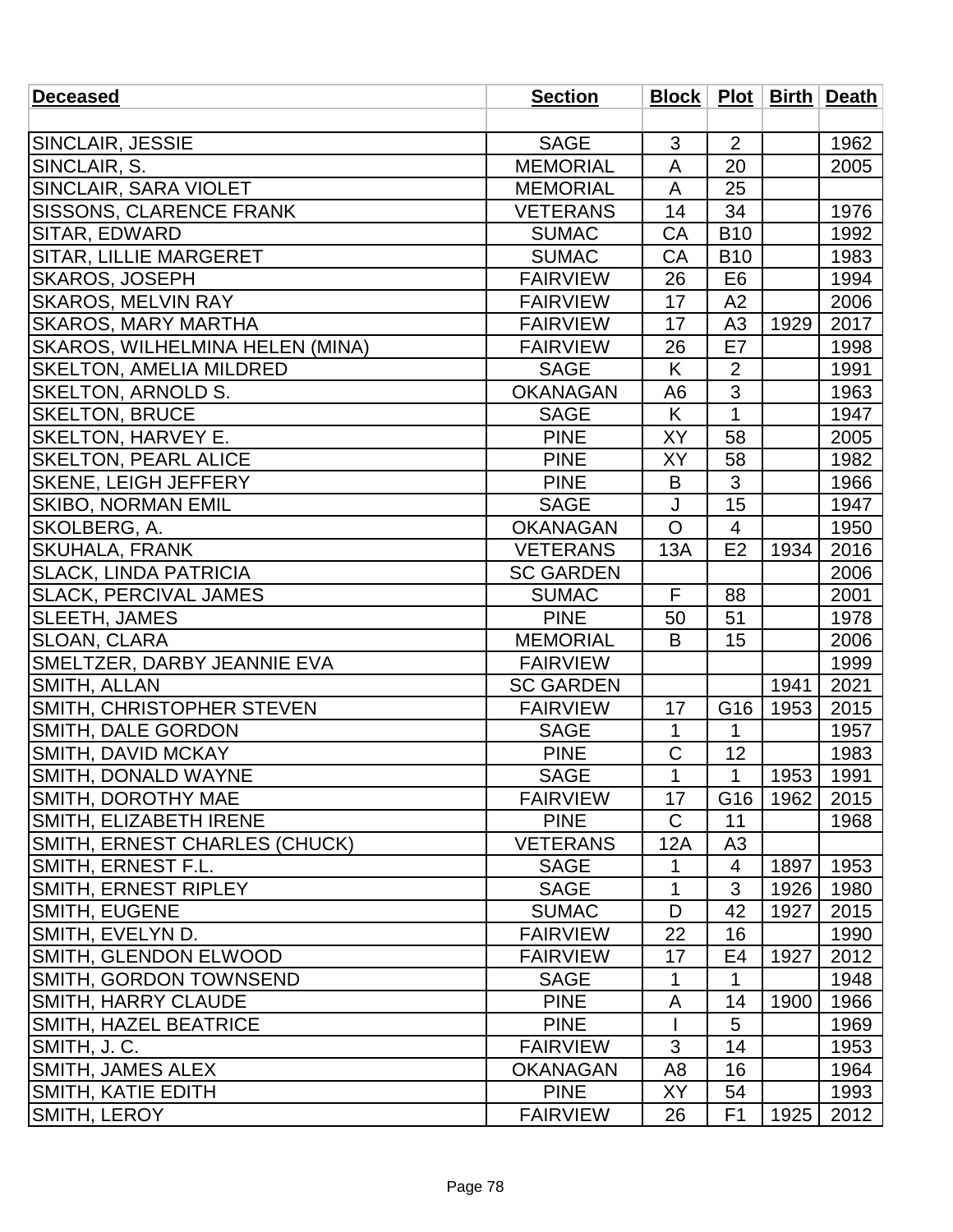| <b>Deceased</b>                    | <b>Section</b>   |                |                          |      | Block   Plot   Birth   Death |
|------------------------------------|------------------|----------------|--------------------------|------|------------------------------|
|                                    |                  |                |                          |      |                              |
| <b>SMITH, LETITIA</b>              | <b>FAIRVIEW</b>  | 3              | 13                       |      | 1942                         |
| <b>SMITH, MABEL GLADYS</b>         | <b>OKANAGAN</b>  | A7             | 10                       |      | 1974                         |
| SMITH, MARION JESSIE               | <b>FAIRVIEW</b>  | 3              | 14                       |      | 1991                         |
| SMITH, MAUREEN ELIZABETH           | <b>SC GARDEN</b> |                |                          | 1942 | 2017                         |
| SMITH, PAMELA ANNE                 | <b>FAIRVIEW</b>  | 26             | F <sub>3</sub>           | 1954 | 2017                         |
| SMITH, PHILLIP EDGAR H.            | <b>PINE</b>      | E              | 9                        | 1942 | 1966                         |
| <b>SMITH, ROBERT FREDERICK</b>     | <b>SC GARDEN</b> |                |                          |      |                              |
| SMITH, ROBERT WHITING              | <b>PINE</b>      |                | 6                        |      | 1971                         |
| SMITH, WALLACE (WALLY)             | <b>PINE</b>      | XY             | 55                       |      | 1982                         |
| SMITH, WILLIAM POMEROY             | <b>OKANAGAN</b>  | A7             | 11                       |      | 1962                         |
| <b>SMITH, YVONNE VITALINE</b>      | <b>FAIRVIEW</b>  | 26             | F <sub>2</sub>           |      | 1999                         |
| <b>SMITHERS, FLORENCE</b>          | <b>FAIRVIEW</b>  | 5              | 6                        | 1887 | 1975                         |
| SMITHERS, GRACE M.                 | <b>FAIRVIEW</b>  | 28             | $\overline{2}$           |      | 1953                         |
| SMITHERS, KATHERINE ROSEMARY       | <b>OKANAGAN</b>  | A3             | 4                        |      | 1990                         |
| SMITHERS, LESLIE C.B.              | <b>OKANAGAN</b>  | A3             | 1                        |      | 1964                         |
| SMITHERS, MYRTLE VIVIAN            | <b>OKANAGAN</b>  | A3             | $\overline{2}$           |      | 1980                         |
| <b>SMITHERS, PERCY DOUGLAS</b>     | <b>FAIRVIEW</b>  | 28             | 1                        |      | 1976                         |
| SMITHERS, ROBERT LESLEY (BUSTER)   | <b>OKANAGAN</b>  | A3             | $\overline{4}$           | 1938 | 2015                         |
| <b>SMOKE, SHIRLEY ANN</b>          | <b>FAIRVIEW</b>  | 17             | D <sub>3</sub>           | 1940 | 2011                         |
| <b>SNIDER, AXSEL DES</b>           | <b>PINE</b>      | D              | 8                        |      | 1980                         |
| <b>SNIDER, LYNN GARNETT</b>        | <b>PINE</b>      | D              | 8                        | 1942 | 2009                         |
| <b>SNIDER, VIOLET</b>              | <b>PINE</b>      | D              | 8                        |      | 2008                         |
| <b>SNYDER, ELY RYAN</b>            | <b>PINE</b>      | 53             | 3                        |      | 1986                         |
| SOARE, CLETE                       | <b>PINE</b>      | 53             | 25                       |      | 1985                         |
| <b>SOARE, HILDA</b>                | <b>SAGE</b>      | $\overline{7}$ | $\mathbf{1}$             |      | 1962                         |
| <b>SOARE, MELBA DOREEN</b>         | <b>FAIRVIEW</b>  | 24             | $\overline{\mathcal{A}}$ |      | 1993                         |
| <b>SOARE, PHILLIP BRENDAN</b>      | <b>PINE</b>      | 53             | 25                       |      | 2005                         |
| SOARE, ROCKY ALLAN                 | <b>FAIRVIEW</b>  | 26             | B <sub>9</sub>           |      | 1996                         |
| SOARES, CESAR P.                   | <b>FAIRVIEW</b>  | 8              | 12                       | 1929 | 2009                         |
| <b>SOARES, FERNANDO CARVALHO</b>   | <b>FAIRVIEW</b>  | 5              | 11                       | 1952 | 1975                         |
| <b>SODER, JEFFREY GUY</b>          | <b>PINE</b>      | P              | 16                       |      | 1973                         |
| <b>SODER, LEONIE</b>               | <b>PINE</b>      | P              | 16                       |      | 2004                         |
| <b>SODERBERG, KARL EINAR</b>       | <b>OKANAGAN</b>  | A <sub>3</sub> | 5                        |      | 1965                         |
| SOLIEN, CLARENCE                   | <b>OKANAGAN</b>  | A15            | 13                       |      | 1955                         |
| <b>SOLIEN, JUNE PATRICIA</b>       | <b>PINE</b>      | 51             | 53                       | 1931 | 2011                         |
| <b>SOLLOWAY, FREDERICK WILLIAM</b> | <b>PINE</b>      | N              | 13                       |      |                              |
| <b>SOLLOWAY, MARGARET GERTRUDE</b> | <b>PINE</b>      | N              | 13                       | 1929 | 2009                         |
| SOLODIUK, ANDREW HARRY             | <b>FAIRVIEW</b>  | 26             | 113                      |      |                              |
| <b>SOLVASON, ANNIE ELLEN</b>       | <b>VETERANS</b>  | 15             | 14                       | 1923 | 2019                         |
| SOLVASON, INGVAR PAUL (INGI)       | <b>VETERANS</b>  | 15             | 15                       |      | 1998                         |
| <b>SOLVASON, PAUL</b>              | <b>PINE</b>      | XY             | 17                       |      | 1977                         |
| <b>SOMERS, LIONEL ERNEST</b>       | <b>PINE</b>      | C              | 14                       |      | 1989                         |
| SOMERS, MATILDA OLIVIA             | <b>PINE</b>      | $\mathsf C$    | 13                       | 1921 | 2010                         |
| <b>SOMERVILLE, AUDRYE JOAN</b>     | <b>FAIRVIEW</b>  | $\overline{4}$ | 5                        | 1927 | 2009                         |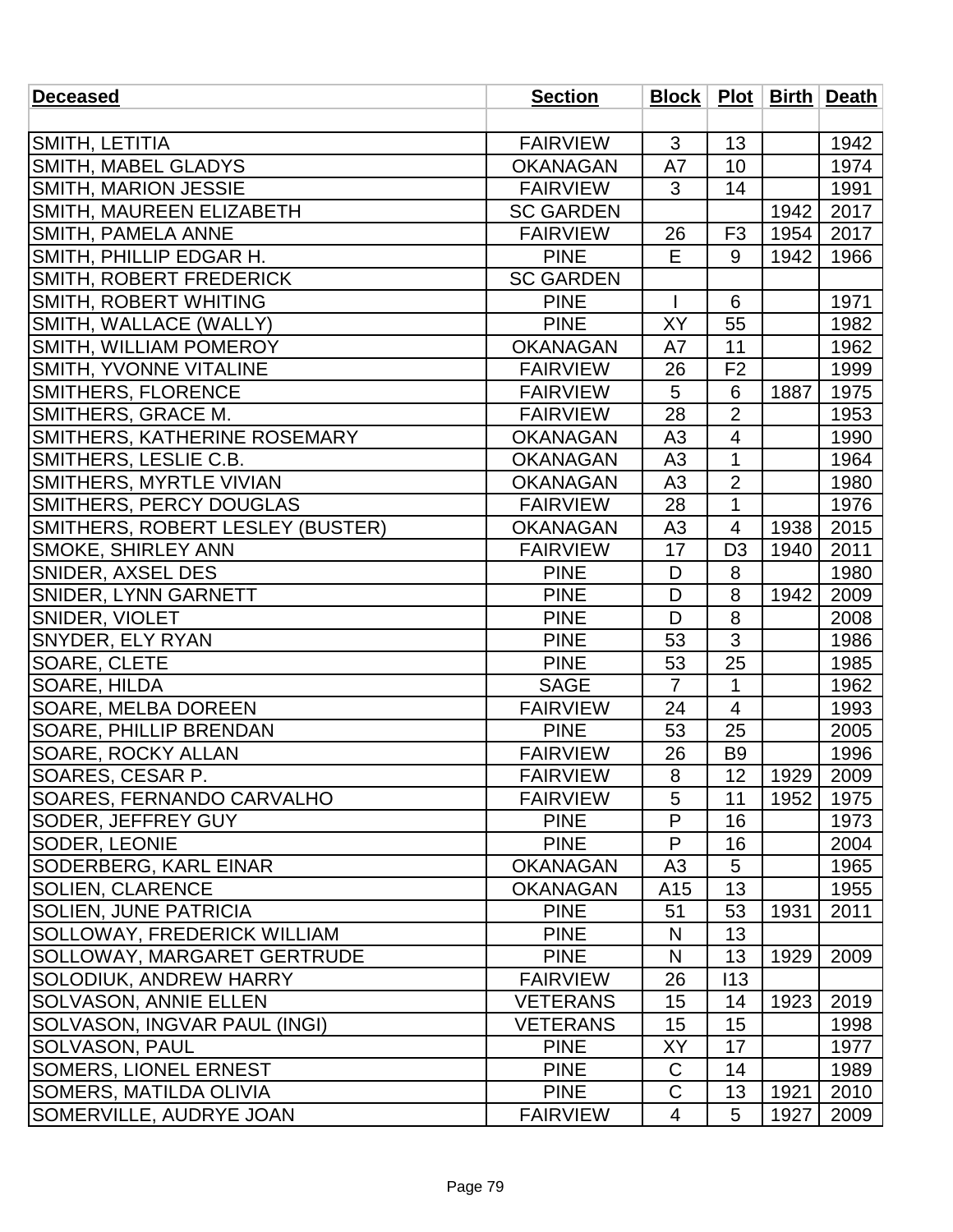| <b>Section</b>   |                                                                                                                                                        |                                                |                                                                                   |                                                |
|------------------|--------------------------------------------------------------------------------------------------------------------------------------------------------|------------------------------------------------|-----------------------------------------------------------------------------------|------------------------------------------------|
|                  |                                                                                                                                                        |                                                |                                                                                   |                                                |
| <b>FAIRVIEW</b>  | 4                                                                                                                                                      | 5                                              | 1928                                                                              | 2016                                           |
| <b>PINE</b>      | 53                                                                                                                                                     | 80                                             |                                                                                   | 1984                                           |
| <b>PINE</b>      | 53                                                                                                                                                     | 26                                             |                                                                                   | 1985                                           |
| <b>SUMAC</b>     | $\mathsf C$                                                                                                                                            | 63                                             |                                                                                   | 1991                                           |
| <b>SUMAC</b>     | CA                                                                                                                                                     | E <sub>3</sub>                                 |                                                                                   | 1996                                           |
| <b>SUMAC</b>     | CA                                                                                                                                                     | E <sub>3</sub>                                 |                                                                                   | 1987                                           |
| <b>SUMAC</b>     | CA                                                                                                                                                     | E <sub>3</sub>                                 |                                                                                   |                                                |
| <b>SUMAC</b>     | $\mathsf C$                                                                                                                                            | 45                                             |                                                                                   | 1990                                           |
| <b>SUMAC</b>     | E                                                                                                                                                      | 69                                             |                                                                                   | 1999                                           |
| <b>SUMAC</b>     | A                                                                                                                                                      | 71                                             |                                                                                   | 1987                                           |
| <b>SC GARDEN</b> |                                                                                                                                                        |                                                |                                                                                   |                                                |
| <b>PINE</b>      | XY                                                                                                                                                     | 6A                                             |                                                                                   | 1966                                           |
| <b>SUMAC</b>     | B                                                                                                                                                      | 21                                             |                                                                                   | 1988                                           |
| <b>SAGE</b>      |                                                                                                                                                        | 5                                              |                                                                                   | 1978                                           |
|                  |                                                                                                                                                        | $\overline{\mathbf{4}}$                        |                                                                                   | 1959                                           |
|                  | H                                                                                                                                                      |                                                |                                                                                   | 1942                                           |
|                  |                                                                                                                                                        |                                                |                                                                                   | 1985                                           |
|                  |                                                                                                                                                        |                                                |                                                                                   | 1989                                           |
| <b>SAGE</b>      | BB1                                                                                                                                                    | 10                                             |                                                                                   | 1967                                           |
|                  | BB1                                                                                                                                                    |                                                |                                                                                   | 2016                                           |
|                  | 3                                                                                                                                                      | 11                                             |                                                                                   | 1964                                           |
| <b>VETERANS</b>  | 14                                                                                                                                                     | 13                                             |                                                                                   |                                                |
| <b>VETERANS</b>  | 14                                                                                                                                                     | 13                                             |                                                                                   | 1986                                           |
| <b>PINE</b>      |                                                                                                                                                        | 45                                             |                                                                                   | 1990                                           |
| <b>PINE</b>      | 53                                                                                                                                                     | 44                                             |                                                                                   | 1985                                           |
| <b>OKANAGAN</b>  | A7                                                                                                                                                     | 14                                             |                                                                                   | 1997                                           |
| <b>OKANAGAN</b>  | A7                                                                                                                                                     | 14                                             |                                                                                   | 2001                                           |
| <b>OKANAGAN</b>  | A7                                                                                                                                                     | 14                                             |                                                                                   | 1965                                           |
|                  | U                                                                                                                                                      |                                                |                                                                                   | 1975                                           |
| <b>OKANAGAN</b>  | A9                                                                                                                                                     | $\mathbf{1}$                                   |                                                                                   | 1964                                           |
| <b>OKANAGAN</b>  | A <sub>9</sub>                                                                                                                                         | $\overline{2}$                                 |                                                                                   | 1965                                           |
| <b>OKANAGAN</b>  | AB                                                                                                                                                     | 13                                             |                                                                                   | 1950                                           |
| <b>OKANAGAN</b>  | AB                                                                                                                                                     | 14                                             |                                                                                   | 1993                                           |
| <b>PINE</b>      | W                                                                                                                                                      | $\mathbf{1}$                                   |                                                                                   | 1975                                           |
|                  |                                                                                                                                                        |                                                |                                                                                   | 1987                                           |
| <b>PINE</b>      | W                                                                                                                                                      |                                                |                                                                                   | 1984                                           |
| <b>PINE</b>      | 50                                                                                                                                                     | 19                                             |                                                                                   | 1987                                           |
|                  |                                                                                                                                                        |                                                |                                                                                   | 1998                                           |
| <b>FAIRVIEW</b>  |                                                                                                                                                        | D <sub>12</sub>                                |                                                                                   |                                                |
| <b>SAGE</b>      | 5                                                                                                                                                      | 3                                              |                                                                                   | 1959                                           |
| <b>SAGE</b>      |                                                                                                                                                        | $\overline{2}$                                 |                                                                                   | 1968                                           |
| <b>SAGE</b>      | E                                                                                                                                                      | $\mathbf{1}$                                   |                                                                                   | 1940                                           |
|                  |                                                                                                                                                        |                                                |                                                                                   | 1976                                           |
| <b>PINE</b>      | U                                                                                                                                                      | 16                                             |                                                                                   | 1976                                           |
|                  | <b>SAGE</b><br><b>SAGE</b><br><b>PINE</b><br><b>PINE</b><br><b>SAGE</b><br><b>SAGE</b><br><b>PINE</b><br><b>PINE</b><br><b>FAIRVIEW</b><br><b>SAGE</b> | 3<br>3<br>53<br>53<br>53<br>26<br>26<br>5<br>Е | 13<br>20<br>19<br>10<br>15<br>$\overline{2}$<br>D <sub>11</sub><br>$\overline{2}$ | Block   Plot   Birth   Death  <br>1947<br>1925 |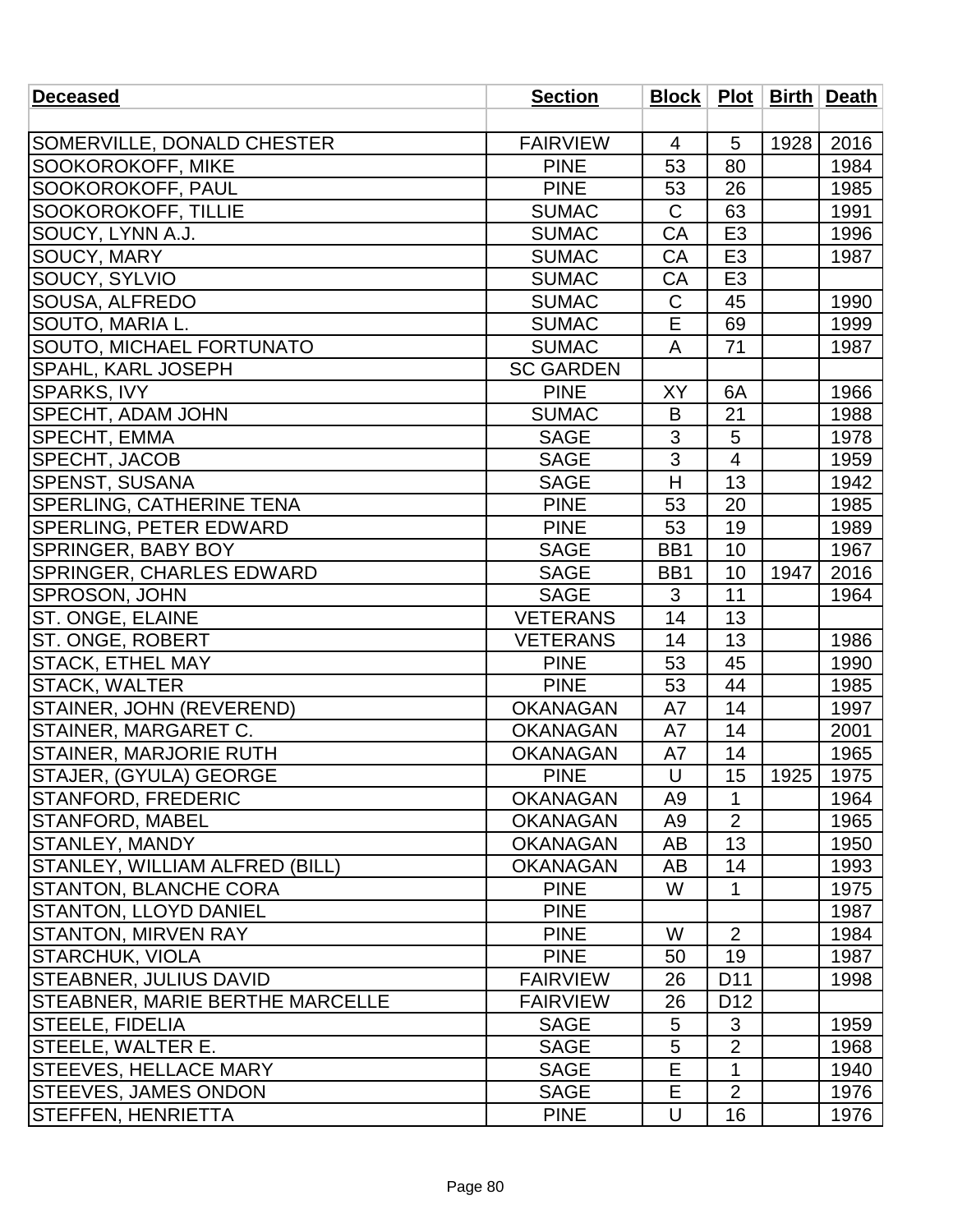| <b>Deceased</b>                   | <b>Section</b>   |                         |                 |      | <b>Block</b>   <b>Plot</b>   <b>Birth</b>   <b>Death</b> |
|-----------------------------------|------------------|-------------------------|-----------------|------|----------------------------------------------------------|
|                                   |                  |                         |                 |      |                                                          |
| STEGEMAN, ALEIDA (LEIDY)          | <b>MEMORIAL</b>  | H                       | 11              | 1927 | 2013                                                     |
| STEGEMAN, GERRIT (JERRY)          | <b>MEMORIAL</b>  | Н                       | 12              | 1924 | 2016                                                     |
| <b>STEGER, FRANK JR</b>           | <b>PINE</b>      | F                       | $\overline{4}$  | 1926 | 2018                                                     |
| <b>STEGER, FRANK SR</b>           | <b>PINE</b>      | F                       | $\overline{4}$  |      | 1967                                                     |
| <b>STEGER, MARTIN</b>             | <b>SAGE</b>      | G                       | 14              |      | 1946                                                     |
| <b>STEGER, ROSE</b>               | <b>PINE</b>      | F                       | 3               |      | 1972                                                     |
| <b>STEINER, LUDWIG (LOUIE)</b>    | <b>MEMORIAL</b>  | E                       | 5               |      | 2008                                                     |
| STEPHENS, CHARLES ELMER (CHARLIE) | <b>FAIRVIEW</b>  | 26                      | C14             |      | 1998                                                     |
| STEPHENS, DONNA ALMA              | <b>FAIRVIEW</b>  | 26                      | C <sub>15</sub> |      |                                                          |
| <b>STEPHENSON, LILLY</b>          | <b>OKANAGAN</b>  | A <sub>15</sub>         | 24              |      | 1958                                                     |
| STERK, JOHN SR.                   | <b>SC GARDEN</b> |                         |                 | 1913 | 20096                                                    |
| <b>STERK, MARGARET G. L.</b>      | <b>SC GARDEN</b> |                         |                 | 1914 | 2010                                                     |
| <b>STETTNER, ELIZABETH</b>        | <b>OKANAGAN</b>  | S                       | $\overline{7}$  |      | 1973                                                     |
| <b>STETTNER, JOHN BAPTIST</b>     | <b>OKANAGAN</b>  | $\overline{\mathsf{S}}$ | 6               |      | 1948                                                     |
| <b>STEVENS, ELLEN</b>             | <b>FAIRVIEW</b>  | 14                      | 16              |      | 1930                                                     |
| <b>STEVENS, KEVIN DAVID</b>       | <b>FAIRVIEW</b>  | 14                      | 16              |      | 1976                                                     |
| <b>STEVENS, NICHOLAS BRODIE</b>   | <b>VETERANS</b>  | 13A                     | F <sub>1</sub>  | 1989 | 2017                                                     |
| <b>STEVENSON, SHIRLEY</b>         | <b>OKANAGAN</b>  | Y                       | 6               |      | 2007                                                     |
| <b>STEWART, ELLEN BEATRICE</b>    | <b>VETERANS</b>  | 12                      | 6               |      | 1988                                                     |
| <b>STEWART, IVY MARJORIE</b>      | <b>PINE</b>      | 53                      | 38              |      | 1995                                                     |
| <b>STEWART, JAMES ALEXANDER</b>   | <b>OKANAGAN</b>  | A10                     | 15              |      | 2007                                                     |
| <b>STEWART, JAMES BROWN</b>       | <b>VETERANS</b>  | 12                      | 12              |      | 1983                                                     |
| <b>STEWART, JOHN</b>              | <b>VETERANS</b>  | 12                      | 14              |      | 1970                                                     |
| <b>STEWART, KIM ARTHUR JOHN</b>   | <b>VETERANS</b>  | 12                      | 6               | 1962 | 2019                                                     |
| STEWART, M.                       | <b>SAGE</b>      | F                       | 10              |      | 1941                                                     |
| <b>STEWART, MARION LAVERNE</b>    | <b>FAIRVIEW</b>  | 17                      | A13             | 1926 | 2007                                                     |
| <b>STEWART, ROBERT</b>            | <b>VETERANS</b>  | 12                      | 5               |      | 1974                                                     |
| STEWART, WESTLEY S.               | <b>PINE</b>      | 53                      | 37              |      | 1985                                                     |
| STICH, CAROL                      | <b>OKANAGAN</b>  | Y                       | 22              |      | 1956                                                     |
| <b>STICH, MICHAEL GEORGE</b>      | <b>SAGE</b>      | $\mathsf{J}$            | 35              |      | 1956                                                     |
| <b>STICH, WILLIAM</b>             | <b>PINE</b>      | 50                      | 45              |      | 1978                                                     |
| <b>STICK, BABY</b>                | <b>SAGE</b>      | J                       | 36              |      | 1958                                                     |
| STICKNEY, ELIZABETH LOUISE MARY   | <b>VETERANS</b>  | 15                      | $\overline{7}$  |      | 1981                                                     |
| <b>STILLWELL, RAINEY CLIFFORD</b> | <b>SUMAC</b>     | D                       | 54              |      | 1995                                                     |
| <b>STOCKDREHER, ANDREW</b>        | <b>FAIRVIEW</b>  | 26                      | G12             |      | 1995                                                     |
| <b>STOCKDREHER, LILLIE KLARA</b>  | <b>FAIRVIEW</b>  | 26                      | G12             |      | 2002                                                     |
| <b>STOCKMAN, NANCY L.</b>         | <b>OKANAGAN</b>  | Y                       | 13              |      | 1956                                                     |
| STOCKMAN, ORA DAVID               | <b>OKANAGAN</b>  | Y                       | 14              |      | 1955                                                     |
| <b>STODOLA, JOHN RICHARD</b>      | <b>SAGE</b>      | J                       | 8               |      | 1948                                                     |
| <b>STOHL, IVY VICTORIA</b>        | <b>SUMAC</b>     | D                       | 36              |      | 1993                                                     |
| <b>STOOCHNOFF, FANNIE</b>         | <b>PINE</b>      | Y                       | 9               |      | 1976                                                     |
| <b>STOUTENBERG, BLAINE</b>        | <b>SAGE</b>      | J <sub>1</sub>          | 15              |      |                                                          |
| STOUTENBERG, BRUCE                | <b>SAGE</b>      | J <sub>1</sub>          | 15              |      |                                                          |
| <b>STOUTENBURG, SHEILA</b>        | <b>SAGE</b>      | J <sub>1</sub>          | 8               |      | 1960                                                     |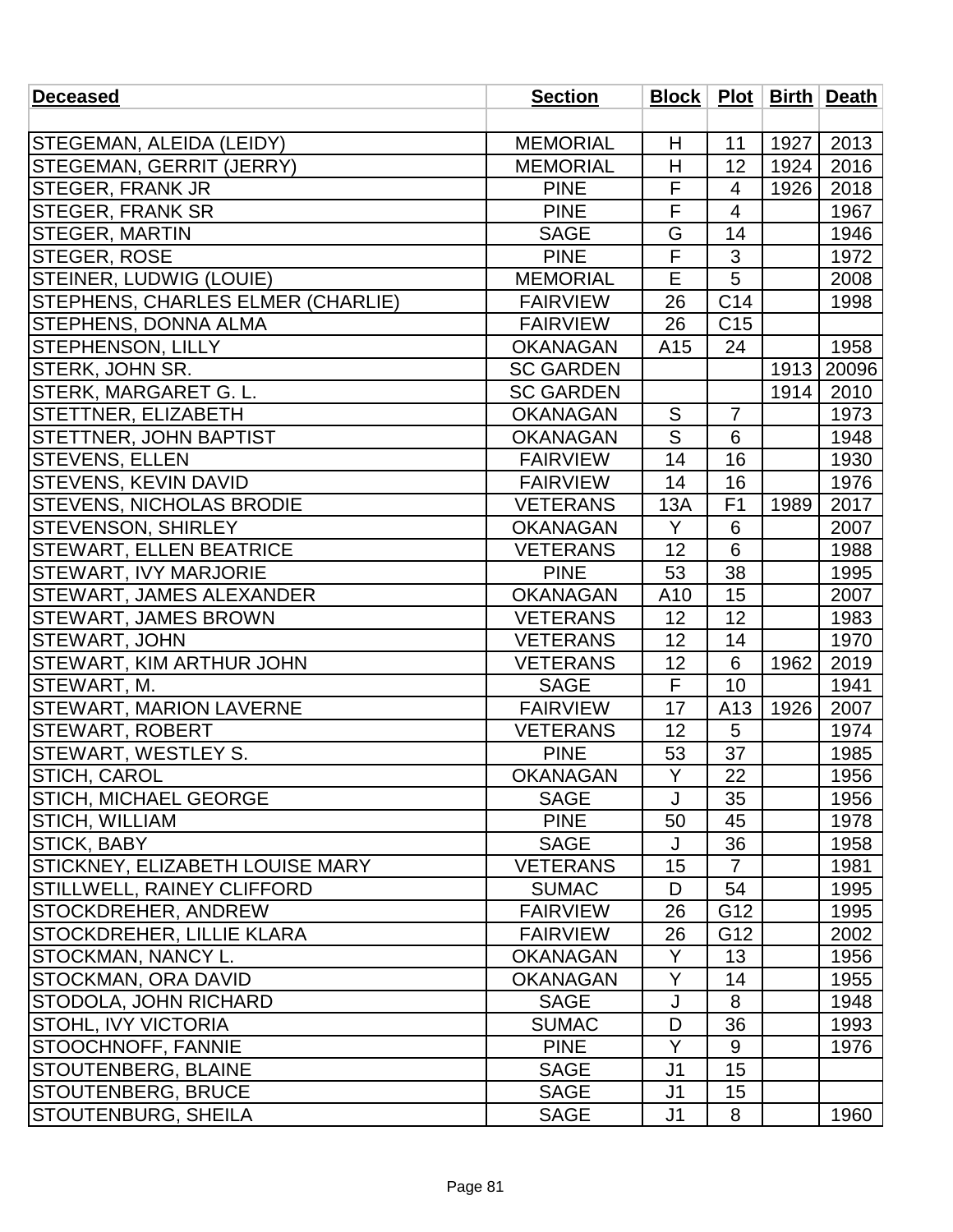| <b>Deceased</b>                     | <b>Section</b>   |                  |                 |      | Block   Plot   Birth   Death |
|-------------------------------------|------------------|------------------|-----------------|------|------------------------------|
|                                     |                  |                  |                 |      |                              |
| <b>STOWELL, JAMES ARTHUR</b>        | <b>SUMAC</b>     | B                | 63              |      | 1989                         |
| <b>STOWELL, VELMA</b>               | <b>SUMAC</b>     | B                | 62              |      | 1992                         |
| <b>STRALBISKI, HANNELORE</b>        | <b>SUMAC</b>     | D                | 61              |      | 1994                         |
| <b>STREEK, NATALIE</b>              | <b>PINE</b>      | 51               | 58              |      | 1984                         |
| <b>STREEK, PAUL OTTO R.</b>         | <b>PINE</b>      | 51               | 57              |      | 1981                         |
| <b>STRELIOFF, DONNA MARIA</b>       | <b>PINE</b>      | H                | 9               | 1952 | 2021                         |
| <b>STRELIOFF, NINA</b>              | <b>SAGE</b>      |                  | 5               |      | 1945                         |
| STRELLIOFF, ALEX F.                 | <b>PINE</b>      | H                | 10              |      | 1969                         |
| <b>STRELLIOFF, NORMA</b>            | <b>PINE</b>      | H                | 9               |      | 1970                         |
| <b>STRETCH, GRANT CAMERON</b>       | <b>SC GARDEN</b> |                  |                 | 1925 | 2012                         |
| STRIEGLER, ALBERT LEE (SONNY)       | <b>SUMAC</b>     | CA               | E <sub>13</sub> |      | 1993                         |
| <b>STRIEGLER, DEMA-RAE</b>          | <b>SUMAC</b>     | CA               | E <sub>13</sub> | 1916 | 2008                         |
| STRIEGLER, LEOPOLD MAX (LEE)        | <b>SUMAC</b>     | CA               | E13             |      | 1998                         |
| STRILAIFF, WILLIAM (BILL)           | <b>SUMAC</b>     | $\mathsf C$      | 74              |      | 1991                         |
| <b>STRONG, RICHARD M.</b>           | <b>OKANAGAN</b>  | N                | 10              |      | 1948                         |
| <b>STRUKELJ, ERICH</b>              | <b>FAIRVIEW</b>  | 26               | H <sub>13</sub> |      | 2003                         |
| <b>STUART, ADELIN</b>               | <b>FAIRVIEW</b>  | 18               | 4               | 1898 | 1943                         |
| STUART, GEORGE ALEX                 | <b>FAIRVIEW</b>  | 15               | 14              |      | 1947                         |
| STUCKEL, DANIEL CHARLES             | <b>FAIRVIEW</b>  | 17               | J12             | 1927 | 2021                         |
| <b>STUNYK, NELLIE</b>               | <b>SUMAC</b>     | F                | 40              |      | 2003                         |
| <b>STURDEVANT, BERT</b>             | <b>PINE</b>      | XY               | 51              |      | 1983                         |
| <b>STURDEVANT, RUTH CATHERINE</b>   | <b>PINE</b>      | XY               | 50              | 1918 | 2014                         |
| STURGESS, ELLA WILHELMINA           | <b>VETERANS</b>  | 17               | 6               | 1920 | 2019                         |
| <b>STURGESS, ROY WILLIAM</b>        | <b>VETERANS</b>  | 17               | 6               |      | 1998                         |
| SUGDEN, JOHN GERALD (GERRY)         | <b>VETERANS</b>  | 16               | 3               |      | 2000                         |
| <b>SUGDEN, MARTHA BELLE</b>         | <b>VETERANS</b>  | 16               | 4               | 1929 | 2020                         |
| <b>SUKERT, EMANUEL</b>              | <b>FAIRVIEW</b>  | 10               | $\mathbf{1}$    |      | 1937                         |
| <b>SUKERT, GOTHOLD</b>              | <b>FAIRVIEW</b>  | 10               | 10              |      | 1980                         |
| SUKERT, ODELLIA                     | <b>FAIRVIEW</b>  | 10               | $\mathfrak{S}$  |      | 1945                         |
| SULZ, WILLIAM                       | <b>PINE</b>      | 53               | 72              |      | 1984                         |
| SUTHERLAND, AGNES GERTRUDE          | <b>PINE</b>      | XY               | 15A             | 1917 | 2016                         |
| SUTHERLAND, ALEXANDER ALBERT        | <b>PINE</b>      | XY               | 15A             | 1901 | 1977                         |
| SUTHERLAND, ARNOLD J.               | <b>PINE</b>      | Y                | 3               |      | 1977                         |
| SUTHERLAND, DAVID                   | <b>VETERANS</b>  | 13               | 4               |      | 1982                         |
| <b>SUTHERLAND, EDITH</b>            | <b>VETERANS</b>  | 13               | 5               |      | 1985                         |
| SUTHERLAND, THEODORE JOHN (TED)     | <b>MEMORIAL</b>  | H                | 1               | 1932 | 2012                         |
| <b>SUTTIE, DAVID WILSON</b>         | <b>PINE</b>      | 51               | 42              |      | 1981                         |
| SUTTIE, MARGARET C.                 | <b>PINE</b>      | 51               | 42              |      |                              |
| <b>SWALLOW, KENNETH WILLIAM</b>     | <b>FAIRVIEW</b>  | 26               | F <sub>16</sub> |      |                              |
| <b>SWALLOW, MARIE</b>               | <b>FAIRVIEW</b>  | 26               | F <sub>17</sub> | 1920 | 2009                         |
| <b>SWINTAK, MARY MARGARET</b>       | <b>SUMAC</b>     | $\mathsf C$      | 59              |      | 1991                         |
| <b>SYME, KAREN ANNE</b>             | <b>SUMAC</b>     | A                | 59              | 1947 | 2021                         |
| SZABO, BRUCE DENNIS STEVEN          | <b>SAGE</b>      | B <sub>B</sub> 1 | 6               |      | 1968                         |
| <b>SZABO, ESTHER ANNA CATHERINE</b> | <b>MEMORIAL</b>  | D                | 9               | 1939 | 2013                         |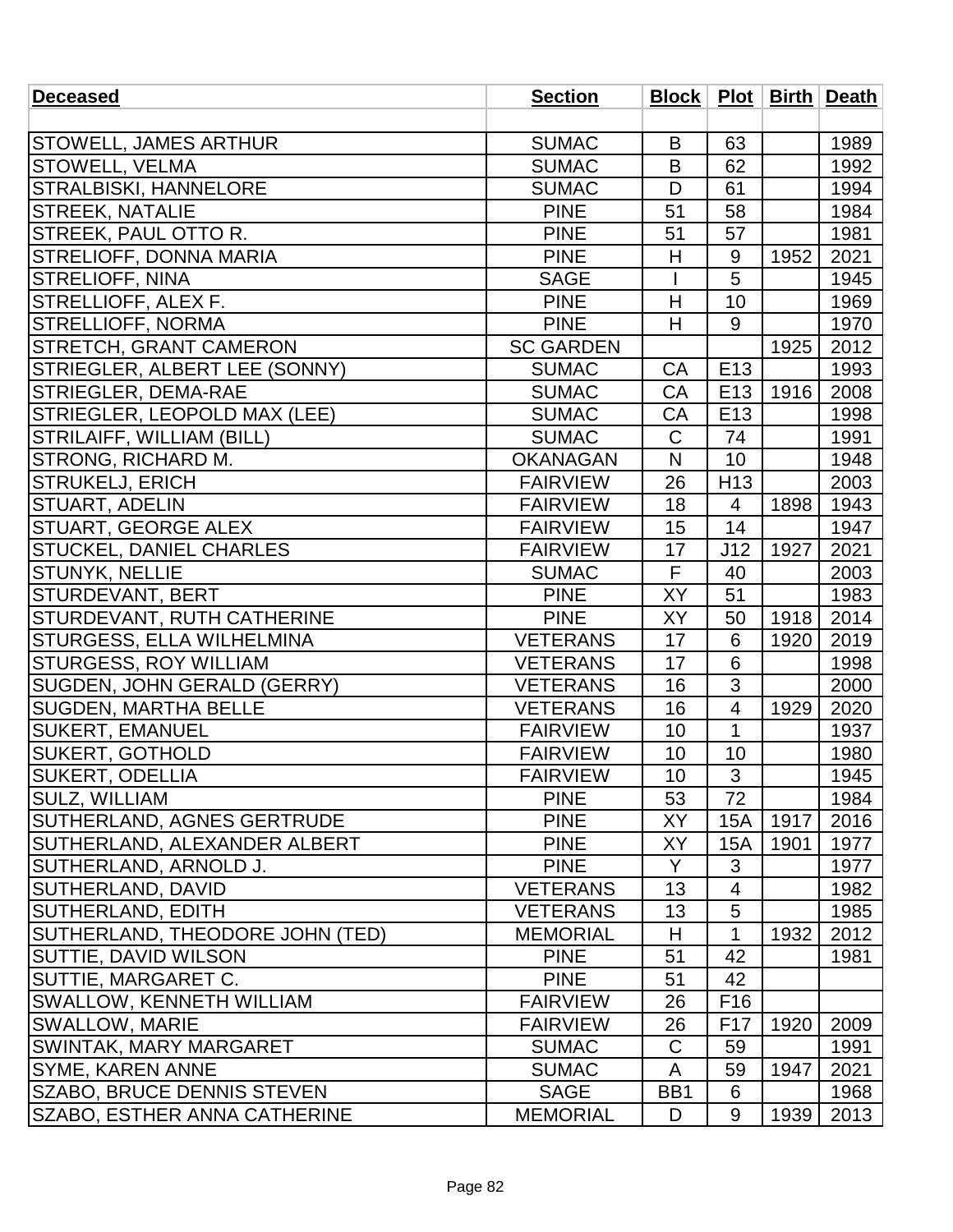| <b>Deceased</b>                                 | <b>Section</b>   |                 |                 |      | Block   Plot   Birth   Death |
|-------------------------------------------------|------------------|-----------------|-----------------|------|------------------------------|
|                                                 |                  |                 |                 |      |                              |
| SZABO, EVA IRENE                                | <b>FAIRVIEW</b>  | 26              | F <sub>18</sub> |      |                              |
| <b>SZABO, FRANK</b>                             | <b>MEMORIAL</b>  | D               | 10              |      | 2007                         |
| <b>SZABO, PAUL</b>                              | <b>OKANAGAN</b>  | A7              | 13              |      | 1962                         |
| <b>SZABO, TYSON JEREMY</b>                      | <b>MEMORIAL</b>  | H               | 28              | 1984 | 2021                         |
| SZABO, ZOLTAN                                   | <b>SUMAC</b>     | F               | 39              |      | 2002                         |
| SZAJKO, Tommy (Tom) Geza S.C. (Star of Courage) | <b>MEMORIAL</b>  | F               | 28              | 1967 | 2017                         |
| <b>SZAKAL, LESLIE</b>                           | <b>PINE</b>      | 52              | 24              |      | 1995                         |
| SZAKAL, MARY                                    | <b>PINE</b>      | 51              | 17              |      | 1982                         |
| <b>SZALAY, ERNESTINE</b>                        | <b>SUMAC</b>     | B               | 17              |      | 2004                         |
| <b>SZALAY, JOSEPH PAUL</b>                      | <b>SUMAC</b>     | B               | 17              |      | 1988                         |
| SZENTGYORGI, GYULA (GEORGE)                     | <b>SUMAC</b>     | E               | 62              |      |                              |
| SZMATA, IDA                                     | <b>SUMAC</b>     | B               | 55              |      | 1989                         |
| SZMATA, NYKOLA "NICK"                           | <b>SUMAC</b>     | B               | 56              | 1921 | 2016                         |
| <b>SZMATA, ROBERT ANTHONY ADAM</b>              | <b>SUMAC</b>     | B               | 55              | 1949 | 2012                         |
| <b>TABER, CHRISTINE</b>                         | <b>OKANAGAN</b>  | $\circ$         | 13              |      | 1949                         |
| <b>TABER, LINDA</b>                             | <b>SAGE</b>      | 3               | 10              |      | 1962                         |
| <b>TACHE, AUDIE</b>                             | <b>PINE</b>      | C <sub>52</sub> | 15              |      | 1985                         |
| TAFT, ARA BOW                                   | <b>OKANAGAN</b>  | A4              | 3               |      | 1969                         |
| <b>TAFT, HAROLD</b>                             | <b>PINE</b>      | 50              | 71              |      | 1985                         |
| <b>TAFT, MARY ELLEN</b>                         | <b>OKANAGAN</b>  | A4              | $\overline{4}$  |      | 1963                         |
| <b>TAFT, MYRTLE MARIE</b>                       | <b>PINE</b>      | 50              | 72              |      | 1977                         |
| TAFT, WILLIAM (BUDDY)                           | <b>SUMAC</b>     | F.              | 79              |      | 2004                         |
| <b>TAISHI, MINEKO (MINNIE)</b>                  | <b>FAIRVIEW</b>  | 26              | J6              |      | 2004                         |
| TAIT, JOHN ROWAN (JACK)                         | <b>VETERANS</b>  | 12A             | 13              |      | 2006                         |
| TAIT, MARGARET                                  | <b>VETERANS</b>  | 12A             | 4               |      | 2008                         |
| TANNER-PHELPS, MARJORIE BELLE                   | <b>OKANAGAN</b>  | A8              | 5               |      |                              |
| <b>TARVET, BABY</b>                             | <b>SAGE</b>      | J               | 19              |      | 1947                         |
| <b>TASKER, BABY</b>                             | <b>FAIRVIEW</b>  | 10              | $\overline{2}$  | 1936 | 1936                         |
| <b>TASKER, EDWARD JOHN</b>                      | <b>FAIRVIEW</b>  | 28              | 16              |      | 1971                         |
| TASKER, JESSIE                                  | <b>FAIRVIEW</b>  | 10              | 4               | 1937 | 1937                         |
| <b>TASKER, SUSAN</b>                            | <b>FAIRVIEW</b>  | 28              | 15              |      | 1960                         |
| <b>TASSIE, DONALD</b>                           | <b>SAGE</b>      | A               | 15              |      | 1940                         |
| <b>TATE, MARGARET</b>                           | <b>VETERANS</b>  | 12A             | 4               |      |                              |
| <b>TATE, PATRICIA ILENE</b>                     | <b>PINE</b>      | 52              | 47              |      | 1982                         |
| <b>TAVARES, MARIA E.</b>                        | <b>FAIRVIEW</b>  | 8               | 13              |      | 2005                         |
| TAYLOR, ALICE KATHLEEN (KATHY)                  | <b>FAIRVIEW</b>  | 26              | H <sub>4</sub>  |      |                              |
| TAYLOR, CHISTOPHER DAVID                        | <b>PINE</b>      | R               | 16              |      | 1974                         |
| TAYLOR, DOROTHY EDITH                           | <b>FAIRVIEW</b>  | 21              | 8               | 1918 | 2009                         |
| <b>TAYLOR, EILEEN</b>                           | <b>OKANAGAN</b>  | A4              | $\overline{2}$  |      | 2000                         |
| <b>TAYLOR, FRANCES MARION</b>                   | <b>PINE</b>      | 50              | 78              | 1926 | 2010                         |
| TAYLOR, GEORGE B.                               | <b>SC GARDEN</b> |                 |                 | 1946 | 2012                         |
| <b>TAYLOR, HELEN</b>                            | <b>OKANAGAN</b>  | A4              | $\overline{2}$  |      | 1961                         |
| <b>TAYLOR, JIM</b>                              | <b>OKANAGAN</b>  | A4              | $\overline{2}$  |      | 2001                         |
| <b>TAYLOR, JOAN BARBARA</b>                     | <b>OKANAGAN</b>  | A <sub>10</sub> | 15              |      | 1964                         |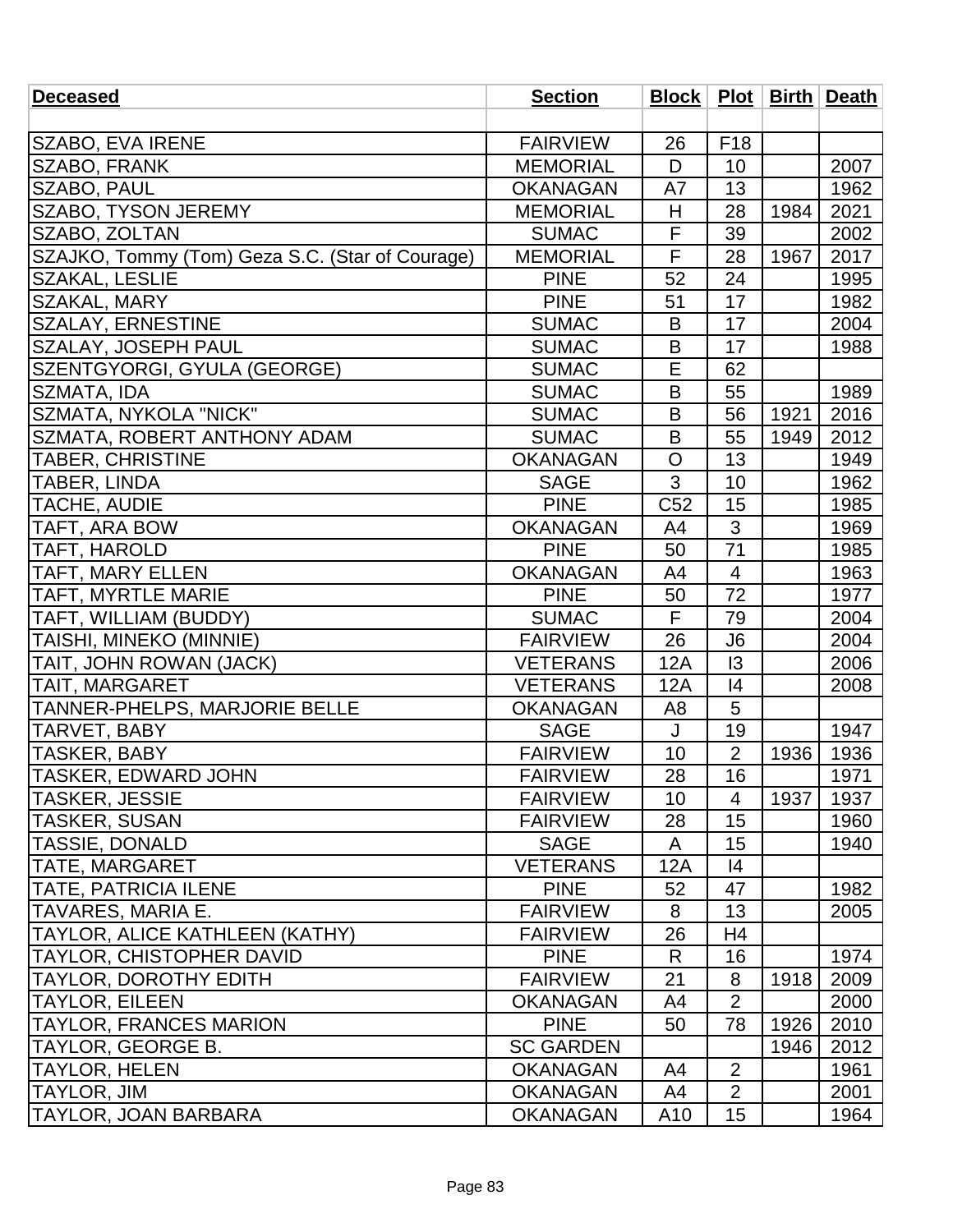| <b>Deceased</b>                 | <b>Section</b>   |                 |                 |      | Block   Plot   Birth   Death |
|---------------------------------|------------------|-----------------|-----------------|------|------------------------------|
|                                 |                  |                 |                 |      |                              |
| <b>TAYLOR, MICHAEL DEAN</b>     | <b>FAIRVIEW</b>  | 17              | D <sub>9</sub>  | 1934 | 2010                         |
| <b>TAYLOR, NELLIE VIOLA</b>     | <b>PINE</b>      | 52              | 38              |      | 1998                         |
| TAYLOR, NICHOLAS SZABO          | <b>SUMAC</b>     | CA              | <b>B12</b>      |      | 1992                         |
| <b>TAYLOR, PHYLLIS THERESE</b>  | <b>FAIRVIEW</b>  | 17              | G14             | 1935 | 2009                         |
| <b>TAYLOR, RONALD</b>           | <b>OKANAGAN</b>  | A4              | $\overline{2}$  |      |                              |
| TAYLOR, STANLEY LAWRENCE        | <b>PINE</b>      | 52              | 37              |      | 1982                         |
| TAYLOR, WILLIAM ARTHUR          | <b>PINE</b>      | 50              | 77              |      | 1977                         |
| <b>TAYLOR, WILLIAM HENRY</b>    | <b>OKANAGAN</b>  | A4              | $\mathbf{1}$    |      | 1964                         |
| <b>TAYLOR, WILLIAM MORGAN</b>   | <b>FAIRVIEW</b>  | 17              | G13             |      | 2007                         |
| <b>TEAKLES, DOROTHY</b>         | <b>PINE</b>      | S               | 14              |      | 1974                         |
| <b>TEAKLES, EDITH SARAH</b>     | <b>OKANAGAN</b>  | <b>CD</b>       | 15              |      | 1957                         |
| <b>TEAKLES, ELLA KATE</b>       | <b>OKANAGAN</b>  | <b>CD</b>       | $\mathbf{1}$    |      | 1961                         |
| <b>TEAKLES, HOWARD</b>          | <b>PINE</b>      | S               | 15              |      | 1985                         |
| <b>TEAKLES, JAMES ALEXANDER</b> | <b>OKANAGAN</b>  | <b>CD</b>       | $\overline{20}$ |      | 1967                         |
| <b>TEAKLES, MARGARET MAY</b>    | <b>OKANAGAN</b>  | CD              | 21              |      | 1965                         |
| <b>TEAKLES, WILLIAM HERBERT</b> | <b>OKANAGAN</b>  | CD              | 16              |      | 1974                         |
| <b>TEARE, EVELYN</b>            | <b>PINE</b>      | XY              | 20              |      | 1999                         |
| <b>TEARE, JOHN THOMAS</b>       | <b>PINE</b>      | <b>XY</b>       | 21              |      | 1981                         |
| <b>TEIGEN, DORA</b>             | <b>VETERANS</b>  | 13A             | J3              | 1924 | 2017                         |
| <b>TEIGEN, LLOYD</b>            | <b>VETERANS</b>  | 13A             | J2              | 1927 | 2018                         |
| <b>TEIGEN, OLE AMUND</b>        | <b>VETERANS</b>  | 15              | $\overline{4}$  |      | 2007                         |
| <b>TEIGEN, RENEE REBECCA</b>    | <b>VETERANS</b>  | 15              | 5               |      | 1992                         |
| <b>TEIGEN, TERRY ALDEN</b>      | <b>VETERANS</b>  | 12A             | F1              |      | 2004                         |
| TELFER, JANET                   | <b>OKANAGAN</b>  | A <sub>15</sub> | 26              |      | 1980                         |
| TELFER, JOHN ANDREW (JOCK)      | <b>OKANAGAN</b>  | A15             | 25              |      | 1958                         |
| TENEYCKE, IVY VICTORIA          | <b>SUMAC</b>     | D               | 36              |      | 1993                         |
| <b>TENEYCKE, ROBERT ARTHUR</b>  | <b>PINE</b>      | 51              | 37              |      | 2000                         |
| <b>TENEYCKE, WANDA GWEN</b>     | <b>SAGE</b>      | J <sub>1</sub>  | 13              |      | 1962                         |
| <b>TENEYCKE, WILLIAM ANDREW</b> | <b>PINE</b>      | 51              | 37              |      | 1981                         |
| <b>TEZACK, LOUIS</b>            | <b>PINE</b>      | Q               | 16              |      | 1974                         |
| <b>THEURER, HANS BERND</b>      | <b>SAGE</b>      | BB <sub>2</sub> | 13              | 1961 | 1961                         |
| THIESEN, HANS B.                | <b>PINE</b>      | ZΖ              | 13              |      |                              |
| <b>THIESSEN, ELIZABETH</b>      | <b>SAGE</b>      |                 | 11              |      | 1967                         |
| <b>THIESSEN, GERHARD</b>        | <b>PINE</b>      | 53              | 34              |      | 1985                         |
| <b>THIESSEN, JACOB</b>          | <b>SAGE</b>      |                 | 10              |      | 1946                         |
| <b>THOEM, NINA</b>              | <b>SAGE</b>      |                 | 13              |      |                              |
| <b>THOMAS, CHARLES WILLIAM</b>  | <b>SC GARDEN</b> |                 |                 | 1915 | 1998                         |
| <b>THOMAS, KEVIN</b>            | <b>FAIRVIEW</b>  | 17              | J18             | 1964 | 2021                         |
| THOMAS, LEROY GREIG "MIKE"      | <b>FAIRVIEW</b>  | 17              | G17             | 1932 | 2013                         |
| <b>THOMAS, MARIA</b>            | <b>FAIRVIEW</b>  | 17              | G18             | 1931 | 2016                         |
| <b>THOMAS, MARYANN</b>          | <b>SUMAC</b>     | CA              | A <sub>6</sub>  |      | 1994                         |
| <b>THOMAS, PHYLLIS DOROTHY</b>  | <b>SC GARDEN</b> |                 |                 | 1922 | 2020                         |
| <b>THOMAS, THOMAS</b>           | <b>SAGE</b>      | 5               | 4               |      | 1960                         |
| THOMPSON, BETTY MARGARET        | <b>FAIRVIEW</b>  | 17              | D <sub>5</sub>  | 1942 | 2011                         |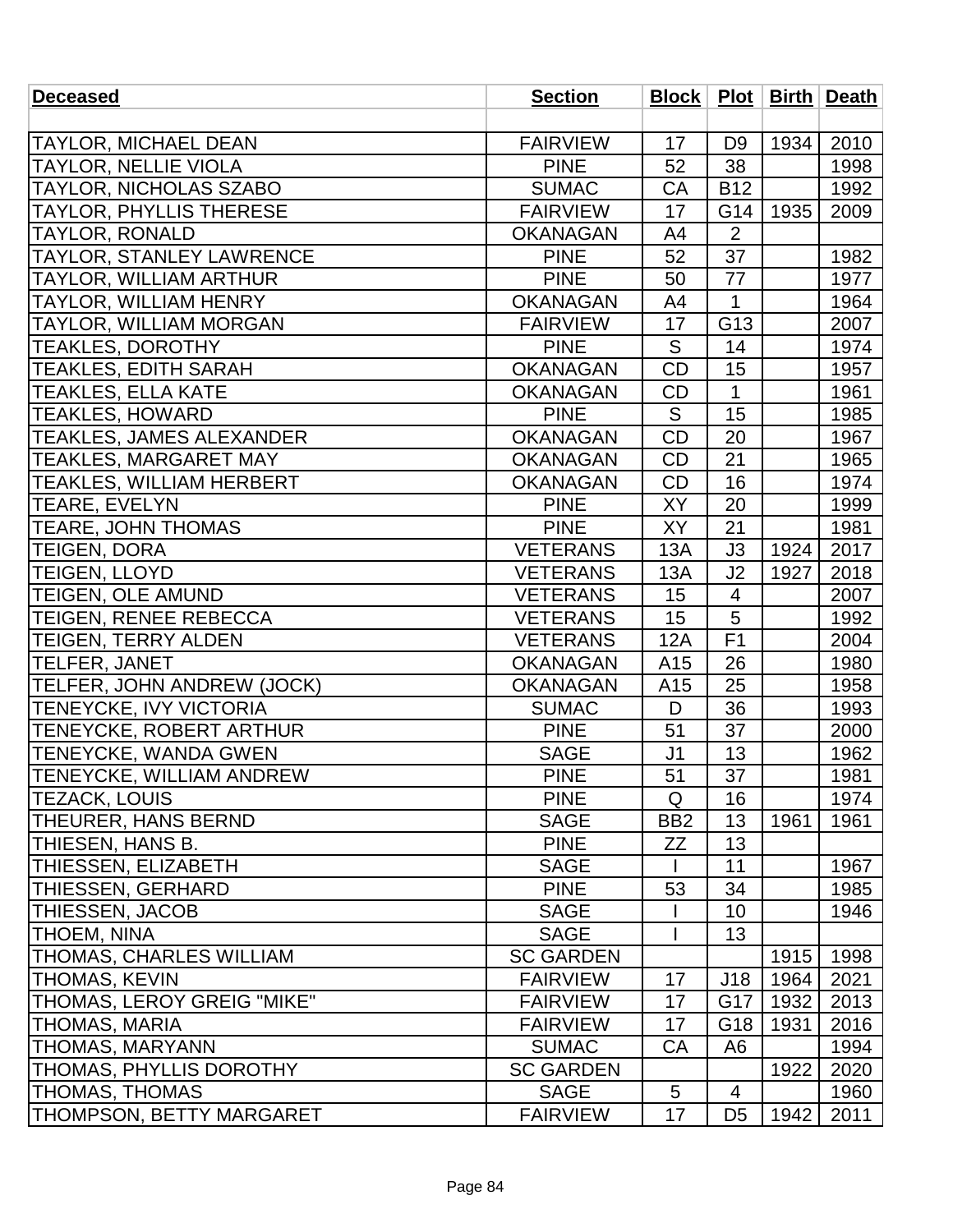| <b>Deceased</b>                    | <b>Section</b>   |                         |                 |      | Block   Plot   Birth   Death |
|------------------------------------|------------------|-------------------------|-----------------|------|------------------------------|
|                                    |                  |                         |                 |      |                              |
| THOMPSON, DONALD A.                | <b>SAGE</b>      | J1                      | 10              |      | 1960                         |
| THOMPSON, GORDON R.                | <b>SC GARDEN</b> |                         |                 |      | 2005                         |
| THOMPSON, KATHLEEN J.              | <b>SC GARDEN</b> |                         |                 | 1917 | 2009                         |
| THOMPSON, NORRIS DONALD            | <b>FAIRVIEW</b>  | 17                      | D <sub>4</sub>  | 1943 | 2018                         |
| THOMSON, BRIAN WILLIAM             | <b>FAIRVIEW</b>  | 26                      | 115             |      |                              |
| THORNTON, ERNEST CHARLES           | <b>VETERANS</b>  | 13                      | 20              |      | 1978                         |
| THORP, ESTHER LENA                 | <b>SAGE</b>      | $\overline{2}$          | $\overline{4}$  |      | 1998                         |
| THORP, JOHN HILLIER (JACK)         | <b>SAGE</b>      | $\overline{2}$          | 5               |      | 2008                         |
| THORSTEINSON, S. PAUL              | <b>SAGE</b>      | BB <sub>2</sub>         | 10              |      | 1959                         |
| THYERER, BABY                      | <b>SAGE</b>      | BB <sub>2</sub>         | 13              |      |                              |
| TILSTRA, FRED (FRITZ)              | <b>PINE</b>      | 51                      | 3               |      | 1979                         |
| <b>TIMMS, NOELLE MARIE</b>         | <b>OKANAGAN</b>  | A <sub>6</sub>          | 13              |      |                              |
| TOKIOS, JOSEPH JOHN (JOHNNY)       | <b>SUMAC</b>     | E                       | 77              |      |                              |
| <b>TOKIOS, URSULA ILSE</b>         | <b>SUMAC</b>     | E                       | 76              |      | 2007                         |
| TOME, ANA BRANCO CRAVEIRO          | <b>FAIRVIEW</b>  | 25                      | 13              | 1929 | 2017                         |
| TOME, ANTONIO BRAS                 | <b>FAIRVIEW</b>  | 25                      | 14              | 1930 | 2015                         |
| TOMLIN, FREDERICK WILLIAM          | <b>VETERANS</b>  | 14A                     | C <sub>4</sub>  | 1920 | 2018                         |
| TOMLIN, LILY                       | <b>OKANAGAN</b>  | P                       | $\overline{2}$  |      | 1976                         |
| <b>TOMLIN, LOIS MARIE</b>          | <b>PINE</b>      | $\overline{\mathsf{T}}$ | 11              |      | 1975                         |
| TOMLIN, WILLIAM FREDERICK          | <b>OKANAGAN</b>  | $\mathsf{P}$            | $\mathbf{1}$    |      | 1959                         |
| TOMLO, ILONA                       | <b>PINE</b>      | Y                       | 16              |      | 1977                         |
| TOOMBS, JUNE ANGELA                | <b>SUMAC</b>     | A                       | 72              |      | 1996                         |
| <b>TOOMBS, NINA LAVERNE</b>        | <b>SUMAC</b>     | A                       | 67              |      | 1987                         |
| <b>TOPPING, AMY</b>                | <b>OKANAGAN</b>  | A <sub>5</sub>          | $\overline{2}$  |      | 1967                         |
| TOPPING, JOSEPH                    | <b>OKANAGAN</b>  | A <sub>5</sub>          | $\mathbf{1}$    |      | 1960                         |
| <b>TOROK, ELIZABETH</b>            | <b>OKANAGAN</b>  | $\mathsf{O}$            | 6               |      | 1976                         |
| <b>TORRES, MANUEL DOURADO</b>      | <b>FAIRVIEW</b>  | 25                      | 12              | 1931 | 2016                         |
| TORRESAN, ALESSIO (AL) DOMINIC     | <b>MEMORIAL</b>  | J                       | 16              | 1934 | 2018                         |
| TOSCZAK, DOROTHY J.                | <b>OKANAGAN</b>  | A <sub>10</sub>         | 11              |      | 1965                         |
| TOSCZAK, JOHN JOSEPH (JACK)        | <b>OKANAGAN</b>  | A10                     | 12              |      | 2004                         |
| TOTH, ALEXANDER LOUIS              | <b>OKANAGAN</b>  | S                       | 16              |      | 1950                         |
| TOTH, ANNA MARIA (ANNIE)           | <b>FAIRVIEW</b>  | 17                      | E <sub>13</sub> | 1928 | 2011                         |
| [TOTH, IMRE (JIMMY)                | <b>FAIRVIEW</b>  | 17                      | E <sub>12</sub> | 1930 | 2014                         |
| TOTH, STELLA                       | <b>FAIRVIEW</b>  | 17                      | $\overline{3}$  | 1946 | 2021                         |
| <b>TOWNSEND, ALICE ELISABETH</b>   | <b>SAGE</b>      | J                       | $\overline{2}$  | 1927 | 2010                         |
| TOWNSEND, GEORGE EDWIN             | <b>SUMAC</b>     | СA                      | D7              |      | 1989                         |
| TOWNSEND, JOSEPH                   | SAGE             | J                       | $\overline{2}$  |      | 1989                         |
| <b>TRAVERN, JOSEPHINE (SOPHIE)</b> | <b>MEMORIAL</b>  | A                       | 18              |      | 2005                         |
| <b>TREADWELL, KENNETH WALTON</b>   | <b>VETERANS</b>  | 14                      | 21              |      | 1990                         |
| <b>TREADWELL, PEGGY OMEGA</b>      | <b>VETERANS</b>  | 14                      | 21              |      | 2005                         |
| <b>TREMEARNE, ADELAIDE DIXON</b>   | <b>FAIRVIEW</b>  | 13                      | 3               |      | 1951                         |
| TREMEARNE, GEOFFREY LAWRENCE S.    | <b>FAIRVIEW</b>  | 12 <sub>2</sub>         | $9\,$           |      | 1946                         |
| TRENEAR, ALBERT                    | <b>VETERANS</b>  | 12A                     | E1              |      |                              |
| <b>TRENEAR, STELLA ALICE</b>       | <b>VETERANS</b>  | <b>12A</b>              | E <sub>2</sub>  | 1919 | 2009                         |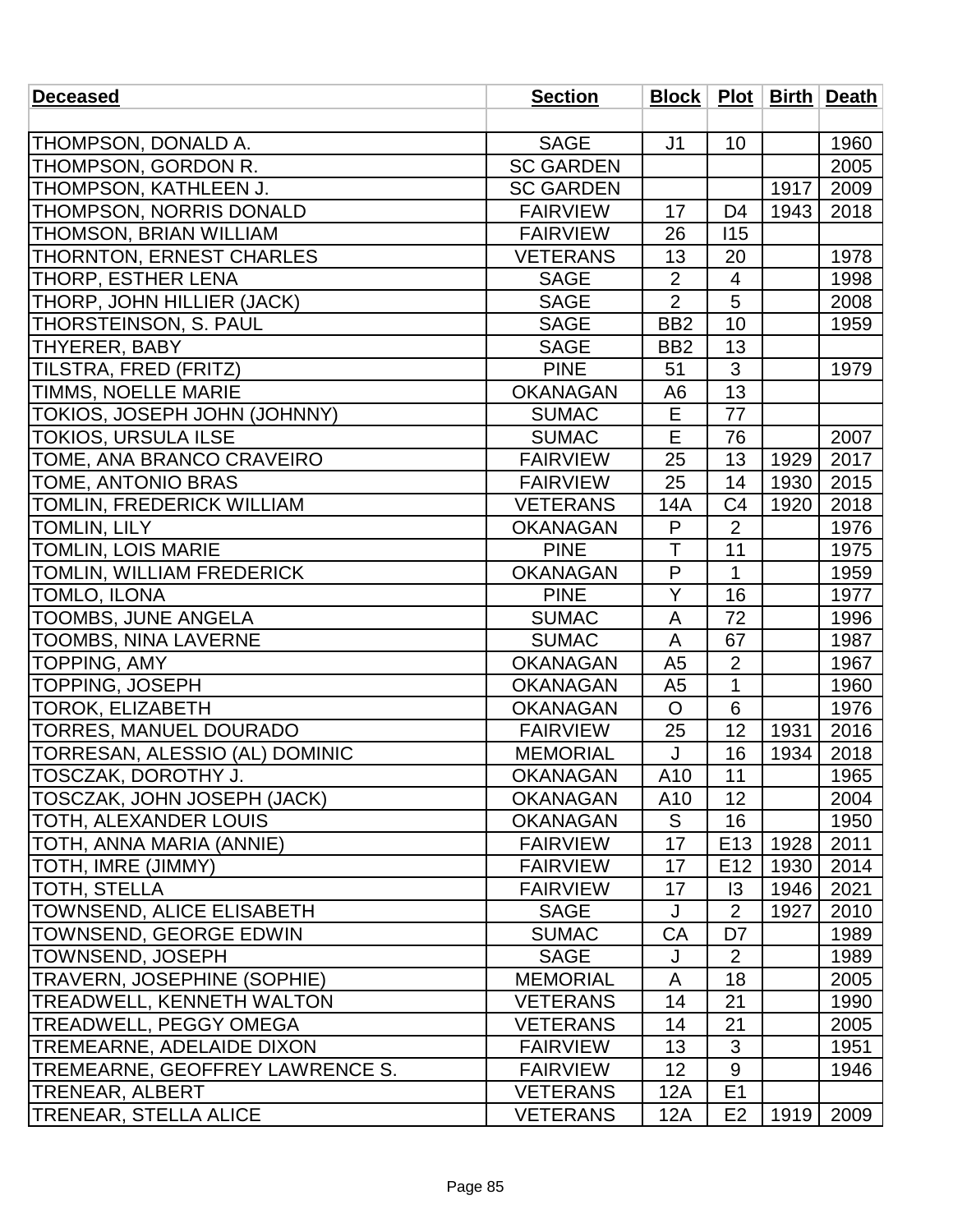| <b>Deceased</b>                       | <b>Section</b>   |                       |                 |                        | Block   Plot   Birth   Death |
|---------------------------------------|------------------|-----------------------|-----------------|------------------------|------------------------------|
|                                       |                  |                       |                 |                        |                              |
| TRENHOLME, ISABEL WHITMAN             | <b>SUMAC</b>     | D                     | 46              |                        | 1994                         |
| TRENHOLME, RICHARD THOMPSON (DICK)    | <b>SUMAC</b>     | D                     | 47              |                        | 2004                         |
| <b>TRENHOLME, RICHARD TULLY</b>       | <b>SUMAC</b>     | D                     | 28              | 1947                   | 2021                         |
| <b>TRIBBICK, ELIZABETH LIL</b>        | <b>PINE</b>      | 52                    | 6               |                        |                              |
| TRIBBICK, VICTOR H.                   | <b>PINE</b>      | 52                    | 5               |                        | 1988                         |
| TROMBLEY, ERVIN JAMES                 | <b>PINE</b>      | 77                    | 51              | 1938                   | 2018                         |
| <b>TROMBLEY, DUFFIE A.</b>            | <b>PINE</b>      | P                     | 9               |                        | 1971                         |
| <b>TROMP, FLEMING</b>                 | <b>SC GARDEN</b> |                       |                 | 1911                   | 2007                         |
| <b>TROUGHTON, CHARLES CAMERON</b>     | <b>OKANAGAN</b>  | $\circ$               | 10              |                        | 1951                         |
| <b>TROUGHTON, MARY ANNE</b>           | <b>OKANAGAN</b>  | $\circ$               | 9               |                        | 1964                         |
| TRYNA, ANTHONY                        | <b>PINE</b>      | U                     | 11              | 1888                   | 1975                         |
| <b>TRYNA, JOSEPH FRANK</b>            | <b>SUMAC</b>     | B                     | 18              |                        | 1988                         |
| <b>TUCK, ETHEL</b>                    | <b>SAGE</b>      | 8                     | 15              |                        | 1963                         |
| <b>TUGWELL, BERNARD ARTHUR</b>        | <b>MEMORIAL</b>  | $\overline{\text{C}}$ | 3               | 1927                   | 2010                         |
| <b>TURNER, JAMES</b>                  | <b>PINE</b>      | A                     | $\overline{7}$  |                        | 1971                         |
| <b>TURNER, WILLIAM</b>                | <b>OKANAGAN</b>  | $\circ$               | 3               |                        | 1949                         |
| <b>TURRELL, ANNIE</b>                 | <b>PINE</b>      | 52                    | 40              |                        | 1982                         |
| <b>TYCHON, GARY STEWART</b>           | <b>OKANAGAN</b>  | U                     | 6               |                        | 1950                         |
| <b>TYCHON, SOPHIE</b>                 | <b>OKANAGAN</b>  | U                     | 6               |                        | 1993                         |
| <b>TYMOFICHUK, HARRY JOSEPH</b>       | <b>SUMAC</b>     | $\overline{C}$        | 47              | 1926                   | 2017                         |
| <b>TYMOFICHUK, ROSE E.</b>            | <b>SUMAC</b>     | $\mathsf C$           | 46              |                        |                              |
| UDOLF, KURT CARL                      | <b>PINE</b>      | 50                    | 26              | 1924                   | 2014                         |
| UNRUH, EDITH                          | <b>MEMORIAL</b>  | H                     | 3               | 1922                   | 2012                         |
| UNRUH, JOHN                           | <b>MEMORIAL</b>  | Η                     | 3               | 1924                   | 2017                         |
| VALLEE, WILLIAM                       | <b>OKANAGAN</b>  | Ŧ                     | $\mathbf 1$     |                        | 1951                         |
| VALOUCHE, DUANE SHIRLEY               | <b>FAIRVIEW</b>  | 17                    | C14             | 1931                   | 2009                         |
| VALOUCHE, THOMAS CHRISTIAN            | <b>FAIRVIEW</b>  | 17                    | C <sub>13</sub> | 1933                   | 2018                         |
| VAN DEN BOSCH, DORA GRACE             | <b>PINE</b>      | 51                    | 18              |                        | 1990                         |
| <b>VAN DEN ENDE, PAULUS</b>           | <b>FAIRVIEW</b>  | 17                    |                 | D <sub>18</sub>   1923 | 2014                         |
| VAN DEN ENDE DE JONGH, SARA LENA      | <b>FAIRVIEW</b>  | 17                    | D <sub>17</sub> |                        | 2009                         |
| VAN DER VELDEN, BABY GIRL             | <b>SAGE</b>      | BB <sub>1</sub>       | 15              |                        |                              |
| VAN EYSINGA, CASPER                   | <b>SUMAC</b>     | F                     | 74              |                        | 2004                         |
| VAN EYSINGA, ELISABETH                | <b>SUMAC</b>     | F                     | 74              | 1924                   | 2021                         |
| VAN HASSENBROEK, DIRKJE (DAY)         | <b>SUMAC</b>     | Е                     | 22              |                        | 1998                         |
| VAN KALKEREN, CORNELIS (KEES)         | <b>SUMAC</b>     | D                     | 27              |                        | 1993                         |
| VAN KALKEREN, JACKIE CORNELIA         | <b>SUMAC</b>     | D                     | 26              |                        | 2003                         |
| VAN VIANEN, JOHN NICHOLAS             | <b>PINE</b>      | P                     | 12              |                        | 1972                         |
| VAN VORST, AGNES                      | <b>PINE</b>      | 53                    | 30              | 1920                   | 2011                         |
| VAN VORST, JOSEPH BENEDICT            | <b>PINE</b>      | 53                    | 29              |                        | 1985                         |
| VANDEPITTE, EMILE JOSEPH              | <b>SAGE</b>      | D                     | 3               |                        | 1943                         |
| <b>VANDERBURGH, CEVILLA CATHELEEN</b> | <b>OKANAGAN</b>  | A7                    | 15              |                        | 1986                         |
| VANDERBURGH, JOYCE ISABELLA           | <b>SUMAC</b>     | $\mathsf C$           | 49              |                        | 1996                         |
| VANDERBURGH, ROBERT GERALD            | <b>SUMAC</b>     | C                     | 50              |                        | 1990                         |
| VANDERBURGH, WILLIAM CHARLES          | <b>OKANAGAN</b>  | A7                    | 16              |                        | 1963                         |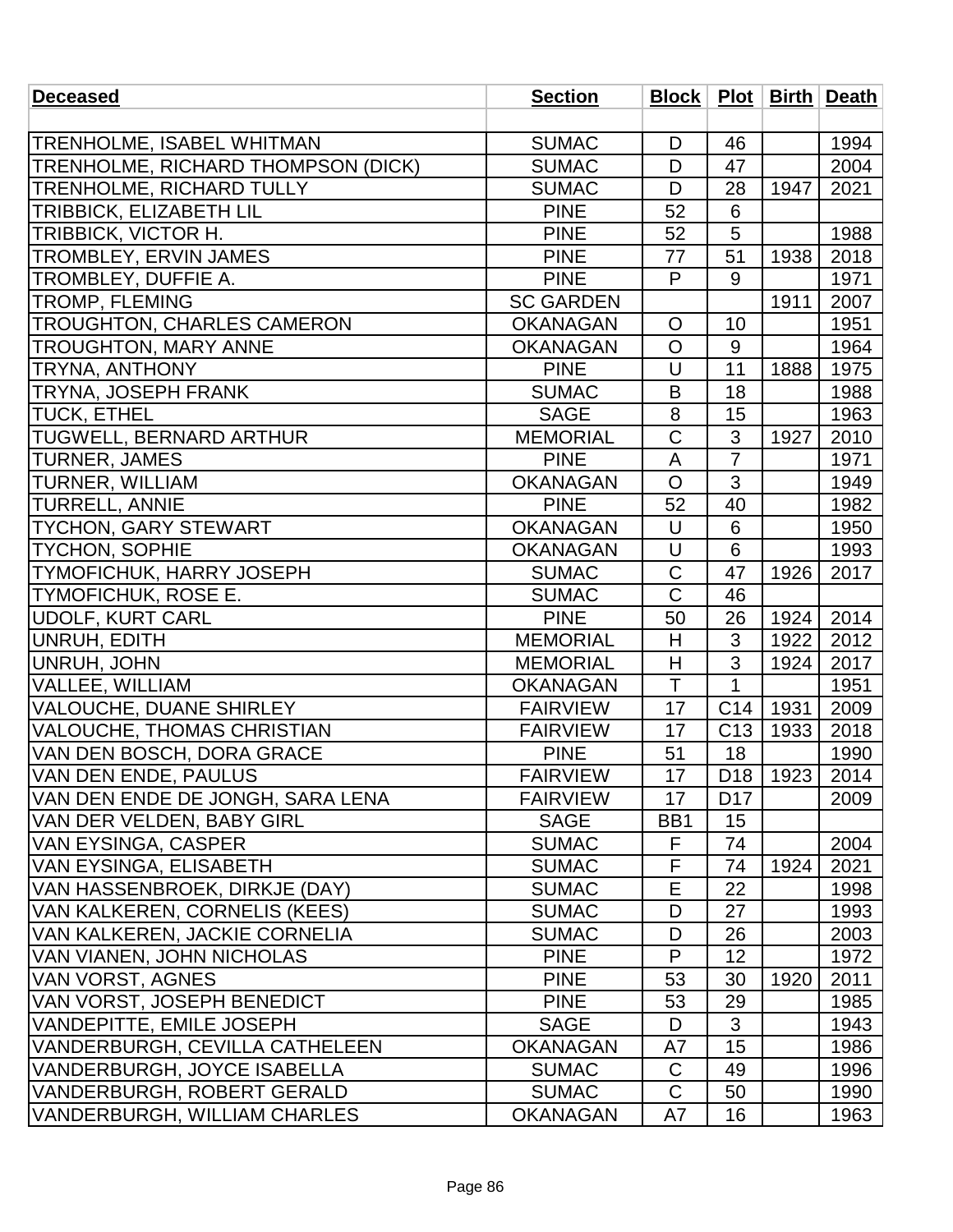| <b>Deceased</b>                          | <b>Section</b>   |                         |                |      | Block   Plot   Birth   Death |
|------------------------------------------|------------------|-------------------------|----------------|------|------------------------------|
|                                          |                  |                         |                |      |                              |
| VANDERMEER, ROBERT                       | <b>SUMAC</b>     | F                       | 60             |      | 2003                         |
| VANDERMEER, SOPHIA                       | <b>SUMAC</b>     | $\overline{\mathsf{F}}$ | 59             |      | 2008                         |
| VANGEN, FLOYD NORMAN                     | <b>SUMAC</b>     | D                       | 74             |      | 1996                         |
| VANGEN-LATRACE, MILDRED CLARICE (BILLIE) | <b>SUMAC</b>     | D                       | 74             |      | 2001                         |
| <b>VARGO, FRANK</b>                      | <b>PINE</b>      | $\mathsf{P}$            | 15             |      | 1973                         |
| <b>VAUGHAN, BEATRICE MARY</b>            | <b>OKANAGAN</b>  | A <sub>1</sub>          | $\overline{4}$ |      | 1965                         |
| VAUGHAN, RUPERT HENRY                    | <b>OKANAGAN</b>  | A <sub>1</sub>          | 3              |      | 1955                         |
| <b>VAUGHN, MABEL R.</b>                  | <b>PINE</b>      | $\mathsf{N}$            | 3              |      |                              |
| VEINTIMILLA, JULIAN MARCELLO             | <b>SUMAC</b>     | CA                      | <b>B7</b>      |      | 1992                         |
| <b>VENABLES, ALICE MAUDE</b>             | <b>FAIRVIEW</b>  | 9                       | 10             |      | 1969                         |
| <b>VENABLES, BERYL GENEVIEVE</b>         | <b>FAIRVIEW</b>  | 9                       | 8              |      | 1960                         |
| VENABLES, ELSIE WINNIFRED (VERA)         | <b>FAIRVIEW</b>  | 8                       | 15             |      | 1976                         |
| <b>VENABLES, FRANK ERNEST CHARLES</b>    | <b>FAIRVIEW</b>  | 8                       | 16             |      | 1986                         |
| <b>VENABLES, JOHN SAMUEL</b>             | <b>FAIRVIEW</b>  | 9                       | 6              |      | 1959                         |
| <b>VENABLES, MARGARET MOIR</b>           | <b>FAIRVIEW</b>  | 17                      | A <sub>8</sub> |      |                              |
| <b>VENABLES, ROBERT FRANK</b>            | <b>FAIRVIEW</b>  | 17                      | A7             | 1923 | 2002                         |
| <b>VENABLES, VINCENT</b>                 | <b>FAIRVIEW</b>  | 9                       | 5              |      | 1989                         |
| VENABLES, WILFRED I.                     | <b>FAIRVIEW</b>  | 9                       | $\overline{5}$ |      | 1934                         |
| VENABLES, WILFRED R. SR.                 | <b>FAIRVIEW</b>  | $9\,$                   | 9              |      | 1934                         |
| VENABLES, WILLIAM J.B.                   | <b>FAIRVIEW</b>  | 9                       | 11             |      | 1934                         |
| VENTIMILLA, JULIEN MARCELO               | <b>SUMAC</b>     | CA                      | <b>B7</b>      |      | 1992                         |
| VERBAAN, DANIEL S.                       | <b>SC GARDEN</b> |                         |                |      | 2008                         |
| VERDINHO, OSCAR MANUEL                   | <b>FAIRVIEW</b>  | 17                      | C <sub>4</sub> | 1941 | 2009                         |
| <b>VERMEULEN, HENDRIKUS (HANK)</b>       | <b>SUMAC</b>     | $\mathsf C$             | 36             |      | 1990                         |
| VESTNER, JOSEPH OTTO (JOE)               | <b>FAIRVIEW</b>  | 26                      | <b>B7</b>      |      | 1996                         |
| VICKERS, ALFRED GEORGE                   | <b>VETERANS</b>  | 13                      | 19             |      | 1975                         |
| <b>VICKERS, DENNIS BLAINE</b>            | <b>PINE</b>      | Y                       | $\overline{4}$ |      | 1977                         |
| <b>VICKERS, FLORENCE</b>                 | <b>SUMAC</b>     | D                       | 40             |      | 1994                         |
| VIEIRA, FRANCISCO LUIS (FRANK)           | <b>SUMAC</b>     | $\overline{F}$          | 72             |      |                              |
| VIEIRA, MARIA DA CONCEICAS               | <b>SUMAC</b>     | F                       | 71             |      | 2005                         |
| VINCENT, ETHEL                           | <b>SC GARDEN</b> |                         |                |      |                              |
| VIRTUE, BRENT LLOYD                      | <b>FAIRVIEW</b>  | 17                      | B <sub>6</sub> | 1946 | 2008                         |
| VON ESPENHAN, BERTA                      | <b>FAIRVIEW</b>  | 23                      | 15             |      | 1945                         |
| VON HAHN, ELISABETH                      | <b>SUMAC</b>     | B                       | 50             |      | 1989                         |
| VON HAHN, GERT                           | <b>SUMAC</b>     | B                       | 51             |      | 1996                         |
| VON HAHN, LEO HELMUT                     | <b>FAIRVIEW</b>  | 27                      | $\overline{2}$ |      |                              |
| VON HAHN, MARGARETE I                    | <b>FAIRVIEW</b>  | 27                      | $\overline{2}$ |      | 1996                         |
| VON NIESSEN, ANNA                        | <b>OKANAGAN</b>  | A14                     | $\overline{2}$ |      | 1983                         |
| VON NIESSEN, PETER BERNARD               | <b>OKANAGAN</b>  | A14                     | 1              |      | 1956                         |
| VON NIESSEN, TERRY ROBIN                 | <b>OKANAGAN</b>  | A14                     | 3              |      | 1957                         |
| VON PANDER, HELGA R.                     | <b>PINE</b>      | B                       | 8              |      | 1967                         |
| VON RADECKI, ELLEN                       | <b>FAIRVIEW</b>  | 27                      | 13             |      | 1976                         |
| VON RADECKI, INGELBORG                   | <b>FAIRVIEW</b>  | 27                      | 3              |      | 2000                         |
| <b>VON RADECKI, MAXIMILLIAN</b>          | <b>FAIRVIEW</b>  | 27                      | 13             |      | 1985                         |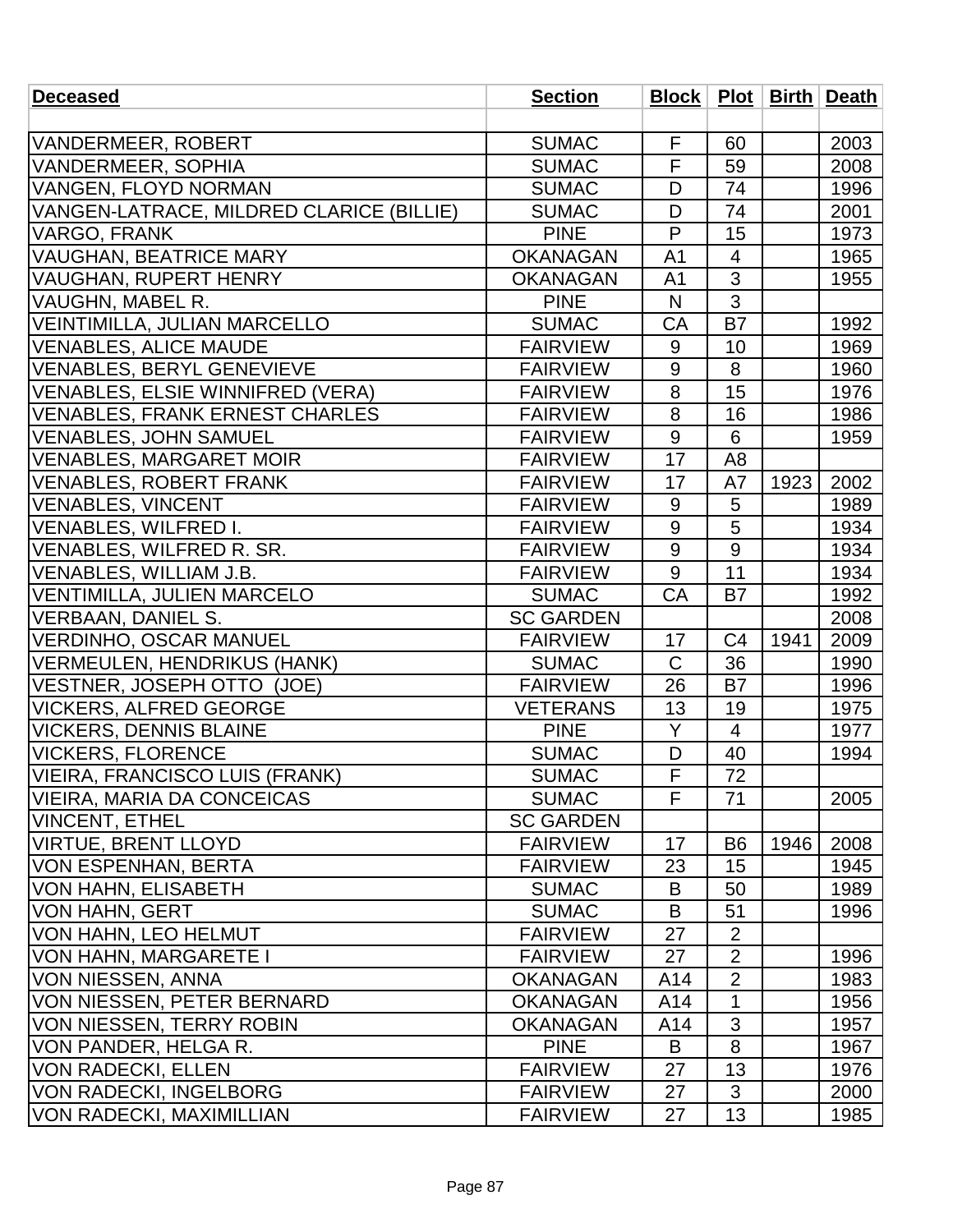| <b>Deceased</b>                    | <b>Section</b>  |                  |                 |      | Block   Plot   Birth   Death |
|------------------------------------|-----------------|------------------|-----------------|------|------------------------------|
|                                    |                 |                  |                 |      |                              |
| <b>VOWLES, HELENA MARJORIE</b>     | <b>MEMORIAL</b> | J                | 6               | 1923 | 2020                         |
| <b>VULCANO, KATHERINE (KAY)</b>    | <b>SUMAC</b>    | CA               | <b>B6</b>       |      | 2004                         |
| <b>VULCANO, WILLIAM PETER</b>      | <b>SUMAC</b>    | CA               | B <sub>6</sub>  |      | 1992                         |
| <b>WADDELL, ARDEN THOMAS</b>       | <b>PINE</b>     | 52               | 51              |      | 1982                         |
| WADDELL, THERA E.                  | <b>PINE</b>     | 52               | 52              |      | 1999                         |
| <b>WADGE, MARGARET</b>             | <b>SUMAC</b>    | E                | 65              |      | 1999                         |
| <b>WADMAN, CHRISTOPHER MICHAEL</b> | <b>SUMAC</b>    | B                | 47              |      | 1989                         |
| <b>WADMAN, ETHEL MAY</b>           | <b>OKANAGAN</b> | A4               | $\overline{7}$  |      | 1977                         |
| <b>WADMAN, FREDERICK HOWARD</b>    | <b>OKANAGAN</b> | A4               | $6\phantom{1}6$ |      | 1966                         |
| WADMAN, ROBERT CAMPBELL            | <b>OKANAGAN</b> | A4               | 11              |      | 1965                         |
| WADMAN, ROBERT FREDERICK WILLIAM   | <b>VETERANS</b> | 13A              | H <sub>4</sub>  | 1923 | 2009                         |
| <b>WADMAN, ROSE ANN</b>            | <b>OKANAGAN</b> | A4               | 8               |      | 1979                         |
| <b>WADMAN, TWIN BABIES</b>         | <b>SAGE</b>     | J                | 22              |      | 1948                         |
| <b>WAGENLANDER, CYNTHIA</b>        | <b>OKANAGAN</b> | W                | 8               |      | 1960                         |
| <b>WAGNER, ADAM</b>                | <b>PINE</b>     | 50               | 68              |      | 1991                         |
| <b>WAGNER, ALLAN PHILIP</b>        | <b>MEMORIAL</b> | J                | 12              | 1933 | 2019                         |
| <b>WAGNER, JULIA</b>               | <b>PINE</b>     | 50               | 69              |      | 1983                         |
| WAGNER, TERRENCE (TERRY) ALLAN     | <b>MEMORIAL</b> | J                | 3               | 1962 | 2018                         |
| <b>WAGNER, OWEN STACY</b>          | <b>PINE</b>     | 50               | 28              |      | 2006                         |
| <b>WAINES, DOREEN JANE</b>         | <b>MEMORIAL</b> | D                | 13              | 1933 | 2016                         |
| <b>WAINES, JOEL MICHAEL</b>        | <b>FAIRVIEW</b> | 26               | D <sub>6</sub>  |      | 1998                         |
| <b>WAINES, ROBERT GARFIELD</b>     | <b>FAIRVIEW</b> | 26               | D7              | 1954 | 2018                         |
| <b>WAINES, ROBERT RUSSELL</b>      | <b>MEMORIAL</b> | D                | 13              |      | 2008                         |
| WALKER, BASIL E.C.                 | <b>FAIRVIEW</b> | 19               | $\overline{7}$  |      | 1962                         |
| <b>WALKER, BASIL JACK</b>          | <b>FAIRVIEW</b> | 19               | 6               |      | 1971                         |
| WALKER, DAVID P.                   | <b>SAGE</b>     | $\overline{7}$   | 13              |      | 1964                         |
| <b>WALKER, DIANE LOUISE</b>        | <b>PINE</b>     | M                | 16              |      | 1971                         |
| <b>WALKER, IVAN</b>                | <b>PINE</b>     | M                | 16              |      | 1980                         |
| WALKER, J.                         | <b>FAIRVIEW</b> | $\overline{4}$   | 8               |      | 1929                         |
| <b>WALKER, MARGARET A.S.</b>       | <b>FAIRVIEW</b> | 19               | 8               | 1901 | 1966                         |
| WALKER, ROBERT LARRY               | <b>PINE</b>     | XY               | 59              |      | 1982                         |
| WALL, GWYNETH ANNIE                | <b>OKANAGAN</b> | A15              | $\overline{2}$  |      | 2004                         |
| WALL, MARIA (MARY)                 | <b>SUMAC</b>    | D                | 35              |      | 1995                         |
| WALLACE, DOROTHY FERN              | <b>SUMAC</b>    | C                | 15              |      | 1990                         |
| <b>WALLACE, RAYMOND THOMAS</b>     | <b>SUMAC</b>    | C                | 16              |      | 1992                         |
| WALLER, ALVINA MARIE               | <b>SUMAC</b>    | F                | 69              | 1909 | 2012                         |
| WALLER, WILLIAM HUGH               | <b>SUMAC</b>    | F                | 70              |      |                              |
| WALLIS, DONNA MARIE                | <b>PINE</b>     | V                | 5               |      | 2008                         |
| <b>WALLS, ANDREW</b>               | <b>PINE</b>     | ZZ               | $\overline{2}$  |      | 1970                         |
| WALLS, ELMER                       | <b>SAGE</b>     | BB <sub>1</sub>  | $\mathbf{1}$    |      | 1980                         |
| <b>WALLS, ROSEANN</b>              | <b>SAGE</b>     | B <sub>B</sub> 1 | 1               |      | 1965                         |
| WALMSLEY, VIRGINIA OLIVE           | <b>PINE</b>     | C <sub>51</sub>  | 12              |      | 1986                         |
| <b>WALMSLEY, WILLIAM</b>           | <b>PINE</b>     | C <sub>51</sub>  | 13              |      | 1985                         |
| WALSH, KATHERINE                   | <b>FAIRVIEW</b> | 17               | 16 & 7          | 1925 | 2020                         |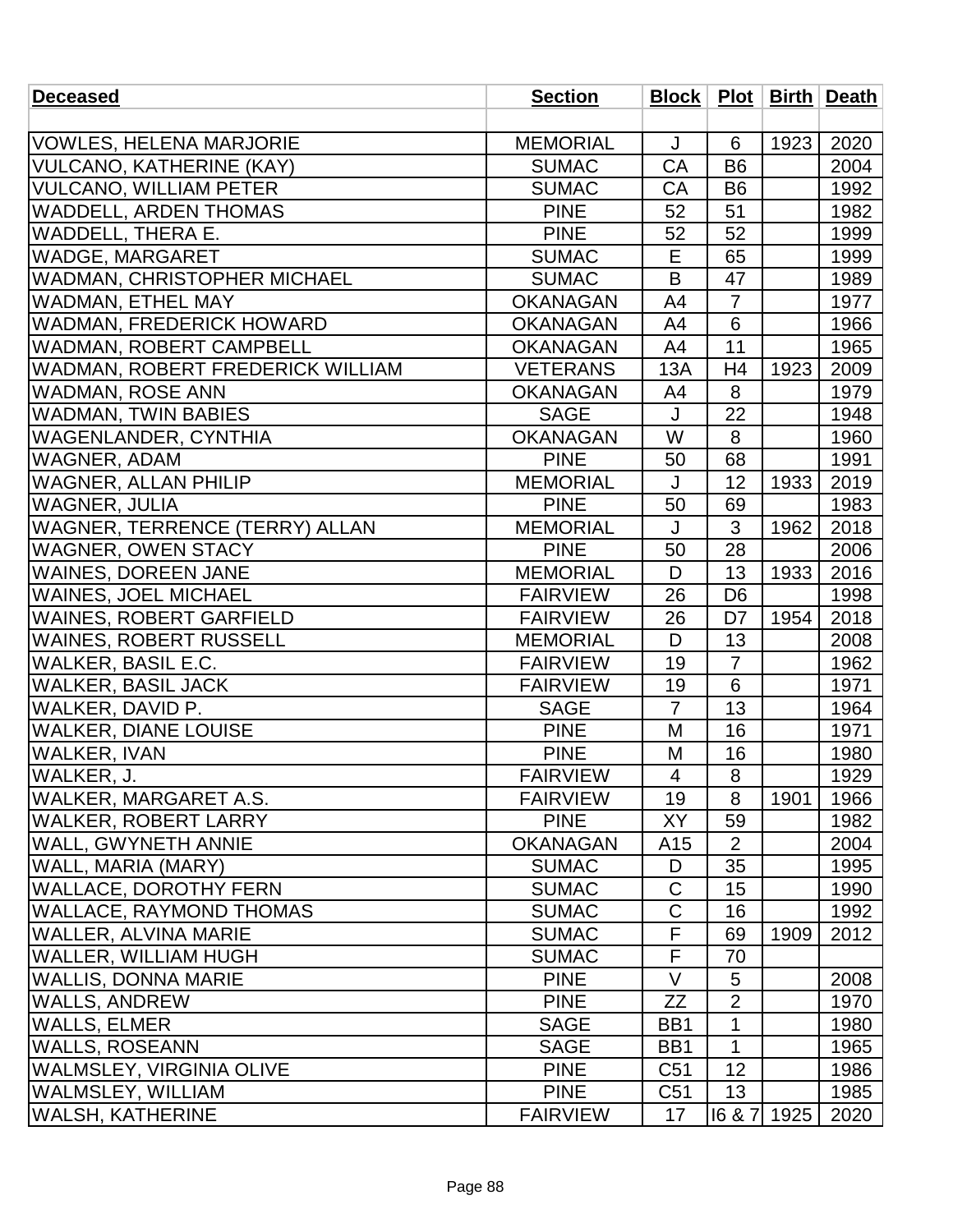| <b>Deceased</b>                     | <b>Section</b>   |                |                |      | Block   Plot   Birth   Death |
|-------------------------------------|------------------|----------------|----------------|------|------------------------------|
|                                     |                  |                |                |      |                              |
| <b>WALTON, BRIAN</b>                | <b>MEMORIAL</b>  | E              | 6              | 1941 | 2016                         |
| <b>WALTON, ERLING</b>               | <b>OKANAGAN</b>  | A15            | 17             |      | 1955                         |
| <b>WALTON, GEORGE</b>               | <b>SAGE</b>      | 8              | 12             |      | 1964                         |
| <b>WALTON, INGRE KAROLINE</b>       | <b>SAGE</b>      | 8              | 11             |      | 1969                         |
| <b>WALTON, KNUTE</b>                | <b>PINE</b>      | G              | 1              |      | 1968                         |
| <b>WALTON, ROSE MARY</b>            | <b>MEMORIAL</b>  | Ē              | 6              |      | 2008                         |
| <b>WALTON, TEDDY OLGER</b>          | <b>FAIRVIEW</b>  | 17             | A <sub>1</sub> |      | 2005                         |
| WARFIELD, CHESTER WESLEY            | <b>PINE</b>      | G              | $\overline{7}$ |      | 1968                         |
| <b>WARREN, MARGARET JEAN</b>        | <b>SC GARDEN</b> |                |                | 1918 | 2013                         |
| <b>WARSIMAGE, JESSIE</b>            | <b>PINE</b>      | 52             | 70             |      | 1985                         |
| <b>WARSIMAGE, WILLIAM</b>           | <b>PINE</b>      | 52             | 69             | 1914 | 2012                         |
| <b>WATERFIELD, MARY</b>             | <b>SUMAC</b>     | CA             | <b>B11</b>     |      | 1992                         |
| <b>WATSON, BERYL ELIZABETH</b>      | <b>OKANAGAN</b>  | A2             | 12             | 1925 | 2000                         |
| <b>WATSON, GEORGE</b>               | <b>PINE</b>      | 53             | 33             |      | 1985                         |
| <b>WATSON, HILDA</b>                | <b>FAIRVIEW</b>  | 26             | J2             |      |                              |
| <b>WATSON, JAMES NEIL</b>           | <b>FAIRVIEW</b>  | 26             | J <sub>1</sub> |      | 2005                         |
| <b>WATSON, MELVILLE FRASER</b>      | <b>OKANAGAN</b>  | N              | 14             |      | 1950                         |
| <b>WATSON, NELLIE MAY</b>           | <b>FAIRVIEW</b>  | 8              | 8              |      | 2006                         |
| <b>WATSON, WILLIAM JOHN</b>         | <b>OKANAGAN</b>  | A2             | 12             | 1925 | 2013                         |
| <b>WATT, ANN ELLA</b>               | <b>MEMORIAL</b>  | $\overline{1}$ | 14             | 1924 | 2019                         |
| WATT, JOHN JOSEPH                   | <b>MEMORIAL</b>  |                | 15             | 1931 | 2016                         |
| <b>WATTERS, EVA</b>                 | <b>SUMAC</b>     | CA             | D <sub>6</sub> |      |                              |
| <b>WATTERS, WILLIAM MATHEW</b>      | <b>SAGE</b>      | F              | 13             |      | 1945                         |
| <b>WATTERS, WILLIAM ROBERT EARL</b> | <b>SUMAC</b>     | CA             | D <sub>6</sub> |      | 1989                         |
| <b>WAYMAN, SYDNIE ALEXANDRA</b>     | <b>SUMAC</b>     | B              | $\mathbf{1}$   |      | 1988                         |
| <b>WEBB, MURRAY LEONARD</b>         | <b>SAGE</b>      |                | 15             |      | 2003                         |
| <b>WEBBER, HENRY</b>                | <b>SAGE</b>      | B              | 14             |      | 1939                         |
| <b>WEBER, JOHN</b>                  | <b>PINE</b>      | 50             | 42             |      | 1978                         |
| <b>WEBSTER, BABY</b>                | <b>PINE</b>      | ZΖ             | 17B            |      | 1900                         |
| <b>WEBSTER, CARL</b>                | <b>PINE</b>      | 53             | 46             |      | 1992                         |
| <b>WEBSTER, GEORGE</b>              | <b>PINE</b>      | 50             | 61             |      | 1977                         |
| WEBSTER, GEORGE (Jr)                | <b>PINE</b>      | 50             | 61             | 1929 | 2021                         |
| WEBSTER, HADDIE D.                  | <b>SAGE</b>      | 9              | 15             | 1866 | 1961                         |
| <b>WEBSTER, LUELLA MARION</b>       | <b>PINE</b>      | 53             | 47             |      | 1984                         |
| <b>WEBSTER, MURIEL</b>              | <b>PINE</b>      | 50             | 62             |      |                              |
| <b>IWEBSTER, WM JAMES CHARLES</b>   | <b>SAGE</b>      | 9              | 15             | 1884 | 1971                         |
| <b>WEEL, MARIA JOHANNE</b>          | <b>FAIRVIEW</b>  | 17             | B <sub>5</sub> |      | 2008                         |
| <b>WEGER, ADOLF</b>                 | <b>PINE</b>      | 50             | 22             | 1924 | 2012                         |
| <b>WEGER, EDWARD</b>                | <b>PINE</b>      | 52             | 55             |      | 1982                         |
| <b>WEGER, MARGARETE LOUISA</b>      | <b>PINE</b>      | 52             | 54             |      |                              |
| <b>WEGER, MARIE</b>                 | <b>PINE</b>      | 50             | 23             |      | 1979                         |
| <b>WEGER, PAULINE</b>               | <b>PINE</b>      | 52             | 56             |      | 1982                         |
| WEGER, WILHELM (BILL)               | <b>PINE</b>      | 52             | 53             |      | 1996                         |
| <b>WEGNER, MARTHA</b>               | <b>PINE</b>      | 51             | 9              |      | 1982                         |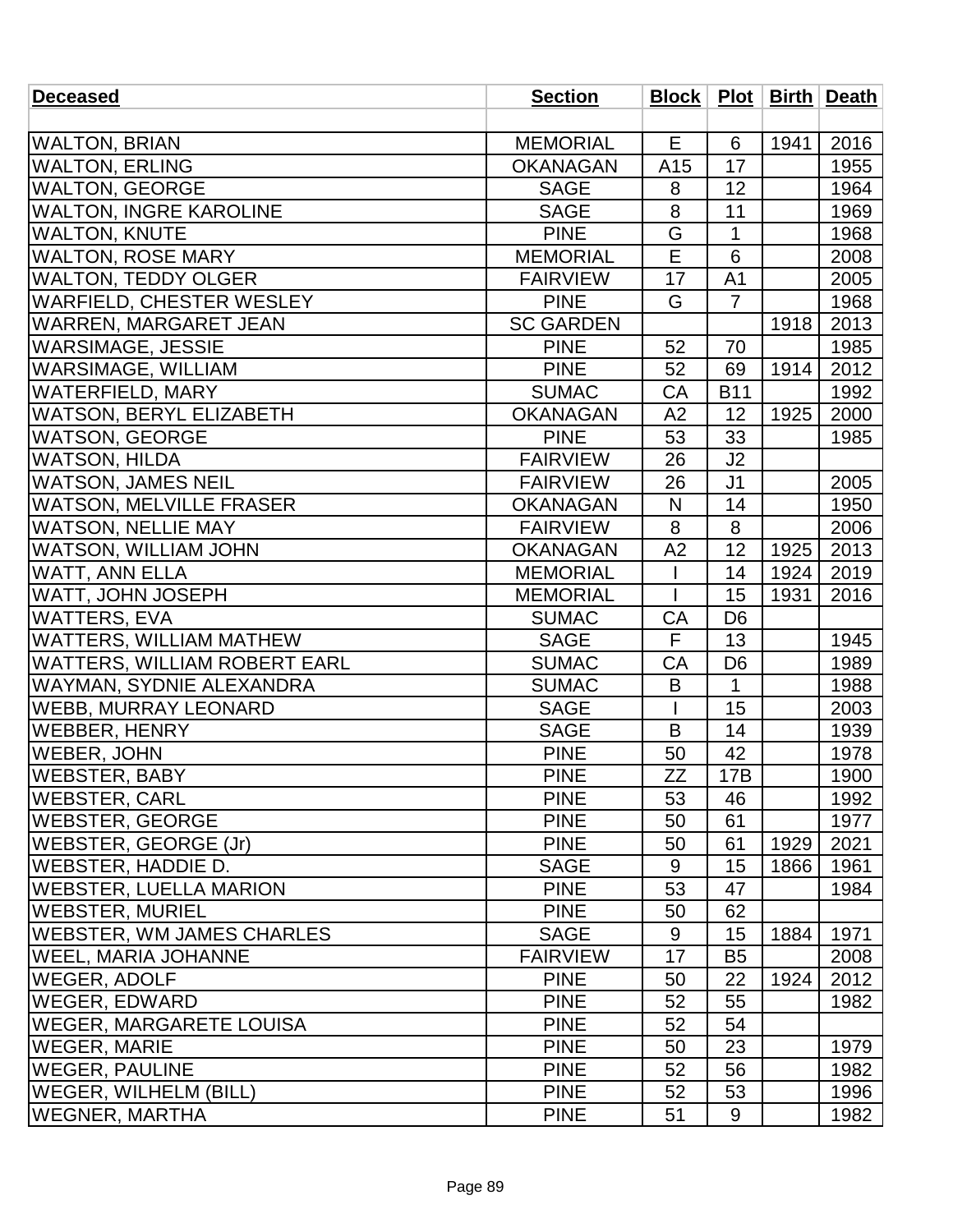| <b>Deceased</b>                 | <b>Section</b>   |                |                |      | Block   Plot   Birth   Death |
|---------------------------------|------------------|----------------|----------------|------|------------------------------|
|                                 |                  |                |                |      |                              |
| <b>WEIBE, SUSAN</b>             | <b>FAIRVIEW</b>  | 17             | F <sub>8</sub> | 1928 | 2014                         |
| <b>WEICHEL, ADAM JOSEPH</b>     | <b>PINE</b>      | $\circ$        | 16             |      | 1973                         |
| <b>WEICHEL, BEATRICE EMMA</b>   | <b>SUMAC</b>     | D              | 11             |      | 1992                         |
| <b>WEICHEL, DONALD PAULUS</b>   | <b>SUMAC</b>     | $\mathsf C$    | 55             |      | 1991                         |
| <b>WEICHEL, EVYLYN MARY</b>     | <b>SUMAC</b>     | $\mathsf C$    | 55             | 1933 | 2016                         |
| WEICHEL, JOSEPH                 | <b>PINE</b>      | $\overline{O}$ | 16             |      | 1983                         |
| <b>WEICHEL, MARY VERONICA</b>   | <b>PINE</b>      | $\mathsf{O}$   | 15             |      | 1981                         |
| <b>WEICHEL, SYLVIA JOAN</b>     | <b>FAIRVIEW</b>  | 26             | J4             |      | 2004                         |
| <b>WEICHEL, ZOEY-ANNE MARIE</b> | <b>SUMAC</b>     | $\mathsf{C}$   | 55             | 1956 | 2018                         |
| <b>WEIDINGER, ANDREW</b>        | <b>PINE</b>      | 53             | 51             |      | 1984                         |
| <b>WEIDINGER, VERA</b>          | <b>PINE</b>      | 53             | 52             |      | 1993                         |
| <b>WEINS, BERNHARD</b>          | <b>MEMORIAL</b>  | $\mathsf C$    | 12             |      | 2007                         |
| WEIR, FRANK L.                  | <b>SUMAC</b>     | F              | 72             |      | 2004                         |
| WEISS (Ross), BRENDA ROSALIE    | <b>SUMAC</b>     | CA             | A12            |      | 1981                         |
| <b>WELLS, ALICE MAY</b>         | <b>OKANAGAN</b>  | Z              | 8              |      | 1951                         |
| <b>WETHERALL, JANE</b>          | <b>SAGE</b>      | L              | 13             |      | 1946                         |
| <b>WETHERALL, WILLIAM</b>       | <b>SAGE</b>      | L              | 14             |      | 1952                         |
| WHEELER, DARREN                 | <b>PINE</b>      | 53             | 60             |      | 1966                         |
| <b>WHEELER, GRANT ORVILLE</b>   | <b>PINE</b>      | 53             | 60             | 1934 | 2015                         |
| <b>WHEELER, LOVINA</b>          | <b>PINE</b>      | 53             | 59             |      |                              |
| WHEELER, ROBERT ARTHUR (BOB)    | <b>PINE</b>      | 53             | 59             |      | 1984                         |
| WHITE, ARTHUR WELLINGTON        | <b>PINE</b>      | W              | 10             |      | 1975                         |
| WHITE, BABY                     | <b>SAGE</b>      | J              | 31             |      | 1950                         |
| <b>WHITE, BARRY LYN</b>         | <b>MEMORIAL</b>  | $\mathsf C$    | $\overline{4}$ |      |                              |
| <b>WHITE, CORA WILINA</b>       | <b>SUMAC</b>     | CA             | A10            |      | 2005                         |
| <b>WHITE, DOREEN MARY</b>       | <b>SUMAC</b>     | CA             | A <sub>5</sub> |      |                              |
| <b>WHITE, EDNA MAY</b>          | <b>PINE</b>      | W              | 10             |      |                              |
| WHITE, EVERETT FRANKLIN (EDDY)  | <b>SUMAC</b>     | E              | 44             |      | 1999                         |
| <b>WHITE, GEORGE EDDY</b>       | <b>PINE</b>      | D              | 12             |      | 1985                         |
| <b>WHITE, GERTRUDE AMELIA</b>   | <b>PINE</b>      | D              | 11             |      | 1969                         |
| WHITE, HAROLD RICHARD           | <b>SUMAC</b>     | CA             | A10            |      | 1993                         |
| <b>WHITE, LORNE FRANKLIN</b>    | <b>OKANAGAN</b>  | CD             | 10             |      | 1998                         |
| <b>WHITE, MINNIE</b>            | <b>OKANAGAN</b>  | <b>CD</b>      | 10             |      | 1959                         |
| WHITE, ROBERT JOHN ARTHUR (DR)  | <b>SUMAC</b>     | CA             | A <sub>5</sub> |      | 1994                         |
| <b>WHITE, WILLIAM</b>           | <b>OKANAGAN</b>  | CD             | 9              |      | 1951                         |
| WHITE, WILLIAM ARTHUR           | <b>VETERANS</b>  | 11             | 16             |      | 1967                         |
| <b>WHITEHEAD, ARCHIBALD</b>     | <b>SC GARDEN</b> |                |                | 1914 | 2006                         |
| <b>WHITEHEAD, JENNIE EVELYN</b> | <b>SC GARDEN</b> |                |                | 1920 | 2010                         |
| <b>WHITELEY, EVELINE</b>        | <b>VETERANS</b>  | 12A            | <b>B4</b>      |      | 2000                         |
| <b>WHITTET, DAVID</b>           | <b>VETERANS</b>  | 15             | 3              |      | 1991                         |
| WHITTET, MADELEINE MARIE        | <b>LEGION</b>    | 15             | 3              |      |                              |
| <b>WHYTE, JAMES FRANCIS</b>     | <b>VETERANS</b>  | 14             | 23             |      | 1985                         |
| <b>WHYTE, MAY</b>               | <b>VETERANS</b>  | 14             | 24             | 1916 | 2015                         |
| <b>WHYTE, OLIVE MARY</b>        | <b>OKANAGAN</b>  | V              | 13             |      | 1949                         |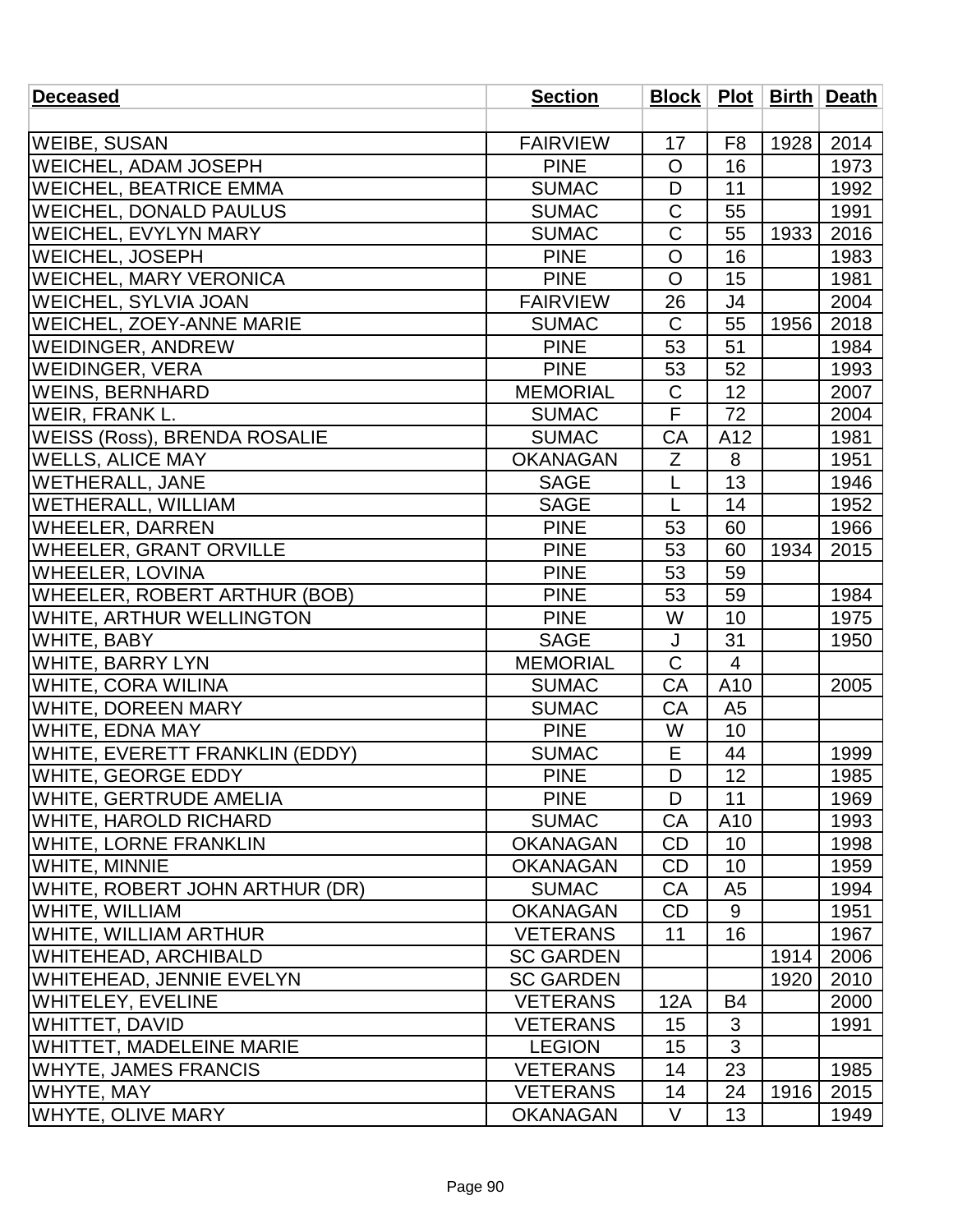| <b>Deceased</b>                  | <b>Section</b>  |             |                 |      | Block   Plot   Birth   Death |
|----------------------------------|-----------------|-------------|-----------------|------|------------------------------|
|                                  |                 |             |                 |      |                              |
| <b>WIEBE, ARVID JACOB</b>        | <b>MEMORIAL</b> | G           | 10              | 1937 | 2010                         |
| WIEBE, ARVID JR.                 | <b>SUMAC</b>    | F           | 49              |      |                              |
| WIEBE, JAKOB                     | <b>SUMAC</b>    | P           | E <sub>3</sub>  |      | 1945                         |
| <b>WIEBE, KATHERINE (TENA)</b>   | <b>SUMAC</b>    | A           | 20              |      | 1994                         |
| <b>WIEBE, SUSANNA</b>            | <b>SUMAC</b>    | E           | 3               |      | 1998                         |
| <b>WIENS, BARBARA</b>            | <b>PINE</b>     | B           | 10              | 1919 | 2016                         |
| <b>WIENS, BERNARD ARTHUR</b>     | <b>MEMORIAL</b> | $\mathsf C$ | 12              |      | 2007                         |
| <b>WIENS, BERTIE ELLEN</b>       | <b>OKANAGAN</b> | AB          | $\overline{2}$  |      | 1954                         |
| WIENS, ELAINE RUTH (BABY)        | <b>OKANAGAN</b> | AB          | $\overline{2}$  |      | 1957                         |
| <b>WIENS, HELENE</b>             | <b>MEMORIAL</b> | G           | $\overline{7}$  | 1921 | 2010                         |
| <b>WIENS, JACOB</b>              | <b>PINE</b>     | B           | 10              |      | 1967                         |
| <b>WIENS, MARGARET</b>           | <b>SAGE</b>     | 9           | 14              |      | 1964                         |
| <b>WIESNER, EMIL</b>             | <b>PINE</b>     | E           | 3               |      | 1967                         |
| <b>WIESNER, LYDIA</b>            | <b>PINE</b>     | Ē           | $\overline{2}$  |      | 1983                         |
| <b>WIGHT, ANNE</b>               | <b>FAIRVIEW</b> | 5           | 8               |      | 1997                         |
| <b>WIGHT, DAVID LAIRD</b>        | <b>FAIRVIEW</b> | 5           | 8               |      | 2004                         |
| WIGHT, WILLIAM (GORDON)          | <b>FAIRVIEW</b> | 5           | 8               |      | 2005                         |
| <b>WIGMORE, EARL CHESTER</b>     | <b>VETERANS</b> | 11          | 20              | 1900 | 1967                         |
| <b>WIGMORE, FRANCES MARGARET</b> | <b>VETERANS</b> | 11          | 20              | 1918 | 2014                         |
| <b>WIGMORE, WILLIAM ANGUS</b>    | <b>VETERANS</b> | 11          | 20              |      |                              |
| <b>WILCOX, EDITH</b>             | <b>SUMAC</b>    | B           | 64              |      | 1989                         |
| WILCOX, GEORGE                   | <b>PINE</b>     | XY          | 18              |      | 1978                         |
| <b>WILKINS, CHESTER ED</b>       | <b>OKANAGAN</b> | CD          | 12              |      | 1951                         |
| <b>WILKINS, DARYL BRUCE</b>      | <b>OKANAGAN</b> | <b>CD</b>   | 12              |      | 2008                         |
| <b>WILKINS, FREDERICK</b>        | <b>FAIRVIEW</b> | 20          | $\overline{4}$  |      | 1938                         |
| <b>WILKINS, MARY OLIVE</b>       | <b>OKANAGAN</b> | <b>CD</b>   | 11              |      | 1983                         |
| WILKINSON, JOSEPH                | <b>FAIRVIEW</b> | 12          | 11              |      | 1949                         |
| <b>WILKINS-WORTH, VIVIEN</b>     | <b>OKANAGAN</b> | <b>CD</b>   | 12              |      | 2007                         |
| <b>WILLIAMS, ELLA NORA</b>       | <b>PINE</b>     | Y           | $\overline{7}$  |      | 1977                         |
| <b>WILLIAMS, HENRY BUCHANAN</b>  | <b>PINE</b>     | Y           | 8               |      | 1982                         |
| <b>WILLIS, DARLENE ALICE</b>     | <b>OKANAGAN</b> | A14         | 9               | 1940 | 2020                         |
| <b>WILLIS, LILLIAN</b>           | <b>FAIRVIEW</b> | 26          | C <sub>17</sub> |      | 1998                         |
| <b>WILSON, CATHERINE</b>         | <b>PINE</b>     | V           | 1               |      | 1982                         |
| <b>WILSON, CLAIRE</b>            | <b>PINE</b>     | L           | $\mathbf{1}$    |      | 1970                         |
| <b>WILSON, EARL ROSS</b>         | <b>PINE</b>     | L           | $\overline{2}$  |      | 1992                         |
| <b>WILSON, ELIZA</b>             | <b>OKANAGAN</b> | A11         | 5               |      | 1974                         |
| <b>WILSON, EVELYN AGNES</b>      | <b>SUMAC</b>    | E           | 37              | 1918 | 2014                         |
| <b>WILSON, FRANCES MAY</b>       | <b>FAIRVIEW</b> | 26          | A13             |      | 2006                         |
| <b>WILSON, GLORIA JEAN</b>       | <b>FAIRVIEW</b> | 17          | F <sub>14</sub> | 1944 | 2014                         |
| <b>WILSON, IVY NICKERSON</b>     | <b>PINE</b>     | 52          | 36              |      | 1983                         |
| <b>WILSON, JAMES</b>             | <b>FAIRVIEW</b> | 26          | A12             |      | 1995                         |
| <b>WILSON, JOHN</b>              | <b>FAIRVIEW</b> | 17          | F <sub>13</sub> | 1939 | 2016                         |
| <b>WILSON, JOSEPH GIDEON</b>     | <b>FAIRVIEW</b> | 20          | 16              |      | 1936                         |
| <b>WILSON, JOSEPH STOREY</b>     | <b>PINE</b>     | V           | $\overline{2}$  |      | 1975                         |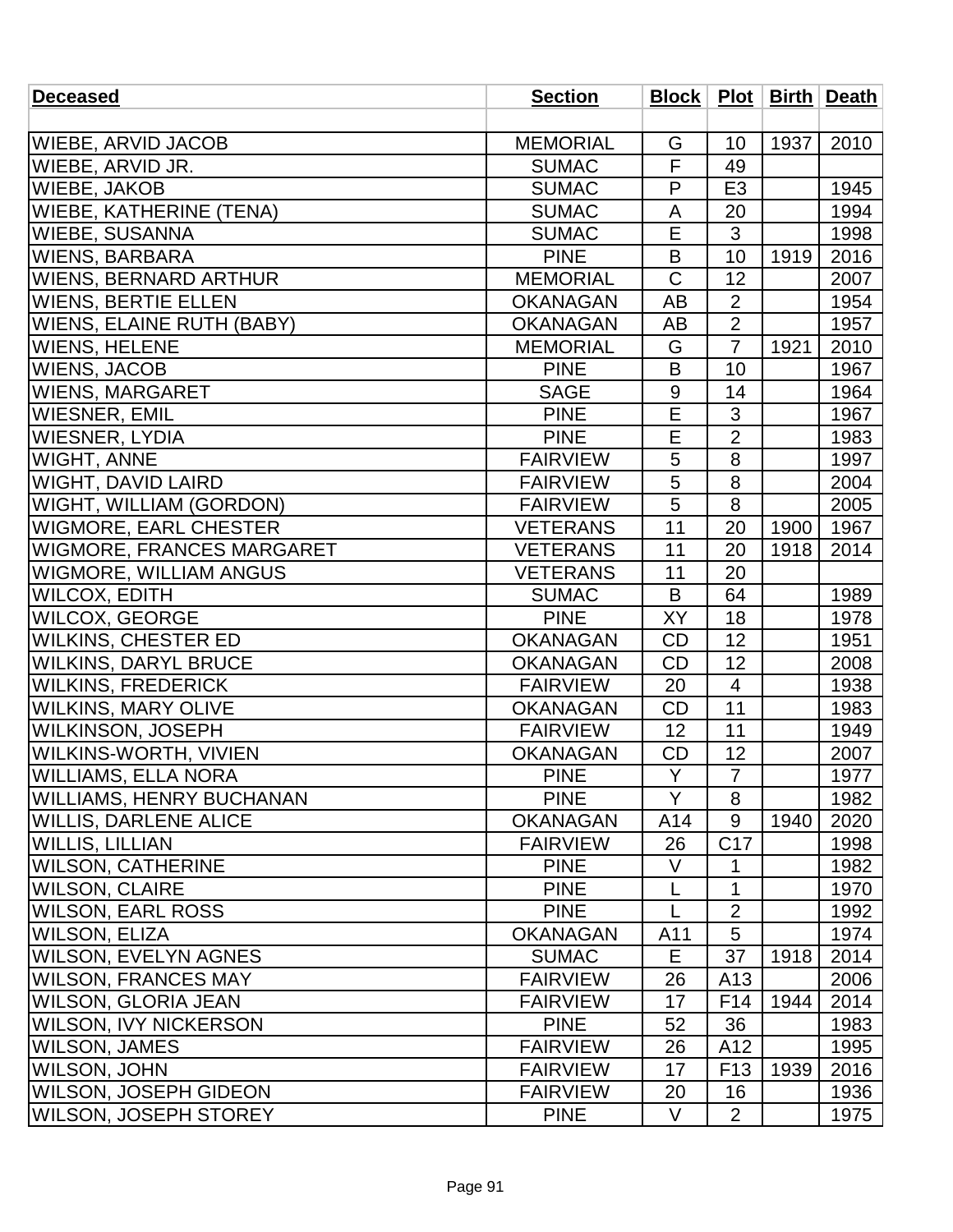| <b>Deceased</b>                   | <b>Section</b>   |                |                 |      | Block   Plot   Birth   Death |
|-----------------------------------|------------------|----------------|-----------------|------|------------------------------|
|                                   |                  |                |                 |      |                              |
| WILSON, LAURA ADELA               | <b>PINE</b>      | $\cup$         | 3               |      | 1975                         |
| <b>WILSON, LAVERNE R.</b>         | <b>OKANAGAN</b>  | A14            | 14              |      | 1961                         |
| <b>WILSON, NORMAN LESLIE</b>      | <b>OKANAGAN</b>  | A11            | $\overline{4}$  |      | 1964                         |
| <b>WILSON, WILLIAM ALEXANDER</b>  | <b>SAGE</b>      |                | 14              |      | 1945                         |
| <b>WILTON, ALICE MARY</b>         | <b>PINE</b>      | 52             | 42              |      | 1982                         |
| WILTON, WILLIAM J.                | <b>PINE</b>      | 52             | 41              |      | 1988                         |
| <b>WILTSE, DORA THERESA</b>       | <b>PINE</b>      | C              | 3               |      | 1968                         |
| WIND, ALBERTUS (BERT) J.          | <b>FAIRVIEW</b>  | 26             | D <sub>17</sub> |      | 1998                         |
| <b>WINES, ALBERT</b>              | <b>SAGE</b>      | F              | 6               | 1865 | 1942                         |
| WINFIELD, EDITH EVELYN            | <b>OKANAGAN</b>  | A <sub>1</sub> | 9               |      | 1958                         |
| WINGELMANN, JOSEPH CHARLES        | <b>FAIRVIEW</b>  | 5              | 9               |      | 1980                         |
| WINGELMANN, JOZSEF (JOE)          | <b>FAIRVIEW</b>  | 5              | $9\,$           |      | 2003                         |
| WINGELMANN, MARIA MARGARET        | <b>FAIRVIEW</b>  | 5              | 9               | 1931 | 2021                         |
| <b>WINTER, HELEN</b>              | <b>FAIRVIEW</b>  | $\overline{6}$ | $\overline{15}$ |      | 2008                         |
| <b>WINTER, LAWRENCE P.</b>        | <b>FAIRVIEW</b>  | 6              | 16              |      | 1996                         |
| <b>WINTER, PHYLLIS MARY</b>       | <b>PINE</b>      | 53             | 40              |      | 1998                         |
| <b>WINTER, VICTOR JOSEPH</b>      | <b>PINE</b>      | 53             | 39              |      | 1997                         |
| <b>WITOWSKI, TITUS</b>            | <b>PINE</b>      | G              | 9               |      | 1968                         |
| WITT, BESSIE ELDORA               | <b>OKANAGAN</b>  | Ť              | 6               |      |                              |
| <b>WITT, ZEBULIN CHRISTOPHER</b>  | <b>PINE</b>      | A              | 8               |      | 1966                         |
| <b>WITTERS, MARSHALL HALL</b>     | <b>SUMAC</b>     | CA             | D <sub>8</sub>  |      | 1989                         |
| <b>WOLF, ANNE AGNES</b>           | <b>PINE</b>      | 53             | 57              |      | 2001                         |
| <b>WOLF, FRIEDA</b>               | <b>MEMORIAL</b>  | B              | 9               |      |                              |
| <b>WOLFRAM, EMMA</b>              | <b>SUMAC</b>     | $\mathsf C$    | $\,6$           |      | 1992                         |
| <b>WOLFRAM, RUDOLF</b>            | <b>SUMAC</b>     | C              | $\overline{7}$  |      | 1990                         |
| <b>WOOD, IRVING ROY</b>           | <b>FAIRVIEW</b>  | 17             | 111             | 1937 | 2017                         |
| WOOD, IVAN STUART                 | <b>PINE</b>      | 52             | 57              |      | 1982                         |
| WOODRUFF, DAVID F.                | <b>SC GARDEN</b> |                |                 | 1926 | 2011                         |
| <b>WOODRUFF, F. MELBA</b>         | <b>SC GARDEN</b> |                |                 | 1929 | 2004                         |
| <b>WOODRUFF, HERBERT</b>          | <b>SAGE</b>      | $\overline{4}$ | $\mathbf 1$     |      | 1960                         |
| WOODRUFF, KATHERINE (KATIE) VIOLA | <b>SAGE</b>      | 4              | $\overline{2}$  | 1908 | 2012                         |
| <b>WOODS, HARRY</b>               | <b>PINE</b>      | Z              | 13              |      | 1982                         |
| WOOLDRIDGE, THOMAS GEORGE         | <b>FAIRVIEW</b>  | 17             | G11             | 1925 | 2016                         |
| WRIGHT, CHARLES CHRISTOPHER       | <b>SAGE</b>      |                | 3               |      | 1972                         |
| WRIGHT, EILEEN SUSAN              | <b>SUMAC</b>     | E              | 34              |      | 1998                         |
| WRIGHT, ELEANOR SARAH             | <b>OKANAGAN</b>  | N              | $\overline{7}$  |      | 1953                         |
| WRIGHT, FREDERICK JOHN            | <b>SUMAC</b>     | E              | 35              | 1930 | 2014                         |
| WRIGHT, HAROLD RUDOLPH            | <b>OKANAGAN</b>  | N              | 8               |      | 1991                         |
| <b>WRIGHT, JAMES M</b>            | <b>FAIRVIEW</b>  | 17             | E <sub>5</sub>  | 1939 | 2011                         |
| WRIGHT, JOHN ROBERT               | <b>PINE</b>      | V              | 6               | 1926 | 1975                         |
| WRIGHT, MARY LILLIAN              | <b>OKANAGAN</b>  | N              | $\overline{7}$  |      | 1984                         |
| WRIGHT, ROBERT ARTHUR             | <b>OKANAGAN</b>  | N              | 6               |      | 1899                         |
| <b>WRIGHT, THOMAS</b>             | <b>VETERANS</b>  | 13A            | <b>B4</b>       |      | 2008                         |
| <b>WRIGHT, VIOLET ELEANOR</b>     | <b>VETERANS</b>  | 13A            | B <sub>5</sub>  | 1918 | 2017                         |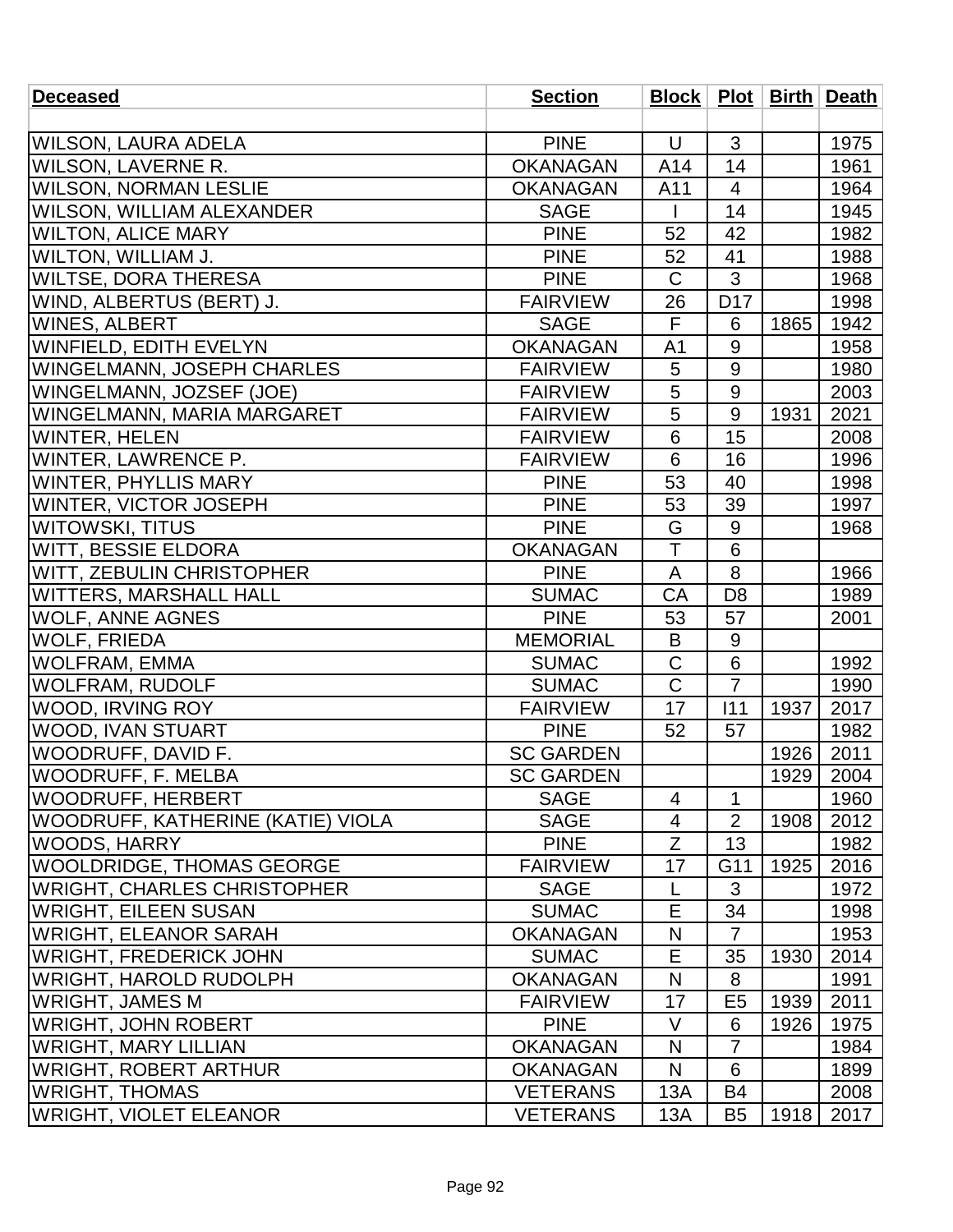| <b>Deceased</b>                        | <b>Section</b>  |                         |                |      | <b>Block   Plot   Birth   Death</b> |
|----------------------------------------|-----------------|-------------------------|----------------|------|-------------------------------------|
|                                        |                 |                         |                |      |                                     |
| WYNN, MARY                             | <b>PINE</b>     | F                       | 12             |      | 1977                                |
| WYNN, ROY VERTIE                       | <b>PINE</b>     | $\overline{\mathsf{F}}$ | 13             |      | 1968                                |
| YARWOOD, VELLA                         | <b>FAIRVIEW</b> | 26                      | J18            |      | 2004                                |
| YERBURGH, MARJORIE GLADYS              | <b>SUMAC</b>    | B                       | 77             |      | 1989                                |
| YERBURGH, RICHARD E.M.                 | <b>SUMAC</b>    | B                       | 78             |      | 1992                                |
| YOUNG, ALLEN MILES                     | <b>VETERANS</b> | 14                      | 9              |      | 1998                                |
| YOUNG, EARLIS MAE                      | <b>PINE</b>     | 51                      | 77             | 1912 | 2003                                |
| YOUNG, EDWARD ARTHUR                   | <b>PINE</b>     | 50                      | 57             |      | 1978                                |
| YOUNG, ISOBELLE GRACE                  | <b>PINE</b>     | E                       | 5              |      | 1967                                |
| YOUNG, JOHN (JACK)                     | <b>PINE</b>     | 51                      | 76             |      | 1979                                |
| YOUNG, RABEY                           | <b>PINE</b>     | XY                      | 3A             |      | 1966                                |
| YOUNGMAN, AUDREY                       | <b>VETERANS</b> | 15                      | 12             | 1926 | 2014                                |
| YUCKIN, EDWARD OREST                   | <b>SUMAC</b>    | D                       | 78             |      | 1996                                |
| YUCKIN, JOHN                           | <b>PINE</b>     | $\overline{\mathsf{F}}$ | 8              |      | 1968                                |
| <b>YUCKIN, NATALIE</b>                 | <b>SUMAC</b>    | A                       | 11             |      | 1986                                |
| <b>YUCKIN, WILLIAM</b>                 | <b>SUMAC</b>    | A                       | 12             |      | 1989                                |
| YUHASZ, GESA                           | <b>OKANAGAN</b> | Y                       | 16             |      | 1971                                |
| <b>ZACHARIAS, PETER</b>                | <b>VETERANS</b> | 17                      | 8              |      | 1998                                |
| ZACHARIASIEWICZ, HILDA EDGINGTON       | <b>OKANAGAN</b> | N                       | $\overline{4}$ |      | 1976                                |
| <b>ZACHARY, KENNETH ROBERT</b>         | <b>PINE</b>     | H                       | 12             |      | 1969                                |
| <b>ZACHARY, LEE MELVIN</b>             | <b>SAGE</b>     | 6                       | 10             |      | 1990                                |
| <b>ZACHARY, RUTH</b>                   | <b>SAGE</b>     | 6                       | $9\,$          |      | 1962                                |
| <b>ZAKALL, AIDAN MARCUS</b>            | <b>FAIRVIEW</b> | 22                      | $\mathbf{1}$   |      |                                     |
| <b>ZAKALL, BABY GIRL</b>               | <b>SAGE</b>     | 1                       | 12             |      | 1966                                |
| <b>ZAKALL, NANCY E.</b>                | <b>OKANAGAN</b> | S                       | 11             |      | 1948                                |
| <b>ZAKALL, NOAH EMMANUEL</b>           | <b>MEMORIAL</b> | G                       | 33             | 1999 | 2020                                |
| <b>ZAKALL, SARAH ELIZABETH</b>         | <b>FAIRVIEW</b> | 22                      | $\mathbf{1}$   |      |                                     |
| <b>ZAKALL, STEPHEN</b>                 | <b>SUMAC</b>    | A                       | 18             |      | 1986                                |
| ZAKALL, ZITA ZIBILA                    | <b>MEMORIAL</b> | H                       | 8              | 1958 | 2012                                |
| <b>ZALIK, STANISLAS LADISLAV</b>       | <b>FAIRVIEW</b> | 26                      | A18            | 1935 | 2012                                |
| <b>ZANDEE, CORNELIA (CORRIE)</b>       | <b>MEMORIAL</b> | F                       | 4              | 1932 | 2009                                |
| ZANDEE, GERARD                         | <b>MEMORIAL</b> | F                       | 5              | 1931 | 2014                                |
| <b>ZANDEE, JACOMINA JOHANNA (MINA)</b> | <b>SUMAC</b>    | E                       | 18             |      | 1999                                |
| <b>ZANDEE, JOHANNES ADRIAN (JOHN)</b>  | <b>SUMAC</b>    | Е                       | 18             |      | 1998                                |
| <b>ZANDVLIET, MARTIN</b>               | <b>SAGE</b>     | J <sub>1</sub>          | 9              |      | 1960                                |
| <b>ZARELLI, EMELIA</b>                 | <b>FAIRVIEW</b> | 26                      | A6             |      | 1999                                |
| <b>ZARELLI, JOHN</b>                   | <b>FAIRVIEW</b> | 26                      | A <sub>5</sub> |      | 1995                                |
| <b>ZEEMAN, ANDREW (ANDY) SR.</b>       | <b>VETERANS</b> | 13A                     | G4             | 1920 | 2009                                |
| <b>ZEEMAN, ELIZABETH (BETTY)</b>       | <b>VETERANS</b> | 13A                     | G <sub>5</sub> | 1925 | 2015                                |
| <b>ZELMER, JACOB</b>                   | <b>PINE</b>     | Е                       | 4              |      | 1967                                |
| <b>ZELMER, LYDIA</b>                   | <b>OKANAGAN</b> | AB                      | $\overline{5}$ |      | 1949                                |
| <b>ZIEBART, ELIZABETH</b>              | <b>OKANAGAN</b> | S                       | $\overline{7}$ |      | 1973                                |
| <b>ZIEBART, JOHN EDWARD</b>            | <b>PINE</b>     | 51                      | 68             |      | 1980                                |
| <b>ZIEBART, KENNETH JOHN</b>           | <b>FAIRVIEW</b> | 17                      | G <sub>8</sub> | 1951 | 2016                                |